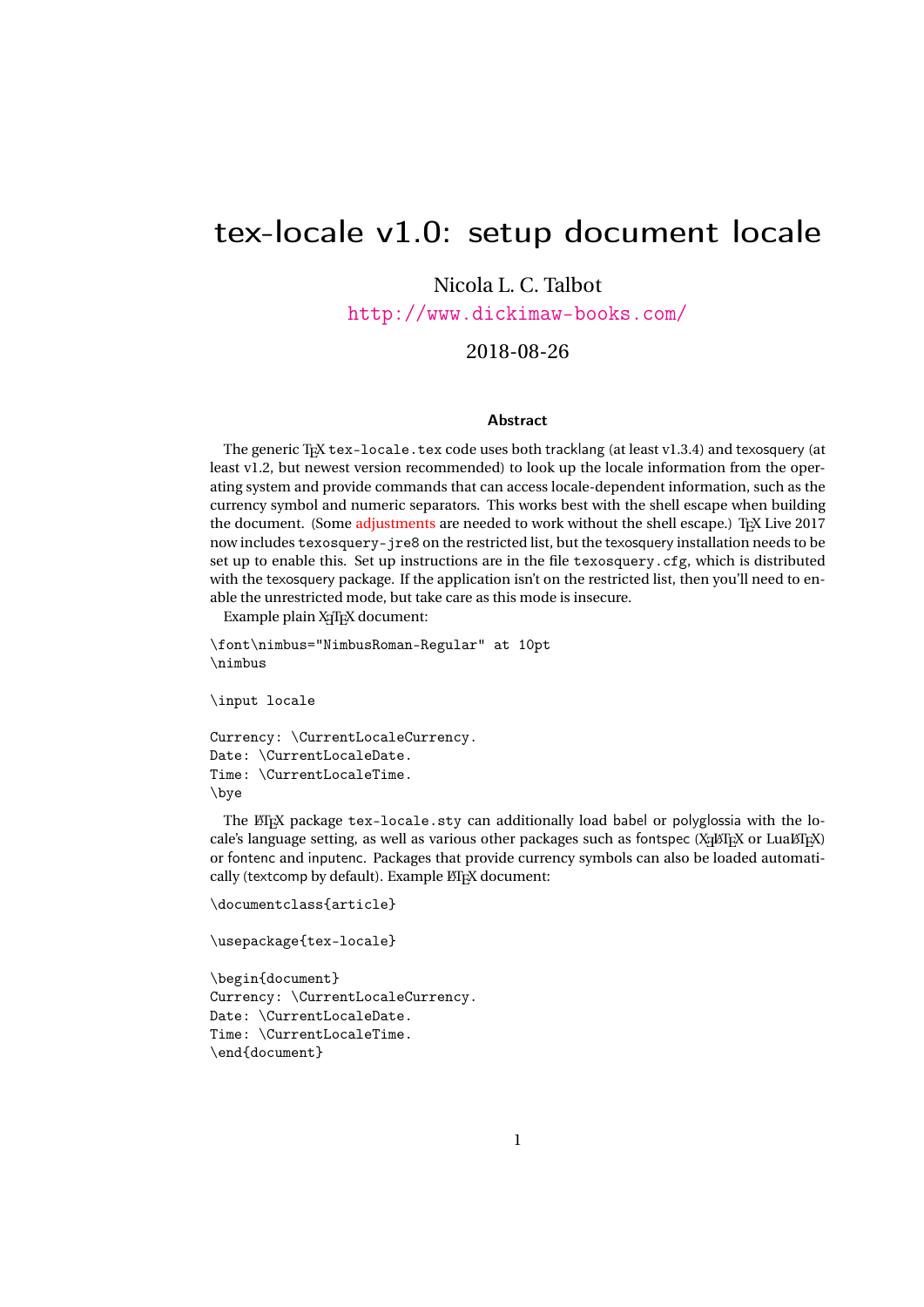TEX's restricted mode prohibits the use of quotes in the shell escape for security reasons. This means that if you want the file modification date and you have spaces in your filename you must use the unrestricted mode to allow the filename to be delimited by quotes. In general it's best to avoid spaces in file names.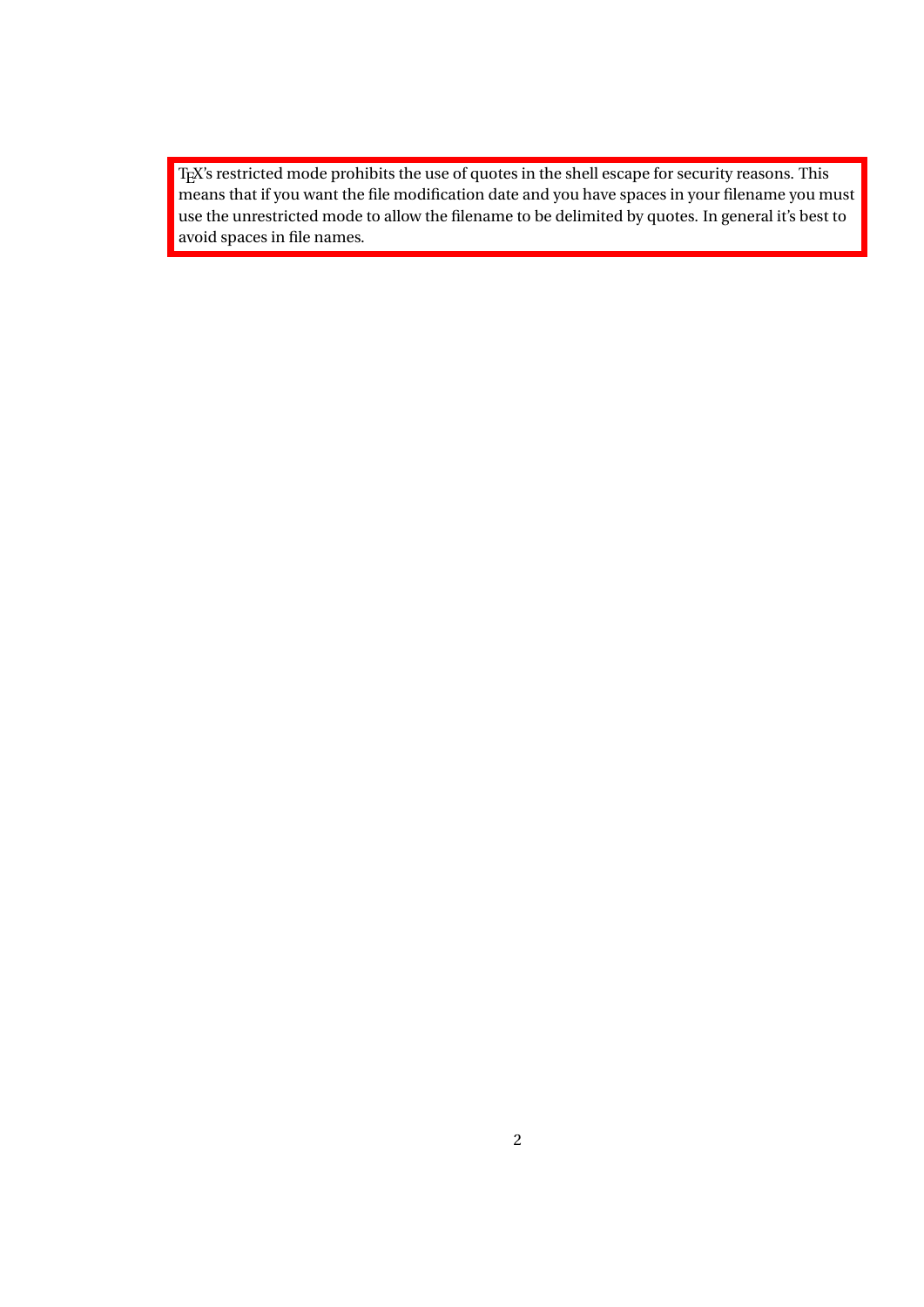# **Contents**

| 1. |     | <b>Introduction</b> |  |  | 5<br>6<br>8 |
|----|-----|---------------------|--|--|-------------|
|    |     | 2 Generic Use       |  |  | 11          |
|    |     |                     |  |  | 14          |
|    | 2.2 |                     |  |  | 16          |
|    |     | 2.2.1               |  |  | 18          |
|    |     |                     |  |  |             |
|    |     | 2.2.2               |  |  | 20          |
|    |     | 2.2.3               |  |  | 22          |
|    |     | 2.2.3.1             |  |  | 22          |
|    |     | 2.2.3.2             |  |  | 23          |
|    |     | 2.2.3.3             |  |  | 29          |
|    |     | 2.2.3.4             |  |  | 29          |
|    |     | 2.2.4               |  |  | 30          |
|    |     | 2.2.5               |  |  | 31          |
|    | 2.3 |                     |  |  | 32          |
|    |     | 2.3.1               |  |  | 32          |
|    |     | 2.3.2               |  |  | 38          |
|    | 2.4 |                     |  |  | 42          |
|    | 2.5 |                     |  |  | 45          |
|    |     |                     |  |  | 46          |
|    |     |                     |  |  | 47          |
|    |     | 2.5.1.2             |  |  | 51          |
|    |     | 2.5.2               |  |  | 52          |
|    | 2.6 |                     |  |  | 54          |
|    |     | 2.6.1               |  |  | 54          |
|    |     | 2.6.2               |  |  | 55          |
|    | 2.7 |                     |  |  | 58          |
|    |     | 2.7.1               |  |  | 60          |
|    |     | 2.7.2               |  |  | 64          |
|    |     |                     |  |  | 65          |
|    |     |                     |  |  |             |
|    |     | 3 LATFX Use         |  |  | 66          |
|    |     | 4 The Code          |  |  | 70          |
|    |     |                     |  |  | 70          |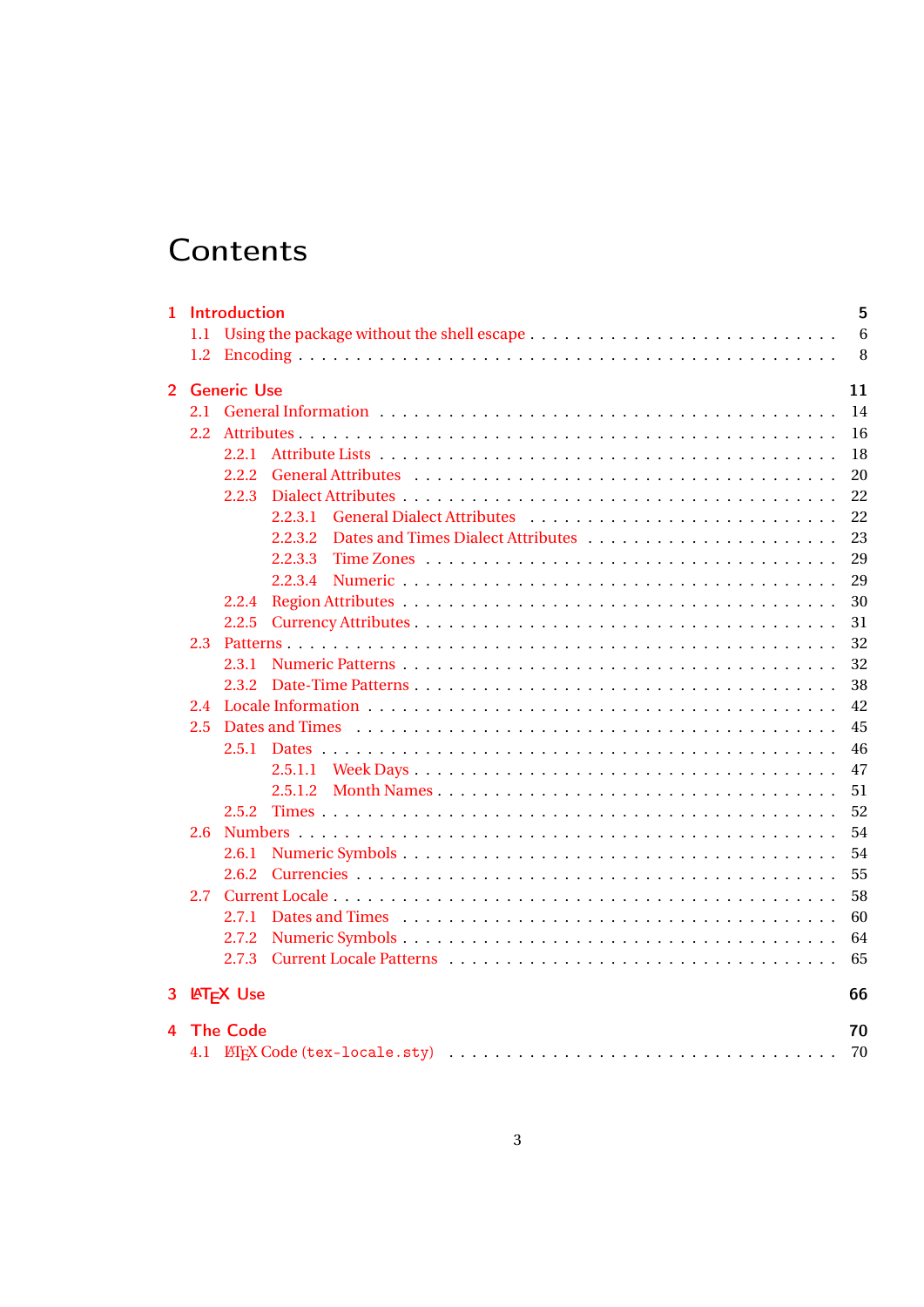| 4.2.2                                                                 |     |
|-----------------------------------------------------------------------|-----|
| 4.2.3                                                                 |     |
|                                                                       |     |
| 4.2.5                                                                 |     |
| 426                                                                   |     |
|                                                                       |     |
|                                                                       |     |
|                                                                       |     |
|                                                                       |     |
| 4.3 Scripts to fontenc mappings (tex-locale-scripts-enc.def)  154     |     |
| texosquery to inputenc mappings (tex-locale-encodings.def) 156<br>4.4 |     |
|                                                                       |     |
| <b>Main Index</b>                                                     | 164 |
| Code Index                                                            | 168 |
| <b>Change History</b>                                                 | 174 |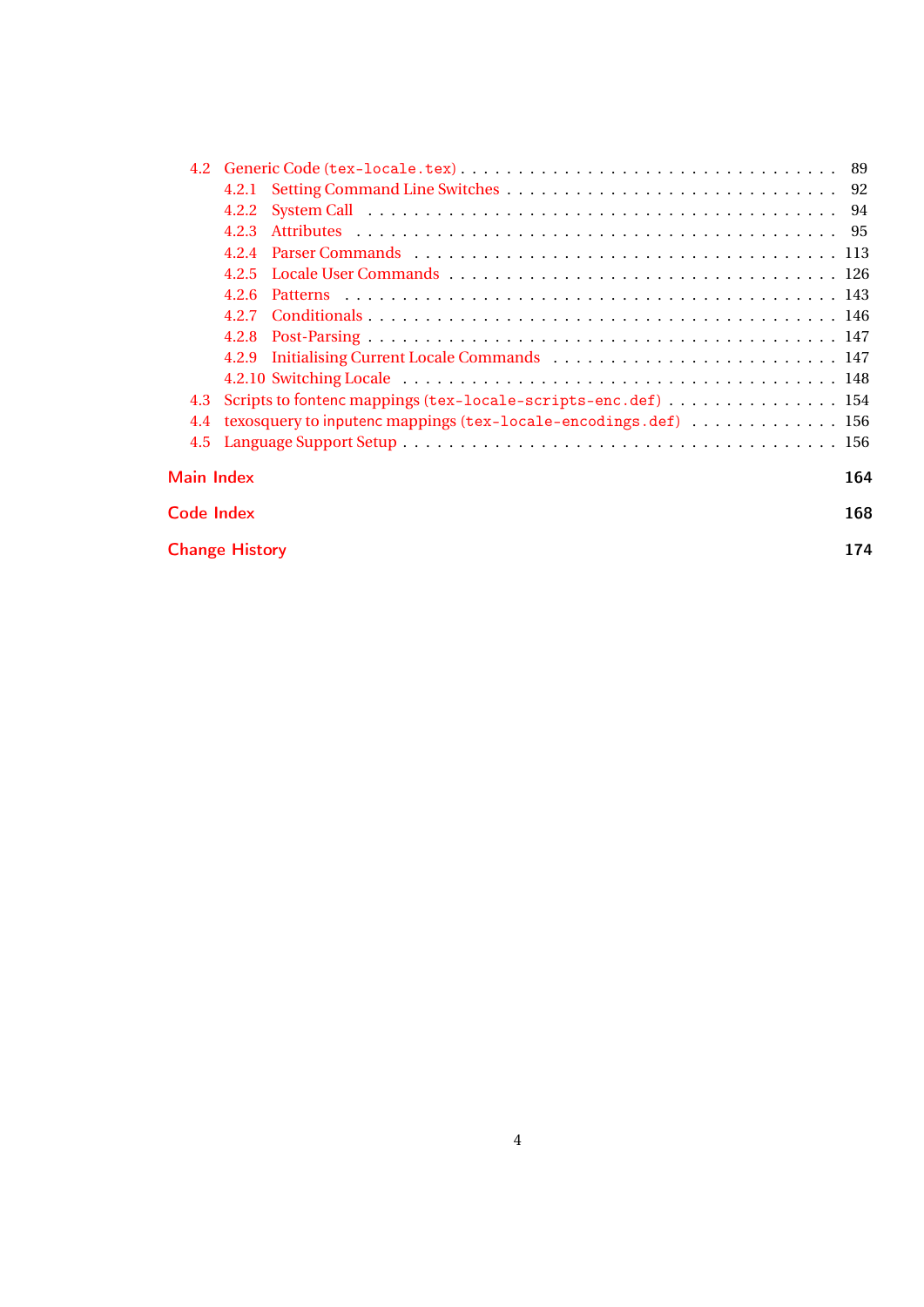# <span id="page-4-0"></span>1 Introduction

The tex-locale package is designed to set up the document's locale-sensitive information by querying the relevant information from the operating system using texosquery. Section [2](#page-10-0) describes generic commands that can be used in LATEX or plain TEX documents. Section [3](#page-65-0) describes the LATEX-specific package tex-locale.sty, which does more than simply input tex-locale.tex.

The generic code tex-locale.tex requires: tracklang.tex and texosquery.tex. The ETEX package tex-locale.sty additionally requires: tracklang.sty, texosquery.sty, etoolbox, xfor, ifxetex, ifluatex, xkeyval and optionally:

- datetime2 (and associated language modules);
- textcomp or fontawesome;
- fontspec or fontenc&inputenc;
- polyglossia or babel;
- CJK, CJKutf8 or xeCJK;
- tracklang-scripts (provided with tracklang).

The texosquery package (distributed separately) comes with generic  $T_FX$  code texosquery.tex, a simple  $\text{M}$ <sub>E</sub>X package wrapper texosquery. sty and a Java application that comes in three variants:

- texosquery-jre8.jar: the full application, requires at least Java 8.
- texosquery. jar: a slightly cut-down version of the application with less locale support, requires at least Java 7.
- texosquery-jre5.jar: a significantly reduced version of the application with poor locale support, requires at least Java 5. *Less secure than the other variants.*

The Java 8 variant (texosquery-jre8) is on TEX Live 2017's restricted list, so it's possible to use it with the restricted shell escape. The other variants should not be added to the restricted list as old versions of Java are deprecated and considered security risks. In particular, the Java 5 variant's file listing actions are less secure as they allow file listings outside of the current directory path, which the Java 7 and 8 variants prohibit. If you have Java 8 installed, I recommend that you make texosquery-jre8 the default. This can be done by editing the configuration file texosquery.cfg. See the texosquery documentation for further details. (This document assumes texosquery-jre8 in the examples. Substitute the appropriate command if you have a different set up.)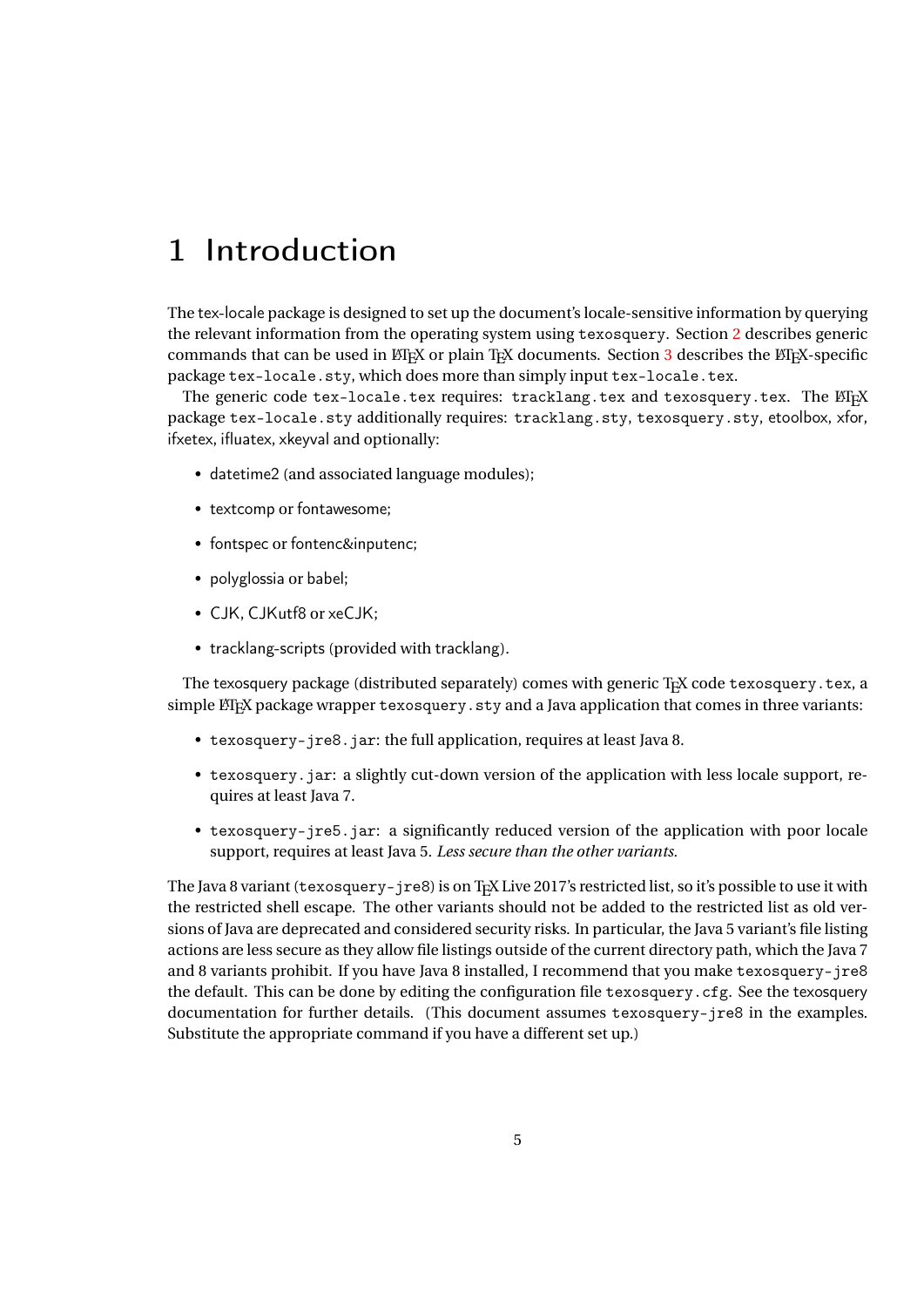MiKTeX users will need to enable piped shell escape with --enable-pipes (unless the non-shell escape method described in Section [1.1](#page-5-0) is used).

The information returned by texosquery has special markup that's converted by \TeXOSQuery or \TeXOSQueryFromFile. For example, \fhyn is used to represent a literal hyphen (category code 12) whereas \thyn is used for a textual hyphen. For example, if a file name containing a hyphen is returned, the hyphen will be marked as \fhyn, whereas a date containing a hyphen will use \thyn.

## <span id="page-5-0"></span>1.1 Using the package without the shell escape

The tex-locale package is designed for use with the piped shell escape (preferably the restricted mode for greater security), but it's still possible to use tex-locale.tex when the shell escape is disabled, although it's less convenient. (You will need at least texosquery v1.4 for this method.)

First compile your document with the shell escape disabled. The dry run mode will automatically be on, and the texosquery command \TeXOSQuery will simply write the command it would've tried to the transcript. This will be prefixed by TeXOSQuery:

For example, suppose the file test.tex contains:

```
\def\LocaleMain{en-GB}
\def\LocaleOther{de-CH-1996,fr-BE}
```

```
\input locale
```
Currency: \CurrentLocaleCurrency.

\bye

Here the main locale has been explicitly set to en-GB and the other locales have been set to de-CH-1996 and fr-BE, so the transcript file test.log will include:

```
TeXOSQuery: texosquery-jre8 -o -r -a -n -N -C -d 'test.tex' -D en-GB
-D de-CH-1996 -D fr-BE
```
Copy and paste this command into a command prompt or terminal and redirect the output to a file. (Don't include the initial TeXOSQuery: and don't include any line breaks.) For example (omit line break):

```
texosquery-jre8 -o -r -a -n -N -C -d 'test.tex' -D en-GB
-D de-CH-1996 -D fr-BE > localesettings.tex
```
Then define

\LocaleQueryFile

\LocaleQueryFile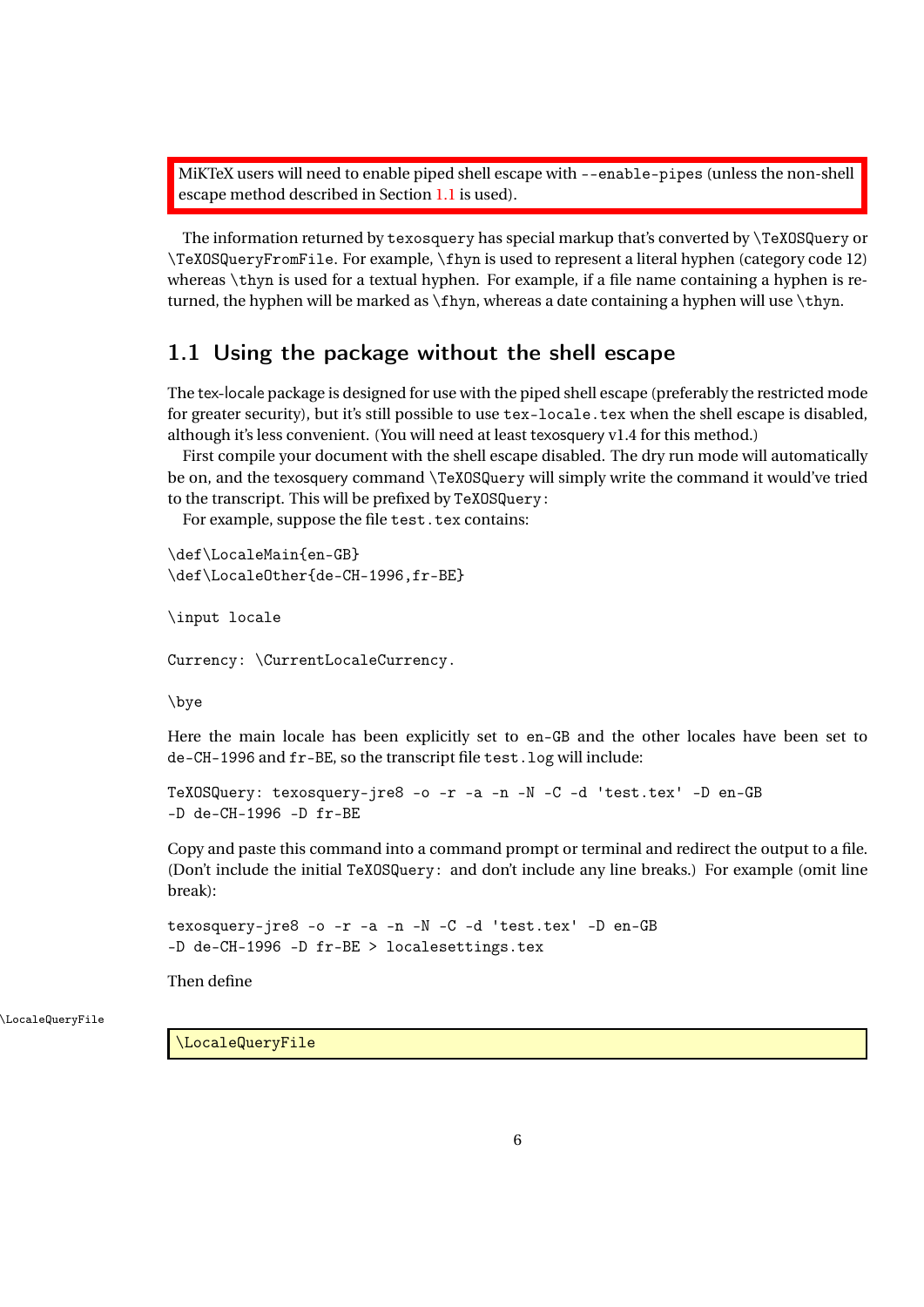to the file name before loading tex-locale:

```
\def\LocaleQueryFile{localesettings}
\def\LocaleMain{en-GB}
\def\LocaleOther{de-CH-1996,fr-BE}
```
\input locale

Currency: \CurrentLocaleCurrency.

\bye

If you change any of the document settings you'll need to re-run texosquery to update the query result file.

If you want the current date or time, the result files will need to be updated before every document build.

For example, if the file test.tex is simply:

\input locale

```
Today: \CurrentLocaleShortDate.
Currency: \CurrentLocaleCurrency.
```
\bye

Then the document build process would be:

```
texosquery-jre8 -o -r -a -n -N -C -d 'test.tex' -D > testsettings.tex
etex '\def\LocaleQueryFile{testsettings}\input test'
```
(Replace etex with pdftex or xetex, as required.)

If \LocaleQueryFile is defined and non-empty, the non-shell escape method will automatically be implemented even if the shell escape is actually enabled.

If you're using  $\mathbb{F}$ <sub>TEX</sub> (tex-locale.sty), there may be an initial query with -b or -C (or both) before tex-locale.tex is input. The result of this will also need to be captured in a file. For example:

texosquery-jre8 -b -C > localestysettings.tex

This file name should be provided in the command

\LocaleStyQueryFile

\LocaleStyQueryFile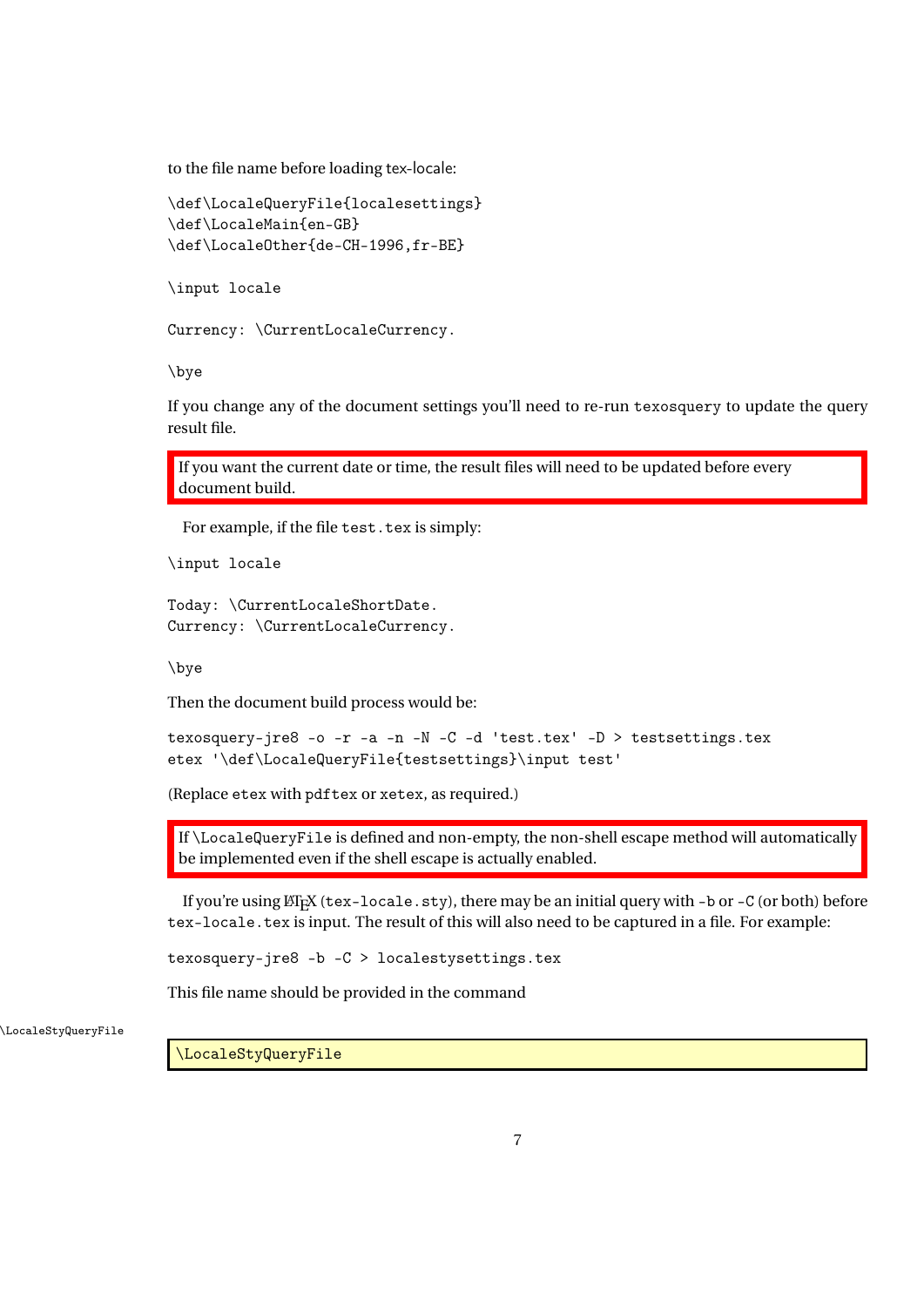In this case you only need to update the file if you change the document locales, encoding or engine. (For example, if you change the value of the package options main, other, support, inputenc or fontenc.)

LATEX example:

```
\documentclass{article}
\newcommand{\LocaleStyQueryFile}{localestysettings}
\newcommand{\LocaleQueryFile}{localesettings}
\usepackage[main=en-GB,other={de-CH-1996,fr-BE}]{tex-locale}
\begin{document}
Currency: \CurrentLocaleCurrency.
\end{document}
```
Even if the shell escape is on, if \LocaleQueryFile or \LocaleStyQueryFile have been set (to a non-empty value), they'll be used instead.

It's possible to define one but not the other command. For example:

```
\documentclass{article}
\newcommand{\LocaleStyQueryFile}{localestysettings}
\usepackage[main=en-GB,other={de-CH-1996,fr-BE}]{tex-locale}
\begin{document}
Currency: \CurrentLocaleCurrency.
\end{document}
```
This requires the shell escape for the main locale information (used in tex-locale.tex) but omits the LATEX-specific shell escape used in tex-locale.sty.

## <span id="page-7-0"></span>1.2 Encoding

The default encoding used by texosquery when writing the results to STDOUT (which are piped in through the shell escape) can be obtained with --codeset (from v1.6). For example:

texosquery-jre8 --codeset

The short form of this switch is -cs. So the above is equivalent to

texosquery-jre8 -cs

For example, if the encoding is UTF-8, then this returns

UTF\fhyn 8

There's a similar switch --codeset-lcs (from v1.2) that converts the encoding name to lower case and strips hyphens. For example

texosquery-jre8 --codeset-lcs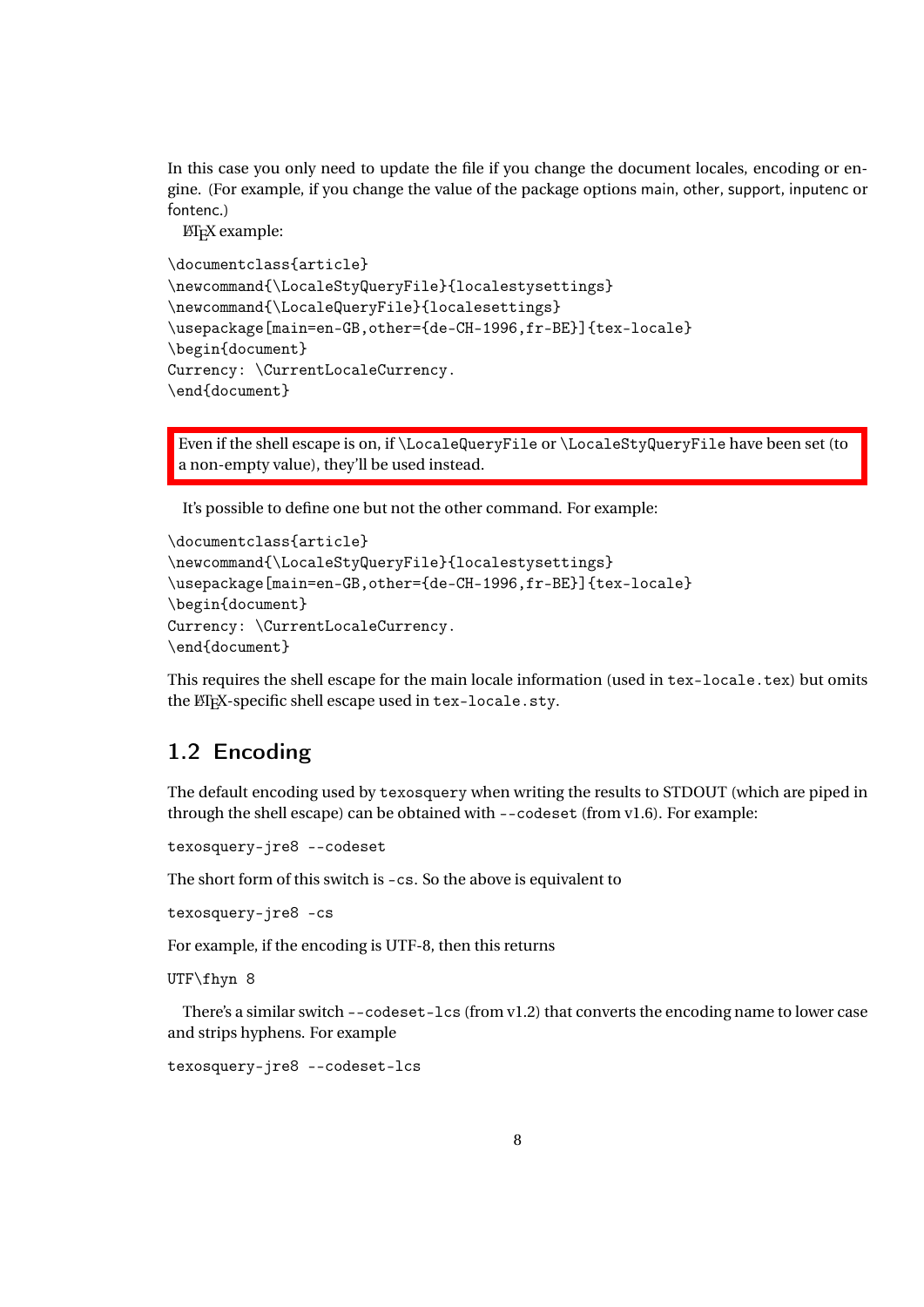The short form is -C

texosquery-jre8 -C

For example, if the encoding is UTF-8, then this returns

utf8

(The switches are case-sensitive. The lower case -c has a different meaning.)

The document encoding must match the encoding used by texosquery when the query is made (through \TeXOSQuery or \TeXOSQueryFromFile). This is why the LATEX package tex-locale.sty makes an initial query with -C so that it can set up the appropriate input encoding when used with the inputenc=auto package option. If the document doesn't use this interface, then the encoding needs to be correctly set before the query is made.

You have a choice of either changing the document encoding to match the encoding used by texosquery or by changing texosquery's encoding to match all your documents. For example, if your Java runtime environment is set up so that the default file encoding is ISO 8859-1 (Latin-1) but you always use UTF-8 in your source code, then you can instruct texosquery to use UTF-8 with the --encoding option (from v1.6). For example:

```
texosquery-jre8 --encoding UTF-8 -N
```
will ensure that the currency symbol is written as a UTF-8 character. The short form is -enc. For example:

texosquery-jre8 -enc UTF-8 -N

You can append this option to the definition of  $\Tek{OSInvokerName}$ . For example:

\def\TeXOSInvokerName{texosquery-jre8 -enc UTF-8}

There are two hooks which, if defined, are used immediately before or immediately after the main query is made in tex-locale.tex. The hook used before the query is

\localeprequery

#### \localeprequery

and the hook used after the query is

\localepostquery

#### \localepostquery

These may start and end a grouping, if required, as the result from the query is given a global assignment, so these may be used to temporarily switch the input encoding just for the query. This is done by tex-locale.sty if it detects that the document requires CJKutf8. In this case it defines the hooks to locally switch the encoding while the CJK characters are read from the query result.

In addition to using markup commands like \fhyn and \thyn, texosquery also wraps non-ASCII characters in the argument of \fwrp (which expands to \texosquerynonasciidetokwrap) and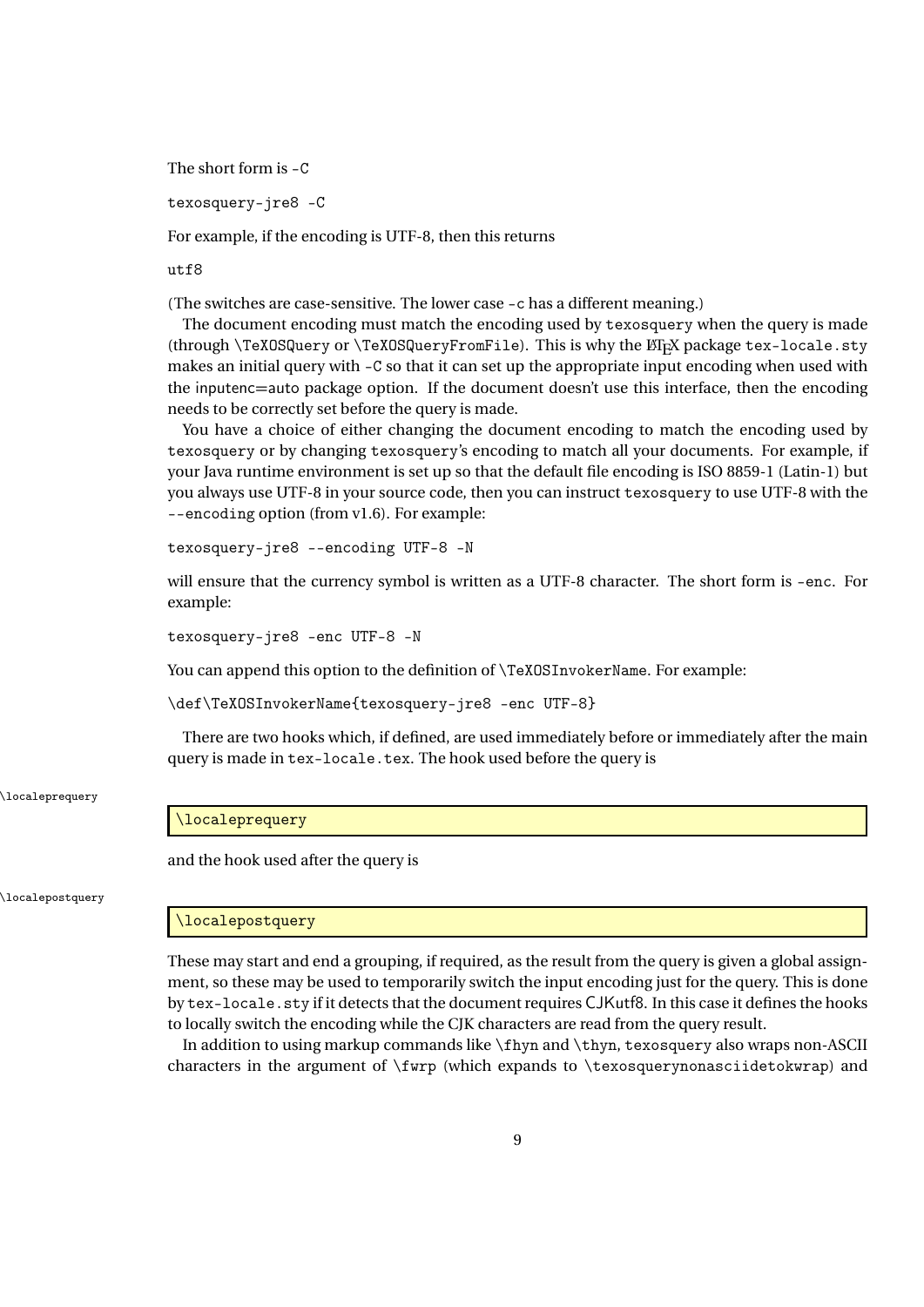\twrp (which expands to \texosquerynonasciiwrap). The expanded versions of these commands may be changed to deal with non-ASCII characters, but in general it's simpler to either use the same encoding as the document or use the hooks to temporarily switch encoding while the information is read.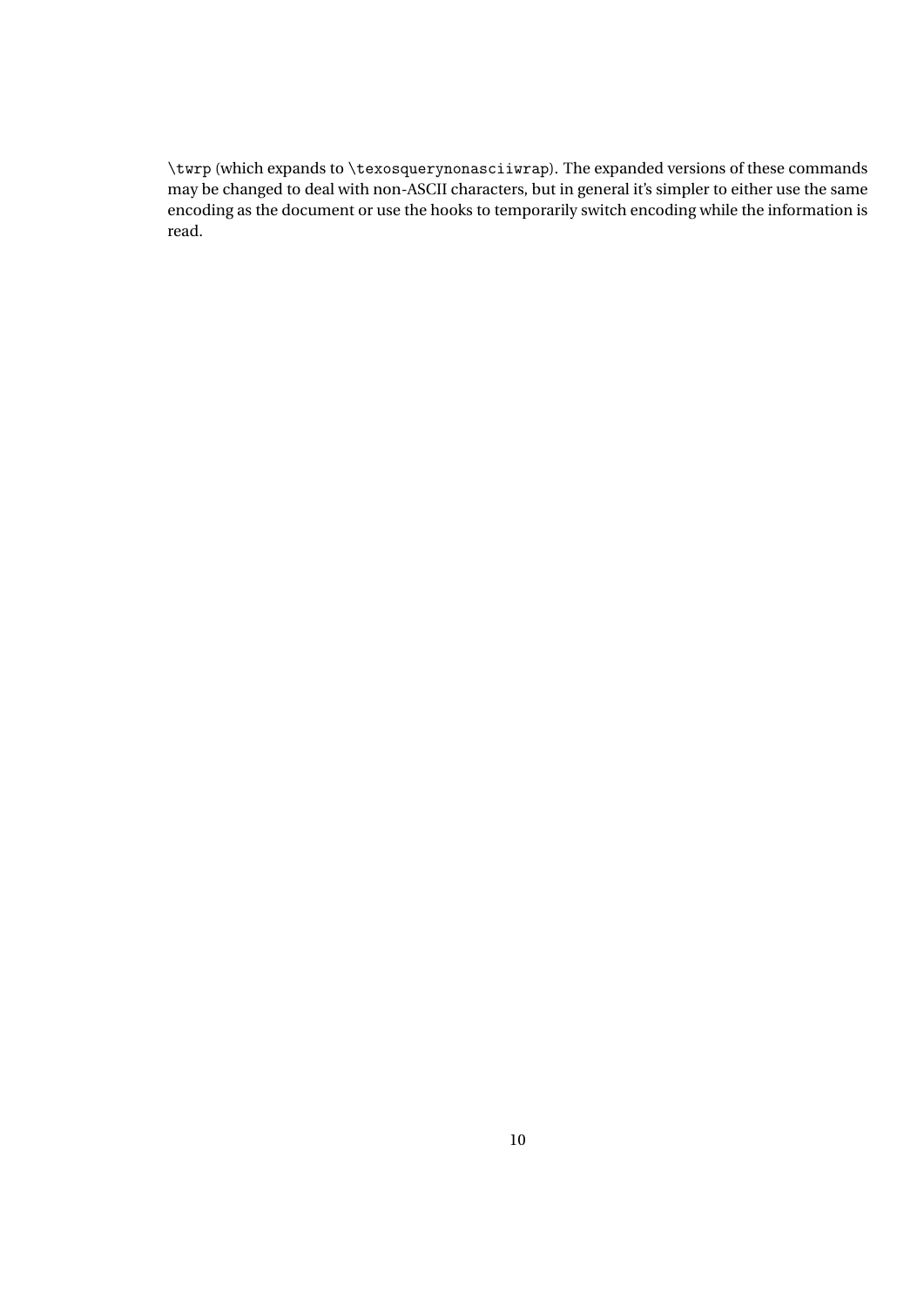# <span id="page-10-0"></span>2 Generic Use

The commands available for generic use are defined in tex-locale.tex. Plain TFX users can load this using \input:

\input locale

LATEX users are also able to do this, but are better off loading tex-locale.sty instead:

\usepackage{tex-locale}

This does more than simply inputting tex-locale.tex as it also loads other packages as well, such as babel or polyglossia. See Section [3](#page-65-0) for LATEX package options.

By default tex-locale.tex assumes that the document locale should match your own locale as identified by your operating system. This means that the same document code will produce different results when compiled in different locations. If you want information for a specific locale, then you need to identify the document's main locale and optionally other locales. For plain T<sub>EX</sub> users, this means defining \LocaleMain and \LocaleOther *before* loading tex-locale.tex. For LATEX users, this is done through the package options provided by tex-locale.sty.

#### \LocaleMain

#### \LocaleMain

If this is defined before tex-locale.tex is input, then this may be defined as the keyword locale:

\def\LocaleMain{locale}

or the relevant language tag. For example:

\def\LocaleMain{de-CH-1996}

The locale keyword indicates that the main locale should be found by querying the operating system (using texosquery). After tex-locale.tex has been input, this command will be set to the language tag for the main locale. If \LocaleMain is undefined before tex-locale.tex is input, then locale is assumed.

\LocaleOther

#### \LocaleOther

If this is defined before tex-locale.tex is input, then this should be a comma-separated list of language tags for the other locales. If \LocaleMain has been defined to a language tag, the list may also include the keyword locale to indicate the operating system's locale.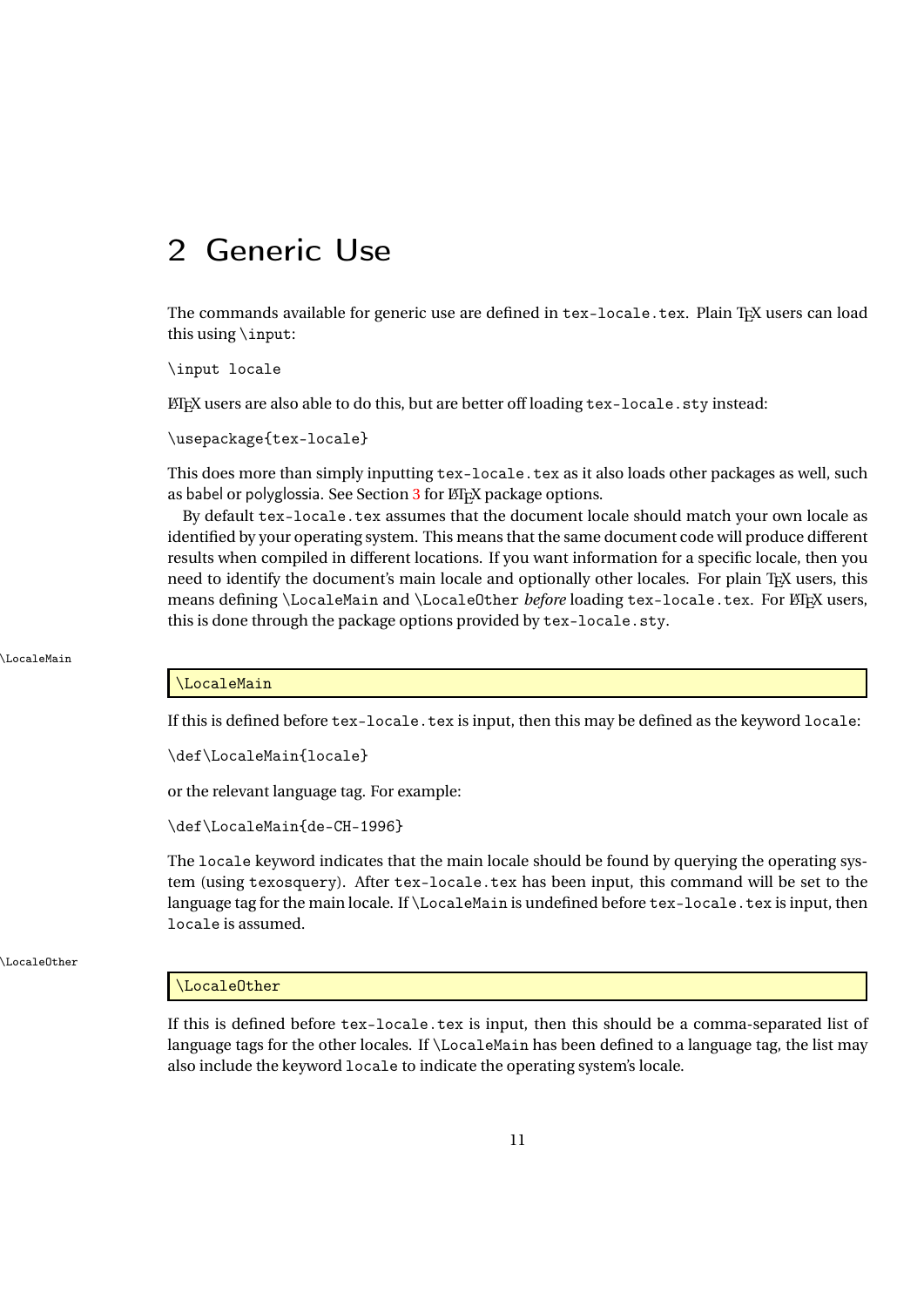Note that the generic tex-locale.tex doesn't load babel or polyglossia, but it does track each language using tracklang's interface. You can switch to any of these locales using

#### \selectlocale

#### \selectlocale{(locale)}

where  $\langle locale\rangle$  is either a language tag or tracklang dialect label. If the locale is unrecognised, an error will occur unless texosquery's dry run mode is on, in which case it will just be a warning.

This uses tracklang's \SetCurrentTrackedDialect{〈*dialect*〉} but additionally, if \selectlanguage has been defined, it will try to determine the correct label to pass to \selectlanguage.

This means that if you use  $\mathbb{F}F[X]$  with tex-locale.sty, which loads babel or polyglossia, then you don't need to remember, for example, that en-GB has the babel dialect label british, and can simply do

\selectlocale{en-GB}

If  $\setminus$  selectlanguage isn't defined, then this command doesn't switch the document language (that is, it doesn't change the hyphenation patterns or \languagename) but it does allow the \CurrentLocale... commands (described in Section [2.7\)](#page-57-0) to reflect the change in locale.

Here's a plain X<sub>T</sub>IFX document that sets up three locales for the document. The first (main one) is obtained from the operating system (because \LocaleMain isn't defined) and the other two are explicitly set by defining \LocaleOther before tex-locale.tex is input:

```
\def\LocaleOther{fr-BE,de-CH-1996}
```
\input locale

Currency: \CurrentLocaleCurrency.

```
\selectlocale{fr-BE}
```
Currency: \CurrentLocaleCurrency.

```
\selectlocale{de-CH-1996}
```

```
Currency: \CurrentLocaleCurrency.
\bye
```
If this document is in a file called test.tex, then it can be compiled using:

```
pdftex --shell-escape test
```
or

```
etex --shell-escape test
```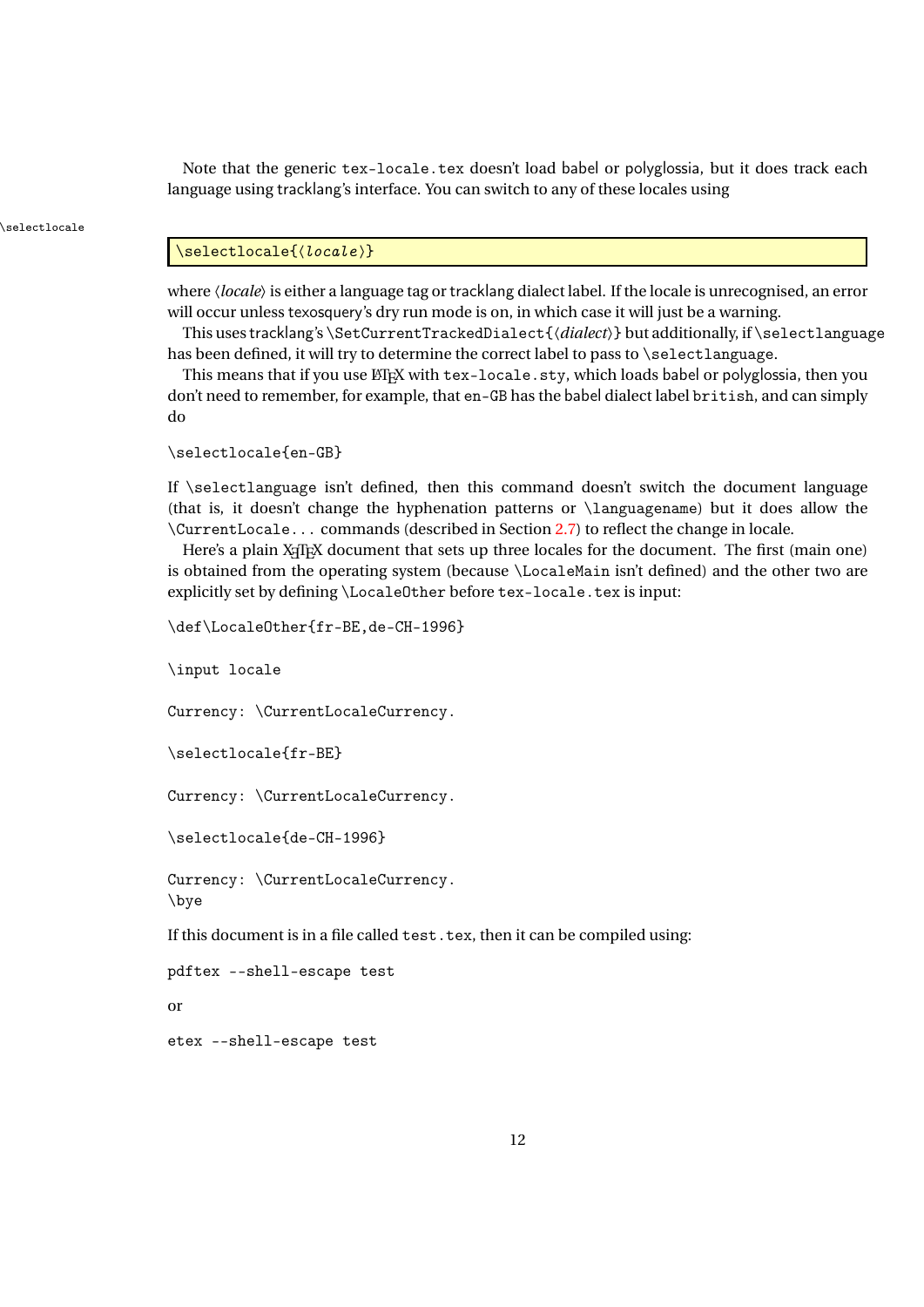```
or
```

```
xetex --shell-escape test
```
or

```
luatex --shell-escape test
```
(Omit --shell-escape if the application given by \TeXOSInvokerName is on the restricted list.) The equivalent LATEX document is:

```
\documentclass{article}
```
\usepackage[other={fr-BE,de-CH-1996}]{tex-locale}

\begin{document} Currency: \CurrentLocaleCurrency.

\selectlocale{fr-BE}

Currency: \CurrentLocaleCurrency.

\selectlocale{de-CH-1996}

Currency: \CurrentLocaleCurrency.

\end{document}

If this document is in a file called test.tex, then it can be compiled using:

```
pdflatex --shell-escape test
```
or

latex --shell-escape test

or

xelatex --shell-escape test

or

```
lualatex --shell-escape test
```
(Again, omit --shell-escape if the application given by \TeXOSInvokerName is on the restricted list.)

In the first two cases (pdflatex or latex), babel will be loaded (and also fontenc and inputenc and various other packages). Whereas in the last two cases (xelatex or lualatex), polyglossia will be loaded (and also fontspec and various other packages). This means that \selectlocale will also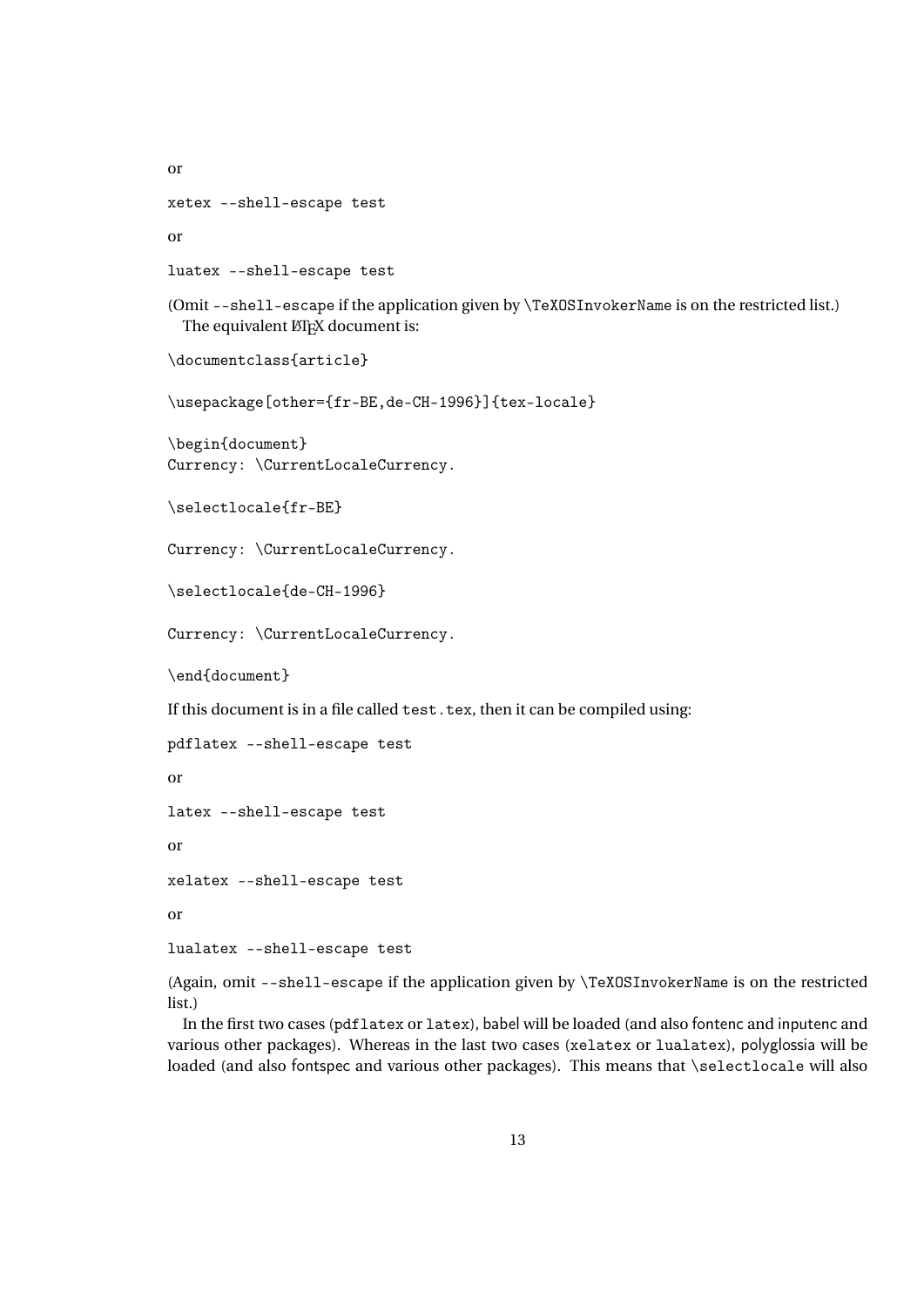use \selectlanguage to switch the document language. In the plain T<sub>EX</sub> version, \languagename remains undefined.

The other difference between the plain TEX and the LATEX examples, is the default output produced by *\CurrentLocaleCurrency*. The plain T<sub>E</sub>X version uses the currency codes (for example, EUR) whereas the ETEX version uses currency symbols. These differences are described in more detail below.

## <span id="page-13-0"></span>2.1 General Information

Each invocation of texosquery requires starting up the Java Virtual Machine, so tex-locale.tex minimises this overhead by only using a single system call. The tex-locale. sty ETFX package may need additional information that also requires a texosquery call before tex-locale.tex is input. So LIFX users will have at most two system calls to texosquery when loading tex-locale.sty whereas plain T<sub>E</sub>X users will only have a single system call when loading just tex-locale.tex.

Since it's necessary to run texosquery to obtain all the locale information, tex-locale.tex uses the opportunity to also fetch more general information that may be of use.

|                        | \Locale0Sname                                                                                                                                                                                                                                                                                                                                  |  |  |
|------------------------|------------------------------------------------------------------------------------------------------------------------------------------------------------------------------------------------------------------------------------------------------------------------------------------------------------------------------------------------|--|--|
|                        | This expands to the operating system name. For example, Linux.                                                                                                                                                                                                                                                                                 |  |  |
| <b>LocaleOSversion</b> |                                                                                                                                                                                                                                                                                                                                                |  |  |
|                        | \Locale0Sversion                                                                                                                                                                                                                                                                                                                               |  |  |
|                        | This expands to the operating system version. For example, $4.1.13-100.fc21.x86_64$ . (Note that<br>the underscore in this case has been detokenized.)                                                                                                                                                                                         |  |  |
| LocaleOSarch           |                                                                                                                                                                                                                                                                                                                                                |  |  |
|                        | \Locale0Sarch                                                                                                                                                                                                                                                                                                                                  |  |  |
|                        | This expands to the architecture. For example, amd64.                                                                                                                                                                                                                                                                                          |  |  |
| LocaleOScodeset        |                                                                                                                                                                                                                                                                                                                                                |  |  |
|                        | \LocaleOScodeset                                                                                                                                                                                                                                                                                                                               |  |  |
|                        | This expands to the operating system's default file encoding (or the value of the Java setting<br>file.encoding). This uses texosquery's -C switch, which converts the encoding name to lower<br>case and strips the hyphens. (For example, UTF-8 is converted to utf8.) If you prefer to use the -cs<br>(or --codeset) switch, you can define |  |  |

\LocaleQueryCodesetParam

\LocaleOSname

\LocaleQueryCodesetParam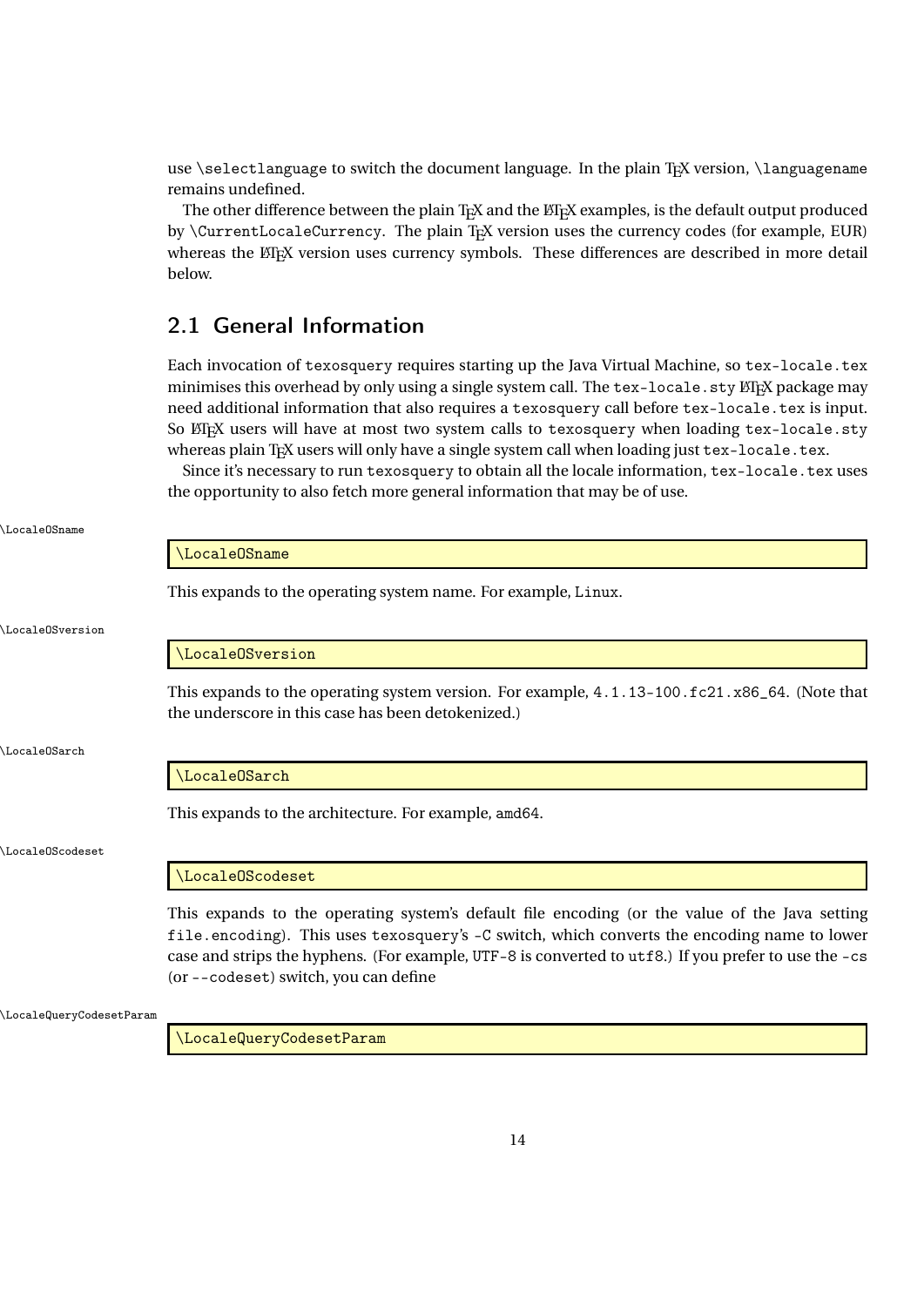to the required switch. For example:

\def\LocaleQueryCodesetParam{-cs} \input locale Encoding: \LocaleOScodeset. \bye

(Note that \codeset was added to texosquery v1.6.)

\LocaleOStag

#### \LocaleOStag

This expands to the operating system's language tag, but note that this doesn't mean that this locale has been tracked (either as the main locale or one of the other document locales). It's for informational purposes only.

\LocaleNowStamp

### \LocaleNowStamp

This expands to the current date-time in PDF format. This is like the PDF primitive \pdfcreationdate (also available with LuaTEX through \pdffeedback). Since \pdfcreationdate isn't provided by X<sub>T</sub>T<sub>E</sub>X, \LocaleNowStamp can be used instead if required.

You can also obtain the file modification date of the document source file. The file is assumed to be \jobname.tex, but you can choose another instead by first defining

#### \LocaleMainFile

#### \LocaleMainFile

before loading tex-locale.tex. The value should be the file name. For example:

```
\def\LocaleMainFile{mydoc.tex}
\input locale
```
You can define this command to empty if you don't want the file modification PDF date-stamp. For example:

```
\def\LocaleMainFile{}
\input locale
```
If the file name contains spaces, you can't use the restricted shell escape and will have to use the less secure unrestricted mode instead.

If \LocaleMainFile is not empty, the modification date can be accessed using

\LocaleFileMod

\LocaleFileMod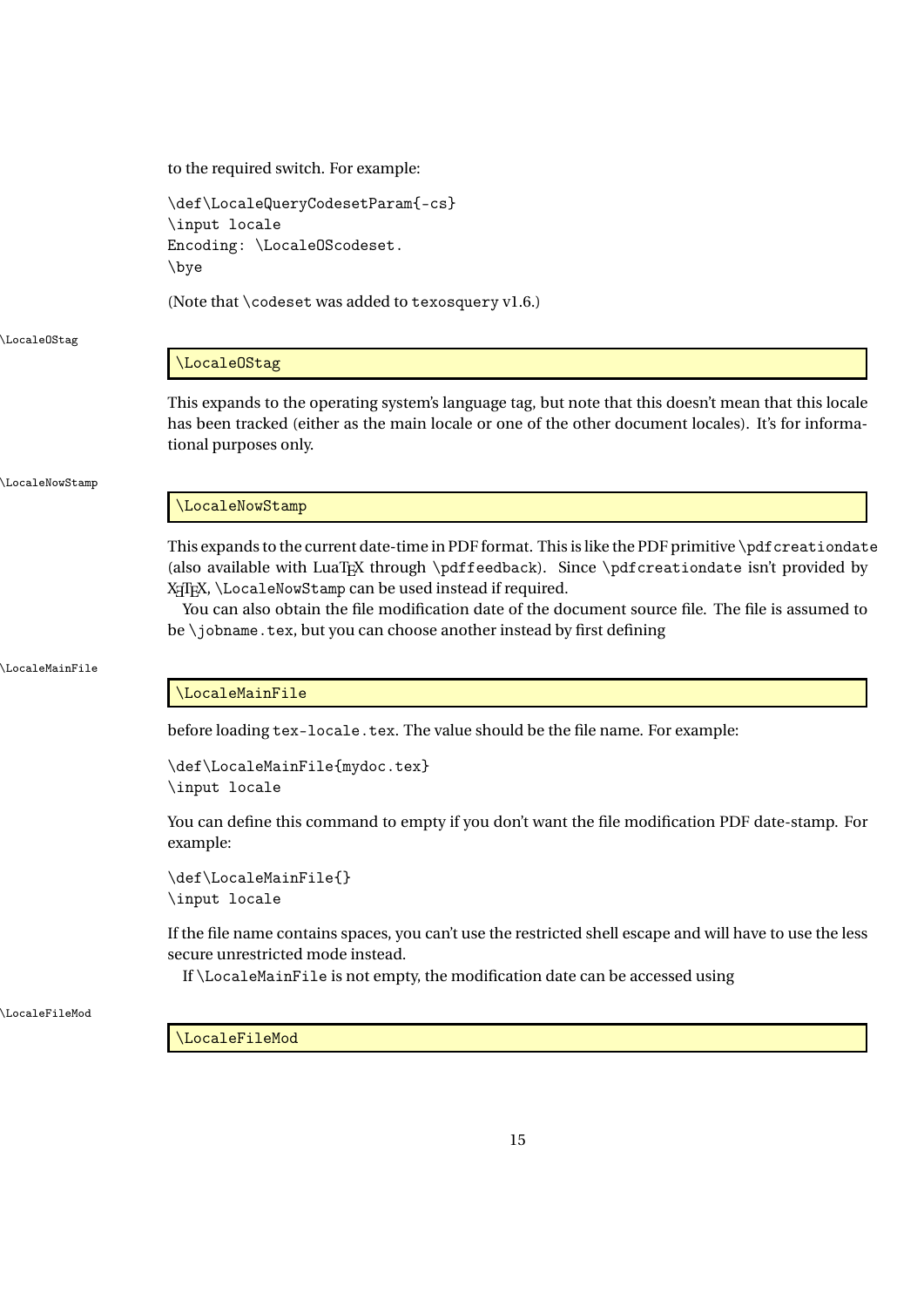```
For example:
\input locale
\pdfinfo{
  /CreationDate (\LocaleNowStamp)
  /ModDate (\LocaleFileMod)
}
Now: \LocaleNowStamp.
Mod: \LocaleFileMod.
```
\bye

This command will be empty if the modification date wasn't found.

# <span id="page-15-0"></span>2.2 Attributes

The tex-locale.tex package stores and references information through the use of attributes. These are set using:

#### \LocaleSetAttribute

\LocaleSetAttribute{(label)}{(attribute)}{(value)}

and accessed using

\LocaleGetAttribute

\LocaleGetAttribute{(label)}{(attribute)}

The 〈*label*〉 identifies the type of information, 〈*attribute*〉 is the attribute's label and 〈*value*〉 is the attribute's value.

There are three particular types of identifiers: locales, regions and currencies. For convenience, there are some shortcut commands so you don't need to use the special prefix part of the label.

For locales, where 〈*dialect*〉 is the tracklang dialect label associated with that locale:

#### \LocaleSetDialectAttribute

\LocaleSetDialectAttribute{(dialect)}{(attribute)}{(value)}

\LocaleGetDialectAttribute

 $\verb+\LocaleGetDialectAttribute(\verb+\+| and \verb+\| (dialect) \verb+\+| (attribute) \verb+\+|$ 

Region attributes are set using:

\LocaleSetRegionAttribute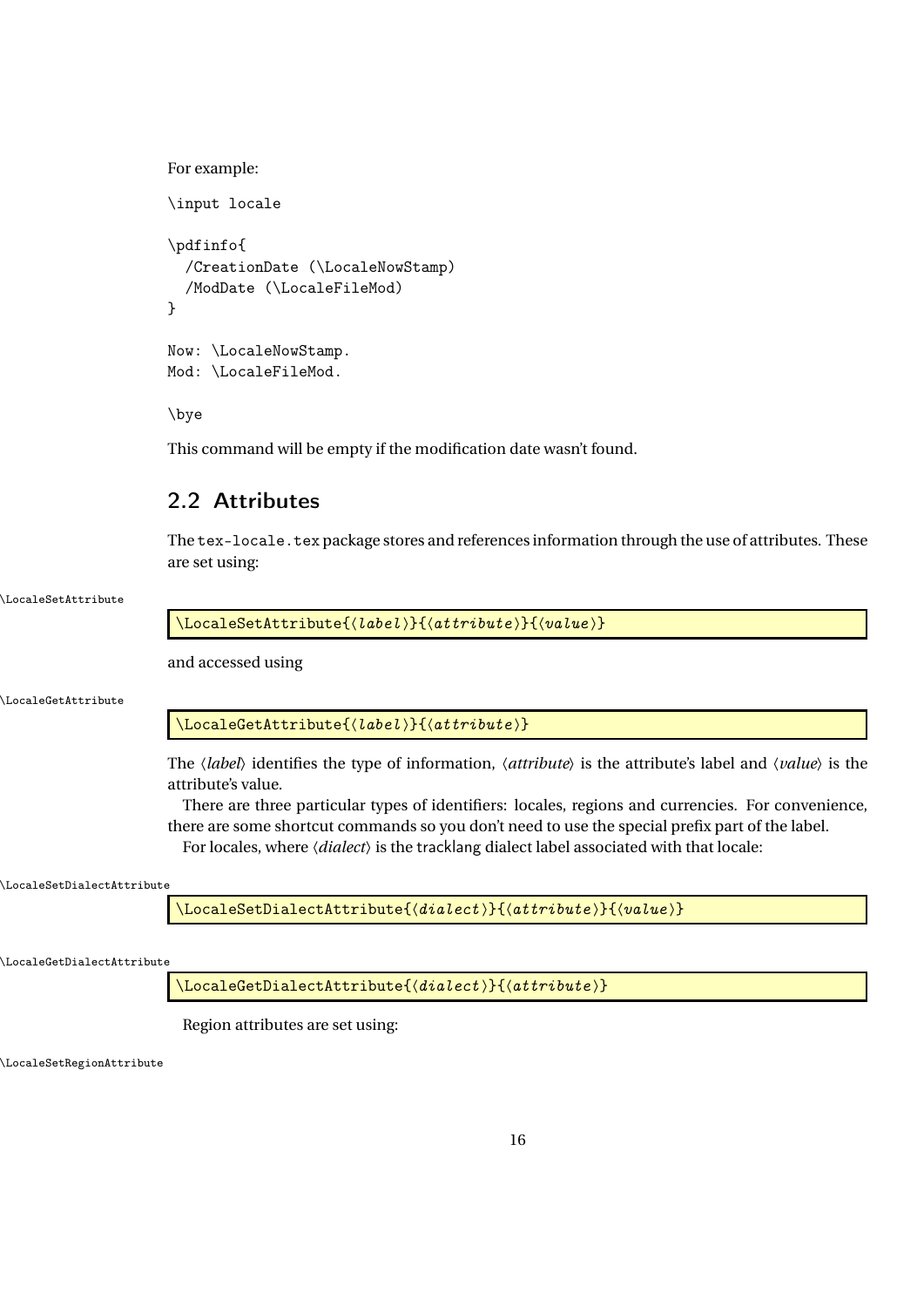\LocaleSetRegionAttribute{ $\langle region\ code \rangle$ }{ $\langle attribute \rangle$ }{ $\langle value \rangle$ }

where  $\langle region code \rangle$  is the ISO territory code (for example, GB or CH). You can fetch a region's attribute value using:

\LocaleGetRegionAttribute

\LocaleGetRegionAttribute{〈region code 〉}{〈attribute 〉}

Currency attributes are set using:

\LocaleSetCurrencyAttribute

\LocaleSetCurrencyAttribute{ $\{ \langle \text{currentc} y \text{ code } \rangle \} \{ \langle \text{attribute} \rangle \} \{ \langle \text{value} \rangle \}$ 

where  $\langle current \rangle$  *code* $\rangle$  is the ISO currency code (for example, GBP or EUR). You can fetch a currency's attribute value using:

\LocaleGetCurrencyAttribute

\LocaleGetCurrencyAttribute{〈currency code 〉}{〈attribute 〉}

There's a debugging command available that uses \show to show an attribute's value (or an error if undefined):

\localeshowattribute

 $\langle$ localeshowattribute $\{$  $\langle$ *label* $\rangle$ } $\{$  $\langle$ *attribute* $\rangle$ }

Again there are shortcuts for the dialect, region and currency attribute groups:

\localeshowdialectattribute

 $\setminus$ localeshowdialectattribute $\{$  $\langle$ dialect $\rangle\}$  $\{$  $\langle$ attribute $\rangle\}$ 

\localeshowregionattribute

 $\setminus$ localeshowregionattribute $\{\langle region\ code \rangle\}\{\langle attribute \rangle\}$ 

\localeshowcurrencyattribute

\localeshowcurrencyattribute{〈currency code 〉}{〈attribute 〉}

Further details of these and other attribute commands can be found in Section [4.2.3.](#page-94-0)

For the most part, the attributes are stored and accessed internally by the various commands described in this chapter, so you won't usually need to worry about them. However, you can modify the attributes. For example, the de-CH-1996 locale uses an apostrophe ' as the numeric group separator. This is actually returned by texosquery as the 0x27 straight apostrophe from the Basic Latin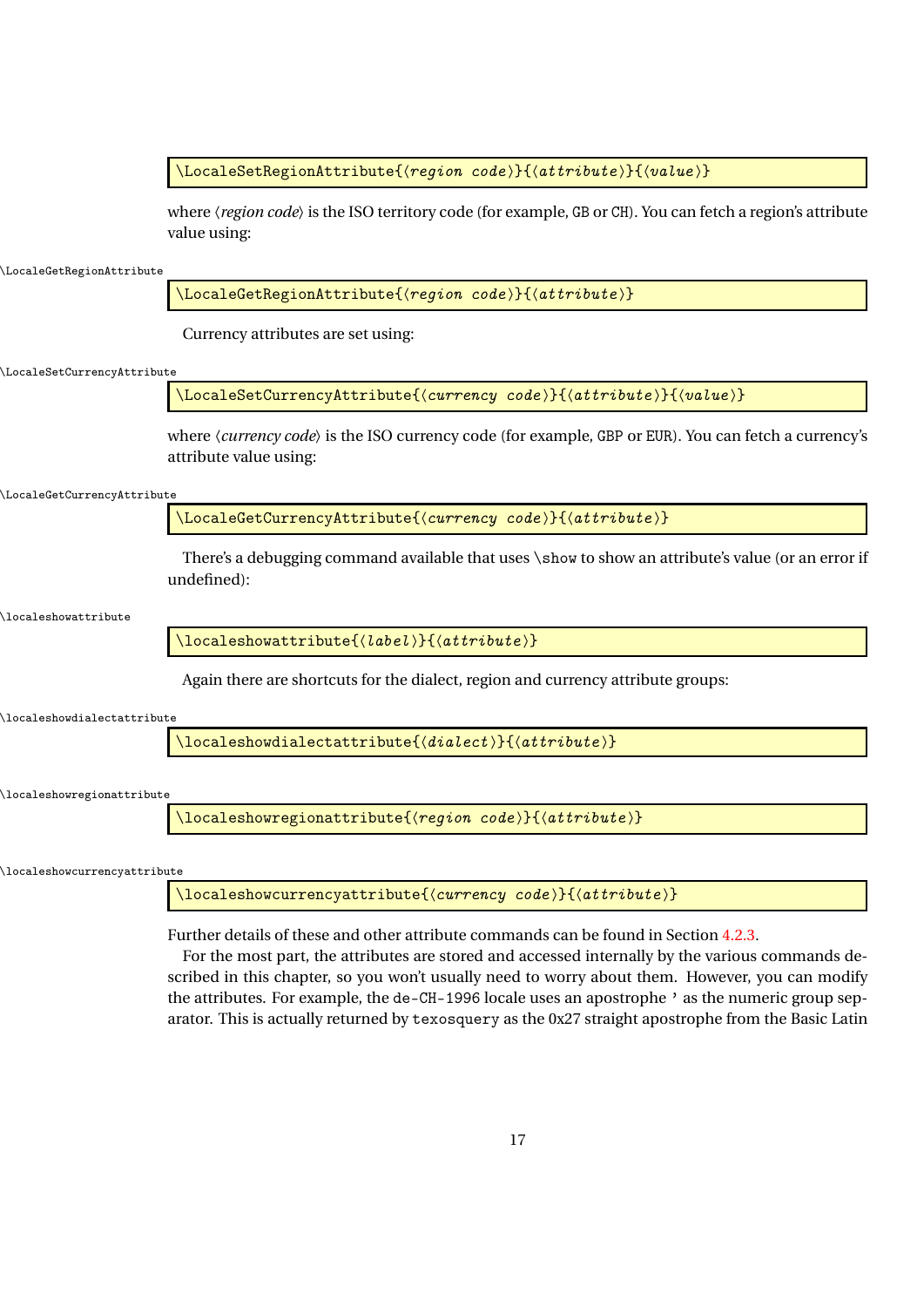block. This isn't a problem for plain T<sub>EX</sub> using the default Computer Modern font, as illustrated by the following document:

1'234.5 \bye

This uses a curly quote in the resulting 1'234.5. However, changing the font can result in a straight apostrophe instead, as illustrated in this plain X<sub>T</sub>T<sub>F</sub>X document:

\font\nimbus="NimbusRoman-Regular" at 10pt \nimbus

1'234.5 \bye

This isn't a problem with  $X_{\exists}$   $\boxtimes$   $\Gamma_{\!\!E}$ X if the fontspec package is used:

```
\documentclass{article}
\usepackage{fontspec}
\setmainfont{NimbusRoman-Regular}
```

```
\begin{document}
1'234.5
\end{document}
```
So a plain X<sub>T</sub>T<sub>E</sub>X user might prefer to change the numeric group separator to the right single quote character ' (0x2019). The numeric group separator is provided by the groupsep dialect attribute. The tracklang dialect label corresponding to the de-CH-1996 locale is nswissgerman. So the group separator for this dialect can be changed by setting the attribute to the new value using:

```
\LocaleSetDialectAttribute{nswissgerman}{groupsep}{'}
```
(See Section [2.2.2](#page-19-0) to convert a language tag to dialect label.)

## <span id="page-17-0"></span>2.2.1 Attribute Lists

Some attribute values may be comma-separated lists. You can add a unique item to a list using:

\LocaleAddToAttributeList

\LocaleAddToAttributeList{\label}}{\attribute}}{\item}}

This will do nothing if the item is already in the list, otherwise it will append 〈*item*〉 to the list. No expansion is performed on 〈*item*〉. The item may be empty.

```
\LocaleXpAddToAttributeList
```
 $\setminus$ LocaleXpAddToAttributeList $\{ \langle \textit{label} \rangle \}$ } $\{ \langle \textit{attribute} \rangle \}$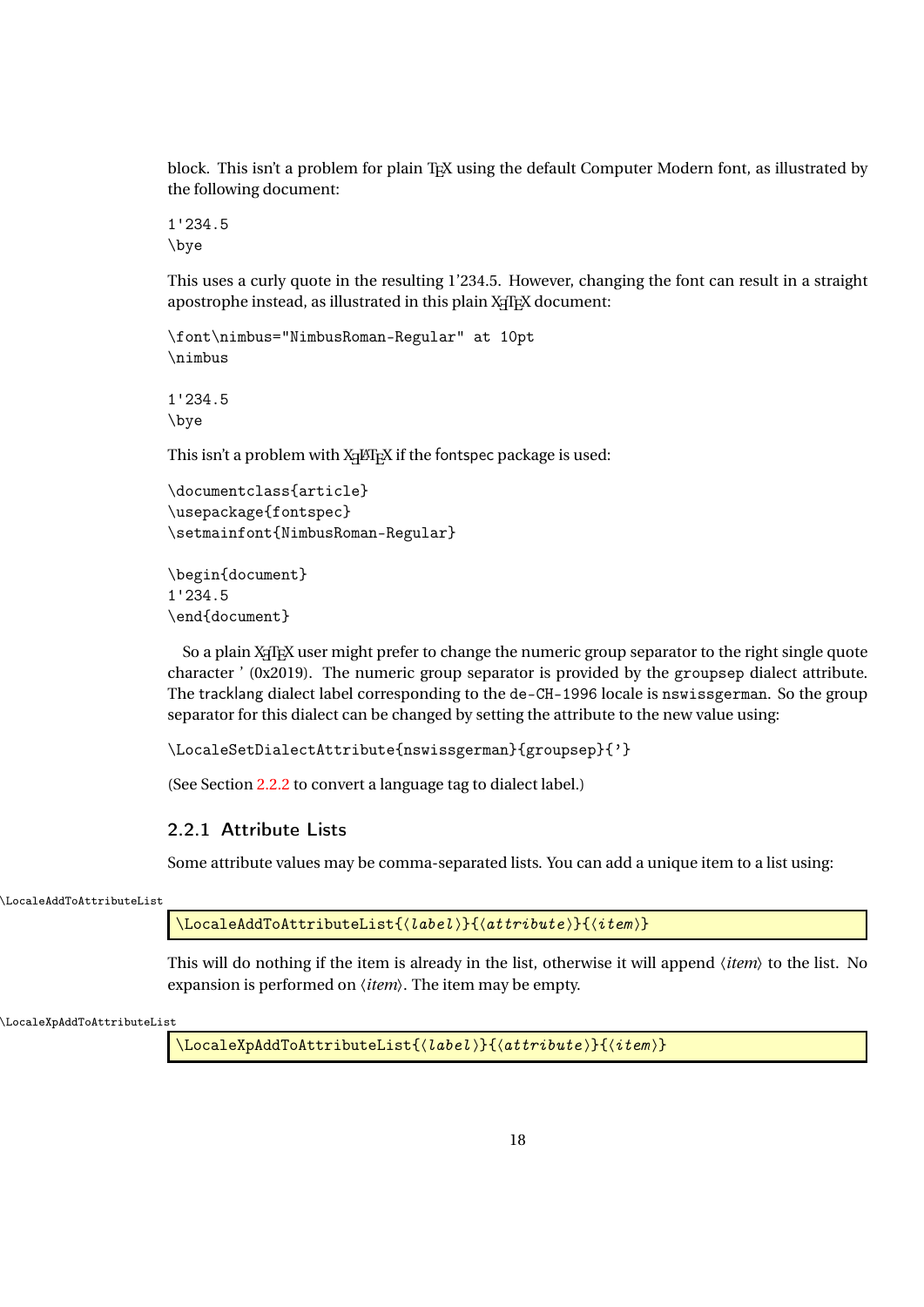As above but the first token of  $\langle item \rangle$  is expanded before being added to the list. You can test if an item is in one of those lists using:

| LocaleIfInAttributeList              |                                                                                                                                                                                                                                                                                                                                                                                                                           |
|--------------------------------------|---------------------------------------------------------------------------------------------------------------------------------------------------------------------------------------------------------------------------------------------------------------------------------------------------------------------------------------------------------------------------------------------------------------------------|
|                                      | $\verb+\localeIfInAttributeList({\it label}){} {\{attribute\}}{} {\{item}{\{true\}}{} {\{false\}}$                                                                                                                                                                                                                                                                                                                        |
|                                      | where $\langle item \rangle$ is the item. This does $\langle true \rangle$ if $\langle item \rangle$ is found in the $\langle attribute \rangle$ list for $\langle label \rangle$ , otherwise<br>it does $\langle false \rangle$ . If the attribute hasn't been defined, $\langle false \rangle$ is done.<br>There's a similar command that expands the first token of $\langle item \rangle$ before performing the test: |
| <b>\LocaleIfInAttributeList</b>      |                                                                                                                                                                                                                                                                                                                                                                                                                           |
|                                      | $\verb+\localeIfXpInAttributeList({\it label}){\{(attribute)\}{{\it tree}}{\{\it true}\}{{\it false}\}}$                                                                                                                                                                                                                                                                                                                  |
|                                      | You can iterate over the list using:                                                                                                                                                                                                                                                                                                                                                                                      |
| \LocaleForEachInAttributeList        |                                                                                                                                                                                                                                                                                                                                                                                                                           |
|                                      | $\backslash$ LocaleForEachInAttributeList $\{ \langle \textit{label} \rangle\}$ $\{ \langle \textit{attribute} \rangle\}$ $\{ \langle \textit{cs} \rangle\}$                                                                                                                                                                                                                                                              |
|                                      | This iterates over each element of the list, setting the control sequence $\langle cs \rangle$ to the current item and<br>performing $\langle body \rangle$ . Note that this doesn't skip empty items.<br>There are shortcut commands for the dialect, region and currency attributes:                                                                                                                                    |
| \LocaleAddToDialectAttributeList     |                                                                                                                                                                                                                                                                                                                                                                                                                           |
|                                      | $\backslash$ LocaleAddToDialectAttributeList $\{ \langle \textit{label} \rangle\}$ $\{ \langle \textit{attribute} \rangle\}$                                                                                                                                                                                                                                                                                              |
| \LocaleXpAddToDialectAttributeList   |                                                                                                                                                                                                                                                                                                                                                                                                                           |
|                                      | \LocaleXpAddToDialectAttributeList{(label)}{(attribute)}{(item)}                                                                                                                                                                                                                                                                                                                                                          |
| \LocaleIfInDialectAttributeList      |                                                                                                                                                                                                                                                                                                                                                                                                                           |
|                                      | $\verb \LocaleffInDialectAttributeList({\it label}){} {\it (attribute)} {\it (item)} {\it (true)} {\it (false)}$                                                                                                                                                                                                                                                                                                          |
| \LocaleIfInDialectAttributeList      |                                                                                                                                                                                                                                                                                                                                                                                                                           |
|                                      | $\verb+\LocaleffXpInDialectAttributeList{\\label}{{$}}(attribute)\verb+}{(item)\verb+}{(true)\verb+}$<br>$\{\langle false \rangle\}$                                                                                                                                                                                                                                                                                      |
| \LocaleForEachInDialectAttributeList |                                                                                                                                                                                                                                                                                                                                                                                                                           |
|                                      | $\setminus$ LocaleForEachInDialectAttributeList $\{(\textit{label})\}$ $\{(\textit{attribute})\}$ $\{(\textit{cos})\}$                                                                                                                                                                                                                                                                                                    |

\LocaleAddToRegionAttributeList

\LocaleAddToRegionAttributeList{〈label 〉}{〈attribute 〉}{〈item 〉}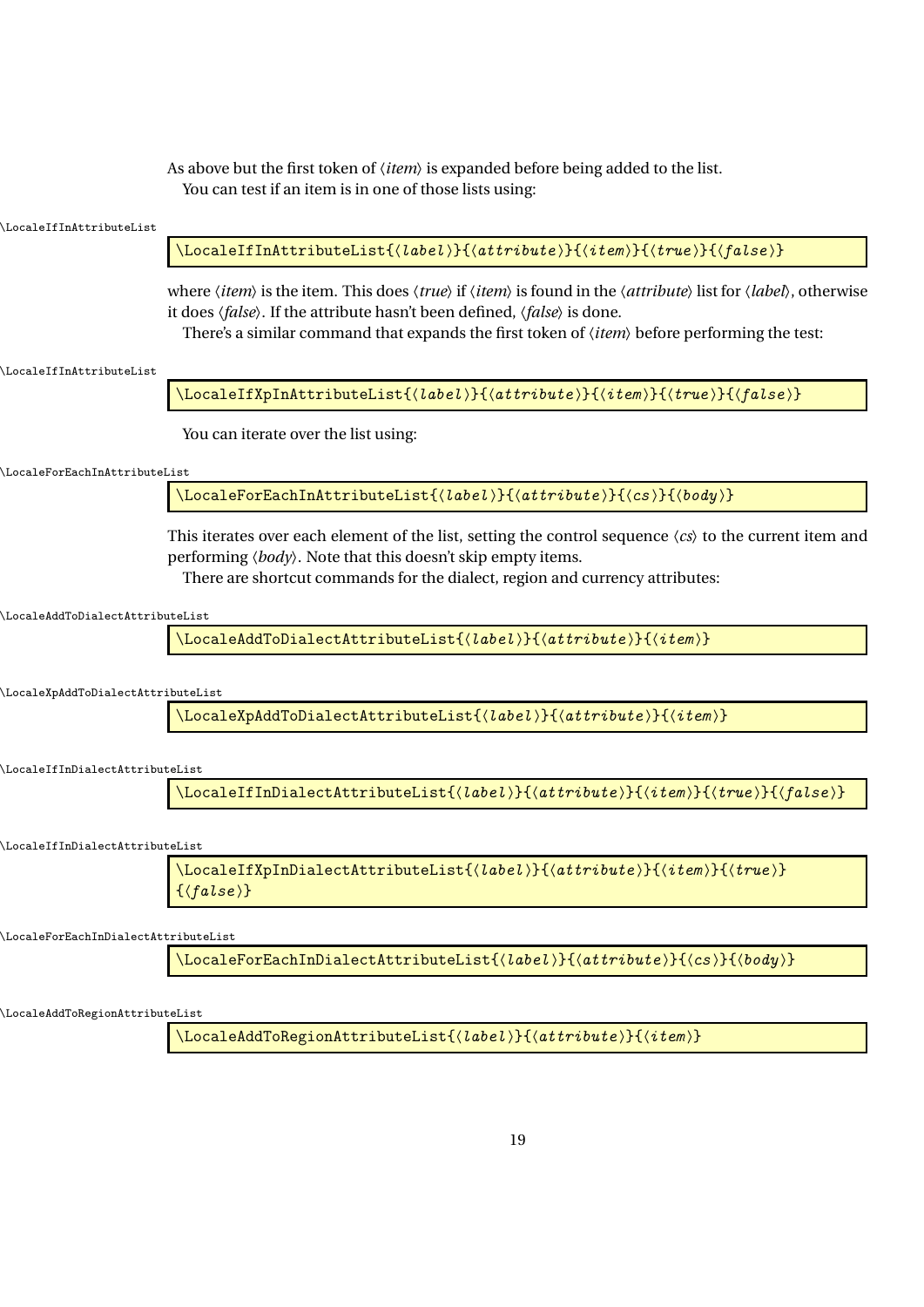

\LocaleForEachInCurrencyAttributeList

\LocaleForEachInCurrencyAttributeList{\label}}{\attribute}}{\cs}}{\body}}

## <span id="page-19-0"></span>2.2.2 General Attributes

The language tag attribute type tagtodialect is set using

\LocaleSetAttribute{〈label 〉}{tagtodialect}{〈value 〉}

and can be accessed using

\LocaleGetAttribute{〈label 〉}{tagtodialect}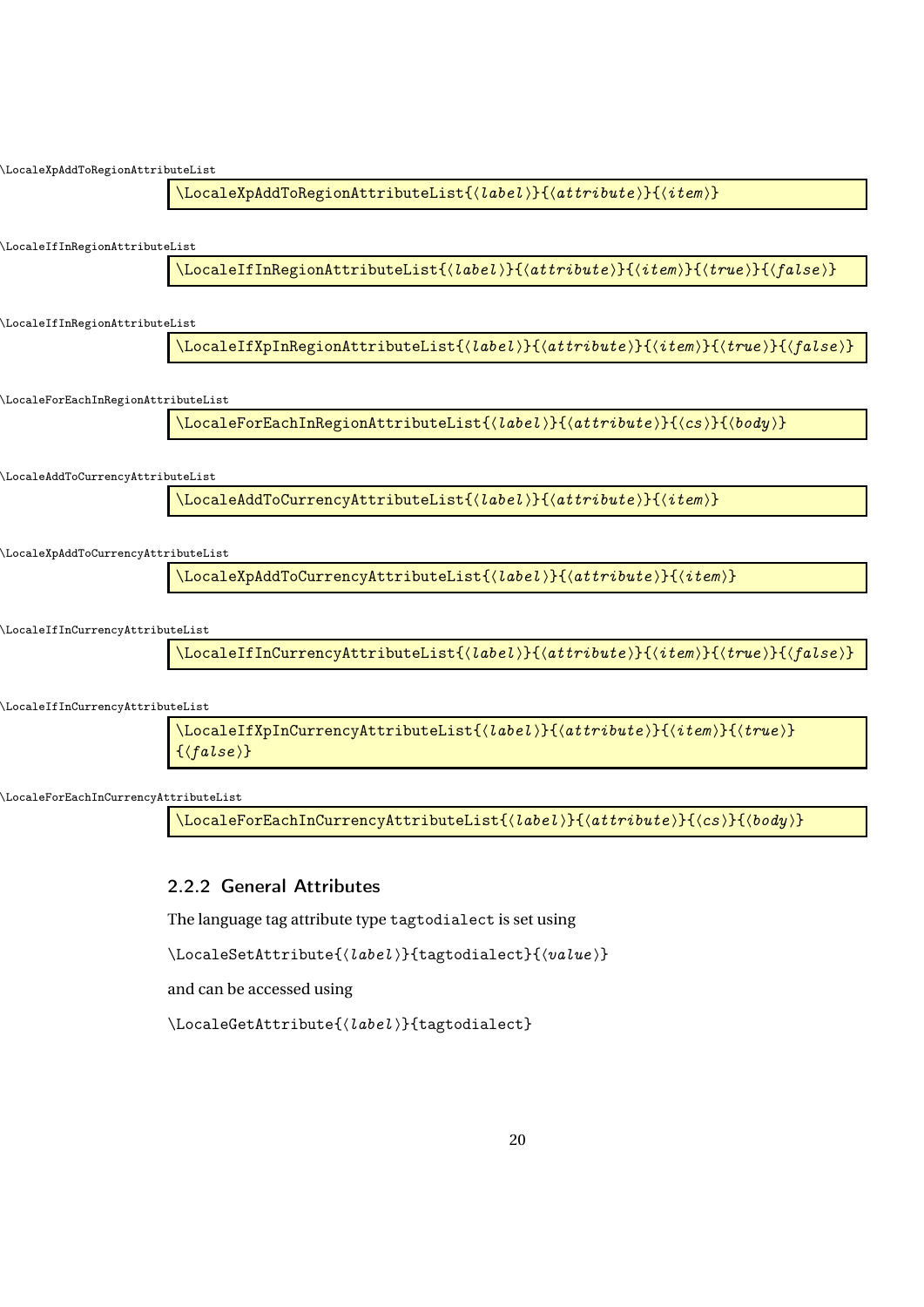The 〈*label*〉 is a language tag (such as de-CH-1996) and the 〈*value*〉 is the associated tracklang dialect label (for example, nswissgerman). This attribute is used by \selectlocale to convert the language tag to the corresponding dialect label.

If the time zone information was fetched with texosquery's -Z switch, then the time zone IDs will be stored in the time zone id attribute list that can be fetched with

```
\LocaleGetAttribute{timezone}{id}
```
or iterated over using \LocaleForEachInAttributeList. For example:

```
\def\LocaleIfDateTimePatternsSupported#1#2{#1}
```
\input locale

Time zone IDs:

\LocaleForEachInAttributeList{timezone}{id}{\ThisId}{\ThisId\endgraf}

\bye

This simply lists all the known time zone identifiers. (Since \LocaleForEachInAttributeList is a short command, \endgraf is used to create a paragraph break in the above example.)

There are two general currency attribute lists, where the 〈*label*〉 is currencies and the attribute values are official for the list of official currency codes and regional for the regional currency codes. For example:

```
\def\LocaleMain{en-GB}
\def\LocaleOther{en-IM,en-GG,fr-BE,nl-BE,de-DE-1996}
```
\input locale

```
Official: \LocaleGetAttribute{currencies}{official}.
Regional: \LocaleGetAttribute{currencies}{regional}.
```
\bye

produces:

Official: GBP,EUR. Regional: GBP,IMP,GGP,EUR.

You can iterate over these lists using \LocaleForEachInAttributeList. For example:

```
% arara: xetex: {shell: on}
\font\nimbus="NimbusRoman-Regular" at 10pt
\nimbus
```

```
\def\LocaleMain{en-GB}
```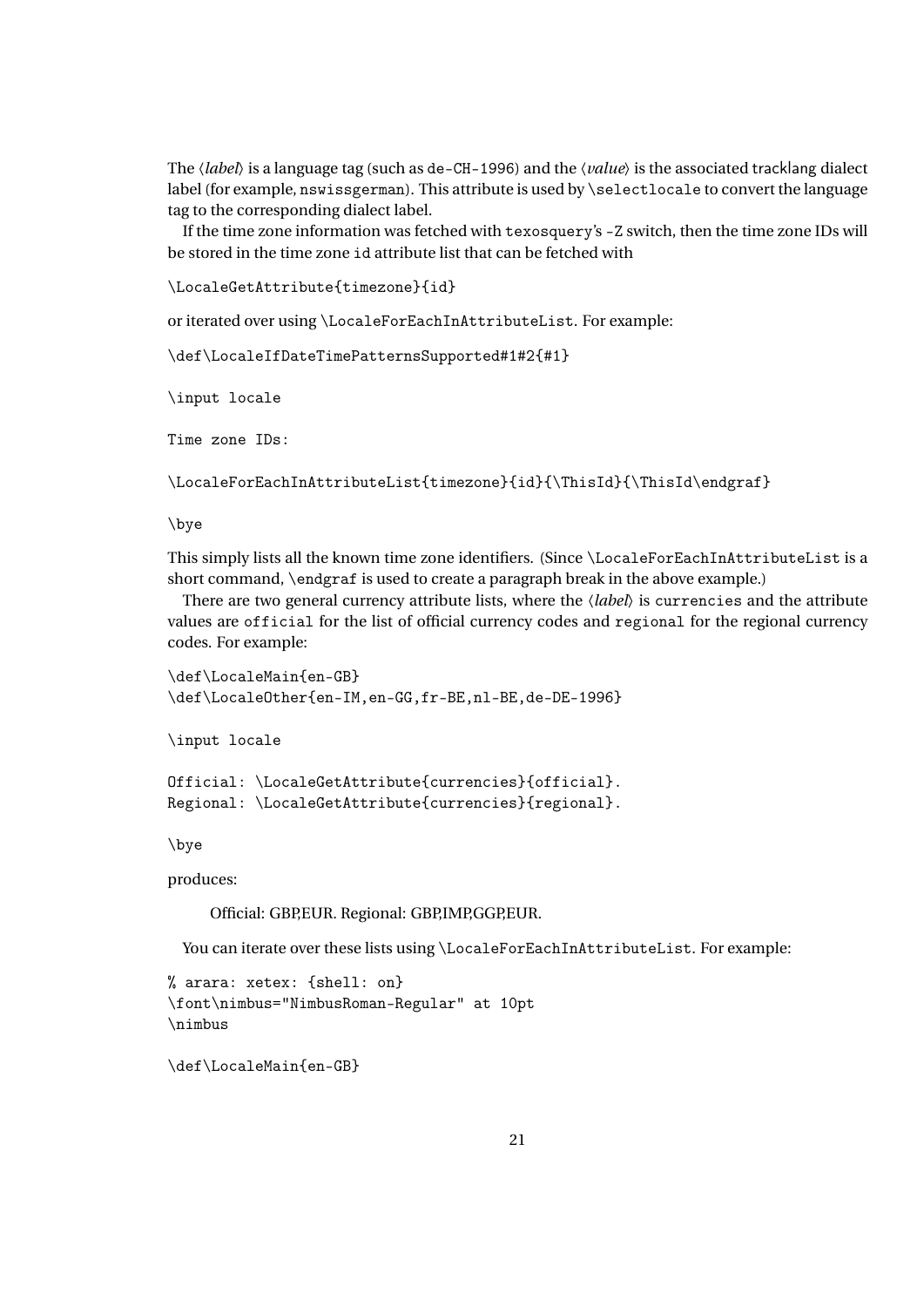\def\LocaleOther{en-IM,en-GG,fr-BE,nl-BE,de-DE-1996}

\input locale

```
\LocaleForEachInAttributeList{currencies}{regional}{\thiscode}%
{\thiscode\ (\LocaleGetCurrencyAttribute{\thiscode}{sym}) }
```
\bye

which produces:

GBP  $(E)$  IMP  $(ME)$  GGP  $(E)$  EUR  $(E)$ 

## <span id="page-21-0"></span>2.2.3 Dialect Attributes

The following attributes are associated with dialects and can be set using

\LocaleSetDialectAttribute{〈dialect 〉}{〈attribute 〉}{〈value 〉}

or fetched with

```
\LocaleGetDialectAttribute{〈dialect 〉}{〈attribute 〉}
```
where  $\langle dialect \rangle$  is the tracklang dialect label. Known values of  $\langle attribute \rangle$  are listed below.

### <span id="page-21-1"></span>2.2.3.1 General Dialect Attributes

- langtag: the 〈*value*〉 is the language tag associated with the dialect label 〈*dialect*〉.
- langname: the 〈*value*〉 is the language name associated with the dialect label 〈*dialect*〉.
- nativelangname: the *\value*} is the native language name associated with the dialect label 〈*dialect*〉.
- regionname: the 〈*value*〉 is the region name associated with the dialect label 〈*dialect*〉.
- nativeregionname: the *\value*} is the native region name associated with the dialect label 〈*dialect*〉.
- variantname: the 〈*value*〉 is the variant name associated with the dialect label 〈*dialect*〉.
- nativevariantname: the 〈*value*〉 is the native variant name associated with the dialect label 〈*dialect*〉.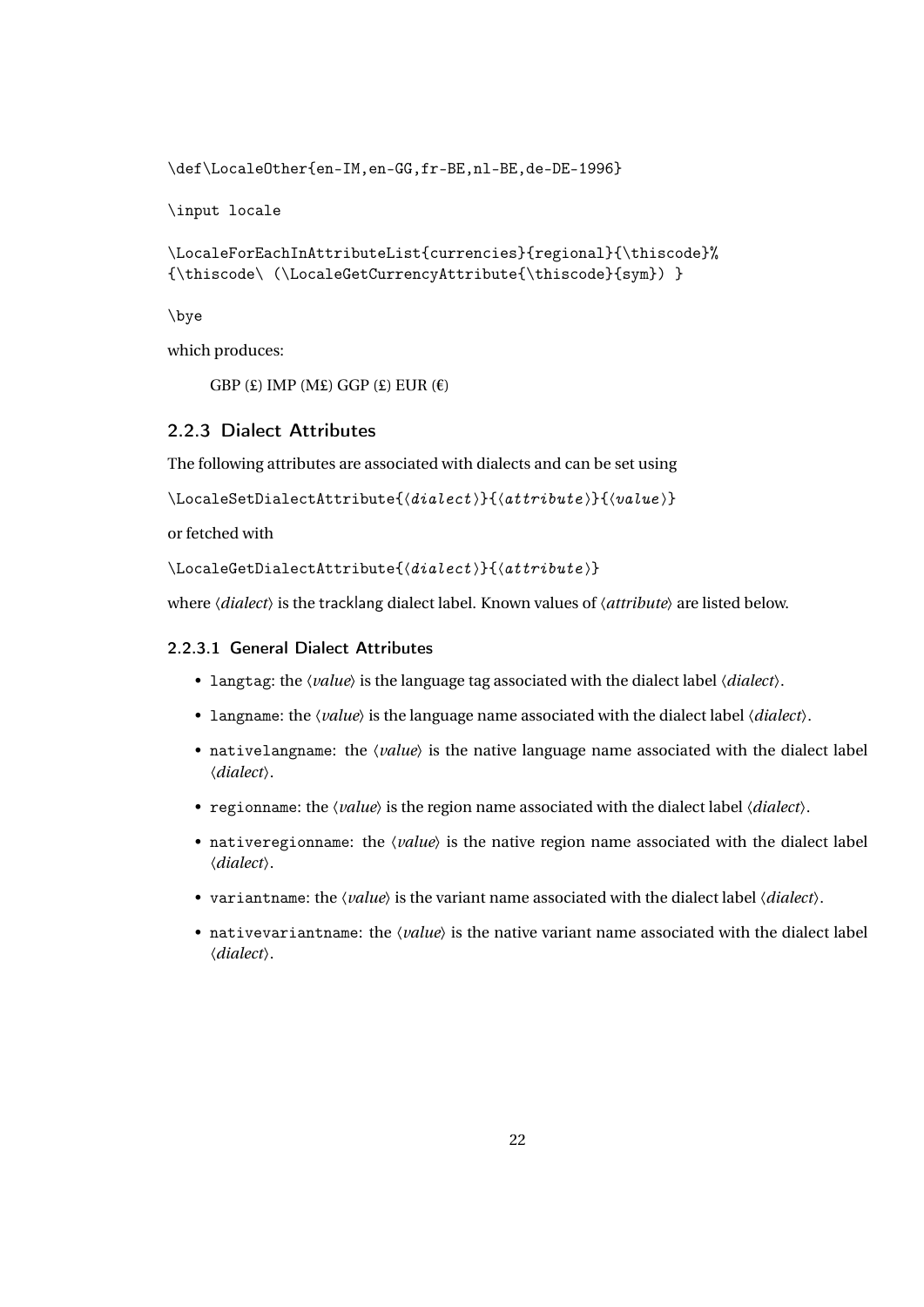## <span id="page-22-0"></span>2.2.3.2 Dates and Times Dialect Attributes

The commands described in Section [2.5](#page-44-0) use these attributes.

- fulldate: the 〈*value*〉 is the full date associated with the dialect label 〈*dialect*〉. (Used by \LocaleFullDate.)
- longdate: the 〈*value*〉 is the long date associated with the dialect label 〈*dialect*〉. (Used by \LocaleLongDate.)
- meddate: the 〈*value*〉 is the medium date associated with the dialect label 〈*dialect*〉. (Used by \LocaleMediumDate.)
- shortdate: the 〈*value*〉 is the short date associated with the dialect label 〈*dialect*〉. (Used by \LocaleShortDate.)
- firstday: the 〈*value*〉 is the index of the first day of the week associated with the dialect label 〈*dialect*〉. (Used by \LocaleFirstDayIndex.)
- fulltime: the 〈*value*〉 is the full time associated with the dialect label 〈*dialect*〉. (Used by \LocaleFullTime.)
- longtime: the 〈*value*〉 is the long time associated with the dialect label 〈*dialect*〉. (Used by \LocaleLongTime.)
- medtime: the *\value*} is the medium time associated with the dialect label  $\langle dialect \rangle$ . (Used by \LocaleMediumTime.)
- shorttime: the 〈*value*〉 is the short time associated with the dialect label 〈*dialect*〉. (Used by \LocaleShortTime.)
- fulldatetime: the 〈*value*〉 is the full date and time associated with the dialect label 〈*dialect*〉. (Used by \LocaleFullDateTime.)
- longdatetime: the 〈*value*〉 is the long date and time associated with the dialect label 〈*dialect*〉. (Used by \LocaleLongDateTime.)
- meddatetime: the 〈*value*〉 is the medium date and time associated with the dialect label 〈*dialect*〉. (Used by \LocaleMediumDateTime.)
- shortdatetime: the 〈*value*〉 is the short date and time associated with the dialect label 〈*dialect*〉. (Used by \LocaleShortDateTime.)

Note that the combined date and time attributes (such as fulldatetime) aren't used by  $\C{urrentLocaleData}$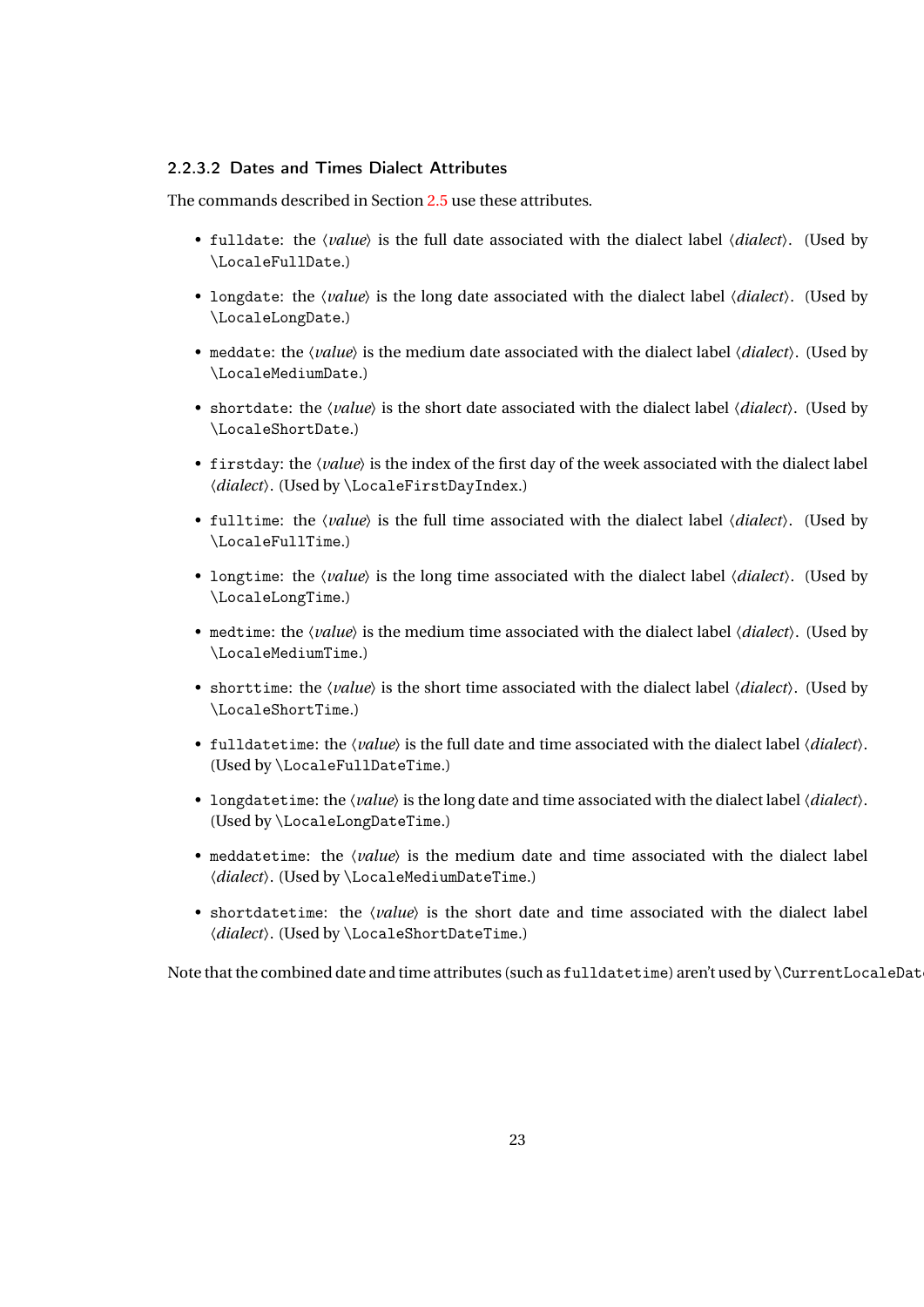Patterns The following attributes store date or time patterns (see Section [2.3.2\)](#page-37-0).

- fulldatefmt: the 〈*value*〉 is the full date format associated with the dialect label 〈*dialect*〉.
- longdatefmt: the 〈*value*〉 is the long date format associated with the dialect label 〈*dialect*〉.
- meddatefmt: the 〈*value*〉 is the medium date format associated with the dialect label 〈*dialect*〉.
- shortdatefmt: the 〈*value*〉 is the short date format associated with the dialect label 〈*dialect*〉.
- fulltimefmt: the 〈*value*〉 is the full time format associated with the dialect label 〈*dialect*〉.
- longtimefmt: the 〈*value*〉 is the long time format associated with the dialect label 〈*dialect*〉.
- medtimefmt: the 〈*value*〉 is the medium time format associated with the dialect label 〈*dialect*〉.
- shorttimefmt: the 〈*value*〉 is the short time format associated with the dialect label 〈*dialect*〉.
- fulldatetimefmt: the 〈*value*〉 is the full date time format associated with the dialect label 〈*dialect*〉.
- longdatetimefmt: the 〈*value*〉 is the long date time format associated with the dialect label 〈*dialect*〉.
- meddatetimefmt: the 〈*value*〉 is the medium date time format associated with the dialect label 〈*dialect*〉.
- shortdatetimefmt: the 〈*value*〉 is the short date time format associated with the dialect label 〈*dialect*〉.

Day Names The commands \LocaleDayName, \LocaleShortDayName, \LocaleStandaloneDayName and \LocaleStandaloneShortDayName use these attributes.

- day.0: the 〈*value*〉 is the name for day 0 (Monday) associated with the dialect label 〈*dialect*〉.
- day.1: the 〈*value*〉 is the name for day 1 (Tuesday) associated with the dialect label 〈*dialect*〉.
- day.2: the 〈*value*〉is the name for day 2 (Wednesday) associated with the dialect label〈*dialect*〉.
- day.3: the 〈*value*〉 is the name for day 3 (Thursday) associated with the dialect label 〈*dialect*〉.
- day.4: the 〈*value*〉 is the name for day 4 (Friday) associated with the dialect label 〈*dialect*〉.
- day.5: the 〈*value*〉 is the name for day 5 (Saturday) associated with the dialect label 〈*dialect*〉.
- day.6: the 〈*value*〉 is the name for day 6 (Sunday) associated with the dialect label 〈*dialect*〉.
- shortday.0: the *\value*} is the short name for day 0 (Monday) associated with the dialect label 〈*dialect*〉.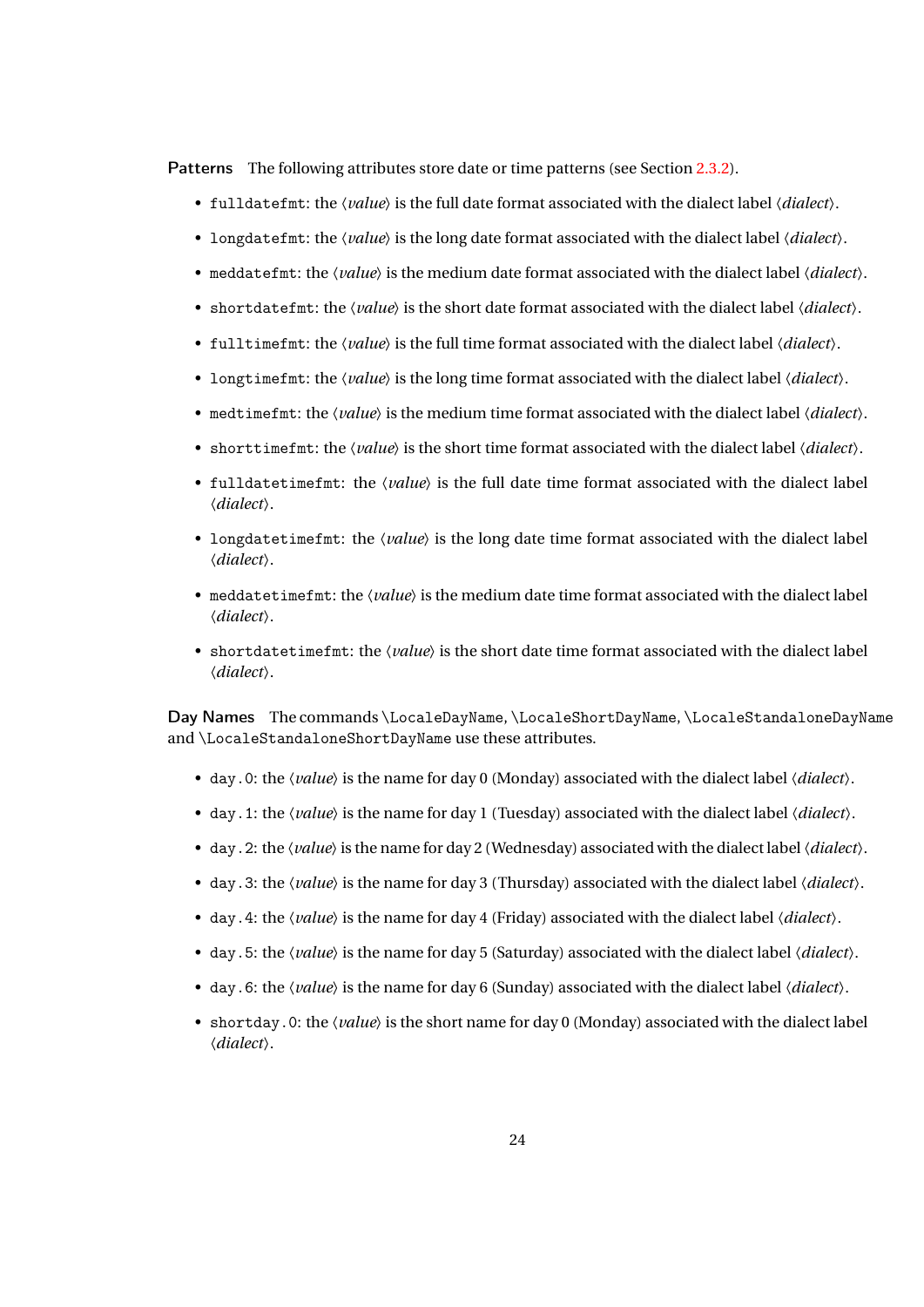- shortday.1: the 〈*value*〉 is the short name for day 1 (Tuesday) associated with the dialect label 〈*dialect*〉.
- shortday.2: the 〈*value*〉 is the short name for day 2 (Wednesday) associated with the dialect label 〈*dialect*〉.
- shortday.3: the 〈*value*〉 is the short name for day 3 (Thursday) associated with the dialect label 〈*dialect*〉.
- shortday.4: the 〈*value*〉 is the short name for day 4 (Friday) associated with the dialect label 〈*dialect*〉.
- shortday.5: the 〈*value*〉is the short name for day 5 (Saturday) associated with the dialect label 〈*dialect*〉.
- shortday.6: the 〈*value*〉 is the short name for day 6 (Sunday) associated with the dialect label 〈*dialect*〉.
- standalone.day.0: the  $\langle value \rangle$  is the name for day 0 (Monday) associated with the dialect label 〈*dialect*〉.
- standalone.day.1: the *\value*} is the standalone name for day 1 (Tuesday) associated with the dialect label 〈*dialect*〉.
- standalone.day.2: the 〈*value*〉is the standalone name for day 2 (Wednesday) associated with the dialect label 〈*dialect*〉.
- standalone.day.3: the 〈*value*〉 is the standalone name for day 3 (Thursday) associated with the dialect label 〈*dialect*〉.
- standalone.day.4: the 〈*value*〉 is the standalone name for day 4 (Friday) associated with the dialect label 〈*dialect*〉.
- standalone.day.5: the 〈*value*〉 is the standalone name for day 5 (Saturday) associated with the dialect label 〈*dialect*〉.
- standalone.day.6: the 〈*value*〉 is the standalone name for day 6 (Sunday) associated with the dialect label 〈*dialect*〉.
- standalone.shortday.0: the 〈*value*〉 is the standalone short name for day 0 (Monday) associated with the dialect label 〈*dialect*〉.
- standalone.shortday.1: the 〈*value*〉 is the standalone short name for day 1 (Tuesday) associated with the dialect label 〈*dialect*〉.
- standalone.shortday.2: the 〈*value*〉 is the standalone short name for day 2 (Wednesday) associated with the dialect label 〈*dialect*〉.
- standalone.shortday.3: the 〈*value*〉 is the standalone short name for day 3 (Thursday) associated with the dialect label 〈*dialect*〉.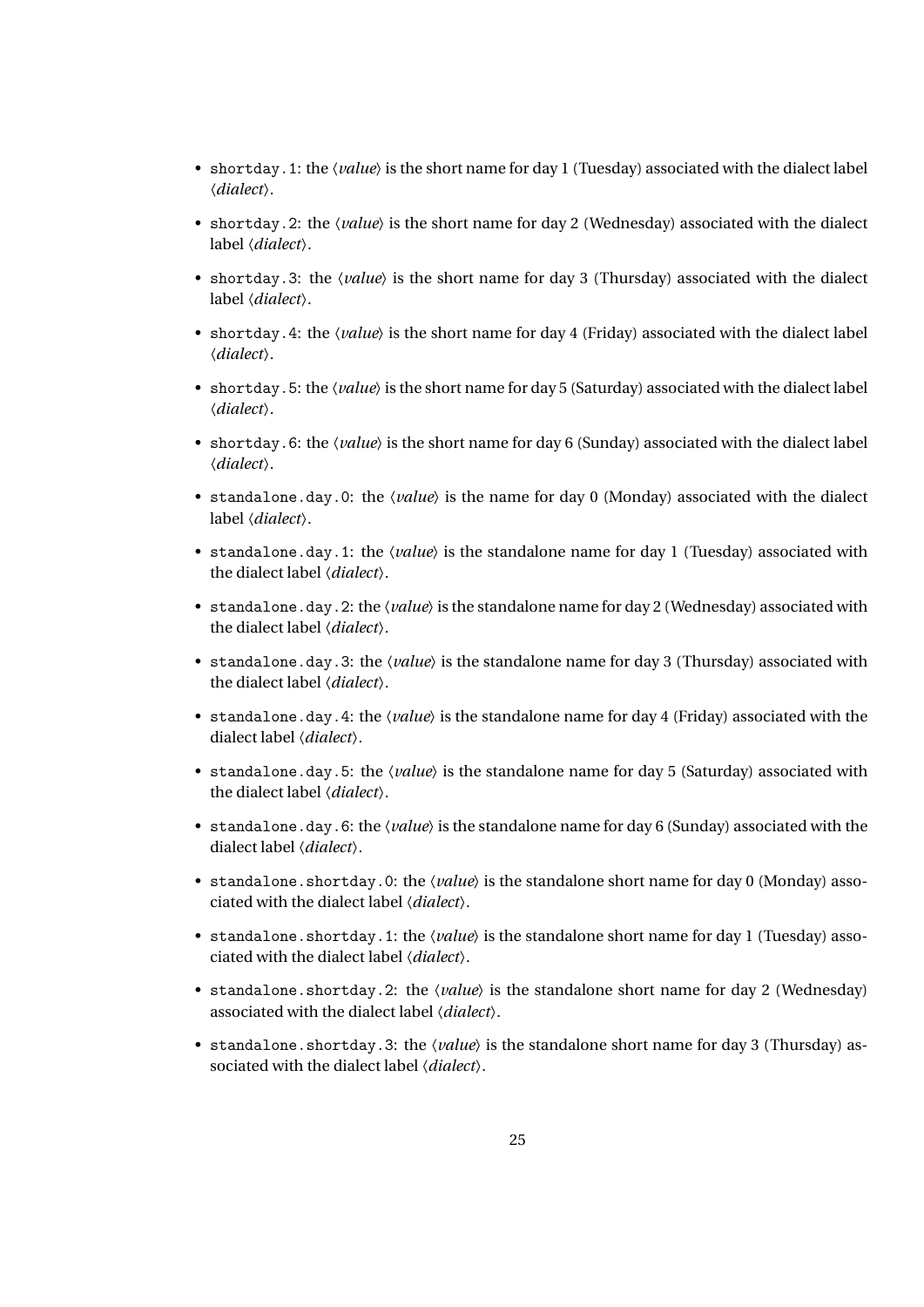- standalone.shortday.4: the 〈*value*〉 is the standalone short name for day 4 (Friday) associated with the dialect label 〈*dialect*〉.
- standalone.shortday.5: the 〈*value*〉 is the standalone short name for day 5 (Saturday) associated with the dialect label 〈*dialect*〉.
- standalone.shortday.6: the 〈*value*〉 is the standalone short name for day 6 (Sunday) associated with the dialect label 〈*dialect*〉.

Month Names The commands \LocaleMonthName, \LocaleShortMonthName, \LocaleStandaloneMont and \LocaleStandaloneShortMonthName use these attributes.

- month.1: the *(value)* is the name for month 1 (January) associated with the dialect label 〈*dialect*〉.
- month.2: the *\value*} is the name for month 2 (February) associated with the dialect label 〈*dialect*〉.
- month.3: the *\value*} is the name for month 3 (March) associated with the dialect label 〈*dialect*〉.
- month.4: the 〈*value*〉 is the name for month 4 (April) associated with the dialect label 〈*dialect*〉.
- month.5: the 〈*value*〉 is the name for month 5 (May) associated with the dialect label 〈*dialect*〉.
- month.6: the 〈*value*〉 is the name for month 6 (June) associated with the dialect label 〈*dialect*〉.
- month.7: the 〈*value*〉 is the name for month 7 (July) associated with the dialect label 〈*dialect*〉.
- month.8: the 〈*value*〉 is the name for month 8 (August) associated with the dialect label 〈*dialect*〉.
- month.9: the *\value*} is the name for month 9 (September) associated with the dialect label 〈*dialect*〉.
- month.10: the 〈*value*〉 is the name for month 10 (October) associated with the dialect label 〈*dialect*〉.
- month.11: the 〈*value*〉 is the name for month 11 (November) associated with the dialect label 〈*dialect*〉.
- month.12: the 〈*value*〉 is the name for month 12 (December) associated with the dialect label 〈*dialect*〉.
- shortmonth.1: the *\value*} is the short name for month 1 (January) associated with the dialect label 〈*dialect*〉.
- shortmonth.2: the 〈*value*〉is the short name for month 2 (February) associated with the dialect label 〈*dialect*〉.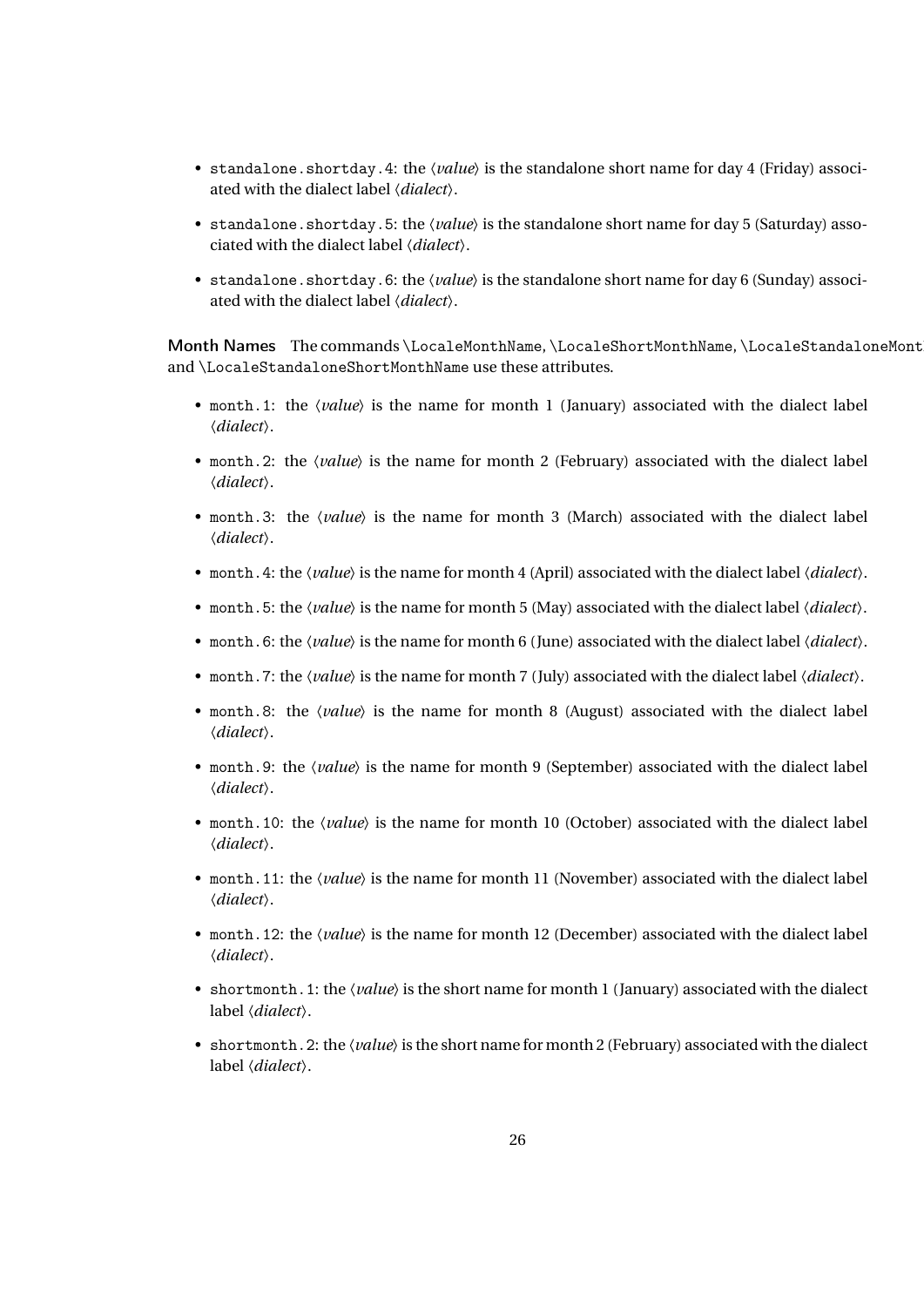- shortmonth.3: the 〈*value*〉 is the short name for month 3 (March) associated with the dialect label 〈*dialect*〉.
- shortmonth.4: the *\value*} is the short name for month 4 (April) associated with the dialect label 〈*dialect*〉.
- shortmonth.5: the *(value)* is the short name for month 5 (May) associated with the dialect label 〈*dialect*〉.
- shortmonth.6: the *\value*\ is the short name for month 6 (June) associated with the dialect label 〈*dialect*〉.
- shortmonth.7: the *(value)* is the short name for month 7 (July) associated with the dialect label 〈*dialect*〉.
- shortmonth.8: the *{value}* is the short name for month 8 (August) associated with the dialect label 〈*dialect*〉.
- shortmonth.9: the *\value*} is the short name for month 9 (September) associated with the dialect label 〈*dialect*〉.
- shortmonth.10: the 〈*value*〉 is the short name for month 10 (October) associated with the dialect label 〈*dialect*〉.
- shortmonth.11: the 〈*value*〉 is the short name for month 11 (November) associated with the dialect label 〈*dialect*〉.
- shortmonth.12: the  $\langle value \rangle$  is the short name for month 12 (December) associated with the dialect label 〈*dialect*〉.
- standalone.month.1: the *\value* is the standalone name for month 1 (January) associated with the dialect label 〈*dialect*〉.
- standalone.month.2: the 〈*value*〉 is the standalone name for month 2 (February) associated with the dialect label 〈*dialect*〉.
- standalone.month.3: the 〈*value*〉 is the standalone name for month 3 (March) associated with the dialect label 〈*dialect*〉.
- standalone.month.4: the 〈*value*〉 is the standalone name for month 4 (April) associated with the dialect label 〈*dialect*〉.
- standalone.month.5: the 〈*value*〉 is the standalone name for month 5 (May) associated with the dialect label 〈*dialect*〉.
- standalone.month.6: the 〈*value*〉 is the standalone name for month 6 (June) associated with the dialect label 〈*dialect*〉.
- standalone.month.7: the *(value)* is the standalone name for month 7 (July) associated with the dialect label 〈*dialect*〉.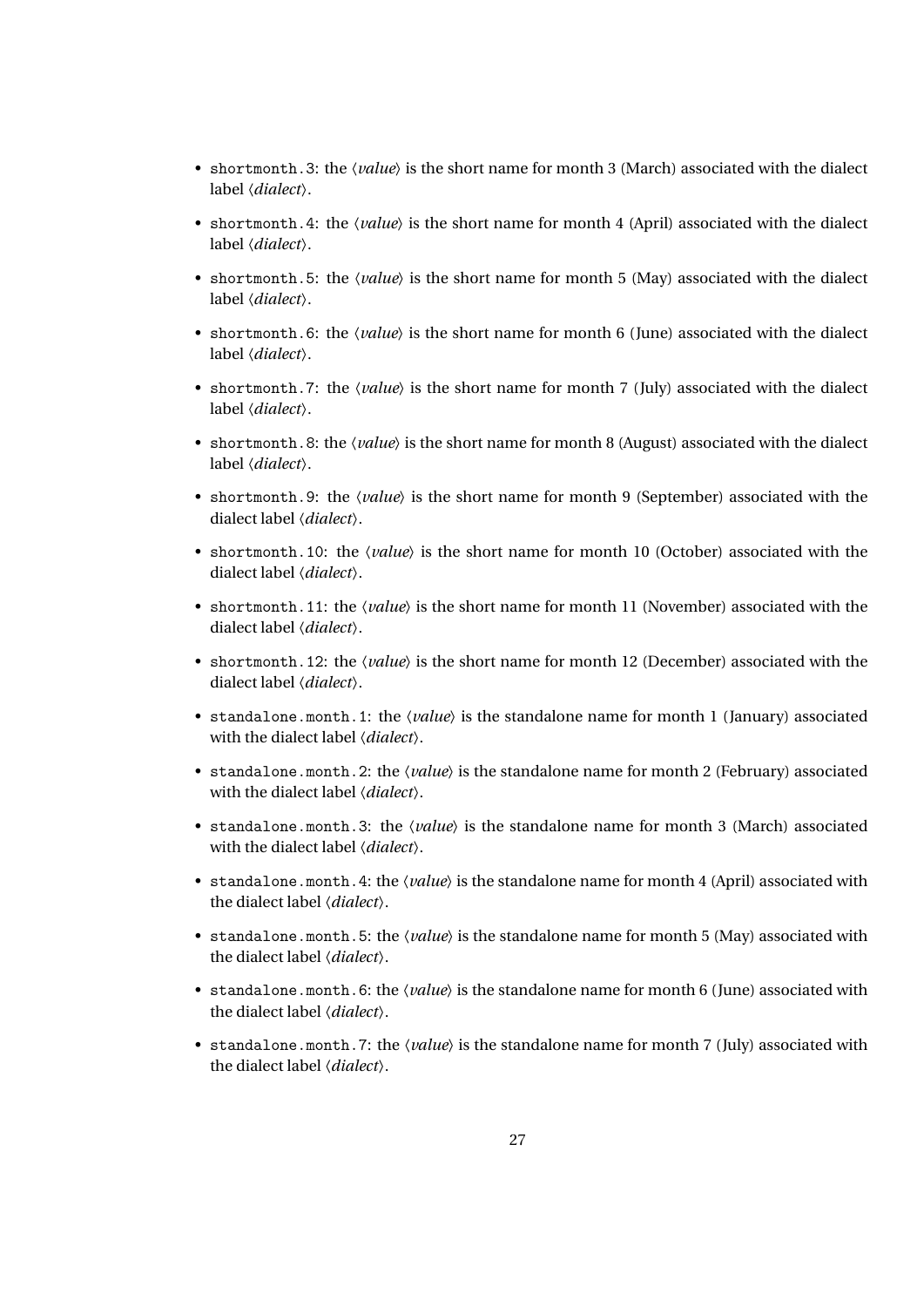- standalone.month.8: the  $\langle value \rangle$  is the standalone name for month 8 (August) associated with the dialect label 〈*dialect*〉.
- standalone.month.9: the 〈*value*〉is the standalone name for month 9 (September) associated with the dialect label 〈*dialect*〉.
- standalone.month.10: the 〈*value*〉 is the standalone name for month 10 (October) associated with the dialect label 〈*dialect*〉.
- standalone.month.11: the *\value*} is the standalone name for month 11 (November) associated with the dialect label 〈*dialect*〉.
- standalone.month.12: the 〈*value*〉 is the standalone name for month 12 (December) associated with the dialect label 〈*dialect*〉.
- standalone.shortmonth.1: the 〈*value*〉 is the standalone short name for month 1 (January) associated with the dialect label 〈*dialect*〉.
- standalone.shortmonth.2: the 〈*value*〉 is the standalone short name for month 2 (February) associated with the dialect label 〈*dialect*〉.
- standalone.shortmonth.3: the 〈*value*〉 is the standalone short name for month 3 (March) associated with the dialect label 〈*dialect*〉.
- standalone.shortmonth.4: the 〈*value*〉 is the standalone short name for month 4 (April) associated with the dialect label 〈*dialect*〉.
- standalone.shortmonth.5: the 〈*value*〉 is the standalone short name for month 5 (May) associated with the dialect label 〈*dialect*〉.
- standalone.shortmonth.6: the 〈*value*〉 is the standalone short name for month 6 (June) associated with the dialect label 〈*dialect*〉.
- standalone.shortmonth.7: the *\value*\ is the standalone short name for month 7 (July) associated with the dialect label 〈*dialect*〉.
- standalone.shortmonth.8: the 〈*value*〉 is the standalone short name for month 8 (August) associated with the dialect label 〈*dialect*〉.
- standalone.shortmonth.9: the 〈*value*〉 is the standalone short name for month 9 (September) associated with the dialect label 〈*dialect*〉.
- standalone.shortmonth.10: the 〈*value*〉 is the standalone short name for month 10 (October) associated with the dialect label 〈*dialect*〉.
- standalone.shortmonth.11: the  $\langle value \rangle$  is the standalone short name for month 11 (November) associated with the dialect label 〈*dialect*〉.
- standalone.shortmonth.12: the  $\langle value \rangle$  is the standalone short name for month 12 (December) associated with the dialect label 〈*dialect*〉.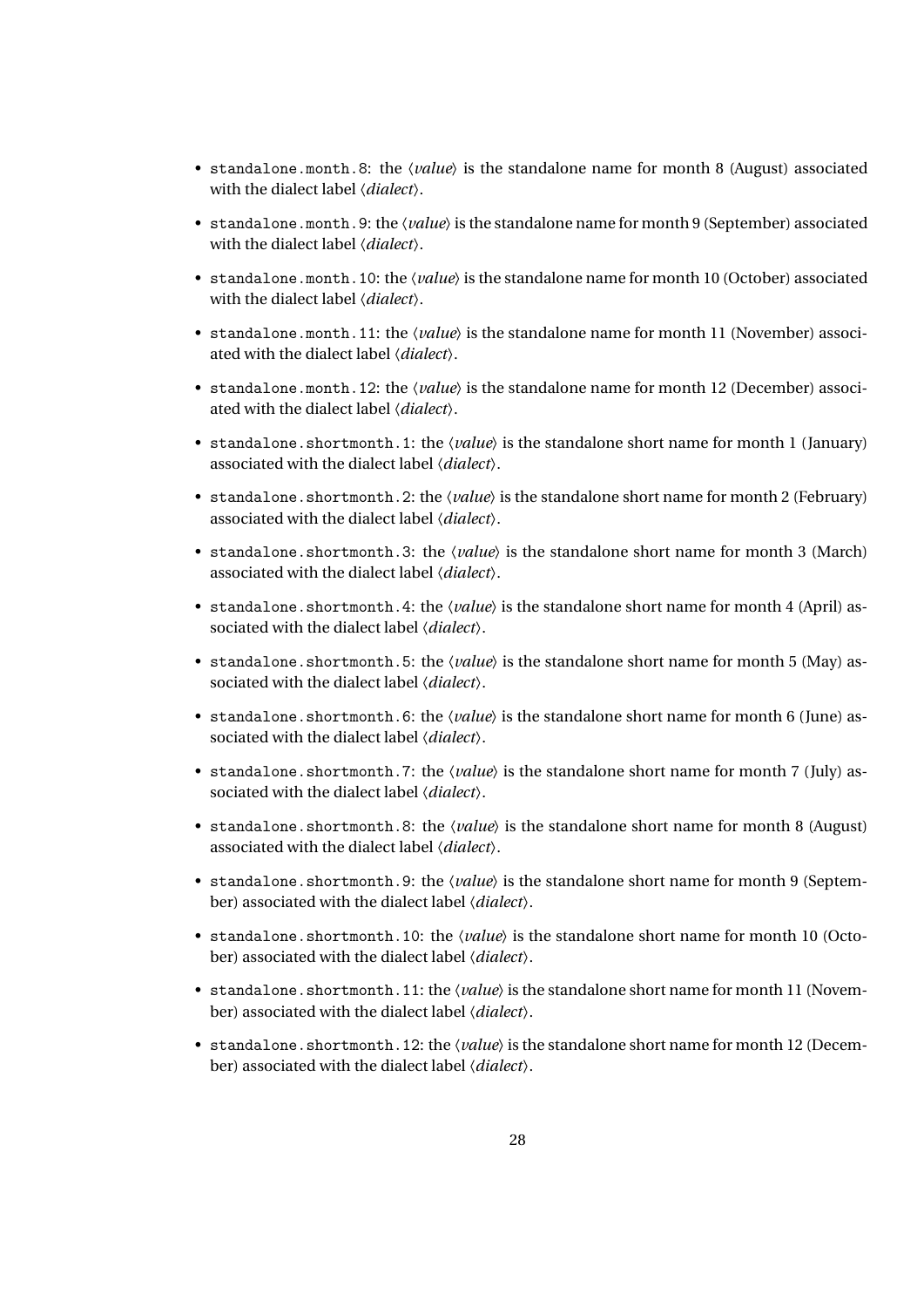## <span id="page-28-0"></span>2.2.3.3 Time Zones

These attributes won't be set if the time zone information wasn't fetched (with texosquery's -Z switch). These attributes include the time zone identifier in the attribute label. (The list of known identifiers is stored in the timezone id attribute.) For example, Europe/London is the identifier for the UK time zone. So the attribute timezone.Europe/London.short is for the short name for that zone (GMT) and timezone.Europe/London.shortdst is for the short daylight saving name for that zone (BST).

- timezone.〈zone 〉.short: the 〈*value*〉 is the short name for the zone identified by 〈*zone*〉 associated with the dialect label 〈*dialect*〉.
- timezone.〈zone 〉.long: the 〈*value*〉 is the long name for the zone identified by 〈*zone*〉 associated with the dialect label 〈*dialect*〉.
- timezone.  $\langle zone \rangle$ . shortdst: the  $\langle value \rangle$  is the short daylight saving name for the zone identified by 〈*zone*〉 associated with the dialect label 〈*dialect*〉.
- timezone.〈zone 〉.longdst: the 〈*value*〉 is the long daylight saving name for the zone identified by 〈*zone*〉 associated with the dialect label 〈*dialect*〉.

## <span id="page-28-1"></span>2.2.3.4 Numeric

- groupsep: the  $\langle value \rangle$  is the numeric group separator associated with the dialect label 〈*dialect*〉. (Used by \LocaleNumericGroupSep.)
- decsep: the 〈*value*〉is the numeric decimal separator associated with the dialect label〈*dialect*〉. (Used by \LocaleNumericDecimalSep.)
- currencysep: the  $\langle value \rangle$  is the numeric currency separator associated with the dialect label 〈*dialect*〉. (Used by \LocaleNumericMonetarySep.)
- exp: the 〈*value*〉 is the exponent symbol associated with the dialect label 〈*dialect*〉. (Used by \LocaleNumericExponent.)
- usesgroup: the  $\langle value \rangle$  (either 1 or 0) indicates if the number group separator should be used with the dialect label  $\langle dialect \rangle$ . (Used by \LocaleIfNumericUsesGroup.)
- percent: the 〈*value*〉is the percentage symbol associated with the dialect label〈*dialect*〉. (Used by \LocaleNumericPercent.)
- permill: the 〈*value*〉 is the per mill symbol associated with the dialect label 〈*dialect*〉. (Used by \LocaleNumericPermill.)
- decfmt: the 〈*value*〉 is the decimal format associated with the dialect label 〈*dialect*〉. (Used by \CurrentLocaleDecimalPattern.)
- intfmt: the 〈*value*〉 is the integer format associated with the dialect label 〈*dialect*〉. (Used by \CurrentLocaleIntegerPattern.)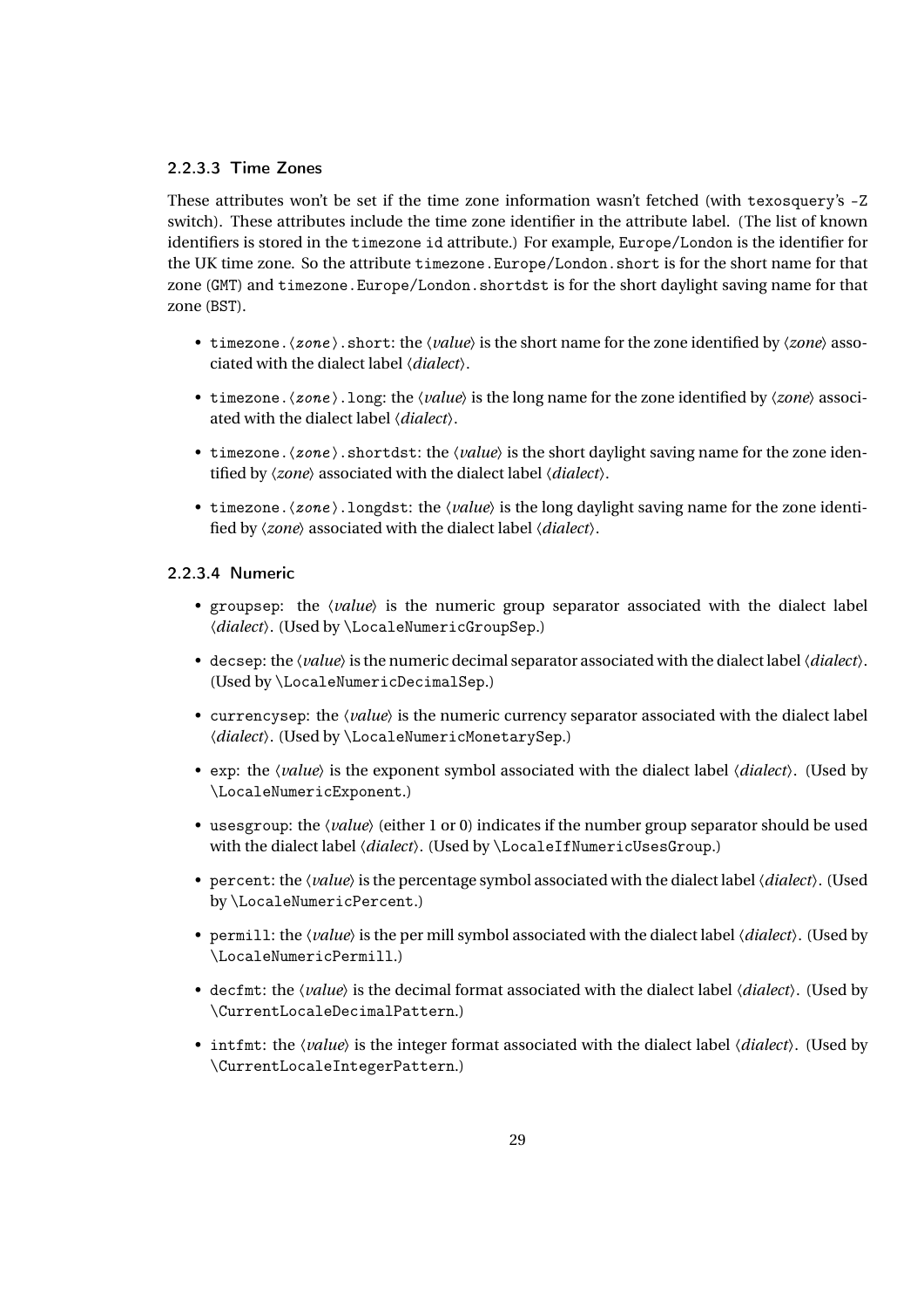- curfmt: the 〈*value*〉 is the currency format associated with the dialect label 〈*dialect*〉. (Used by \CurrentLocaleCurrencyPattern.)
- perfmt: the 〈*value*〉 is the percent format associated with the dialect label 〈*dialect*〉. (Used by \CurrentLocalePercentPattern.)
- currency: the 〈*value*〉 is the currency code associated with the dialect label 〈*dialect*〉. (Used by \LocaleCurrencyLabel.)
- regionalcurrency: the 〈*value*〉 is the regional currency code associated with the dialect label 〈*dialect*〉. (Used by \LocaleCurrencyRegionalLabel.)
- currencysym: the 〈*value*〉 is the currency symbol associated with the dialect label 〈*dialect*〉. (Used by \LocaleCurrencySymbol, if the currency attribute isn't XXX.)
- currencytex: the *(value)* is the T<sub>E</sub>X code representing the currency symbol associated with the dialect label 〈*dialect*〉. (Used by \LocaleCurrencyTeXSymbol, if the currency attribute isn't XXX.)

Note that the currency information is also available through the currency attributes official, sym and tex. The dialect attribute allows for a different symbol to be used within the context of a specific dialect. For example, if a country has multiple scripts (such as Latin and Cyrillic) then the dialect currency symbol can reflect a specific script, whereas the currency sym attribute might be in the default script.

## <span id="page-29-0"></span>2.2.4 Region Attributes

The following attributes are associated with region and can be set using

```
\LocaleSetRegionAttribute{〈region code 〉}{〈attribute 〉}{〈value 〉}
```
or fetched with

\LocaleGetRegionAttribute{〈region code 〉}{〈attribute 〉}

- currency: the regional currency code (for example, IMP).
- dialect: a comma-separated list of the dialects associated with this region. For example:

```
\def\LocaleMain{en-GB}
\def\LocaleOther{fr-BE,nl-BE}
\input locale
GB: \LocaleGetRegionAttribute{GB}{dialect}.
BE: \LocaleGetRegionAttribute{BE}{dialect}.
```
\bye

produces: GB: british. BE: belgique,flemish.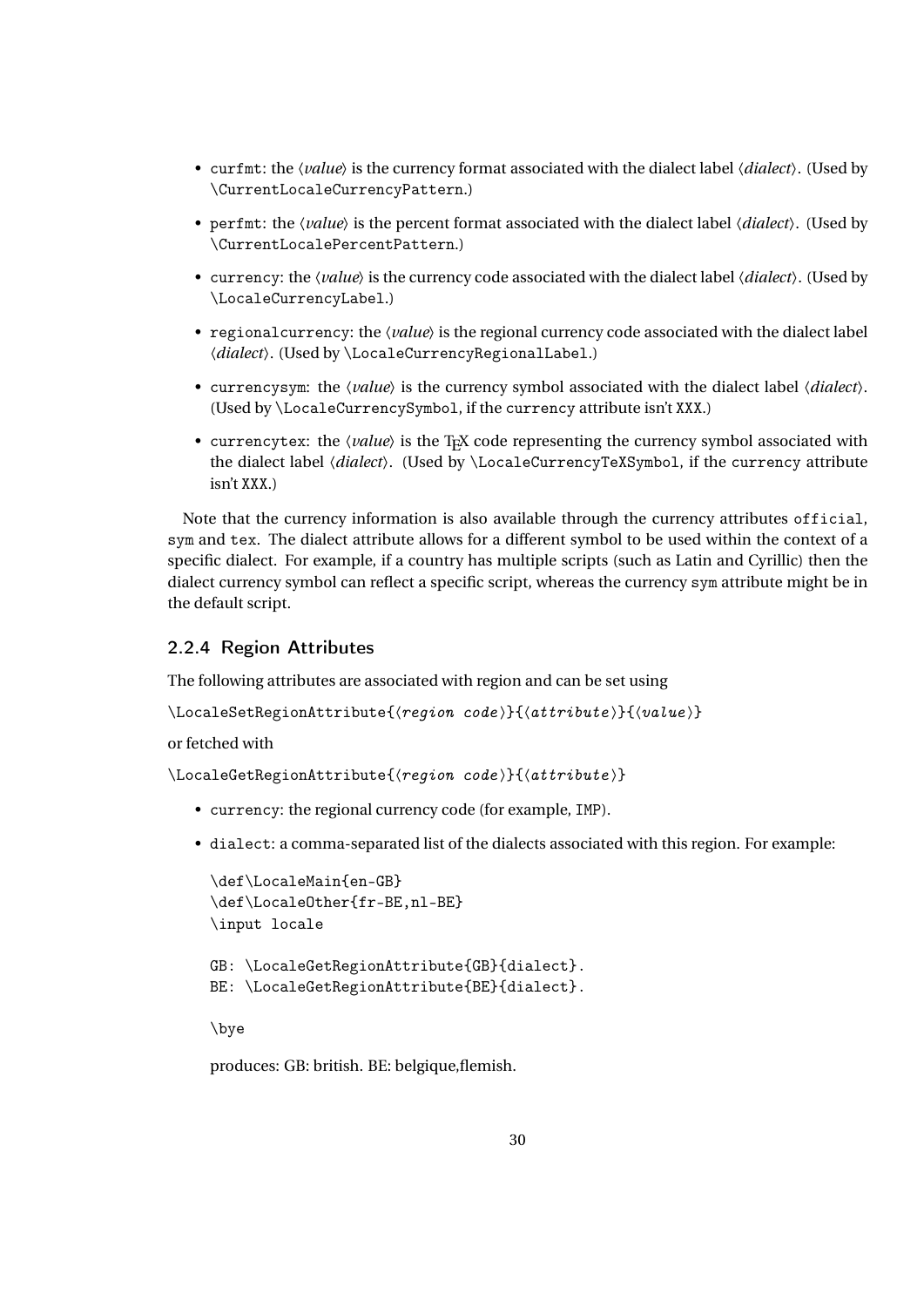## <span id="page-30-0"></span>2.2.5 Currency Attributes

The following attributes are associated with currency and can be set using

```
\LocaleSetCurrencyAttribute{〈code 〉}{〈attribute 〉}{〈value 〉}
```
or fetched with

```
\LocaleGetCurrencyAttribute{〈code 〉}{〈attribute 〉}
```
where 〈*code*〉 is the ISO currency code or regional currency code.

• region: a comma-separated list of regions that use this currency. If the regional currency code is different from the official ISO currency code, then both codes will have this attribute set. For example:

\def\LocaleMain{en-GB} \def\LocaleOther{en-IM} \input locale

```
GBP: \LocaleGetCurrencyAttribute{GBP}{region}.
IMP: \LocaleGetCurrencyAttribute{IMP}{region}.
```
\bye

produces: GBP: GB,IM. IMP: IM.

• official: the official ISO currency code for 〈*code*〉. In most cases this will be the same as 〈*code*〉. For example:

```
\def\LocaleMain{en-GB}
\def\LocaleOther{en-IM}
```
\input locale

```
GBP: \LocaleGetCurrencyAttribute{GBP}{official}.
IMP: \LocaleGetCurrencyAttribute{IMP}{official}.
```
\bye

produces: GBP: GBP. IMP: GBP.

- sym: the currency symbol (using characters, not TEX commands, except for \\$) for regional currency 〈*code*〉.
- tex: the currency symbol using T<sub>F</sub>X code (such as \texosquerycurrencypound) for regional currency 〈*code*〉.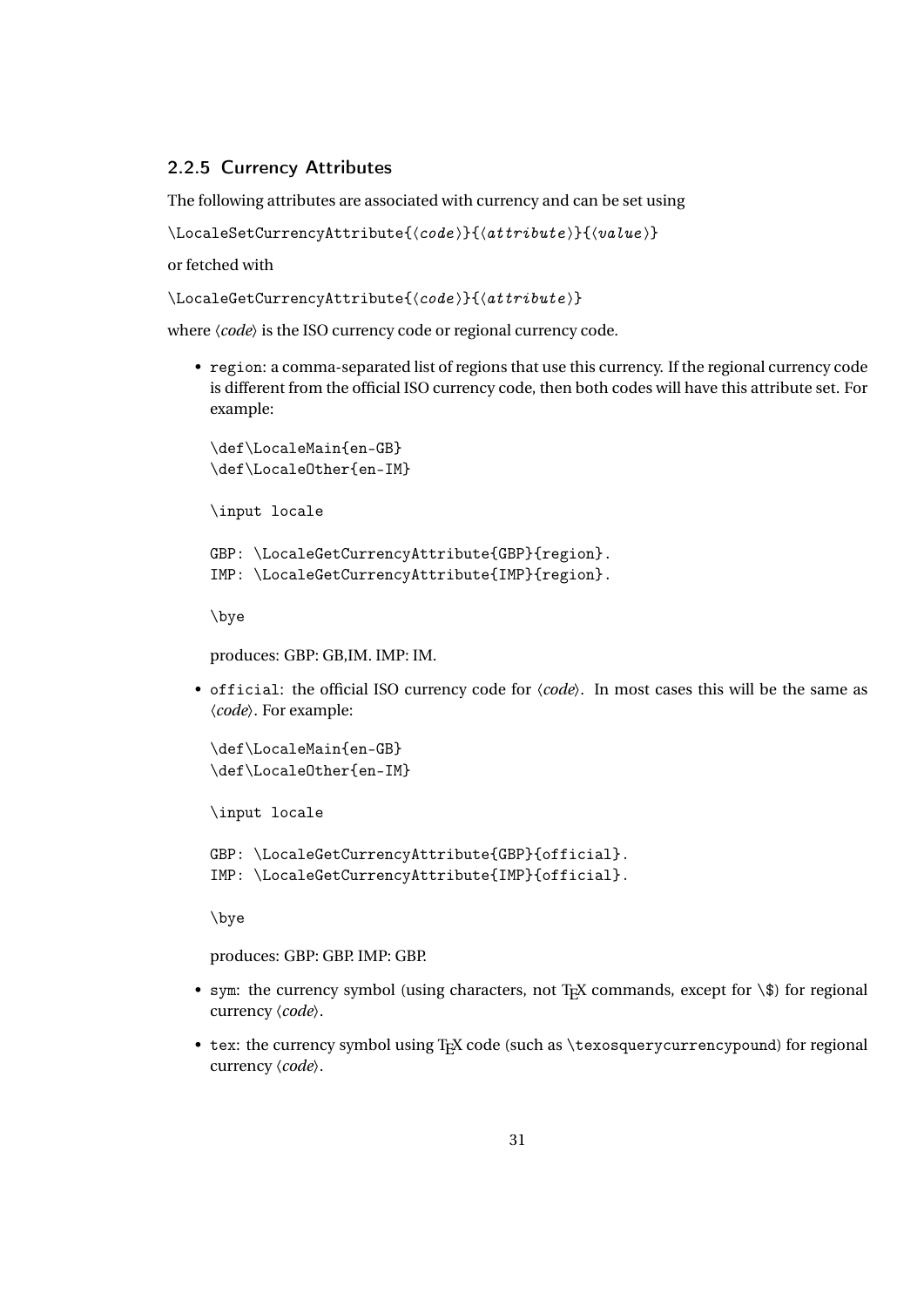## <span id="page-31-0"></span>2.3 Patterns

The texosquery package provides for two types of patterns: date-time and numeric. The date-time patterns may just display a date, or just a time or both. They may or may not include a time zone. The numeric patterns can be used to format integers, decimals, scientific notation, percentages or currency. New patterns can be defined by commands provided in texosquery.tex. The tex-locale package can also fetch the patterns for the document locales so that they can be applied to data in the document to match the current locale.

The numeric patterns are fairly easy to use but are tricky to define. The date-time patterns are fairly easy to define but are tricky to use.

## <span id="page-31-1"></span>2.3.1 Numeric Patterns

The texosquery numeric pattern symbol commands are redefined by tex-locale to use the appropriate symbol from the current locale. For example, \texosquerypatfmtgroupsep is redefined to use \CurrentLocaleNumericGroupSep. (See the texosquery documentation for further details of these pattern commands.)

You can access a numeric pattern for a particular locale by querying one of the dialect attributes listed in Section [2.2.3.4:](#page-28-1) intfmt (integer pattern), decfmt (decimal pattern), curfmt (currency pattern) or perfmt (percent pattern).

These can be accessed explicitly using

```
\LocaleGetDialectAttribute{〈dialect 〉}{〈attribute 〉}
```
For example:

```
\LocaleGetDialectAttribute{british}{intfmt}
```
However it's simpler to use the shortcut commands described in Section [2.7.3.](#page-64-0) For example:

```
\CurrentLocaleIntegerPattern
```
A pattern can be used in two ways. If it's simply used in the document, then it just reproduces the pattern specification. For example:

```
\def\LocaleMain{en-GB}
\input locale
```
{\tt \CurrentLocaleDecimalPattern} \bye

This simply produces:

#,###,###,##0.##########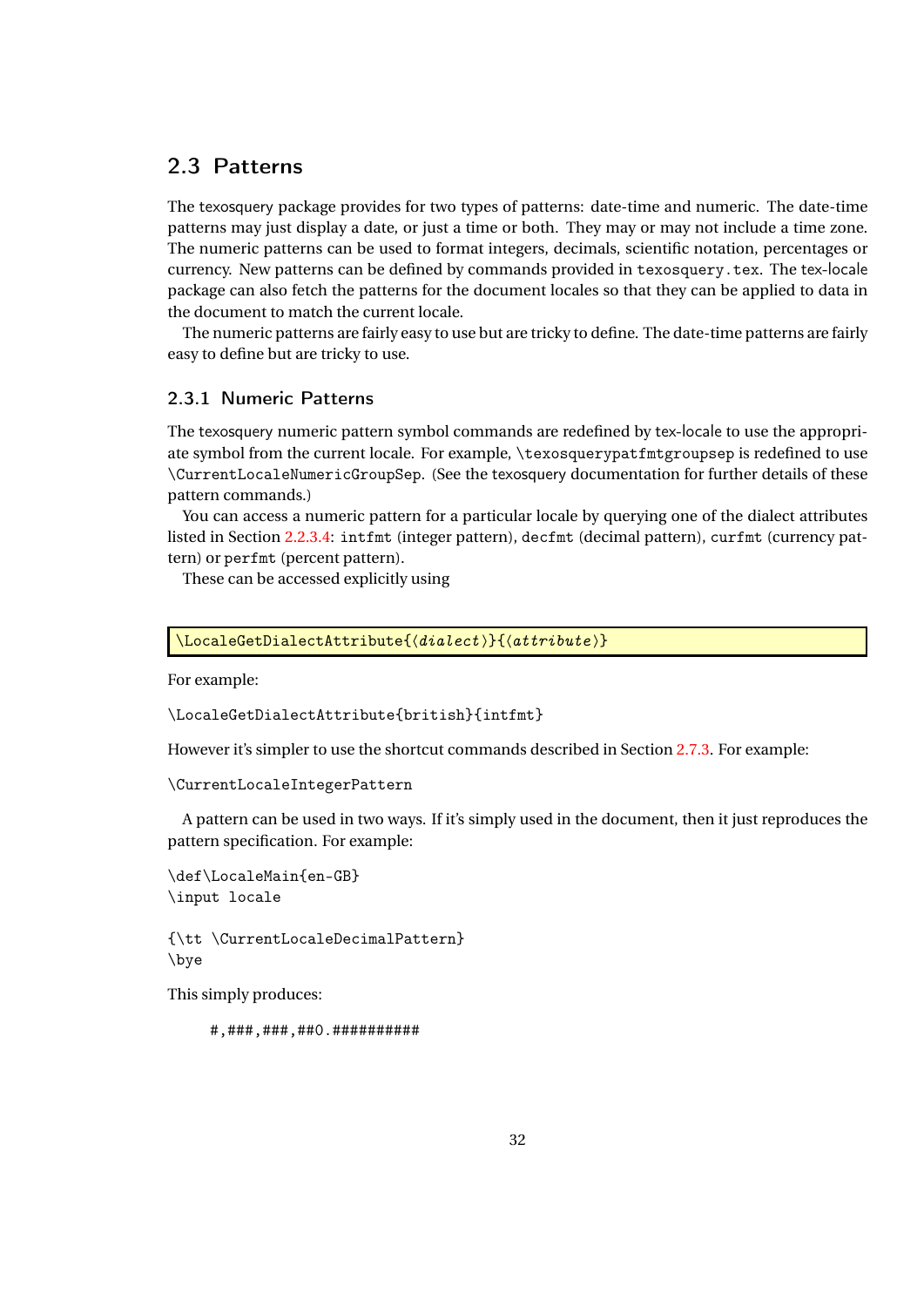This can be used for debugging purposes to check the pattern.

The second use is to apply the pattern to a number. This is done with texosquery's \texosqueryfmtnumber command:

```
\text{lexosqueryfmtnumber}\{\langle pattern \rangle\}\{\langle int\ part \rangle\}\{\langle frac\ part \rangle\}\{\langle mantissa \rangle\}
```
where  $\langle pattern \rangle$  is the pattern (defined using \texosquerydefpattern or fetched with the texosquery application), 〈*int part*〉 is the integer part, 〈*frac part*〉 is the fractional part and 〈*mantissa*〉 is the exponent part.

For example:

```
% arara: xetex: {shell: on}
```

```
\def\LocaleMain{en-GB}
\input locale
```
\texosqueryfmtnumber{\CurrentLocaleIntegerPattern}{12}{34567}{4}

\texosqueryfmtnumber{\CurrentLocaleCurrencyPattern}{12345}{67}{0}

\texosqueryfmtnumber{\CurrentLocaleDecimalPattern}{123}{4567}{2}

```
\texosqueryfmtnumber{\CurrentLocalePercentPattern}{123}{4567}{2}
\bye
```
This produces:

123,456 GBP12,345.67 12,345.67 1,234,567%

There are some shortcut commands provided, to allow for more convenient code. A numeric pattern can be applied to a numeric value using

\localenumfmt

\localenumfmt{ $\langle pattern \rangle$ }{ $\langle decimal \rangle$ }

where  $\langle pattern \rangle$  is the pattern (as for \texosqueryfmtnumber) and  $\langle decimal \rangle$  is the numeric value in the form 〈*int*〉.〈*frac*〉E〈*mantissa*〉 (where . represents the decimal separator and E represents the exponent separator, regardless of locale). The .〈*frac*〉 and E〈*mantissa*〉 parts are optional.

The \localenumfmt command splits up 〈*decimal*〉 into the 〈*int part*〉, 〈*frac part*〉 and 〈*mantissa*〉 required by \texosqueryfmtnumber. It then does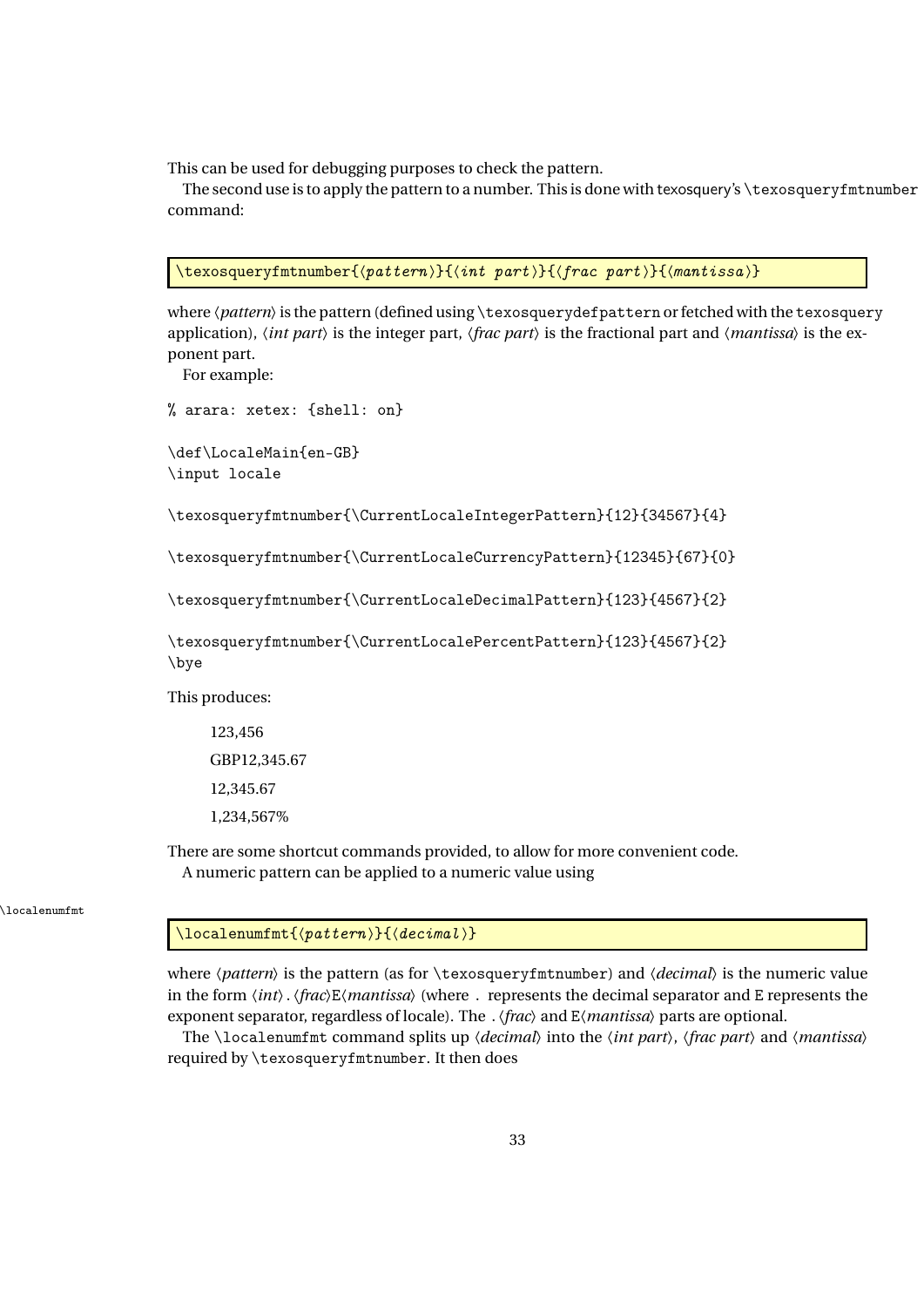| $\mathcal{S}(\mathcal{S})$ \texosqueryfmtnumber{\theta patt\}{\texosqueryfmtnumber{\text{pattern}}{\texosqueryfmtnumber{\text{pattern}}{\text{int part}}{\text{frac part}}{\text{\text{int issa}} |  |
|---------------------------------------------------------------------------------------------------------------------------------------------------------------------------------------------------|--|
| where $\langle fmt \, cs \rangle$ is one of:                                                                                                                                                      |  |

| \localenumfmtneg       |                                                                                                                        |
|------------------------|------------------------------------------------------------------------------------------------------------------------|
|                        | $\setminus$ localenumfmtneg $\{\langle text \rangle\}$                                                                 |
|                        | if the $\langle int\ part \rangle$ is negative,                                                                        |
| \localenumfmtzero      |                                                                                                                        |
|                        | $\setminus$ localenumfmtzero $\{\langle text \rangle\}$                                                                |
|                        | if the $\langle int part \rangle$ , $\langle frac part \rangle$ and $\langle mantissa \rangle$ are all zero, otherwise |
| \localenumfmtpos       |                                                                                                                        |
|                        | $\setminus$ localenumfmtpos $\{\langle text \rangle\}$                                                                 |
|                        | These three commands all simply default to just doing $\langle text \rangle$ .                                         |
| \localeint             |                                                                                                                        |
|                        | $\lozenge$ localeint $\{$ /value $\rangle\}$                                                                           |
|                        | This is equivalent to                                                                                                  |
|                        |                                                                                                                        |
|                        | \localenumfmt{\CurrentLocaleIntegerPattern}{(value)}                                                                   |
| $\backslash$ localedec |                                                                                                                        |
|                        | $\lozenge$ localedec $\{$ $\langle$ decimal $\rangle\}$                                                                |
|                        | As above but uses \CurrentLocaleDecimalPattern.                                                                        |
| \localecur             |                                                                                                                        |
|                        | $\lozenge$ localecur $\{$ $\langle$ decimal $\rangle\}$                                                                |
|                        | As above but uses \CurrentLocaleCurrencyPattern.                                                                       |
| <i>localeper</i>       |                                                                                                                        |
|                        | \localeper{(decimal)}                                                                                                  |
|                        | As above but uses \CurrentLocalePercentPattern.                                                                        |
|                        | The above example can be simplified to:                                                                                |
|                        | \def\LocaleMain{en-GB}                                                                                                 |

\input locale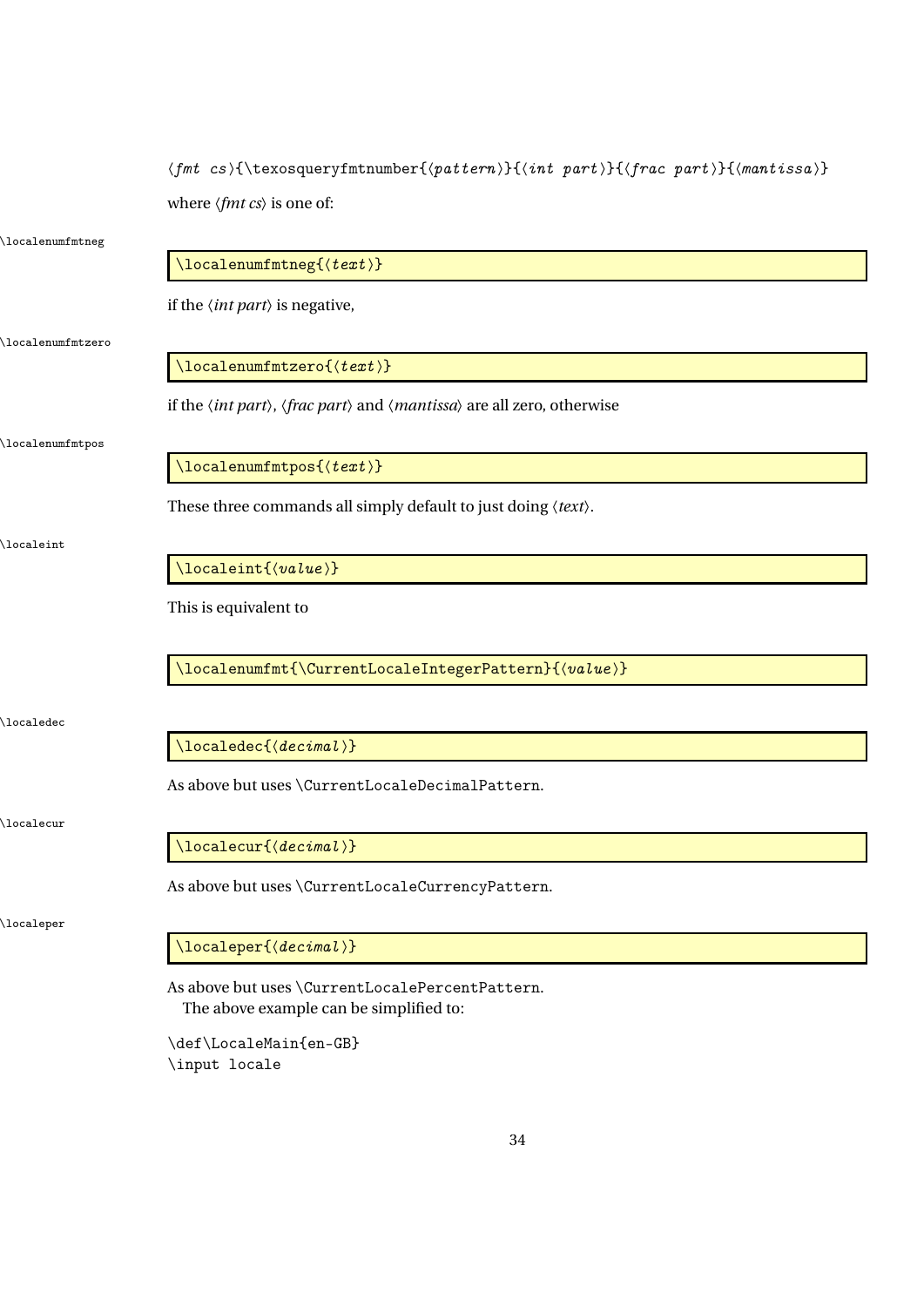\localeint{12.34567E4}

\localecur{12345.67}

\localedec{123.4567E2}

```
\localeper{123.4567E2}
\bye
```
This produces the same result as before.

As described in Section [2.7.2,](#page-63-0) the currency unit can be switched to a symbol by redefining \localecurrchoice. For example:

```
\font\nimbus="NimbusRoman-Regular" at 10pt
\nimbus
```

```
\def\LocaleMain{en-GB}
\def\LocaleOther{pt-BR,de-CH-1996}
\input locale
```
\def\localecurrchoice#1#2#3#4{#3}

en-GB: \localecur{12345.67}

```
\selectlocale{pt-BR}
pt-BR: \localecur{12345.67}
```

```
\selectlocale{de-CH-1996}
de-CH-1996: \localecur{12345.67}
```
\bye

This produces:

en-GB: £12,345.67 pt-BR: R\$ 12.345,67 de-CH-1996: SFr. 12'345.67

You can define your own pattern using the commands provided by texosquery. For example:

```
\texosquerydefpattern{\sinumpattern}{%
  \sinumfmt
  {\decfmt{\#\,\#\#\#\,\#\#\#\,\#\#\0}{\0\#\#\#\#\#\#\#\#\#}}%
  {\set{\xrightarrow{\#}\#}\#}\#}\#}\}
```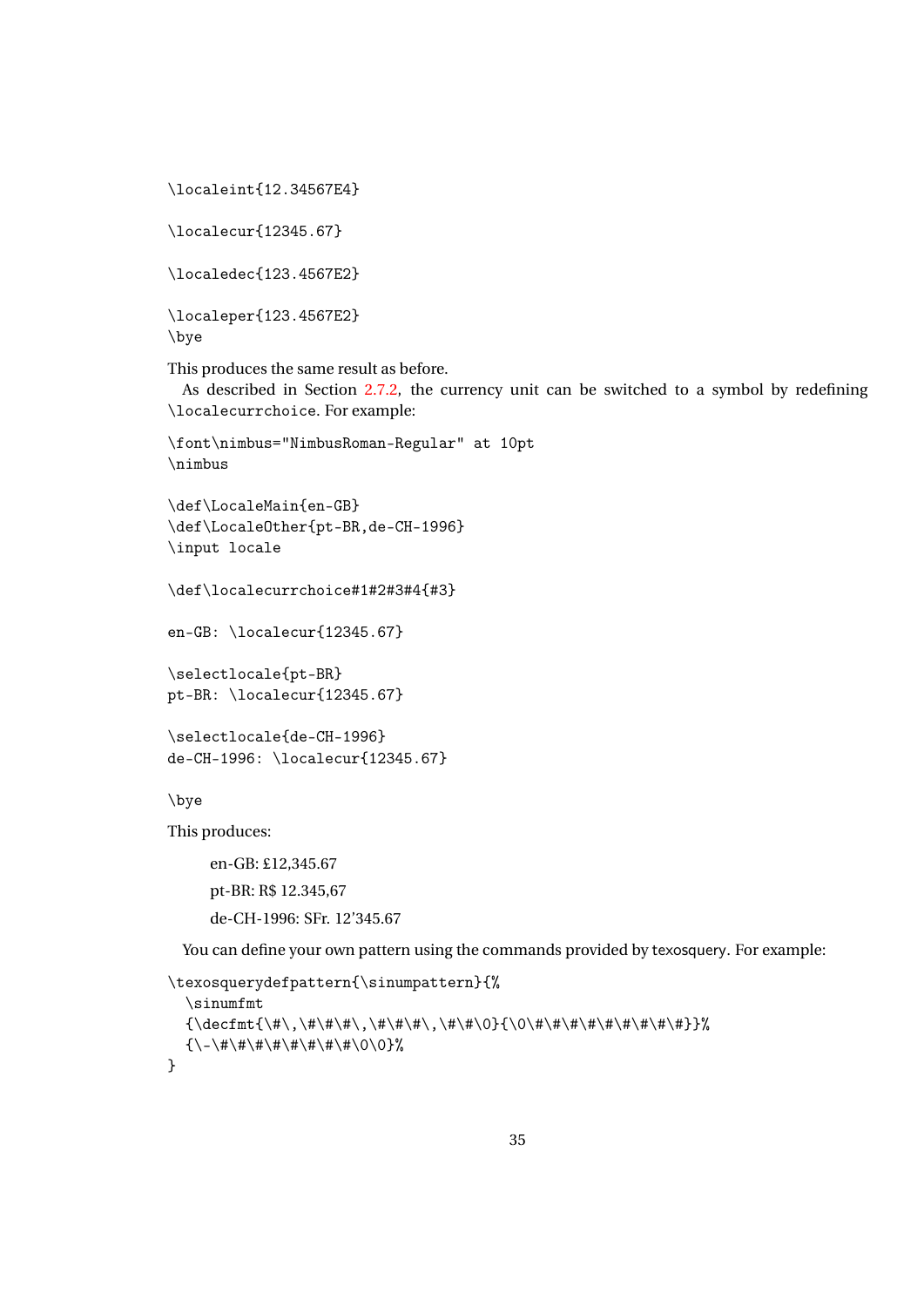This can then be used with \localenumfmt. The texosquery documentation includes other examples, including a currency pattern that shifts the sign before the currency symbol for negative amounts:

```
\texosquerydefpattern{\curpattern}{%
\pmnumfmt
{\pcur{\decfmt{\#\,\#\#\#\,\#\#\#\,\#\#\0}{\0\0\#\#\#\#\#\#\#\#}}{}}%
{\pcur{\decfmt{\#\,\#\#\#\,\#\#\#\,\#\#\0}{\0\0\#\#\#\#\#\#\#\#}}{\-}}}
```
(No sign is used for positive amounts.) Here's a complete document:

\font\nimbus="NimbusRoman-Regular" at 10pt \nimbus

```
\def\LocaleMain{en-GB}
\def\LocaleOther{pt-BR,de-CH-1996}
\input locale
```
\def\localecurrchoice#1#2#3#4{#3}

```
\texosquerydefpattern{\sinumpattern}{%
  \sinumfmt
  {\decfmt{\#\,\#\#\#\,\#\#\#\,\#\#\0}{\0\#\#\#\#\#\#\#\#\#}}%
  {\setminus-\{\# \# \# \# \# \# \}\}
```

```
\texosquerydefpattern{\curpattern}{%
\pmnumfmt
{\pcur{\decfmt{\#\,\#\#\#\,\#\#\#\,\#\#\0}{\0\0\#\#\#\#\#\#\#\#}}{}}%
{\pcur{\decfmt{\#\,\#\#\#\,\#\#\#\,\#\#\0}{\0\0\#\#\#\#\#\#\#\#}}{\-}}}
```

```
en-GB:
\localenumfmt{\sinumpattern}{1.2345E-3}.
```

```
\localenumfmt{\curpattern}{12345.6}.
\localenumfmt{\curpattern}{-12345.6}.
\localenumfmt{\curpattern}{0}.
```

```
\selectlocale{pt-BR}
pt-BR:
\localenumfmt{\sinumpattern}{1.2345E-3}.
\localenumfmt{\curpattern}{12345.6}.
\localenumfmt{\curpattern}{-12345.6}.
\localenumfmt{\curpattern}{0}.
```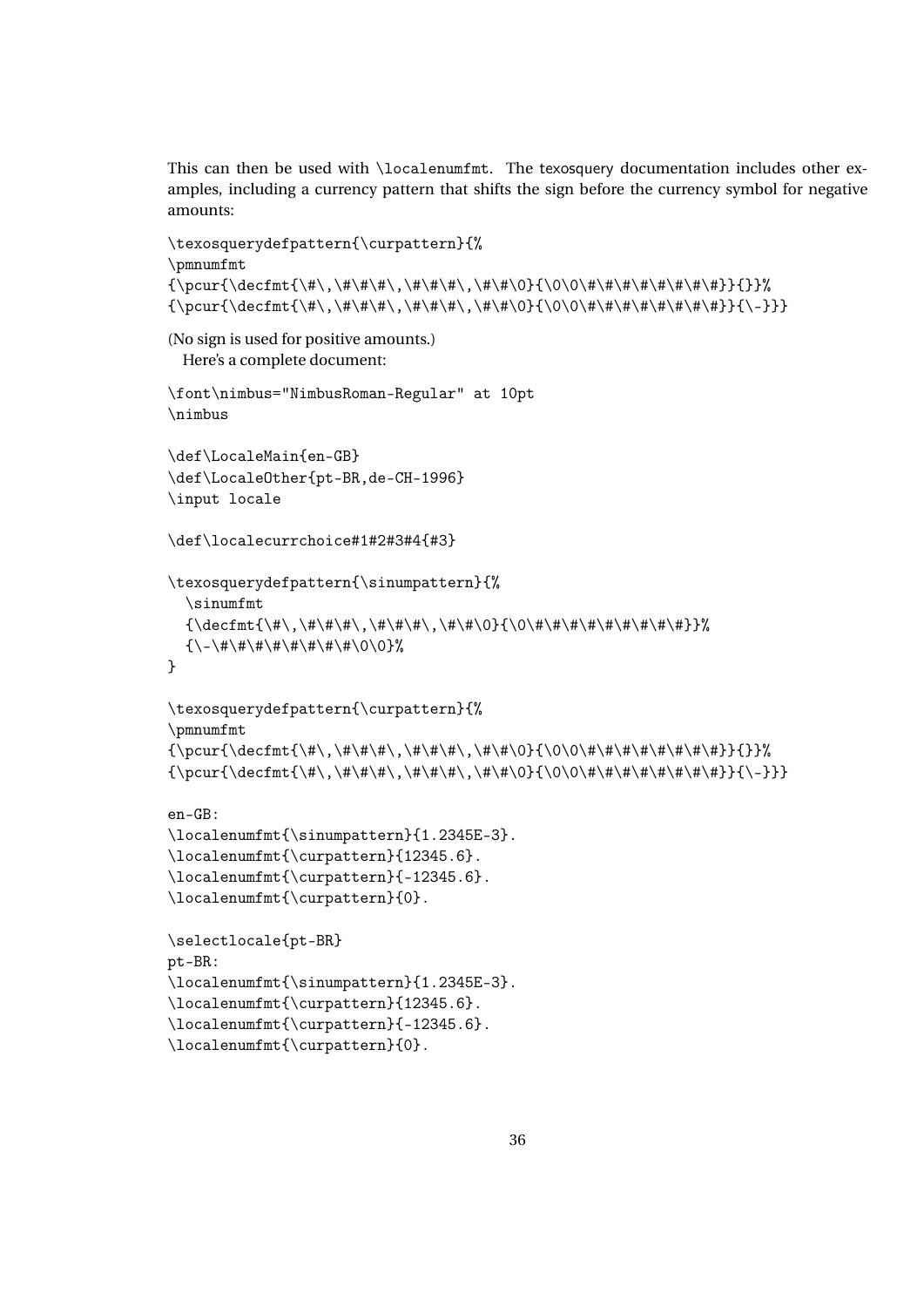```
\selectlocale{de-CH-1996}
de-CH-1996:
\localenumfmt{\sinumpattern}{1.2345E-3}.
\localenumfmt{\curpattern}{12345.6}.
\localenumfmt{\curpattern}{-12345.6}.
\localenumfmt{\curpattern}{0}.
```
\bye

This produces:

en-GB: 1.2345E−03. £12,345.60. −£12,345.60. £0.00. pt-BR: 1,2345E−03. R\$12.345,60. −R\$12.345,60. R\$0,00. de-CH-1996: 1.2345E−03. SFr.12'345.60. −SFr.12'345.60. SFr.0.00.

Here's a  $E$ <sub>F</sub>X alternative that redefines the formatting commands used by  $\lambda$ ocalenumfmt:

```
\documentclass{article}
```

```
\usepackage{color}
\usepackage[main={en-GB},other={pt-BR,de-CH-1996}]{tex-locale}
\setmainfont{NimbusRoman-Regular}
\texosquerydefpattern{\sinumpattern}{%
  \sinumfmt
  {\decfmt{\#\,\#\#\#\,\#\#\#\,\#\#\0}{\0\#\#\#\#\#\#\#\#\#}}%
  {\setminus-\# \# \# \# \# \# \# \}}
\texosquerydefpattern{\curpattern}{%
\pmnumfmt
{\pcur{\decfmt{\#\,\#\#\#\,\#\#\#\,\#\#\0}{\0\0\#\#\#\#\#\#\#\#}}{}}%
{\pcur{\decfmt{\#\,\#\#\#\,\#\#\#\,\#\#\0}{\0\0\#\#\#\#\#\#\#\#}}{\-}}}
\renewcommand*{\localenumfmtpos}[1]{\textcolor{green}{#1}}
\renewcommand*{\localenumfmtneg}[1]{\textcolor{red}{#1}}
\verb|\renewcommand*{\llnclenumfmtzero|[1]{\textbf{#1}}\begin{document}
en-GB:
\localenumfmt{\sinumpattern}{1.2345E-3}.
\localenumfmt{\curpattern}{12345.6}.
```

```
\localenumfmt{\curpattern}{-12345.6}.
```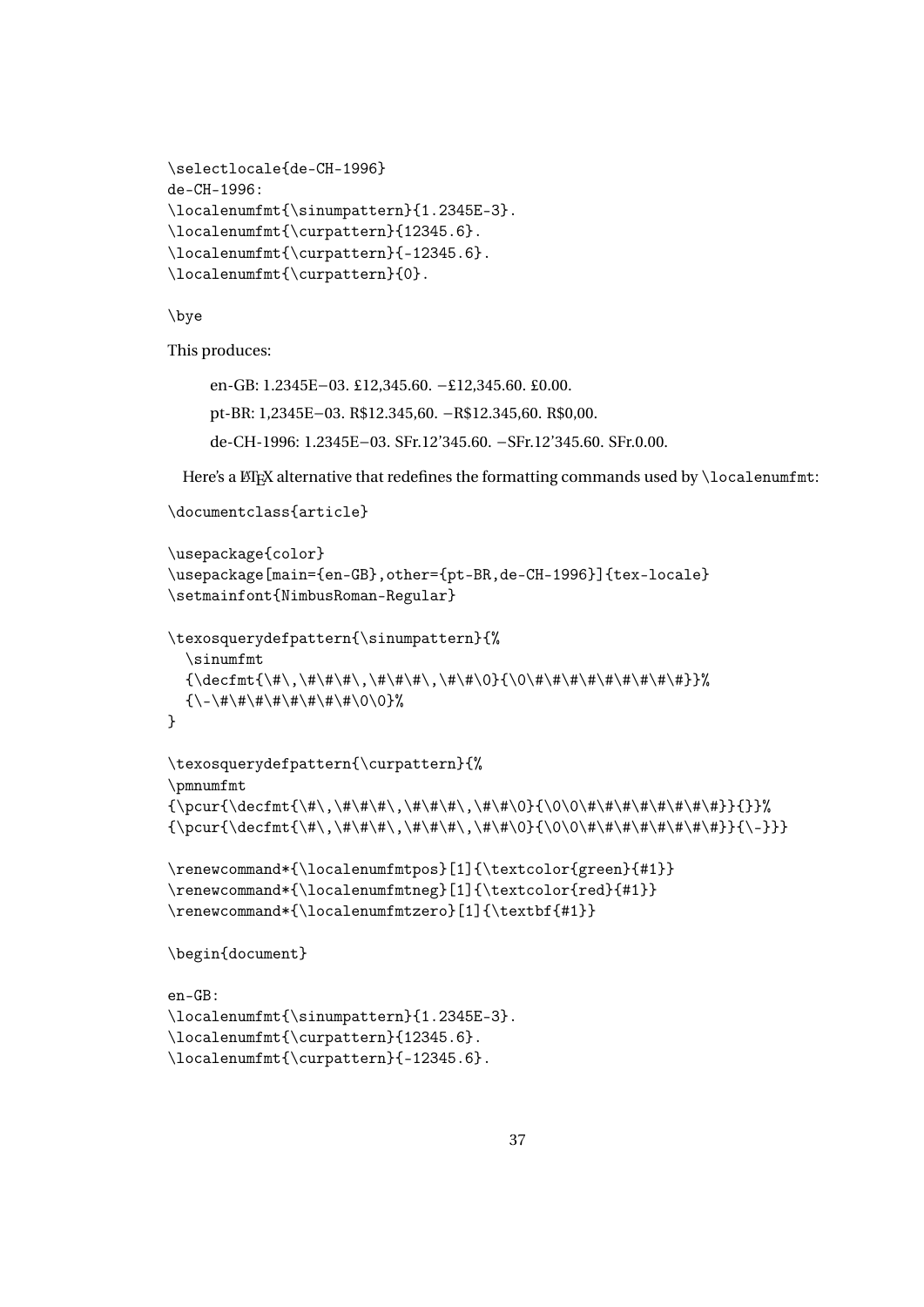```
\localenumfmt{\curpattern}{0}.
```

```
\selectlocale{pt-BR}
pt-BR:
\localenumfmt{\sinumpattern}{1.2345E-3}.
\localenumfmt{\curpattern}{12345.6}.
\localenumfmt{\curpattern}{-12345.6}.
\localenumfmt{\curpattern}{0}.
```

```
\selectlocale{de-CH-1996}
de-CH-1996:
\localenumfmt{\sinumpattern}{1.2345E-3}.
\localenumfmt{\curpattern}{12345.6}.
\localenumfmt{\curpattern}{-12345.6}.
\localenumfmt{\curpattern}{0}.
\end{document}
```
This produces:

en-GB: 1.2345E−03. £12,345.60. −£12,345.60. **£0.00**. pt-BR: 1,2345E−03. R\$12.345,60. −R\$12.345,60. **R\$0,00**. de-CH-1996: 1.2345E−03. SFr.12'345.60. −SFr.12'345.60. **SFr.0.00**.

## <span id="page-37-0"></span>2.3.2 Date-Time Patterns

In addition to providing locale-sensitive strings for the current date-time, the texosquery application can also provide the locale's pattern that's used to describe how the dates and times should be formatted. Additionally, it can provide time-zone mappings from identifying labels to localesensitive names. Both these things require extra overhead and so these functions aren't on by default. You can enable them by defining

```
\LocaleIfDateTimePatternsSupported
```
\LocaleIfDateTimePatternsSupported{ $\langle true \rangle$ }{ $\langle false \rangle$ }

*before* you input tex-locale.tex. *EXTEX* users can use the more convenient timedata package option:

\usepackage[timedata]{tex-locale}

Plain T<sub>E</sub>X users need to define \LocaleIfDateTimePatternsSupported so that it does the  $\langle true \rangle$ argument and ignores the 〈*false*〉 argument:

\def\LocaleIfDateTimePatternsSupported#1#2{#1} \input locale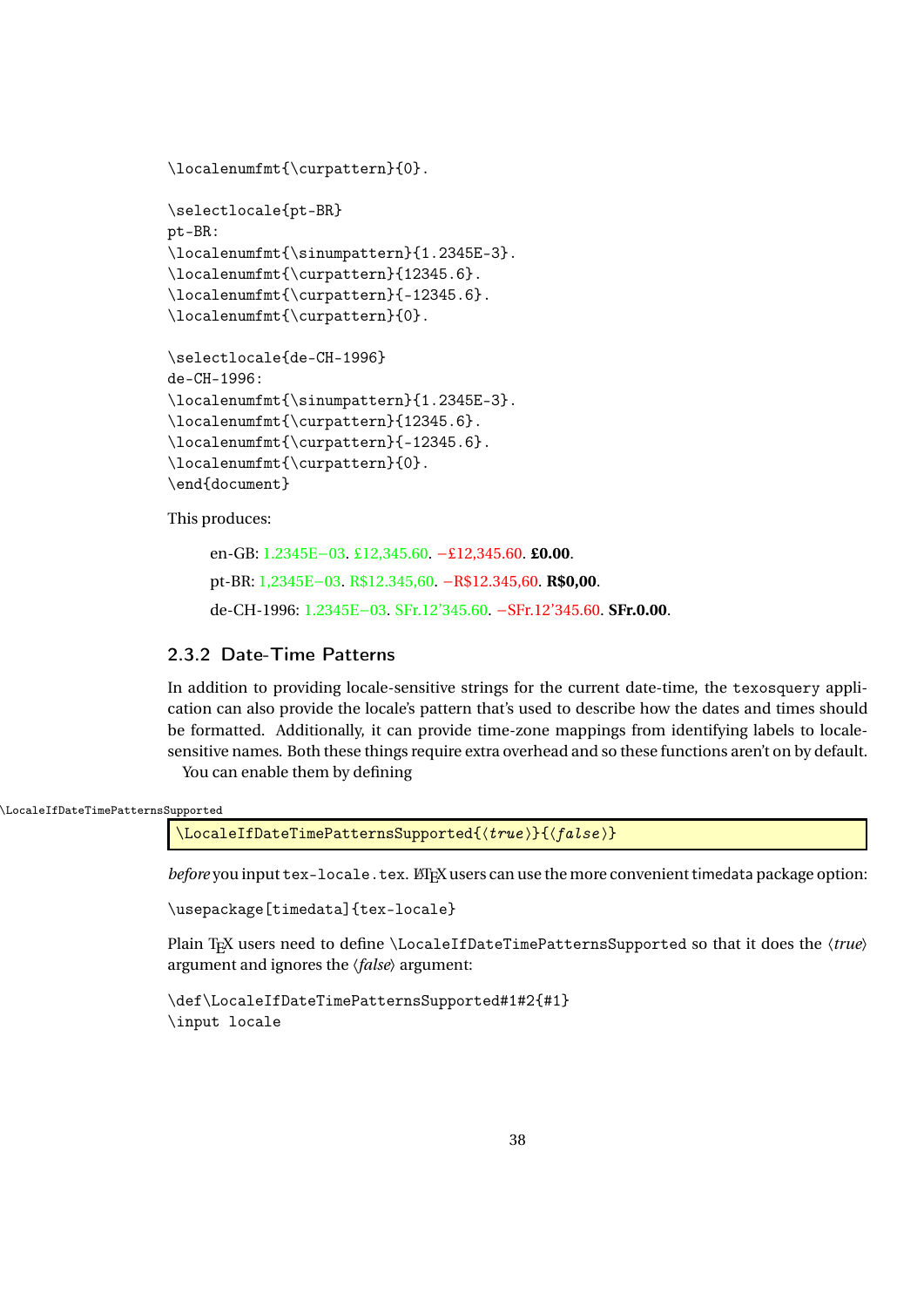If enabled, tex-locale will add the -M and -Z switches to the texosquery command invocation. This will additionally redefine texosquery's pattern format commands (such as \texosqueryfmtpatMMM) to use the appropriate commands for the current locale. For example,  $\text{lexosqueryfmtpathMM{n}}$ is redefined to use \CurrentLocaleShortMonthName{〈*n*〉}. (See the texosquery documentation for further details on these commands.)

If date-time patterns are supported then the current date-time data will be stored in

\LocaleDateTimeInfo

## \LocaleDateTimeInfo

This will be empty if date-time patterns aren't supported.

The value of this command contains all the information for the current date-time provided in a format that can easily be parsed by date or time patterns. (This is done through texosquery's \texosqueryfmtdatetime command, which is internally used by \LocaleApplyDateTimePattern, described below.) For example, \LocaleDateTimeInfo might be set to

```
{1}{2017}{2017}{3}{12}{4}{85}{26}{4}{7}{1}{19}{19}{7}{7}{16}{39}{136}
{{1}{0}{Europe/London}{1}}
```
(Line break inserted above for clarity.) See the texosquery documentation for details of this syntax.

Alternatively you can use texosquery's pattern generator to create your own date-time pattern and explicitly use \texosqueryfmtdatetime. In which case \LocaleDateTimeInfo provides a convenient way of applying the pattern to the current date-time. For example:

```
\def\LocaleIfDateTimePatternsSupported#1#2{#1}
\def\LocaleMain{en-GB}
\input locale
```
\texosquerydefpattern{\pattern}{\%3E \%1d \%3M \%4y \%2H:\%2m:\%2s \%2z}

```
\ifx\LocaleDateTimeInfo\empty
```
\else

```
\expandafter\texosqueryfmtdatetime\expandafter\pattern\LocaleDateTimeInfo
\fi
```
\bye

This produces:

Sun 26 Mar 2017 21:38:06 BST

(assuming that was the date and time of the document build). The textual elements ("Sun", "Mar" and "BST") are obtained from the current locale.

If the date-time patterns are supported, you can apply a pattern to a specific date or time using

\LocaleApplyDateTimePattern

 $\setminus$ LocaleApplyDateTimePattern $\{$  $\langle$  *distance*  $\rangle$  $\}$  $\{$  $\langle$  *attribute*  $\rangle$  $\}$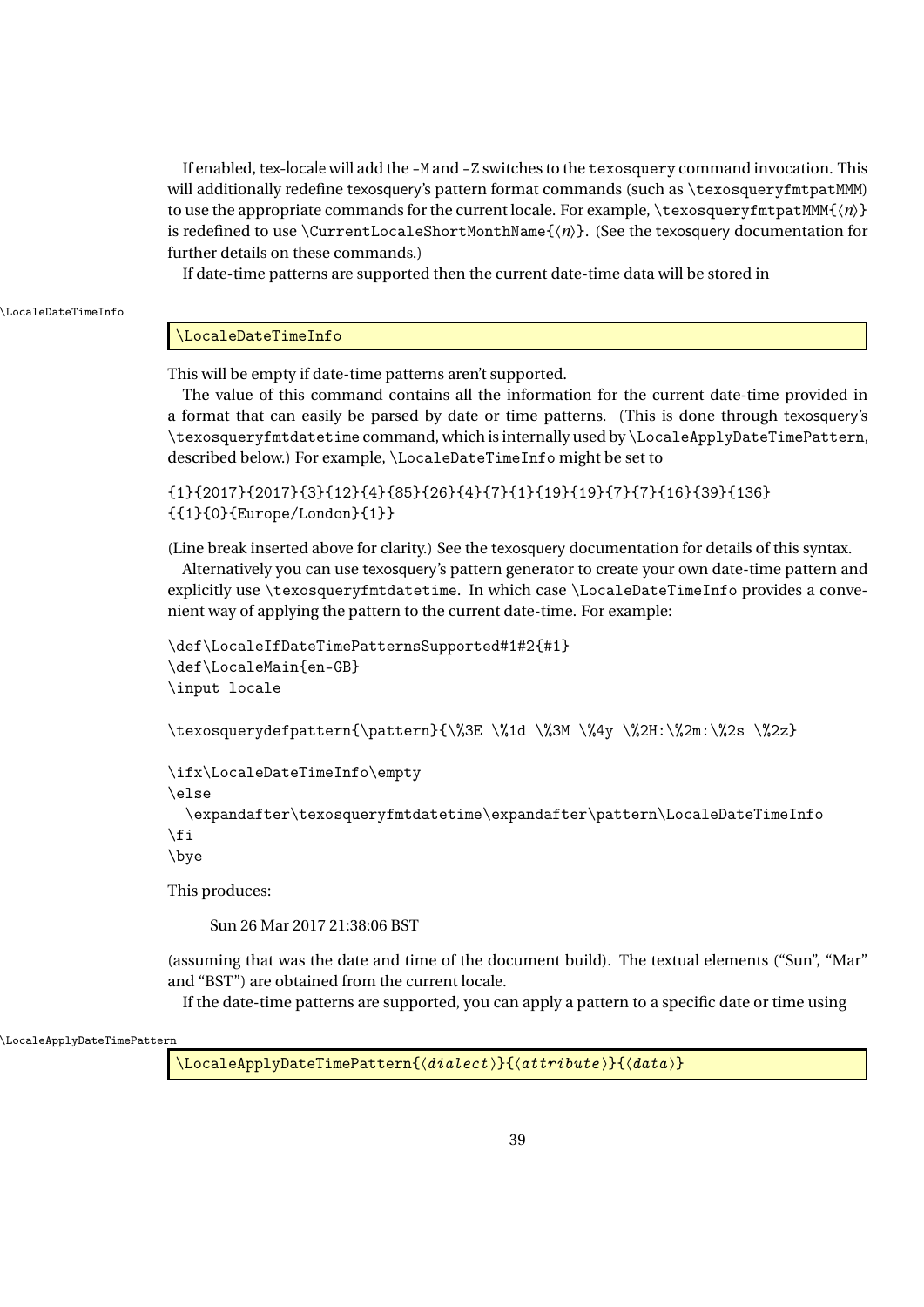This uses texosquery's \texosqueryfmtdatetime command to format a date or time according to a date-time pattern (identified by 〈*attribute*〉) for the locale identified by 〈*dialect*〉. The texosquery manual provides further details on this command, but essentially the first argument of \texosqueryfmtdatetime should be a control sequence containing the special pattern markup and the remaining arguments are the date-time data, which are supplied in the 〈*data*〉 argument of \LocaleApplyDateTimePattern.

The \LocaleDateTimeInfo command will either be empty or set to the correct data for the current date and time. This can be used in the 〈*data*〉 argument. Since \LocaleDateTimeInfo might be empty, \LocaleApplyDateTimePattern will first test for this and not try applying the pattern in that case. (Remember that you can also define your own custom date-time patterns, as mentioned in Section [2.1.](#page-13-0))

Note that the *(dialect)* is used to fetch the pattern data, but the month and day names will be obtained using the \CurrentLocale... commands described in Section [2.7.1,](#page-59-0) which may not match 〈*dialect*〉. In general it's easiest to use the shortcut \CurrentLocaleApplyDateTimePattern (Section [2.7.3\)](#page-64-0) instead to ensure the pattern matches the current locale.

The attributes associated with date-time patterns are listed below (see Section [2.2.3.2\)](#page-22-0).

- fulldatefmt: the full date format pattern (as used in \LocaleFullDate).
- longdatefmt: the long date format pattern (as used in \LocaleLongDate).
- meddatefmt: the medium date format pattern (as used in \LocaleMediumDate).
- shortdatefmt: the short date format pattern (as used in \LocaleShortDate).
- fulltimefmt: the full time format pattern (as used in \LocaleFullTime).
- longtimefmt: the long time format pattern (as used in \LocaleLongTime).
- medtimefmt: the medium time format pattern (as used in \LocaleMediumTime).
- shorttimefmt: the short time format pattern (as used in \LocaleShortTime).
- fulldatetimefmt: the full date and time format pattern.
- longdatetimefmt: the long date and time format pattern.
- meddatetimefmt: the medium date and time format pattern.
- shortdatetimefmt: the short date and time format pattern.

For example:

```
\def\LocaleIfDateTimePatternsSupported#1#2{#1}
\def\LocaleMain{en-GB}
```
\input locale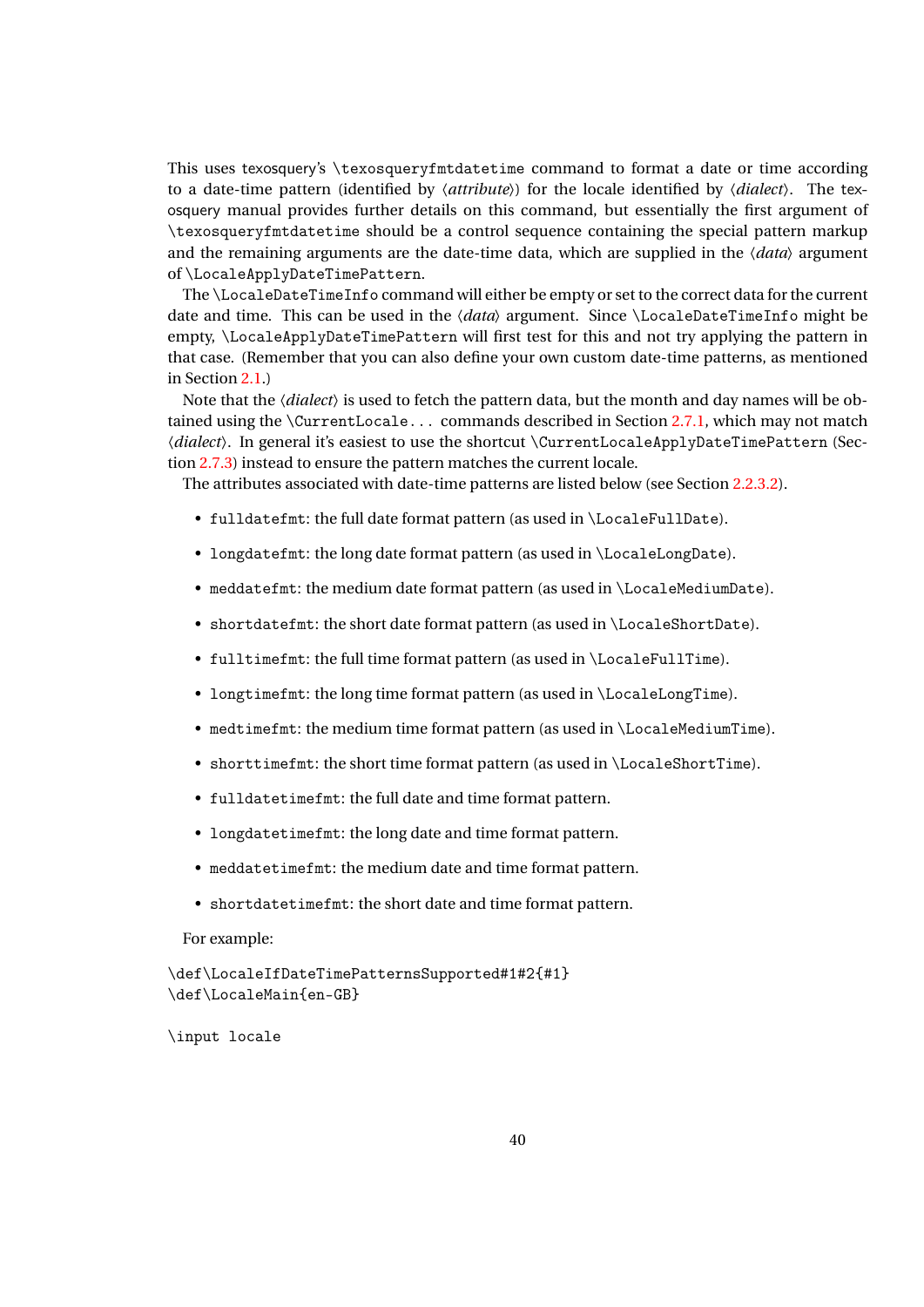Now:

\CurrentLocaleApplyDateTimePattern{fulldatetimefmt}{\LocaleDateTimeInfo}. \bye

This displays:

Now: Sunday, 26 March 2017 21:12:10 British Summer Time.

However, it's simpler to just use:

```
\def\LocaleIfDateTimePatternsSupported#1#2{#1}
\def\LocaleMain{en-GB}
```
\input locale

```
\def\localedatechoice#1#2#3#4{#1}
\def\localetimechoice#1#2#3#4{#1}
```
Now: \CurrentLocaleDateTime. \bye

or with  $E\Gamma F X$ :

```
\documentclass{article}
```

```
\usepackage[timedata,date=full,time=full,main={en-GB}]{tex-locale}
```
\begin{document} Now: \CurrentLocaleDateTime. \end{document}

The date-time patterns are therefore more useful when applied to something other that the current date-time. However, it's more complicated to work out the data. For example:

```
\def\LocaleIfDateTimePatternsSupported#1#2{#1}
\def\LocaleMain{en-GB}
```
\input locale

```
\CurrentLocaleApplyDateTimePattern{fulldatetimefmt}%
{{1}{2017}{2017}{3}{12}{4}{85}{26}{4}{7}{1}{21}{21}{9}{9}{23}{36}{140}%
{{1}{0}{Europe/London}{1}}}
\bye
```
This produces:

Sunday, 26 March 2017 21:23:36 British Summer Time.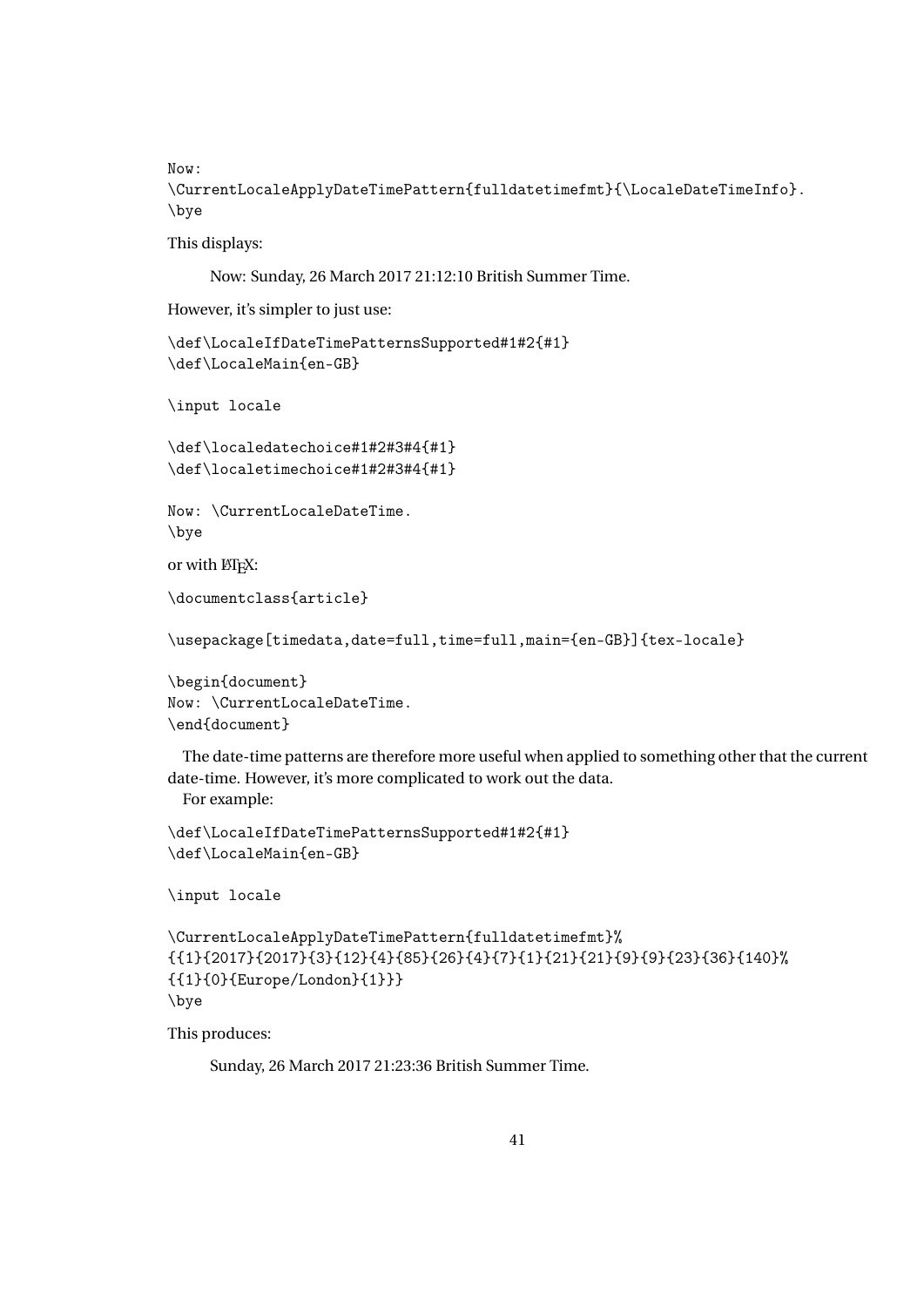# 2.4 Locale Information

Information about each locale is fetched for each tracked dialect (the main locale, identified by \LocaleMain, and the other locales, identified by \LocaleOther). This information can be accessed using the commands described below, where 〈*dialect*〉 is a tracklang dialect label that identifies the locale. There are convenient commands ( $\text{CurrentLocale...}$ ) that select the appropriate command with the label provided by the currently selected dialect. (See Section [2.7.](#page-57-0))

Most of the commands in this package are intended to be used in an expandable context, and so will expand to nothing if the dialect isn't recognised.

## \LocaleMainDialect

## \LocaleMainDialect

This expands to the main locale's dialect label. For example with:

\def\LocaleMain{en-GB} \input locale

the main dialect is british.

#### \LocaleMainRegion

## \LocaleMainRegion

This expands to the main locale's region. For example, if the main locale is en-GB, then the main region is GB.

\LocaleLanguageTag

## \LocaleLanguageTag{(dialect)}

Expands to the language tag for the given dialect. For example, if the document locales are set using:

```
\def\LocaleMain{en-GB}
\def\LocaleOther{pt-BR,fr-BE,de-CH-1996}
\input locale
```
then

\LocaleLanguageTag{british}

will expand to en-GB and

\LocaleLanguageTag{nswissgerman}

will expand to de-CH-1996.

\LocaleLanguageName

\LocaleLanguageName{ $\langle dialect \rangle$ }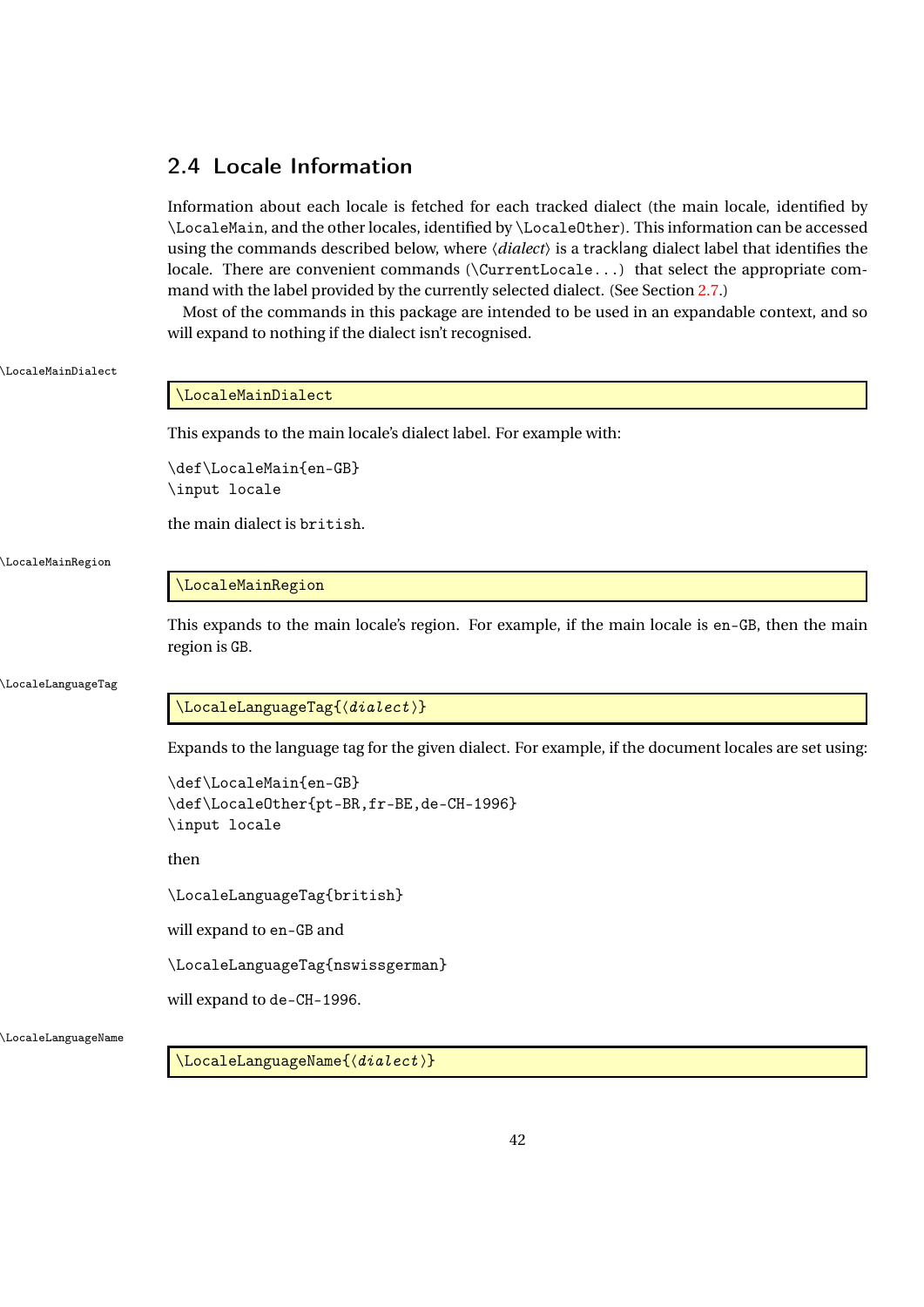The name of the language associated with 〈*dialect*〉 provided in the Java virtual machine's default language.

#### \LocaleLanguageNativeName

```
\LocaleLanguageNativeName{\{dialect \rangle\}
```
The name of the language associated with 〈*dialect*〉 provided in that language. For example:

```
\font\nimbus="NimbusRoman-Regular" at 10pt
\nimbus
```

```
\def\LocaleMain{en-GB}
\def\LocaleOther{pt-BR,fr-BE}
```
\input locale

en-GB: \LocaleLanguageName{british}. pt-BR: \LocaleLanguageName{brazilian}. fr-BE: \LocaleLanguageName{belgique}. \bye

For me this produces:

en-GB: English. pt-BR: Portuguese. fr-BE: French.

because my operating system's default language is English. If I edit the texosquery-jre8 bash script so that it includes

```
-Duser.language=fr
```
in the java arguments, then the same document will produce:

```
en-GB: anglais. pt-BR: portugais. fr-BE: français.
```
So this isn't necessarily in the same language as the main locale (or any of the other locales tracked in the document). It's in the Java virtual machine's default language. Compare this document with:

```
\font\nimbus="NimbusRoman-Regular" at 10pt
\nimbus
```

```
\def\LocaleMain{en-GB}
\def\LocaleOther{pt-BR,fr-BE}
```
\input locale

en-GB: \LocaleLanguageNativeName{british}.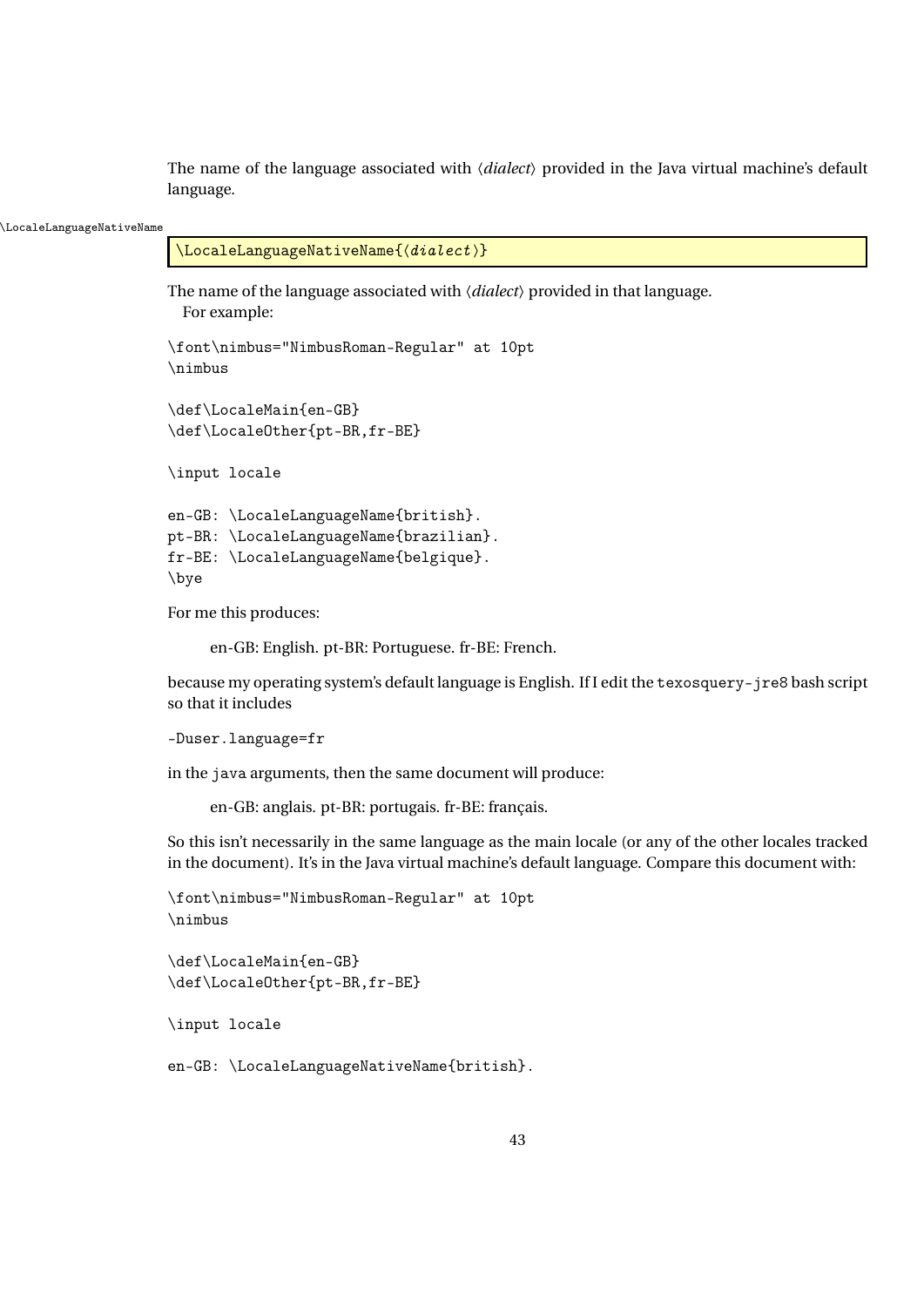|                          | pt-BR: \LocaleLanguageNativeName{brazilian}.<br>fr-BE: \LocaleLanguageNativeName{belgique}.<br>\bye                                                                                                                                                                                                                                                                                                                                                                                                                                                                                                                                                                 |
|--------------------------|---------------------------------------------------------------------------------------------------------------------------------------------------------------------------------------------------------------------------------------------------------------------------------------------------------------------------------------------------------------------------------------------------------------------------------------------------------------------------------------------------------------------------------------------------------------------------------------------------------------------------------------------------------------------|
|                          | This produces:                                                                                                                                                                                                                                                                                                                                                                                                                                                                                                                                                                                                                                                      |
|                          | en-GB: English. pt-BR: português. fr-BE: français.                                                                                                                                                                                                                                                                                                                                                                                                                                                                                                                                                                                                                  |
|                          | So in this case each name is displayed according to its own language.<br>There are similar commands for the region and variant.                                                                                                                                                                                                                                                                                                                                                                                                                                                                                                                                     |
| \LocaleRegionName        |                                                                                                                                                                                                                                                                                                                                                                                                                                                                                                                                                                                                                                                                     |
|                          | $\setminus$ LocaleRegionName $\{$ $\langle dialect \rangle\}$                                                                                                                                                                                                                                                                                                                                                                                                                                                                                                                                                                                                       |
|                          | The name of the region associated with <i>(dialect)</i> provided in the Java virtual machine's default lan-<br>guage. This will be an empty string if the region wasn't supplied.                                                                                                                                                                                                                                                                                                                                                                                                                                                                                   |
| \LocaleRegionNativeName  |                                                                                                                                                                                                                                                                                                                                                                                                                                                                                                                                                                                                                                                                     |
|                          | $\setminus$ LocaleRegionNativeName $\{$ langle <i>dialect</i> \rangle\}                                                                                                                                                                                                                                                                                                                                                                                                                                                                                                                                                                                             |
|                          | The name of the region associated with <i>(dialect)</i> provided in that language. This will be an empty<br>string if the region wasn't supplied.                                                                                                                                                                                                                                                                                                                                                                                                                                                                                                                   |
| <b>LocaleVariantName</b> |                                                                                                                                                                                                                                                                                                                                                                                                                                                                                                                                                                                                                                                                     |
|                          | $\backslash$ LocaleVariantName $\{\langle dialect \rangle\}$                                                                                                                                                                                                                                                                                                                                                                                                                                                                                                                                                                                                        |
|                          | The name of the variant associated with <i>(dialect)</i> provided in the Java virtual machine's default lan-<br>guage. This will be an empty string if a variant wasn't supplied.                                                                                                                                                                                                                                                                                                                                                                                                                                                                                   |
| \LocaleVariantNativeName |                                                                                                                                                                                                                                                                                                                                                                                                                                                                                                                                                                                                                                                                     |
|                          | $\backslash$ LocaleVariantNativeName $\{\langle dialect \rangle\}$                                                                                                                                                                                                                                                                                                                                                                                                                                                                                                                                                                                                  |
|                          | The name of the variant associated with (dialect) provided in that language. This will be an empty<br>string if a variant wasn't supplied. This may well be the same as \LocaleVariantName as the vari-<br>ants are often identifiers (such as 1996 in the case of de-CH-1996) that remain the same in different<br>languages.<br>You can find out if the language name, region name or variant have been set using the commands<br>listed below. In each case, $\langle dialect \rangle$ is again the dialect label, $\langle true \rangle$ is the code to do if the condition<br>is true and $\langle false \rangle$ is the code to do if the condition is false. |
| \LocaleIfHasLanguageName |                                                                                                                                                                                                                                                                                                                                                                                                                                                                                                                                                                                                                                                                     |
|                          | $\backslash$ LocaleIfHasLanguageName $\{$ (dialect)} $\{$ { $true$ } $\}$ { $\{false\}$ }                                                                                                                                                                                                                                                                                                                                                                                                                                                                                                                                                                           |
|                          | This tests if the dialect has an associated language name. This will typically be true.                                                                                                                                                                                                                                                                                                                                                                                                                                                                                                                                                                             |

\LocaleIfHasRegionName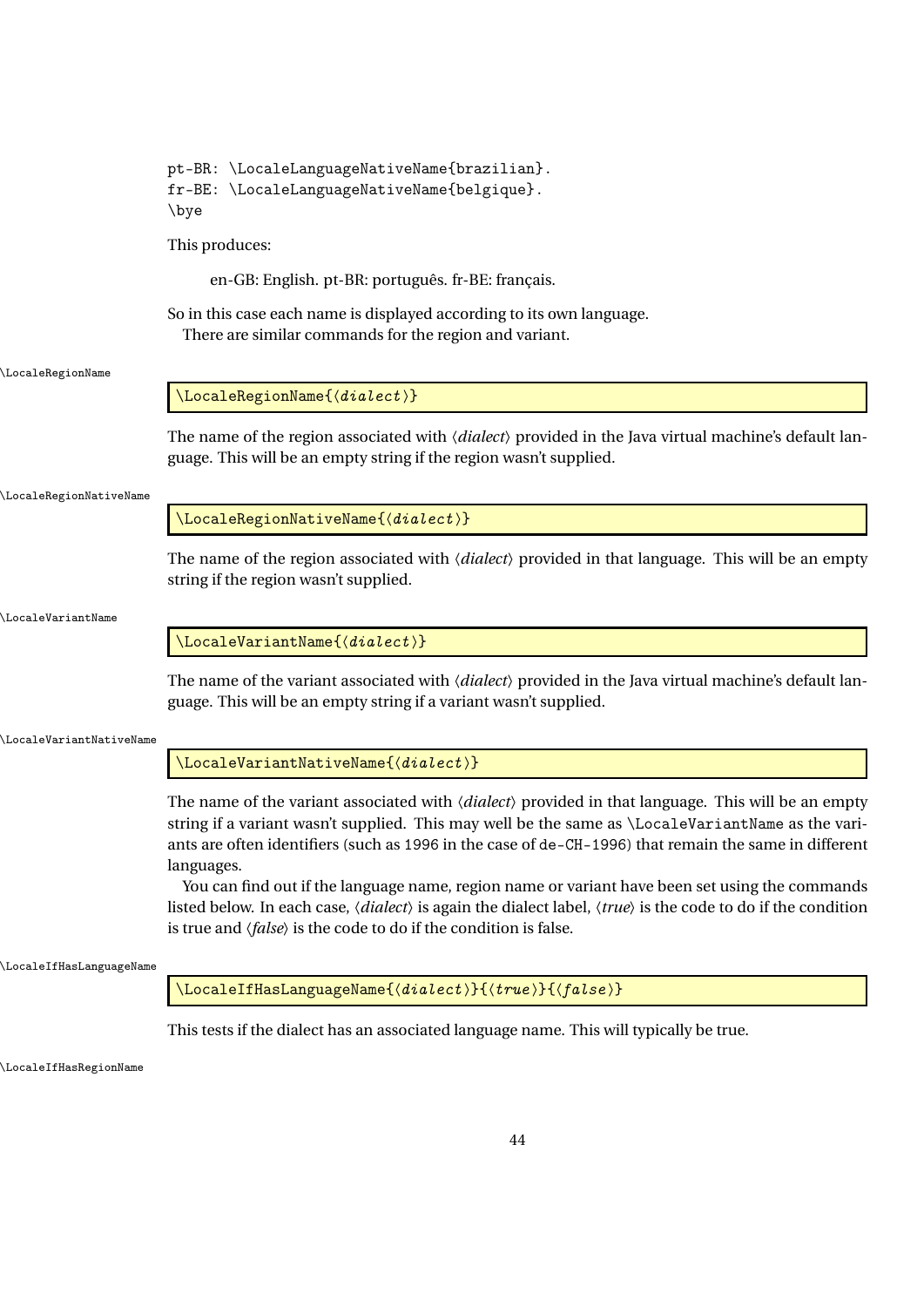\LocaleIfHasRegionName{ $\langle \text{dialect} \rangle$ }{ $\langle \text{true} \rangle$ }{ $\langle \text{false} \rangle$ }

This tests if the dialect has an associated region name. Some language tags don't have regions supplied. For example:

\def\LocaleMain{en} \input locale

In this case, there's no region associated with the main locale.

\LocaleIfHasVariantName

\LocaleIfHasVariantName{ $\langle dialect \rangle$ }{ $\langle true \rangle$ }{ $\langle false \rangle$ }

This tests if the dialect has an associated variant name. For example, there's no variant in de-DE but there is a variant in de-DE-1996.

# 2.5 Dates and Times

Date and time information is fetched for each tracked dialect. The tex-locale.tex code doesn't modify  $\cdot$  today (although the tex-locale.sty  $E$ Fix package can load datetime2, which does). Instead, the dates or times for a specific locale can be obtained using the commands listed below. The 〈*dialect*〉 argument indicates the tracklang dialect label. See Section [2.7](#page-57-0) for shortcut commands that select the appropriate command with the label of the currently selected locale.

Dates and times are wrapped in a formatting command:

\localedatetimefmt

 $\setminus$ localedatetimefmt $\{$  $\langle$ date-time text $\rangle\}$ 

By default this simply does its argument. For example:

```
\def\LocaleMain{en-GB}
```
\input locale

\def\localedatetimefmt#1{{\it #1}}

Date: \LocaleFullDate{british}.

\bye

This displays the date in italic. The LATEX equivalent is:

```
\documentclass{article}
\usepackage[main=en-GB]{tex-locale}
```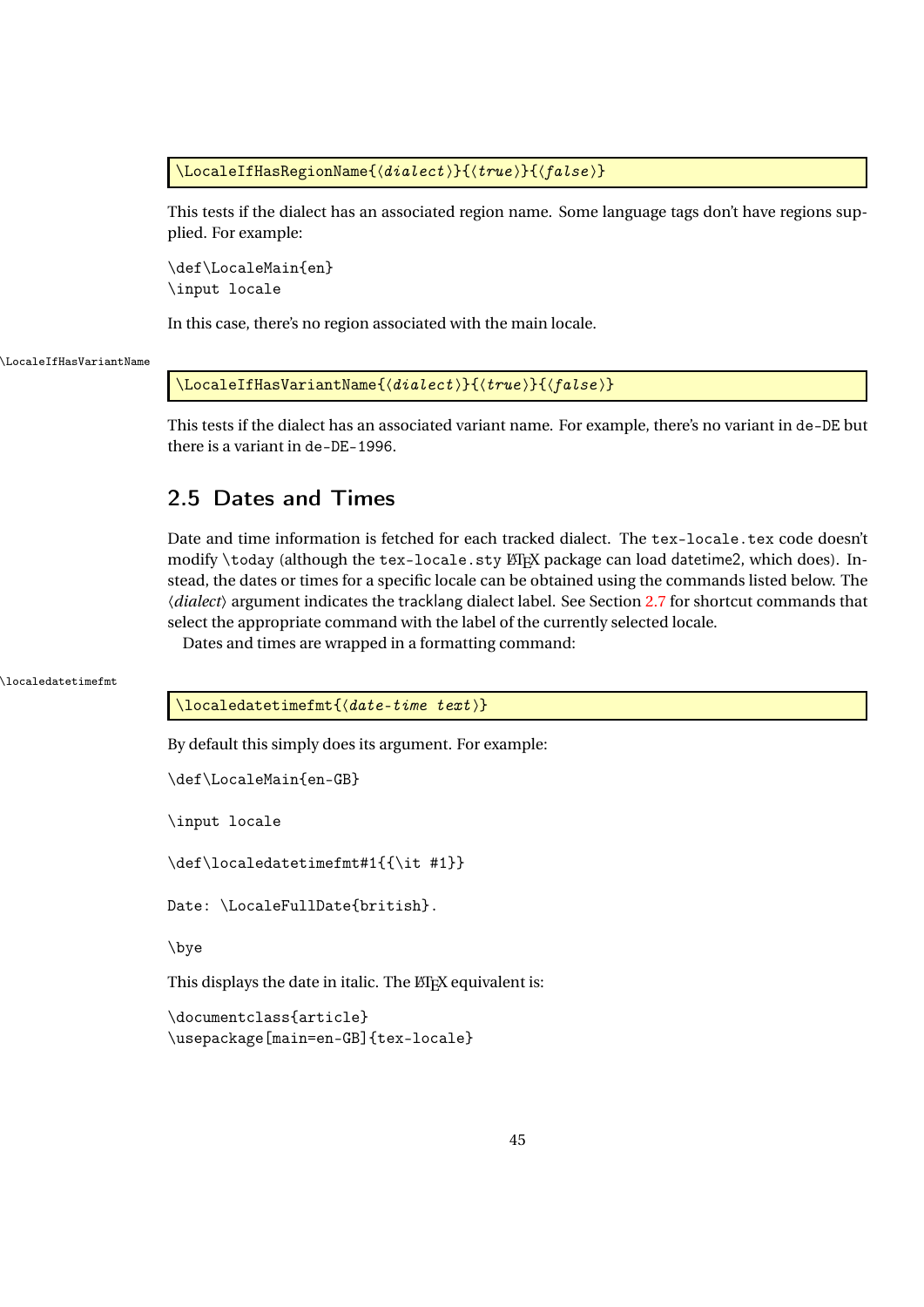## \renewcommand\*{\localedatetimefmt}[1]{\textit{#1}}

\begin{document} Date: \LocaleFullDate{british}. \end{document}

## <span id="page-45-0"></span>2.5.1 Dates

### \LocaleFullDate

## \LocaleFullDate{〈dialect 〉}

This displays the full date for the locale identified by 〈*dialect*〉 as provided by texosquery.

#### \LocaleLongDate

\LocaleLongDate{ $\langle dialect \rangle$ }

This displays the long date for the locale identified by 〈*dialect*〉 as provided by texosquery.

\LocaleMediumDate

\LocaleMediumDate{ $\langle dialect \rangle$ }

This displays the medium date for the locale identified by 〈*dialect*〉 as provided by texosquery.

## \LocaleShortDate

## \LocaleShortDate{(dialect)}

This displays the short date for the locale identified by 〈*dialect*〉 as provided by texosquery. For example:

```
\def\LocaleMain{en-GB}
```
\input locale

```
Full: \LocaleFullDate{british}.
Long: \LocaleLongDate{british}.
Medium: \LocaleMediumDate{british}.
Short: \LocaleShortDate{british}.
\bye
```
In the above, the main locale is explicitly set by defining \LocaleMain before loading tex-locale.tex. The tracklang package identifies the en-GB locale with the label british.

Different locales have different concepts of full, long, medium and short dates. In most cases the short form is numeric and the full form is textual. The medium form may be numeric or it may use an abbreviated month name. The locale provided used by Java may also influence the result. For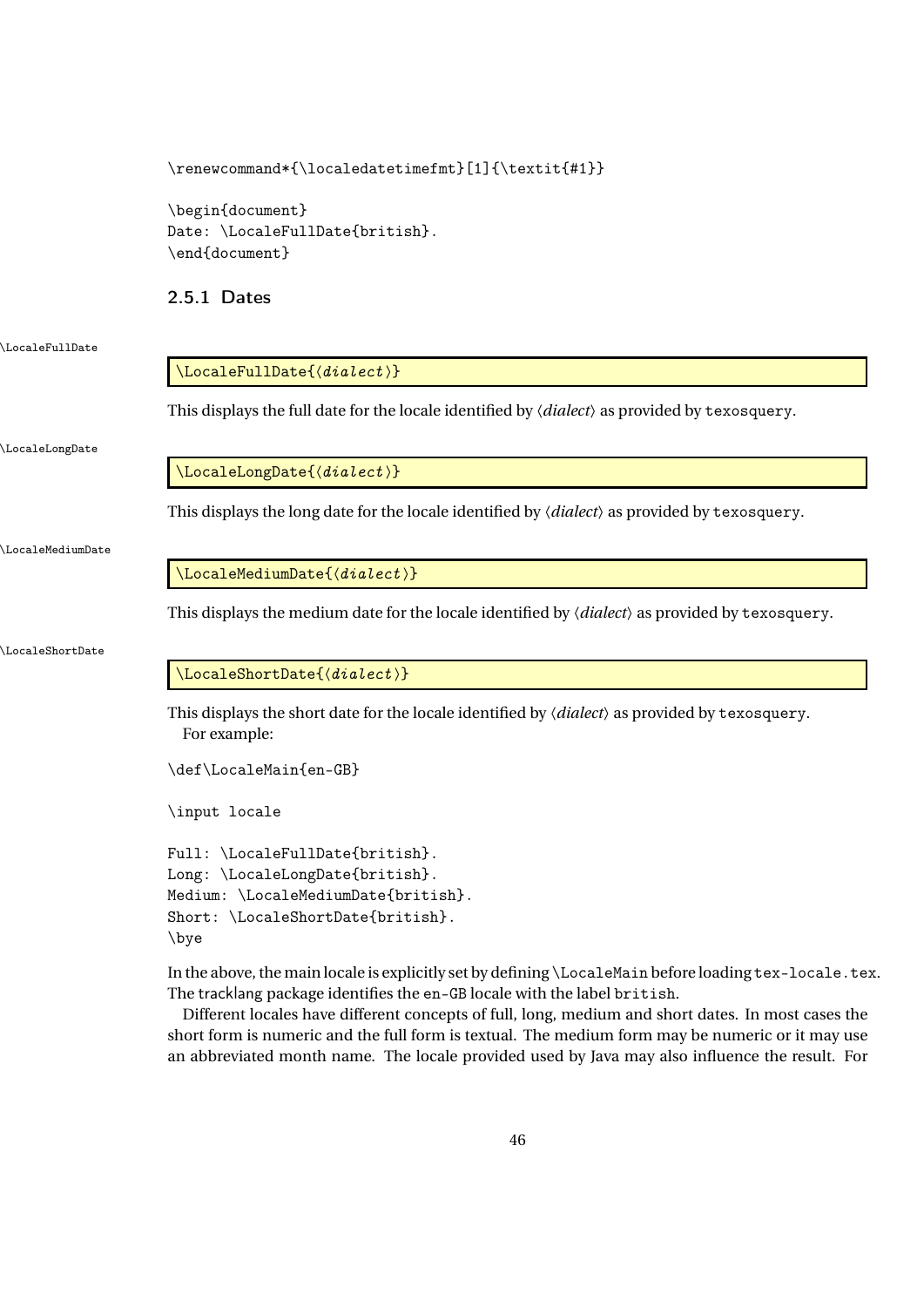example, if you are using texosquery-jre8 with java.locale.providers set to CLDR,JRE then the above document will display (assuming today is 2017-03-26):

Full: Sunday, 26 March 2017. Long: 26 March 2017. Medium: 26 Mar 2017. Short: 26/03/2017.

However, if I instead use the Java 7 version (texosquery.jar) which doesn't support the CLDR, then the above document will display:

Full: Sunday, 26 March 2017. Long: 26 March 2017. Medium: 26-Mar-2017. Short: 26/03/17.

The CLDR provides more extensive locale support than the JRE. In the case of en-GB, the difference is minor (as shown above), but in some cases a language may be supported in the CLDR but not in the JRE. For example, if in the above document I change the main locale to cy-GB (which maps to the tracklang dialect label GBwelsh):

```
\def\LocaleMain{cy-GB}
```
\input locale

```
Full: \LocaleFullDate{GBwelsh}.
Long: \LocaleLongDate{GBwelsh}.
Medium: \LocaleMediumDate{GBwelsh}.
Short: \LocaleShortDate{GBwelsh}.
\bye
```
then the Java 7 version produces US English dates:

Full: Sunday, March 26, 2017. Long: March 26, 2017. Medium: Mar 26, 2017. Short: 3/26/17.

This is because Welsh isn't supported by the JRE, but it is supported by the CLDR, so the Java 8 version (texosquery-jre8) does work (provided java.locale.providers is set to CLDR,JRE):

Full: Dydd Sul, 26 Mawrth 2017. Long: 26 Mawrth 2017. Medium: 26 Mawrth 2017. Short: 26/03/2017.

## 2.5.1.1 Week Days

In order to be compatible with pgfcalendar (and hence datetime2), the tex-locale package uses a zerobased indexing where 0 represents Monday, 1 represents Tuesday, etc. If you can't remember the index for a particular day, you can use the following commands:

\dtmMondayIndex

## \dtmMondayIndex

This expands to 0, the index for Monday.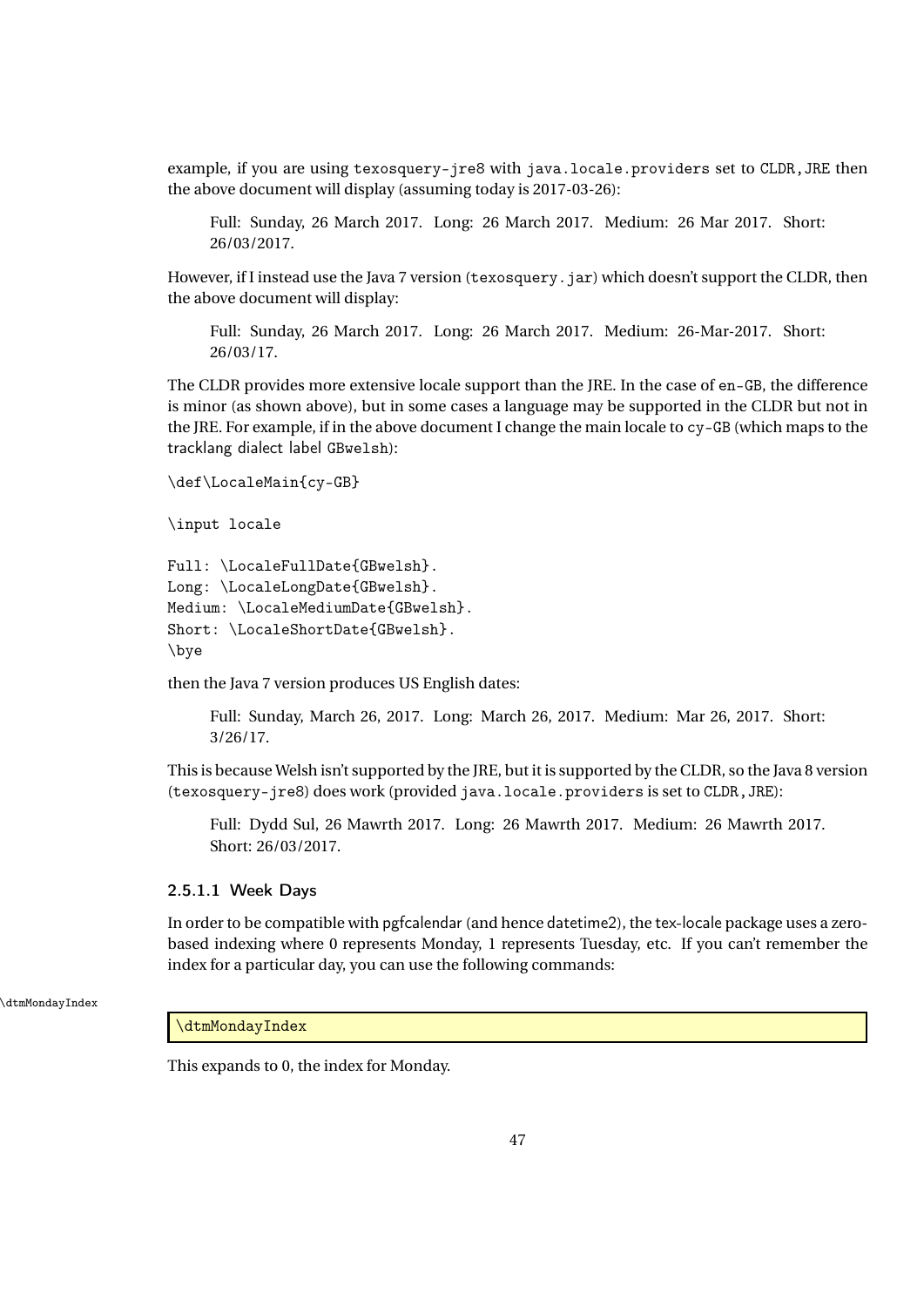| \dtmTuesdayIndex         |                                                                                                                                                       |
|--------------------------|-------------------------------------------------------------------------------------------------------------------------------------------------------|
|                          | \dtmTuesdayIndex                                                                                                                                      |
|                          | This expands to 1, the index for Tuesday.                                                                                                             |
| <b>dtmWednesdayIndex</b> |                                                                                                                                                       |
|                          | \dtmWednesdayIndex                                                                                                                                    |
|                          | This expands to 2, the index for Wednesday.                                                                                                           |
| dtmThursdayIndex         | \dtmThursdayIndex                                                                                                                                     |
|                          |                                                                                                                                                       |
|                          | This expands to 3, the index for Thursday.                                                                                                            |
| dtmFridayIndex           |                                                                                                                                                       |
|                          | \dtmFridayIndex                                                                                                                                       |
|                          | This expands to 4, the index for Friday.                                                                                                              |
| dtmSaturdayIndex         |                                                                                                                                                       |
|                          | \dtmSaturdayIndex                                                                                                                                     |
|                          | This expands to 5, the index for Saturday.                                                                                                            |
| dtmSundayIndex           |                                                                                                                                                       |
|                          | \dtmSundayIndex                                                                                                                                       |
|                          | This expands to 6, the index for Sunday.<br>You can get the day of week name identified by the Monday=0 based index for a particular dialect<br>using |
| \LocaleDayName           |                                                                                                                                                       |
|                          | $\verb \LocaleDayName{ \text{}(dialect)}{{\text{}(index)}} $                                                                                          |
|                          | For example:                                                                                                                                          |
|                          | \def\LocaleMain{en-GB}                                                                                                                                |
|                          | $\verb+\def+\text{pt-BR}+$                                                                                                                            |
|                          | \input locale                                                                                                                                         |
|                          | en-GB: \LocaleDayName{british}{0}.                                                                                                                    |
|                          | pt-BR: \LocaleDayName{brazilian}{0}.                                                                                                                  |

\bye

48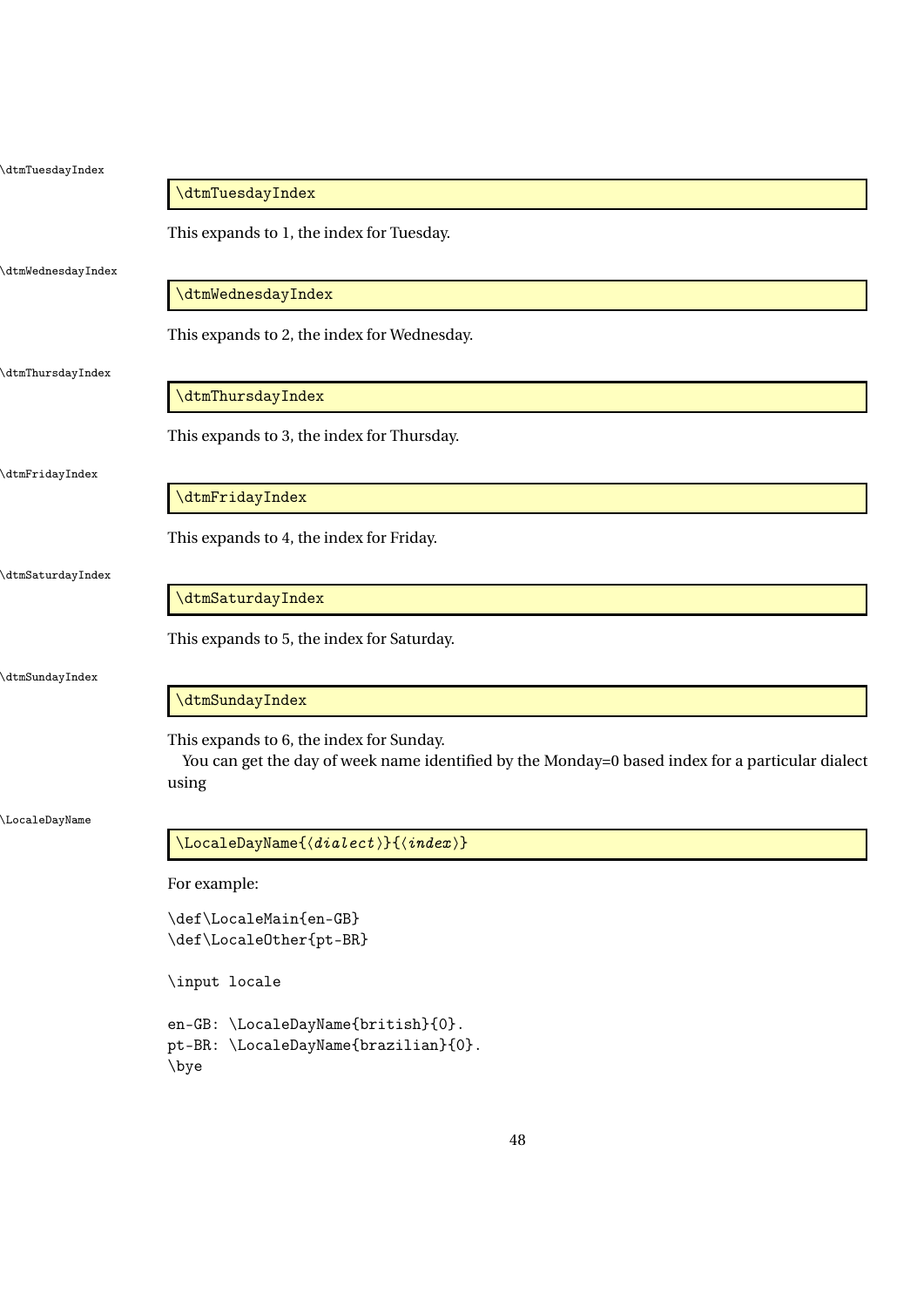This produces:

en-GB: Monday. pt-BR: Segunda-feira.

The abbreviated day of week name can be obtained with:

\LocaleShortDayName

## $\setminus$ LocaleShortDayName $\{$  $\langle$ dialect $\rangle$ } $\{$  $\langle$ index $\rangle$ }

This has the same syntax as the previous command. As with the date commands described in the [pre](#page-45-0)[vious section,](#page-45-0) the support for the given locale depends on the locale provider used by texosquery.

Some languages have a different form for day of week names when used in a standalone context, such as in a column header. These can be obtained using the commands below, *but only with* texosquery-jre8. If you are using Java 7 or earlier, these commands will produce identical results to the analogous command above.

\LocaleStandaloneDayName

\LocaleStandaloneDayName{ $\langle dialect \rangle$ }{ $\langle index \rangle$ }

The same syntax as above, this produces the standalone day of week name. The abbreviated name is produced with:

\LocaleStandaloneShortDayName

\LocaleStandaloneShortDayName{ $\langle dialect \rangle$ }{ $\langle index \rangle$ }

The first day of the week varies according to region. In some locales, Monday is considered the first day of the week (for example, en-GB), but in other locales, Sunday is the first day (for example, pt-BR). You can find out which day of the week is considered the first day using:

\LocaleFirstDayIndex

\LocaleFirstDayIndex{(dialect)}

This expands to an integer index identifying the day.

For example, Monday (0) is the first day of the week in en-GB, but Sunday (6) is the first day of the week in pt-BR.

\def\LocaleMain{en-GB} \def\LocaleOther{pt-BR}

\input locale

First day (en-GB): \LocaleFirstDayIndex{british}. First day (pt-BR): \LocaleFirstDayIndex{brazilian}.

\bye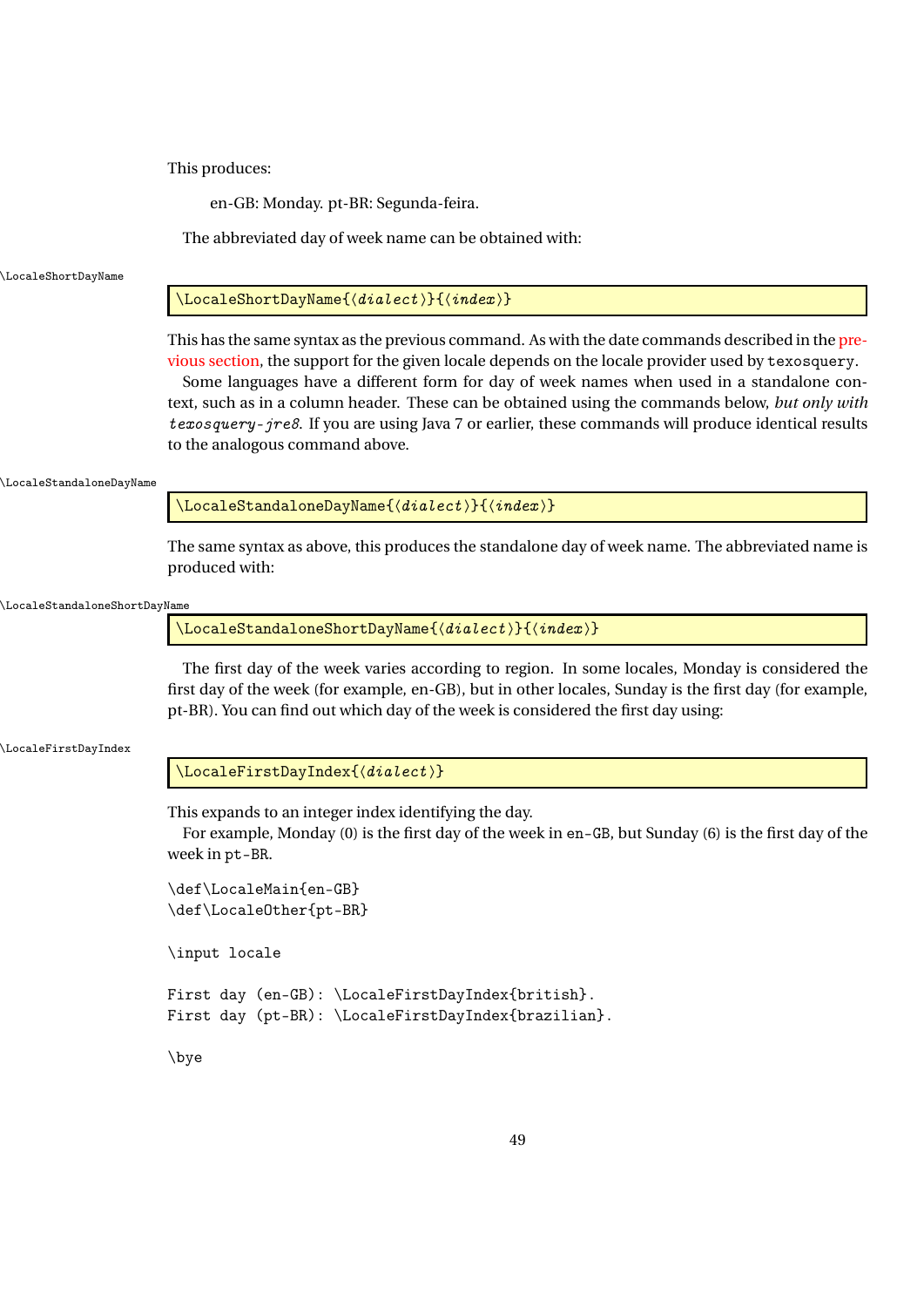So the above produces:

First day (en-GB): 0. First day (pt-BR): 6.

Since it's possible that you may want to use a different indexing system, there are commands provided to convert between them:

\LocaleDayIndexFromZeroMonToOneSun

\LocaleDayIndexFromZeroMonToOneSun{(index)}

This converts a day index from the Monday=0 based system to the Sunday=1 based system. For example, in Monday=0 indexing then the index 3 represents Thursday. In the Sunday=1 based system, the index 5 represents Thursday, so

\LocaleDayIndexFromZeroMonToOneSun{3}

expands to 5.

\LocaleDayIndexFromZeroMonToOneMon

\LocaleDayIndexFromZeroMonToOneMon{(index)}

This converts a day index from the Monday=0 (Sunday=6) based system to the ISO-8601 Monday=1 (Sunday=7) based system. For example

\LocaleDayIndexFromZeroMonToOneMon{3}

expands to 4.

\LocaleDayIndexFromOneSunToZeroMon

\LocaleDayIndexFromOneSunToZeroMon{(index)}

This converts a day index from the Sunday=1 based system to the Monday=0 based system. For example

\LocaleDayIndexFromOneSunToZeroMon{5}

expands to 3. (That is, it performs the reverse of \LocaleDayIndexFromZeroMonToOneSun.)

\LocaleDayIndexFromOneMonToZeroMon

\LocaleDayIndexFromOneMonToZeroMon{(index)}

This converts a day index from the ISO-8601 Monday=1 (Sunday=7) based system to the Monday=0 (Sunday=6) based system. For example

\LocaleDayIndexFromOneMonToZeroMon{4}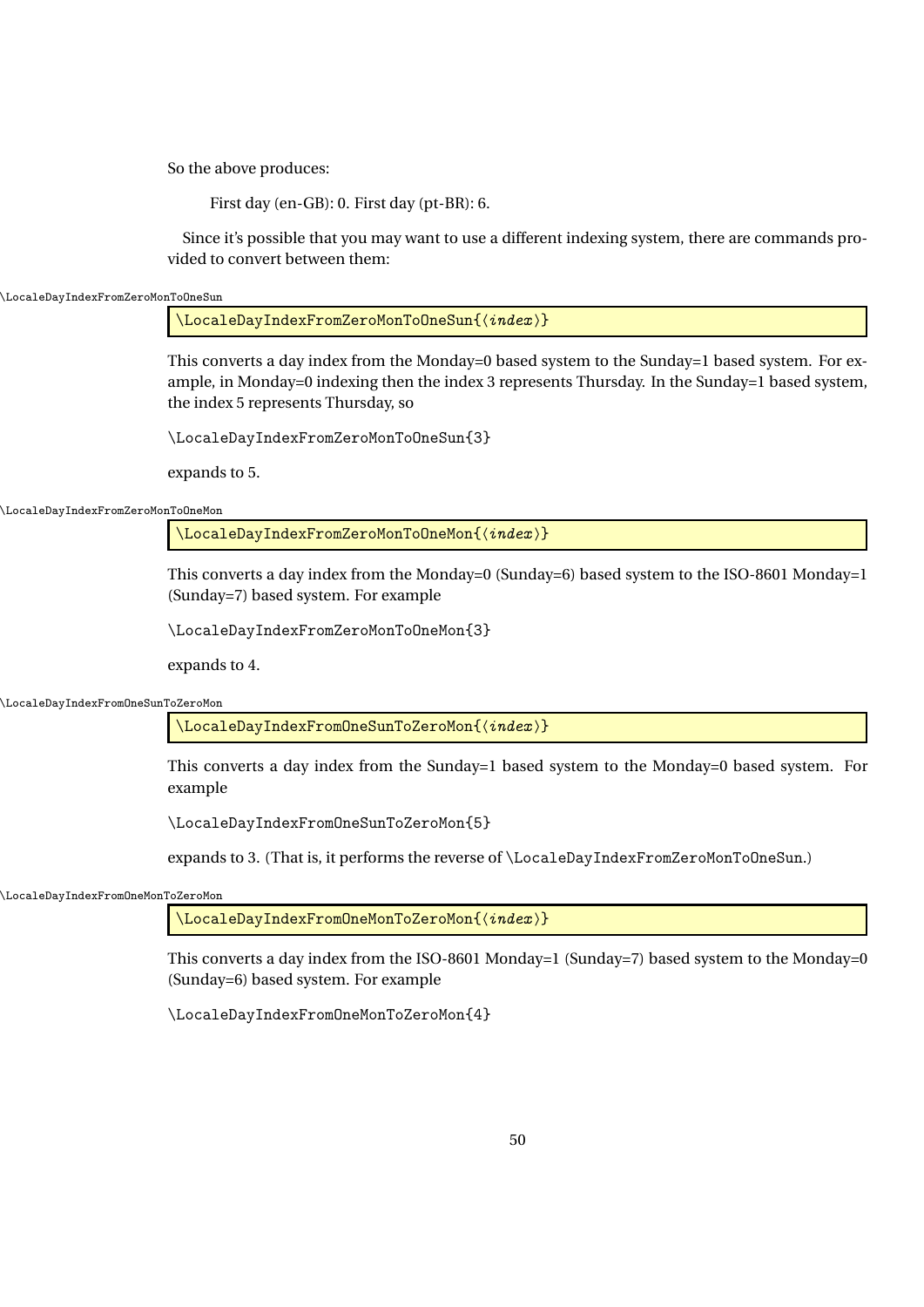expands to 3. (That is, it performs the reverse of \LocaleDayIndexFromZeroMonToOneMon.)

| \LocaleDayIndexFromRegion |                                                                                                                                                                                                                                                                                                                                                                                                                                                                                                            |
|---------------------------|------------------------------------------------------------------------------------------------------------------------------------------------------------------------------------------------------------------------------------------------------------------------------------------------------------------------------------------------------------------------------------------------------------------------------------------------------------------------------------------------------------|
|                           | \LocaleDayIndexFromRegion{(dialect)}{(index)}                                                                                                                                                                                                                                                                                                                                                                                                                                                              |
|                           | This converts the region's day of the week (starting from 1 for the region's first day) to Monday=0<br>based indexing. The region is identified by (dialect). This first uses \LocaleFirstDayIndex<br>{\dialect}} to find the 1-based first day of week index for the region and then converts it to the Mon-<br>day=0 based system. An invalid $\langle index \rangle$ results in -1.<br>For example, the en-GB locale has Monday as the first day of the week. So if the <i>(index)</i> argument<br>is 1 |
|                           | \LocaleDayIndexFromRegion{british}{1}                                                                                                                                                                                                                                                                                                                                                                                                                                                                      |
|                           | that indicates Monday. This is then converted to 0 (using \LocaleDayIndexFromOneMonToZeroMon).<br>If the $\langle index \rangle$ argument is 7                                                                                                                                                                                                                                                                                                                                                             |
|                           | \LocaleDayIndexFromRegion{british}{7}                                                                                                                                                                                                                                                                                                                                                                                                                                                                      |
|                           | that indicates Sunday, so this would be converted to 6.<br>The pt-BR locale has Sunday as the first day of the week. So if the <i>(index)</i> argument is 2                                                                                                                                                                                                                                                                                                                                                |
|                           | \LocaleDayIndexFromRegion{brazilian}{2}                                                                                                                                                                                                                                                                                                                                                                                                                                                                    |
|                           | that indicates Monday. This is converted to 0 (using \LocaleDayIndexFromOneSunToZeroMon). If<br>the $\langle index \rangle$ argument is 1                                                                                                                                                                                                                                                                                                                                                                  |
|                           | \LocaleDayIndexFromRegion{brazilian}{1}                                                                                                                                                                                                                                                                                                                                                                                                                                                                    |
|                           | that indicates Sunday, so this would be converted to 6.                                                                                                                                                                                                                                                                                                                                                                                                                                                    |
| \LocaleDayIndexToRegion   |                                                                                                                                                                                                                                                                                                                                                                                                                                                                                                            |
|                           | \LocaleDayIndexToRegion{(dialect)}{(index)}                                                                                                                                                                                                                                                                                                                                                                                                                                                                |
|                           | This performs the reverse operation. In this case the $\langle index \rangle$ argument is Monday=0 based and the<br>result is the locale's day index (starting with 1 for the first day of the week).                                                                                                                                                                                                                                                                                                      |
|                           | 2.5.1.2 Month Names                                                                                                                                                                                                                                                                                                                                                                                                                                                                                        |
|                           | The month name for a given locale can be obtained using                                                                                                                                                                                                                                                                                                                                                                                                                                                    |
| LocaleMonthName           |                                                                                                                                                                                                                                                                                                                                                                                                                                                                                                            |
|                           | $\setminus$ LocaleMonthName $\{$ /dialect $\rangle$ } $\{$ /index $\rangle$ }                                                                                                                                                                                                                                                                                                                                                                                                                              |
|                           | where $\langle dialect \rangle$ is the tracklang dialect label that identifies the locale and $\langle index \rangle$ is an integer from 1<br>(January) to 12 (December) indicating the month.<br>For example:                                                                                                                                                                                                                                                                                             |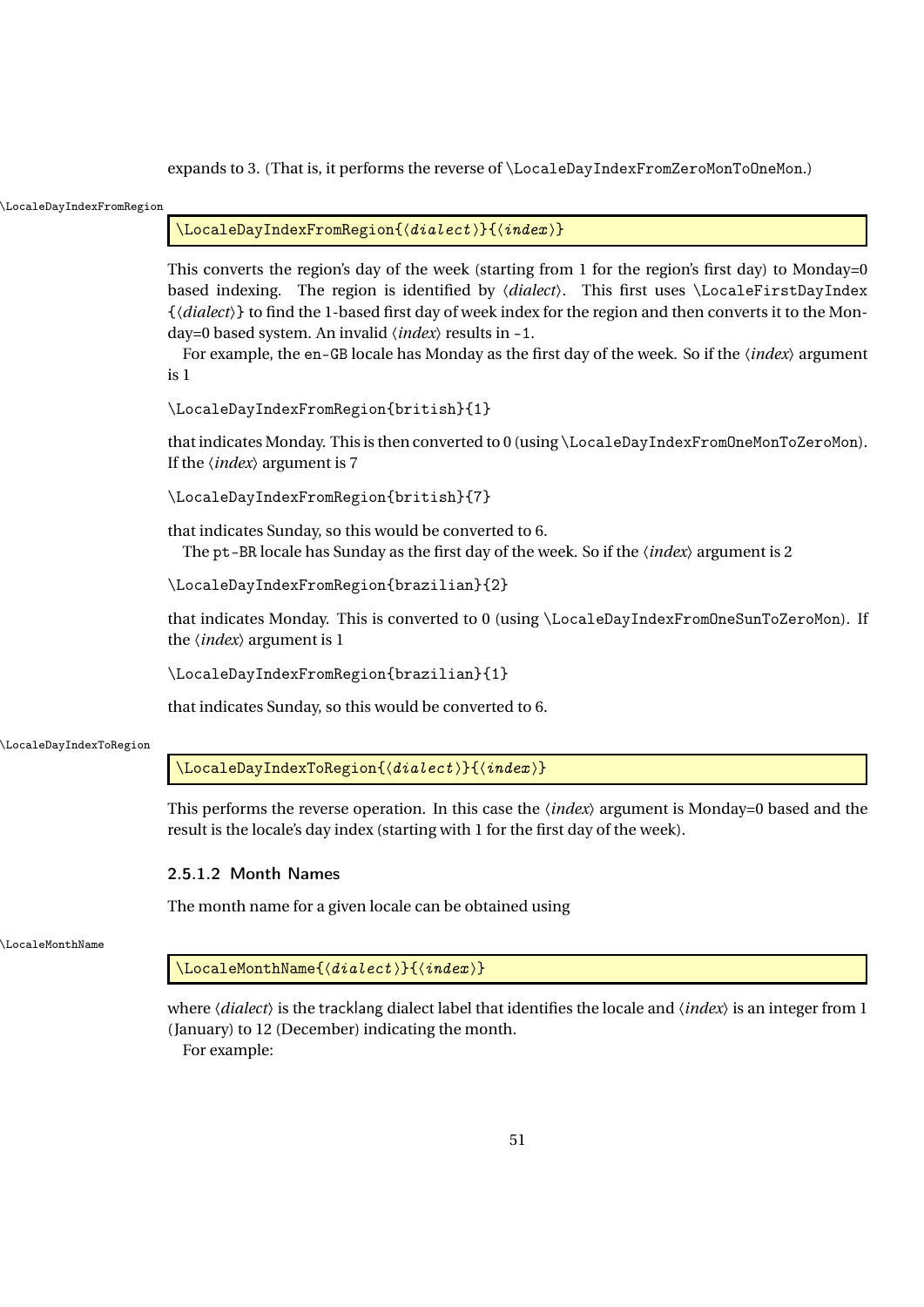```
\def\LocaleMain{en-GB}
\def\LocaleOther{pt-BR}
\input locale
en-GB: \LocaleMonthName{british}{1}.
pt-BR: \LocaleMonthName{brazilian}{1}.
\bye
```
produces:

en-GB: January. pt-BR: Janeiro.

The abbreviated month name can be obtained using

\LocaleShortMonthName

 $\setminus$ LocaleShortMonthName $\{$  $\langle$ dialect $\rangle$ } $\{$  $\langle$ index $\rangle$ }

which has the same syntax as the previous command.

Some languages have a different form for month names when used in a standalone context, such as in a column header. These can be obtained using the commands below, *but only with* texosquery-jre8. If you are using Java 7 or earlier, these commands will produce identical results to the analogous command above.

\LocaleStandaloneMonthName

\LocaleStandaloneMonthName{ $\langle dialect \rangle$ }{ $\langle index \rangle$ }

The same syntax as above, this produces the standalone month name. The abbreviated name is produced with:

\LocaleStandaloneShortMonthName

\LocaleStandaloneShortMonthName{(dialect)}{(index)}

2.5.2 Times

\LocaleFullTime

 $\setminus$ LocaleFullTime $\{$  $\langle$  *dialect*  $\rangle$ 

This displays the full time for the locale identified by 〈*dialect*〉 as provided by texosquery.

\LocaleLongTime

 $\setminus$ LocaleLongTime $\{\langle dialect \rangle\}$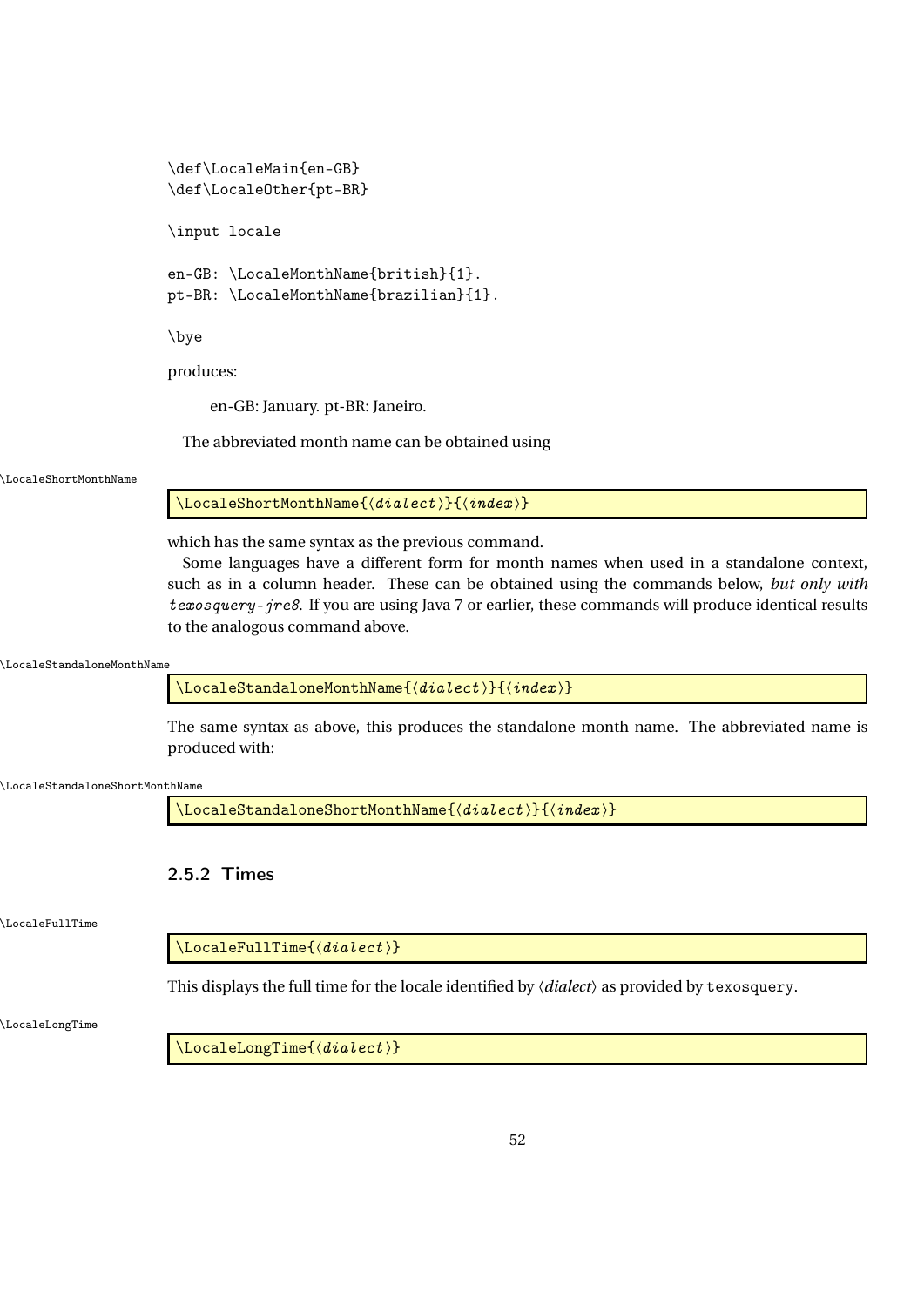\LocaleMediumTime  $\setminus$ LocaleMediumTime $\{$ langle<i>dialect</i> \rangle\} This displays the medium time for the locale identified by 〈*dialect*〉 as provided by texosquery. \LocaleShortTime  $\setminus$ LocaleShortTime $\{$  $\langle$  *dialect*  $\rangle$ This displays the short time for the locale identified by 〈*dialect*〉 as provided by texosquery. As with [dates,](#page-45-0) the results are determined by the locale provider used by texosquery. For example, the Java 8 variant (texosquery-jre8) with java.locale.providers set to CLDR, JRE may produce a different result to a variant of texosquery that only uses the JRE provider. For example: \def\LocaleMain{en-GB} \input locale Full: \LocaleLongTime{british}. Long: \LocaleLongTime{british}. Medium: \LocaleMediumTime{british}. Short: \LocaleShortTime{british}. \bye This produces: Full: 13:43:53 BST. Long: 13:43:53 BST. Medium: 13:43:53. Short: 13:43. In this particular case there's no difference between using the CLDR and the JRE locale providers, but note that there's no difference in the full and long forms. There are also commands for the combined date and time: \LocaleFullDateTime  $\setminus$ LocaleFullDateTime $\{\langle dialect \rangle\}$ This displays the full date and time for the locale identified by 〈*dialect*〉 as provided by texosquery. \LocaleLongDateTime  $\setminus$ LocaleLongDateTime $\{$  $\langle dialect \rangle \}$ This displays the long date and time for the locale identified by 〈*dialect*〉 as provided by texosquery. \LocaleMediumDateTime

This displays the long time for the locale identified by 〈*dialect*〉 as provided by texosquery.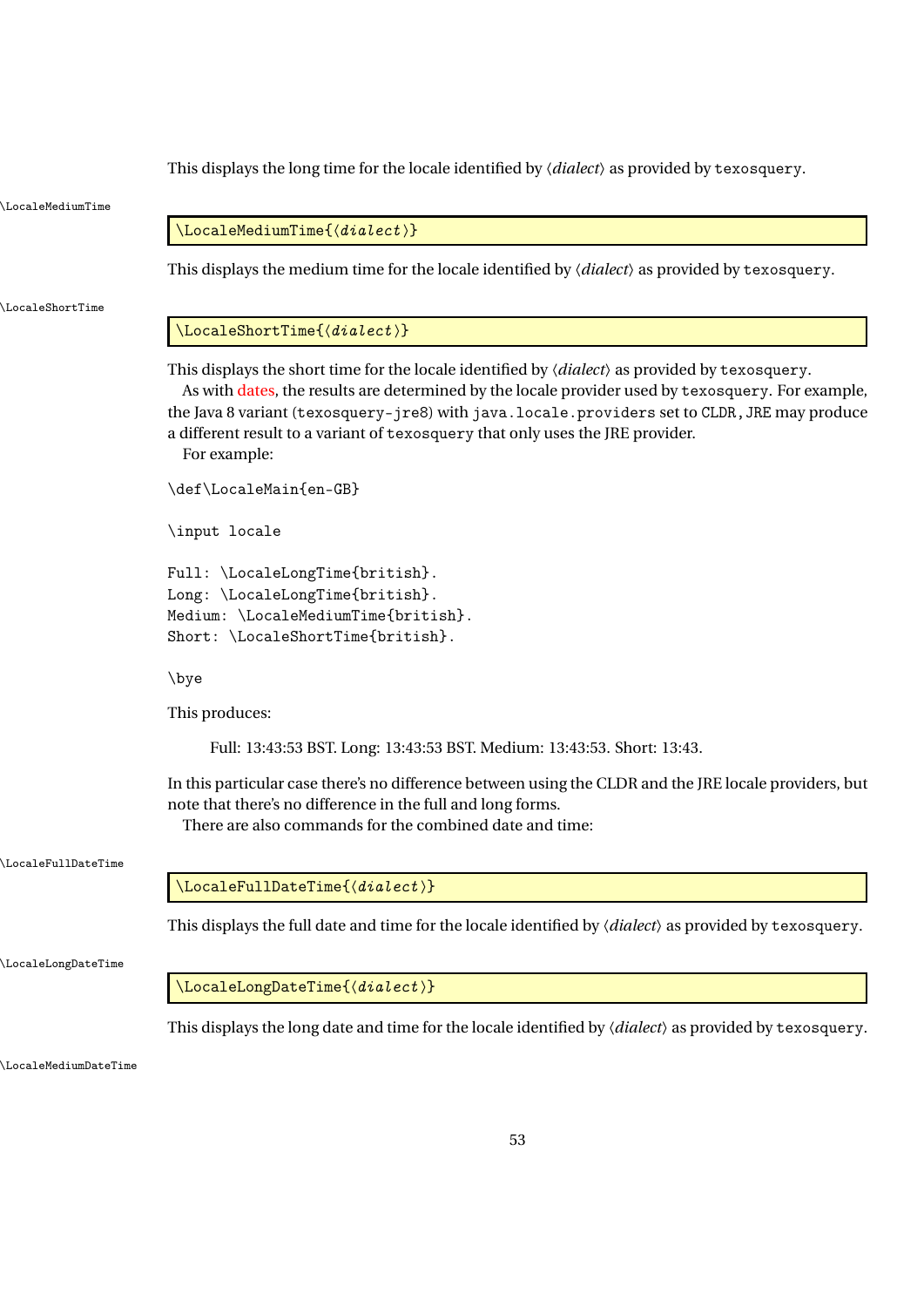\LocaleMediumDateTime{ $\langle dialect \rangle$ }

This displays the medium date and time for the locale identified by 〈*dialect*〉 as provided by texosquery.

\LocaleShortDateTime

\LocaleShortDateTime{(dialect)}

This displays the short date and time for the locale identified by 〈*dialect*〉 as provided by texosquery.

## 2.6 Numbers

Different locales use different symbols to denote the decimal mark or the number group separator when displaying numbers. There are other numeric-related symbols that may also vary according to region, such as the currency symbol, exponent, percent or per mill signs. Since most of these are outside of the Basic Latin set, the examples here use X<sub>T</sub>T<sub>E</sub>X with a font that supports those symbols. If you don't have that font installed, you will need to adapt the examples accordingly.

As with date and times, the commands describe here need the tracklang dialect label that identifies the required locale. See Section [2.7](#page-57-0) for shortcut commands that automatically select the current locale's dialect label.

In general, most of these commands won't need to be used explicitly as it's easier to use a numeric pattern instead (see Section [2.3.1\)](#page-31-0).

## 2.6.1 Numeric Symbols

The number group separator for a particular locale can be obtained using:

\LocaleNumericGroupSep

\LocaleNumericGroupSep{(dialect)}

where  $\langle dialect \rangle$  is the tracklang dialect label representing the locale.

You can determine whether or not the locale uses a number group separator using:

\LocaleIfNumericUsesGroup

\LocaleIfNumericUsesGroup{〈dialect 〉}{〈true code 〉}{〈false code 〉}

This does 〈*true code*〉 if the locale identified by 〈*dialect*〉 uses a number group separator otherwise it does 〈*false code*〉.

The decimal mark is obtained using:

\LocaleNumericDecimalSep

 $\setminus$ LocaleNumericDecimalSep $\{$  $\langle$  *dialect*  $\rangle$  }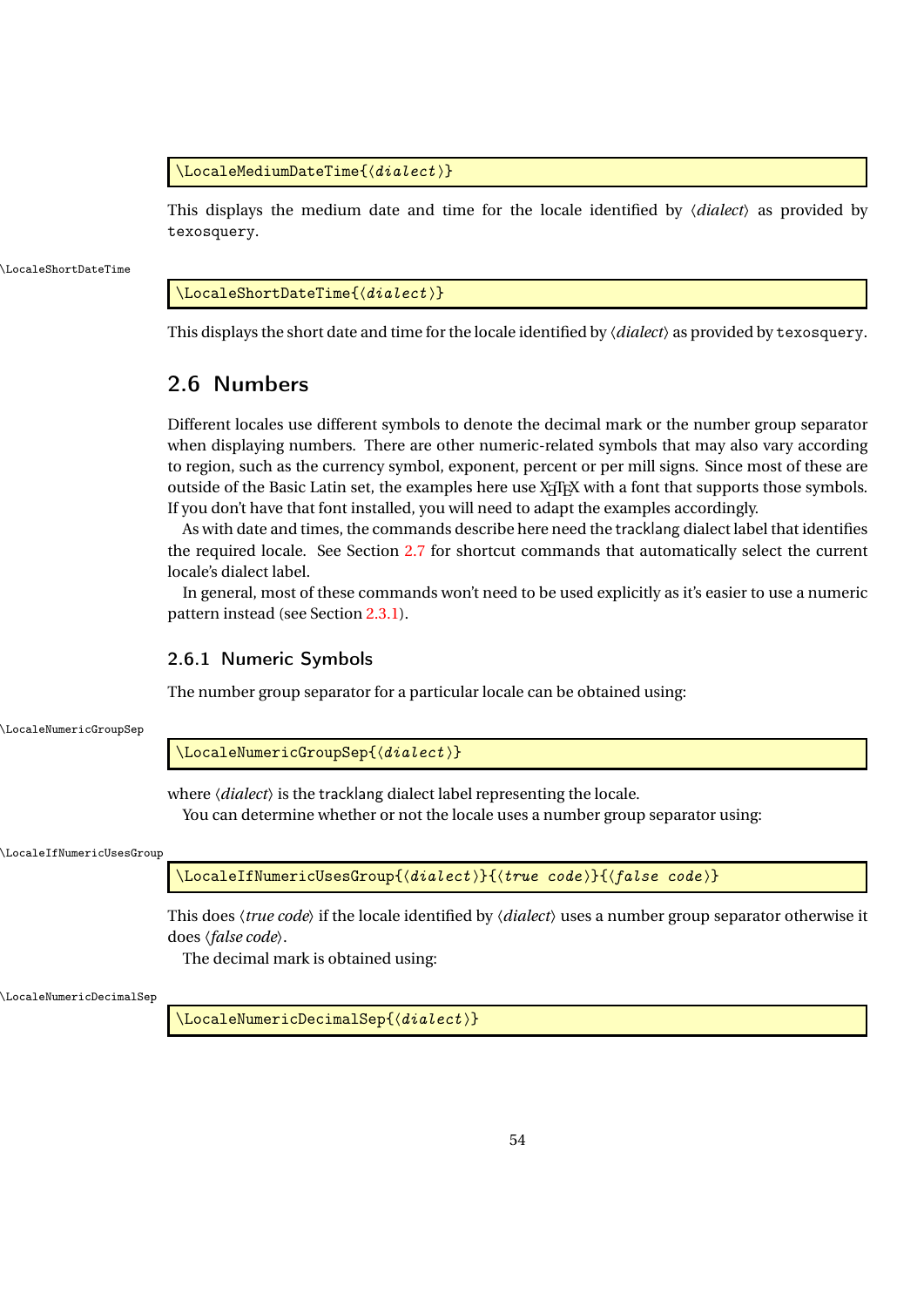The monetary separator is often the same as the decimal separator, but isn't always, so there's a separate command for it:

#### \LocaleNumericMonetarySep

\LocaleNumericMonetarySep{(dialect)}

The exponent symbol is obtained using:

\LocaleNumericExponent

\LocaleNumericExponent{ $\langle dialect \rangle$ }

The percent symbol is obtained using:

\LocaleNumericPercent

\LocaleNumericPercent{\dialect \}

This will typically use  $\%$  (the percent symbol %). The per mill symbol is obtained using:

\LocaleNumericPermill

\LocaleNumericPermill{(dialect)}

This will typically be a character outside the Basic Latin set, so the document will need to support this symbol if required.

## 2.6.2 Currencies

The official currency code (such as GBP or USD) is obtained using:

\LocaleCurrencyLabel

\LocaleCurrencyLabel{\dialect \}

This first checks if the currency attribute for the given dialect is XXX (which denotes an unknown currency, typically because there's no region associated with 〈*dialect*〉). If the currency for 〈*dialect*〉 is known (that is, the attribute value isn't XXX), then that currency's official code is produced. If the currency is unknown, then it will try to fallback on the main dialect's currency code if the main dialect has an associated region, otherwise it will fallback on the OS currency code.

Remember that with the language tag, you're not restricted to using official languages for a given region. For example, if you're writing in English in Belgium, it's valid to use en-BE as a locale. For example:

```
\def\LocaleMain{en-GB}
\def\LocaleOther{en-BE,pt-BR}
```
\input locale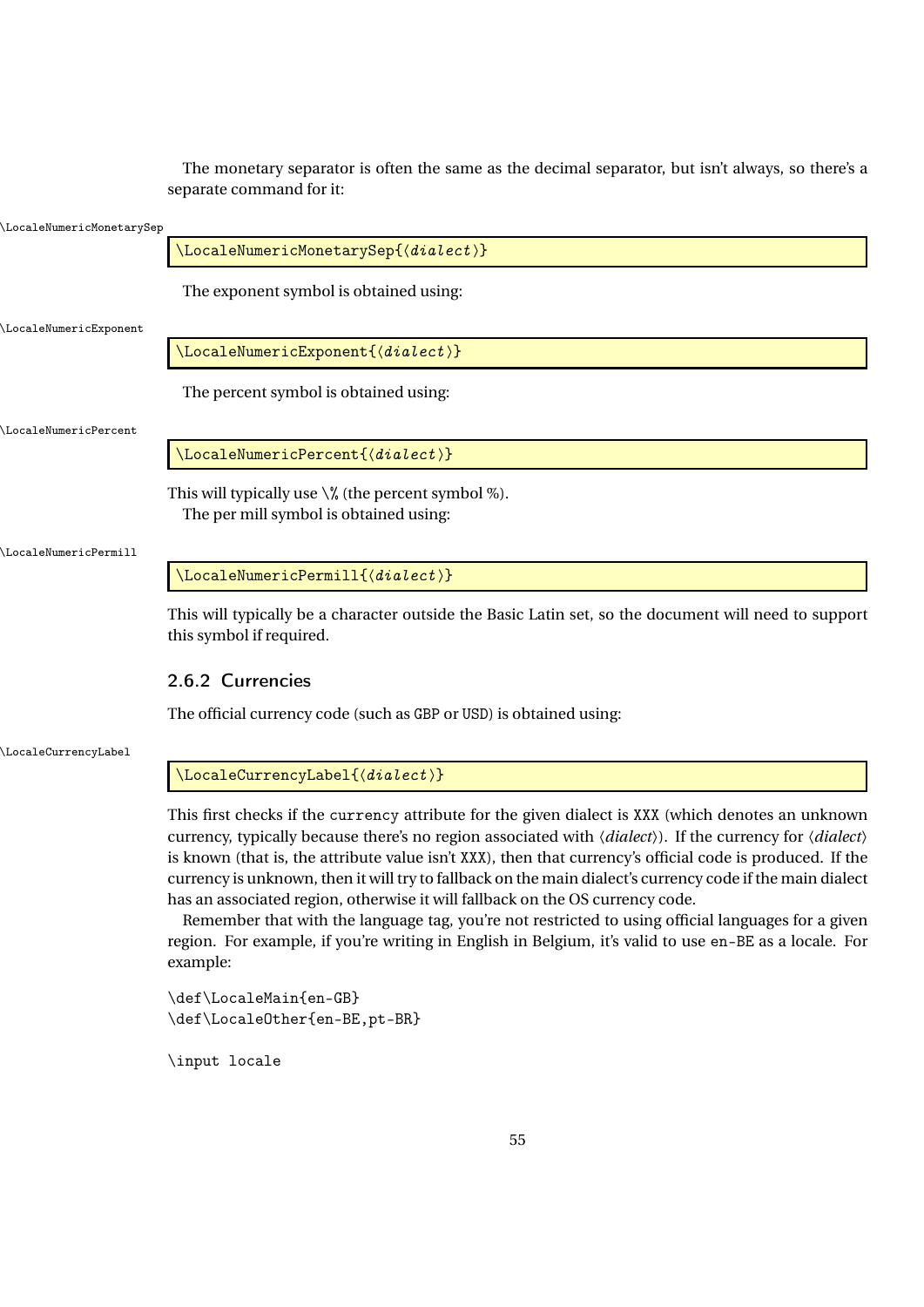```
en-GB: \LocaleCurrencyLabel{british}.
en-BE: \LocaleCurrencyLabel{enBE}.
pt-BR: \LocaleCurrencyLabel{brazilian}.
```
\bye

This produces:

en-GB: GBP. en-BE: EUR. pt-BR: BRL.

There are a few currencies that have an unofficial currency code. These are typically currencies pegged to another currency with a fixed exchange rate of 1.0. The official ISO currency code for one region may be the code for the other currency. For example, the Isle of Man currency is the Manx pound, which is kept in parity with pound sterling. The currency code for en-IM is returned as GBP by Java (since IMP has no official recognition in ISO 4217), but texosquery recognises that this region has an unofficial currency code IMP. This can be obtained using

\LocaleCurrencyRegionalLabel

\LocaleCurrencyRegionalLabel{〈dialect 〉}

This command is much the same as the previous command in that it will fallback on the main or OS currency code if not known. The dialect attribute regionalcurrency is queried for the required information. For most regions, this command will return the same as \LocaleCurrencyLabel.

For example:

```
\def\LocaleMain{en-GB}
\def\LocaleOther{en-IM,pt-BR}
\input locale
```

```
en-GB: \LocaleCurrencyRegionalLabel{british}.
en-IM: \LocaleCurrencyRegionalLabel{isleofmanenglish}.
pt-BR: \LocaleCurrencyRegionalLabel{brazilian}.
```
\bye

This produces:

en-GB: GBP. en-IM: IMP. pt-BR: BRL.

If I had used \LocaleCurrencyLabel instead, the en-IM currency label would've been displayed as GBP.

The currency symbol (for example, \$ or £) is obtained using

\LocaleCurrencySymbol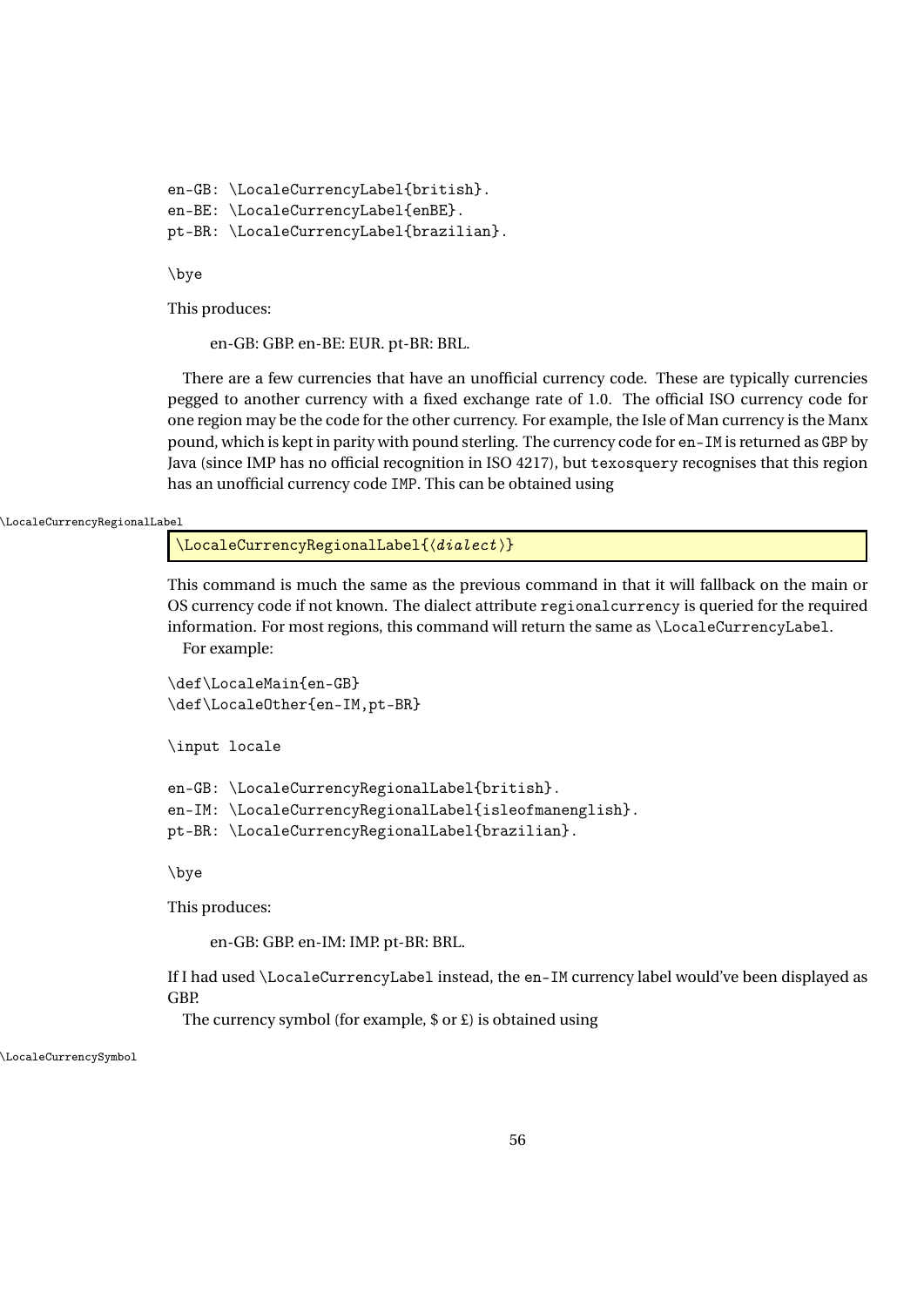\LocaleCurrencySymbol{(dialect)}

Except in the case of \$ this will include symbols outside the Basic Latin set. This means that if you use this command in your document, you need to ensure that the document encoding has been set up before tex-locale.tex is loaded. (The ET<sub>EX</sub> tex-locale.sty package can automatically load fontspec or inputenc & fontenc, if required.) As with the previous commands, if the currency is unknown it will try to fallback on the main or OS currency. If the currencysym dialect attribute is the same as the currency code, then the sym currency attribute will be used instead.

Modifying the above example:

```
\font\nimbus="NimbusRoman-Regular" at 10pt
\nimbus
\def\LocaleMain{en-GB}
\def\LocaleOther{en-IM,pt-BR}
\input locale
en-GB: \LocaleCurrencySymbol{british}.
en-IM: \LocaleCurrencySymbol{isleofmanenglish}.
pt-BR: \LocaleCurrencySymbol{brazilian}.
\bye
This produces:
     en-GB: £. en-IM: M£. pt-BR: R$.
The \mathop{\mathrm{X}\mathrm{I}\mathrm{H}\mathrm{F}\mathrm{X}} equivalent is:
\documentclass{article}
\usepackage[main={en-GB},other={en-IM,pt-BR}]{tex-locale}
\setmainfont{NimbusRoman-Regular}
\begin{document}
en-GB: \LocaleCurrencySymbol{british}.
```

```
en-IM: \LocaleCurrencySymbol{isleofmanenglish}.
pt-BR: \LocaleCurrencySymbol{brazilian}.
\end{document}
```
Alternatively, you can use:

\LocaleCurrencyTeXSymbol

\LocaleCurrencyTeXSymbol{(dialect)}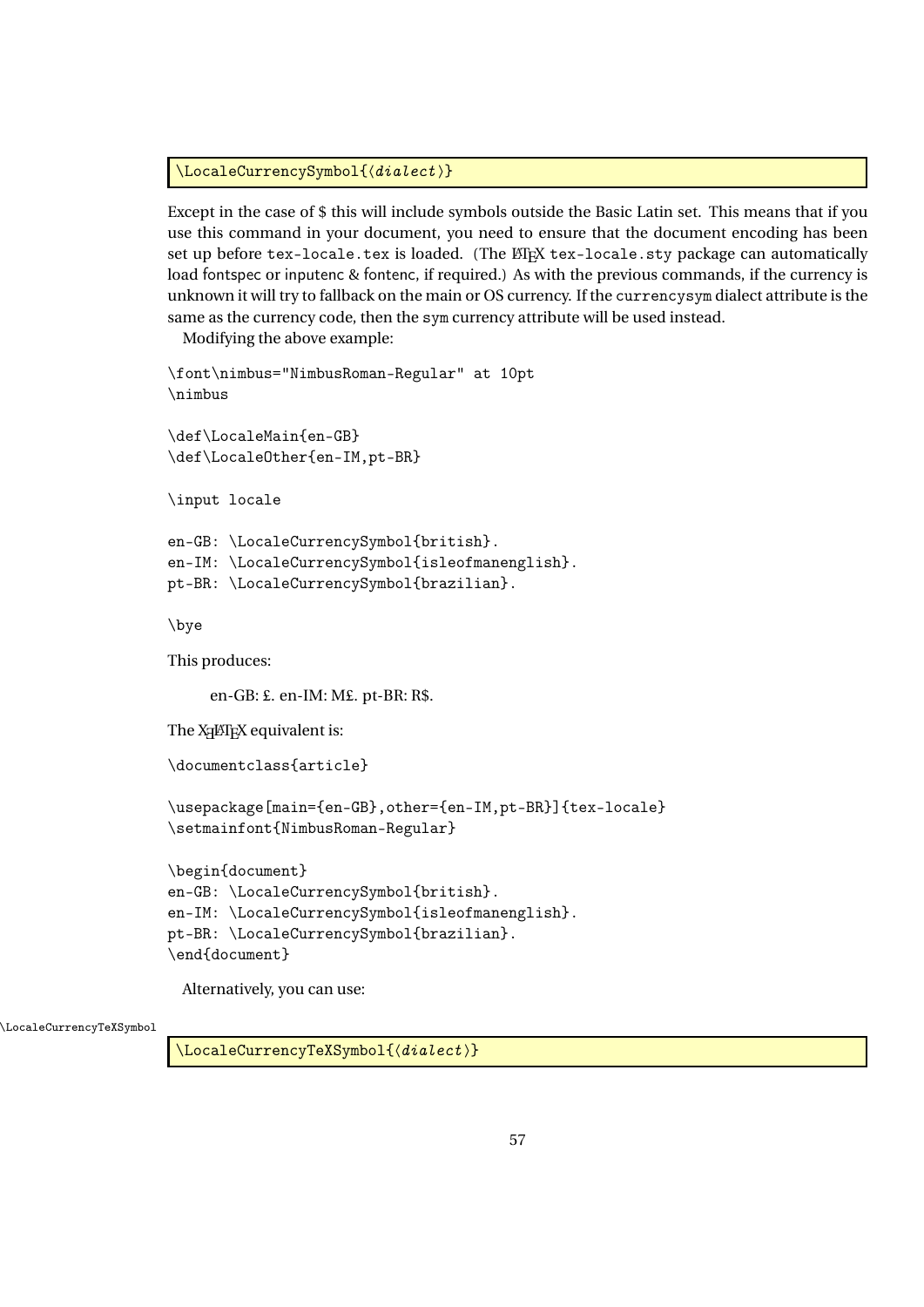This works in the same way as the previous command, except that it checks the currencytex dialect attribute. If this attribute is the same as the currency code, then the tex currency attribute is used instead.

This command uses control sequences instead of the actual currency character. Since both texosquery and tex-locale are designed for generic T<sub>E</sub>X use, texosquery just performs some limited tests for the existence of common command names (such as \pounds or \euro). If it can't find an appropriate command to use, the currency commands simply expand to a textual tag.

For example, when texosquery.tex is input, it checks for the existence of  $\f{aGbp}$  and  $\p{p}$ If one of those commands exist, then \texosquerycurrencypound is defined to that commands, otherwise it's defined to just "pound". For the Euro symbol (\texosquerycurrencyeuro) the code checks for \faEuro, \texteuro and \euro. (See the texosquery package for more information about these currency commands.)

The LATEX tex-locale.sty package will automatically load the textcomp package by default. You can switch this to another package (for example, fontawesome) using the symbols package option (for example, symbols=fontawesome).

## <span id="page-57-0"></span>2.7 Current Locale

The commands described above mostly require a recognised tracklang dialect label in the argument to identify the locale. These labels aren't intuitively obvious. There are some predefined dialect labels that try to be compatible with known babel dialects, but neither babel nor polyglossia provide as much detail about the non-language aspects of the dialect (such as the region or variant). For example, there's no babel or polyglossia setting for English in the Isle of Man (en-IM). Users need to select the closest matching dialect (british in the case of en-IM). The tracklang package also allows an unofficial language and region combination. For example, a document written in English but with the regional information, such as currencies, matching those for Belgium, should be identified with en-BE. This isn't recognised as a predefined tracklang dialect, so tracklang creates its own dialect label (enBE in this case) when it parses this language tag.

This makes it a bit awkward to directly use the above commands and it's most likely that the required dialect will be the currently selected language setting, so tex-locale.tex provides some convenient wrapper commands, listed below. These \CurrentLocale... commands are redefined every time the locale is changed (except for \CurrentLocaleDateTime). For a document that doesn't use babel or polyglossia, these commands can be reset using \selectlocale (described on page [12\)](#page-10-0). If tex-locale.tex detects any language hooks \captions〈*language*〉 (such as \captionsenglish or \captionsbritish) then code is added to those hooks to ensure that the locale is switched when the language changes.

T<sub>E</sub>X's \show command provides a useful way of checking the current settings. For example:

\def\LocaleMain{en-GB} \def\LocaleOther{en-IM,pt-BR}

\input locale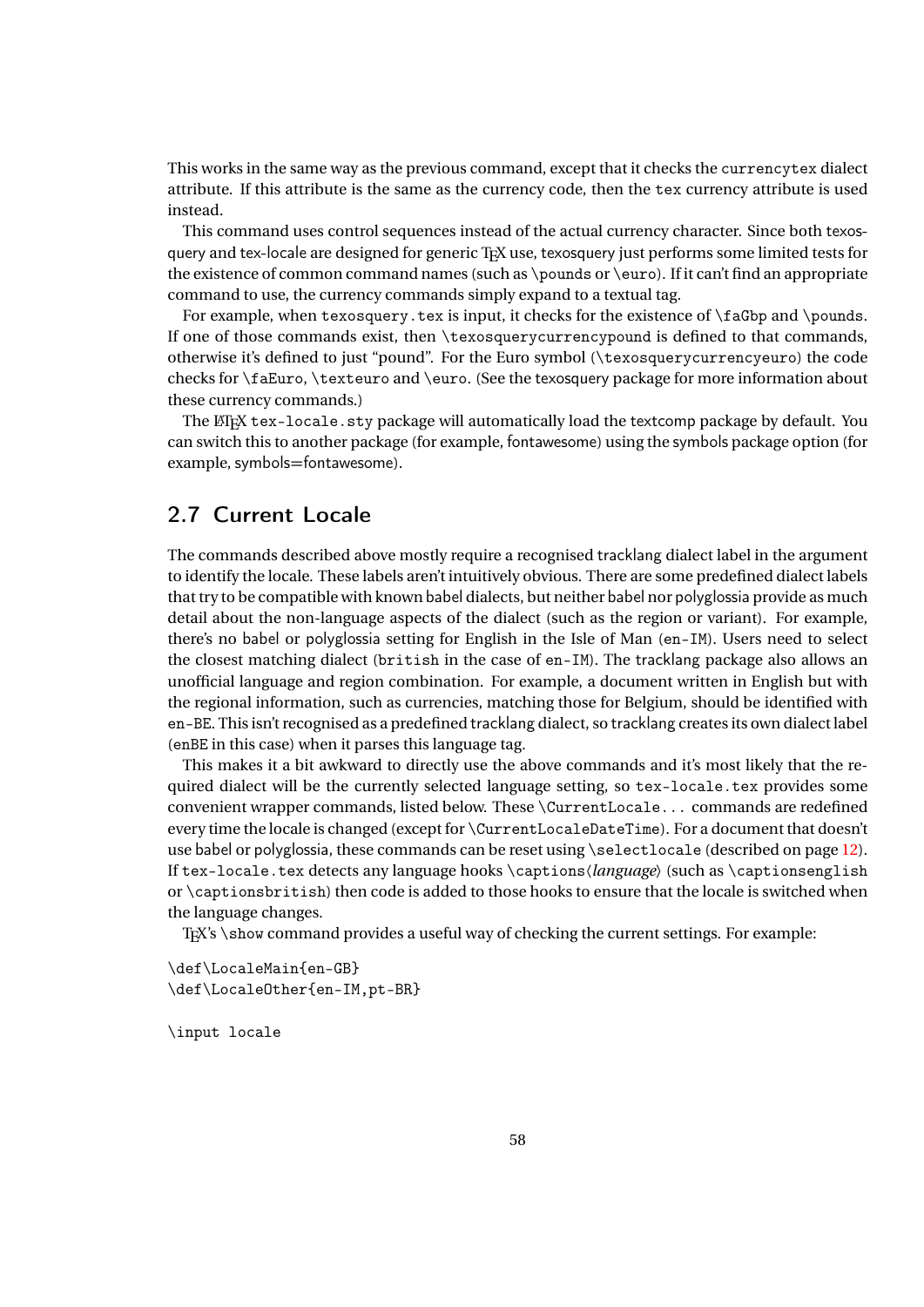```
\show\CurrentLocaleMonthName
```

```
\selectlocale{en-IM}
\show\CurrentLocaleMonthName
```

```
\selectlocale{pt-BR}
\show\CurrentLocaleMonthName
```
\bye

These cause three interruptions to the T<sub>EX</sub> build, which look like errors but are the results from each \show command. In the first case the transcript shows:

```
> \CurrentLocaleMonthName=macro:
->\LocaleMonthName {british}.
```
I haven't specifically set the locale at this point. At the end of the tex-locale.tex code, the main locale was automatically selected. So the current locale dialect label is british and \CurrentLocaleMonthNam has been defined as

```
\LocaleMonthName{british}
```
Note that there's no check for \languagename or similar command here. The dialect label is hardcoded into the definition of \CurrentLocaleMonthName, so it's fully-expandable (unless the month name contains any awkward non-expandable characters, which can occur with inputenc and non-ASCII characters).

The next instance of \show produces the following lines in the transcript:

```
> \CurrentLocaleMonthName=macro:
```

```
->\LocaleMonthName {isleofmanenglish}.
```
The command \CurrentLocaleMonthName was redefined when \selectlocale{en-IM} was used. Similarly for the final instance of \show:

```
> \CurrentLocaleMonthName=macro:
```
->\LocaleMonthName {brazilian}.

All the commands that are redefined with each instance of \selectlocale are listed below. Note that \selectlocale also uses tracklang's \SetCurrentTrackedDialect, which also defines a set of commands that can be used to identify information about the current dialect. (See the tracklang documentation for further details.)

```
\CurrentLocaleLanguageName
```
\CurrentLocaleLanguageName

This is a shortcut for \LocaleLanguageName{〈*dialect*〉}.

\CurrentLocaleLanguageNativeName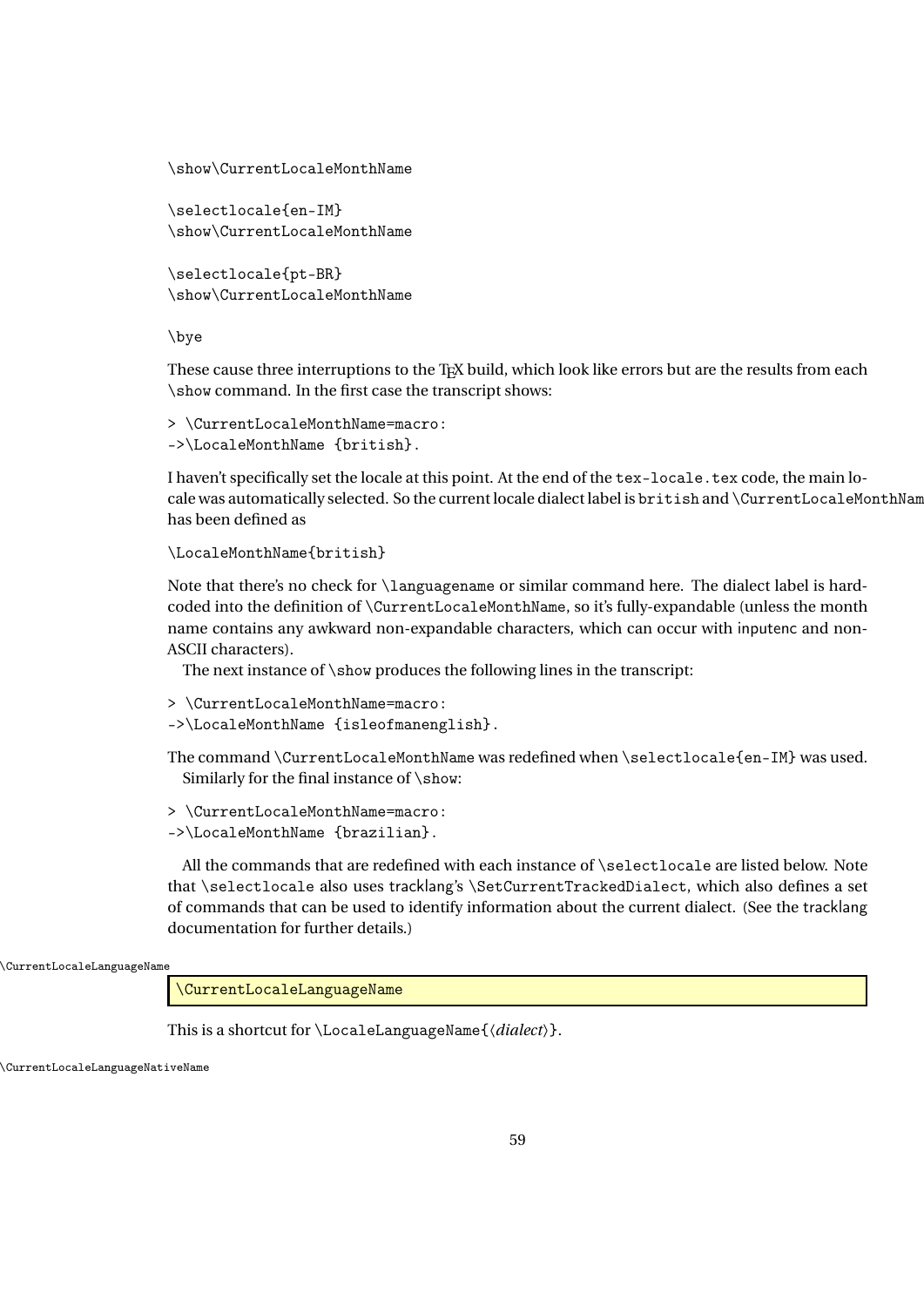\CurrentLocaleLanguageNativeName

This is a shortcut for \LocaleLanguageNativeName{〈*dialect*〉}.

\CurrentLocaleRegionName

\CurrentLocaleRegionName

This is a shortcut for \LocaleRegionName{〈*dialect*〉}.

### \CurrentLocaleRegionNativeName

\CurrentLocaleRegionNativeName

This is a shortcut for \LocaleRegionNativeName{〈*dialect*〉}.

#### \CurrentLocaleVariantName

\CurrentLocaleVariantName

This is a shortcut for \LocaleVariantName{〈*dialect*〉}.

## \CurrentLocaleVariantNativeName

\CurrentLocaleVariantNativeName

This is a shortcut for \LocaleRegionNativeName{〈*dialect*〉}.

## <span id="page-59-0"></span>2.7.1 Dates and Times

\CurrentLocaleFirstDayIndex

\CurrentLocaleFirstDayIndex

This is a shortcut for \LocaleFirstDayIndex{〈*dialect*〉}.

#### \CurrentLocaleDayIndexFromRegion

\CurrentLocaleDayIndexFromRegion{〈index 〉}

This is a shortcut for \LocaleDayIndexFromRegion{〈*dialect*〉}{〈*index*〉}.

#### \CurrentLocaleDayName

\CurrentLocaleDayName{ $\langle index\rangle$ }

This is a shortcut for \LocaleDayName{〈*dialect*〉}{〈*index*〉}.

\CurrentLocaleShortDayName

\CurrentLocaleShortDayName{〈index 〉}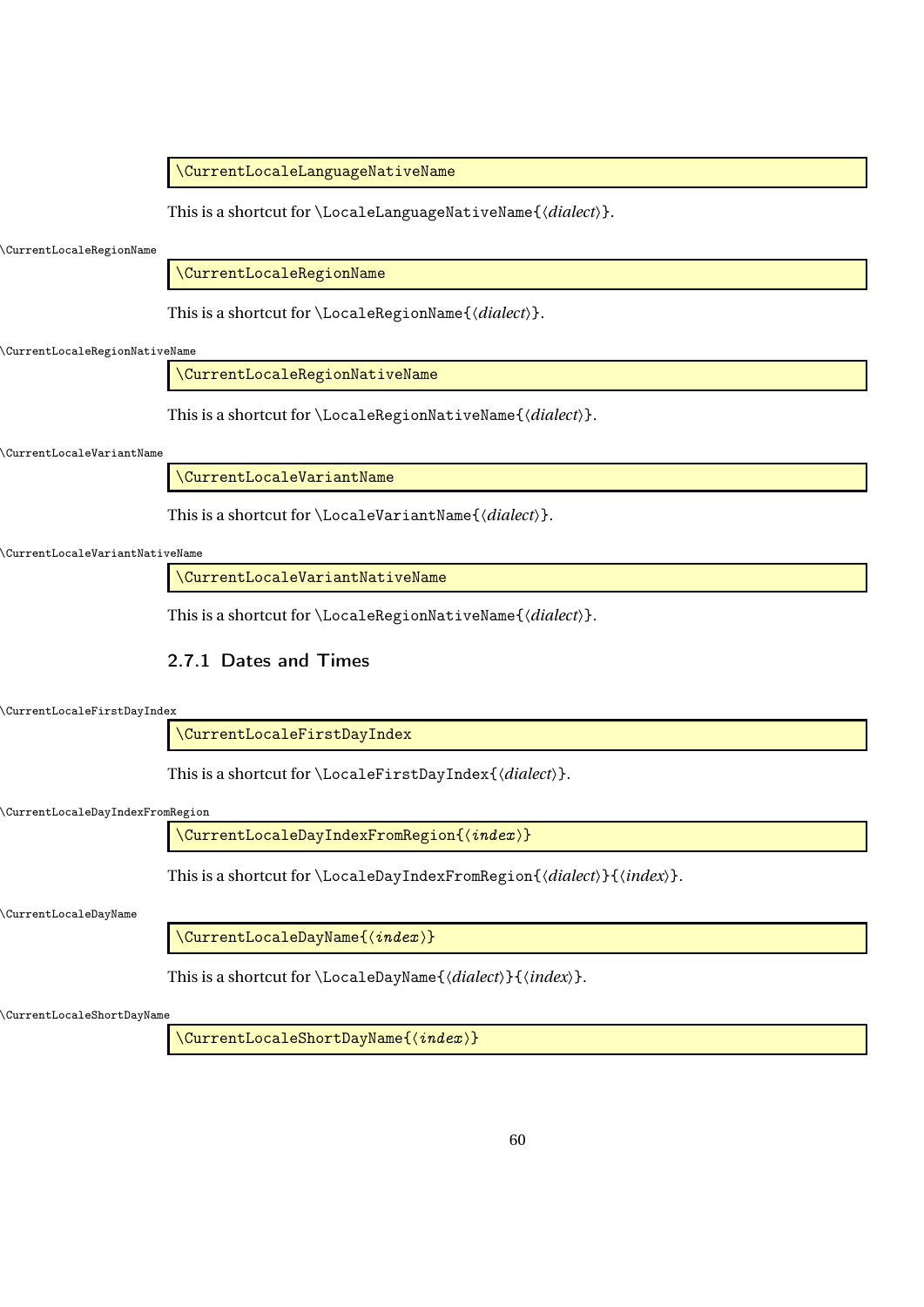This is a shortcut for \LocaleShortDayName{〈*dialect*〉}{〈*index*〉}.

### \CurrentLocaleStandaloneDayName

 $\setminus$ CurrentLocaleStandaloneDayName $\{\langle \mathit{index} \rangle\}$ 

This is a shortcut for \LocaleStandaloneDayName{〈*dialect*〉}{〈*index*〉}.

#### \CurrentLocaleStandaloneShortDayName

\CurrentLocaleStandaloneShortDayName{ $\langle \textit{index} \rangle$ }

This is a shortcut for \LocaleStandaloneShortDayName{〈*dialect*〉}{〈*index*〉}.

#### \CurrentLocaleMonthName

\CurrentLocaleMonthName{(index)}

This is a shortcut for \LocaleMonthName{〈*dialect*〉}{〈*index*〉}.

#### \CurrentLocaleShortMonthName

\CurrentLocaleShortMonthName{ $\langle \textit{index} \rangle$ }

This is a shortcut for \LocaleShortMonthName{〈*dialect*〉}{〈*index*〉}.

#### \CurrentLocaleStandaloneMonthName

\CurrentLocaleStandaloneMonthName{(index)}

This is a shortcut for \LocaleStandaloneMonthName{〈*dialect*〉}{〈*index*〉}.

#### \CurrentLocaleStandaloneShortMonthName

\CurrentLocaleStandaloneShortMonthName{〈index 〉}

This is a shortcut for \LocaleStandaloneShortMonthName{〈*dialect*〉}{〈*index*〉}.

#### \CurrentLocaleDate

\CurrentLocaleDate

This is slightly more complicated that the above. It uses

\localedatechoice

 $\setminus$ localedatechoice{ $(full)$ }{ $\setminus$ long >}{ $\setminus$ medium >}{ $\setminus$ short >}

to determine whether to use the full date \LocaleFullDate{〈*dialect*〉}, the long date \LocaleLongDate {〈*dialect*〉}, the medium date \LocaleMediumDate{〈*dialect*〉} or the short date \LocaleShortDate {〈*dialect*〉}.

This command may be defined before tex-locale.tex is loaded or redefined afterwards. For example, to ensure that \CurrentLocaleDate uses the medium form: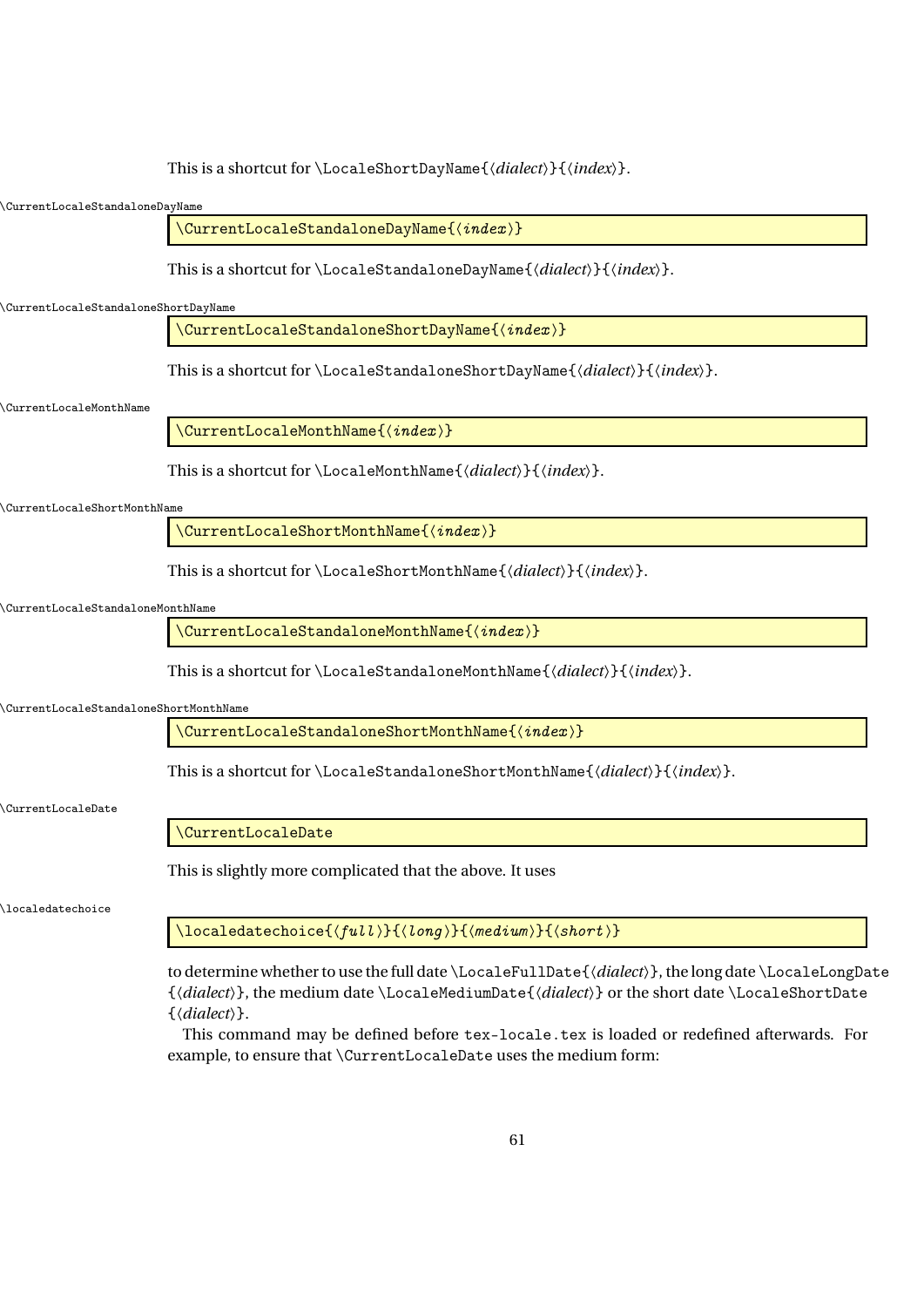## \def\localedatechoice#1#2#3#4{#3} \input locale

LATEX users should instead use the date package option in the tex-locale.sty package interface:

\usepackage[date=medium]{tex-locale}

LATEX users can also redefine the command afterwards. For example:

\renewcommand\*{\localedatechoice}[4]{#3}

There is a similar command for the time:

## \CurrentLocaleTime

\CurrentLocaleTime

This uses

## \localetimechoice

 $\langle$ localetimechoice{ $\langle$ full $\rangle$ }{ $\langle$ long $\rangle$ }{ $\langle$ medium $\rangle$ }{ $\langle$ short $\rangle$ }

to determine whether to use the full time \LocaleFullTime{〈*dialect*〉}, the long time \LocaleLongTime {〈*dialect*〉}, the medium time \LocaleMediumTime{〈*dialect*〉} or the short time \LocaleShortTime  $\{\langle dialect \rangle\}$ . As with the date choice, this command may be defined by plain T<sub>E</sub>X users before tex-locale.tex is input. LTFX users should use the time package option instead. In both formats, the command may be redefined after tex-locale has been loaded.

There is also a command for the combined date and time:

#### \CurrentLocaleDateTime

## \CurrentLocaleDateTime

This doesn't use the analogous \LocaleFullDateTime etc commands, but instead is simply defined as:

\CurrentLocaleDate\space\CurrentLocaleTime

This allows for a mix of date and time styles, reflecting the definitions of \localedatechoice and \localetimechoice.

If you want a specific style (ignoring \localedatechoice and \localetimechoice), you can use the following commands:

\CurrentLocaleFullDate

## \CurrentLocaleFullDate

This just uses \LocaleFullDate{〈*dialect*〉}.

\CurrentLocaleLongDate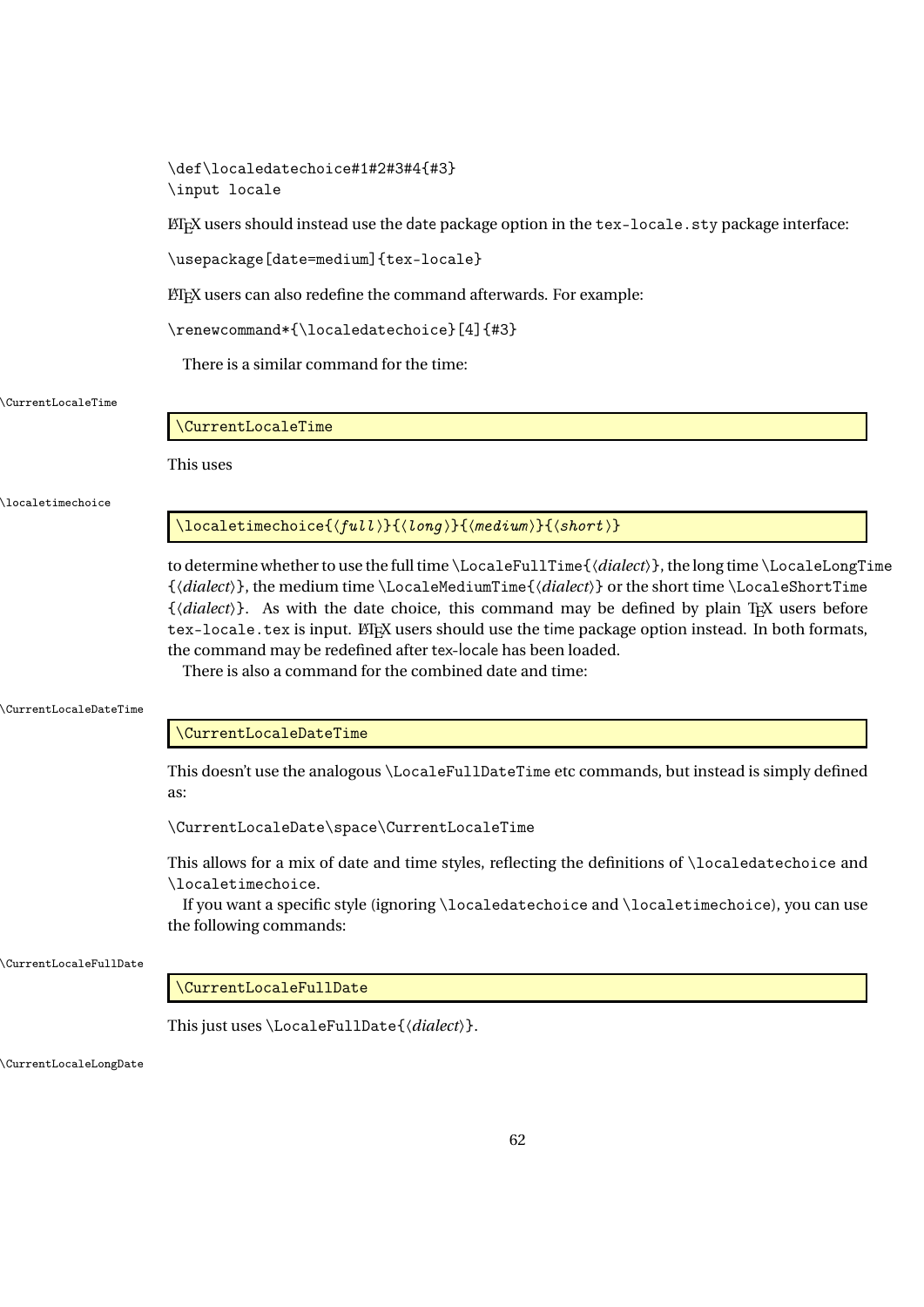|                              | \CurrentLocaleLongDate                         |
|------------------------------|------------------------------------------------|
|                              | This just uses \LocaleLongDate{\dialect\}.     |
| CurrentLocaleMediumDate      |                                                |
|                              | \CurrentLocaleMediumDate                       |
|                              | This just uses \LocaleMediumDate{\dialect\}.   |
| \CurrentLocaleShortDate      |                                                |
|                              | \CurrentLocaleShortDate                        |
|                              | This just uses \LocaleShortDate{\dialect\}.    |
| <b>CurrentLocaleFullTime</b> |                                                |
|                              | \CurrentLocaleFullTime                         |
|                              | This just uses \LocaleFullTime{\dialect\}.     |
| CurrentLocaleLongTime        |                                                |
|                              | \CurrentLocaleLongTime                         |
|                              | This just uses \LocaleLongTime{\dialect\}.     |
| CurrentLocaleMediumTime      |                                                |
|                              | \CurrentLocaleMediumTime                       |
|                              | This just uses \LocaleMediumTime{\dialect}}.   |
| \CurrentLocaleShortTime      |                                                |
|                              | \CurrentLocaleShortTime                        |
|                              | This just uses \LocaleShortTime{\dialect\}.    |
| \CurrentLocaleFullDateTime   |                                                |
|                              | \CurrentLocaleFullDateTime                     |
|                              | This just uses \LocaleFullDateTime{\dialect}}. |
| \CurrentLocaleLongDateTime   |                                                |

\CurrentLocaleLongDateTime

This just uses \LocaleLongDateTime{〈*dialect*〉}.

\CurrentLocaleMediumDateTime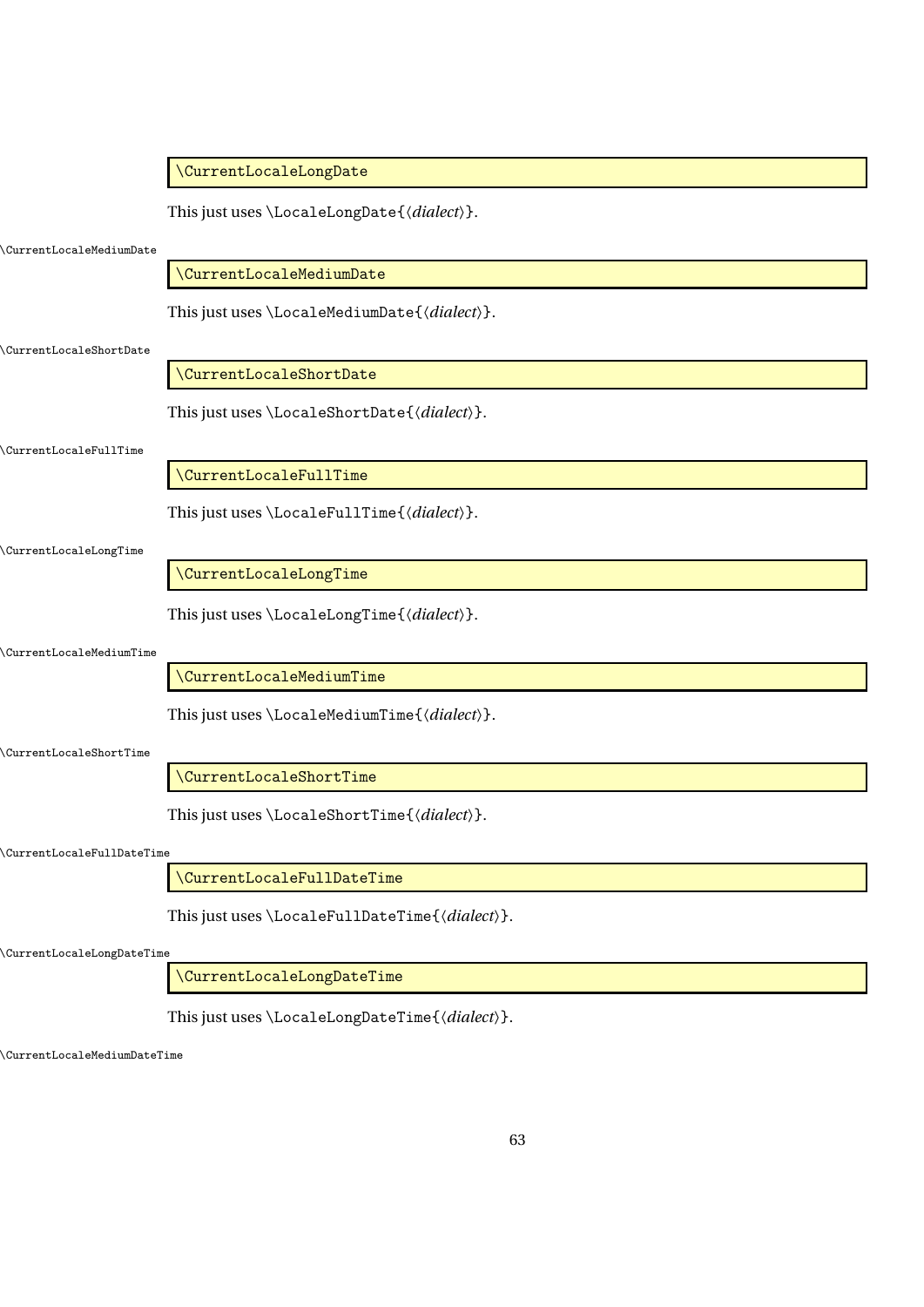\CurrentLocaleMediumDateTime

This just uses \LocaleMediumDateTime{〈*dialect*〉}.

\CurrentLocaleShortDateTime

\CurrentLocaleShortDateTime

This just uses \LocaleShortDateTime{〈*dialect*〉}.

## 2.7.2 Numeric Symbols

The currency for the current locale is similar in construct to the current locale's date and time commands listed above.

#### \CurrentLocaleCurrency

\CurrentLocaleCurrency

This uses

\localecurrchoice

 $\setminus$ localecurrchoice $\{ \langle \textit{label} \rangle \}$ { $\langle \textit{regional} \rangle \}$ { $\langle \textit{symboll} \rangle$ }{

to determine whether to use \LocaleCurrencyLabel{〈*dialect*〉}, \LocaleCurrencyRegionalLabel {〈*dialect*〉}, \LocaleCurrencySymbol{〈*dialect*〉} or \LocaleCurrencyTeXSymbol{〈*dialect*〉}. This can similarly be defined before tex-locale.tex is input or redefined afterwards. LTFX users can use the currency package option.

\CurrentLocaleNumericGroupSep

\CurrentLocaleNumericGroupSep

This is a shortcut for \LocaleNumericGroupSep{〈*dialect*〉}.

\CurrentLocaleIfNumericUsesGroup

\CurrentLocaleIfNumericUsesGroup{〈true code 〉}{〈false code 〉}

This is a shortcut for \LocaleIfNumericUsesGroup{〈*dialect*〉}{〈*true code*〉}{〈*false code*〉}. The next few commands have a slightly different pattern to the shortcut control sequence name.

For brevity, the shortcut command omits the "Numeric" part of the corresponding name.

\CurrentLocaleDecimalSep

\CurrentLocaleDecimalSep

This is a shortcut for \LocaleNumericDecimalSep{〈*dialect*〉}.

\CurrentLocaleMonetarySep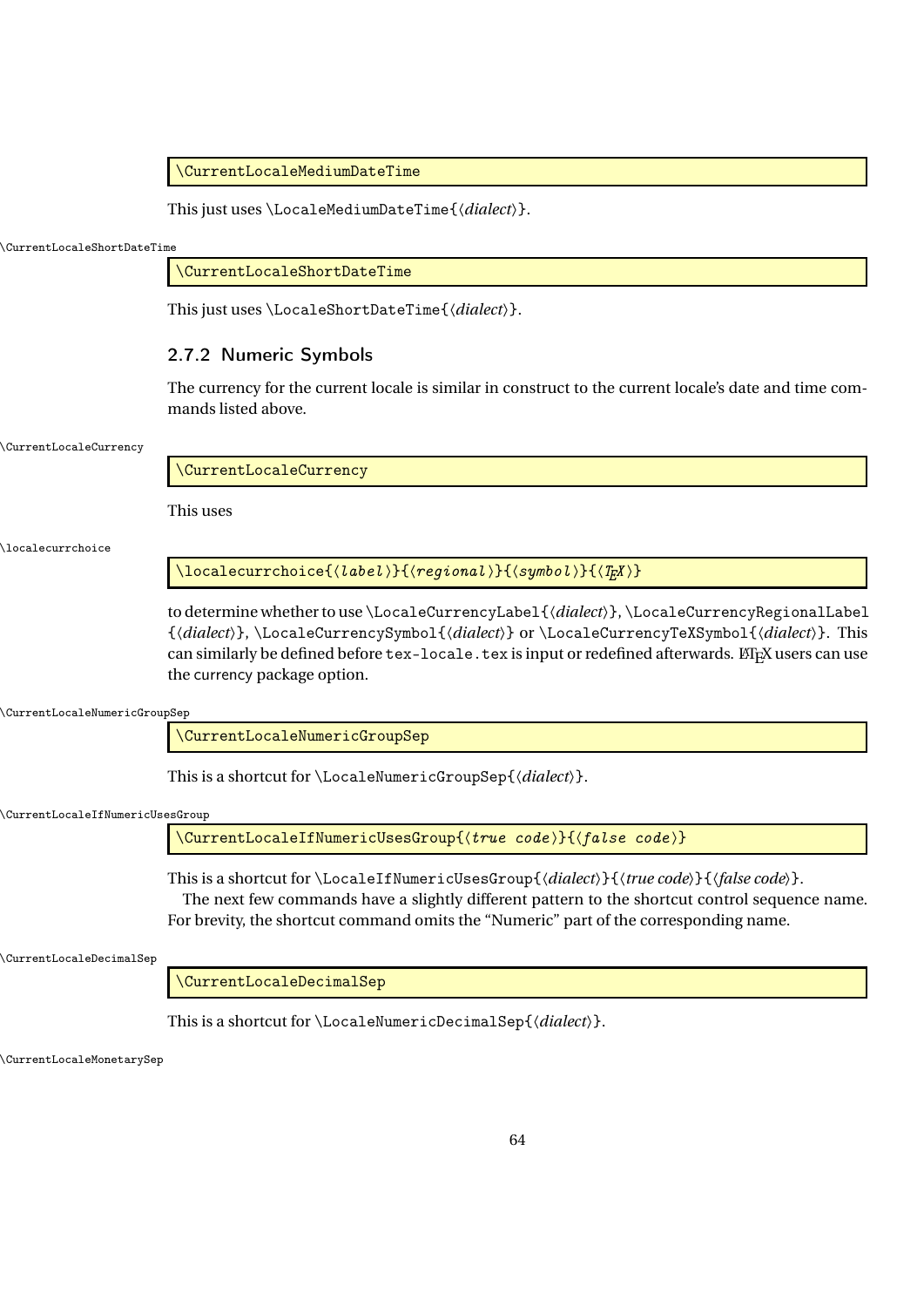## \CurrentLocaleMonetarySep

This is a shortcut for \LocaleNumericMonetarySep{〈*dialect*〉}.

\CurrentLocaleExponent

\CurrentLocaleExponent

This is a shortcut for \LocaleNumericExponent{〈*dialect*〉}.

## <span id="page-64-0"></span>2.7.3 Current Locale Patterns

\CurrentLocaleIntegerPattern

\CurrentLocaleIntegerPattern

This is a convenient shortcut to access the integer pattern for the current dialect.

\CurrentLocaleDecimalPattern

\CurrentLocaleDecimalPattern

This is a convenient shortcut to access the decimal pattern for the current dialect.

\CurrentLocaleCurrencyPattern

\CurrentLocaleCurrencyPattern

This is a convenient shortcut to access the currency pattern for the current dialect.

\CurrentLocalePercentPattern

\CurrentLocalePercentPattern

This is a convenient shortcut to access the percent pattern for the current dialect.

\CurrentLocaleApplyDateTimePattern

\CurrentLocaleApplyDateTimePattern

This is a convenient shortcut for \LocaleApplyDateTimePattern{〈*dialect*〉}.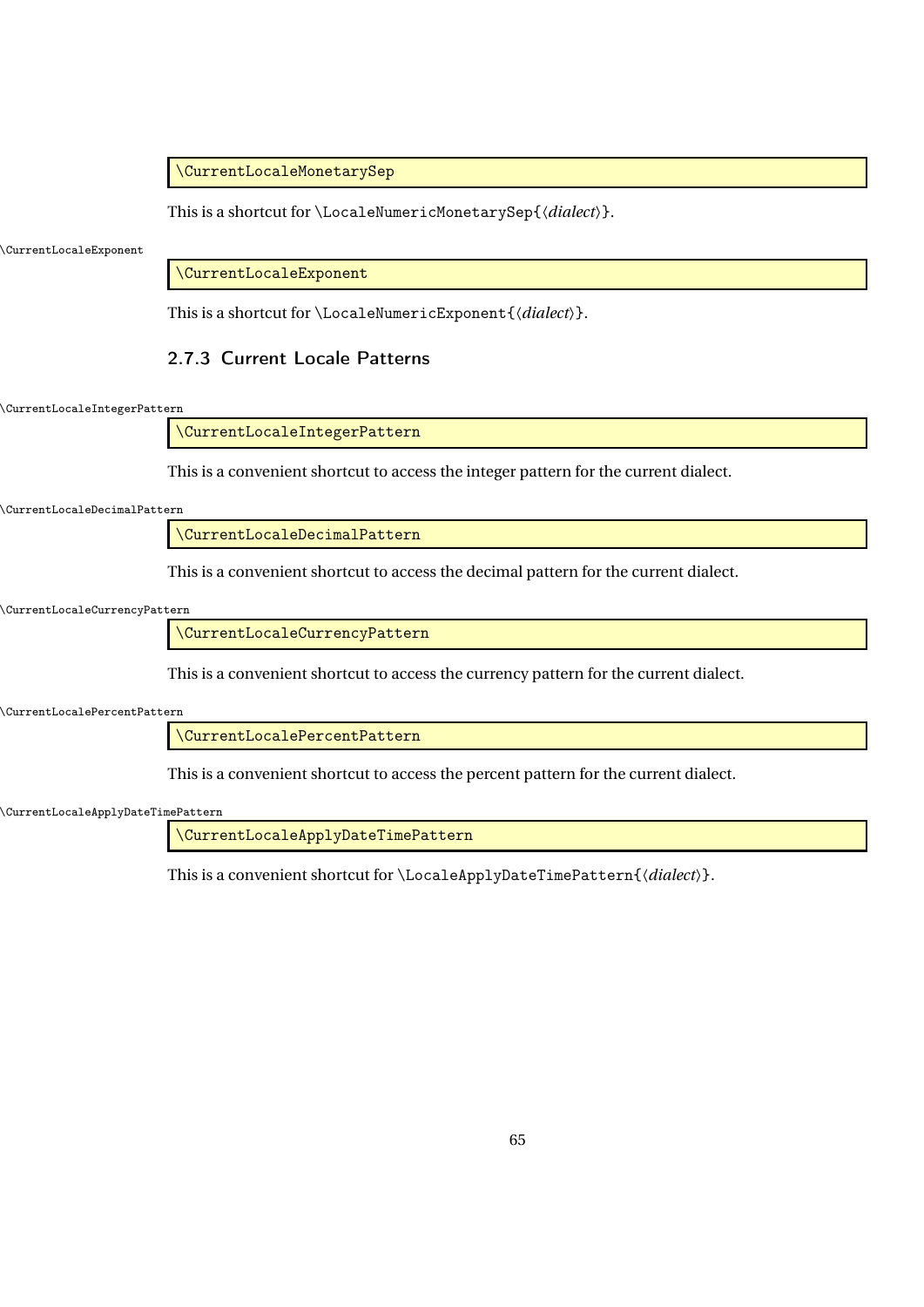# 3 LAT<sub>F</sub>X Use

The tex-locale package is loaded in ETEX with the usual \usepackage syntax:

\usepackage{tex-locale}

This does more than simply input tex-locale.tex. The options are listed below.

- main= $\{\langle tag \rangle\}$  This option identifies the main locale for the document. The value should be a valid language tag. If this option is omitted, the main language will be obtained from the Java Runtime Environment, which should match your operating system's default locale. If any languages have already been tracked in your document with tracklang prior to loading tex-locale, the main language is set to the first tracked dialect. Normally you don't need to explicitly load tracklang.
- other= $\{\langle$ **list** $\rangle\}$  This option identifies other locales required by the document. The value should be a comma-separated list of language tags or the keyword locale to indicate the system's default locale. The value must be grouped to protect any commas from the key=value parser.

This option has a cumulative effect.

symbols= $\{\langle name \rangle\}$  This option identifies the symbol package to automatically load. For example, symbols=textcomp or symbols=fontawesome. If another package is required, texosquery's currency symbol commands will need to be redefined as appropriate.

The keyword none indicates that no package is required. The default is symbols=none for X<del>[</del>ATEX or LuaIAEX, otherwise it's symbols=textcomp.

- support= $\{\langle \textit{value} \rangle\}$  This option identifies the language support value. Available values are:
	- none: don't load any language support package;
	- $\bullet~$  auto: load polyglossia for X $\frac{1}{2}$ AFEX or Lua $\text{\AEPEX},$  otherwise load babel;
	- babel: load babel regardless of the LATEX format;
	- polyglossia: load polyglossia without checking the LATEX format (but remember that polyglossia doesn't work with PDFLT<sub>EX</sub>);
	- cjk: load CJK support with either xeCJK (X<sub>E</sub>LTEX/LuaLTEX) or CJKutf8. This isn't fully tested, and there's no support for non-UTF encoding.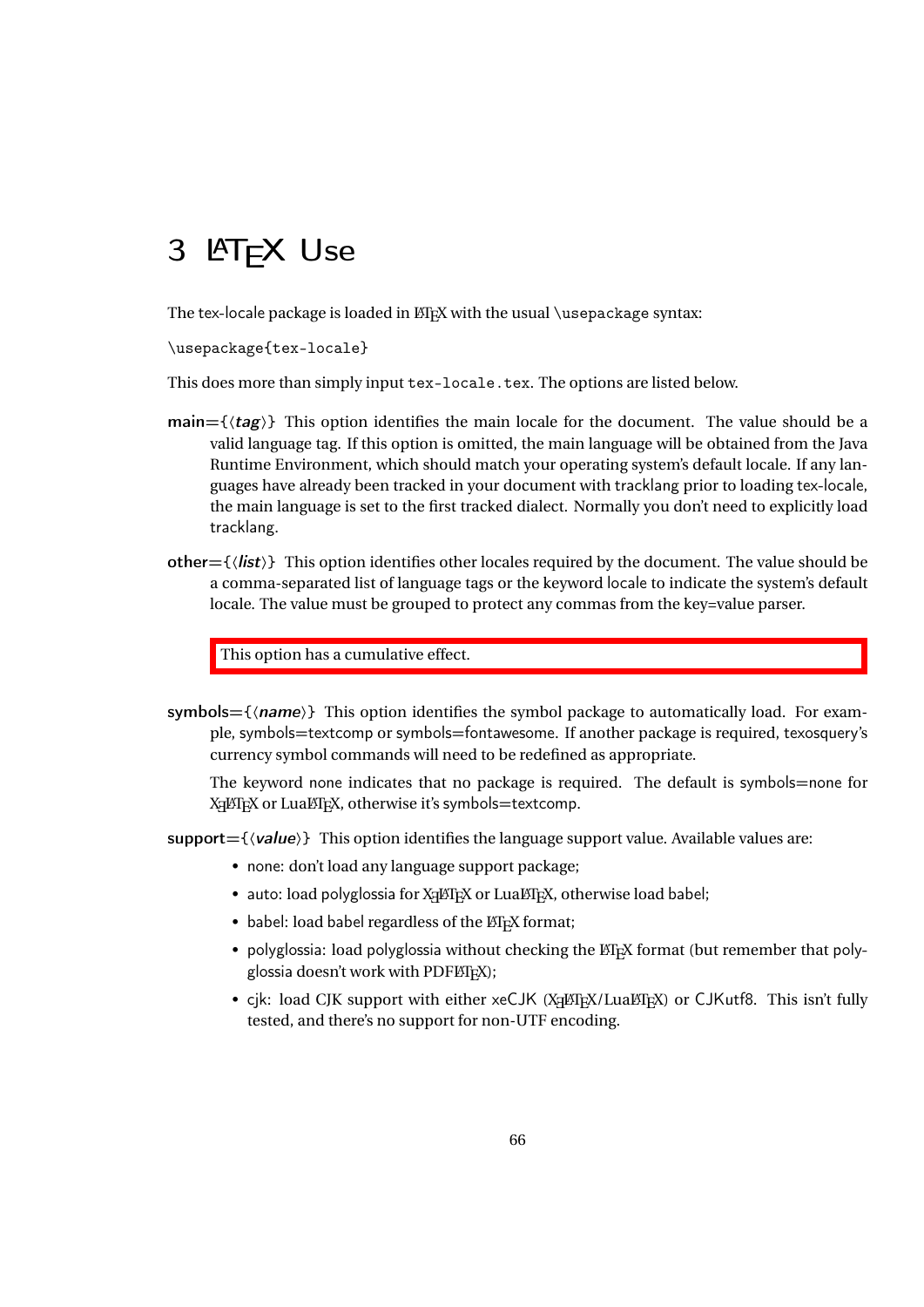fontenc= $\{\langle$ *value* $\rangle\}$  This option indicates whether or not to load the fontenc package. The value should be one of: none (don't load), auto (automatically load with the encoding determined from the language settings), or 〈*option*〉 (indicating the package option to pass to fontenc). The default is fontenc=auto unless fontenc has already been loaded.

This option is ignored with  $\chi_{\rm I}$ LT $_{\rm E}$ X or Lual⁄IF $_{\rm E}$ X.

 $inputenc = \{\langle value \rangle\}$  This option indicates whether or not to load the inputenc package. The value should be one of: none (don't load), auto (automatically load with the encoding determined from the default obtained from texosquery), or 〈*option*〉 (indicating the package option to pass to inputenc). The default is inputenc=auto but inputenc won't be loaded if the appropriate encoding can't be determined. Note that loading inputenc before the texosquery lookup is performed will cause a problem with non-ASCII characters appearing in the result.

This option is ignored with  $\chi_{\rm I}$ ETEX or LuaETEX.

- $\text{datetime}=\langle \text{value} \rangle$  This option indicates whether or not to load the datetime 2 package. The value may be one of:
	- false: don't load datetime2;
	- iso: load datetime2 with the package option useregional=false and sets the date-time style to iso;
	- text: load datetime2 with the package option useregional=text;
	- num or numeric: load datetime2 with the package option useregional=numeric;
	- locale: don't load datetime2 and set \today to \CurrentLocaleDate, if available.
- $date=\langle value\rangle$  This option indicates the preferred date style for  $\text{CurrentLocaleDate}$ . The value may be one of: full, long, medium short. This option doesn't affect \today unless you have used datetime=locale.
- time= $\langle$ value $\rangle$  This option indicates the preferred time style for  $\langle$ CurrentLocaleTime. The value may be one of: full, long, medium short.
- timedate $=\langle boolean \rangle$  This option indicates whether or not to support date and time patterns. (See Section [2.3.2.](#page-37-0))
- $curve=x$  / $value$   $\rightarrow$  This option indicates the preferred currency style for  $\&currentLocaleCurrent$ . Available values: official (official identifier), unofficial unofficial identified, sym (the symbol, which may include non-ASCII characters) or tex (use the commands provided by texosquery). The default is currency=sym for  $\text{X} \text{d} \text{M} \text{F} \text{X}$ /Lua $\text{M} \text{F} \text{X}$  or currency=tex otherwise.

The tex-locale package will use texosquery to lookup the default language tag and encoding, and then attempt to load the appropriate encoding and language support packages.

For example, consider the following document:

\documentclass{article} \usepackage{tex-locale}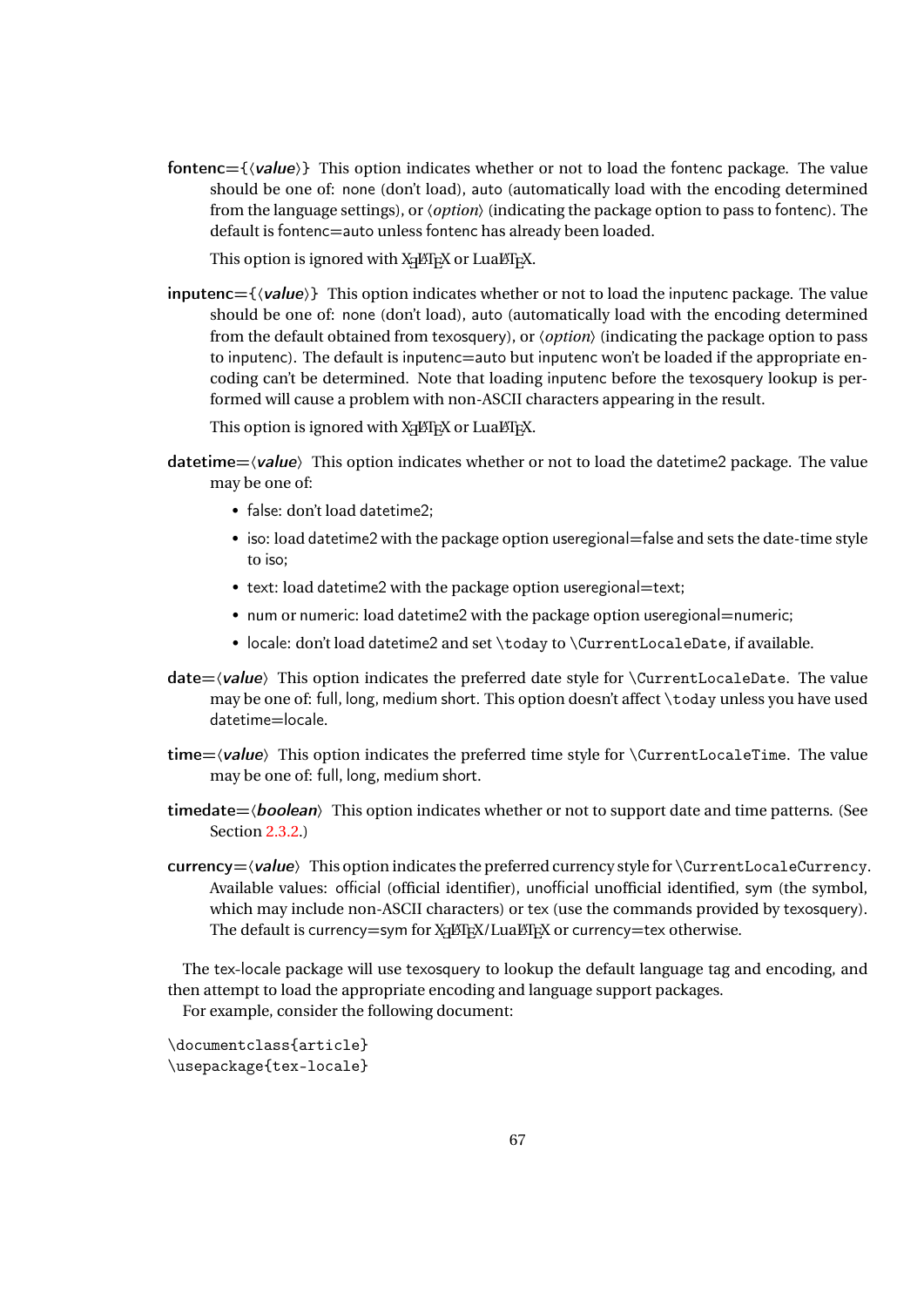```
\begin{document}
Currency: \CurrentLocaleCurrency.
\end{document}
```
My default locale is en-GB with UTF-8 as the default file encoding, so if I compile this document with PDFLATEX, then this is essentially equivalent to:

```
\documentclass{article}
\usepackage[en-GB]{tracklang}
\usepackage[T1]{fontenc}
\usepackage[utf8]{inputenc}
\usepackage[british]{babel}
\usepackage[useregional]{datetime2}
\begin{document}
Currency: \pounds.
\end{document}
```
(Other dependent packages omitted for clarity.) Whereas if I compile the document with XHATEX, then this is essentially equivalent to:

```
\documentclass{article}
\usepackage[en-GB]{tracklang}
\usepackage{fontspec}
\usepackage{polyglossia}
\setmainlanguage[variant=uk]{english}
\usepackage[useregional]{datetime2}
\begin{document}
Currency: £.
\end{document}
```
If I still want to use babel, then I can enforce this with:

\usepackage[support=babel]{tex-locale}

Or if I don't want babel or polyglossia:

\usepackage[support=none]{tex-locale}

You can determine which language package was used with:

\LocaleSupportPackageCase

\LocaleSupportPackageCase{〈babel 〉}{〈polyglossia 〉}{〈neither 〉}

If either package has been loaded \selectlocale{〈*locale*〉} should automatically be implemented when the document language changes, so you can the use the current locale commands described in Section [2.7.](#page-57-0)

Example: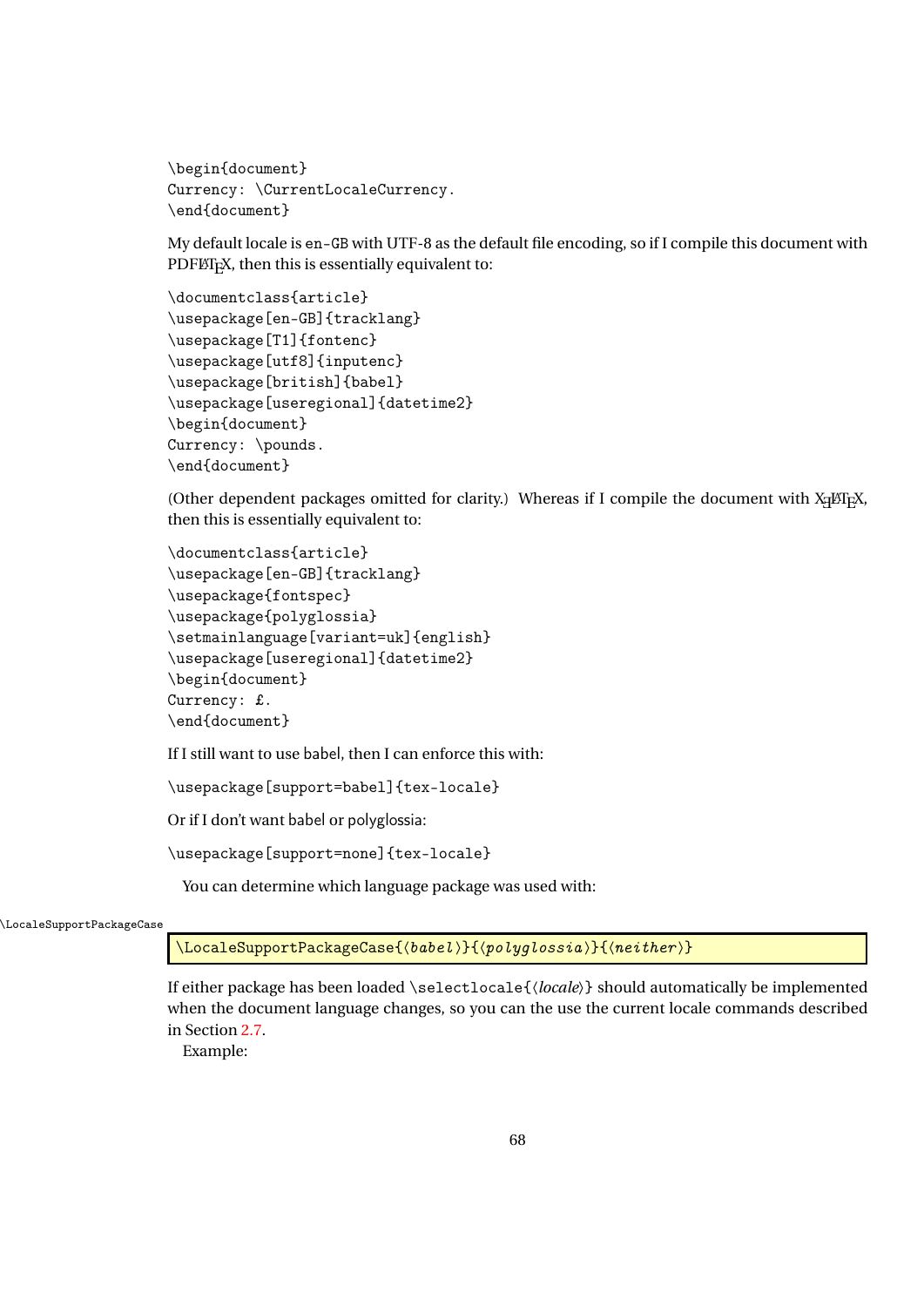```
\usepackage[main={sr-Cyrl-RS},other={en-GB}]{tex-locale}
\LocaleSupportPackageCase
{\newcommand{\textenglish}[1]{\foreignlanguage{british}{#1}}}% babel
{% polyglossia
  \setmainfont{Liberation Serif}
  \newfontfamily\cyrillicfont{Liberation Serif}
}
{\newcommand{\textenglish}[1]{#1}}% none
```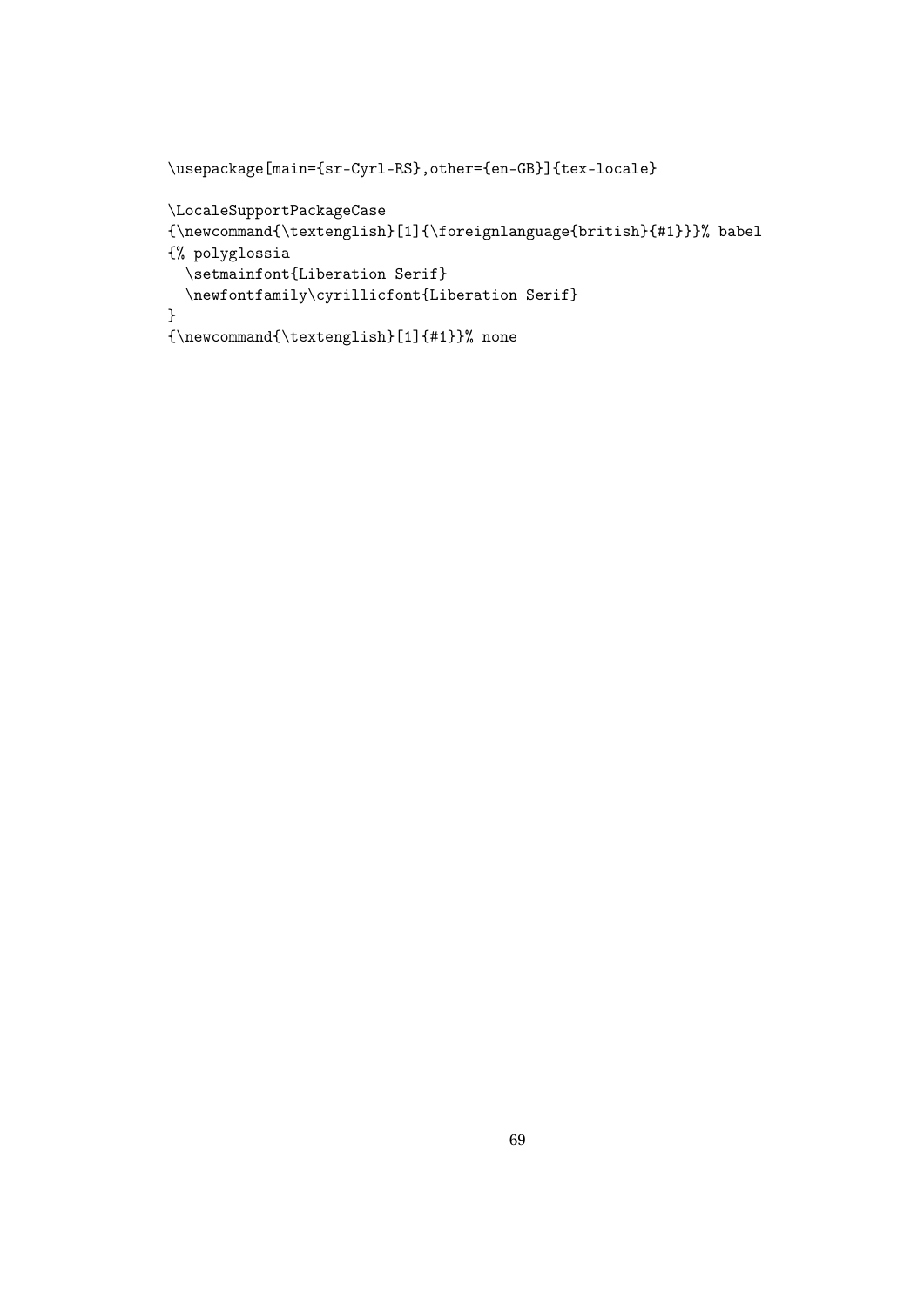# 4 The Code

# 4.1 LATEX Code (tex-locale.sty)

```
\NeedsTeXFormat{LaTeX2e}
```

```
\ProvidesPackage{tex-locale}[2018/08/26 v1.0 (NLCT) localisation support]
```
Make life easier by using etoolbox:

\RequirePackage{etoolbox}

Also need xfor to break out of \@for loop.

\RequirePackage{xfor}

Load tracklang using package interface just in case any languages have been passed through the document class options. Require at least v1.3.3 since the dialect label mappings are needed in this file.

```
\RequirePackage{tracklang}[2016/11/03]
```
If any languages have been tracked, set the main language to the first tracked dialect.

```
\AnyTrackedLanguages
                      {%
                         \ForEachTrackedDialect{\locale@this@dialect}
                         {
                             \ifx\LocaleMain\undefined
                               \edef\LocaleMain{\GetTrackedLanguageTag{\locale@this@dialect}}
                               \let\@locale@trackedmain\LocaleMain
                             \else
                               \ifx\LocaleOther\undefined
                                 \edef\LocaleOther{\GetTrackedLanguageTag{\locale@this@dialect}}
                               \else
                                 \edef\LocaleOther{\LocaleOther,\GetTrackedLanguageTag{\locale@this@dialect}}
                               \eta\fi
                         }
                      }
                      {}
                     Need to determine if we're using X\frac{1}{2}[EX] or Lua\frac{1}{2}[EX].
                      \RequirePackage{ifxetex}
                      \RequirePackage{ifluatex}
\@locale@ifxeorlua Short cut to check if we're using either:
                      \ifxetex
```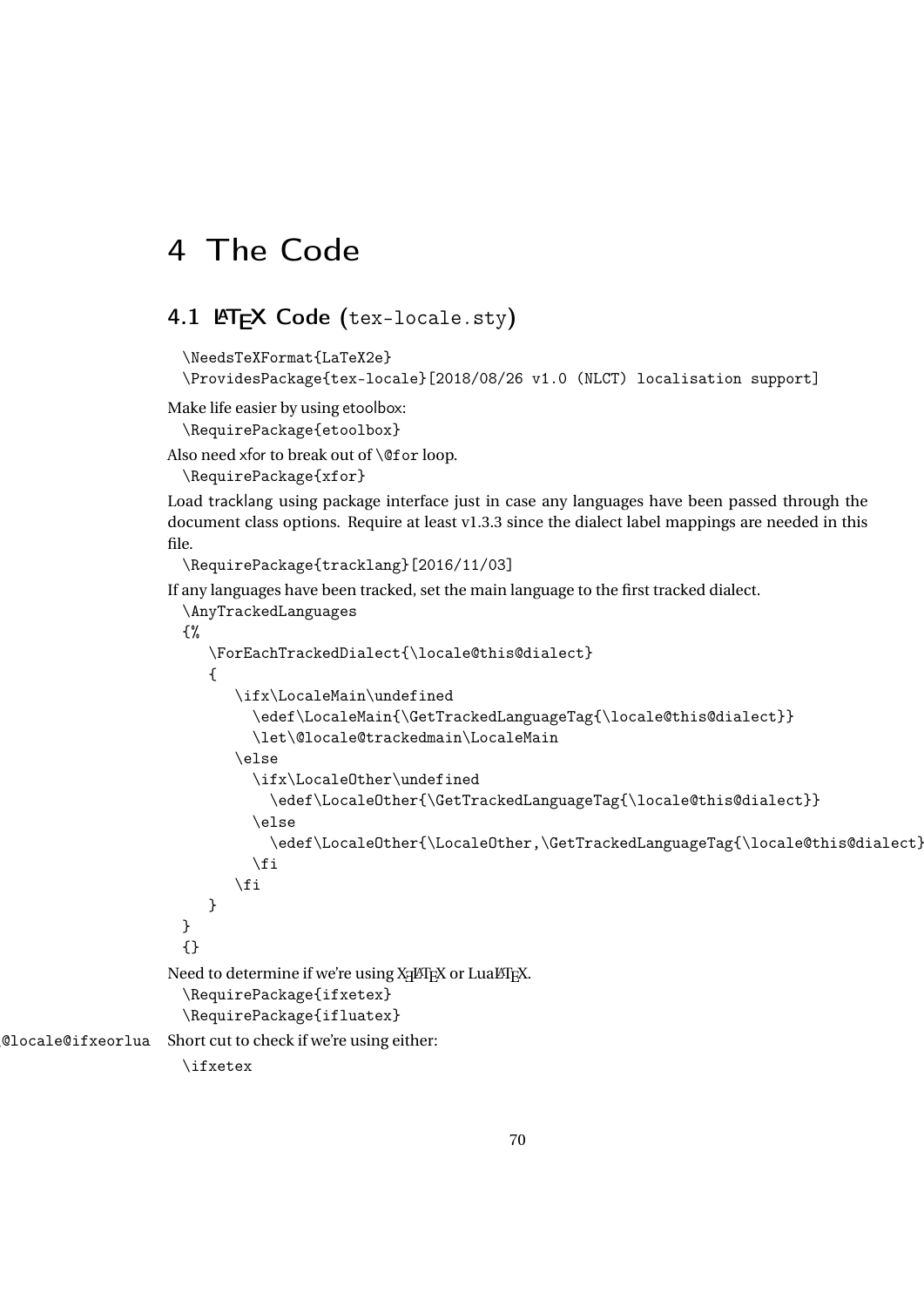```
\newcommand*{\@locale@ifxeorlua}[2]{#1}
\else
  \ifluatex
    \newcommand*{\@locale@ifxeorlua}[2]{#1}
  \else
    \newcommand*{\@locale@ifxeorlua}[2]{#2}
  \fi
\fi
```
Need xkeyval for key-value interface:

\RequirePackage{xkeyval}

Define package options.

Each \DeclareOptionX needs a corresponding \DeclareOption so that it can be passed as a document class option, so define a command that will implement both.

ale@declareoption

```
\newcommand*{\@locale@declareoption}[2]{%
  \DeclareOptionX{#1}{#2}%
  \DeclareOption{#1}{#2}%
}
```
main This option identifies the main locale. This will default to the operating system's locale if not set. The value should be the language tag or the keyword locale.

```
\define@key{tex-locale.sty}{main}{%
```
If this has already been set in the earlier tracked dialect check, move the original main to the other list.

```
\ifx\@locale@trackedmain\undefined
\else
  \ifx\LocaleOther\undefined
    \let\LocaleOther\@locale@trackedmain
  \else
    \edef\LocaleOther{\@locale@trackedmain,\LocaleOther}%
  \chii
  \let\@locale@trackedmain\undefined
\forallfi
\def\LocaleMain{#1}%
```
other This option identifies the other locales. The value should be a comma-separated list of language tags or the keyword locale. The value must be grouped to protect any commas from the key-value parser. Note this option has a cumulative effect.

```
\define@key{tex-locale.sty}{other}{%
 \ifx\LocaleOther\undefined
```
}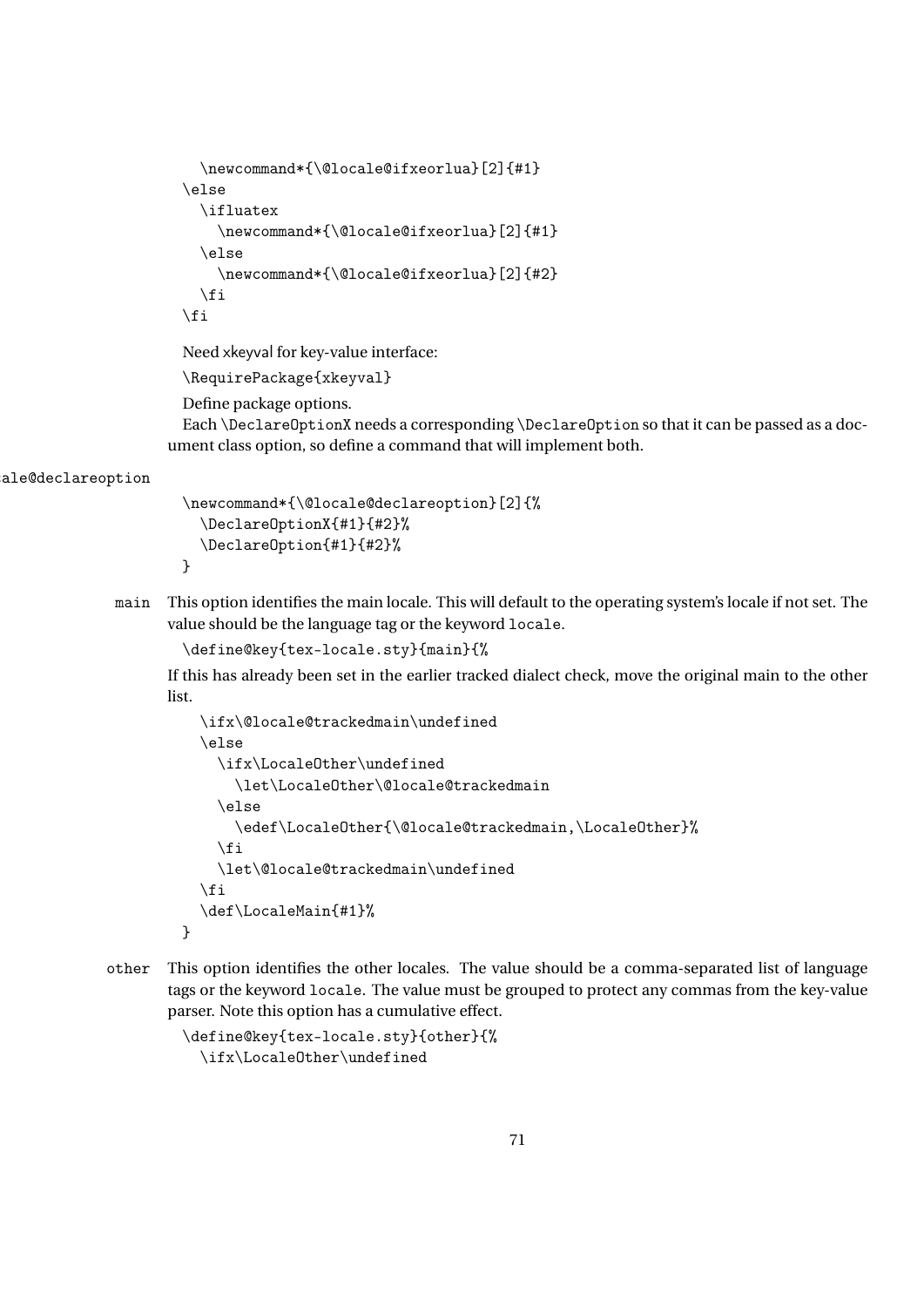```
\def\LocaleOther{#1}%
  \left\{ \right.\edef\LocaleOther{\LocaleOther,#1}%
  \fi
}
```
symbols This option identifies the symbol package to automatically load. For example, textcomp or fontawesome. If another package is required, texosquery's currency symbol commands will need to be redefined as appropriate. The key word none indicates that no package is required. The default is none for X $_{\rm I}$ AT $_{\rm E}$ X or LuaLTEX and textcomp otherwise, textcomp

```
\@locale@ifxeorlua{\def\@locale@symbols{none}}{\def\@locale@symbols{textcomp}}
\define@key{tex-locale.sty}{symbols}{\def\@locale@symbols{#1}}
```
To make it easier to add extra support options, assign a numeric value to each option so that \ifcase can be used. Recognised values: 0 (none), 1 (auto), 2 (babel), 3 (polyglossia), 4 (cjk).

## locale@supportopt

\newcount\@locale@supportopt

The default value is auto unless a known language package has already been loaded.

```
\@ifpackageloaded{polyglossia}
{\@locale@supportopt=0\relax}
{
  \@ifpackageloaded{babel}
  {\@locale@supportopt=0\relax}
  {
    \@ifpackageloaded{CJK}
    {\@locale@supportopt=0\relax}
    {\@locale@supportopt=1\relax}
 }
}
```
support This option identifies the language support package.

```
\define@choicekey{tex-locale.sty}{support}%
 [\@locale@support@val\@locale@support@nr]%
 {none,auto,babel,polyglossia,cjk}
{\@locale@supportopt=\@locale@support@nr\relax}
```
 ${\tt fontspec}$   $\;$  This option identifies whether or not to load fontspec if X $_{\rm II}$ EX or LuaETEX is in use. Defaults to true and is ignored if neither X $\frac{1}{2}$ AT $\frac{1}{2}$ X nor Lua $\frac{1}{2}$ T $\frac{1}{2}$ X are in use.

```
\define@boolkey{tex-locale.sty}[@locale@]{fontspec}[true]{}
\@locale@ifxeorlua{\@locale@fontspectrue}{\@locale@fontspecfalse}
```
 ${\tt fontenc}$  ). This option identifies whether or not to load fontenc if neither X $_{\tt H}$ &IEX nor Lua ${\tt M}{\tt E}{\tt X}$  is in use. The value should be either none (don't load) or auto (determined from the main language or script) or the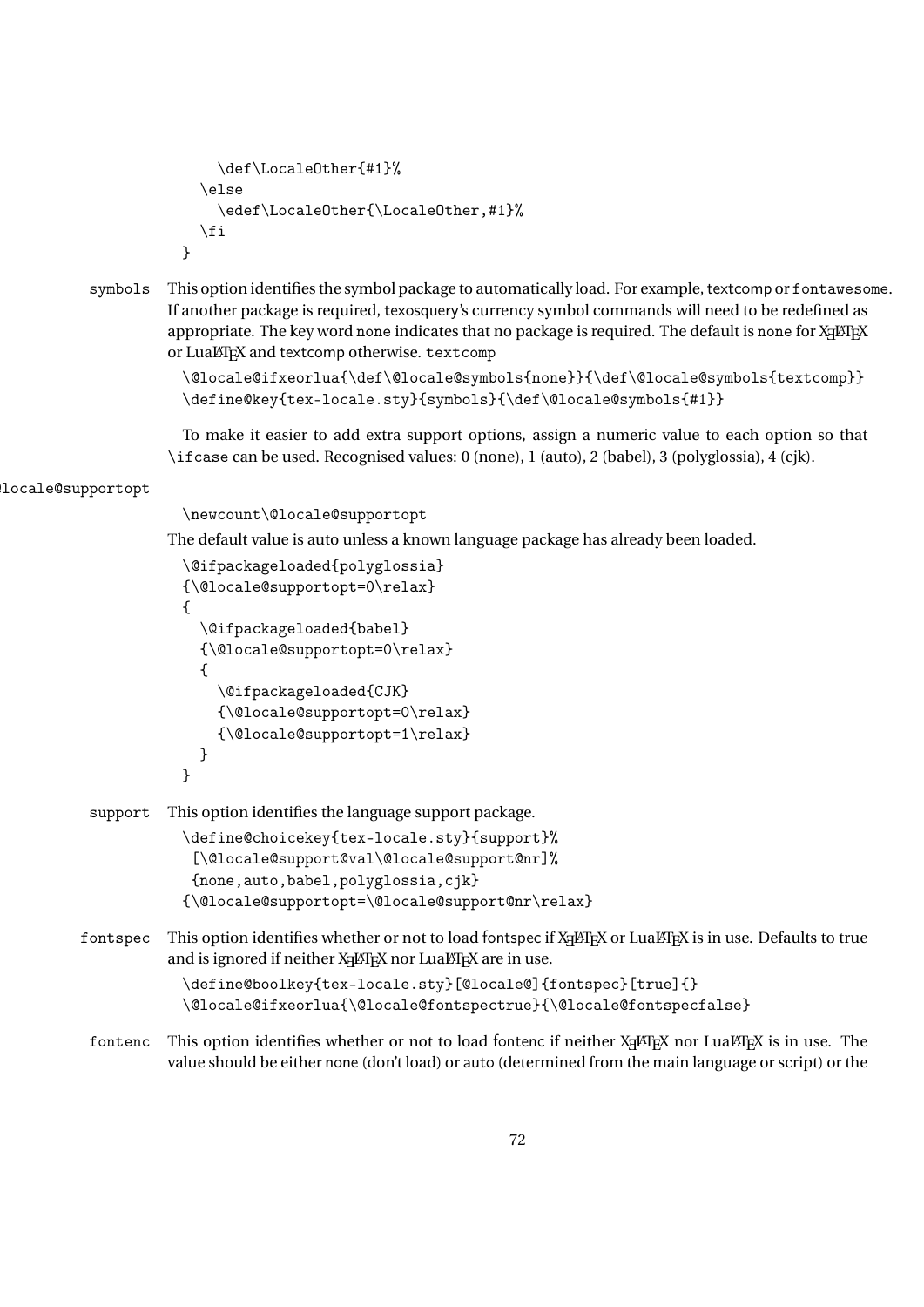option to pass to fontenc. If the auto option is used but the appropriate encoding can't be determined, fontenc won't be loaded. The default value is auto unless fontenc has already been loaded. This option is ignored if either X $\frac{1}{2}$ ATEX or Lua $\frac{1}{2}$ EX are in use.

```
\define@key{tex-locale.sty}{fontenc}{%
 \edef\@locale@fontenc{#1}%
 \ifdefstring{\@locale@fontenc}{false}{\def\@locale@fontenc{none}}{}%
}
\@ifpackageloaded{fontenc}
{\def\@locale@fontenc{none}}
{\def\@locale@fontenc{auto}}
```
inputenc This option identifies whether or not to load inputenc if neither X<sub>I</sub>LI<sub>E</sub>X nor LuaLI<sub>E</sub>X is in use. The value should be either none (don't load) or auto (determined from the locale's default encoding) or the option to pass to inputenc. If the auto option is used but the appropriate encoding can't be determined, inputenc won't be loaded. The default value is auto. This option is ignored if either  $\chi_{\rm I}$ AT<sub>E</sub>X or LuaLT<sub>E</sub>X are in use. Note that loading inputenc before the query is performed will cause a problem with non-ASCII characters appearing in the result.

```
\define@key{tex-locale.sty}{inputenc}{%
  \edef\@locale@inputenc{#1}%
  \ifdefstring{\@locale@inputenc}{false}{\def\@locale@inputenc{none}}{}%
}
\@ifpackageloaded{inputenc}
{\def\@locale@inputenc{none}}
{\def\@locale@inputenc{auto}}
```
\@locale@load@dtm This command is used to load datetime2, if required, and setup the style.

```
\@ifpackageloaded{datetime2}
{
```
User has already loaded datetime2. Assume they have already set their preferred style. (They would also need to have loaded babel/polyglossia before datetime2, which rather reduces the point of the tex-locale package.)

```
\newcommand\@locale@load@dtm{}
```
} {

}

```
\newcommand\@locale@load@dtm{%
```
First check if datetime2 is installed. If it isn't, then default to datetime2.

```
\IfFileExists{datetime2.sty}%
    {\@locale@load@regional@dtm}%
    {\@locale@set@today}%
}%
```
load@regional@dtm Load datetime2 with regional settings.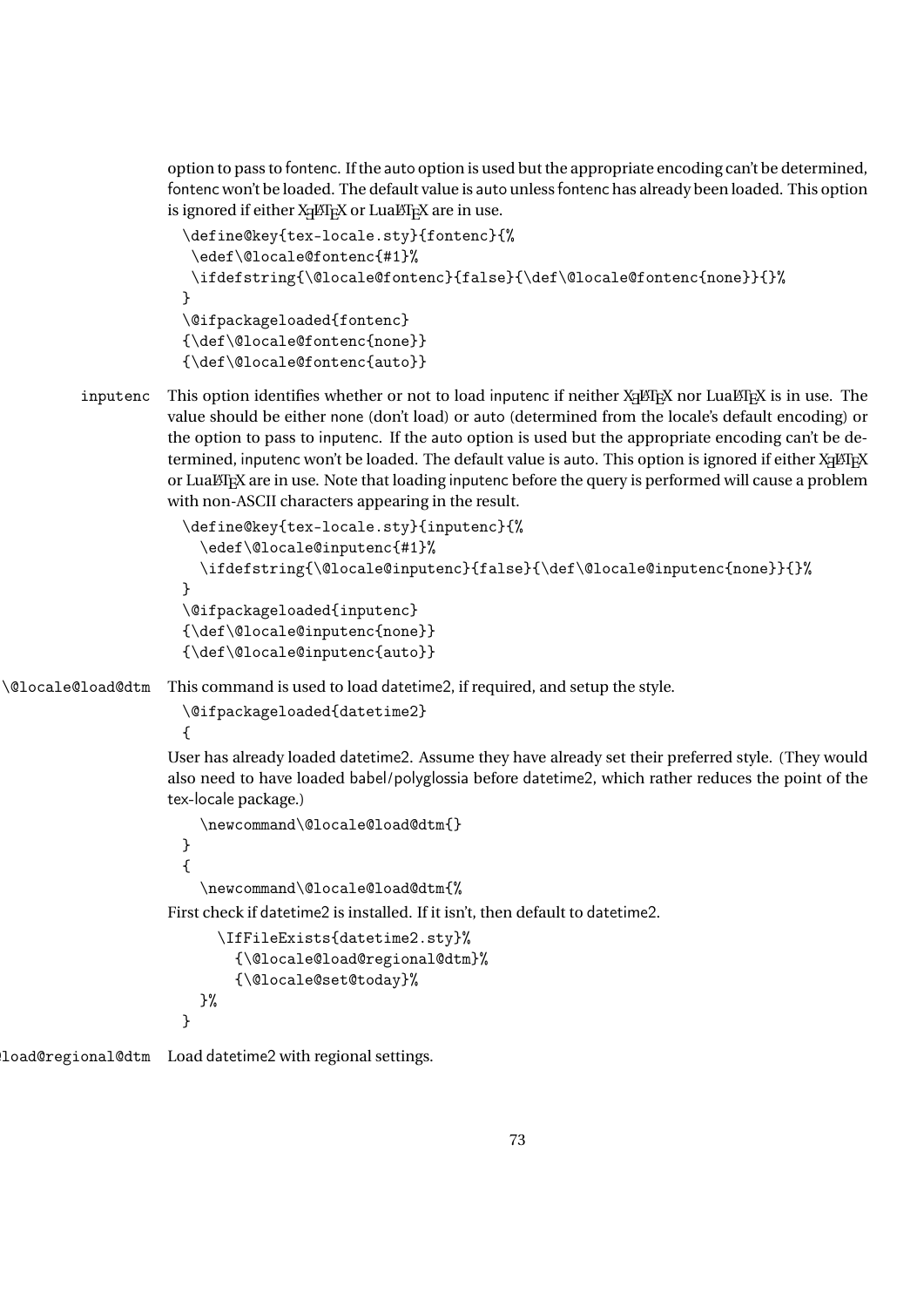```
\newcommand\@locale@load@regional@dtm{%
                        \localedatechoice
                          {%full
                           \PassOptionsToPackage{showdow}{datetime2}%
                           \PassOptionsToPackage{useregional=text}{datetime2}%
                          }%
                          {%long
                            \PassOptionsToPackage{useregional=text}{datetime2}%
                          \frac{1}{2}%
                          {%medium
                            \PassOptionsToPackage{useregional=text}{datetime2}%
                          }%
                          {%short
                            \PassOptionsToPackage{useregional=numeric}{datetime2}%
                          \frac{1}{2}%
                        \RequirePackage{datetime2}%
                        \localedatechoice{}{}{\DTMlangsetup*{abbr}}{}%
                     }%
\@locale@set@today Redefine \today.
                      \newcommand*{\@locale@set@today}{%
                    If \CurrentLocaleDate is empty then the query failed, in which case don't change \today.
                        \ifdefempty\CurrentLocaleDate
                        {}%
                        {%
                          \renewcommand{\today}{\CurrentLocaleDate}%
                          \ForEachTrackedDialect{\locale@this@dialect}
                          {%
                    Add to \date〈lang〉 hook.
                            \SetCurrentTrackedDialect{\locale@this@dialect}%
                            \@TrackLangAddToHook
                             {\renewcommand{\today}{\CurrentLocaleDate}}
                             {date}%
                          }%
                       }%
                      }
         datetime Provide an option to adjust the date and time settings.
                      \define@choicekey{tex-locale.sty}{datetime}%
                       [\@locale@datetime@val\@locale@datetime@nr]%
                       {false,iso,text,num,numeric,locale}
                      {%
```
\ifcase\@locale@datetime@nr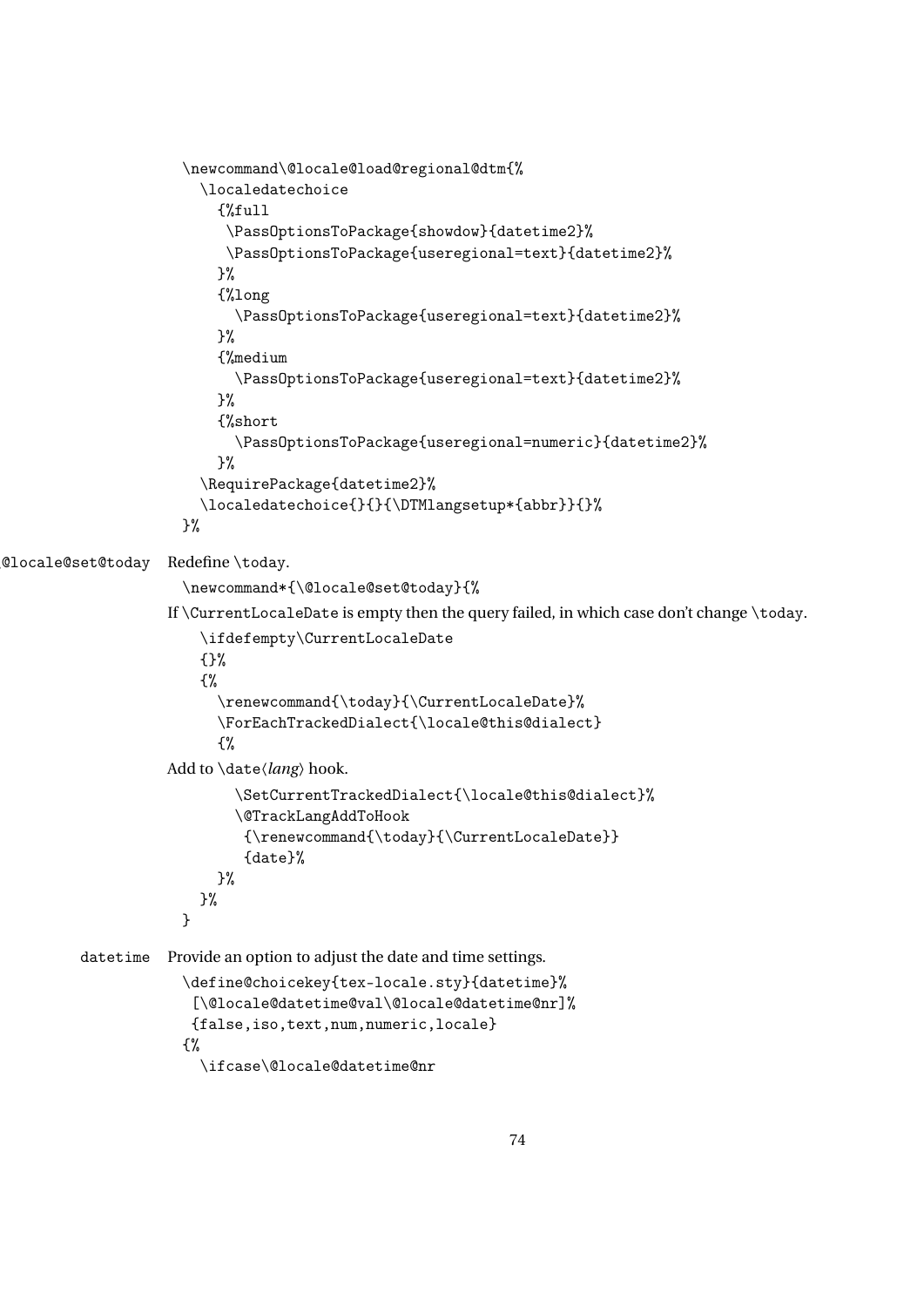```
\def\@locale@load@dtm{}%
          \overline{\mathbf{r}}\def\@locale@load@dtm{%
              \PassOptionsToPackage{useregional=false}{datetime2}%
              \RequirePackage{datetime2}%
              \DTMsetstyle{iso}%
            }%
          \or
            \def\@locale@load@dtm{%
              \@locale@load@regional@dtm
            }%
          \or
            \def\@locale@load@dtm{%
              \PassOptionsToPackage{useregional=numeric}{datetime2}%
              \RequirePackage{datetime2}%
            }%
          \or
            \def\@locale@load@dtm{%
              \PassOptionsToPackage{useregional=numeric}{datetime2}%
              \RequirePackage{datetime2}%
            \frac{1}{2}%
          \or
            \def\@locale@load@dtm{\@locale@set@today}%
          \fi
        }
 iso Shortcut for datetime2.
        \@locale@declareoption{iso}{%
          \def\@locale@load@dtm{%
            \PassOptionsToPackage{useregional=false}{datetime2}%
            \RequirePackage{datetime2}%
            \DTMsetstyle{iso}%
          }%
        }
date Preferred date style for \CurrentLocaleDate.
        \define@choicekey{tex-locale.sty}{date}%
        [\@locale@date@val\@locale@date@nr]{full,long,medium,short}
        {%
          \ifcase\@locale@date@nr
            \def\localedatechoice##1##2##3##4{##1}%
          \or
            \def\localedatechoice##1##2##3##4{##2}%
```

```
\or
```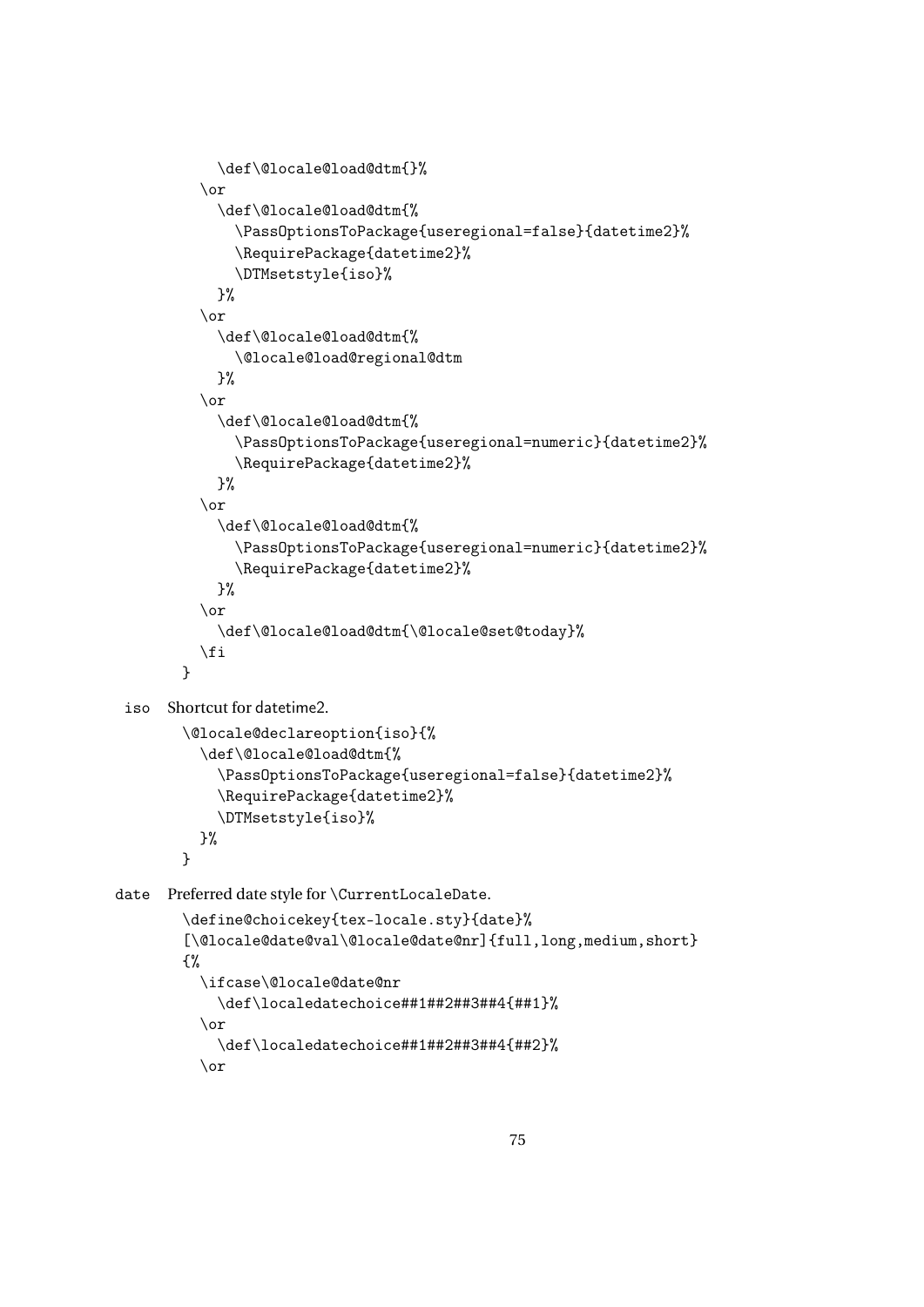```
\def\localedatechoice##1##2##3##4{##3}%
              \or
                \def\localedatechoice##1##2##3##4{##4}%
              \fi
            }
            \newcommand*{\localedatechoice}[4]{#2}%
    time Preferred date style for \CurrentLocaleTime.
            \define@choicekey{tex-locale.sty}{time}%
            [\@locale@time@val\@locale@time@nr]{full,long,medium,short}
            {%
              \ifcase\@locale@time@nr
                \def\localetimechoice##1##2##3##4{##1}%
              \or
                \def\localetimechoice##1##2##3##4{##2}%
              \or
                \def\localetimechoice##1##2##3##4{##3}%
              \or
                \def\localetimechoice##1##2##3##4{##4}%
              \fi
            }
            \newcommand*{\localetimechoice}[4]{#3}%
timedata Determine whether or not to use -M and -Z.
            \define@choicekey{tex-locale.sty}{timedata}%
            [\@locale@timedata@val\@locale@timedata@nr]{true,false}[true]
            {%
              \ifcase\@locale@timedata@nr
                \def\LocaleIfDateTimePatternsSupported##1##2{##1}%
              \or
                \def\LocaleIfDateTimePatternsSupported##1##2{##2}%
              \fi
            }
currency Preferred currency style for \CurrentLocaleCurrency.
            \define@choicekey{tex-locale.sty}{currency}%
            [\@locale@currency@val\@locale@currency@nr]%
            {official,unofficial,sym,tex}
            {%
              \ifcase\@locale@currency@nr
                \def\localecurrchoice##1##2##3##4{##1}%
              \or
                \def\localecurrchoice##1##2##3##4{##2}%
              \or
```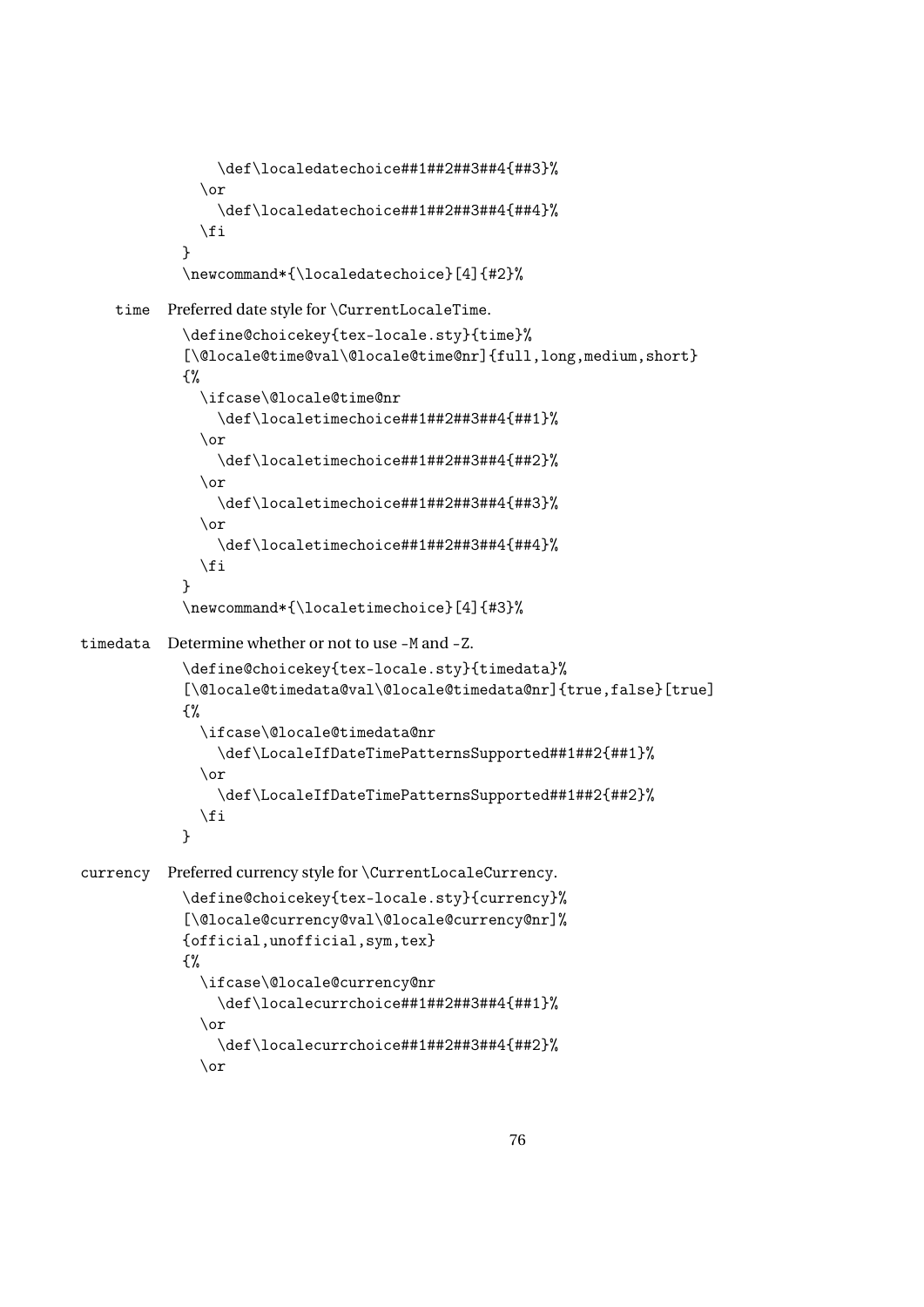```
\def\localecurrchoice##1##2##3##4{##3}%
  \or
    \def\localecurrchoice##1##2##3##4{##4}%
  \fi
}
\@locale@ifxeorlua
 {\newcommand*{\localecurrchoice}[4]{#3}}
{\newcommand*{\localecurrchoice}[4]{#4}}
```
Process package options. First process any options that have been passed via the document class. \@for\CurrentOption:=\@declaredoptions\do{%

```
\ifx\CurrentOption\@empty
  \else
   \@expandtwoargs
      \in@{,\CurrentOption,}{,\@classoptionslist,\@curroptions,}%
    \ifin@
      \@use@ption
      \expandafter\let\csname ds@\CurrentOption\endcsname\@empty
    \fi
  \fi
}
```
Now process options passed to the package:

```
\ProcessOptionsX
```
Check if babel or polyglossia have already been loaded (user may have used support or support without realising it's already been loaded). Since polyglossia pretends babel has been loaded, only babel test is required.

```
\@ifpackageloaded{babel}
{%
  \@locale@supportopt=0\relax
}
{}
```
If the main language hasn't been set, define it (needed before the generic code is input.)

```
\ifx\LocaleMain\undefined
  \def\LocaleMain{locale}
\fi
\ifx\LocaleOther\undefined
  \def\LocaleOther{}
\fi
```
le@postparse@hook Post-parser hook.

```
\newcommand*{\@locale@postparse@hook}{%
  \input{tex-locale-support.def}%
}
```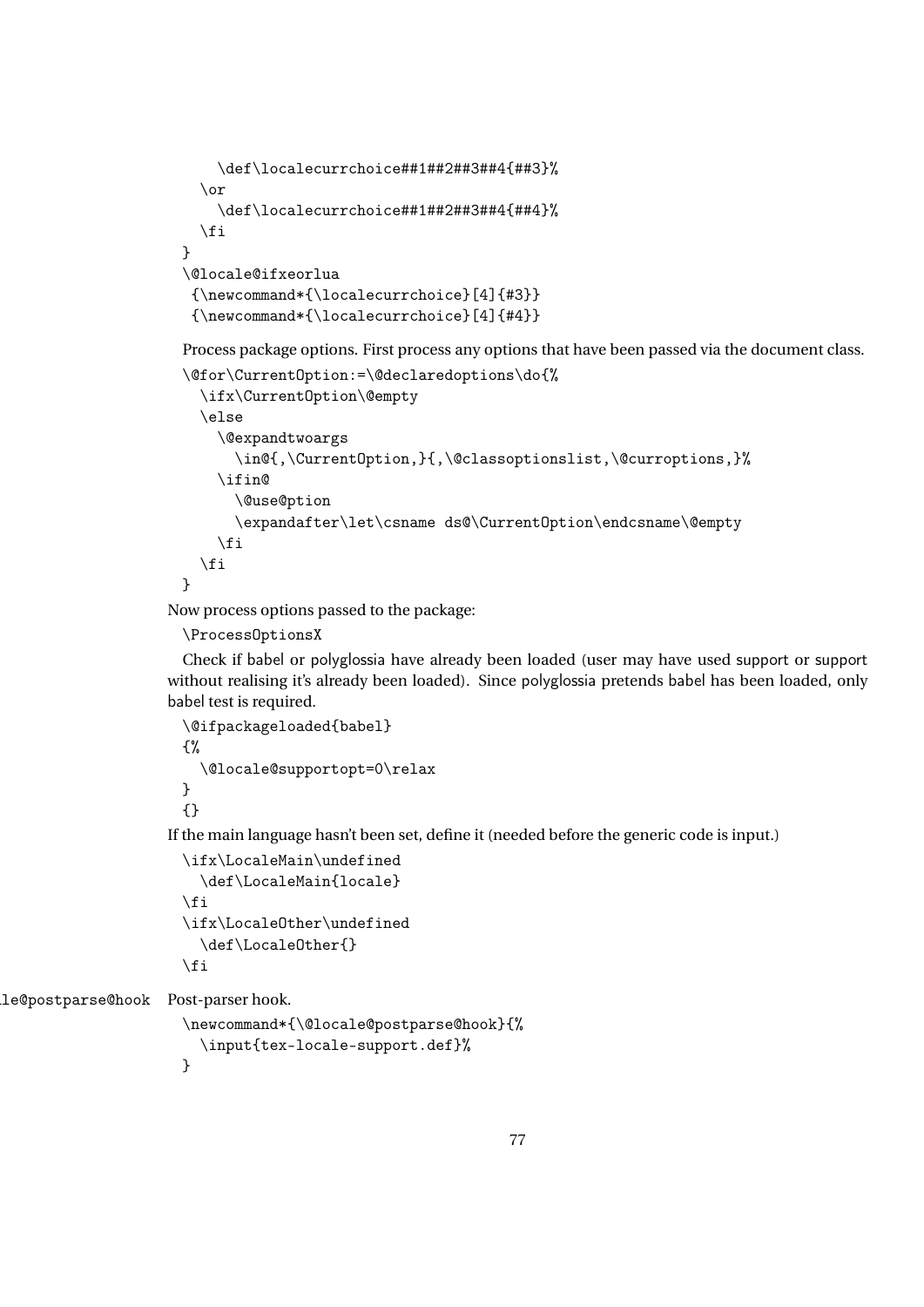If symbol support is required, load the package now:

```
\ifdefstring{\@locale@symbols}{none}
```
{}

```
{\RequirePackage{\@locale@symbols}}
```
Load texosquery using package interface (needs to be done after the symbol support is loaded since texosquery.tex detects some common symbol commands).

\RequirePackage{texosquery}

The encoding needs to be set up before the main query in case there are any non-ASCII characters returned by the query (for example, the currency symbol or in month or day names).

May need to track all the listed dialects before tex-locale.tex is loaded.

```
\@locale@trackall Track the main language if set.
```

```
\newcommand\@locale@trackall{%
    \ifdefstring\LocaleMain{locale}%
    {%
      \ifx\LocaleOStag\empty
        \PackageWarning{tex-locale}{Unable to determine locale
          (check shell escape)}%
      \else
        \TrackLanguageTag{\LocaleOStag}%
      \chii
    \frac{1}{2}%
    {\TrackLanguageTag{\LocaleMain}}%
Track the other languages.
    \@for\locale@this@dialect:=\LocaleOther\do{%
      \ifdefstring\locale@this@dialect{locale}
      {%
        \ifx\LocaleOStag\empty
          \PackageWarning{tex-locale}{Unable to determine locale
            (check shell escape)}%
        \else
          \TrackLanguageTag{\LocaleOStag}%
        \fi
      \frac{1}{2}%
      {\TrackLanguageTag{\locale@this@dialect}}%
    }%
    \let\@locale@trackall\relax
 }
```
cale@loadinputenc

\newcommand{\@locale@loadinputenc}{}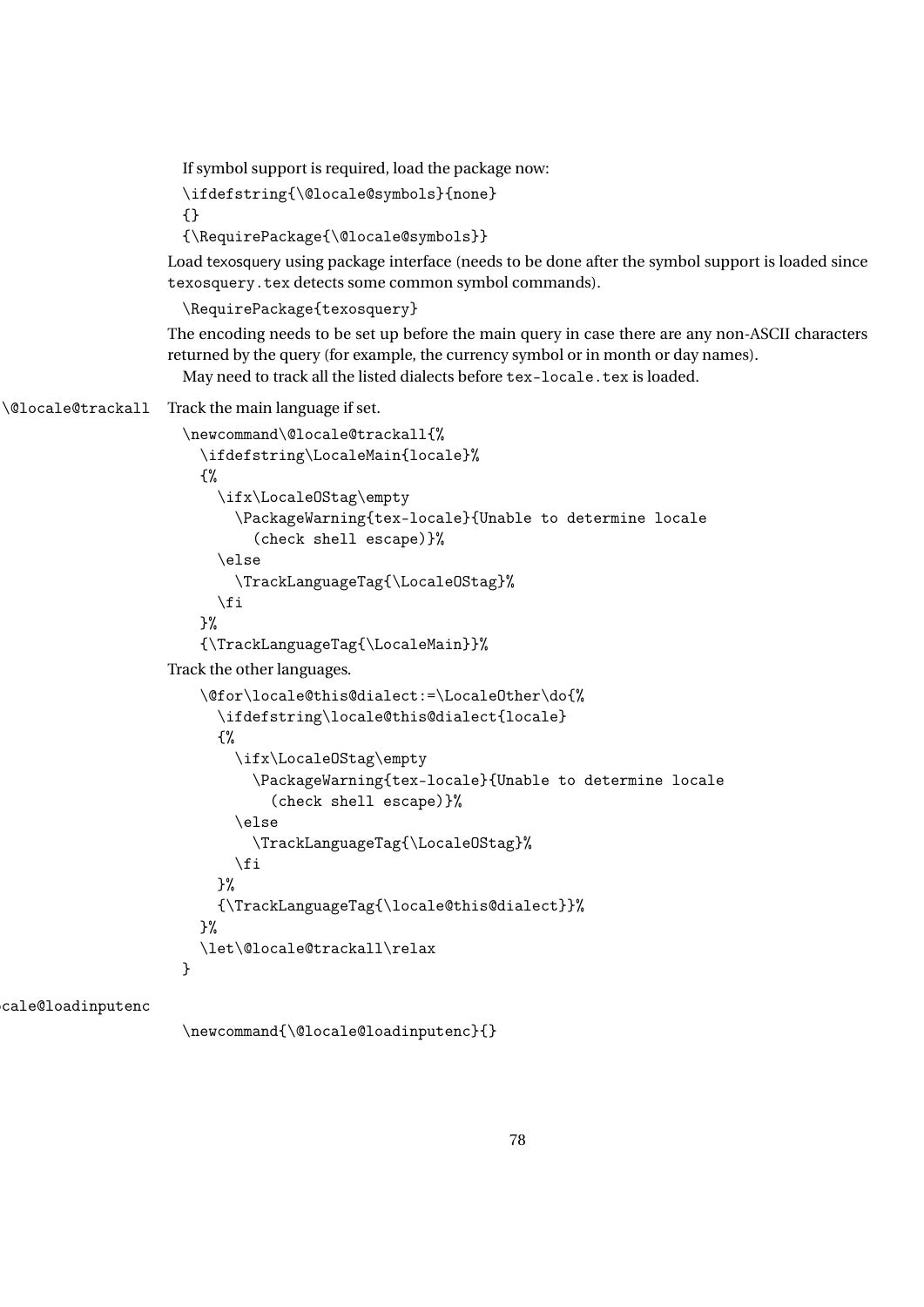|                   | It may be necessary to use texosquery here to determine the language tag (-b) and/or the codeset<br>(-C). It makes more sense to minimise the number of shell escapes, so try to determine what extra<br>information we need here. The required parameters are stored in \@locale@pre@query@params |
|-------------------|----------------------------------------------------------------------------------------------------------------------------------------------------------------------------------------------------------------------------------------------------------------------------------------------------|
| @pre@query@params |                                                                                                                                                                                                                                                                                                    |
|                   | \newcommand*\@locale@pre@query@params{}%                                                                                                                                                                                                                                                           |
|                   | Now we need some commands that will parse the result, depending on the parameters.                                                                                                                                                                                                                 |
| re@query@parsetag | Only the language tag (-b) is required. The shell escape will only return a single result. \LocaleOStag<br>will either be set to the language tag, if successful, or will be empty, if in dry run mode.                                                                                            |
|                   | \newcommand*\@locale@pre@query@parsetag{%                                                                                                                                                                                                                                                          |
|                   | \ifx\LocaleStyQueryFile\undefined                                                                                                                                                                                                                                                                  |
|                   | \TeXOSQuery{\@locale@result}{\@locale@pre@query@params}%                                                                                                                                                                                                                                           |
|                   | \else<br>\ifx\LocaleStyQueryFile\empty                                                                                                                                                                                                                                                             |
|                   | \TeXOSQuery{\@locale@result}{\@locale@pre@query@params}%                                                                                                                                                                                                                                           |
|                   | \else                                                                                                                                                                                                                                                                                              |
|                   | \ifx\TeXOSQueryFromFile\undefined                                                                                                                                                                                                                                                                  |
|                   | \PackageError{locale}{texosquery too old to support                                                                                                                                                                                                                                                |
|                   | \string\LocaleStyQueryFile. At least v1.4 required}                                                                                                                                                                                                                                                |
|                   | {You need to update your version of texosquery}                                                                                                                                                                                                                                                    |
|                   | \def\@locale@result{}%                                                                                                                                                                                                                                                                             |
|                   | \else                                                                                                                                                                                                                                                                                              |
|                   | \PackageInfo{locale}{Fetching query results from '\LocaleStyQueryFile'}%<br>\TeXOSQueryFromFile{\@locale@result}{\LocaleStyQueryFile}%                                                                                                                                                             |
|                   | $\eta$<br>\fi                                                                                                                                                                                                                                                                                      |
|                   | $\chi$ i                                                                                                                                                                                                                                                                                           |
|                   | \edef\LocaleOStag{\@locale@result}%                                                                                                                                                                                                                                                                |
|                   | }%                                                                                                                                                                                                                                                                                                 |
| uery@parsecodeset | Only the codeset (-C) is required. The shell escape will only return a single result. \Locale0Scodeset<br>will either be set to the codeset, if successful, or will be empty, if in dry run mode.                                                                                                  |
|                   | \newcommand*\@locale@pre@query@parsecodeset{%                                                                                                                                                                                                                                                      |
|                   | \TeXOSQuery{\@locale@result}{\@locale@pre@query@params}%<br>\edef\LocaleOScodeset{\@locale@result}%                                                                                                                                                                                                |
|                   | }%                                                                                                                                                                                                                                                                                                 |
| y@parsetagcodeset | Both the language tag (-b) and the codeset (-C) are required. The shell escape will return two argu-<br>ments.                                                                                                                                                                                     |
|                   | \newcommand*\@locale@pre@query@parsetagcodeset{%                                                                                                                                                                                                                                                   |
|                   | \def\Locale0Stag{}%                                                                                                                                                                                                                                                                                |
|                   | \def\LocaleOScodeset{}%                                                                                                                                                                                                                                                                            |
|                   | \TeXOSQuery{\@locale@result}{\@locale@pre@query@params}%                                                                                                                                                                                                                                           |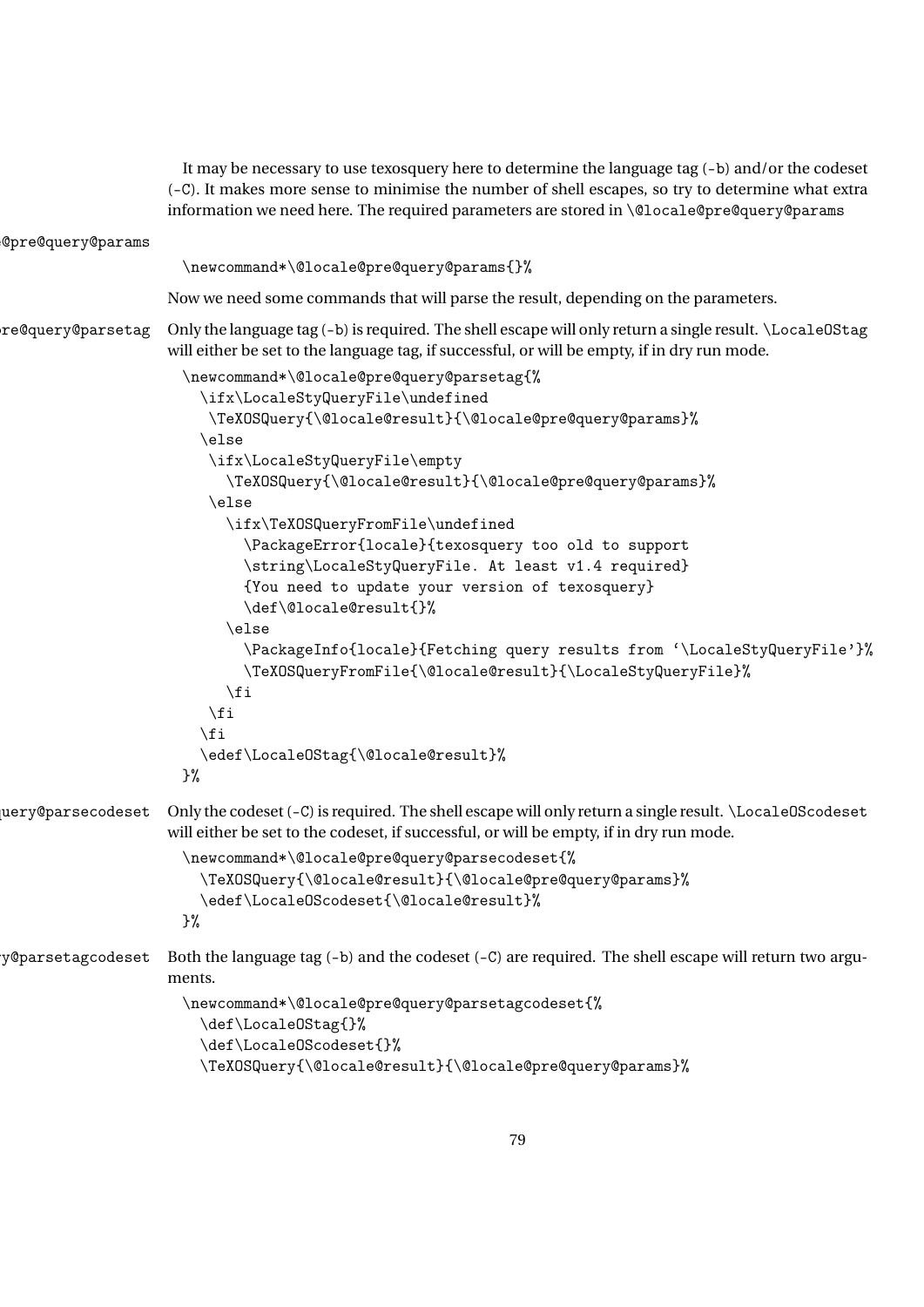```
\ifx\@locale@result\@empty
                         \else
                           \edef\LocaleOStag{\expandafter\@firstoftwo\@locale@result}%
                           \edef\LocaleOScodeset{\expandafter\@secondoftwo\@locale@result}%
                         \fi
                       }%
e@pre@query@parse This will be set to the appropriate command after determining what information is actually required.
                       \let\@locale@pre@query@parse\relax
                       If X<sub>I</sub>PT<sub>E</sub>X or LuaPT<sub>E</sub>X is in use and the fontspec option is on, load fontspec.
                       \@locale@ifxeorlua
                       {%
                         \if@locale@fontspec\RequirePackage{fontspec}\fi
                     The language tag is needed if support.
                         \ifnum\@locale@supportopt=1\relax
                           \ifdefstring\LocaleMain{locale}
                           {%
                               \def\@locale@pre@query@params{\string-b }%
                               \let\@locale@pre@query@parse\@locale@pre@query@parsetag
                           }%
                           {%
                             \@for\locale@this@dialect:=\LocaleOther\do{%
                              \ifdefstring\locale@this@dialect{locale}
                              {%
                                 \def\@locale@pre@query@params{\string-b }%
                                 \let\@locale@pre@query@parse\@locale@pre@query@parsetag
                                 \@endfortrue
                              }%
                              {}%
                             }%
                           \frac{1}{2}%
                     Perform the shell escape if required.
                         \@locale@pre@query@parse
                         \fi
                      }
                       {%
                     The language tag is needed if fontenc.
                         \ifdefstring{\@locale@fontenc}{auto}
                         {%
                           \ifdefstring\LocaleMain{locale}
                           {%
```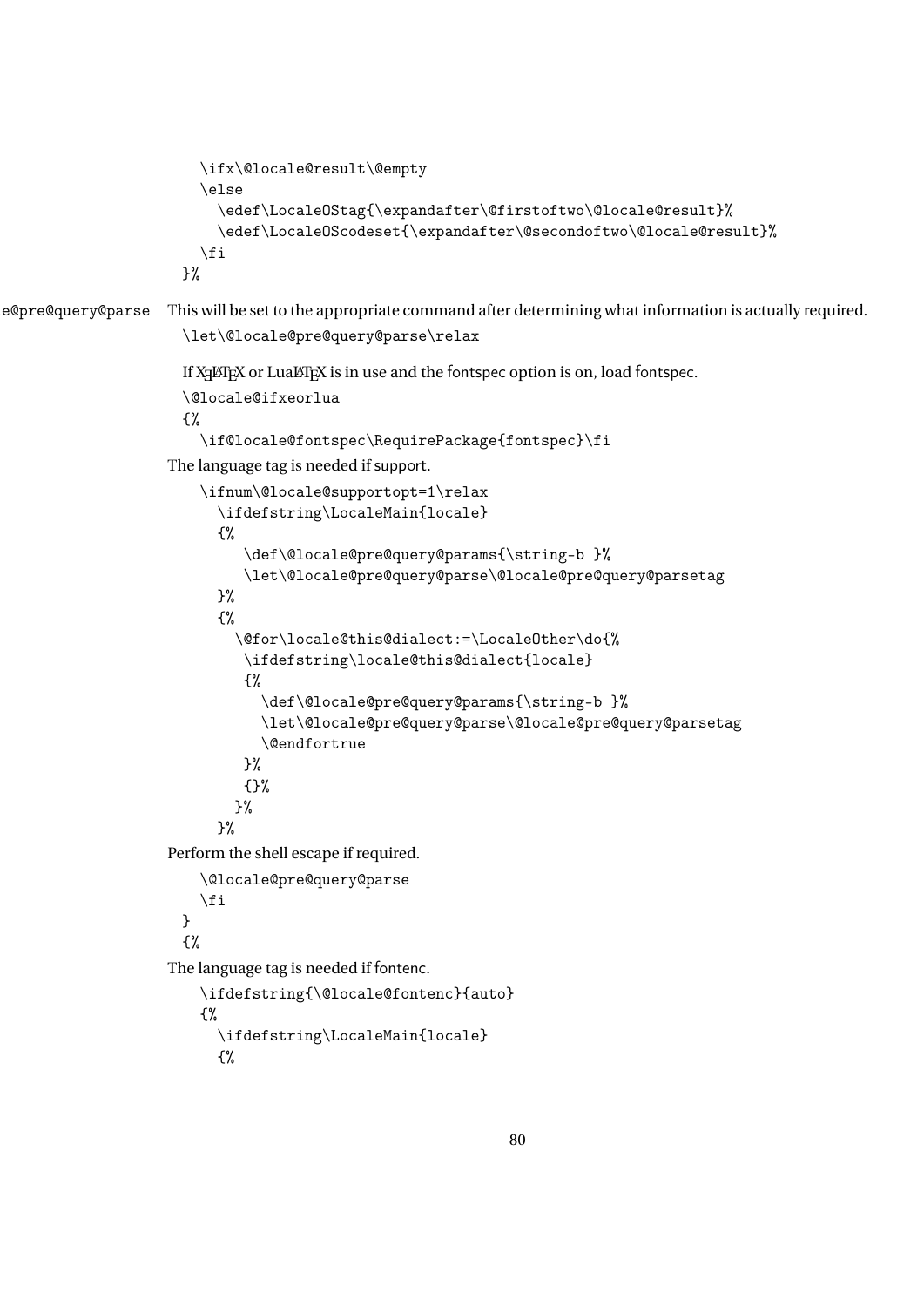```
\def\@locale@pre@query@params{\string-b }%
     \let\@locale@pre@query@parse\@locale@pre@query@parsetag
  }%
  {%
    \@for\locale@this@dialect:=\LocaleOther\do{%
     \ifdefstring\locale@this@dialect{locale}
     {%
       \def\@locale@pre@query@params{\string-b }%
       \let\@locale@pre@query@parse\@locale@pre@query@parsetag
       \@endfortrue
     }%
     {}%
    }%
 \frac{1}{2}%
\frac{1}{2}%
{}%
```
The codeset is needed if inputenc. The  $-C$  (--codeset-lcs) switch is used rather than the  $-cs$ (--codeset) switch to make it more compatible with inputenc.

```
\ifdefstring{\@locale@inputenc}{auto}
    {%
       \ifx\@locale@pre@query@params\@empty
         \let\@locale@pre@query@parse\@locale@pre@query@parsecodeset
       \else
         \let\@locale@pre@query@parse\@locale@pre@query@parsetagcodeset
       \fi
       \edef\@locale@pre@query@params{\@locale@pre@query@params\string-C}%
    \frac{1}{2}%
    {}%
Perform the shell escape if required.
    \@locale@pre@query@parse
Do we need to load fontenc?
    \ifdefstring{\@locale@fontenc}{none}
    {}
    {%
      \ifdefstring{\@locale@fontenc}{auto}
      {%
```
If fontenc, set up some script to fontenc mappings.

```
\input{tex-locale-scripts-enc.def}%
\@locale@trackall
```
Iterate through all the dialects.

```
\ForEachTrackedDialect{\locale@this@dialect}%
```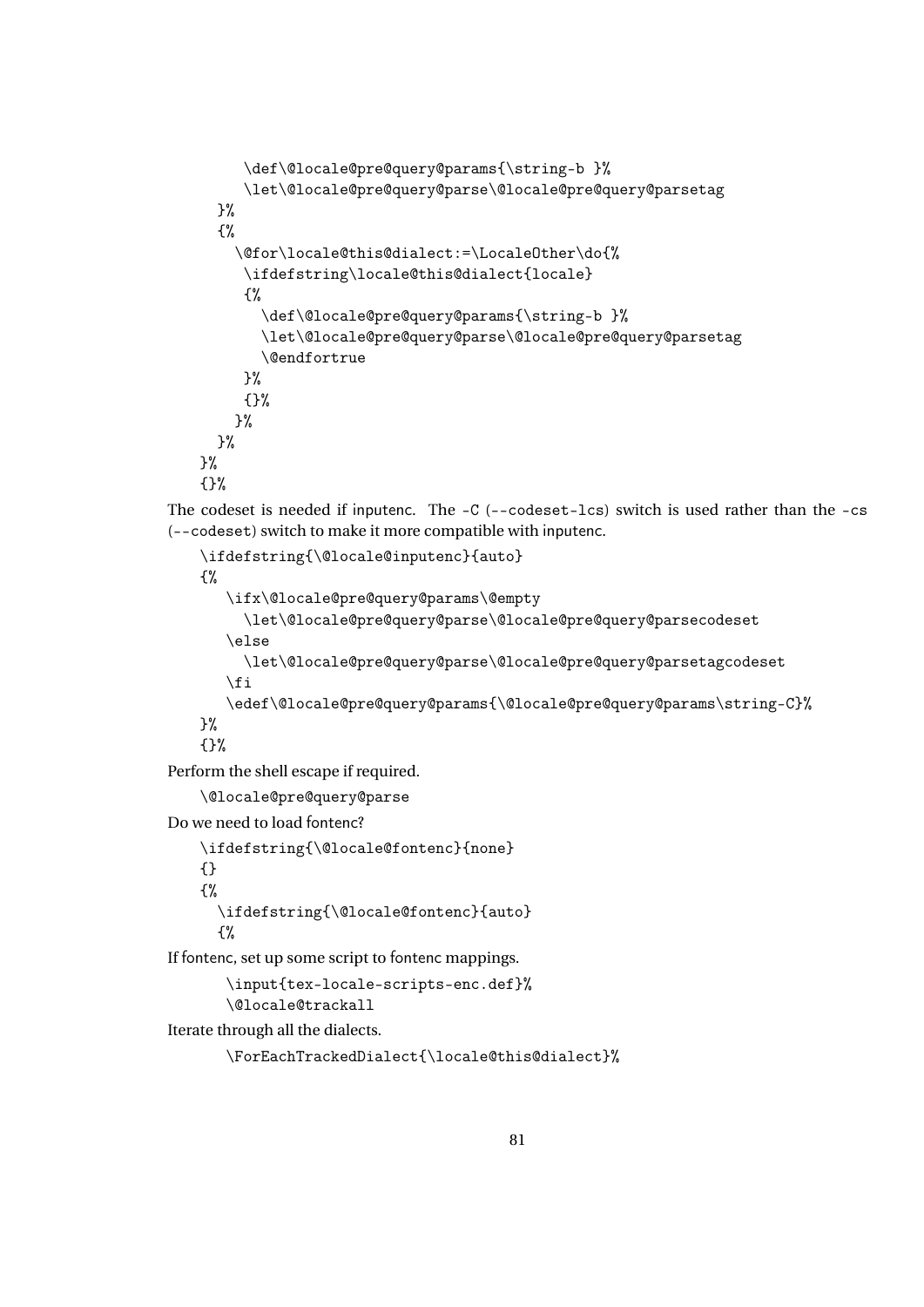```
{
   \edef\@locale@lang{\TrackedLanguageFromDialect{\locale@this@dialect}}%
   \@locale@if@langenc@map{\locale@this@dialect}%
   {%
       \edef\@locale@fontenc@opt{%
         \@locale@get@langenc@map{\locale@this@dialect}}%
       \expandafter\PassOptionsToPackage\expandafter
         {\@locale@fontenc@opt}{fontenc}%
   }%
   {%
     \@locale@if@langenc@map{\@locale@lang}%
     {%
       \edef\@locale@fontenc@opt{%
         \@locale@get@langenc@map{\@locale@lang}}%
       \expandafter\PassOptionsToPackage\expandafter
         {\@locale@fontenc@opt}{fontenc}%
     }%
     {%
       \edef\@locale@script{\GetTrackedDialectScript{\locale@this@dialect}}%
       \ifx\@locale@script\empty
        \edef\@locale@script{\TrackLangGetDefaultScript{\@locale@lang}}%
       \fi
       \@locale@if@scriptenc@map{\@locale@script}%
       {%
         \edef\@locale@fontenc@opt{%
           \@locale@get@scriptenc@map{\@locale@script}}%
         \expandafter\PassOptionsToPackage\expandafter
           {\@locale@fontenc@opt}{fontenc}%
       }%
       {}%
     }%
   }%
 }%
 \ifx\@locale@fontenc@opt\empty
   \PackageWarning{tex-locale}{Option 'fontenc=auto' failed.
     Can't determine an appropriate font encoding for dialect(s).
     (Dialect list: \@tracklang@dialects.)
     Either set the encoding explicitly or switch to XeLaTeX%
   \frac{1}{2}%
 \else
   \RequirePackage{fontenc}%
 \fi
\lambda
```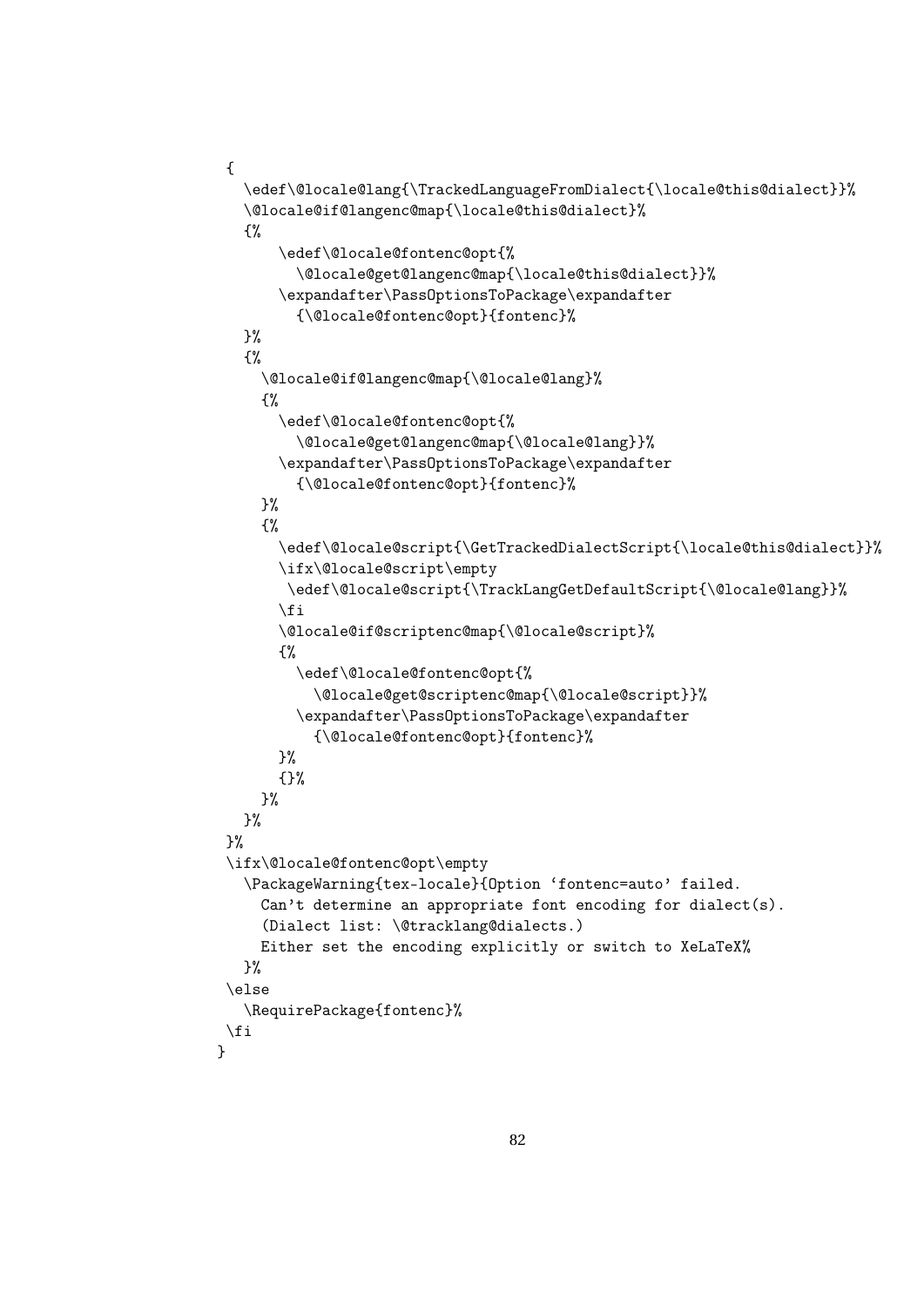```
{%
```

```
\expandafter\PassOptionsToPackage\expandafter{\@locale@fontenc}{fontenc}%
  \RequirePackage{fontenc}%
}
```

```
}
```
Do we need to load inputenc? This needs to be done before the main tex-locale.tex shell escape.

```
\ifdefstring{\@locale@inputenc}{none}
{}
{%
  \ifdefstring{\@locale@inputenc}{auto}
  {%
```
If the earlier shell escape was successful, \LocaleOScodeset will be set.

```
\ifx\LocaleOScodeset\empty
```
Query failed.

```
\PackageWarning{tex-locale}{Option 'inputenc=auto' failed.
(Check shell escape.) Default file encoding unavailable}
\else
```
If the file \LocaleOScodeset.def exists, then the codeset should hopefully be valid.

```
\IfFileExists{\LocaleOScodeset.def}%
{%
  \renewcommand{\@locale@loadinputenc}{%
    \RequirePackage{inputenc}%
    \inputencoding{\LocaleOScodeset}%
  }
  \let\@locale@inputenc\LocaleOScodeset
}%
{%
```
May have a different name. Try known encoding mappings.

```
\input{tex-locale-encodings.def}%
\@locale@ifhasencmap{\LocaleOScodeset}
{
   \edef\@locale@inputenc{\@locale@getencmap\LocaleOScodeset}
   \renewcommand{\@locale@loadinputenc}{%
     \RequirePackage{inputenc}%
     \inputencoding{\@locale@inputenc}%
   }
}
{%
  \PackageWarning{tex-locale}{Option 'inputenc=auto' failed.
   Don't know how to interpret codeset '\LocaleOScodeset'}%
}%
```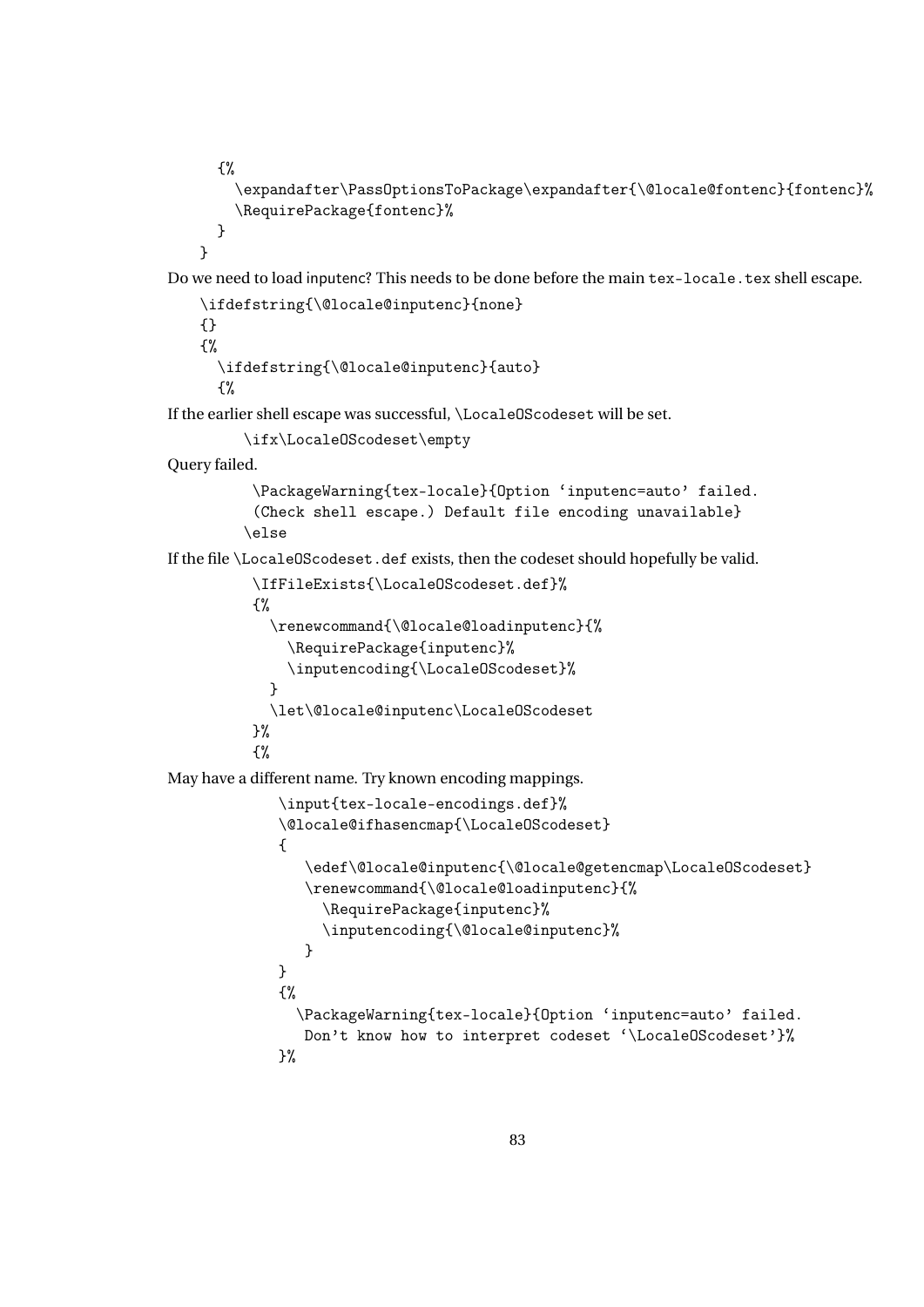```
}
                               \fi
                           }
                           {%
                              \renewcommand{\@locale@loadinputenc}{%
                                \RequirePackage{inputenc}%
                                \inputencoding{\@locale@inputenc}%
                              }
                           }
                         }
                       }
ocale@loadscripts Only load tracklang-scripts if required.
                       \newcommand{\@locale@loadscripts}{%
                         \RequirePackage{tracklang-scripts}%
                         \let\@locale@loadscripts\relax
                       }
                       The LATEX kernel provides \@thirdofthree but not \@secondofthree.
  \@secondofthree
                       \providecommand*{\@secondofthree}[3]{#2}
\text{supportbabelorpoly } \text{@local@if supportbabelorpoly} \{ \textit{neither case} \} \{ \textit{babel case} \} \{ \textit{(poluglossia case)} \}Should babel or polyglossia be loaded? Initialise to false.
                       \newcommand*{\@locale@ifsupportbabelorpoly}[3]{#1}
cale@ifsupportcjk Should CJK be loaded? Initialise to false.
                       \newcommand*{\@locale@ifsupportcjk}[2]{#2}
e@ifsupportpinyin Should pinyin be loaded? Initialise to false.
                       \newcommand*{\@locale@ifsupportpinyin}[2]{#2}
 \@locale@cjklist List of languages supported by CJK. This just makes it easier to test the language without multiple
                     conditions.
                       \newcommand*{\@locale@cjklist}{}
                       \listadd{\@locale@cjklist}{chinese}
                       \listadd{\@locale@cjklist}{japanese}
                       \listadd{\@locale@cjklist}{korean}
                       \listadd{\@locale@cjklist}{thai}
```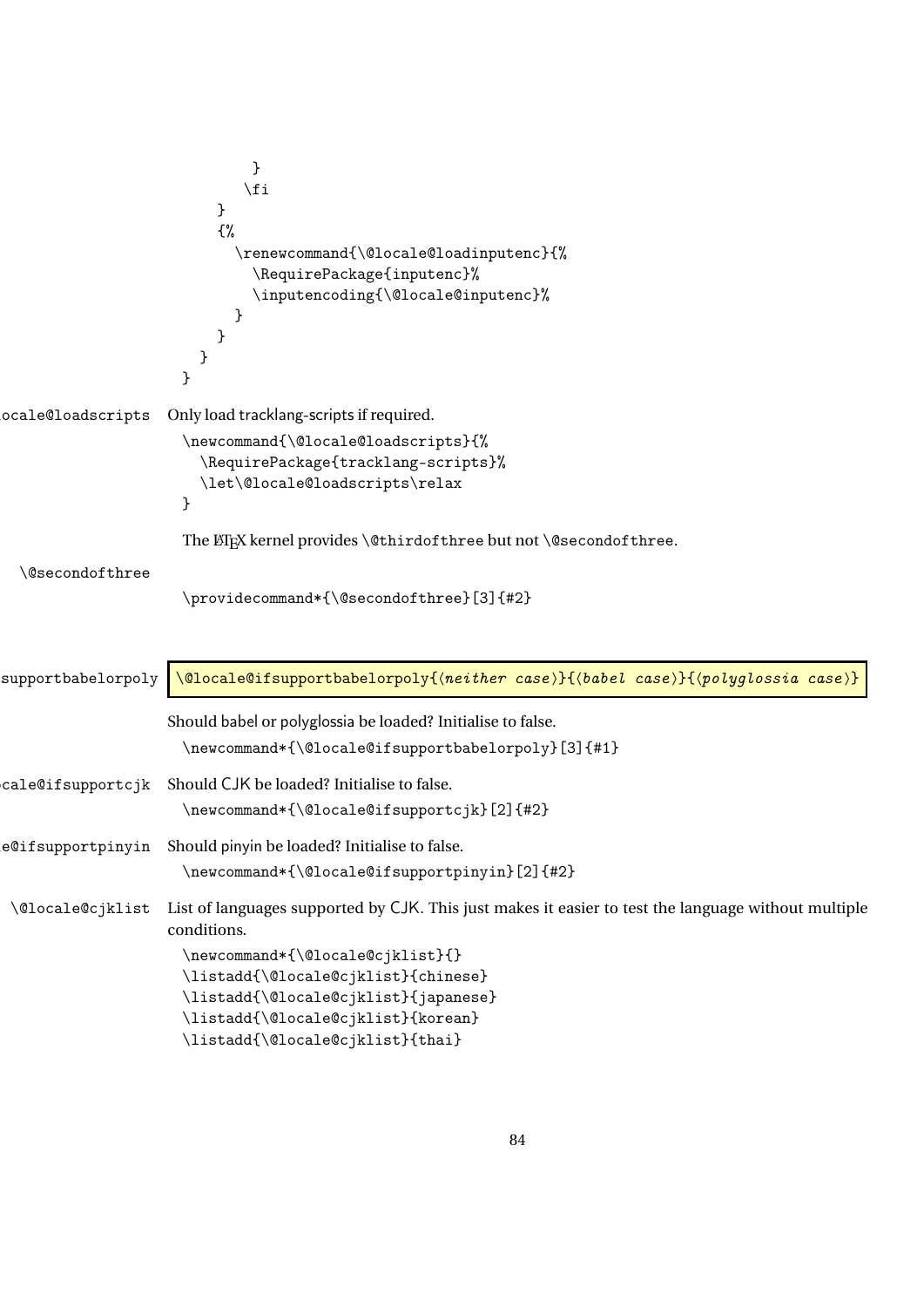```
\@locale@ifcjk \@locale@ifcjk{(language)}{(true case)}{(false case)}
                     Check if given root language is in the CJK list.
                       \newcommand*{\@locale@ifcjk}[1]{%
                          \xifinlist{#1}{\@locale@cjklist}%
                       }
cale@iflatinscript \\\@locale@iflatinscript{\dialect \}}{\true case \}{\false case \}
                     Check if given dialect has the script explicitly set to Latn.
                       \newcommand*{\@locale@iflatinscript}[1]{%
                          \ifcsstring{@tracklang@script@#1}{Latn}%
                       }
                       Should babel or polyglossia be loaded?
                       \ifcase\@locale@supportopt
                     No support required.
                       \or
                     auto option.
                          \@locale@trackall
                         \ForEachTrackedDialect{\locale@this@dialect}%
                         {%
                     Get root language name.
                            \edef\this@root@lang{\TrackedLanguageFromDialect{\locale@this@dialect}}%
                     Is this language in the CJK list?
                            \@locale@ifcjk{\this@root@lang}%
                            {
                              \let\@locale@ifsupportcjk\@firstoftwo
                     Is pinyin needed?
                              \@locale@iflatinscript{\locale@this@dialect}%
                              {\let\@locale@ifsupportpinyin\@firstoftwo}%
                              {}
                            \lambda{}
                     No point checking for polyglossia support if not using X<sub>d</sub>ET<sub>E</sub>X or LuaET<sub>E</sub>X.
                            \@locale@ifxeorlua
                            {
```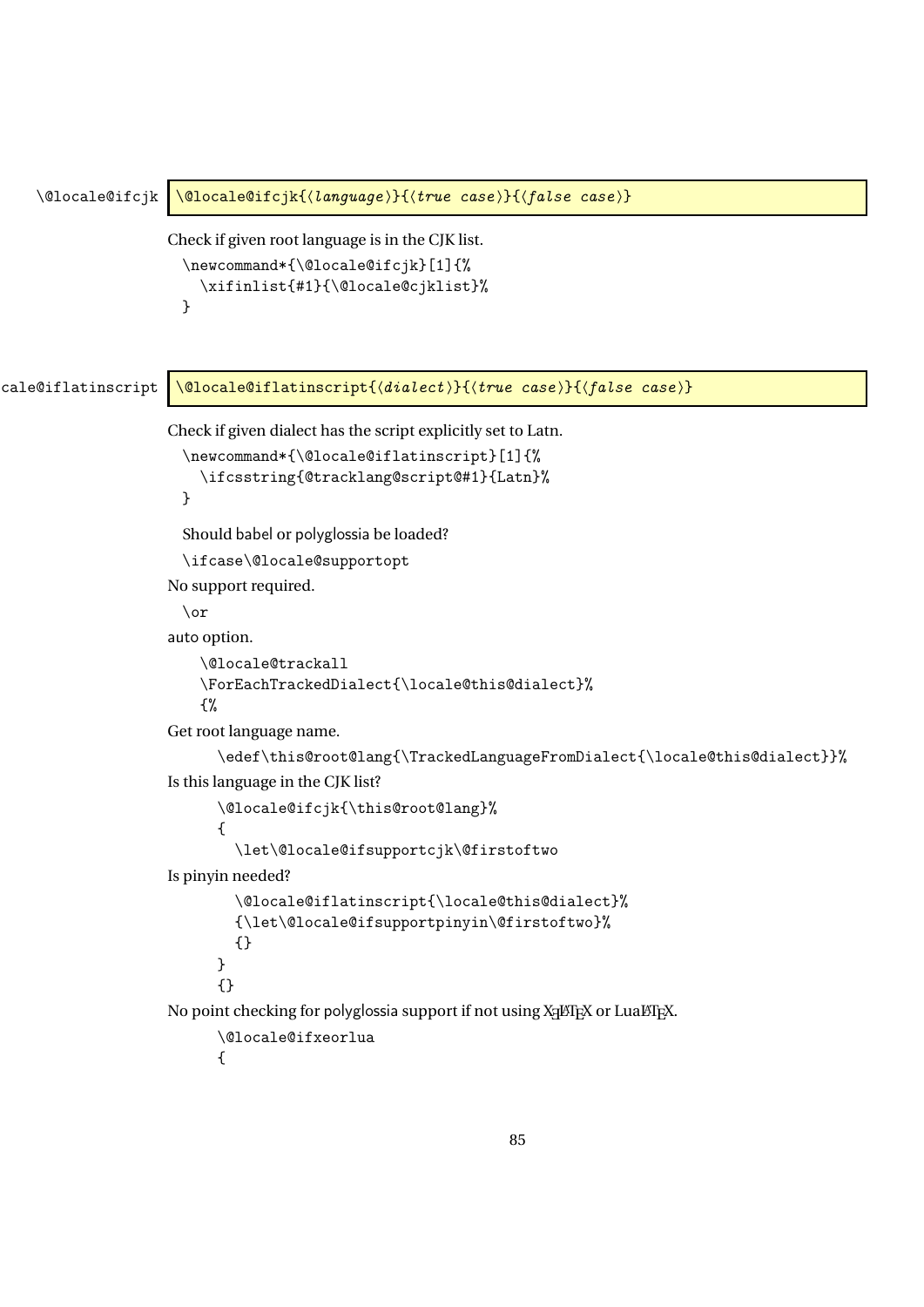```
\@locale@ifsupportbabelorpoly
{
```
Haven't yet determined support for babel or polyglossia. Does the file gloss- $\langle$ *language* $\rangle$ . 1df exist?

```
\IfFileExists{gloss-\this@root@lang.ldf}
{
 \let\@locale@ifsupportbabelorpoly\@thirdofthree
}
{
```
Does the file 〈*language*〉.ldf exist?

```
\IfFileExists{\this@root@lang.ldf}
  {\let\@locale@ifsupportbabelorpoly\@secondofthree}
  {}
}
```
Don't bother checking if already determined that babel needs to be used.

{} {

} {

}

Already found one language supported by polyglossia. Now check this one. Does the file gloss- $\langle$ *language* $\rangle$ . log exist?

```
\IfFileExists{gloss-\this@root@lang.ldf}
{}
{
```
No support for this language with polyglossia. Does the file 〈*language*〉.ldf exist?

```
\IfFileExists{\this@root@lang.ldf}
    {\let\@locale@ifsupportbabelorpoly\@secondofthree}
    {}
  }
}
```
Not using X<sub>I</sub>LIEX or LuaLIEX so no polyglossia support. Does the file *(language*). 1df exist?

```
\IfFileExists{\this@root@lang.ldf}
        {\let\@locale@ifsupportbabelorpoly\@secondofthree}
        {}
     }
   }
 \or
babel option.
   \let\@locale@ifsupportbabelorpoly\@secondofthree
 \or
```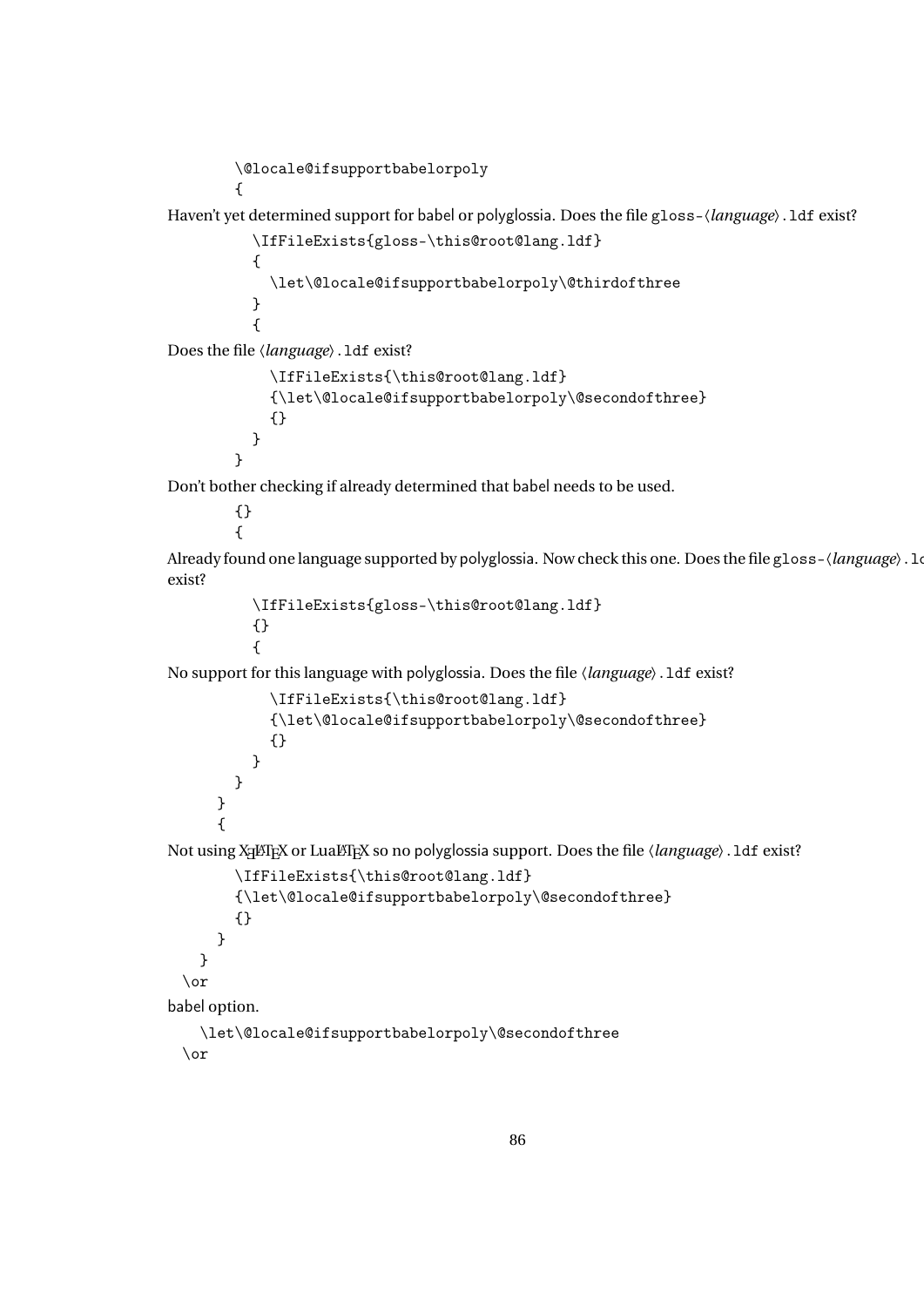polyglossia option.

```
\let\@locale@ifsupportbabelorpoly\@thirdofthree
 \or
cjk option.
    \let\@locale@currentiscjk\@secondoftwo
Is pinyin needed?
    \ForEachTrackedDialect{\locale@this@dialect}%
    {%
      \edef\this@root@lang{\TrackedLanguageFromDialect{\locale@this@dialect}}%
      \@locale@ifcjk{\this@root@lang}%
      {
        \@locale@iflatinscript{\locale@this@dialect}%
        {\let\@locale@ifsupportpinyin\@firstoftwo}%
        {}
      }
      {}
    }
End of case statement
 \forallfi
 Does CJK need to be loaded?
 \@locale@ifsupportcjk
 {
Is UTF-8 support needed?
    \@locale@ifxeorlua
    {
      \RequirePackage{xeCJK}%
    }
    {
      \ifdefstring\@locale@inputenc{utf8}%
      {%
        \RequirePackage{CJKutf8}%
CJKutf8 automatically loads inputenc with the utf8 option.
        \renewcommand{\@locale@loadinputenc}{}%
Need to ensure UTF-8 characters are correctly set up when the query is made.
        \newcommand*{\localeprequery}{\begin{CJK}{UTF8}{}\makeatletter}
        \newcommand*{\localepostquery}{\end{CJK}}
      }%
      {%
        \RequirePackage{CJK}%
```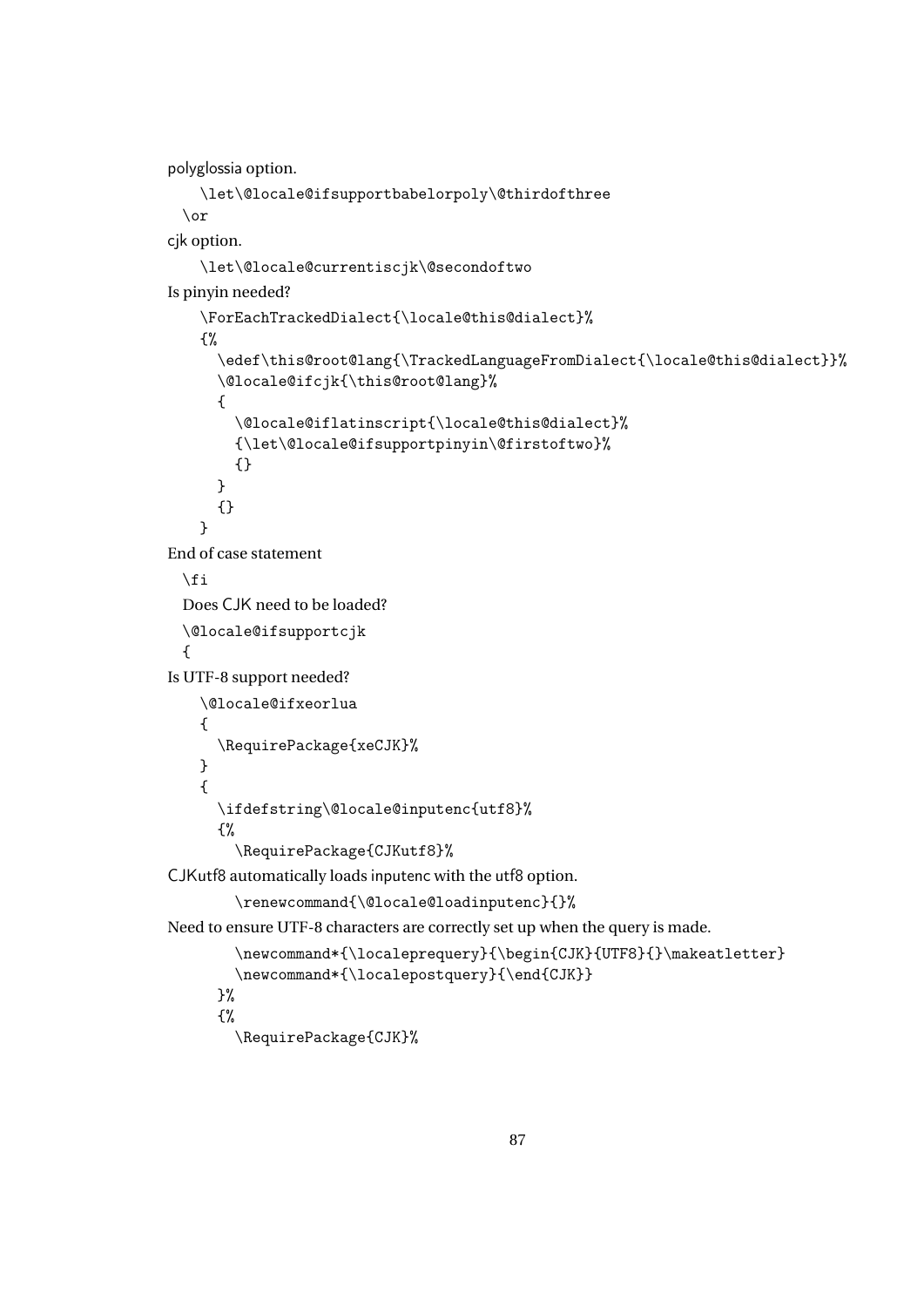```
Non-UTF encoding. Not implemented as I'm not familiar with these encodings.
                             \PackageWarning{tex-locale}{Unsupported encoding '\@locale@loadinputenc'}%
                          }%
                         }
                    Load pinyin if needed.
                        \@locale@ifsupportpinyin
                        {\RequirePackage{pinyin}}%
                        {}%
                      }
                      {}
                      Load inputenc if required.
                      \@locale@loadinputenc
\localenopolypunct Just does its argument (scoped) if polyglossia hasn't been loaded. (Made robust if polyglossia is
                    loaded.)
                      \newcommand{\localenopolypunct}[1]{{#1}}
ocale@nopolypunct Robust form used with polyglossia.
                      \newrobustcmd{\@locale@nopolypunct}[1]{%
                        {%
                           \@tracklang@ifundef{no\languagename @punctuation}{}%
                           {\csname no\languagename @punctuation\endcsname}%
                           #1%
                        }%
                      }
                      Load the generic code.
                      \input{tex-locale}
                    Load datetime2 if required:
                      \@locale@load@dtm
```
SupportPackageCase \LocaleSupportPackageCase{\babel \}{\polyglossia \}{\neither \}

Provide a user-level command to determine whether babel or polyglossia was used. This doesn't test if CJK was loaded, which may have additionally been loaded.

```
\@ifpackageloaded{polyglossia}
{\newcommand{\LocaleSupportPackageCase}[3]{#2}}
{%
  \@ifpackageloaded{babel}
  {\newcommand{\LocaleSupportPackageCase}[3]{#1}}%
```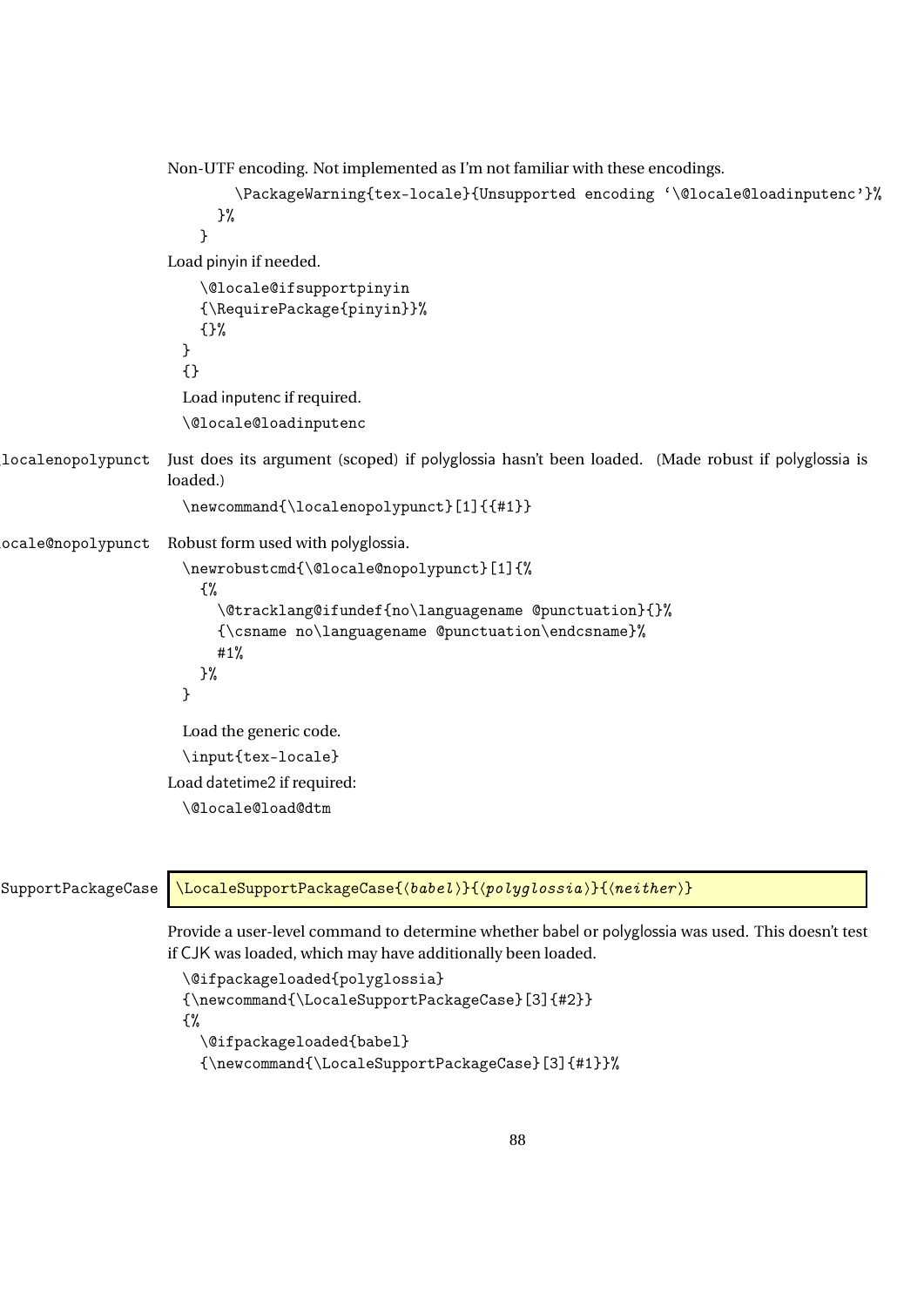```
{\newcommand{\LocaleSupportPackageCase}[3]{#3}}%
}
```
## 4.2 Generic Code (tex-locale.tex)

Does the category code of @ need changing?

```
locale@restore@at
```

```
\ifnum\catcode'\@=11\relax
  \def\@locale@restore@at{}%
\else
  \expandafter\edef\csname @locale@restore@at\endcsname{%
    \noexpand\catcode'\noexpand\@=\number\catcode'\@\relax
  \frac{1}{2}%
 \catcode'\@=11\relax
\fi
```
First check if this file has already been loaded:

```
\ifx\@locale@parse@query\undefined
\else
  \@locale@restore@at
  \expandafter\endinput
\forallfi
```
Version info.

```
\expandafter\def\csname ver@tex-locale.tex\endcsname{2018/08/26 v1.0
(NLCT) localisation support}
```
Load tracklang and texosquery:

\input tracklang \input texosquery

## \@locale@err

```
\ifx\PackageError\undefined
  \def\@locale@err#1#2{%
    \errhelp{#2}%
    \errmessage{tex-locale: #1}}
\else
  \def\@locale@err#1#2{\PackageError{tex-locale}{#1}{#2}}
\fi
```
\@locale@warn Use tracklang's warning to allow all warnings to be switched off at the same time. \def\@locale@warn{\@tracklang@pkgwarn{tex-locale}}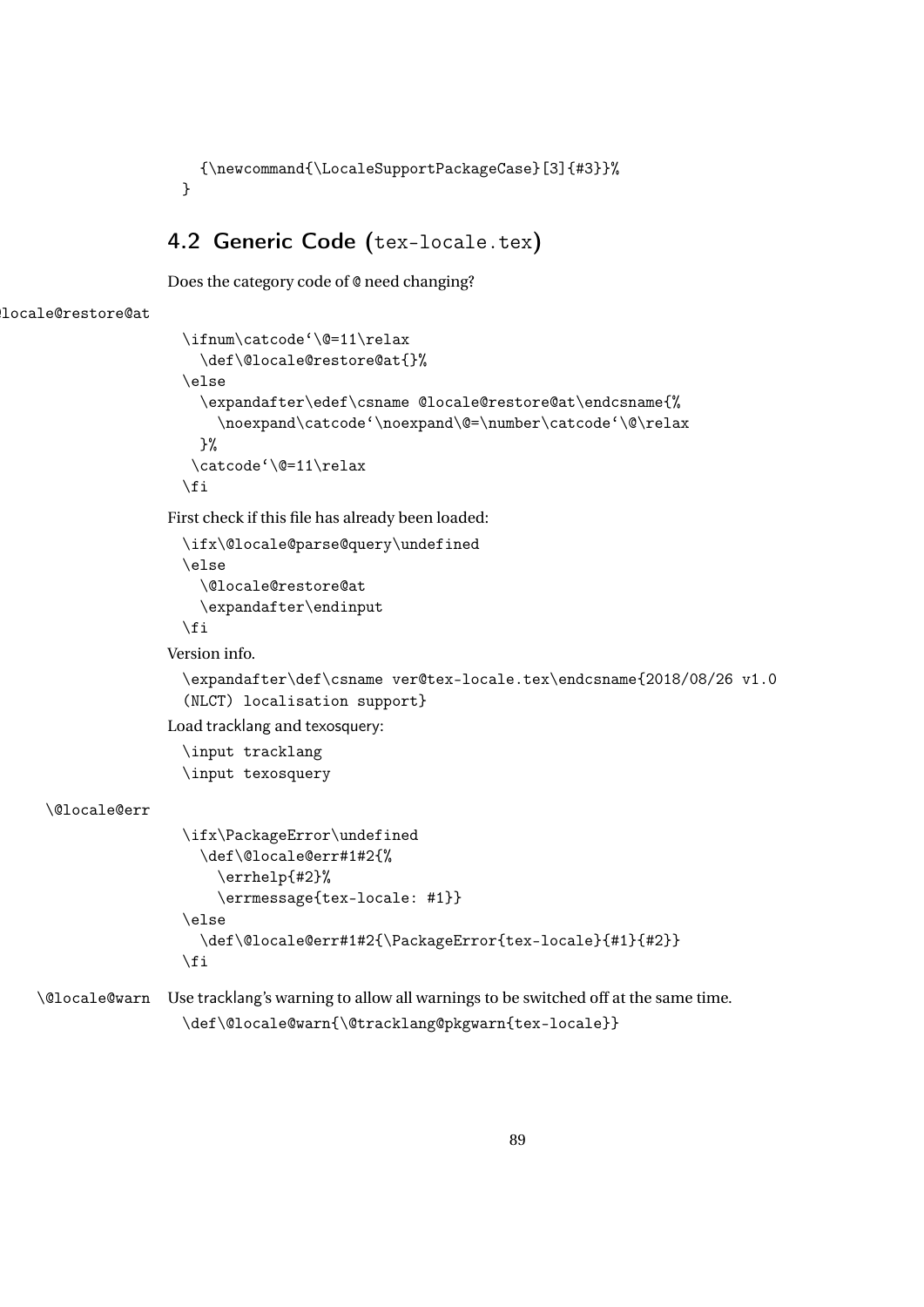```
\@locale@info Information message.
                  \ifx\PackageInfo\undefined
                    \def\@locale@info#1{%
                       {%
                         \newlinechar='\^^J
                         \def\MessageBreak{^^J}%
                         \message{^^Jtex-locale Info: #1^^J}%
                      }%
                    }
                  \else
                    \def\@locale@info#1{\PackageInfo{tex-locale}{#1}}
                  \fi
                  Check tracklang is at least v1.3.4.
                  \ifx\@tracklang@pkgwarn\undefined
                    \@locale@err{tracklang version is too old. At least v1.3.4 required}
                     {You need to update tracklang to at least v1.3.4}%
                  \fi
                  Check texosquery is at least v1.4.
                  \ifx\@texosquery@argquote\undefined
                    \@locale@err{texosquery version is too old. At least v1.4 required}
                     {You need to update texosquery to at least v1.4}%
                  \fi
  \LocaleMain If \LocaleMain hasn't been defined, define it. This macro stores the language tag of the document's
                main region or locale to use the OS locale. The default is locale. This is a user-level command so
                it can be set before loading tex-locale.tex.
                  \ifx\LocaleMain\undefined
                    \def\LocaleMain{locale}
                  \fi
                Sanitize just in case.
                  \@tracklang@sanitize\LocaleMain
 \LocaleOther If \LocaleOther hasn't been defined, define it. This macro stores a comma-separated list of language
                tags or locale for additional regions. The default is empty. This is a user-level command so it can be
                set before loading tex-locale.tex.
                  \ifx\LocaleOther\undefined
                    \def\LocaleOther{}
                  \else
                Sanitize just in case.
```

```
\@tracklang@sanitize\LocaleOther
\fi
```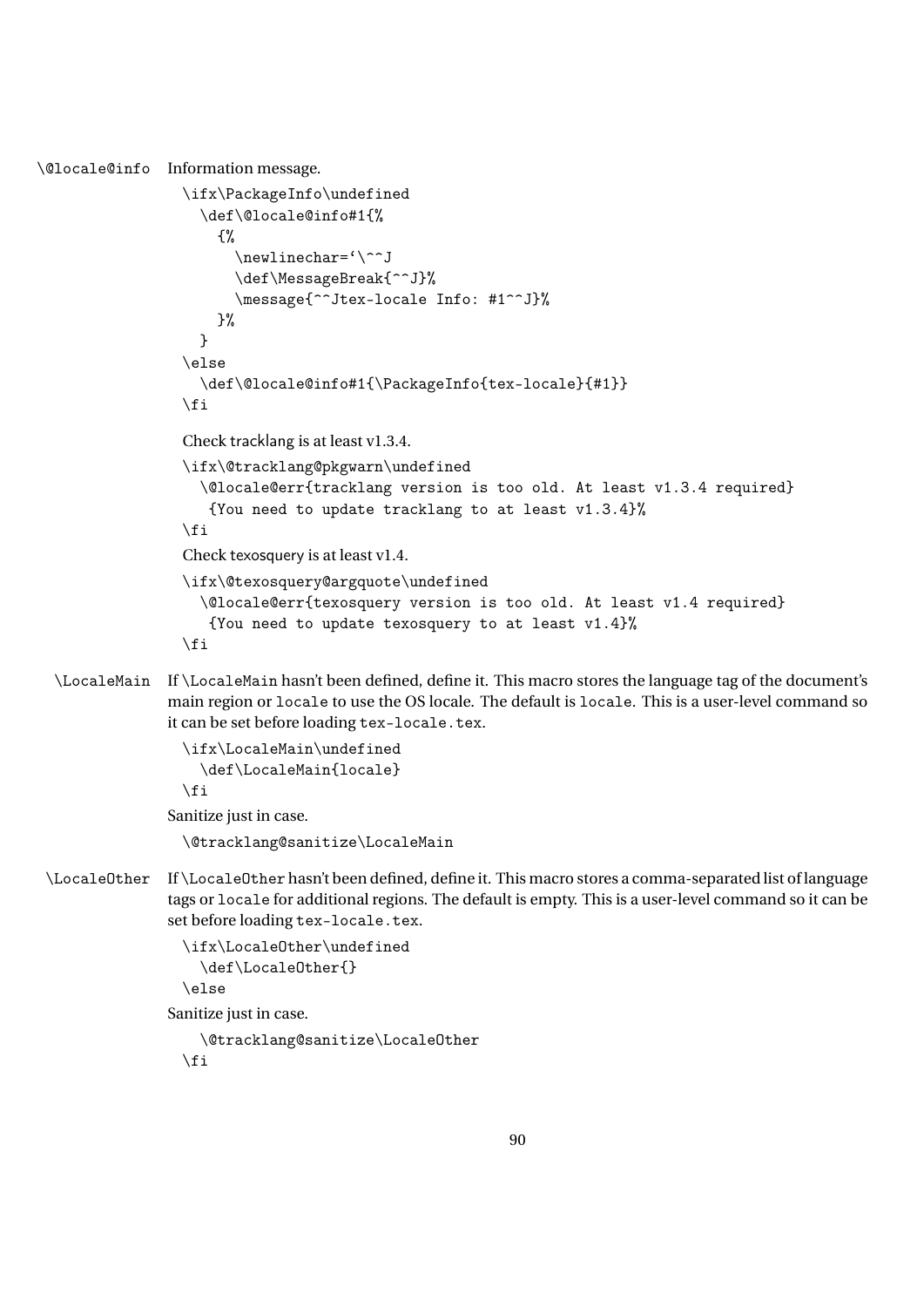| \@locale@os@tag          | Command to keep track of the OS locale. This is initialised as empty but will be set if the texosquery<br>call is successful. |
|--------------------------|-------------------------------------------------------------------------------------------------------------------------------|
|                          | \def\@locale@os@tag{}                                                                                                         |
| locale@os@default        | The keyword used to indicate the OS locale.                                                                                   |
|                          | \def\@locale@os@default{locale}                                                                                               |
|                          | Sanitize since it needs to be compared with \LocaleMain.                                                                      |
|                          | \@tracklang@sanitize\@locale@os@default                                                                                       |
| <b>CunknownCcurrency</b> | Unknown currency designator.                                                                                                  |
|                          | \def\@locale@unknown@currency{XXX}                                                                                            |
| ClocaleCosCregion        | The OS region. Initialised as empty but will be set if the texosquery call is successful.                                     |
|                          | \def\@locale@os@region{}                                                                                                      |
| ocale@os@groupsep        | The OS numeric group sep. Initialised as empty but will be set if the texosquery call is successful.                          |
|                          | \def\@locale@os@groupsep{}                                                                                                    |
| @locale@os@decsep        | The OS numeric group sep. Initialised as empty but will be set if the texosquery call is successful.                          |
|                          | \def\@locale@os@decsep{}                                                                                                      |
| @locale@os@cursep        | The OS currency separator. Initialised as empty but will be set if the texosquery call is successful.                         |
|                          | \def\@locale@os@cursep{}                                                                                                      |
| \@locale@os@exp          | The OS exponent symbol. Initialised as empty but will be set if the texosquery call is successful.                            |
|                          | \def\@locale@os@exp{}                                                                                                         |
| cale@os@usesgroup        | The OS numeric uses group value. Initialised as empty but will be set if the texosquery call is success-                      |
|                          | ful.                                                                                                                          |
|                          | \def\@locale@os@usesgroup{}                                                                                                   |
| e@os@currencycode        | The OS currency code. Initialised as unknown code but will be set if the texosquery call is successful.                       |
|                          | \def\@locale@os@currencycode{XXX}                                                                                             |
| ionalcurrencycode        | The OS regional currency code. Initialised as empty but will be set if the texosquery call is successful.                     |
|                          | \def\@locale@os@regionalcurrencycode{XXX}                                                                                     |
| le@os@currencysym        | The OS currency symbol. Initialised as empty but will be set if the texosquery call is successful.                            |
|                          | \def\@locale@os@currencysym{}                                                                                                 |
| le@os@currencytex        | The OS currency T <sub>F</sub> X code. Initialised as empty but will be set if the texosquery call is successful.             |
|                          | \def\@locale@os@currencytex{}                                                                                                 |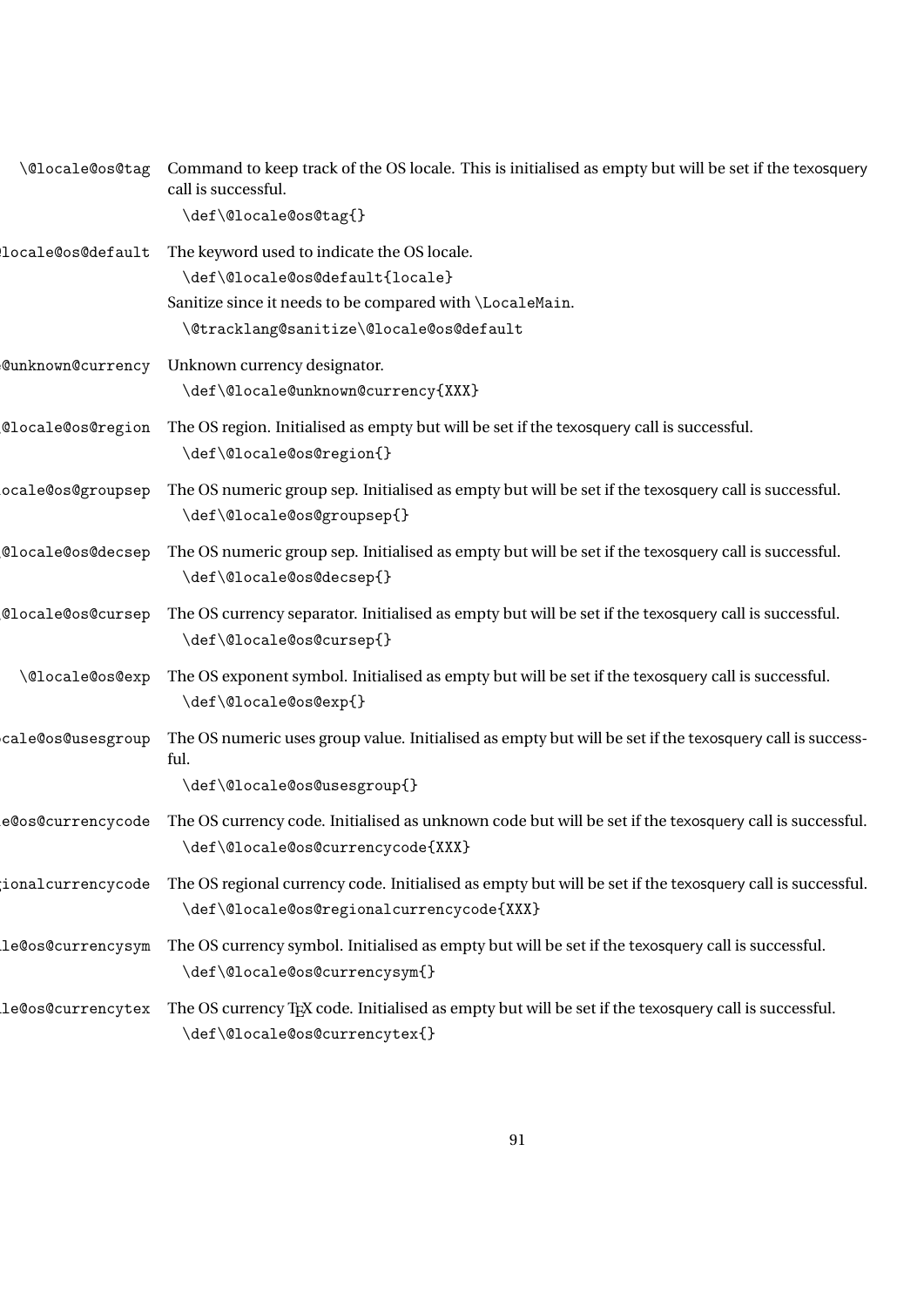| \LocaleMainFile   | The document's main file. (The modification date is queried if not empty.) If $\iota$ jobname includes<br>double-quotes, these need to be stripped to avoid interfering with the shell-escape (especially in<br>restricted mode).                                                                                                                                                                                                                      |
|-------------------|--------------------------------------------------------------------------------------------------------------------------------------------------------------------------------------------------------------------------------------------------------------------------------------------------------------------------------------------------------------------------------------------------------------------------------------------------------|
|                   | \ifx\LocaleMainFile\undefined<br>\edef\LocaleMainFile{\expandafter\texosquerystripquotes{\jobname}.tex}<br>$\sqrt{fi}$                                                                                                                                                                                                                                                                                                                                 |
| PatternsSupported | The -M and -Z lookup is optional. This may be defined before texosquery . tex is input.<br>\ifx\LocaleIfDateTimePatternsSupported\undefined<br>\def\LocaleIfDateTimePatternsSupported#1#2{#2}<br>$\sqrt{fi}$                                                                                                                                                                                                                                           |
| localedatetimefmt | Allow the date/time to be wrapped in a formatting command.<br>\def\localedatetimefmt#1{#1}                                                                                                                                                                                                                                                                                                                                                             |
|                   | 4.2.1 Setting Command Line Switches                                                                                                                                                                                                                                                                                                                                                                                                                    |
| QueryCodesetParam | texosquery has two different actions for obtaining the codeset: --codeset-lcs (-C) and --codeset<br>(-cs). The second returns the codeset name as recognised by Java. The first returns a modified version<br>that's closer to the inputenc setting. This macro defaults to using -C but may be defined before this<br>file is loaded to use -cs instead. (This command isn't used by locale.sty when determining the<br>input encoding for inputenc.) |
|                   | \ifx\LocaleQueryCodesetParam\undefined<br>\edef\LocaleQueryCodesetParam{\string-C}<br>$\chi$ i                                                                                                                                                                                                                                                                                                                                                         |
| cale@query@params | It's more efficient to have a single texosquery call, but the parameters need to be determined first.<br>(Use short arg with \string just in case the hyphen character has a special meaning.)<br>\edef\@locale@query@params{%                                                                                                                                                                                                                         |
|                   | Since we need to use texosquery anyway, may as well look up the OS information at the same time.<br>\string-o \string-r \string-a                                                                                                                                                                                                                                                                                                                      |
|                   | May as well get the PDF date in case we have a TeX format that doesn't provide \pdf creationdate.<br>\string-n                                                                                                                                                                                                                                                                                                                                         |
|                   | Default locale data (requires texosquery v1.2):<br>\string-N                                                                                                                                                                                                                                                                                                                                                                                           |
|                   | May as well get the default codeset (requires texosquery v1.2). Note that locale sty may have al-<br>ready found this if the inputenc package was automatically loaded.                                                                                                                                                                                                                                                                                |
|                   | \LocaleQueryCodesetParam\space<br>}                                                                                                                                                                                                                                                                                                                                                                                                                    |
|                   | The remaining arguments need to be appended programatically.                                                                                                                                                                                                                                                                                                                                                                                           |

If the date-time patterns are needed, get the full date-time information.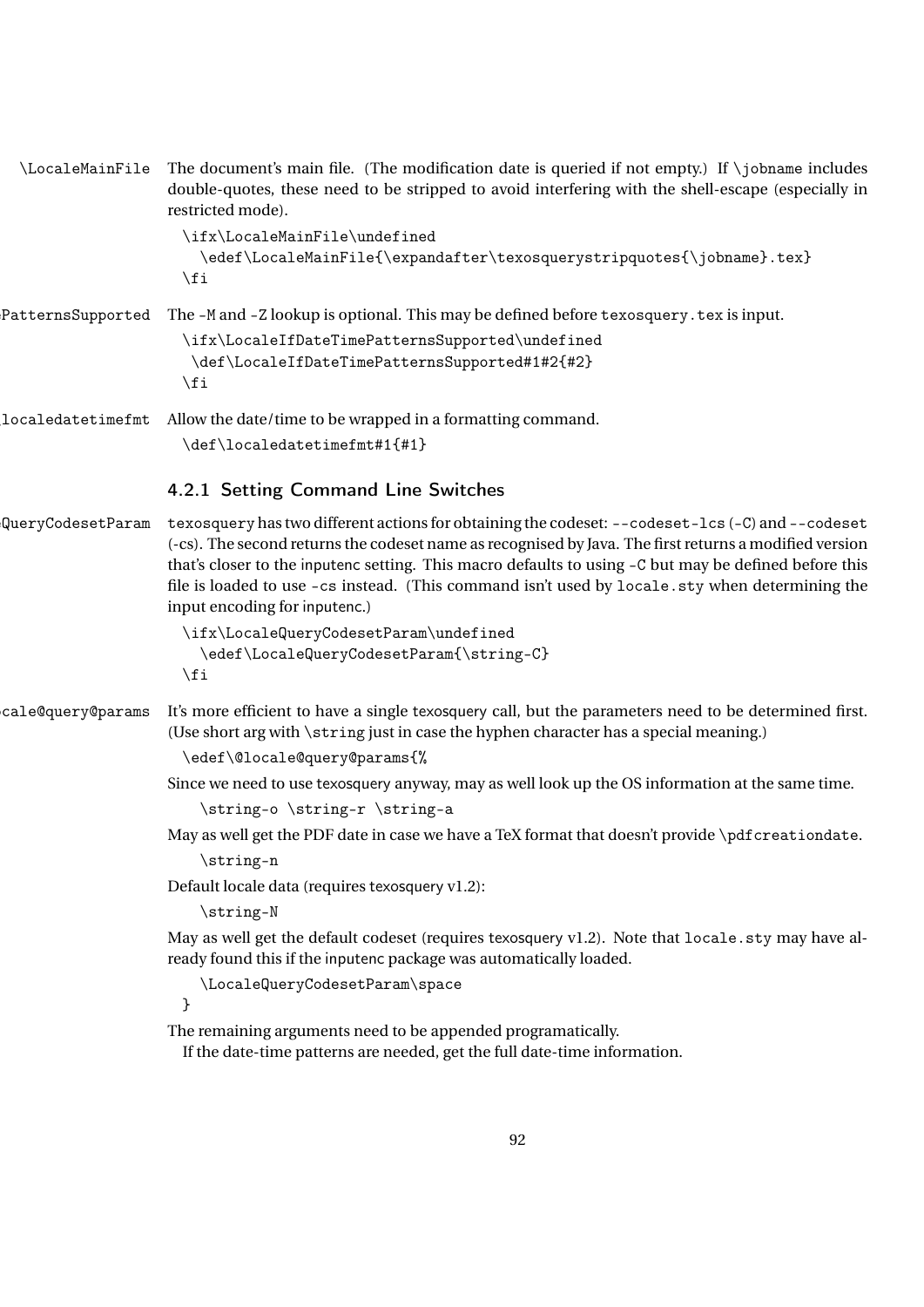```
\LocaleIfDateTimePatternsSupported
{%
  \edef\@locale@query@params{\@locale@query@params \string-M }
}
{}
```
May as well get the modification date of the document file since we need to make a system call anyway, but only if \LocaleMainFile isn't empty.

```
\ifx\LocaleMainFile\empty
\else
\edef\@locale@query@params{\@locale@query@params
   \string-d \@texosquery@argquote{\LocaleMainFile}
}
\fi
```
The -D switch also requires texosquery v1.2. First deal with the main language.

```
\ifx\LocaleMain\@locale@os@default
 \LocaleIfDateTimePatternsSupported
{%
   \edef\@locale@query@params{\@locale@query@params
     \string-D \string-Z
  }
}
 {
   \edef\@locale@query@params{\@locale@query@params
     \string-D
  }
}
\else
\LocaleIfDateTimePatternsSupported
{%
   \edef\@locale@query@params{\@locale@query@params
     \string-D \LocaleMain\space\string-Z \LocaleMain\space
  }
}
 {
   \edef\@locale@query@params{\@locale@query@params
     \string-D \LocaleMain\space
  }
}
\fi
```
Iterate through the list of other languages.

```
\@tracklang@for\@locale@tag:=\LocaleOther\do{%
  \ifx\@locale@tag\@locale@os@default
```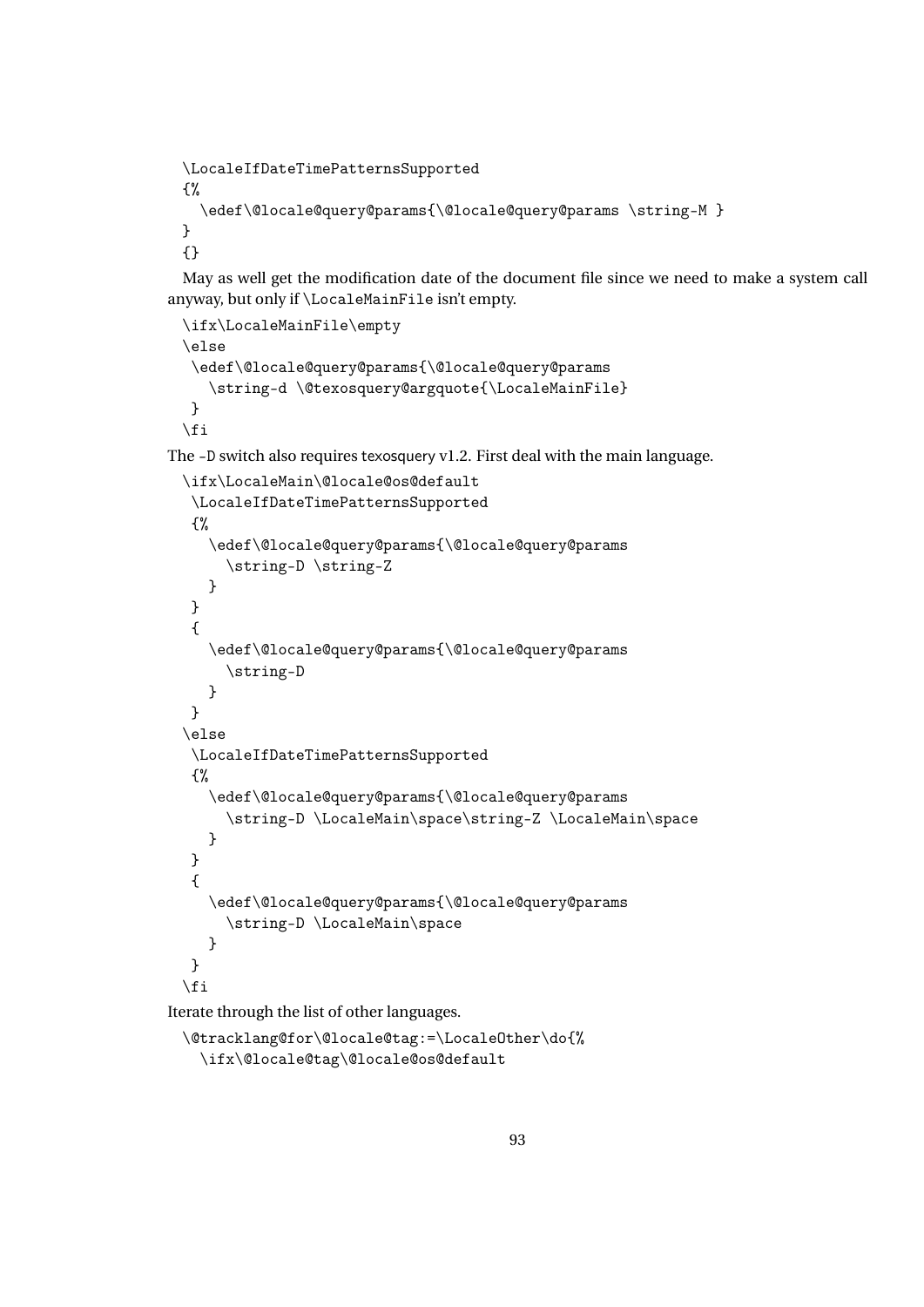```
\LocaleIfDateTimePatternsSupported
   {%
     \edef\@locale@query@params{\@locale@query@params
       \string-D \string-Z
     }
   }
   {%
     \edef\@locale@query@params{\@locale@query@params
       \string-D
     }
  }
  \else
   \LocaleIfDateTimePatternsSupported
   {%
     \edef\@locale@query@params{\@locale@query@params
       \string-D \@locale@tag\space\string-Z \@locale@tag\space
     }
   }
   {%
     \edef\@locale@query@params{\@locale@query@params
       \string-D \@locale@tag\space
     }
   }
  \fi
}
```
## 4.2.2 System Call

\localeprequery Allow for a hook immediately before the query.

\csname localeprequery\endcsname

```
Now run texosquery unless \LocaleQueryFile has been defined, in which case use \TeXOSQueryFromFile
\ifx\LocaleQueryFile\undefined
```
No file provided.

```
\TeXOSQuery{\@locale@result}{\@locale@query@params}
\else
  \ifx\LocaleQueryFile\empty
    \TeXOSQuery{\@locale@result}{\@locale@query@params}
  \else
```
\TeXOSQueryFromFile was added to texosquery v1.4, so check it's available.

```
\ifx\TeXOSQueryFromFile\undefined
  \@locale@err{texosquery too old to support
  \string\LocaleQueryFile. At least v1.4 required}
```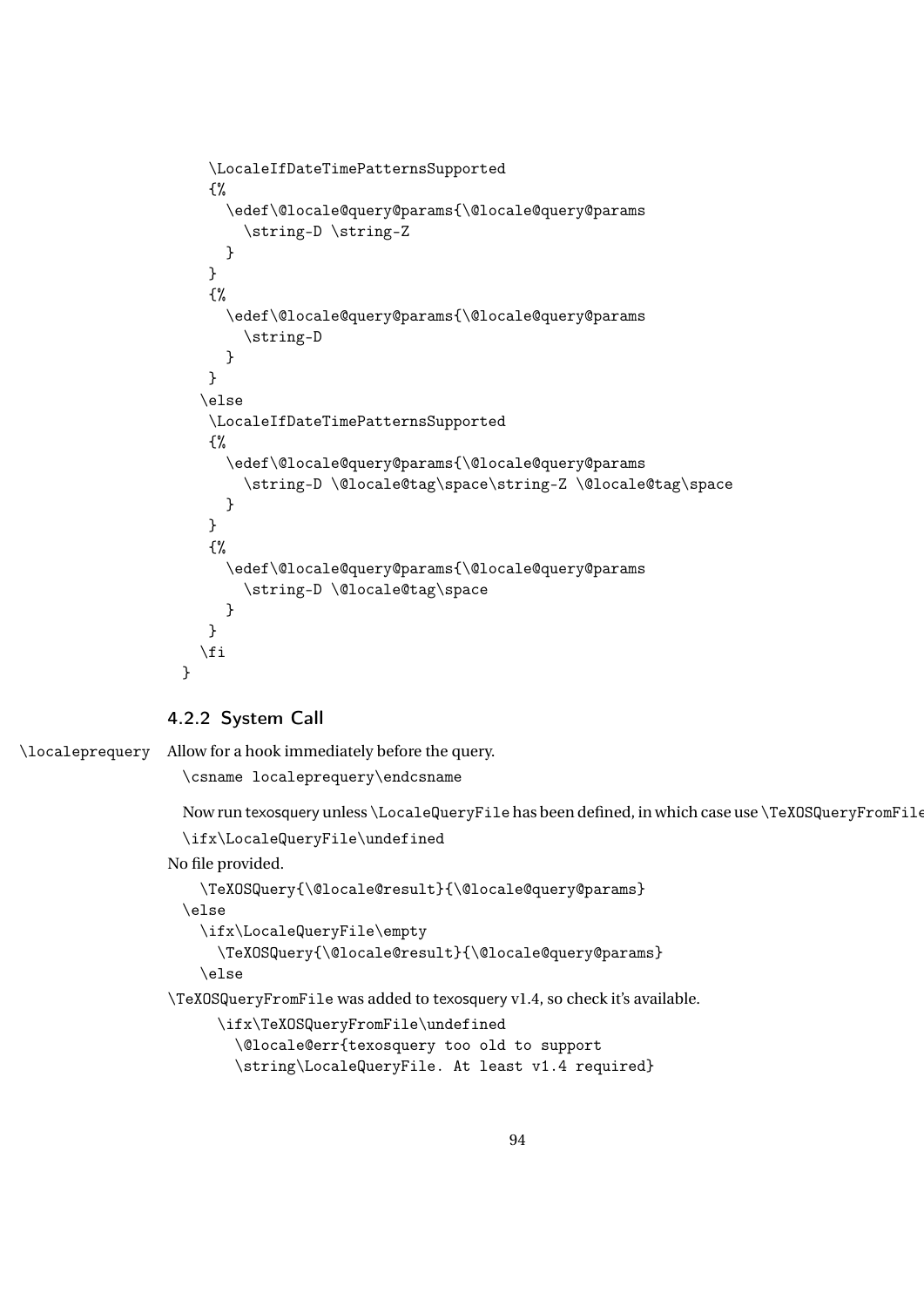```
{You need to update your version of texosquery}
      \def\@locale@result{}
   \else
      \@locale@info{Fetching query results from '\LocaleQueryFile'}%
      \TeXOSQueryFromFile{\@locale@result}{\LocaleQueryFile}
   \fi
 \fi
\fi
```
Make the result global in case the pre and post query hooks have introduced a local scope.

```
\global\let\@locale@result\@locale@result
```
\localepostquery Allow for a hook immediately after the query.

\csname localepostquery\endcsname

If the result is empty then the query failed (texosquery not installed correctly or JRE not installed or shell escape not permitted or dry run mode on). The result now needs to be parsed, but first define some convenient commands that can be used by the parser.

## 4.2.3 Attributes

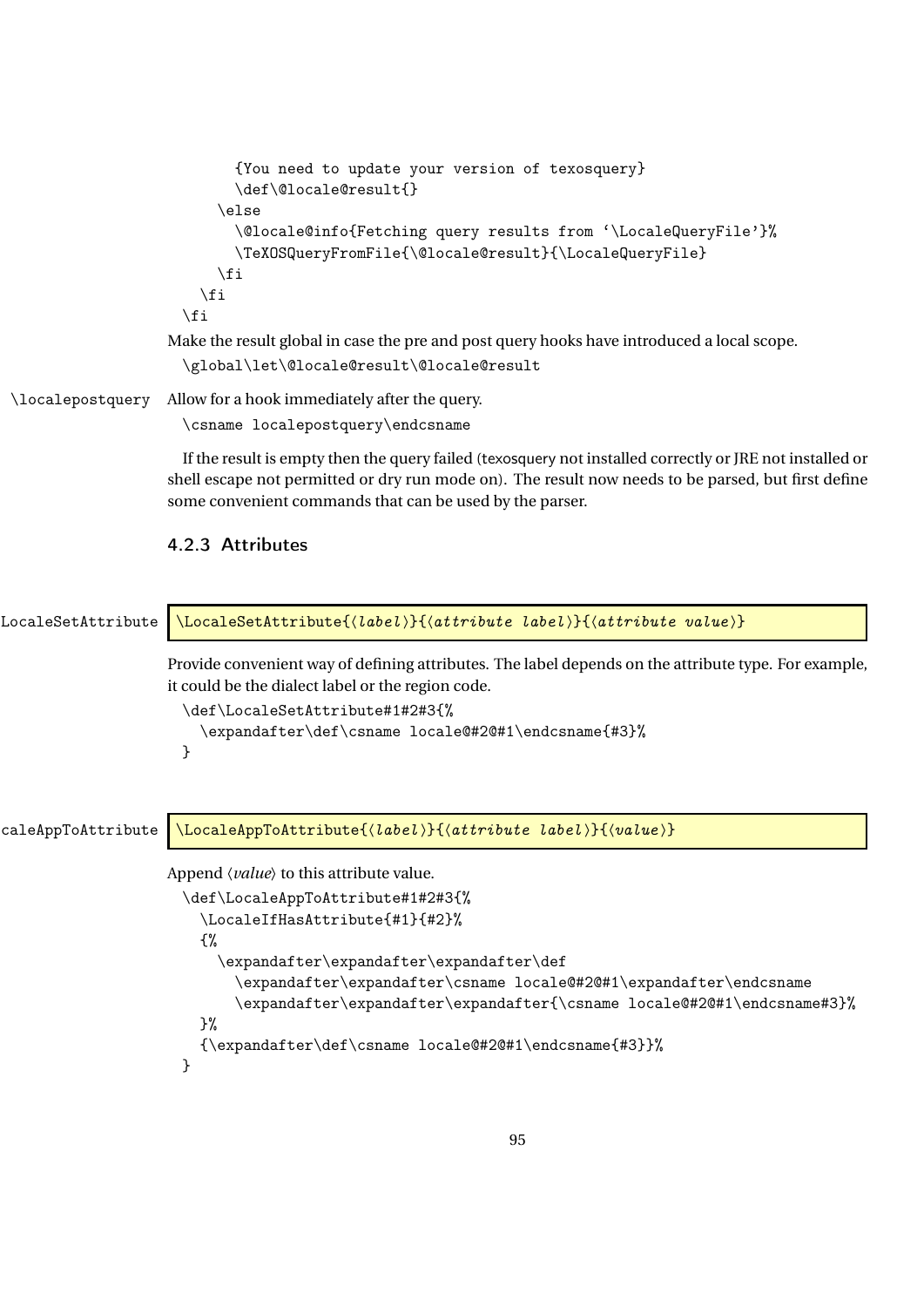```
\texttt{LeXpAppToAttribute} \LocaleXpAppToAttribute{(label)}{(attribute label)}{(value)}
                   As above but expand first token of 〈value〉.
                     \def\LocaleXpAppToAttribute#1#2#3{%
                       \LocaleIfHasAttribute{#1}{#2}%
                       {%
                          \expandafter\expandafter\expandafter\def
                            \expandafter\expandafter\csname locale@#2@#1\expandafter\endcsname
                            \expandafter\expandafter\expandafter{%
                              \csname locale@#2@#1\expandafter\endcsname#3}%
                       }%
                       {%
                        \expandafter\def\csname locale@#2@#1\expandafter\endcsname\expandafter{#3}%
                       }%
                     }
```

| AddToAttributeList | $\backslash$ LocaleAddToAttributeList{ $\langle label \rangle$ }{ $\langle attribute \; label \rangle$ }{ $\langle value \rangle$ } |
|--------------------|-------------------------------------------------------------------------------------------------------------------------------------|
|                    | Adds <i>(value)</i> to this attribute's list (without repetition).                                                                  |
|                    | \def\LocaleAddToAttributeList#1#2#3{%                                                                                               |
|                    | \LocaleIfHasAttribute{#1}{#2}%                                                                                                      |
|                    | £%                                                                                                                                  |
|                    | \LocaleIfInAttributeList{#1}{#2}{#3}%                                                                                               |
|                    | {}%                                                                                                                                 |
|                    | $\{\Delta$ ppToAttribute{#1}{#2}{,#3}}%<br>}%                                                                                       |
|                    | $\{\Delta\text{Uocales}$ CaleSetAttribute{#1}{#2}{#3}}%                                                                             |
|                    | }                                                                                                                                   |
|                    |                                                                                                                                     |
|                    |                                                                                                                                     |
| AddToAttributeList | \LocaleXpAddToAttributeList{\label}}{\attribute label}}{\ualue}}                                                                    |
|                    | Adds <i>(value)</i> to this attribute's list (without repetition).                                                                  |
|                    | \def\LocaleXpAddToAttributeList#1#2#3{%                                                                                             |
|                    | \LocaleIfHasAttribute{#1}{#2}%                                                                                                      |
|                    | ₹%                                                                                                                                  |
|                    | \LocaleIfXpInAttributeList{#1}{#2}{#3}%                                                                                             |

{}%

{\LocaleXpAppToAttribute{#1}{#2}{\expandafter,#3}}%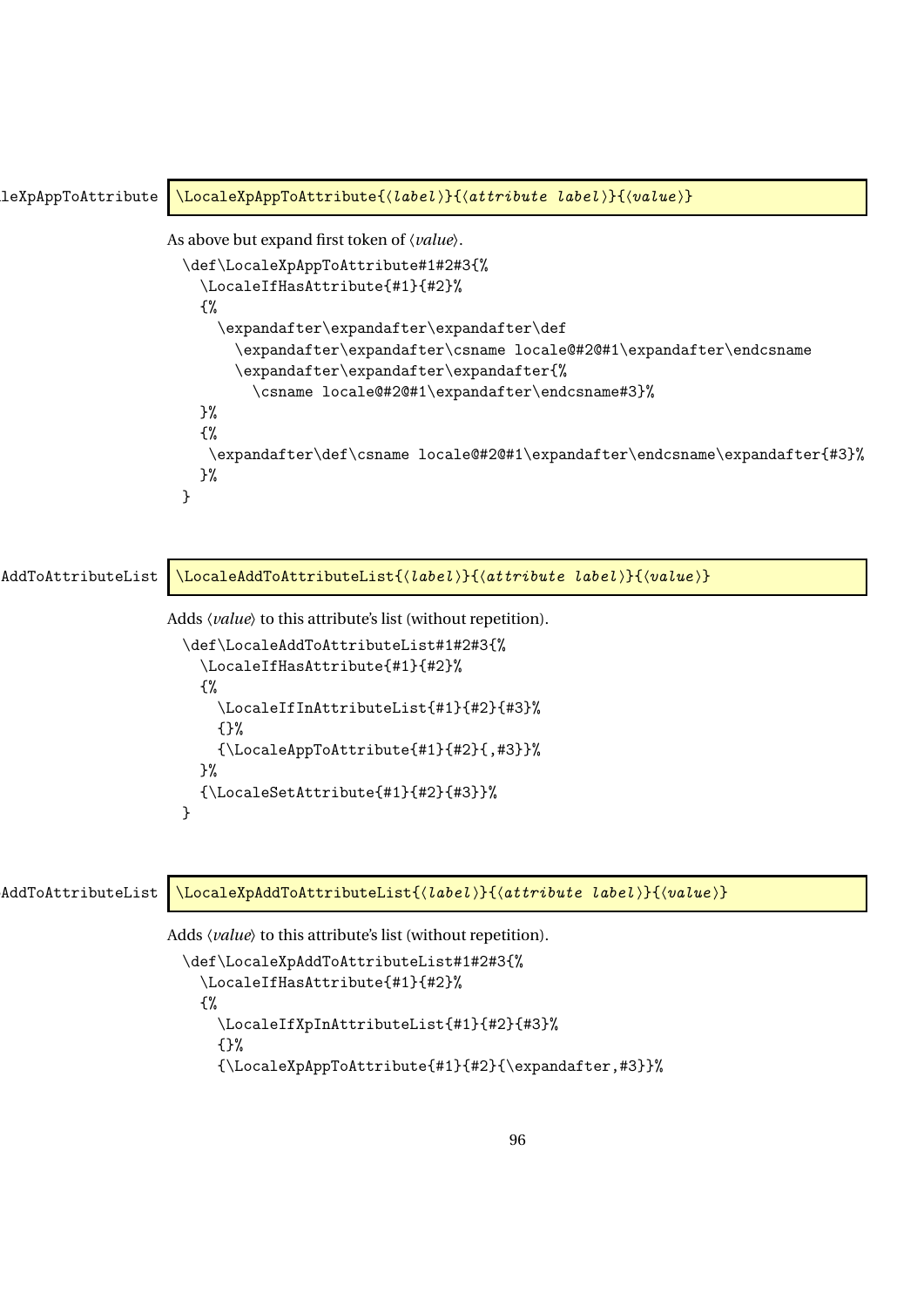```
}%
                        {\expandafter\def\csname locale@#2@#1\expandafter\endcsname\expandafter{#3}}%
                      }
caleshowattribute Debugging command.
                      \def\localeshowattribute#1#2{%
                        \LocaleIfHasAttribute{#1}{#2}%
                        {%
                          \expandafter\show\csname locale@#2@#1\endcsname
                        \frac{1}{2}%
                        {\@locale@err{Attribute '#2' not defined for '#1'}%
                        {\string\localeshowattribute\space was asked to show this
                         attribute for the given attribute type, but the
                         associated command hasn't been defined}}%
                      }
\text{LeProvidedttribute } \langle \text{LocaleProvidedttribute}( \langle \text{label} \rangle \}Only set the attribute if it hasn't already been set for this label.
                      \def\LocaleProvideAttribute#1#2#3{%
                        \LocaleIfHasAttribute{#1}{#2}%
                        {}%
                        {\Lambda}thesetAttribute{#1}{#2}{#3}}%
                      }
LocaleLetAttribute \LocaleLetAttribute{(label)}{\attribute label)}{\cs >>
                    Set the attribute value to the definition of the control sequence 〈cs〉.
                      \def\LocaleLetAttribute#1#2#3{%
                        \expandafter\let\csname locale@#2@#1\endcsname#3%
                      }
ttributeOrDefValue \LocaleGetAttributeOrDefValue{(label)}{(attribute label)}{(def value)}
                    Gets the attribute or the default value if unset.
                      \def\LocaleGetAttributeOrDefValue#1#2#3{%
                        \@tracklang@ifundef{locale@#2@#1}%
```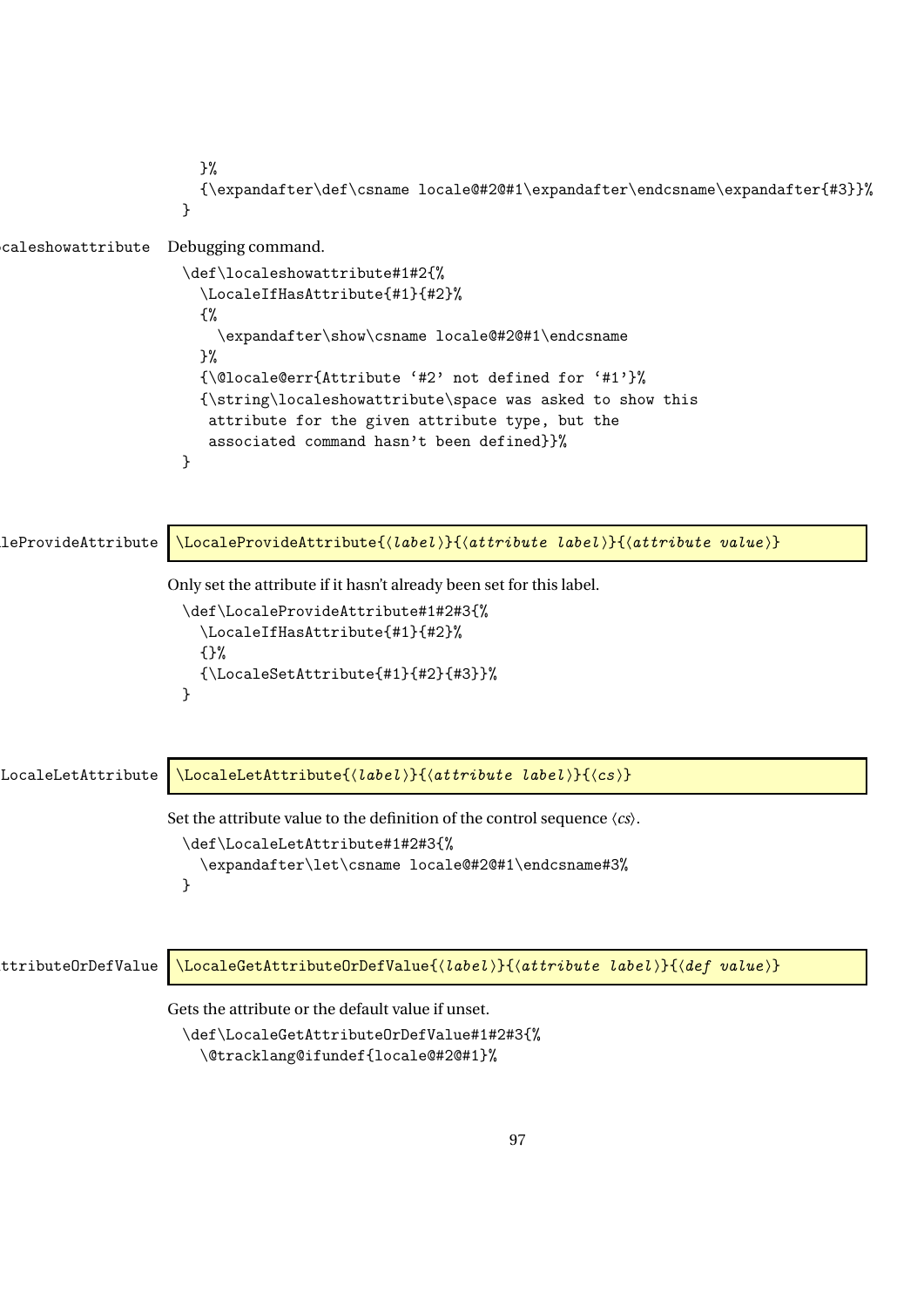```
{#3\@locale@undef@action{#1}{#2}}%
                        {\csname locale@#2@#1\endcsname}%
                      }
LocaleGetAttribute \LocaleGetAttribute{(label)}{(attribute label)}
                      \def\LocaleGetAttribute#1#2{%
                       \LocaleGetAttributeOrDefValue{#1}{#2}{}%
                      }
cale@undef@action Action if an undefined attribute is referenced. Does nothing by default but may be redefined for
                    debugging purposes.
                      \def\@locale@undef@action#1#2{}
caleIfHasAttribute \LocaleIfHasAttribute{(label)}{(attribute label)}{(true)}{(false)}
                    Tests if the given attribute has been assigned.
                      \def\LocaleIfHasAttribute#1#2#3#4{%
                        \@tracklang@ifundef{locale@#2@#1}%
                        {#4}%
                        {#3}%
                      }
\texttt{A}chInAttributeList \big\setminus\texttt{LocaleForEachInAttributeList}(\texttt{label})\}\Where an attribute value is a comma-separated list, this iterates over each item in that list, setting
                    〈cs〉 to that item and performing 〈body〉.
                      \def\LocaleForEachInAttributeList#1#2#3#4{%
                        \LocaleIfHasAttribute{#1}{#2}%
                        {%
                          \expandafter\@tracklang@for\expandafter#3\expandafter:\expandafter
                            =\csname locale@#2@#1\endcsname\do{#4}%
                        }%
                        {}%
                      }
```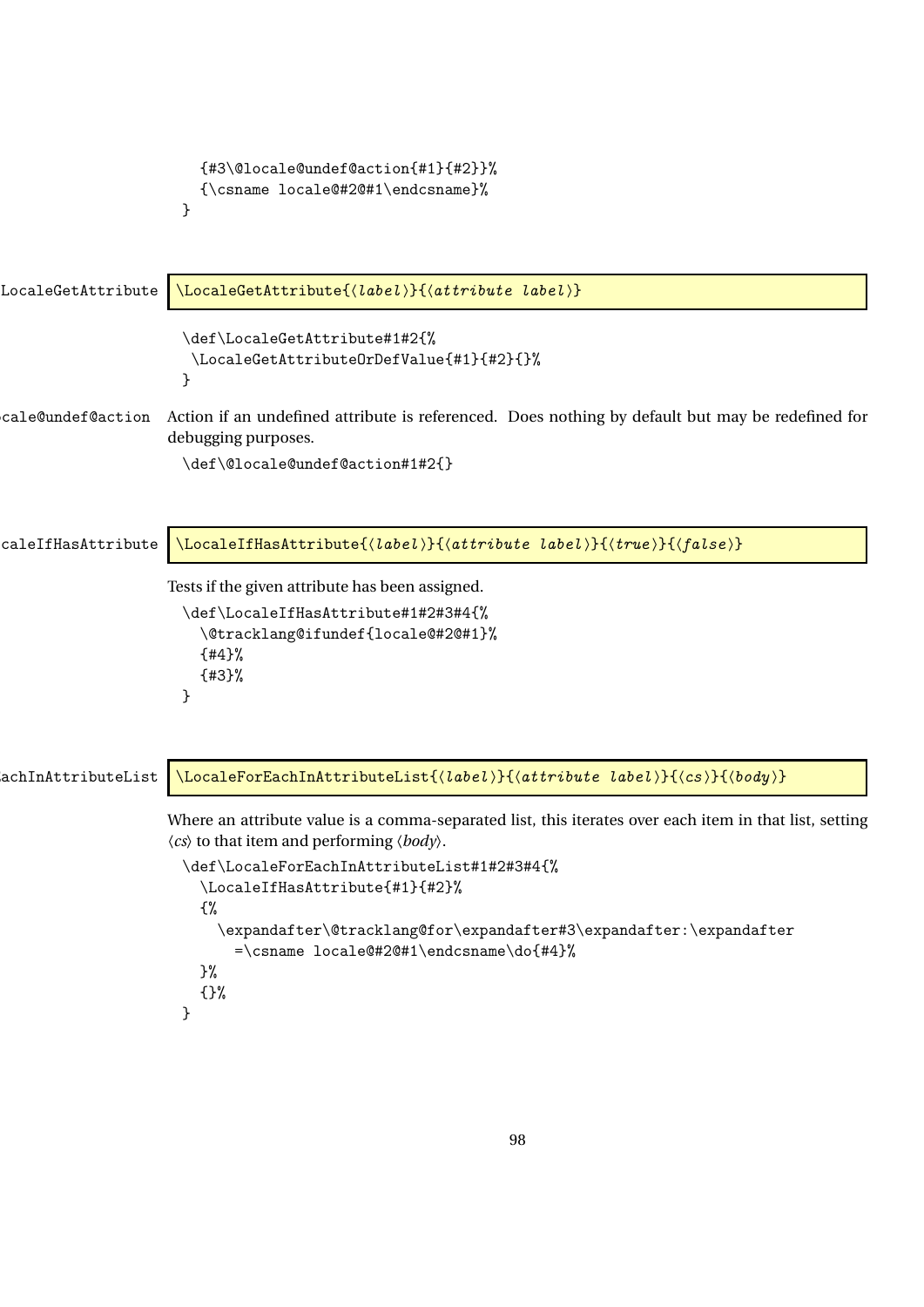```
eIfInAttributeList \LocaleIfInAttributeList{\label\}{\attribute label\}{\titem \}{\true \}{\false \}
                       Where an attribute value is a comma-separated list, this tests if 〈item〉 is in that list.
                         \def\LocaleIfInAttributeList#1#2#3#4#5{%
                           \LocaleIfHasAttribute{#1}{#2}%
                           {%
                              \expandafter\let\expandafter\@locale@attrlist\csname locale@#2@#1\endcsname
                              \@tracklang@ifinlist{#3}{\@locale@attrlist}{#4}{#5}%
                           \frac{1}{2}%
                           {#5}%
                         }
\texttt{fXpInAttributeList } \verb|\color{red}{\textbf{1}xpInAttributeList}({\color{blue}{\langle \textit{label} \rangle}}{\color{red}{\langle \textit{attribute label} \rangle}}{\color{red}{\langle \textit{item} \rangle}}{\color{red}{\langle \textit{true} \rangle}}As above but expands the first token of 〈item〉.
                         \def\LocaleIfXpInAttributeList#1#2#3#4#5{%
                           \LocaleIfHasAttribute{#1}{#2}%
                           {%
                              \expandafter\let\expandafter\@locale@attrlist\csname locale@#2@#1\endcsname
                              \expandafter\@tracklang@ifinlist\expandafter{#3}{\@locale@attrlist}{#4}{#5}%
                           }%
                            {#5}%
                         }
sNonEmptyAttribute \LocaleIfHasNonEmptyAttribute{(label)}{(attribute label)}{(true)}{(false)}
                       Tests if the given attribute has been assigned a non-empty value.
                         \def\LocaleIfHasNonEmptyAttribute#1#2#3#4{%
                           \@tracklang@ifundef{locale@#2@#1}%
                           {#4}%
                           {%
                              \expandafter\ifx\csname locale@#2@#1\endcsname\empty
                                #4%
                              \else
                                #3%
                              \fi
                           }%
                         }
```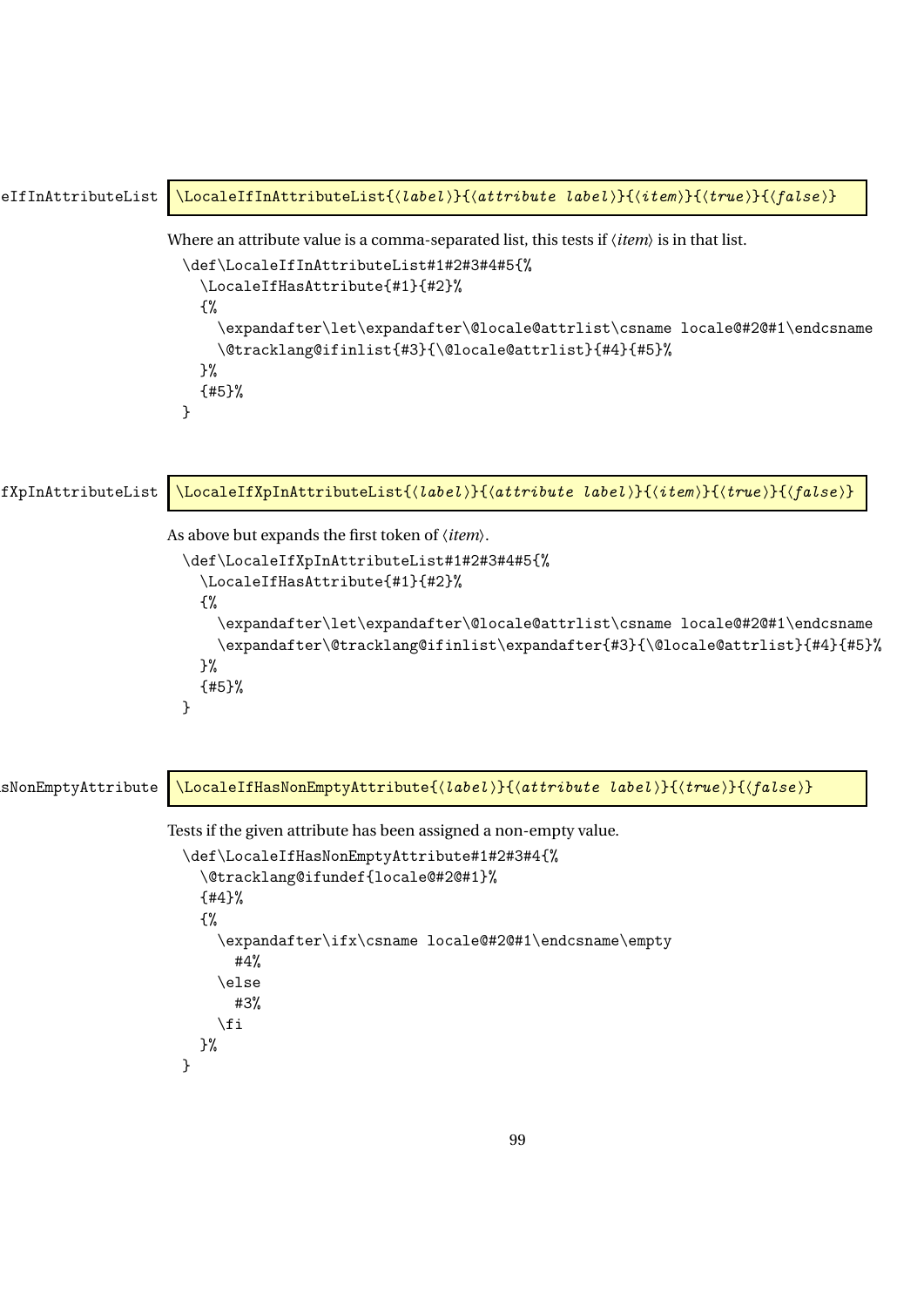```
aleIfAttributeEqCs \LocaleIfAttributeEqCs{(label)}{(attribute label)}{(cs)}{(true)}{(false)}
                        If the attribute value is the same as the definition of the control sequence 〈cs〉 to 〈true〉 otherwise do
                        false.
                           \def\LocaleIfAttributeEqCs#1#2#3#4#5{%
                             \expandafter\ifx\csname locale@#2@#1\endcsname#3%
                                #4%
                             \else
                                #5%
                             \fi
                           }
fAttributeEqCsName \\LocaleIfAttributeEqCsName{(label)}{(attribute label)}{(cs name)}{(true)}
                          \{\langle false \rangle\}If the attribute value is the same as the definition of the control sequence name 〈cs name〉 to 〈true〉
                        otherwise do false.
                           \def\LocaleIfAttributeEqCsName#1#2#3#4#5{%
                             \expandafter\ifx
                                \csname locale@#2@#1\expandafter\endcsname
                                \csname #3\endcsname
                                #4%
                             \else
                                #5%
                             \fi
                          }
\texttt{left}tributeEqNum \texttt{localeIf}AttributeEqNum\{\langle \textit{label} \rangle\}\{\langle \textit{attribute} \text{ label} \rangle\}\{\langle \textit{true} \rangle\}\{\langle \textit{false} \rangle\}If the numeric attribute value is equal to \langle n \rangle do \langle true \rangle otherwise do \langle false \rangle.
                           \def\LocaleIfAttributeEqNum#1#2#3#4#5{%
                             \LocaleIfHasNonEmptyAttribute{#1}{#2}%
```

```
{%
  \expandafter\ifnum\csname locale@#2@#1\endcsname=#3
    #4%
  \else
    #5%
  \fi
```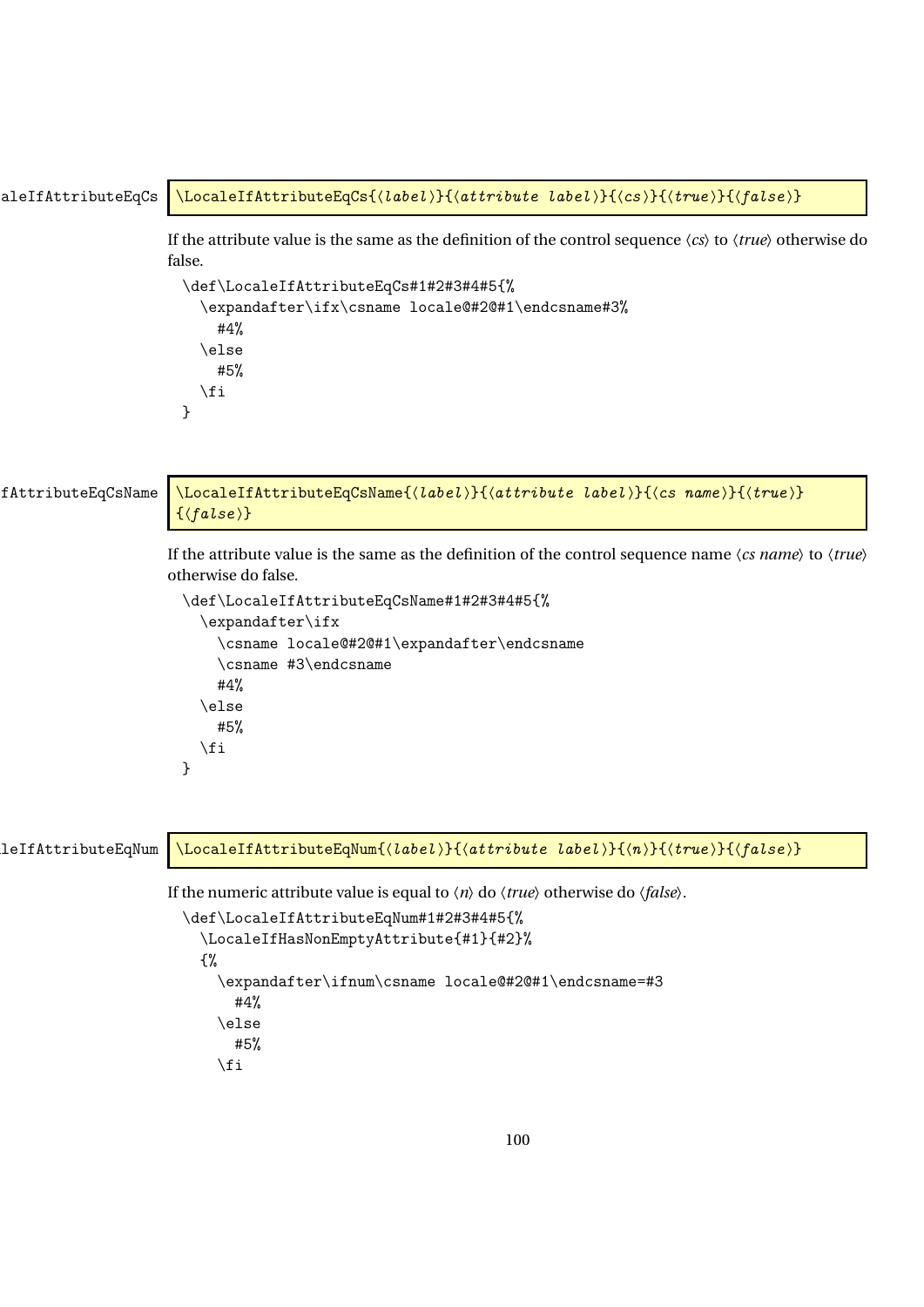```
}%
                       {#5}%
                     }
ameAttributeValues \LocaleIfSameAttributeValues{(label)}{(attribute 1)}{(attribute 2)}{(true)}
                     \{(false)\}Tests if two different attributes for the same 〈label〉 have matching values.
                     \def\LocaleIfSameAttributeValues#1#2#3#4#5{%
                       \expandafter\ifx
                          \csname locale@#2@#1\expandafter\endcsname
                          \csname locale@#3@#1\endcsname
                         #4%
                       \else
                         #5%
                        \fi
                     }
wdialectattribute Debugging command.
                     \def\localeshowdialectattribute#1#2{%
                       \localeshowattribute{#1}{dialect@#2}%
                     }
etDialectAttribute \LocaleSetDialectAttribute{\dialect label >}{\attribute label >}{\attribute
                     value}}
                    Sets dialect attribute.
                     \def\LocaleSetDialectAttribute#1#2#3{%
                       \LocaleSetAttribute{#1}{dialect@#2}{#3}%
                     }
deDialectAttribute \\LocaleProvideDialectAttribute{\dialect label >}{\attribute label >}{\attribute
                     value}}
                    Provides dialect attribute.
                     \def\LocaleProvideDialectAttribute#1#2#3{%
                       \LocaleProvideAttribute{#1}{dialect@#2}{#3}%
                     }
```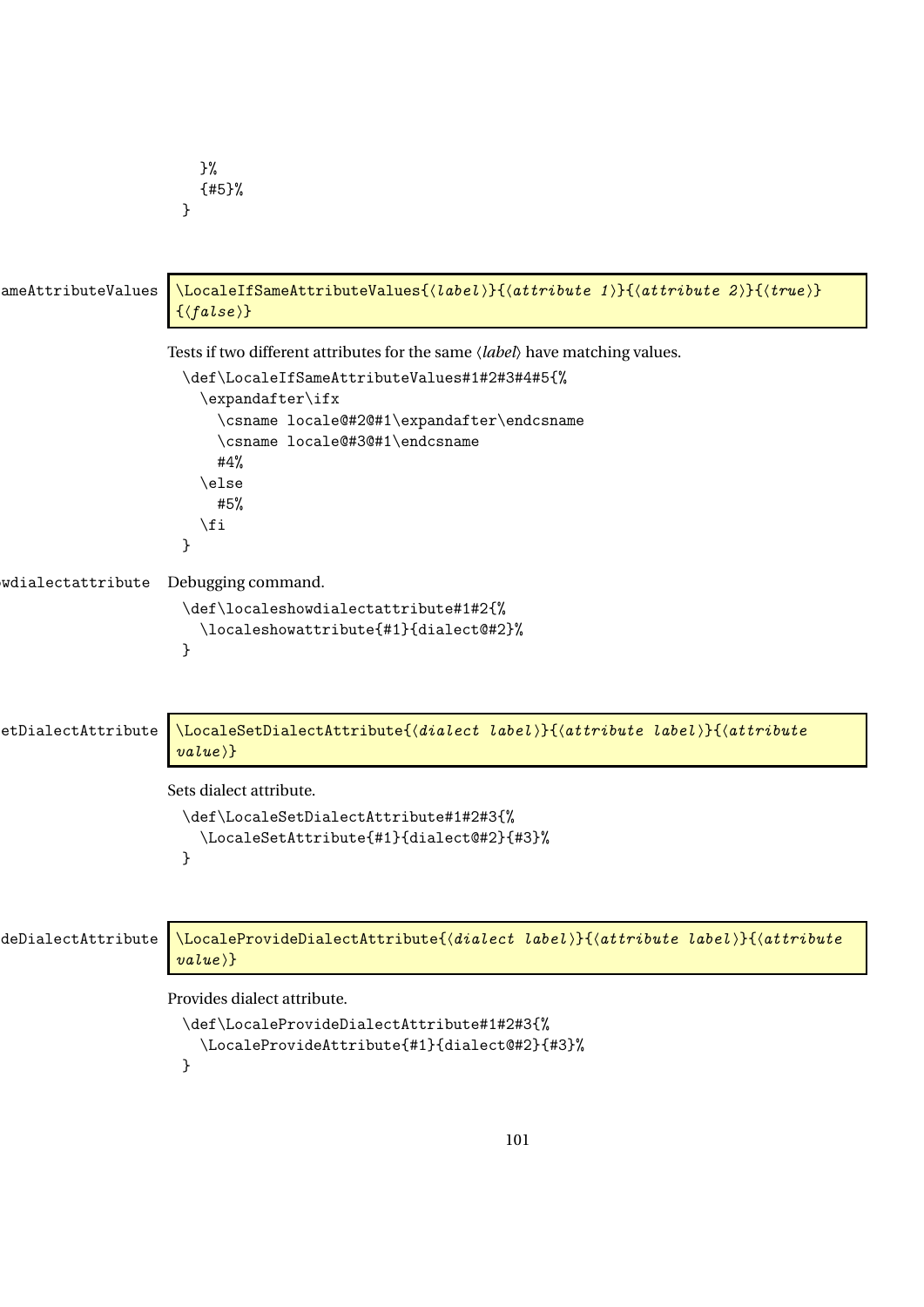| etDialectAttribute | \LocaleLetDialectAttribute{(dialect label)}{(attribute label)}{(cs)}                                                                                                                        |
|--------------------|---------------------------------------------------------------------------------------------------------------------------------------------------------------------------------------------|
|                    | Set the dialect attribute value to the definition of the control sequence $\langle cs \rangle$ .<br>\def\LocaleLetDialectAttribute#1#2#3{%<br>\LocaleLetAttribute{#1}{dialect@#2}{#3}%<br>} |
| ToDialectAttribute | \LocaleAppToDialectAttribute{(dialect label)}{(attribute label)}{(attribute<br>$value$ }}                                                                                                   |
|                    | Append to dialect attribute value.<br>\def\LocaleAppToDialectAttribute#1#2#3{%<br>\LocaleAppToAttribute{#1}{dialect@#2}{#3}%<br>ł                                                           |
| ToDialectAttribute | \LocaleXpAppToDialectAttribute{(dialect label)}{(attribute label)}{(value)}                                                                                                                 |
|                    | Append to dialect attribute value (expand first token of $\langle value \rangle$ ).<br>\def\LocaleXpAppToDialectAttribute#1#2#3{%<br>\LocaleXpAppToAttribute{#1}{dialect@#2}{#3}%<br>ł      |
| alectAttributeList | $\backslash$ LocaleAddToDialectAttributeList{ $\{label\}$ }{ $\{attribute\ label\}$ { $\{value\}$ }                                                                                         |
|                    | Adds (value) to this attribute's list (without repetition).<br>\def\LocaleAddToDialectAttributeList#1#2{%<br>\LocaleAddToAttributeList{#1}{dialect@#2}%<br>ł                                |
| alectAttributeList | \LocaleXpAddToDialectAttributeList{(label)}{(attribute label)}{(value)}                                                                                                                     |
|                    | Adds (value) to this attribute's list (without repetition).<br>\def\LocaleXpAddToDialectAttributeList#1#2{%<br>\LocaleXpAddToAttributeList{#1}{dialect@#2}%<br>}                            |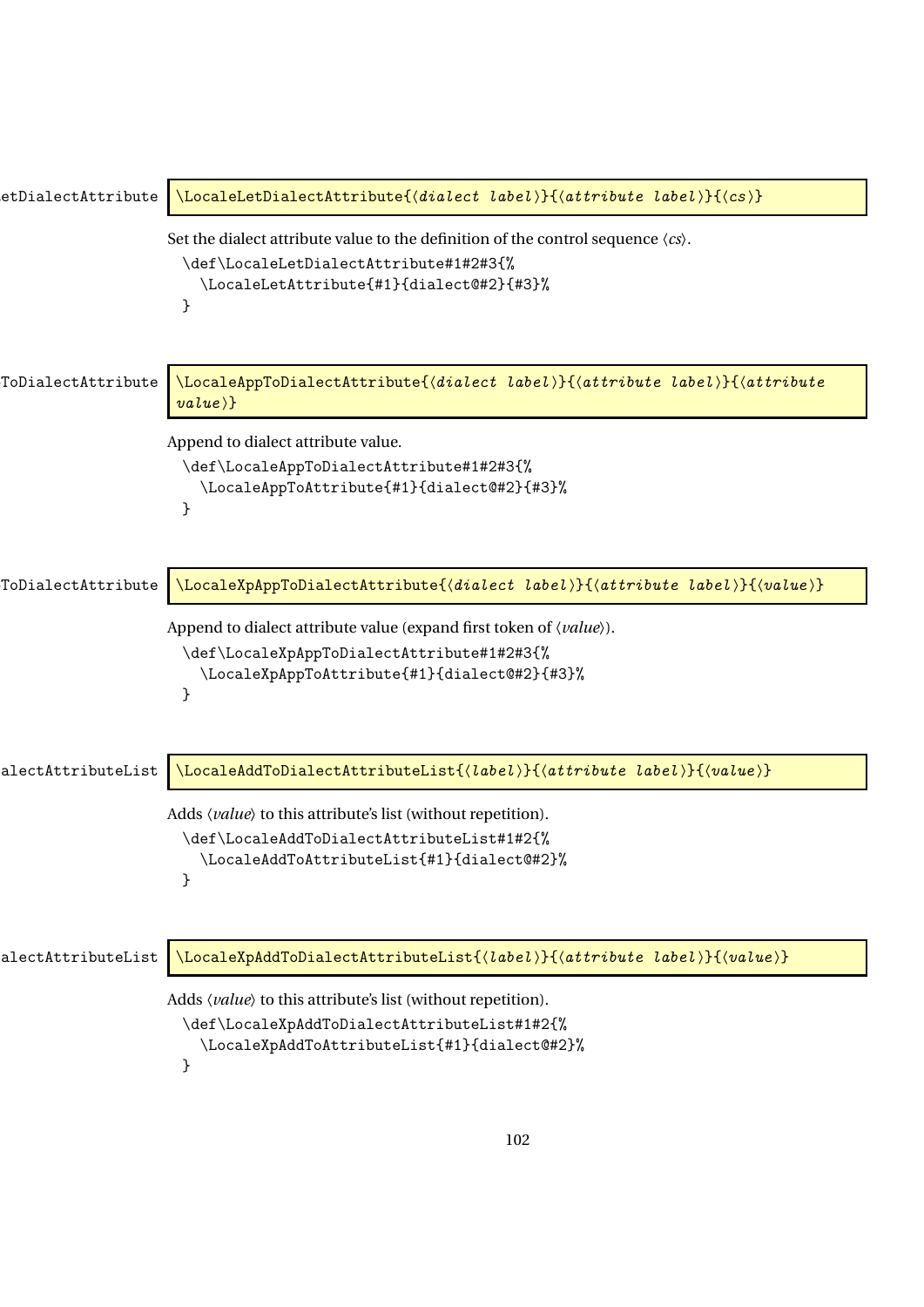| etDialectAttribute | \LocaleGetDialectAttribute{(dialect label)}{(attribute label)}                                                                                                                                                                                                                               |
|--------------------|----------------------------------------------------------------------------------------------------------------------------------------------------------------------------------------------------------------------------------------------------------------------------------------------|
|                    | Gets dialect attribute.<br>\def\LocaleGetDialectAttribute#1#2{%<br>\LocaleGetAttribute{#1}{dialect@#2}%<br>}                                                                                                                                                                                 |
| ttributeOrDefValue | \LocaleGetDialectAttributeOrDefValue{(dialect label)}{(attribute label)}{(def<br>$value$ }}                                                                                                                                                                                                  |
|                    | Gets attribute for given dialect or $\langle def value \rangle$ if unset.<br>\def\LocaleGetDialectAttributeOrDefValue#1#2{%<br>\LocaleGetAttributeOrDefValue{#1}{dialect@#2}%<br>}                                                                                                           |
| asDialectAttribute | \LocaleIfHasDialectAttribute{(dialect label)}{(attribute label)}{(true)}<br>$\{\langle false \rangle\}$                                                                                                                                                                                      |
|                    | \def\LocaleIfHasDialectAttribute#1#2{%<br>\LocaleIfHasAttribute{#1}{dialect@#2}%<br>ł                                                                                                                                                                                                        |
| alectAttributeList | \LocaleForEachInDialectAttributeList{(label)}{(attribute label)}{(cs)}{(body)}                                                                                                                                                                                                               |
|                    | Where an attribute value is a comma-separated list, this iterates over each item in that list, setting<br>$\langle cs \rangle$ to that item and performing $\langle body \rangle$ .<br>\def\LocaleForEachInDialectAttributeList#1#2{%<br>\LocaleForEachInAttributeList{#1}{dialect@#2}%<br>} |
| alectAttributeList | \LocaleIfInDialectAttributeList{(label)}{(attribute label)}{(item)}{(true)}<br>$\{\langle false \rangle\}$                                                                                                                                                                                   |
|                    |                                                                                                                                                                                                                                                                                              |

Where an attribute value is a comma-separated list, this tests if 〈*item*〉 is in that list.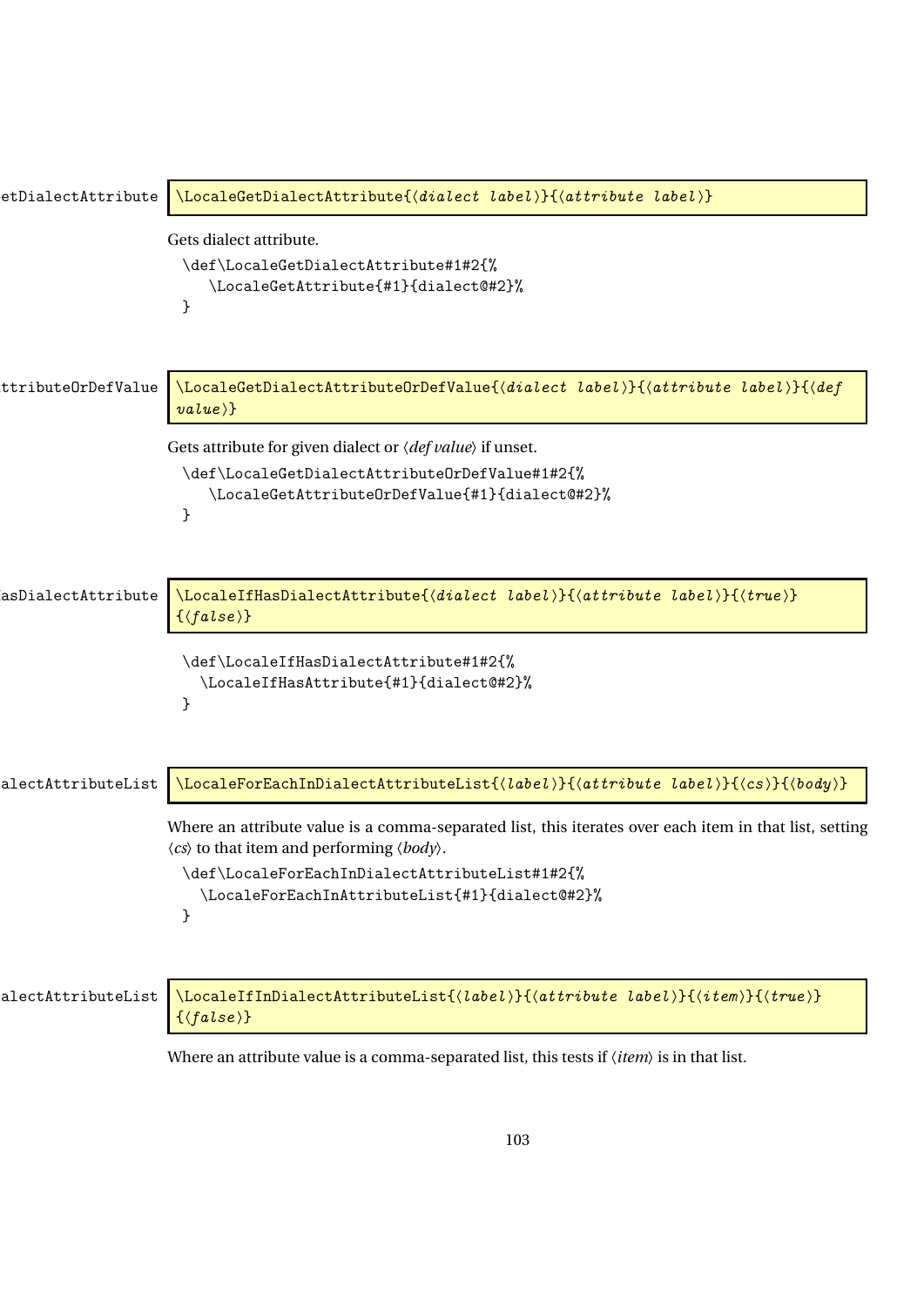```
\def\LocaleIfInDialectAttributeList#1#2{%
                          \LocaleIfInAttributeList{#1}{dialect@#2}%
                        }
alectAttributeList \LocaleIfXpInDialectAttributeList{\label}}{\attribute label}}{\item }}{\true }}
                       \{\langle false \rangle\}As above but expands the first token of 〈item〉.
                        \def\LocaleIfXpInDialectAttributeList#1#2{%
                          \LocaleIfXpInAttributeList{#1}{dialect@#2}%
                        }
tNonEmptyAttribute \LocaleIfHasDialectNonEmptyAttribute{\dialect label>}{\attribute label>}
                       \{\langle true \rangle\} \{\langle false \rangle\}\def\LocaleIfHasDialectNonEmptyAttribute#1#2{%
                          \LocaleIfHasNonEmptyAttribute{#1}{dialect@#2}%
                        }
alectAttributeEqCs \LocaleIfDialectAttributeEqCs{\dialect label >}{\attribute label >}{\cs >}{\true >}
                       \{(false)\}If the attribute value for the given dialect is the same as the definition of the control sequence \langle cs \rangle do
                      〈true〉 otherwise do 〈false〉.
                        \def\LocaleIfDialectAttributeEqCs#1#2#3{%
                          \LocaleIfAttributeEqCs{#1}{dialect@#2}{#3}%
                        }
tAttributeEqCsName \LocaleIfDialectAttributeEqCsName{〈dialect label〉}{〈attribute label〉}{〈cs
                       name){} \{ \langle true \rangle \} \{ \langle false \rangle \}If the attribute value for the given dialect is the same as the definition of the control sequence name
                      〈cs name〉 do 〈true〉 otherwise do 〈false〉.
                        \def\LocaleIfDialectAttributeEqCsName#1#2#3{%
                          \LocaleIfAttributeEqCsName{#1}{dialect@#2}{#3}%
                        }
```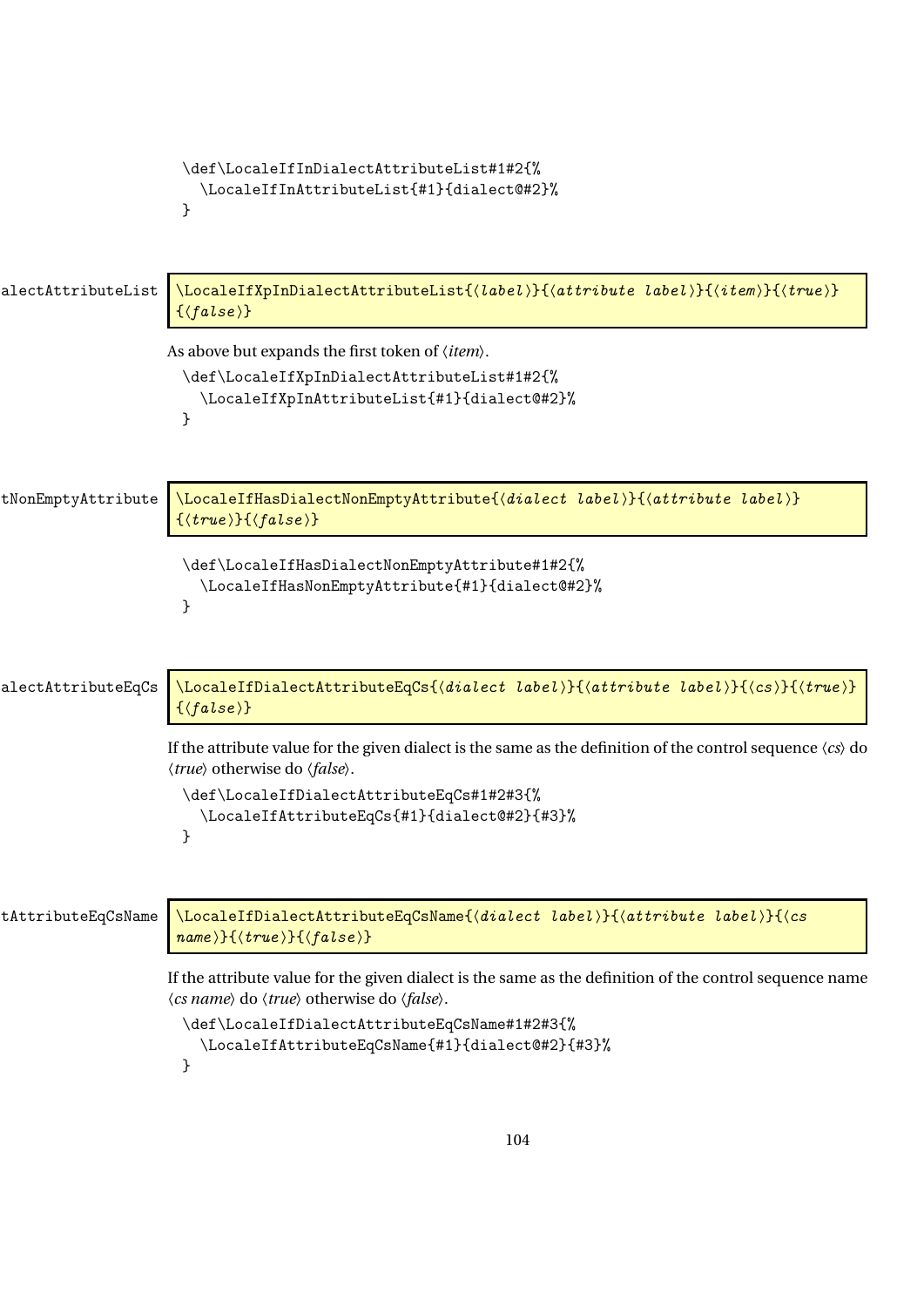| lectAttributeEqNum | $\setminus$ LocaleIfDialectAttributeEqNum{(dialect label)}{(attribute label)}{(n)}{(true)}<br>$\{\langle false \rangle\}$                                                                                                                                              |
|--------------------|------------------------------------------------------------------------------------------------------------------------------------------------------------------------------------------------------------------------------------------------------------------------|
|                    | If the numeric attribute value for the given dialect is equal to the number $\langle n \rangle$ do $\langle true \rangle$ otherwise do<br>$\langle false \rangle$ .<br>\def\LocaleIfDialectAttributeEqNum#1#2#3{%<br>\LocaleIfAttributeEqNum{#1}{dialect@#2}{#3}%<br>} |
| ectAttributeValues | \LocaleIfSameDialectAttributeValues{(dialect label)}{(attribute 1)}{(attribute<br>$2\}$ { $\{true\}$ }{ $\{false\}$ }                                                                                                                                                  |
|                    | Tests if two different dialect attributes for the same <i>(dialect label)</i> have matching values.<br>\def\LocaleIfSameDialectAttributeValues#1#2#3{%<br>\LocaleIfSameAttributeValues{#1}{dialect@#2}{dialect@#3}%<br>}                                               |
| owregionattribute  | Debugging command.<br>\def\localeshowregionattribute#1#2{%<br>\localeshowattribute{#1}{region@#2}%<br>}                                                                                                                                                                |
| SetRegionAttribute | \LocaleSetRegionAttribute{(region code)}{(attribute label)}{(attribute value)}                                                                                                                                                                                         |
|                    | Sets region attribute.<br>\def\LocaleSetRegionAttribute#1#2#3{%<br>\LocaleSetAttribute{#1}{region@#2}{#3}%<br>}                                                                                                                                                        |
| ideRegionAttribute | \LocaleProvideRegionAttribute{(region code)}{(attribute label)}{(attribute<br>$value$ }}                                                                                                                                                                               |
|                    | Provides region attribute.<br>\def\LocaleProvideRegionAttribute#1#2#3{%<br>\LocaleProvideAttribute{#1}{region@#2}{#3}%<br>}                                                                                                                                            |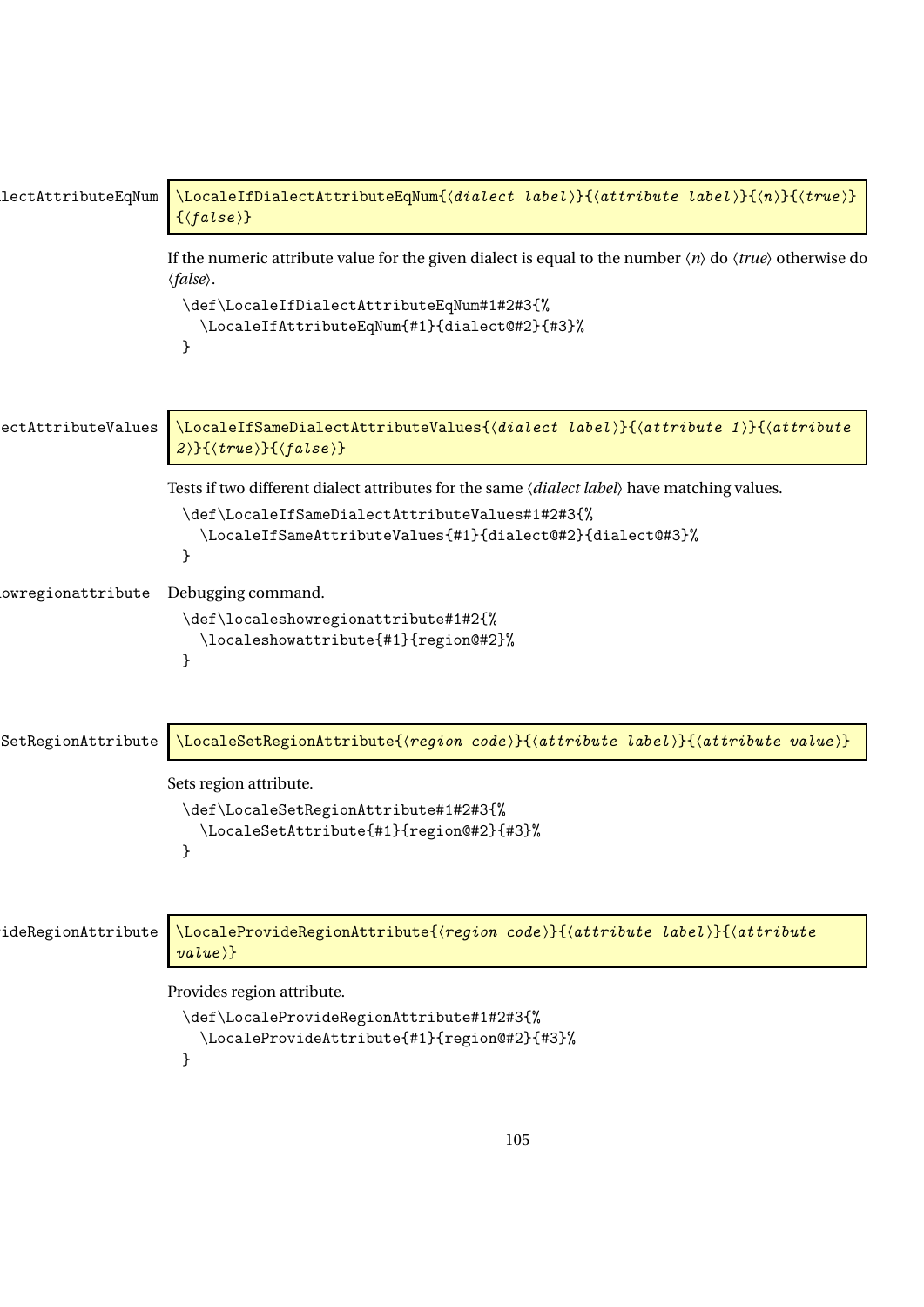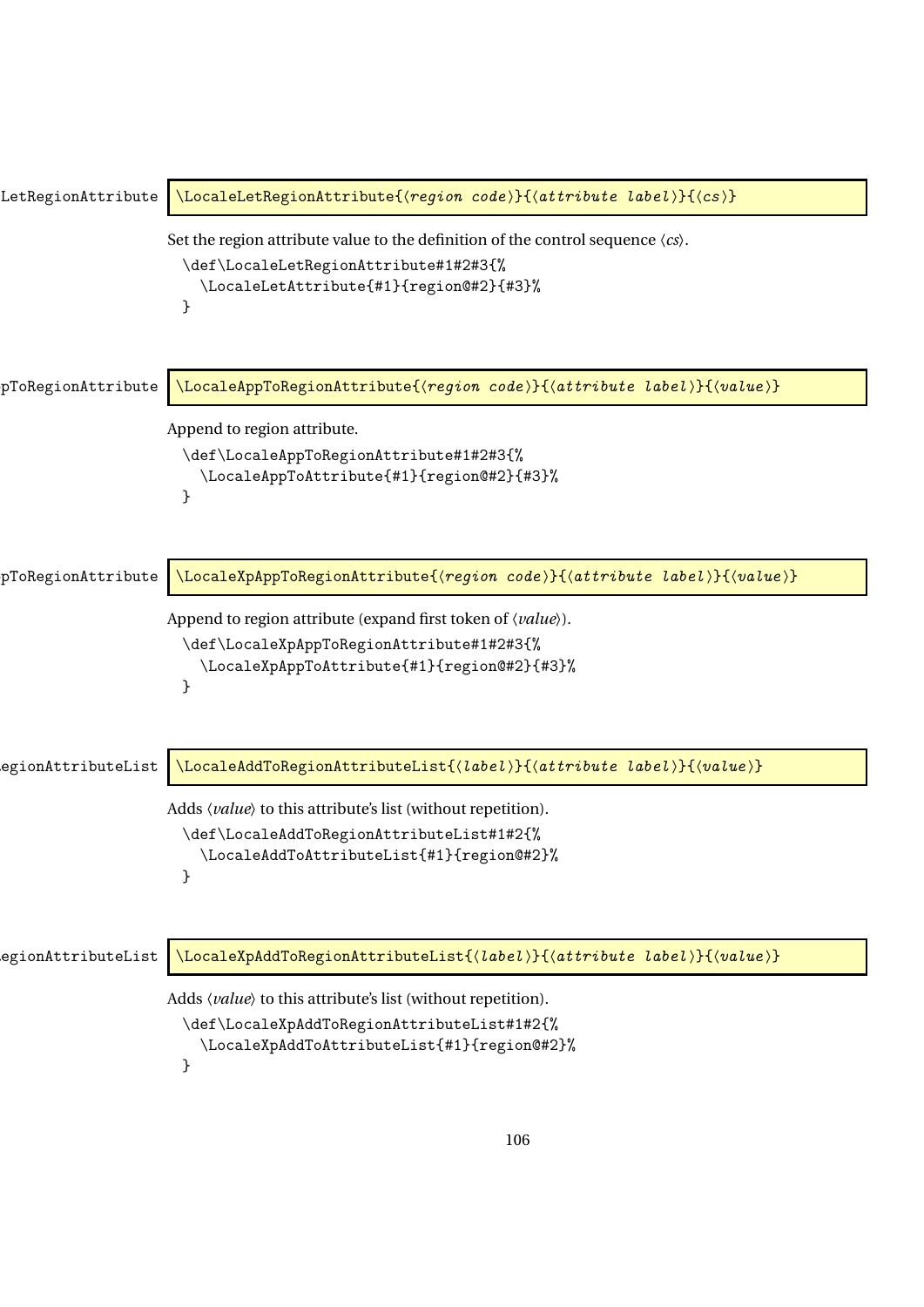| GetRegionAttribute | \LocaleGetRegionAttribute{\region code}}{\attribute label}}                                                                                                                                                                                                                                |
|--------------------|--------------------------------------------------------------------------------------------------------------------------------------------------------------------------------------------------------------------------------------------------------------------------------------------|
|                    | Gets region attribute.<br>\def\LocaleGetRegionAttribute#1#2{%<br>\LocaleGetAttribute{#1}{region@#2}%<br>}                                                                                                                                                                                  |
| ttribute0rDefValue | \LocaleGetRegionAttributeOrDefValue{(region code)}{(attribute label)}{(def<br>$value$ }}                                                                                                                                                                                                   |
|                    | Gets attribute for given region or $\langle def value \rangle$ if unset.<br>\def\LocaleGetRegionAttributeOrDefValue#1#2{%<br>\LocaleGetAttributeOrDefValue{#1}{region@#2}%<br>}                                                                                                            |
| HasRegionAttribute | \LocaleIfHasRegionAttribute{(region code)}{(attribute label)}{(true)}{(false)}                                                                                                                                                                                                             |
|                    | \def\LocaleIfHasRegionAttribute#1#2{%<br>\LocaleIfHasAttribute{#1}{region@#2}%<br>}                                                                                                                                                                                                        |
| egionAttributeList | \LocaleForEachInRegionAttributeList{\label}}{\attribute label}}{\cs}}{\body}}                                                                                                                                                                                                              |
|                    | Where an attribute value is a comma-separated list, this iterates over each item in that list, setting<br>$\langle cs \rangle$ to that item and performing $\langle body \rangle$ .<br>\def\LocaleForEachInRegionAttributeList#1#2{%<br>\LocaleForEachInAttributeList{#1}{region@#2}%<br>} |
| egionAttributeList | \LocaleIfInRegionAttributeList{(label)}{(attribute label)}{(item)}{(true)}<br>$\{\langle false \rangle\}$                                                                                                                                                                                  |
|                    | Where an attribute value is a comma-separated list, this tests if $\langle item \rangle$ is in that list.<br>\def\LocaleIfInRegionAttributeList#1#2{%                                                                                                                                      |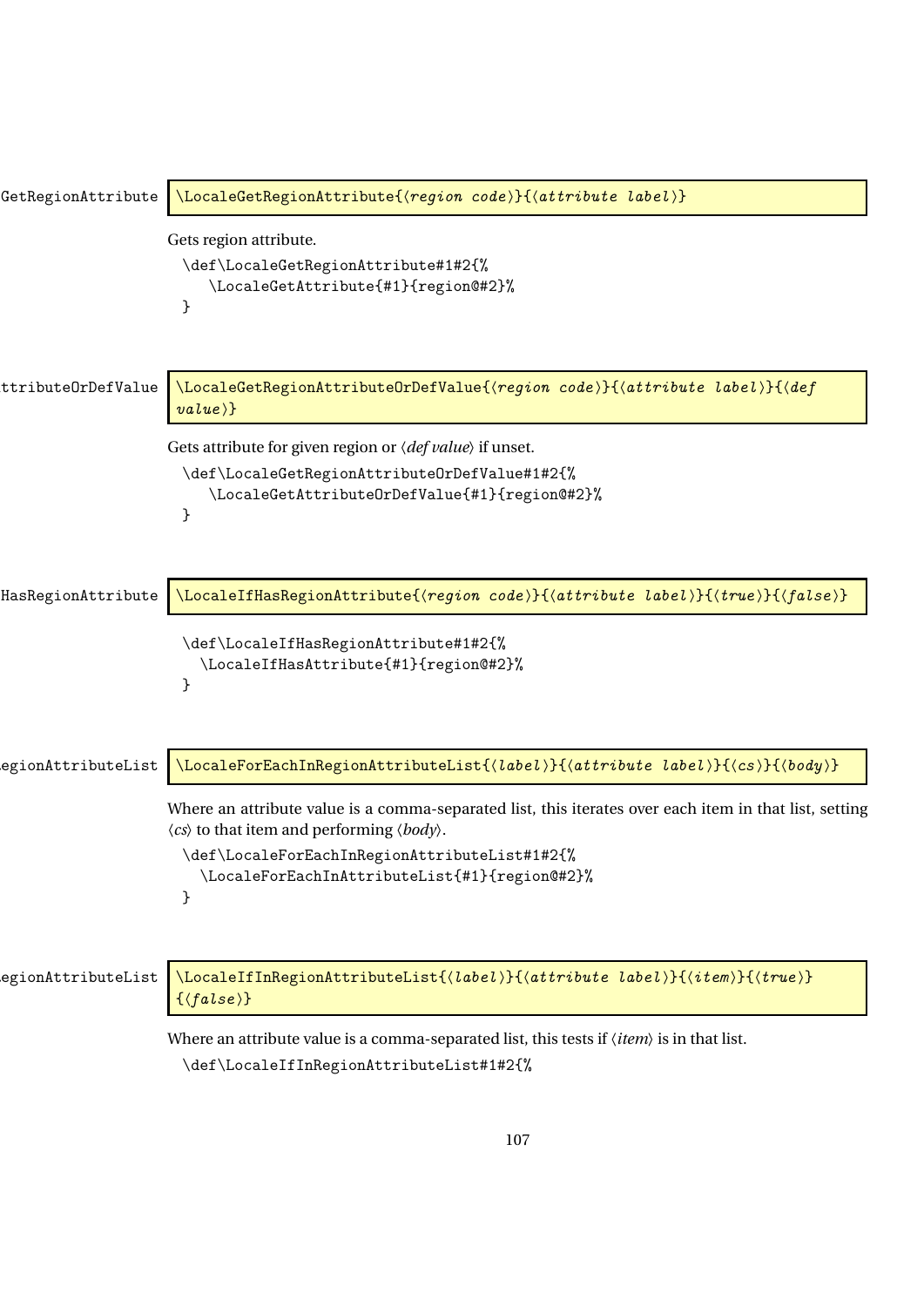```
\LocaleIfInAttributeList{#1}{region@#2}%
                         }
egionAttributeList \LocaleIfXpInRegionAttributeList{\label}}{\attribute label}}{\titem }{\true }}
                        \{(false)\}As above but expands the first token of 〈item〉.
                         \def\LocaleIfXpInRegionAttributeList#1#2{%
                           \LocaleIfXpInAttributeList{#1}{region@#2}%
                         }
nNonEmptyAttribute \LocaleIfHasRegionNonEmptyAttribute{\region code >}{\attribute label >}{\true >}
                        \{\langle false \rangle\}\def\LocaleIfHasRegionNonEmptyAttribute#1#2{%
                           \LocaleIfHasNonEmptyAttribute{#1}{region@#2}%
                         }
egionAttributeEqCs \setminusLocaleIfRegionAttributeEqCs{(region code)}{(attribute label)}{(cs)}{(true)}
                        \{\langle false \rangle\}If the attribute value for the given region is the same as the definition of the control sequence \langle cs \rangle do
                       〈true〉 otherwise do 〈false〉.
                         \def\LocaleIfRegionAttributeEqCs#1#2#3{%
                           \LocaleIfAttributeEqCs{#1}{region@#2}{#3}%
                         }
nAttributeEqCsName \big\setminusLocaleIfRegionAttributeEqCsName{\langle region\ code \rangle}{\langle attribute\ label \rangle}{\langle cs\ name \rangle}
                        \{\langle true \rangle\} \{\langle false \rangle\}If the attribute value for the given region is the same as the definition of the control sequence name
                       〈cs name〉 do 〈true〉 otherwise do 〈false〉.
                         \def\LocaleIfRegionAttributeEqCsName#1#2#3{%
                            \LocaleIfAttributeEqCsName{#1}{region@#2}{#3}%
                         }
```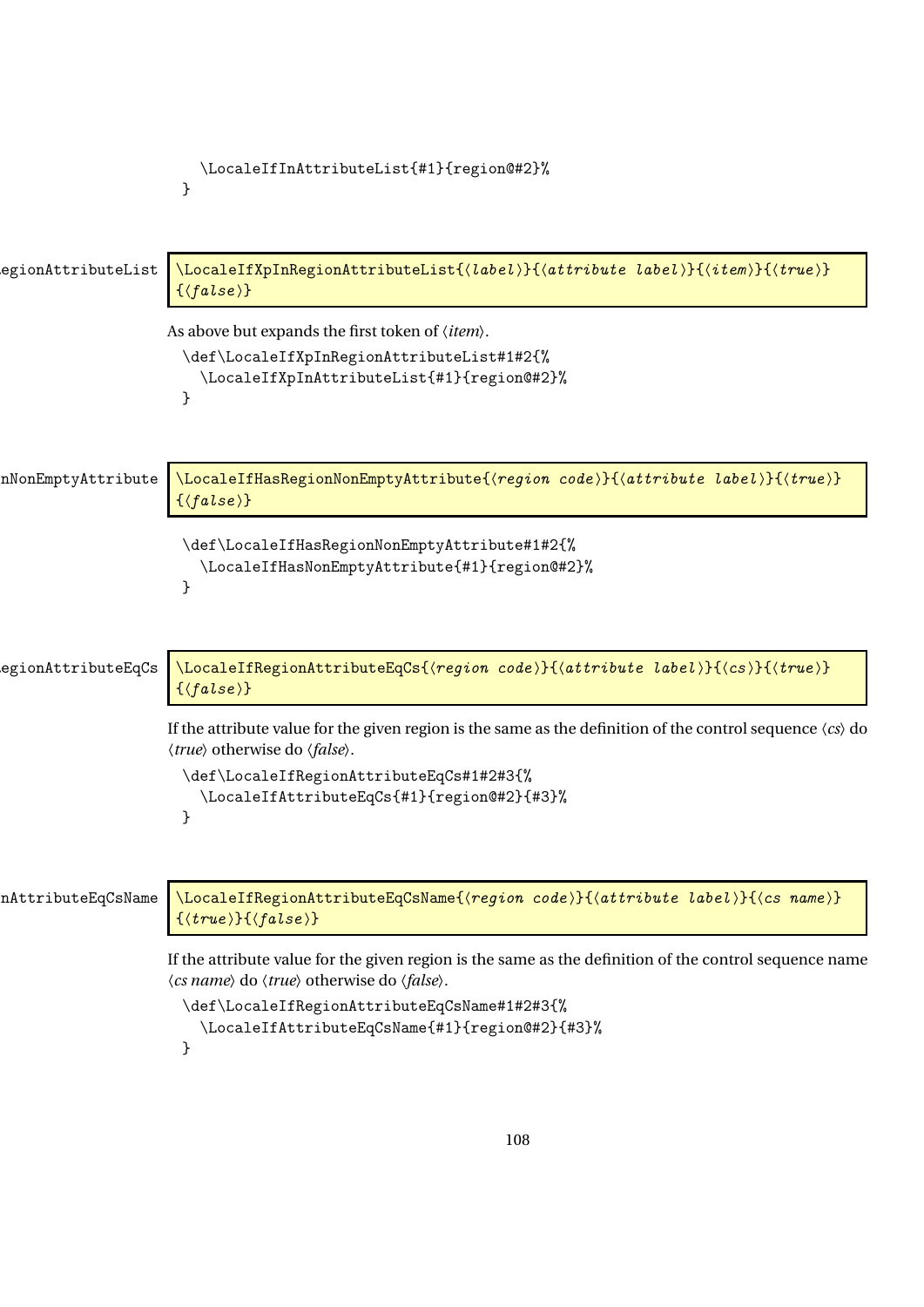| gionAttributeEqNum | \LocaleIfRegionAttributeEqNum{(region label)}{(attribute label)}{(n)}{(true)}<br>$\{\langle false \rangle\}$                                                                                                                                                        |
|--------------------|---------------------------------------------------------------------------------------------------------------------------------------------------------------------------------------------------------------------------------------------------------------------|
|                    | If the numeric attribute value for the given region is equal to the number $\langle n \rangle$ do $\langle true \rangle$ otherwise do<br>$\langle false \rangle$ .<br>\def\LocaleIfRegionAttributeEqNum#1#2#3{%<br>\LocaleIfAttributeEqNum{#1}{region@#2}{#3}%<br>} |
| ionAttributeValues | \LocaleIfSameRegionAttributeValues{(region code)}{(attribute 1)}{(attribute 2)}<br>$\{\langle true \rangle\} \{\langle false \rangle\}$                                                                                                                             |
|                    | Tests if two different region attributes for the same (region code) have matching values.<br>\def\LocaleIfSameRegionAttributeValues#1#2#3{%<br>\LocaleIfSameAttributeValues{#1}{region@#2}{region@#3}%<br>}                                                         |
| currencyattribute  | Debugging command.<br>\def\localeshowcurrencyattribute#1#2{%<br>\localeshowattribute{#1}{currency@#2}%<br>λ                                                                                                                                                         |
| tCurrencyAttribute | \LocaleSetCurrencyAttribute{(currency code)}{(attribute label)}{(attribute<br>$\{value\}$ }                                                                                                                                                                         |
|                    | Sets currency attribute.<br>\def\LocaleSetCurrencyAttribute#1#2#3{%<br>\LocaleSetAttribute{#1}{currency@#2}{#3}%<br>}                                                                                                                                               |
| eCurrencyAttribute | \LocaleProvideCurrencyAttribute{\currency code}}{\attribute label}}{\attribute<br>$value$ }                                                                                                                                                                         |
|                    | Provides currency attribute.<br>\def\LocaleProvideCurrencyAttribute#1#2#3{%<br>\LocaleProvideAttribute{#1}{currency@#2}{#3}%<br>}                                                                                                                                   |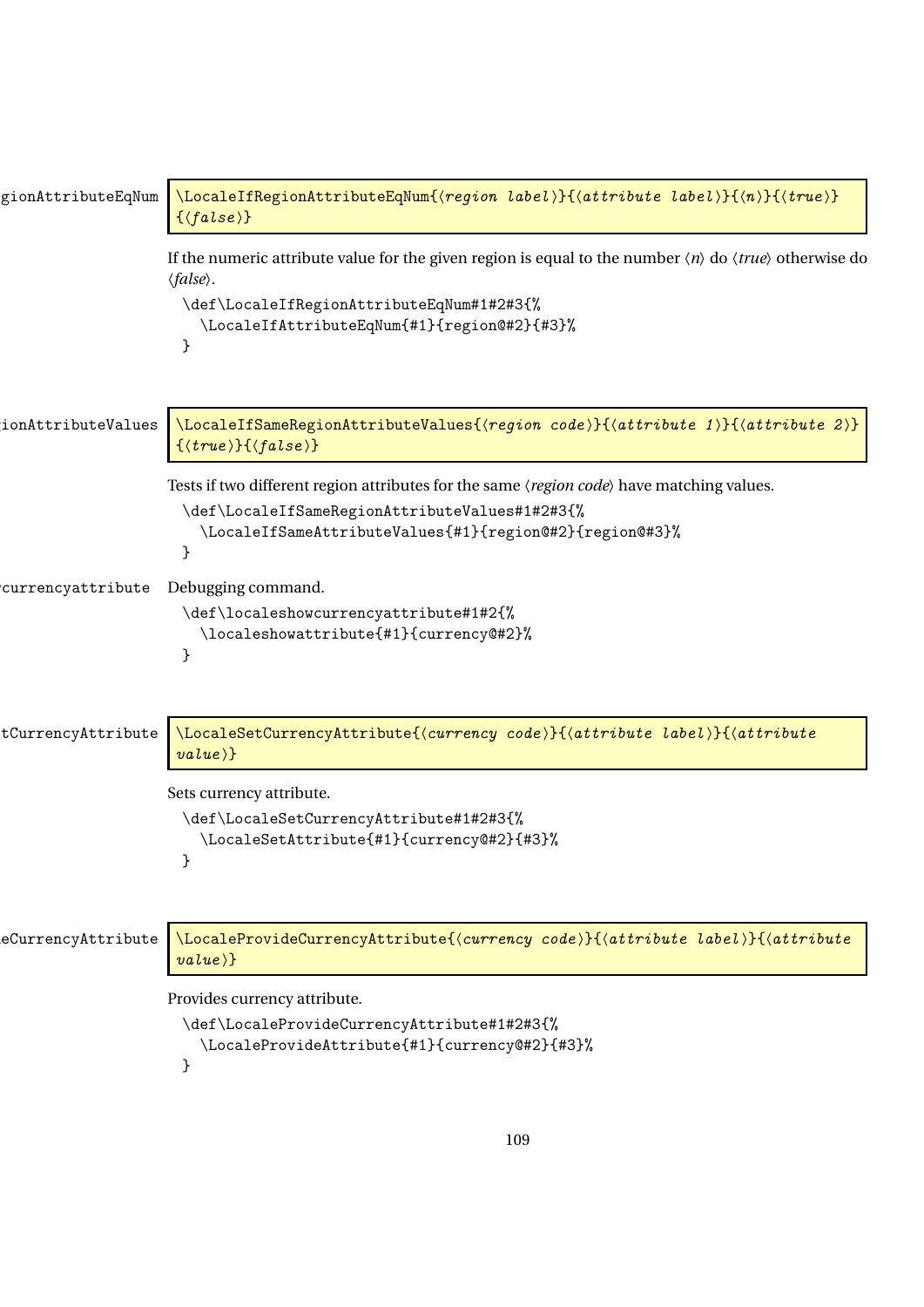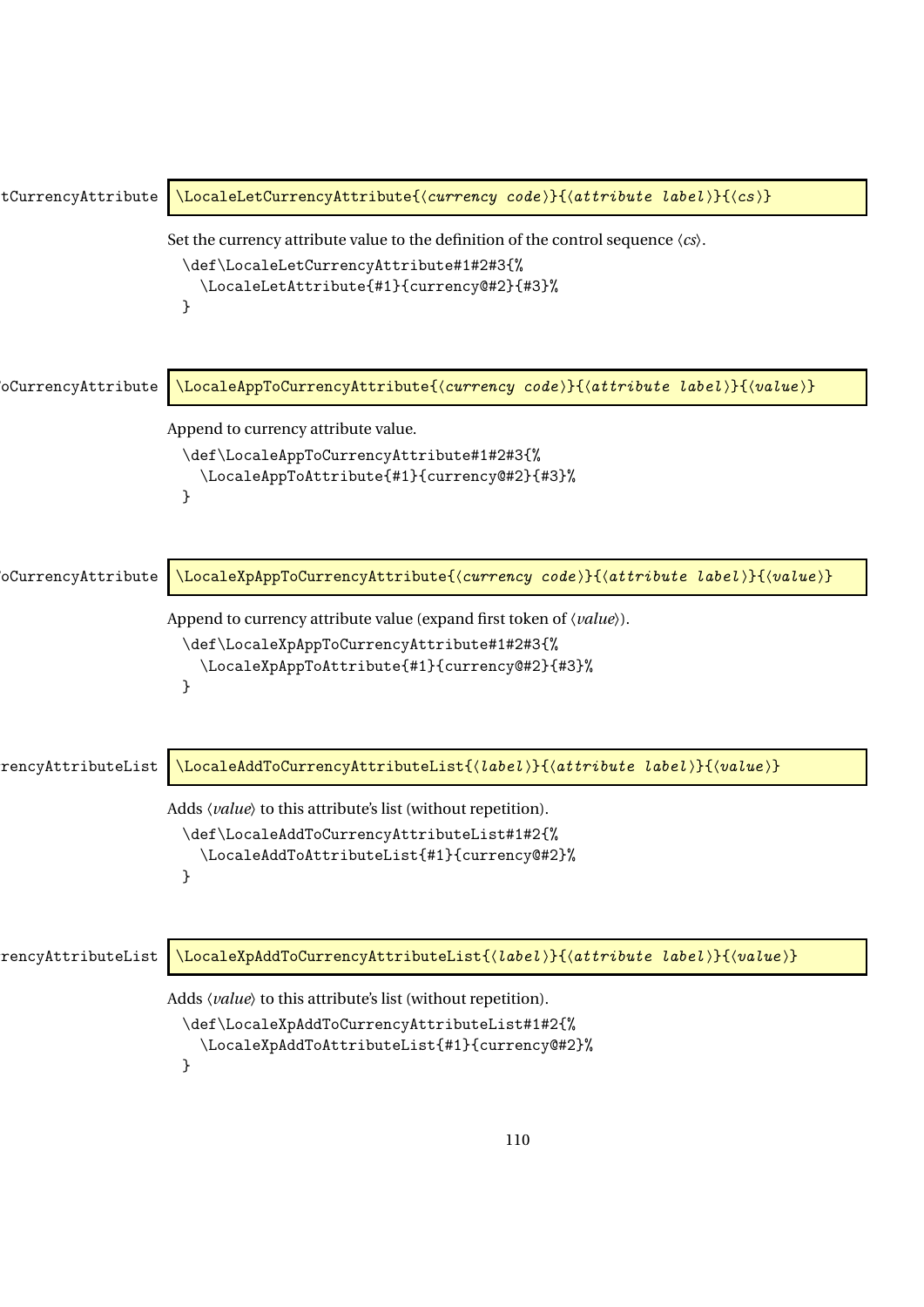| tCurrencyAttribute | \LocaleGetCurrencyAttribute{ <currency code="">}{<attribute label="">}</attribute></currency>                                                                                                                                                                                                  |
|--------------------|------------------------------------------------------------------------------------------------------------------------------------------------------------------------------------------------------------------------------------------------------------------------------------------------|
|                    | Gets currency attribute.<br>\def\LocaleGetCurrencyAttribute#1#2{%<br>\LocaleGetAttribute{#1}{currency@#2}%<br>}                                                                                                                                                                                |
| ttributeOrDefValue | \LocaleGetCurrencyAttributeOrDefValue{(currency code)}{(attribute label)}{(def<br>$value$ }}                                                                                                                                                                                                   |
|                    | Gets attribute for given currency or $\langle def value \rangle$ if unset.<br>\def\LocaleGetCurrencyAttributeOrDefValue#1#2{%<br>\LocaleGetAttributeOrDefValue{#1}{currency@#2}%                                                                                                               |
| sCurrencyAttribute | }<br>\LocaleIfHasCurrencyAttribute{(currency code)}{(attribute label)}{(true)}                                                                                                                                                                                                                 |
|                    | $\{\langle false \rangle\}$<br>\def\LocaleIfHasCurrencyAttribute#1#2{%<br>\LocaleIfHasAttribute{#1}{currency@#2}%                                                                                                                                                                              |
| rencyAttributeList | \LocaleForEachInCurrencyAttributeList{(label)}{(attribute label)}{(cs)}{(body)}                                                                                                                                                                                                                |
|                    | Where an attribute value is a comma-separated list, this iterates over each item in that list, setting<br>$\langle cs \rangle$ to that item and performing $\langle body \rangle$ .<br>\def\LocaleForEachInCurrencyAttributeList#1#2{%<br>\LocaleForEachInAttributeList{#1}{currency@#2}%<br>} |
| rencyAttributeList | \LocaleIfInCurrencyAttributeList{(label)}{(attribute label)}{(item)}{(true)}<br>$\{\langle false \rangle\}$                                                                                                                                                                                    |
|                    |                                                                                                                                                                                                                                                                                                |

Where an attribute value is a comma-separated list, this tests if 〈*item*〉 is in that list.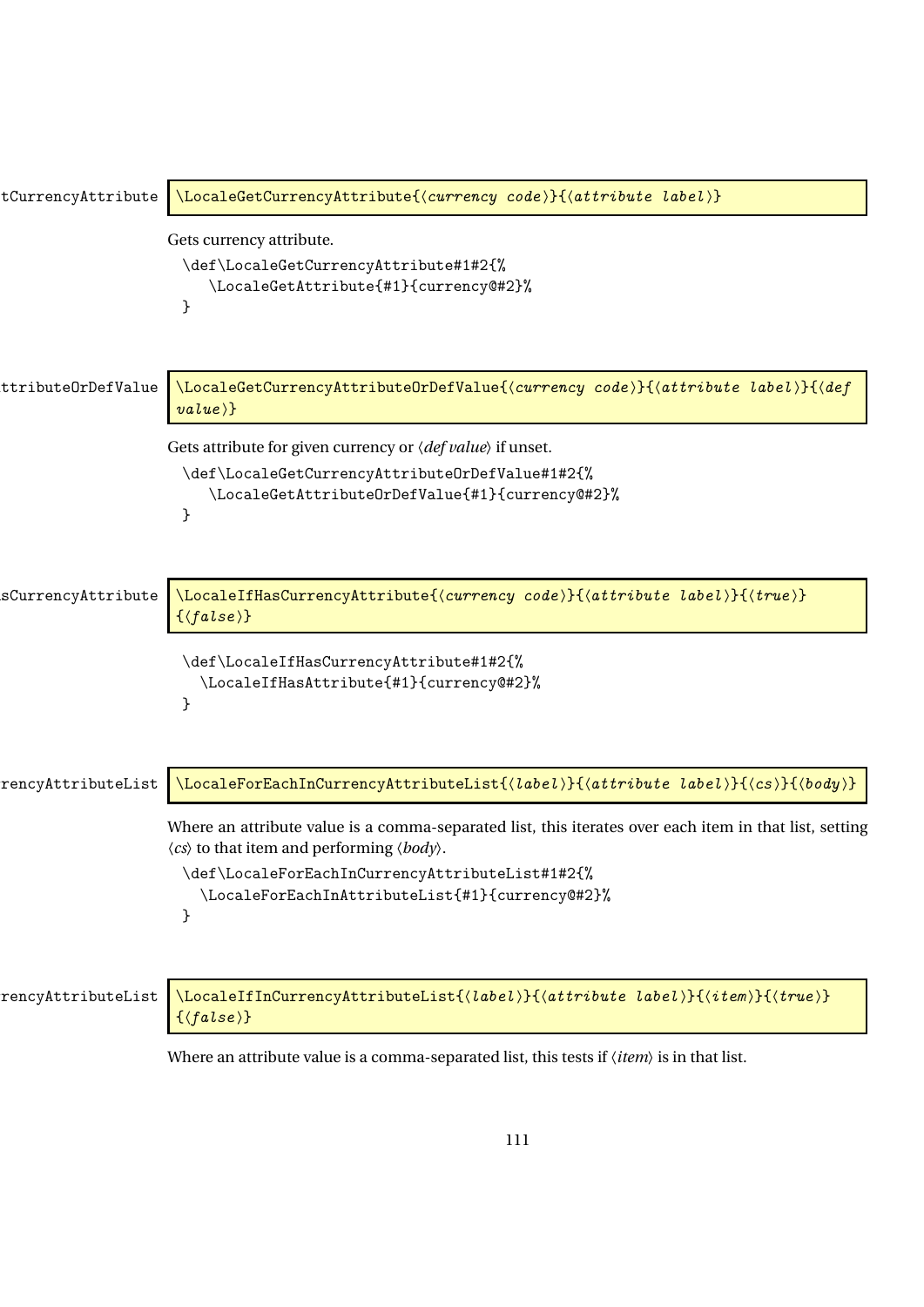```
\def\LocaleIfInCurrencyAttributeList#1#2{%
                          \LocaleIfInAttributeList{#1}{currency@#2}%
                        }
rencyAttributeList \LocaleIfXpInCurrencyAttributeList{\label}}{\attribute label}}{\item }}{\true }}
                       \{\langle false \rangle\}As above but expands the first token of 〈item〉.
                        \def\LocaleIfXpInCurrencyAttributeList#1#2{%
                          \LocaleIfXpInAttributeList{#1}{currency@#2}%
                        }
yNonEmptyAttribute \big\vert\LocaleIfHasCurrencyNonEmptyAttribute{\currency code }}{\attribute label }}
                       \{\langle true \rangle\} \{\langle false \rangle\}\def\LocaleIfHasCurrencyNonEmptyAttribute#1#2{%
                          \LocaleIfHasNonEmptyAttribute{#1}{currency@#2}%
                        }
rencyAttributeEqCs \LocaleIfCurrencyAttributeEqCs{\currency code >}{\attribute label >}{\cs > }
                       \{\langle true \rangle\} \{\langle false \rangle\}If the attribute value for the given currency is the same as the definition of the control sequence 〈cs〉
                      do 〈true〉 otherwise do 〈false〉.
                        \def\LocaleIfCurrencyAttributeEqCs#1#2#3{%
                          \LocaleIfAttributeEqCs{#1}{currency@#2}{#3}%
                        }
yAttributeEqCsName \\LocaleIfCurrencyAttributeEqCsName{\currency code >}{\attribute label }}{\cs
                       name 〉}{〈true 〉}{〈false 〉}
                      If the attribute value for the given currency is the same as the definition of the control sequence name
                      〈cs name〉 do 〈true〉 otherwise do 〈false〉.
                        \def\LocaleIfCurrencyAttributeEqCsName#1#2#3{%
                          \LocaleIfAttributeEqCsName{#1}{currency@#2}{#3}%
                        }
```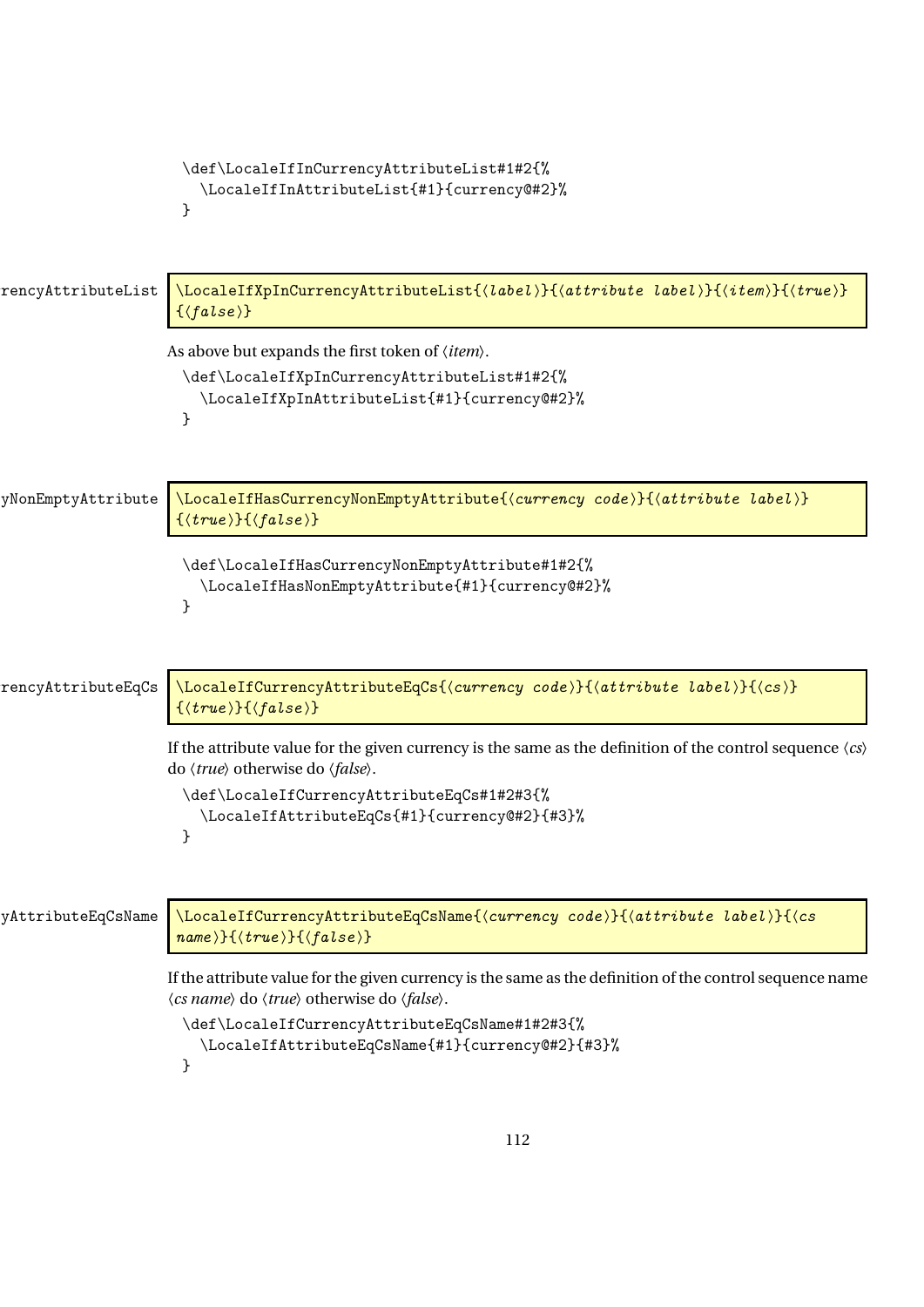```
encyAttributeEqNum \LocaleIfCurrencyAttributeEqNum{(currency label)}{(attribute label)}{(n)}
                          \{\langle true \rangle\} \{\langle false \rangle\}
```
If the numeric attribute value for the given currency is equal to the number 〈*n*〉 do 〈*true*〉 otherwise do 〈*false*〉.

```
\def\LocaleIfCurrencyAttributeEqNum#1#2#3{%
  \LocaleIfAttributeEqNum{#1}{currency@#2}{#3}%
}
```
ncyAttributeValues \LocaleIfSameCurrencyAttributeValues{\currency code >}{\attribute 1 > }{\attribute  $2$ }{ $\langle true \rangle$ }{ $\langle false \rangle$ }

Tests if two different currency attributes for the same 〈*currency code*〉 have matching values.

```
\def\LocaleIfSameCurrencyAttributeValues#1#2#3{%
  \LocaleIfSameAttributeValues{#1}{currency@#2}{currency@#3}%
}
```
## 4.2.4 Parser Commands

Define commands that are needed to parse the result.

cale@parse@result Start parsing the result. There are more than nine arguments, so do this in bits. The first six arguments are: OS name, OS version, OS architecture, PDF date-time, BCP 47 tag for default locale, the default file encoding.

```
\def\@locale@parse@result#1#2#3#4#5#6{%
  \def\LocaleOSname{#1}%
  \def\LocaleOSversion{#2}%
  \def\LocaleOSarch{#3}%
  \def\LocaleNowStamp{#4}%
  \@locale@parse@default#5% remove outer group
 \def\LocaleOScodeset{#6}%
```
Is date-time pattern support required?

```
\LocaleIfDateTimePatternsSupported
{%
   \let\@locale@next\@locale@parse@datetimeinfo
}%
{%
   \def\LocaleDateTimeInfo{}%
```
Was a file modification date included?

```
\ifx\LocaleMainFile\empty
```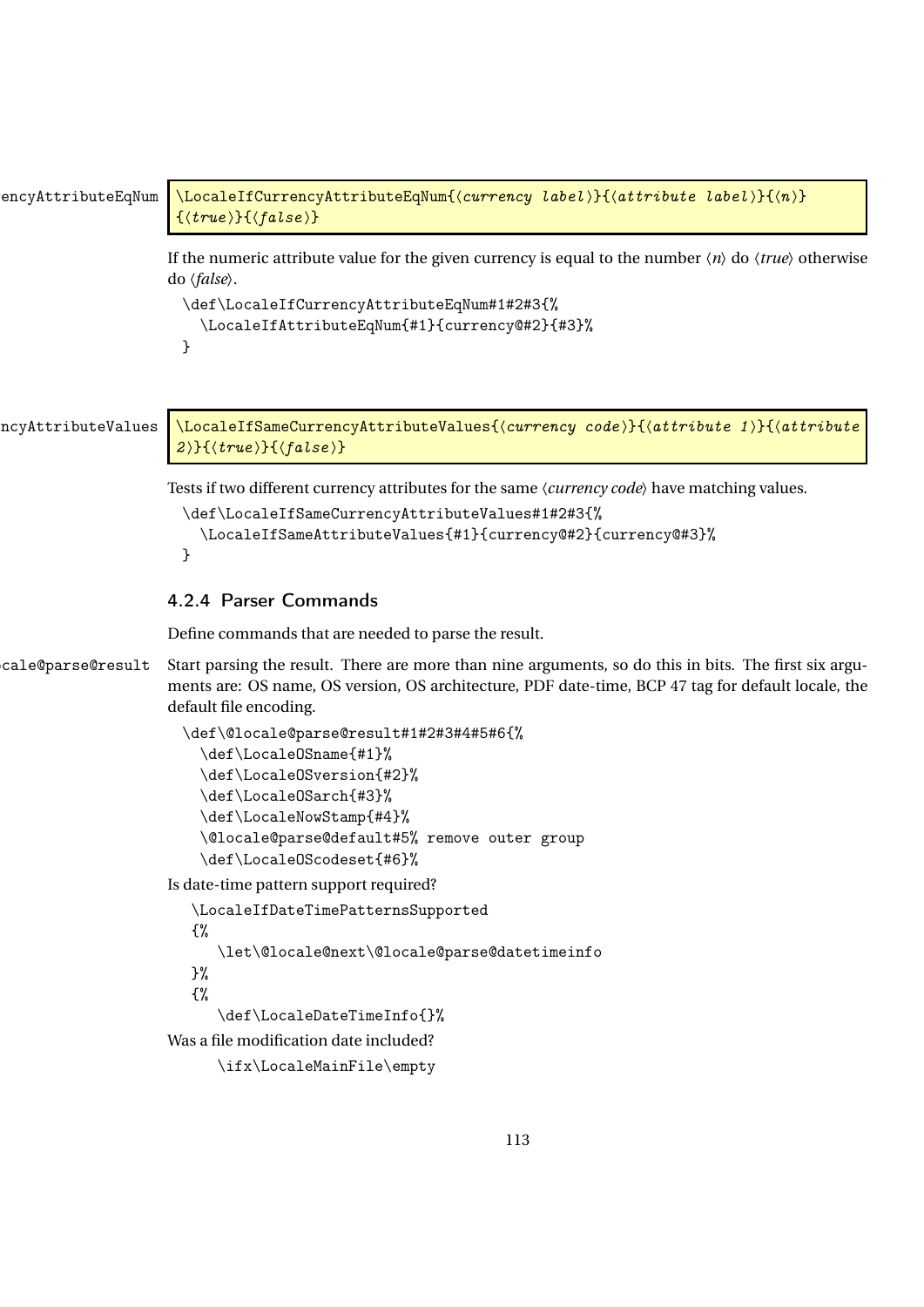```
\def\LocaleFileMod{}%
      \let\@locale@next\@locale@parse@maindata
    \else
      \let\@locale@next\@locale@parse@filemod
    \fi
 }%
  \@locale@next
}
```
arse@datetimeinfo

```
\def\@locale@parse@datetimeinfo#1{%
                       \def\LocaleDateTimeInfo{#1}%
                   Was a file modification date included?
                       \ifx\LocaleMainFile\empty
                         \def\LocaleFileMod{}%
                         \let\@locale@next\@locale@parse@maindata
                       \else
                         \let\@locale@next\@locale@parse@filemod
                       \eta\@locale@next
                     }
ale@parse@default Parse the result of -N
                     \def\@locale@parse@default#1#2#3#4#5#6#7#8#9{%
                       \def\LocaleOStag{#1}%
                   Parse (but don't track) tag.
                       \@tracklang@parselangtag{#1}%
                   Can now get the region code.
                       \let\@locale@os@region\@TrackLangEnvTerritory
                       \def\@locale@os@groupsep{#2}%
                       \def\@locale@os@decsep{#3}%
                       \def\@locale@os@exp{#4}%
                       \def\@locale@os@usesgroup{#5}%
                       \def\@locale@os@currencycode{#6}%
                       \def\@locale@os@regionalcurrencycode{#7}%
                       \def\@locale@os@currencysym{#8}%
                       \def\@locale@os@currencytex{#9}%
                   Provide currency attributes.
                       \LocaleSetRegionAttribute{\@locale@os@region}{currency}{#7}%
                       \LocaleProvideCurrencyAttribute{#7}{official}{#6}%
                       \LocaleProvideCurrencyAttribute{#7}{sym}{#8}%
                       \LocaleProvideCurrencyAttribute{#7}{tex}{#9}%
```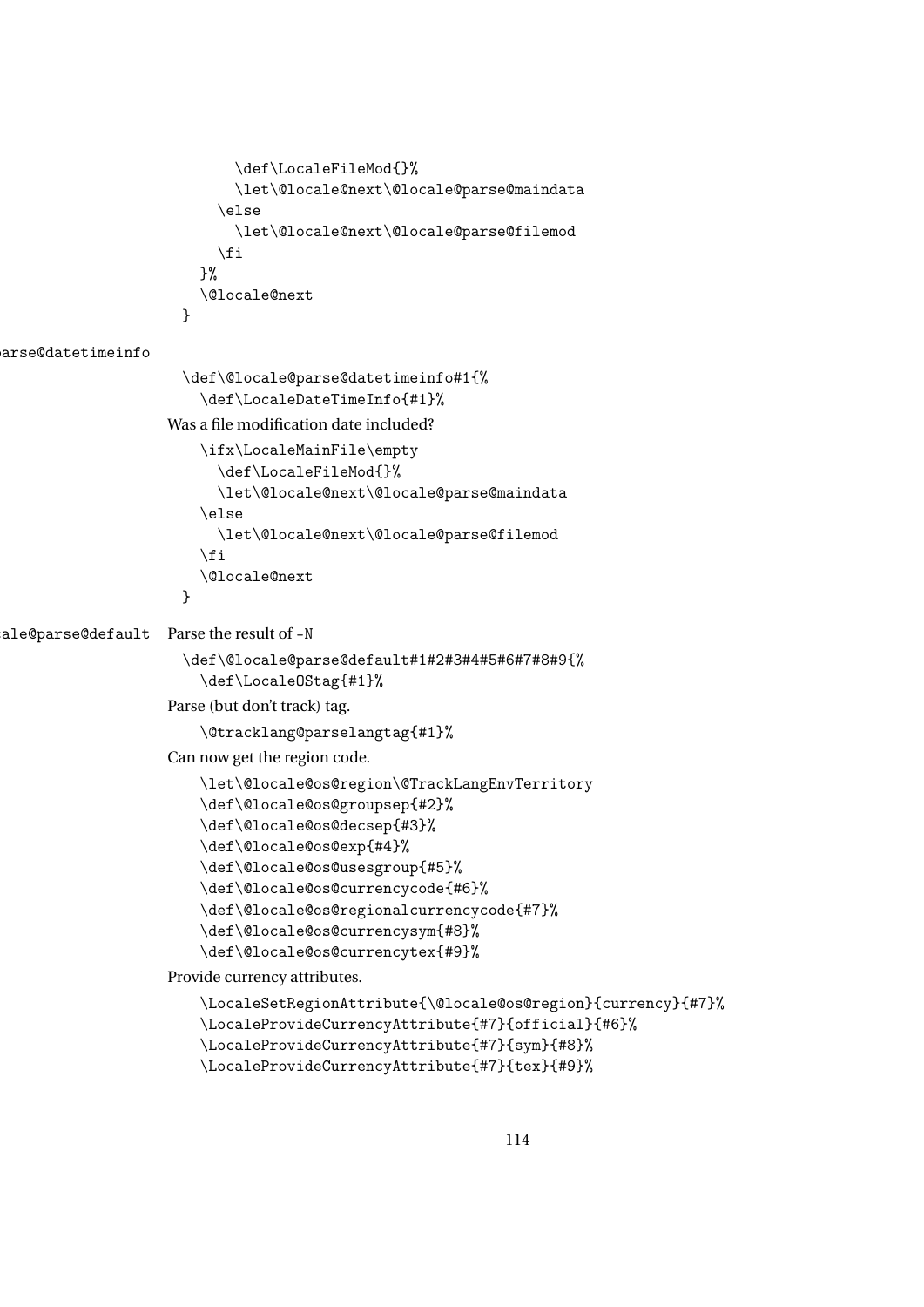```
\@locale@parse@default@cursep
                      }
se@default@cursep
                      \def\@locale@parse@default@cursep#1{%
                        \def\@locale@os@cursep{#1}%
                      }
ale@parse@filemod
                      \def\@locale@parse@filemod#1{%
                        \def\LocaleFileMod{#1}%
                        \@locale@parse@maindata
                      }
le@parse@maindata
                      \def\@locale@parse@maindata#1{%
                        \@locale@parse@maindatablock#1% remove outer group
                      }
\@locale@parse@maindatablock
                      \def\@locale@parse@maindatablock#1{%
                        \@locale@parse@maindatalocaleblock#1% remove outer group
                        \@locale@parse@dateblock
                     }
\@locale@parse@maindatalocaleblock
                      \def\@locale@parse@maindatalocaleblock#1#2#3#4#5#6#7{%
                        \def\LocaleMain{#1}%
                        \TrackLanguageTag{#1}%
                        \let\LocaleMainDialect\TrackLangLastTrackedDialect
                        \let\@locale@dialect\TrackLangLastTrackedDialect
                    Get the region code if provided.
                        \IfTrackedLanguageHasIsoCode{3166-1}{\@locale@dialect}%
                        {%
                          \edef\@locale@region{%
                           \TrackedIsoCodeFromLanguage{3166-1}{\@locale@dialect}}%
                        \frac{1}{2}%
                        {\def\@locale@region{}}%
                        \let\LocaleMainRegion\@locale@region
                        \ifx\LocaleMainRegion\empty
                        \else
                          \LocaleLetRegionAttribute{\LocaleMainRegion}{dialect}{\@locale@dialect}%
                        \fi
```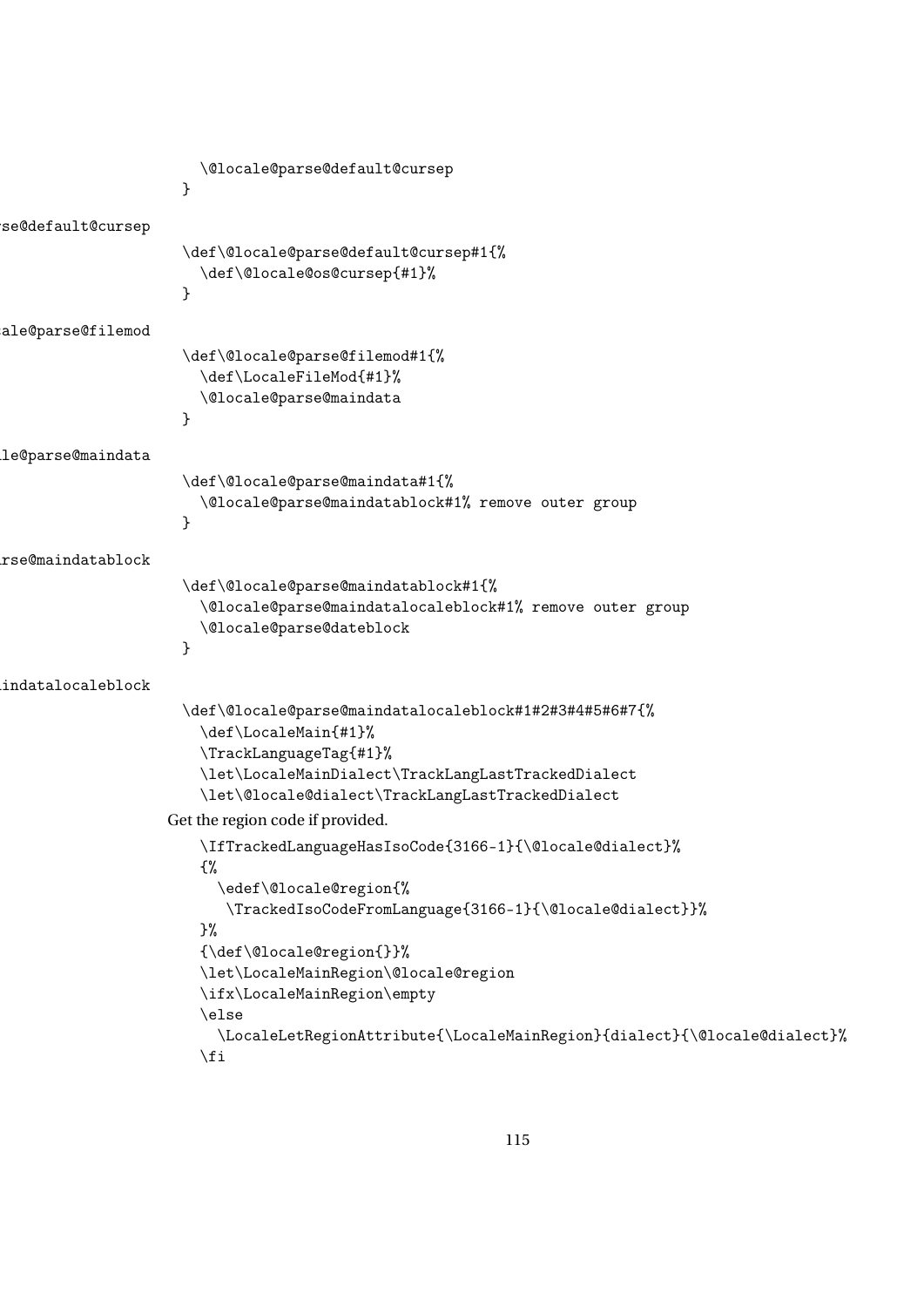Save language tag. (Provides a convenient mapping from dialect label to tag.) \LocaleSetDialectAttribute{\@locale@dialect}{langtag}{#1}% Provide reverse mapping from tag to dialect label.

```
\LocaleLetAttribute{#1}{tagtodialect}{\@locale@dialect}%
Save display names.
```

```
\LocaleSetDialectAttribute{\@locale@dialect}{langname}{#2}%
  \LocaleSetDialectAttribute{\@locale@dialect}{nativelangname}{#3}%
  \LocaleSetDialectAttribute{\@locale@dialect}{regionname}{#4}%
  \LocaleSetDialectAttribute{\@locale@dialect}{nativeregionname}{#5}%
  \LocaleSetDialectAttribute{\@locale@dialect}{variantname}{#6}%
  \LocaleSetDialectAttribute{\@locale@dialect}{nativevariantname}{#7}%
}
```
erdatalocaleblock

```
\def\@locale@parse@otherdatalocaleblock#1#2#3#4#5#6#7{%
  \TrackLanguageTag{#1}%
  \let\@locale@dialect\TrackLangLastTrackedDialect
```
Get the region code if provided.

```
\IfTrackedLanguageHasIsoCode{3166-1}{\@locale@dialect}%
{%
  \edef\@locale@region{%
  \TrackedIsoCodeFromLanguage{3166-1}{\@locale@dialect}}%
  \ifx\@locale@region\empty
  \else
     \LocaleXpAddToRegionAttributeList
       {\@locale@region}{dialect}{\@locale@dialect}%
  \fi
}%
{\def\@locale@region{}}%
```
Save language tag.

}

\LocaleSetDialectAttribute{\@locale@dialect}{langtag}{#1}% Provide reverse mapping from tag to dialect label.

```
\LocaleLetAttribute{#1}{tagtodialect}{\@locale@dialect}%
Save attributes.
```

```
\LocaleSetDialectAttribute{\@locale@dialect}{langname}{#2}%
\LocaleSetDialectAttribute{\@locale@dialect}{nativelangname}{#3}%
\LocaleSetDialectAttribute{\@locale@dialect}{regionname}{#4}%
\LocaleSetDialectAttribute{\@locale@dialect}{nativeregionname}{#5}%
\LocaleSetDialectAttribute{\@locale@dialect}{variantname}{#6}%
\LocaleSetDialectAttribute{\@locale@dialect}{nativevariantname}{#7}%
```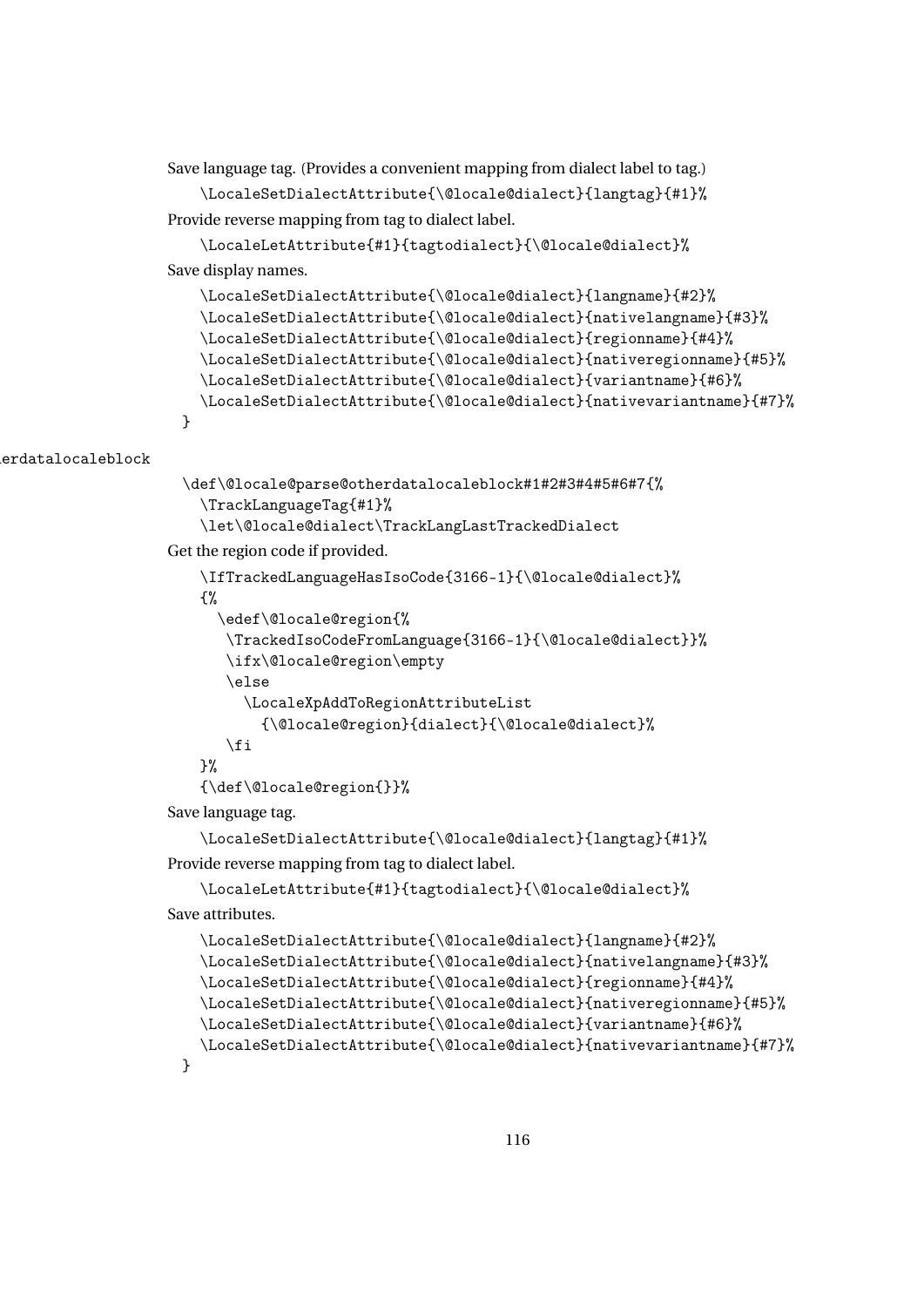```
\@locale@parse@dateblock
                     \def\@locale@parse@dateblock#1{%
                       \@locale@parse@dates#1% remove outer group
                       \@locale@parse@datefmtblock
                     }
\@locale@parse@dates
                     \def\@locale@parse@dates#1#2#3#4#5{%
                       \LocaleSetDialectAttribute{\@locale@dialect}{fulldate}{#1}%
                       \LocaleSetDialectAttribute{\@locale@dialect}{longdate}{#2}%
                       \LocaleSetDialectAttribute{\@locale@dialect}{meddate}{#3}%
                       \LocaleSetDialectAttribute{\@locale@dialect}{shortdate}{#4}%
                       \LocaleSetDialectAttribute{\@locale@dialect}{firstday}{#5}%
                     }
arse@datefmtblock
                     \def\@locale@parse@datefmtblock#1{%
                       \@locale@parse@datefmts#1% remove outer group
                       \@locale@parse@timeblock
                     }
\@locale@parse@datefmts
                     \def\@locale@parse@datefmts#1#2#3#4{%
                       \LocaleSetDialectAttribute{\@locale@dialect}{fulldatefmt}{#1}%
                       \LocaleSetDialectAttribute{\@locale@dialect}{longdatefmt}{#2}%
                       \LocaleSetDialectAttribute{\@locale@dialect}{meddatefmt}{#3}%
                       \LocaleSetDialectAttribute{\@locale@dialect}{shortdatefmt}{#4}%
                     }
\@locale@parse@timeblock
                     \def\@locale@parse@timeblock#1{%
                       \@locale@parse@times#1% remove outer group
                       \@locale@parse@timefmtblock
                     }
\@locale@parse@times
                     \def\@locale@parse@times#1#2#3#4{%
                       \LocaleSetDialectAttribute{\@locale@dialect}{fulltime}{#1}%
                       \LocaleSetDialectAttribute{\@locale@dialect}{longtime}{#2}%
                       \LocaleSetDialectAttribute{\@locale@dialect}{medtime}{#3}%
                       \LocaleSetDialectAttribute{\@locale@dialect}{shorttime}{#4}%
                     }
```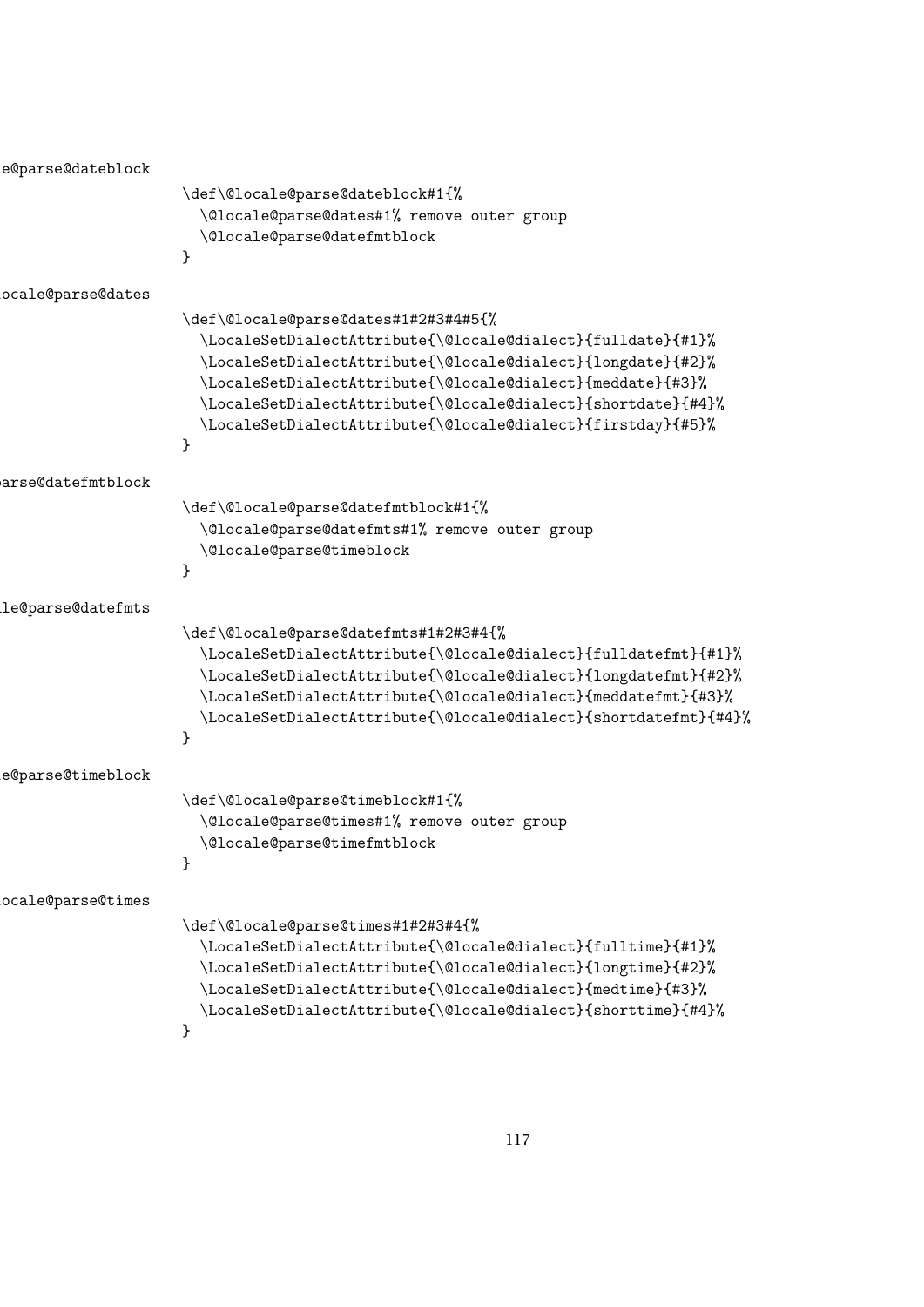arse@timefmtblock \def\@locale@parse@timefmtblock#1{% \@locale@parse@timefmts#1% remove outer group \@locale@parse@datetimeblock } \@locale@parse@timefmts \def\@locale@parse@timefmts#1#2#3#4{% \LocaleSetDialectAttribute{\@locale@dialect}{fulltimefmt}{#1}% \LocaleSetDialectAttribute{\@locale@dialect}{longtimefmt}{#2}% \LocaleSetDialectAttribute{\@locale@dialect}{medtimefmt}{#3}% \LocaleSetDialectAttribute{\@locale@dialect}{shorttimefmt}{#3}% } \@locale@parse@datetimeblock \def\@locale@parse@datetimeblock#1{% \@locale@parse@datetimes#1% remove outer group \@locale@parse@datetimefmtblock } \@locale@parse@datetimes \def\@locale@parse@datetimes#1#2#3#4{% \LocaleSetDialectAttribute{\@locale@dialect}{fulldatetime}{#1}% \LocaleSetDialectAttribute{\@locale@dialect}{longdatetime}{#2}% \LocaleSetDialectAttribute{\@locale@dialect}{meddatetime}{#3}% \LocaleSetDialectAttribute{\@locale@dialect}{shortdatetime}{#4}% } \@locale@parse@datetimefmtblock \def\@locale@parse@datetimefmtblock#1{% \@locale@parse@datetimefmts#1% remove outer group \@locale@parse@weekdayblock } arse@datetimefmts \def\@locale@parse@datetimefmts#1#2#3#4{% \LocaleSetDialectAttribute{\@locale@dialect}{fulldatetimefmt}{#1}% \LocaleSetDialectAttribute{\@locale@dialect}{longdatetimefmt}{#2}% \LocaleSetDialectAttribute{\@locale@dialect}{meddatetimefmt}{#3}% \LocaleSetDialectAttribute{\@locale@dialect}{shortdatetimefmt}{#4}% } arse@weekdayblock \def\@locale@parse@weekdayblock#1{%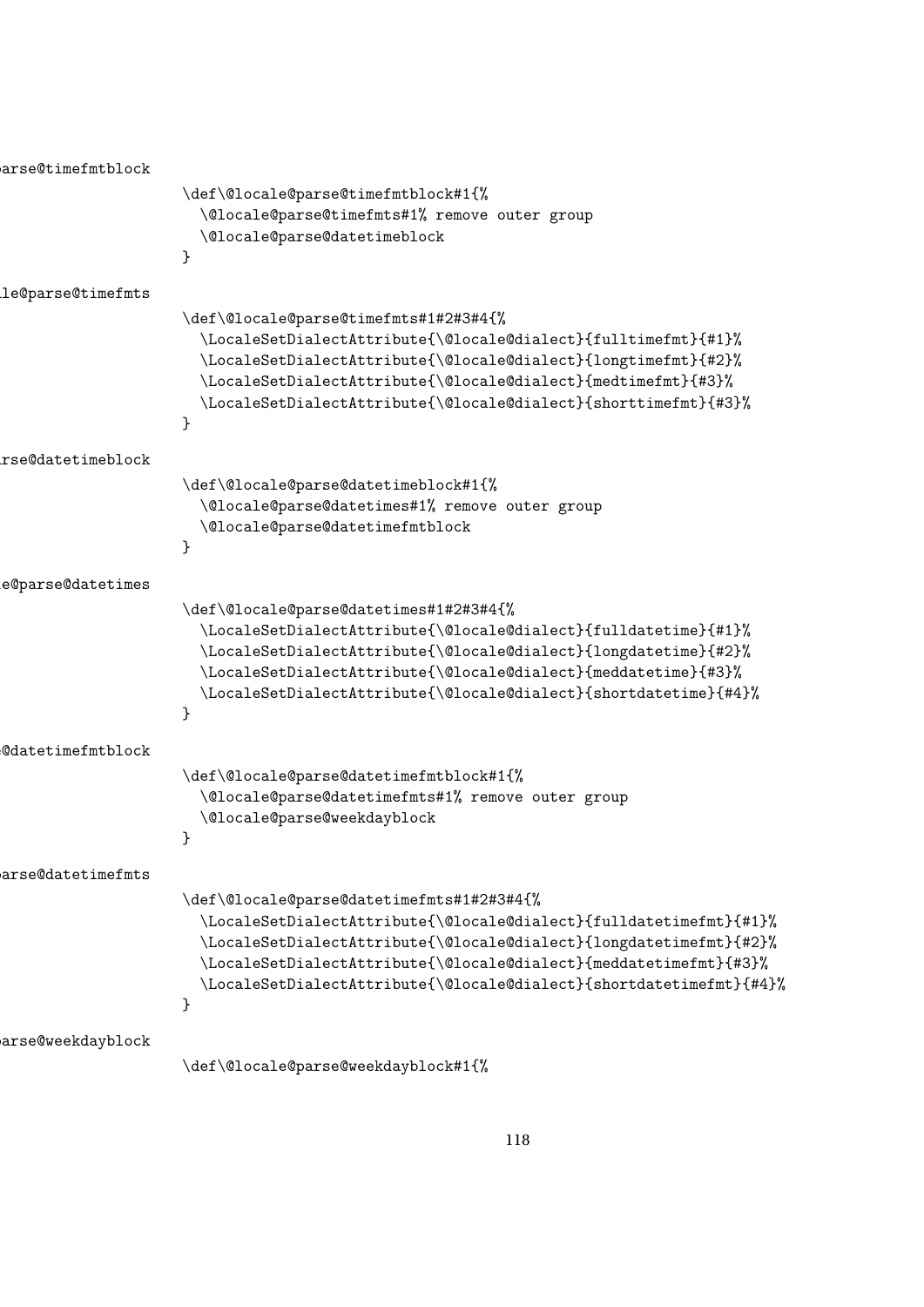```
\@locale@parse@weekdays#1% remove outer group
                       \@locale@parse@shortweekdayblock
                     }
le@parse@weekdays
                     \def\@locale@parse@weekdays#1#2#3#4#5#6#7{%
                       \LocaleSetDialectAttribute{\@locale@dialect}{day.0}{#1}%
                       \LocaleSetDialectAttribute{\@locale@dialect}{day.1}{#2}%
                       \LocaleSetDialectAttribute{\@locale@dialect}{day.2}{#3}%
                       \LocaleSetDialectAttribute{\@locale@dialect}{day.3}{#4}%
                       \LocaleSetDialectAttribute{\@locale@dialect}{day.4}{#5}%
                       \LocaleSetDialectAttribute{\@locale@dialect}{day.5}{#6}%
                       \LocaleSetDialectAttribute{\@locale@dialect}{day.6}{#7}%
                     }
shortweekdayblock
                     \def\@locale@parse@shortweekdayblock#1{%
                       \@locale@parse@shortweekdays#1% remove outer group
                       \@locale@parse@monthblock
                     }
\texttt{rse@shortweekdays}\def\@locale@parse@shortweekdays#1#2#3#4#5#6#7{%
                       \LocaleSetDialectAttribute{\@locale@dialect}{shortday.0}{#1}%
                       \LocaleSetDialectAttribute{\@locale@dialect}{shortday.1}{#2}%
                       \LocaleSetDialectAttribute{\@locale@dialect}{shortday.2}{#3}%
                       \LocaleSetDialectAttribute{\@locale@dialect}{shortday.3}{#4}%
                       \LocaleSetDialectAttribute{\@locale@dialect}{shortday.4}{#5}%
                       \LocaleSetDialectAttribute{\@locale@dialect}{shortday.5}{#6}%
                       \LocaleSetDialectAttribute{\@locale@dialect}{shortday.6}{#7}%
                     }
\@locale@parse@monthblock
                     \def\@locale@parse@monthblock#1{%
                       \@locale@parse@months#1% remove outer group
                       \@locale@parse@shortmonthblock
                     }
\@locale@parse@months
                     \def\@locale@parse@months#1#2#3#4#5#6#7#8#9{%
                       \LocaleSetDialectAttribute{\@locale@dialect}{month.1}{#1}%
                       \LocaleSetDialectAttribute{\@locale@dialect}{month.2}{#2}%
                       \LocaleSetDialectAttribute{\@locale@dialect}{month.3}{#3}%
```
\LocaleSetDialectAttribute{\@locale@dialect}{month.4}{#4}%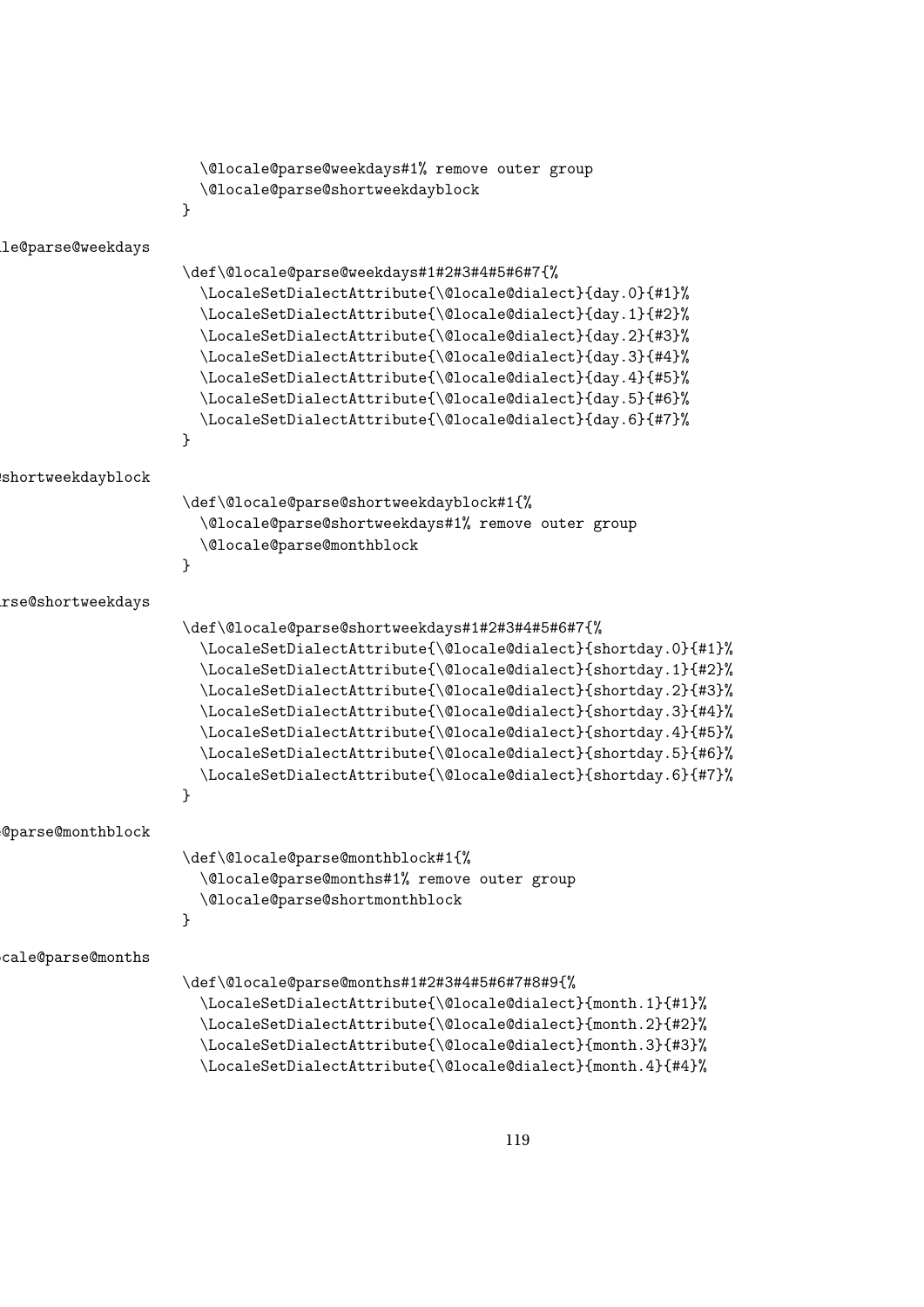|                   | \LocaleSetDialectAttribute{\@locale@dialect}{month.5}{#5}%<br>\LocaleSetDialectAttribute{\@locale@dialect}{month.6}{#6}%<br>\LocaleSetDialectAttribute{\@locale@dialect}{month.7}{#7}%<br>\LocaleSetDialectAttribute{\@locale@dialect}{month.8}{#8}%<br>\LocaleSetDialectAttribute{\@locale@dialect}{month.9}{#9}%                                                                                                                                                                                                                                                                                                                                                            |
|-------------------|-------------------------------------------------------------------------------------------------------------------------------------------------------------------------------------------------------------------------------------------------------------------------------------------------------------------------------------------------------------------------------------------------------------------------------------------------------------------------------------------------------------------------------------------------------------------------------------------------------------------------------------------------------------------------------|
|                   | Grab the remaining three arguments:                                                                                                                                                                                                                                                                                                                                                                                                                                                                                                                                                                                                                                           |
|                   | \@locale@parse@endmonths<br>}                                                                                                                                                                                                                                                                                                                                                                                                                                                                                                                                                                                                                                                 |
| e@parse@endmonths |                                                                                                                                                                                                                                                                                                                                                                                                                                                                                                                                                                                                                                                                               |
|                   | \def\@locale@parse@endmonths#1#2#3{%<br>\LocaleSetDialectAttribute{\@locale@dialect}{month.10}{#1}%<br>\LocaleSetDialectAttribute{\@locale@dialect}{month.11}{#2}%<br>\LocaleSetDialectAttribute{\@locale@dialect}{month.12}{#3}%<br>}                                                                                                                                                                                                                                                                                                                                                                                                                                        |
| e@shortmonthblock |                                                                                                                                                                                                                                                                                                                                                                                                                                                                                                                                                                                                                                                                               |
|                   | \def\@locale@parse@shortmonthblock#1{%<br>\@locale@parse@shortmonths#1% remove outer group<br>\@locale@parse@standalone@weekdayblock<br>}                                                                                                                                                                                                                                                                                                                                                                                                                                                                                                                                     |
| parse@shortmonths |                                                                                                                                                                                                                                                                                                                                                                                                                                                                                                                                                                                                                                                                               |
|                   | \def\@locale@parse@shortmonths#1#2#3#4#5#6#7#8#9{%<br>\LocaleSetDialectAttribute{\@locale@dialect}{shortmonth.1}{#1}%<br>\LocaleSetDialectAttribute{\@locale@dialect}{shortmonth.2}{#2}%<br>\LocaleSetDialectAttribute{\@locale@dialect}{shortmonth.3}{#3}%<br>\LocaleSetDialectAttribute{\@locale@dialect}{shortmonth.4}{#4}%<br>\LocaleSetDialectAttribute{\@locale@dialect}{shortmonth.5}{#5}%<br>\LocaleSetDialectAttribute{\@locale@dialect}{shortmonth.6}{#6}%<br>\LocaleSetDialectAttribute{\@locale@dialect}{shortmonth.7}{#7}%<br>\LocaleSetDialectAttribute{\@locale@dialect}{shortmonth.8}{#8}%<br>\LocaleSetDialectAttribute{\@locale@dialect}{shortmonth.9}{#9}% |
|                   | Grab the remaining three arguments:<br>\@locale@parse@endshortmonths                                                                                                                                                                                                                                                                                                                                                                                                                                                                                                                                                                                                          |
|                   | }                                                                                                                                                                                                                                                                                                                                                                                                                                                                                                                                                                                                                                                                             |
| se@endshortmonths |                                                                                                                                                                                                                                                                                                                                                                                                                                                                                                                                                                                                                                                                               |
|                   | \def\@locale@parse@endshortmonths#1#2#3{%<br>\LocaleSetDialectAttribute{\@locale@dialect}{shortmonth.10}{#1}%<br>\LocaleSetDialectAttribute{\@locale@dialect}{shortmonth.11}{#2}%<br>\LocaleSetDialectAttribute{\@locale@dialect}{shortmonth.12}{#3}%<br>}                                                                                                                                                                                                                                                                                                                                                                                                                    |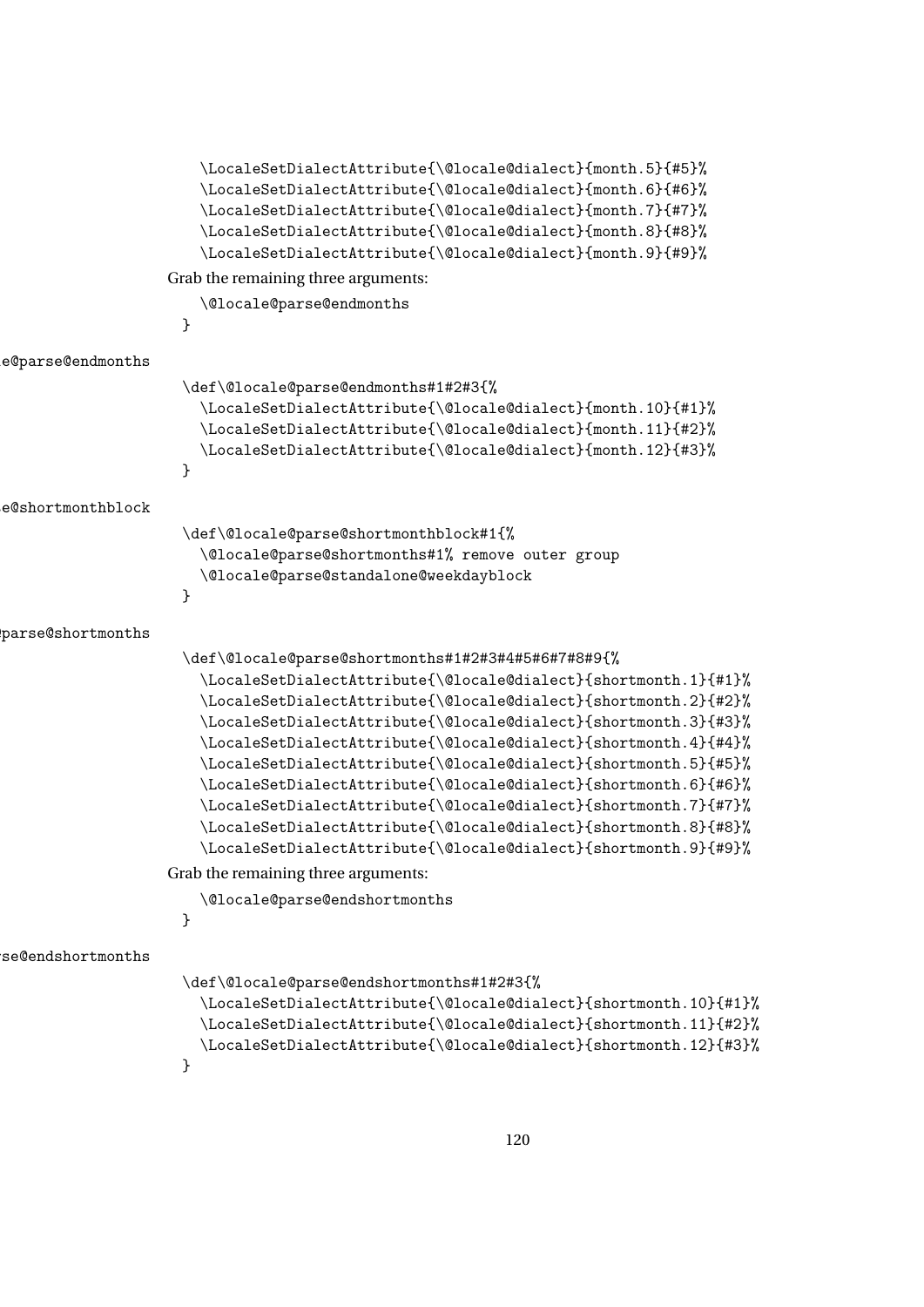$\hbox{\tt lone@weekdayblock}$ \def\@locale@parse@standalone@weekdayblock#1{% \@locale@parse@standalone@weekdays#1% remove outer group \@locale@parse@standalone@shortweekdayblock } andalone@weekdays \def\@locale@parse@standalone@weekdays#1#2#3#4#5#6#7{% \LocaleSetDialectAttribute{\@locale@dialect}{standalone.day.0}{#1}% \LocaleSetDialectAttribute{\@locale@dialect}{standalone.day.1}{#2}% \LocaleSetDialectAttribute{\@locale@dialect}{standalone.day.2}{#3}% \LocaleSetDialectAttribute{\@locale@dialect}{standalone.day.3}{#4}% \LocaleSetDialectAttribute{\@locale@dialect}{standalone.day.4}{#5}% \LocaleSetDialectAttribute{\@locale@dialect}{standalone.day.5}{#6}% \LocaleSetDialectAttribute{\@locale@dialect}{standalone.day.6}{#7}% } \@locale@parse@standalone@shortweekdayblock \def\@locale@parse@standalone@shortweekdayblock#1{% \@locale@parse@standalone@shortweekdays#1% remove outer group \@locale@parse@standalone@monthblock } one@shortweekdays \def\@locale@parse@standalone@shortweekdays#1#2#3#4#5#6#7{% \LocaleSetDialectAttribute{\@locale@dialect}{standalone.shortday.0}{#1}% \LocaleSetDialectAttribute{\@locale@dialect}{standalone.shortday.1}{#2}% \LocaleSetDialectAttribute{\@locale@dialect}{standalone.shortday.2}{#3}% \LocaleSetDialectAttribute{\@locale@dialect}{standalone.shortday.3}{#4}% \LocaleSetDialectAttribute{\@locale@dialect}{standalone.shortday.4}{#5}% \LocaleSetDialectAttribute{\@locale@dialect}{standalone.shortday.5}{#6}% \LocaleSetDialectAttribute{\@locale@dialect}{standalone.shortday.6}{#7}% } \@locale@parse@standalone@monthblock \def\@locale@parse@standalone@monthblock#1{% \@locale@parse@standalone@months#1% remove outer group \@locale@parse@standalone@shortmonthblock } standalone@months \def\@locale@parse@standalone@months#1#2#3#4#5#6#7#8#9{% \LocaleSetDialectAttribute{\@locale@dialect}{standalone.month.1}{#1}% \LocaleSetDialectAttribute{\@locale@dialect}{standalone.month.2}{#2}%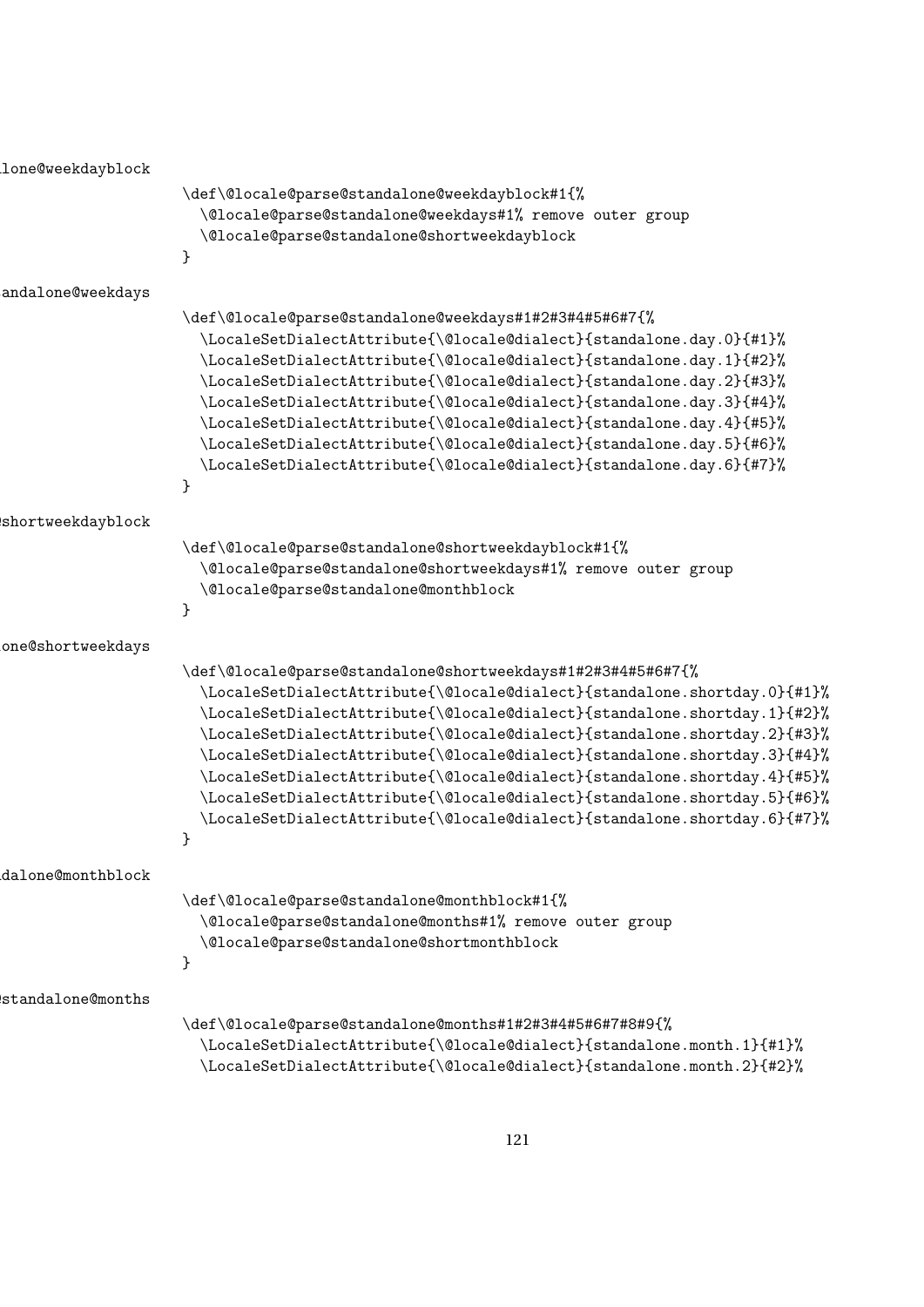```
\LocaleSetDialectAttribute{\@locale@dialect}{standalone.month.3}{#3}%
                        \LocaleSetDialectAttribute{\@locale@dialect}{standalone.month.4}{#4}%
                        \LocaleSetDialectAttribute{\@locale@dialect}{standalone.month.5}{#5}%
                        \LocaleSetDialectAttribute{\@locale@dialect}{standalone.month.6}{#6}%
                        \LocaleSetDialectAttribute{\@locale@dialect}{standalone.month.7}{#7}%
                        \LocaleSetDialectAttribute{\@locale@dialect}{standalone.month.8}{#8}%
                        \LocaleSetDialectAttribute{\@locale@dialect}{standalone.month.9}{#9}%
                   Grab the remaining three arguments:
                        \@locale@parse@endstandalone@months
                     }
standalone@months
                     \def\@locale@parse@endstandalone@months#1#2#3{%
                        \LocaleSetDialectAttribute{\@locale@dialect}{standalone.month.10}{#1}%
                        \LocaleSetDialectAttribute{\@locale@dialect}{standalone.month.11}{#2}%
                        \LocaleSetDialectAttribute{\@locale@dialect}{standalone.month.12}{#3}%
                     }
\@locale@parse@standalone@shortmonthblock
                     \def\@locale@parse@standalone@shortmonthblock#1{%
                        \@locale@parse@standalone@shortmonths#1% remove outer group
                        \@locale@parse@numericblock
                     }
\@locale@parse@standalone@shortmonths
                     \def\@locale@parse@standalone@shortmonths#1#2#3#4#5#6#7#8#9{%
                        \LocaleSetDialectAttribute{\@locale@dialect}{standalone.shortmonth.1}{#1}%
                        \LocaleSetDialectAttribute{\@locale@dialect}{standalone.shortmonth.2}{#2}%
                        \LocaleSetDialectAttribute{\@locale@dialect}{standalone.shortmonth.3}{#3}%
                        \LocaleSetDialectAttribute{\@locale@dialect}{standalone.shortmonth.4}{#4}%
                        \LocaleSetDialectAttribute{\@locale@dialect}{standalone.shortmonth.5}{#5}%
                        \LocaleSetDialectAttribute{\@locale@dialect}{standalone.shortmonth.6}{#6}%
                        \LocaleSetDialectAttribute{\@locale@dialect}{standalone.shortmonth.7}{#7}%
                        \LocaleSetDialectAttribute{\@locale@dialect}{standalone.shortmonth.8}{#8}%
                        \LocaleSetDialectAttribute{\@locale@dialect}{standalone.shortmonth.9}{#9}%
                   Grab the remaining three arguments:
                        \@locale@parse@endstandalone@shortmonths
                     }
\@locale@parse@endstandalone@shortmonths
                     \def\@locale@parse@endstandalone@shortmonths#1#2#3{%
```

```
\LocaleSetDialectAttribute{\@locale@dialect}{standalone.shortmonth.10}{#1}%
\LocaleSetDialectAttribute{\@locale@dialect}{standalone.shortmonth.11}{#2}%
```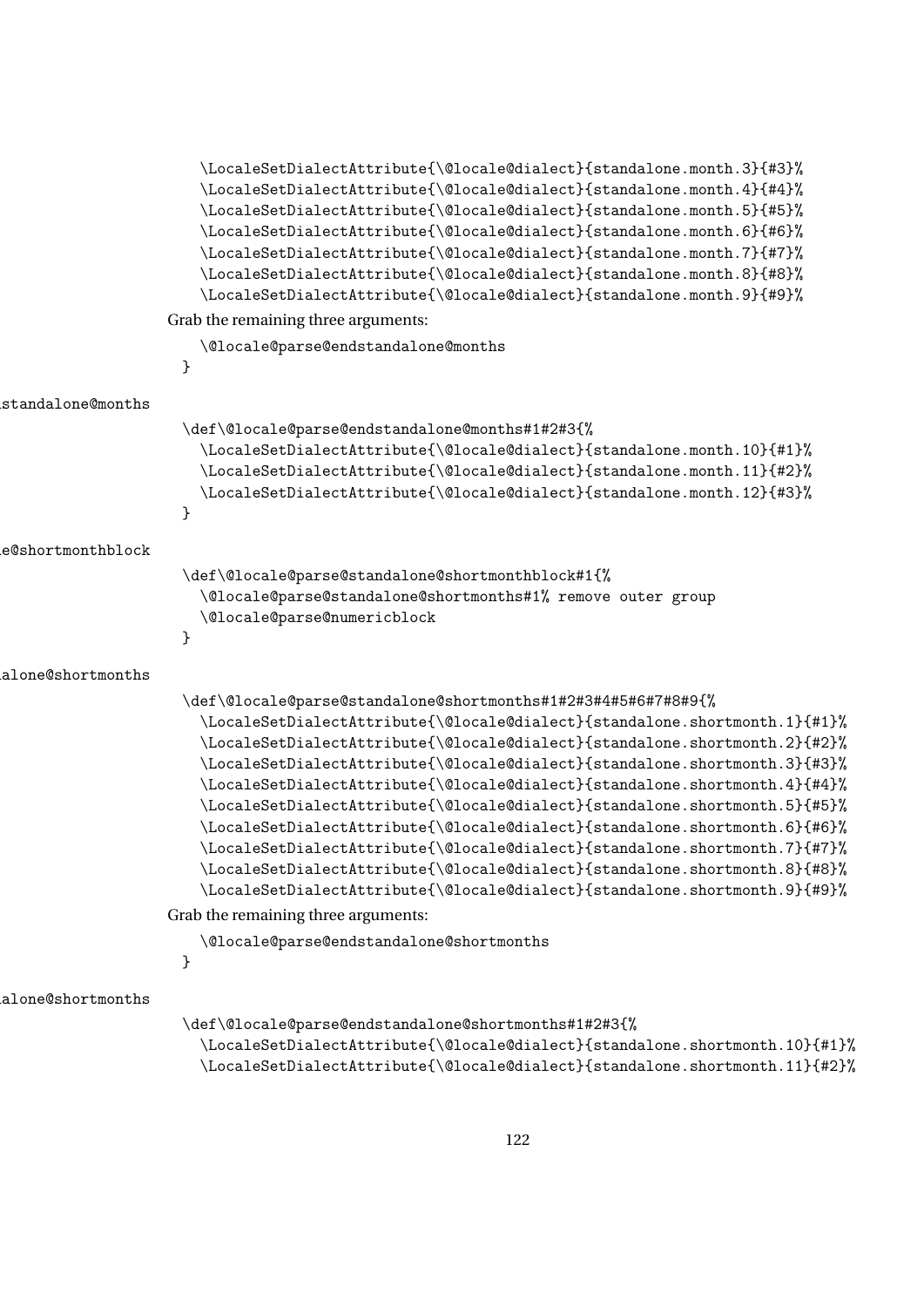```
\LocaleSetDialectAttribute{\@locale@dialect}{standalone.shortmonth.12}{#3}%
                     }
arse@numericblock
                     \def\@locale@parse@numericblock#1{%
                       \@locale@parse@numeric#1% remove outer group
                       \@locale@parse@numericfmtblock
                     }
ale@parse@numeric
                     \def\@locale@parse@numeric#1#2#3#4#5#6#7#8#9{%
                       \LocaleSetDialectAttribute{\@locale@dialect}{groupsep}{#1}%
                       \LocaleSetDialectAttribute{\@locale@dialect}{decsep}{#2}%
                       \LocaleSetDialectAttribute{\@locale@dialect}{exp}{#3}%
                       \LocaleSetDialectAttribute{\@locale@dialect}{usesgroup}{#4}%
                       \LocaleSetDialectAttribute{\@locale@dialect}{currency}{#5}%
                       \LocaleSetDialectAttribute{\@locale@dialect}{regionalcurrency}{#6}%
                       \LocaleSetDialectAttribute{\@locale@dialect}{currencysym}{#7}%
                       \LocaleSetDialectAttribute{\@locale@dialect}{currencytex}{#8}%
                       \LocaleSetDialectAttribute{\@locale@dialect}{currencysep}{#9}%
                   Set currency attributes.
                       \LocaleProvideCurrencyAttribute{#6}{official}{#5}%
                       \LocaleProvideCurrencyAttribute{#6}{sym}{#7}%
                       \LocaleProvideCurrencyAttribute{#6}{tex}{#8}%
                       \LocaleAddToAttributeList{currencies}{official}{#5}%
                       \LocaleAddToAttributeList{currencies}{regional}{#6}%
                   If this dialect has an associated region, map the region to the currency code.
                       \ifx\@locale@region\empty
                       \else
                         \LocaleProvideRegionAttribute{\@locale@region}{currency}{#6}%
                         \LocaleXpAddToCurrencyAttributeList{#5}{region}{\@locale@region}%
                         \LocaleIfSameDialectAttributeValues{\@locale@dialect}%
                         {regionalcurrency}{currency}%
                         {}%
                         {%
                           \LocaleXpAddToCurrencyAttributeList{#6}{region}{\@locale@region}%
                         \frac{1}{2}%
                       \forallfi
                   Grab remaining arguments.
                       \@locale@parse@persym
                     }
```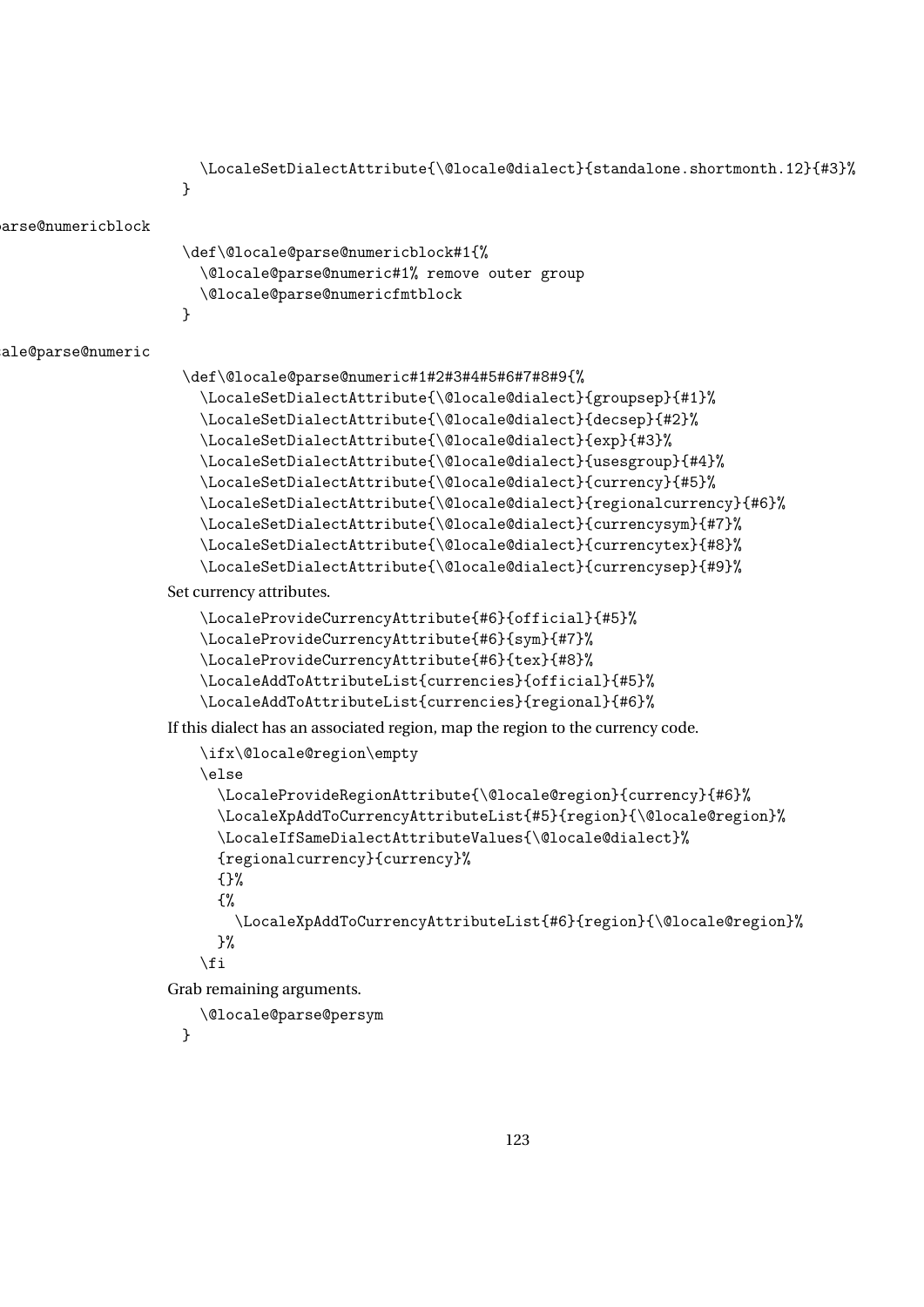```
\@locale@parse@persym
                     \def\@locale@parse@persym#1#2{%
                        \LocaleSetDialectAttribute{\@locale@dialect}{percent}{#1}%
                        \LocaleSetDialectAttribute{\@locale@dialect}{permill}{#2}%
                     }
e@numericfmtblock
                     \def\@locale@parse@numericfmtblock#1{%
                        \@locale@parse@numericfmt#1% remove outer group
                        \LocaleIfDateTimePatternsSupported
                       {\@locale@parse@timezones}%
                        {\@locale@parse@otherdata}%
                     }
\@locale@parse@numericfmt
                     \def\@locale@parse@numericfmt#1#2#3#4{%
                        \LocaleSetDialectAttribute{\@locale@dialect}{decfmt}{#1}%
                        \LocaleSetDialectAttribute{\@locale@dialect}{intfmt}{#2}%
                        \LocaleSetDialectAttribute{\@locale@dialect}{curfmt}{#3}%
                       \LocaleSetDialectAttribute{\@locale@dialect}{perfmt}{#4}%
                     }
\@locale@parse@timezones
                      \def\@locale@parse@timezones#1{%
                        \@locale@parse@timezonemap#1\relax
                        \@locale@parse@otherdata
                     }
parse@timezonemap
                      \def\@locale@parse@timezonemap#1{%
                       \ifx\relax#1\relax
                          \let\@locale@next\relax
                       \else
                          \@locale@save@timezonemap#1%
                          \let\@locale@next\@locale@parse@timezonemap
                        \fi
                       \@locale@next
                     \frac{1}{2}%
\@locale@save@timezonemap
                     \def\@locale@save@timezonemap#1#2#3#4#5{%
                        \LocaleSetDialectAttribute{\@locale@dialect}{timezone.#1.short}{#2}%
```
\LocaleSetDialectAttribute{\@locale@dialect}{timezone.#1.long}{#3}% \LocaleSetDialectAttribute{\@locale@dialect}{timezone.#1.shortdst}{#4}%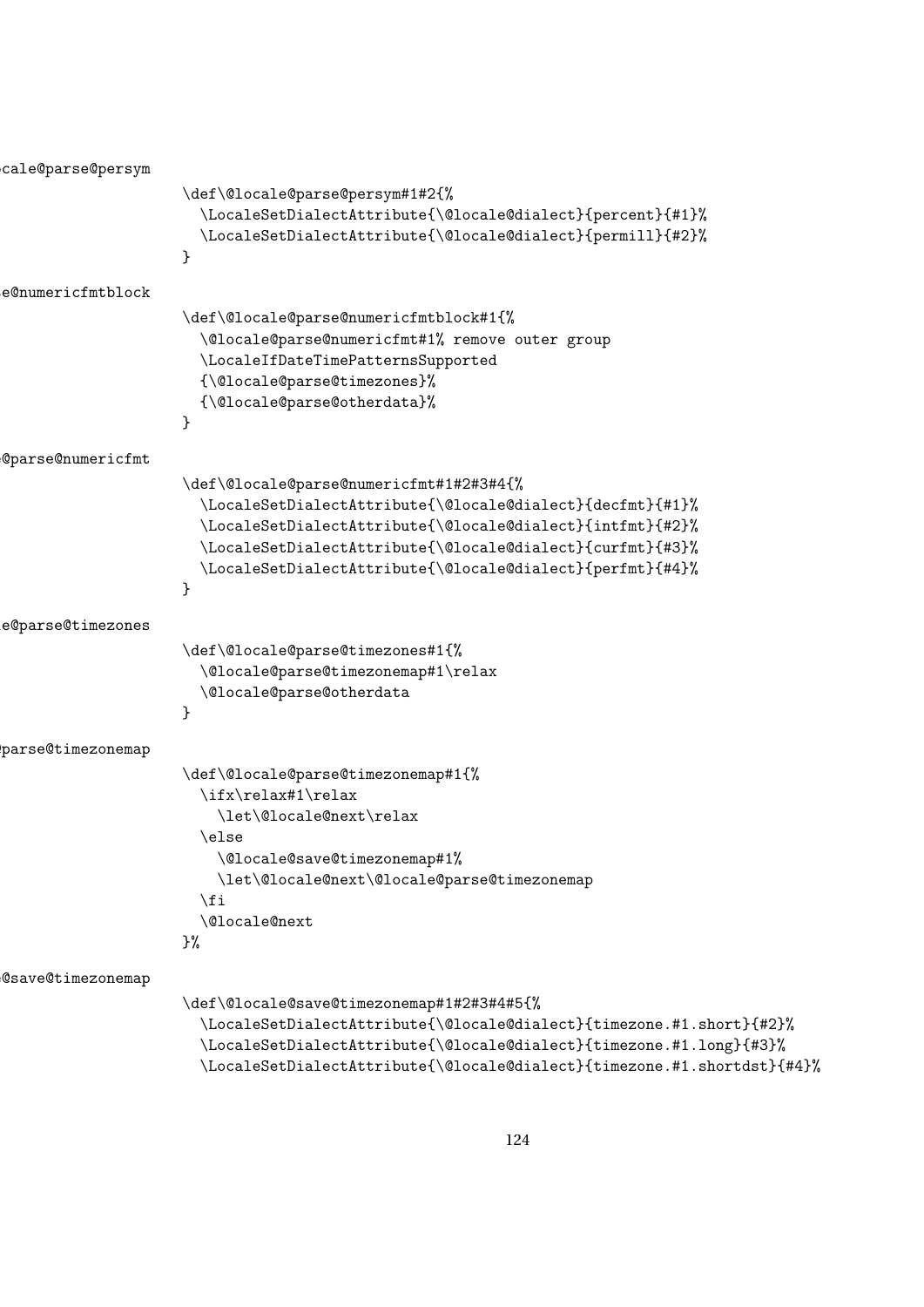```
\LocaleSetDialectAttribute{\@locale@dialect}{timezone.#1.longdst}{#5}%
                       \LocaleAddToAttributeList{timezone}{id}{#1}%
                     }
\@locale@parse@otherdata
                     \def\@locale@endparse@result{}
\@locale@parse@otherdata
                     \def\@locale@parse@otherdata#1{%
                      \ifx\@locale@endparse@result#1\relax
                   Finished.
                       \let\@locale@next\relax
                      \else
                       \def\@locale@next{\@locale@parse@otherdata@localeblock#1}%
                      \fi
                      \@locale@next
                     }
rdata@localeblock
                     \def\@locale@parse@otherdata@localeblock#1{%
                       \@locale@parse@otherdatalocaleblock#1% remove outer group
                       \@locale@parse@dateblock
                     }
                     \ifx\@locale@result\empty
                   Set defaults.
                       \ifTeXOSQueryDryRun
                         \@locale@warn{Dry run mode on. No data provided by texosquery. Check
                         TeX's shell escape status}%
                       \else
                       \@locale@warn{No data provided by texosquery. Check
                         TeX's shell escape status and texosquery's setup}%
                       \fi
                       \def\LocaleOSname{}%
                       \def\LocaleOSversion{}%
                       \def\LocaleOSarch{}%
                       \def\LocaleNowStamp{}%
                       \def\LocaleOStag{}%
                       \def\LocaleOScodeset{}%
                       \def\LocaleFileMod{}%
                       \def\LocaleMain{}%
                       \def\LocaleMainDialect{}%
                       \def\LocaleMainRegion{}%
```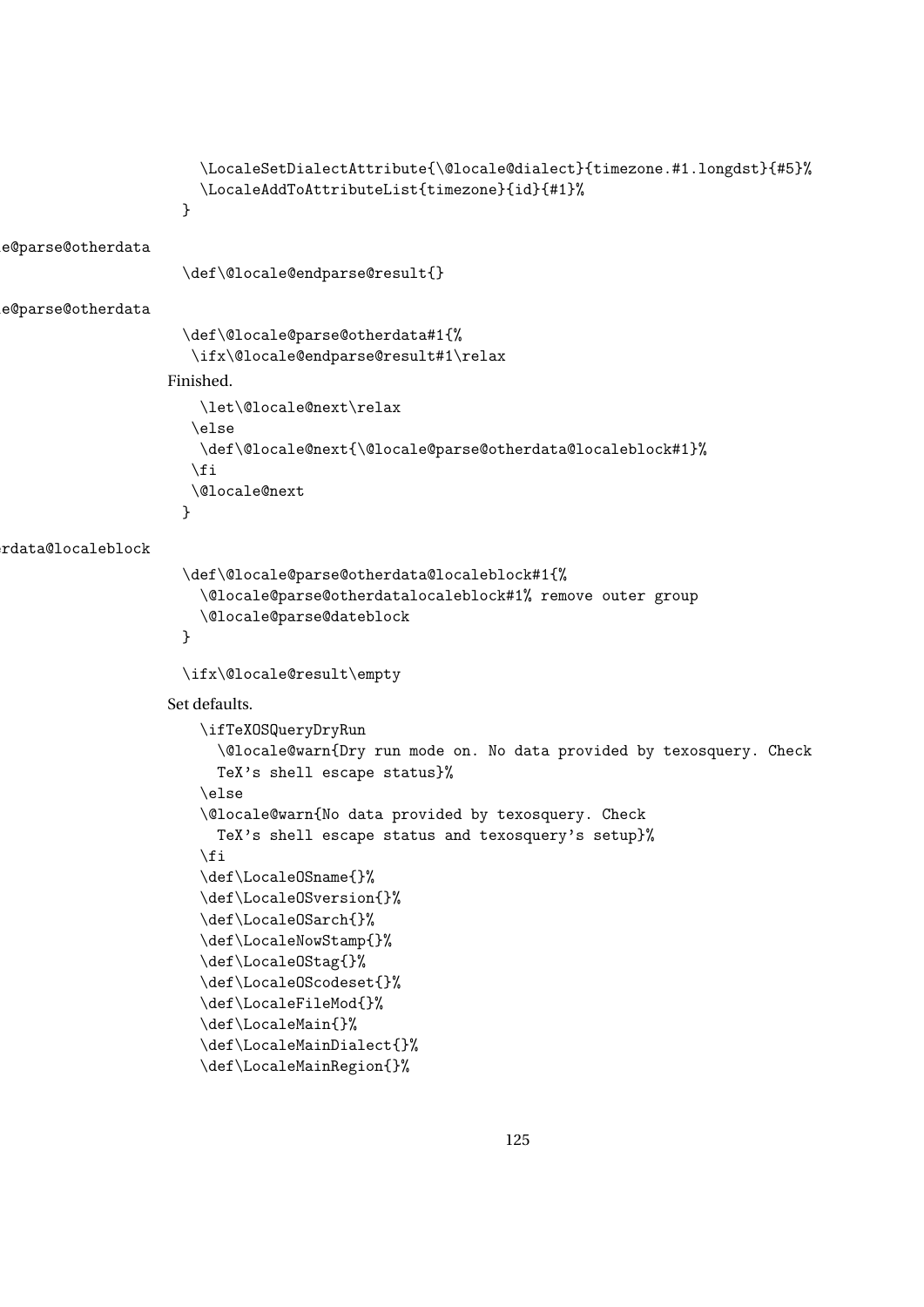```
\def\LocaleDateTimeInfo{}%
\else
  \expandafter\@locale@parse@result\@locale@result\@locale@endparse@result
\fi
```
## 4.2.5 Locale User Commands

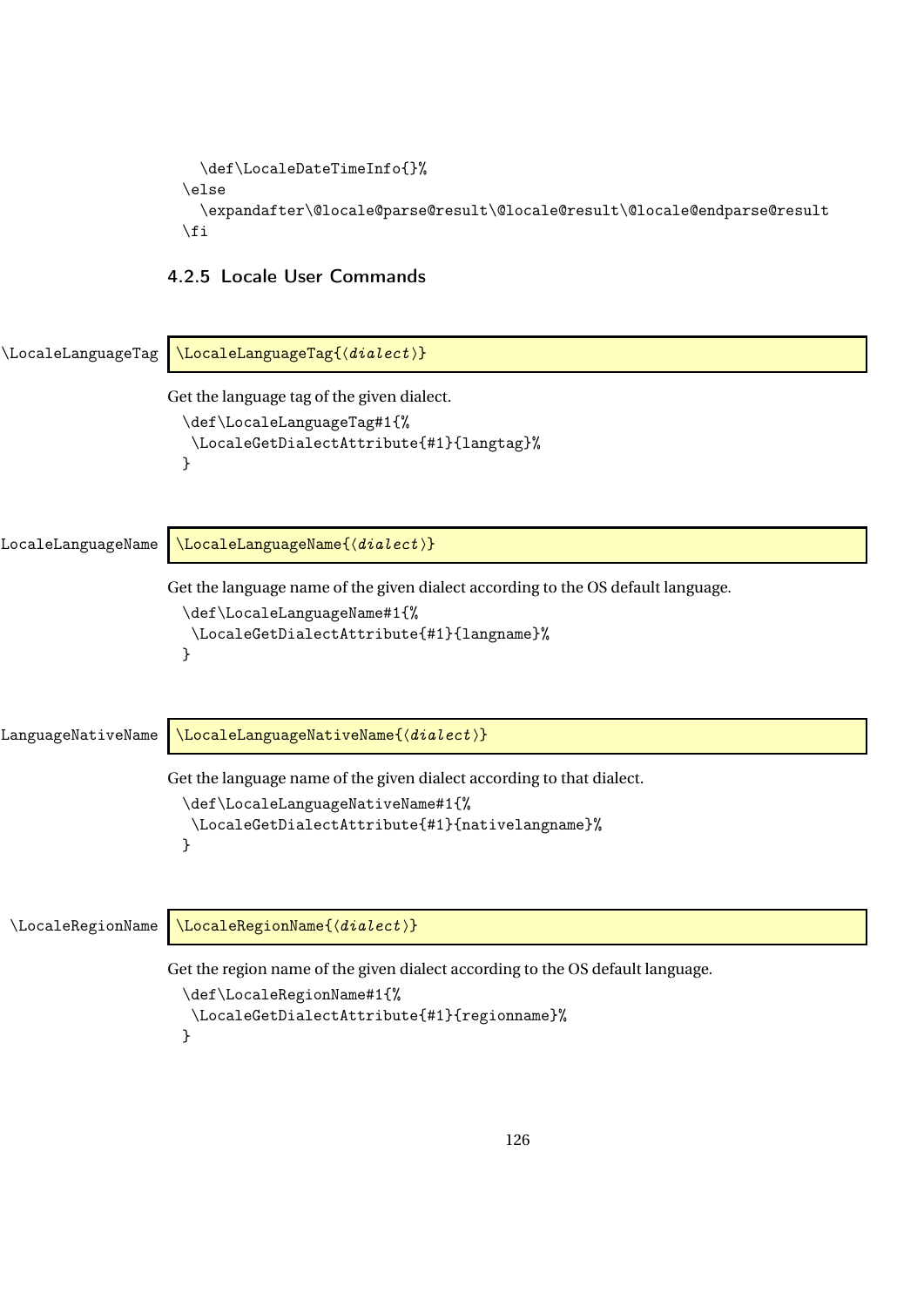```
\text{Legendr}(\text{distance})Get the region name of the given dialect according to that dialect.
                     \def\LocaleRegionNativeName#1{%
                       \LocaleGetDialectAttribute{#1}{nativeregionname}%
                     }
\LocaleVariantName \LocaleVariantName{(dialect)}
                    Get the variant name of the given dialect according to the OS default language.
                     \def\LocaleVariantName#1{%
                       \LocaleGetDialectAttribute{#1}{variantname}%
                     }
eVariantNativeName \LocaleVariantNativeName{\{dialect \}Get the variant name of the given dialect according to that dialect.
                     \def\LocaleVariantNativeName#1{%
                       \LocaleGetDialectAttribute{#1}{nativevariantname}%
                     }
   \LocaleFullDate \\LocaleFullDate{\dialect \}
                    Get the full date for the given dialect.
                     \def\LocaleFullDate#1{%
                       \localedatetimefmt{\LocaleGetDialectAttribute{#1}{fulldate}}%
                     }
   \LocaleLongDate \LocaleLongDate{\dialect \}
                    Get the long date for the given dialect.
                     \def\LocaleLongDate#1{%
                       \localedatetimefmt{\LocaleGetDialectAttribute{#1}{longdate}}%
                     }
```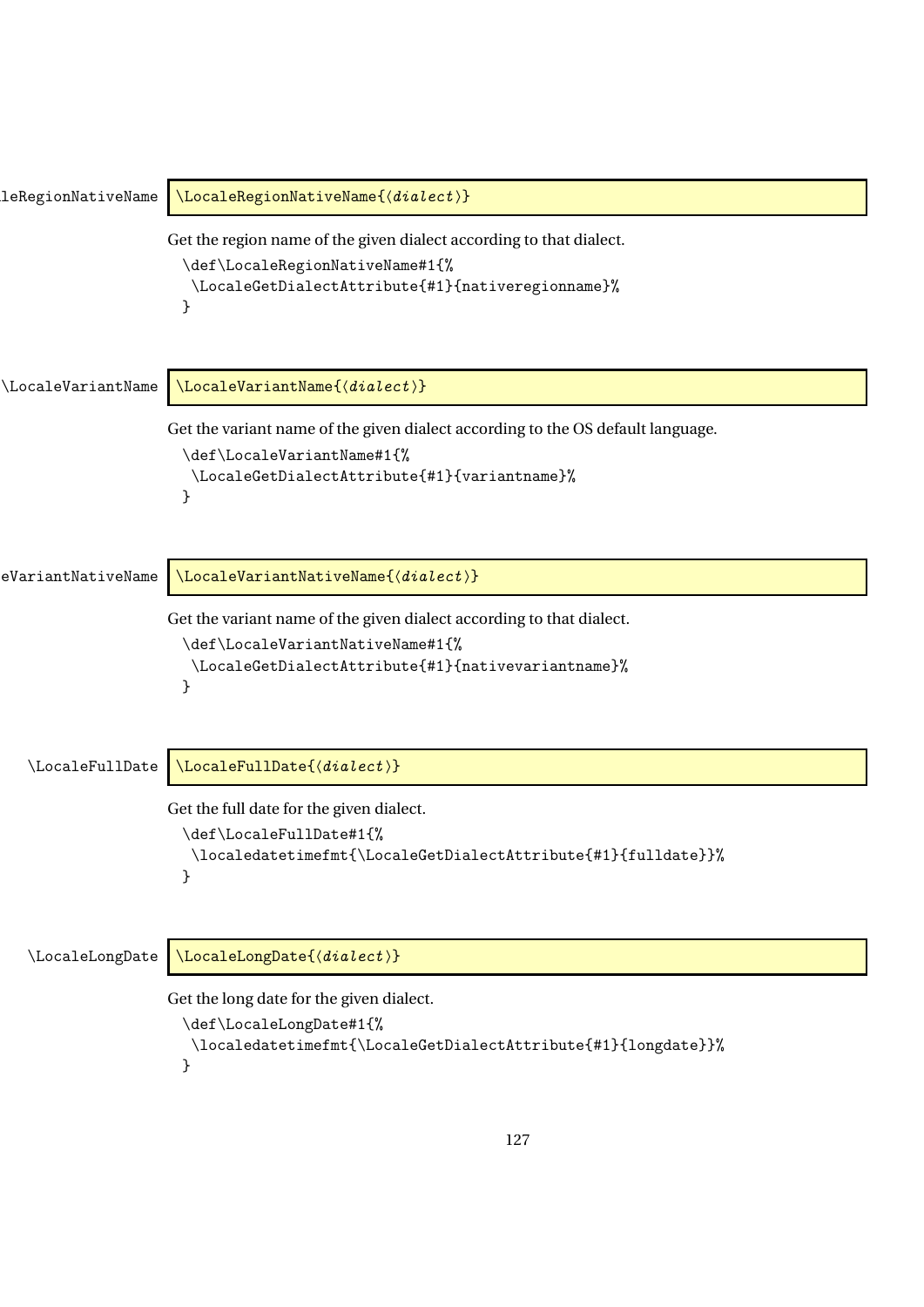```
\LocaleMediumDate \\LocaleMediumDate{\{dialect \rangle\}Get the medium date for the given dialect.
                      \def\LocaleMediumDate#1{%
                       \localedatetimefmt{\LocaleGetDialectAttribute{#1}{meddate}}%
                      }
  \LocaleShortDate \\LocaleShortDate{\dialect \}
                    Get the short date for the given dialect.
                      \def\LocaleShortDate#1{%
                       \localedatetimefmt{\LocaleGetDialectAttribute{#1}{shortdate}}%
                      }
ocaleFirstDayIndex \LocaleFirstDayIndex{\dialect \}
                    Get the index for the first day of the week for the given dialect. This starts with 0 for Monday to be
                    compatible with pgfcalendar (and datetime2 which similar does this to be compatible with pgfcalen-
                    dar).
                      \def\LocaleFirstDayIndex#1{%
                       \LocaleGetDialectAttributeOrDefValue{#1}{firstday}{-1}%
                      }
  \dtmMondayIndex
                      \def\dtmMondayIndex{0}
 \dtmTuesdayIndex
                      \def\dtmTuesdayIndex{1}
\dtmWednesdayIndex
                      \def\dtmWednesdayIndex{2}
\dtmThursdayIndex
                      \def\dtmThursdayIndex{3}
  \dtmFridayIndex
                      \def\dtmFridayIndex{4}
```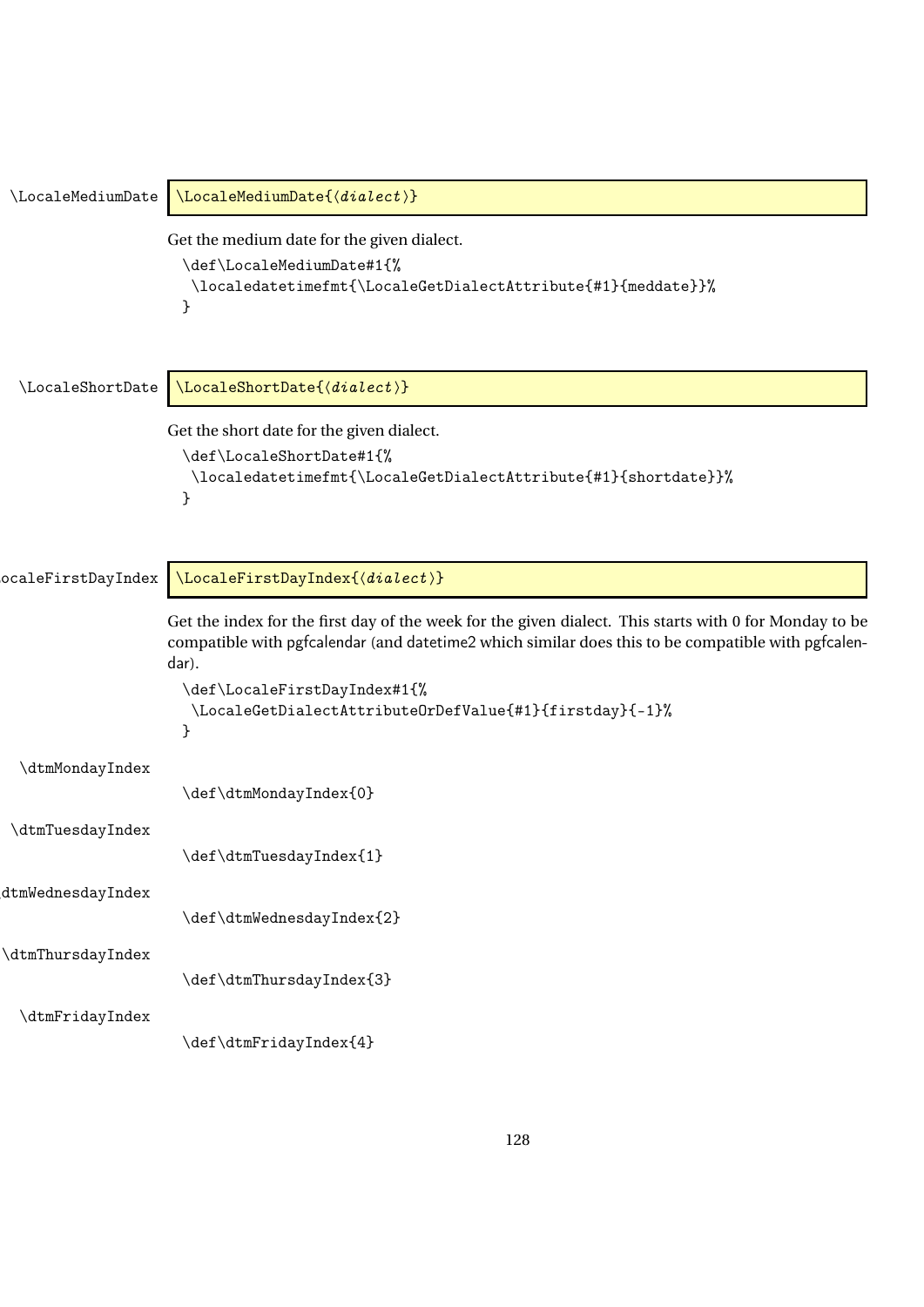| \dtmSaturdayIndex |                                                                                                                                                                                                                  |
|-------------------|------------------------------------------------------------------------------------------------------------------------------------------------------------------------------------------------------------------|
|                   | \def\dtmSaturdayIndex{5}                                                                                                                                                                                         |
| \dtmSundayIndex   |                                                                                                                                                                                                                  |
|                   | \def\dtmSundayIndex{6}                                                                                                                                                                                           |
|                   | The ISO-8601 standard has day of week indexing starting with 1 for Monday. The datetime pack-<br>age has day of week indexing starting with 1 for Sunday, so provide convenient ways to convert if<br>necessary. |
| omZeroMonToOneSun | Convert from pgfcalendar's Monday=0 indexing to datetime's Sunday=1 indexing.                                                                                                                                    |
|                   | \def\LocaleDayIndexFromZeroMonToOneSun#1{%<br>\ifcase#1                                                                                                                                                          |
|                   | $2%$ Monday 0 -> 2                                                                                                                                                                                               |
|                   | $\or$                                                                                                                                                                                                            |
|                   | $3%$ Tuesday 1 -> 3<br>$\chi$                                                                                                                                                                                    |
|                   | 4% Wednesday 2 $\rightarrow$ 4                                                                                                                                                                                   |
|                   | $\lor$                                                                                                                                                                                                           |
|                   | $5%$ Thursday 3 -> 5                                                                                                                                                                                             |
|                   | $\lor$                                                                                                                                                                                                           |
|                   | $6\%$ Friday 4 -> 6                                                                                                                                                                                              |
|                   | $\chi$                                                                                                                                                                                                           |
|                   | 7% Saturday $5 \rightarrow 7$                                                                                                                                                                                    |
|                   | $\lor$<br>$1\%$ Sunday 6 -> 1                                                                                                                                                                                    |
|                   | \else                                                                                                                                                                                                            |
|                   | $-1\%$ invalid                                                                                                                                                                                                   |
|                   | $\sqrt{fi}$                                                                                                                                                                                                      |
|                   | }                                                                                                                                                                                                                |
| omZeroMonToOneMon | Convert from pgfcalendar's Monday=0 indexing to ISO-8601's Monday=1 indexing.                                                                                                                                    |
|                   | \def\LocaleDayIndexFromZeroMonToOneMon#1{%                                                                                                                                                                       |
|                   | \ifcase#1                                                                                                                                                                                                        |
|                   | $1\%$ Monday $0 \rightarrow 1$                                                                                                                                                                                   |
|                   | $\or$                                                                                                                                                                                                            |
|                   | $2%$ Tuesday 1 -> 2                                                                                                                                                                                              |
|                   | $\lor$                                                                                                                                                                                                           |
|                   | $3%$ Wednesday 2 -> 3<br>$\or$                                                                                                                                                                                   |
|                   | $4%$ Thursday 3 -> 4                                                                                                                                                                                             |
|                   | $\lor$                                                                                                                                                                                                           |
|                   | $5%$ Friday 4 -> 5                                                                                                                                                                                               |
|                   | $\lor$                                                                                                                                                                                                           |
|                   |                                                                                                                                                                                                                  |
|                   |                                                                                                                                                                                                                  |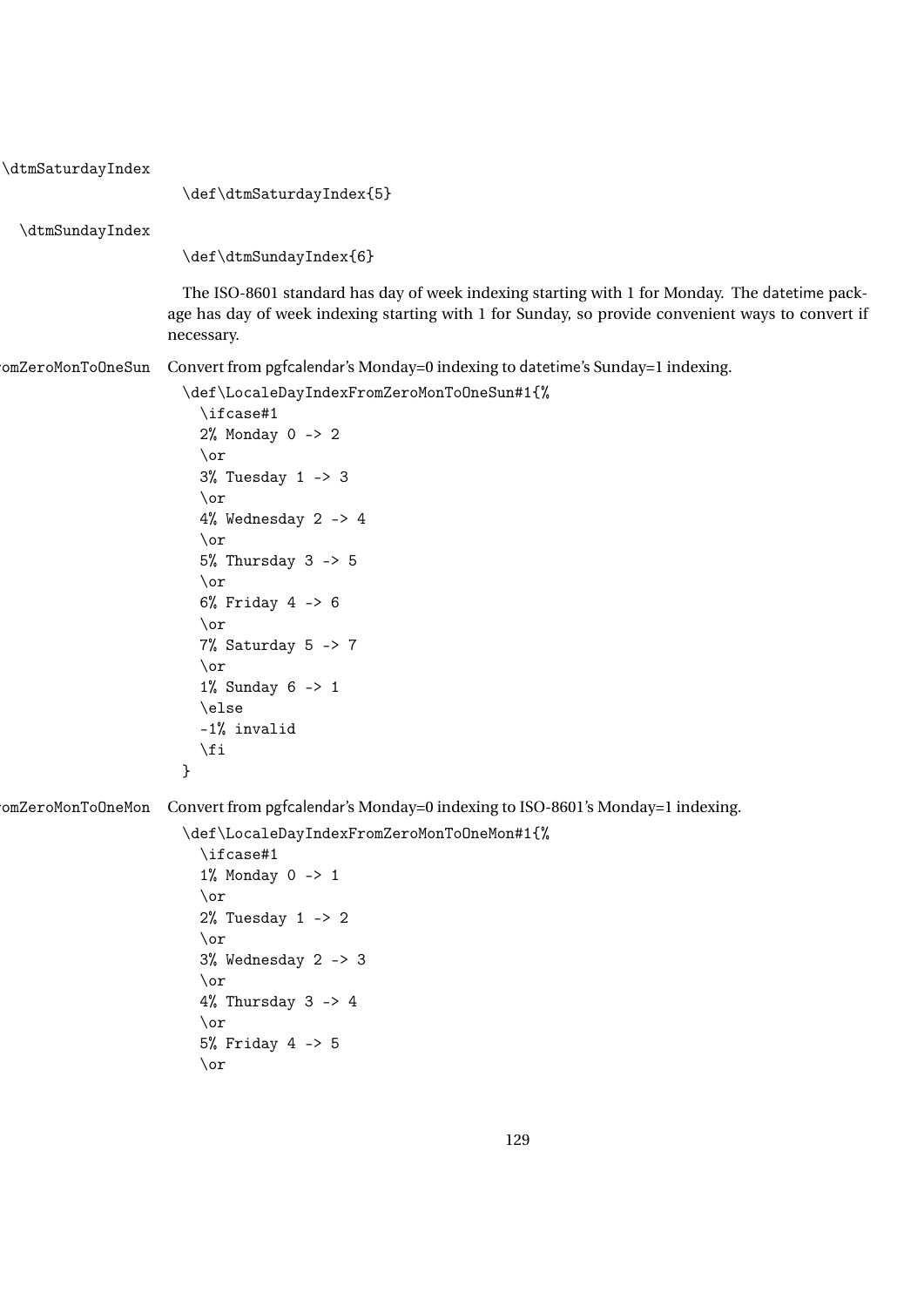```
6% Saturday 5 \rightarrow 6\or
  7% Sunday 6 -> 7
  \else
  -1% invalid
  \fi
}
```

```
omOneSunToZeroMon Convert from datetime's Sunday=1 indexing to pgfcalendar's Monday=0 indexing.
```
\def\LocaleDayIndexFromOneSunToZeroMon#1{%

```
\ifcase#1
% no 0
\or
6% Sunday 1 -> 6
\or
0% Monday 2 -> 0
\or
1% Tuesday 3 -> 1
\or
2% Wednesday 4 -> 2
\or
3% Thursday 5 -> 3
\or
4% Friday 6 -> 4
\or
5% Saturday 7 -> 5
\else
-1% invalid
\fi
```

```
}
```
omOneMonToZeroMon Convert from ISO-8601's Monday=1 indexing to pgfcalendar's Monday=0 indexing.

\def\LocaleDayIndexFromOneMonToZeroMon#1{%

```
\ifcase#1
% no 0
\or
0% Monday 1 -> 0
\or
1% Tuesday 2 -> 1
\or
2% Wednesday 3 -> 2
\or
3% Thursday 4 -> 3
\or
```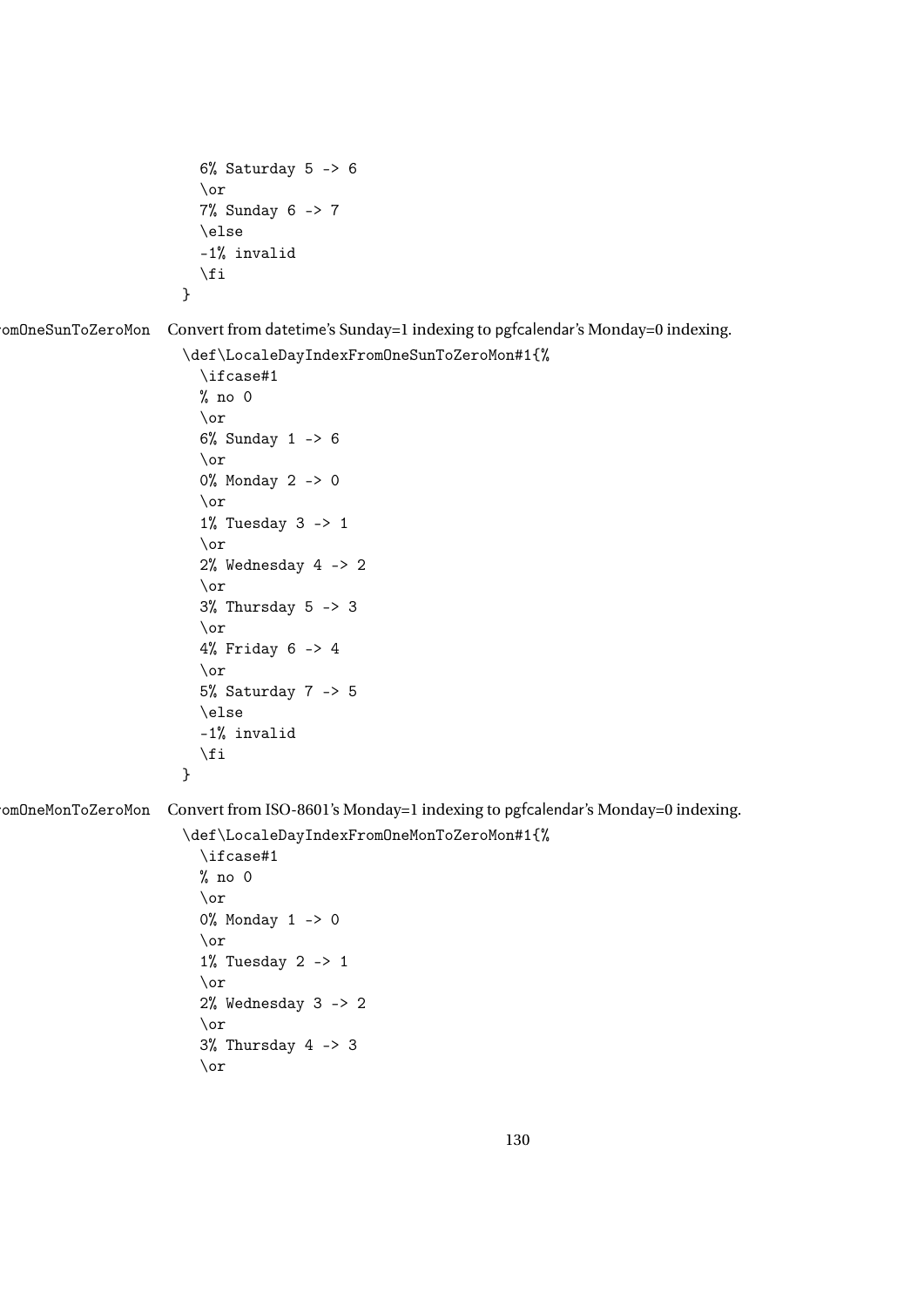```
4% Friday 5 -> 4
  \or
  5% Saturday 6 -> 5
  \or
  6% Sunday 7 -> 6
  \else
  -1% invalid
  \overline{ifi}}
```
ayIndexFromRegion Convert from the region's day of the week (starting from 1) to pgfcalendar's 0=Monday indexing. The first argument is the dialect label.

\def\LocaleDayIndexFromRegion#1#2{%

Get the region's first day of the week.

\ifcase\LocaleFirstDayIndex{#1}

Monday is the first day of the week. That is, the region's using 1=Monday indexing.

\LocaleDayIndexFromOneMonToZeroMon{#2}%

\or

Tuesday is the first day of the week. That is, the region's using 1=Tuesday indexing. (These mid-week cases are unlikely, but add them for completeness.)

```
\ifnum#2=7 % Monday
    0%
  \else
    #2%
  \fi
\or
```
Wednesday is the first day of the week. That is, the region's using 1=Wednesday indexing.

```
\ifcase#1
% no ()\or
2% Wednesday 1 -> 2
\or
3% Thursday 2 -> 3
\or
4% Friday 3 -> 4
\or
5% Saturday 4 -> 5
\or
6% Sunday 5 -> 6
\or
0% Monday 6 -> 0
\or
```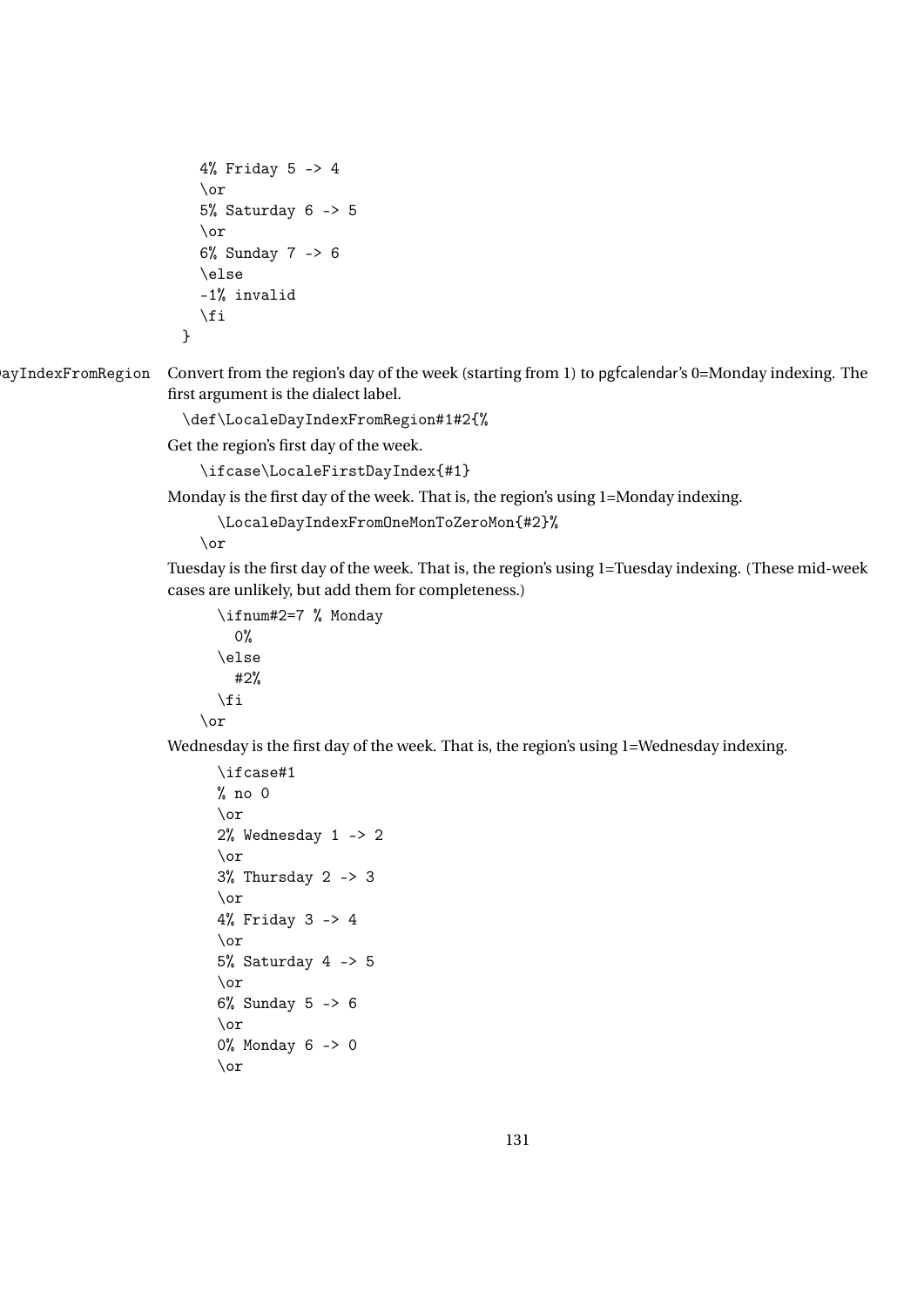```
1% Tuesday 7 -> 1
 \else
 -1% invalid
 \fi
\or
```
Thursday is the first day of the week. That is, the region's using 1=Thursday indexing.

```
\ifcase#1
 % no 0
 \or
 3% Thursday 1 -> 3
 \or
 4% Friday 2 -> 4
 \or
 5% Saturday 3 -> 5
  \or
 6% Sunday 4 -> 6
 \or
 0% Monday 5 -> 0
 \or
 1% Tuesday 6 \rightarrow 1\or
 2% Wednesday 7 -> 2
 \else
 -1% invalid
 \fi
\or
```
Friday is the first day of the week. That is, the region's using 1=Friday indexing.

```
\ifcase#1
% no 0
\or
4% Friday 1 -> 4
\or
5% Saturday 2 -> 5
\or
6% Sunday 3 -> 6
\or
0% Monday 4 -> 0
\or
1% Tuesday 5 -> 1
\or
2% Wednesday 6 -> 2
\or
3% Thursday 7 -> 3
```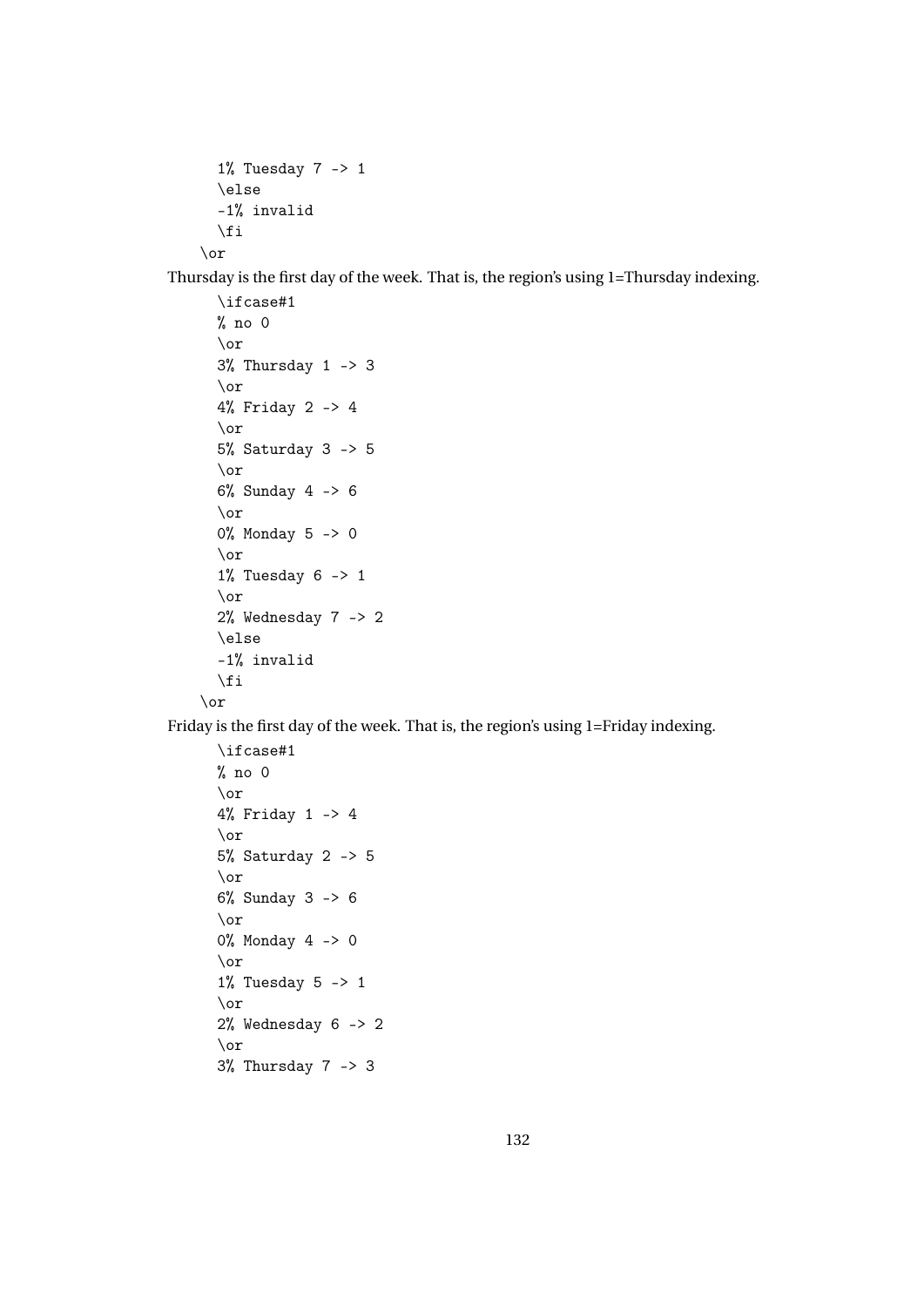```
\else
  -1% invalid
  \fi
\or
```
\ifcase#1

Saturday is the first day of the week. That is, the region's using 1=Saturday indexing.

```
% no 0
                             \or
                             5% Saturday 1 -> 5
                             \or
                             6% Sunday 2 -> 6
                             \or
                             0% Monday 3 -> 0
                             \or
                             1% Tuesday 4 \rightarrow 1\or
                             2% Wednesday 5 -> 2
                             \or
                             3% Thursday 6 -> 3
                             \or
                             4% Friday 7 -> 4
                             \else
                             -1% invalid
                             \left\{ \frac{f}{f}\right\}\or
                      Sunday is the first day of the week. That is, the region's using 1=Sunday indexing.
                             \LocaleDayIndexFromOneSunToZeroMon{#2}%
                           \else
                             #2%
                           \fi
                        }
eDayIndexToRegion Convert from pgfcalendar's 0=Monday indexing to the region's first day of the week (starting from 1).
                      The first argument is the dialect label.
                        \def\LocaleDayIndexToRegion#1#2{%
                      Get the region's first day of the week.
                          \ifcase\LocaleFirstDayIndex{#1}
                      Monday is the first day of the week. That is, the region's using 1=Monday indexing.
                             \LocaleDayIndexFromZeroMonToOneMon{#2}%
                          \or
```
Tuesday is the first day of the week. That is, the region's using 1=Tuesday indexing. (These mid-week cases are unlikely, but add them for completeness.)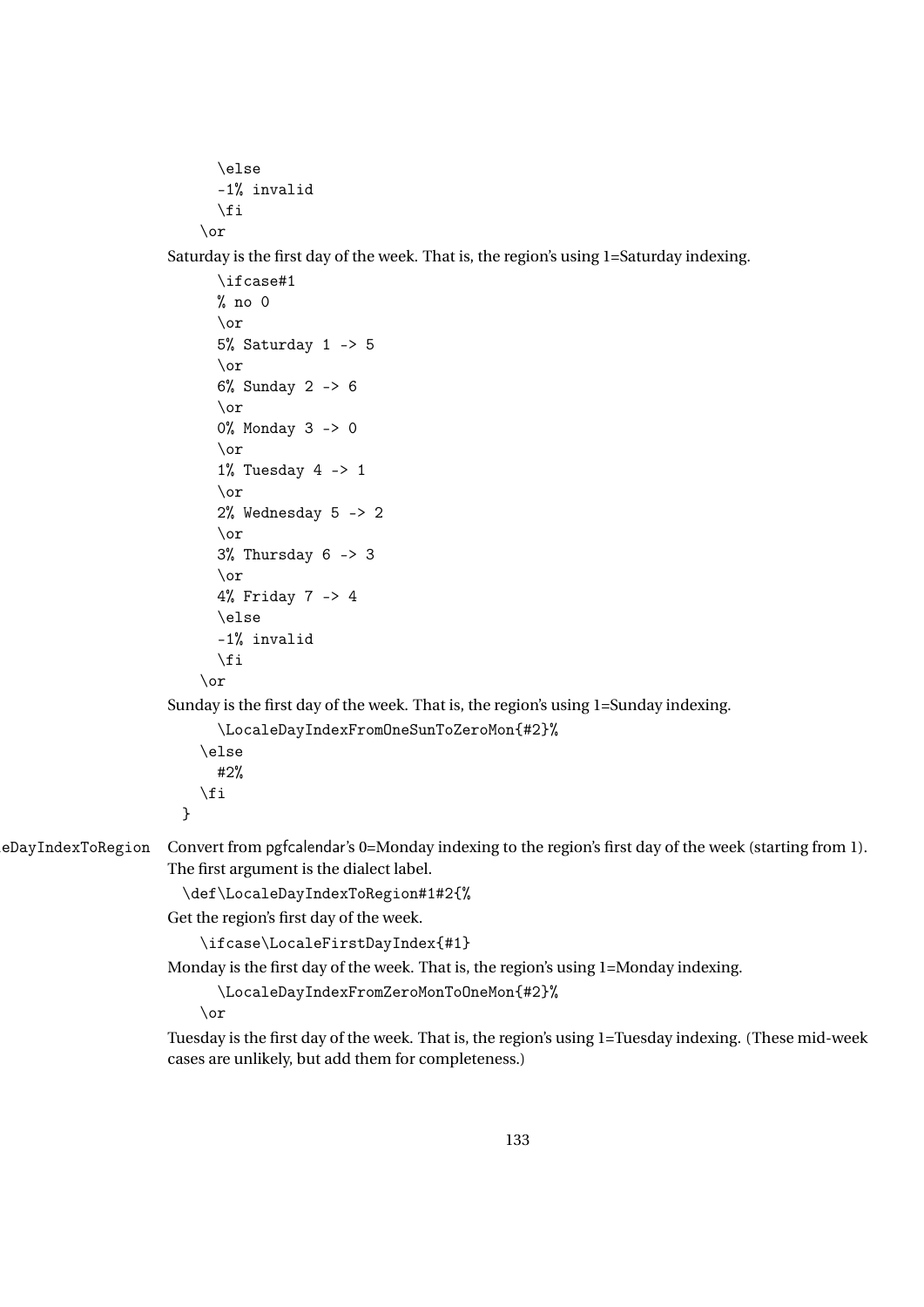```
\ifnum#2=0 % Monday
    7%
  \else
    #2%
  \fi
\or
```
Wednesday is the first day of the week. That is, the region's using 1=Wednesday indexing.

```
\ifcase#1
   6% Monday 0 -> 6
  \or
  7% Tuesday 1 -> 7
  \or
   1% Wednesday 2 -> 1
  \or
   2% Thursday 3 -> 2
  \or
   3% Friday 4 -> 3
  \or
  4% Saturday 5 \rightarrow 4\or
  5% Sunday 6 -> 5
  \else
 -1% invalid
  \eta\or
```
Thursday is the first day of the week. That is, the region's using 1=Thursday indexing.

```
\ifcase#1
 5% Monday 0 -> 5
\or
 6% Tuesday 1 -> 6
\or
7% Wednesday 2 -> 7
\or
 1% Thursday 3 \rightarrow 1\or
 2% Friday 4 -> 2
\or
 3% Saturday 5 -> 3
\or
 4% Sunday 6 -> 4
\else
-1% invalid
\fi
```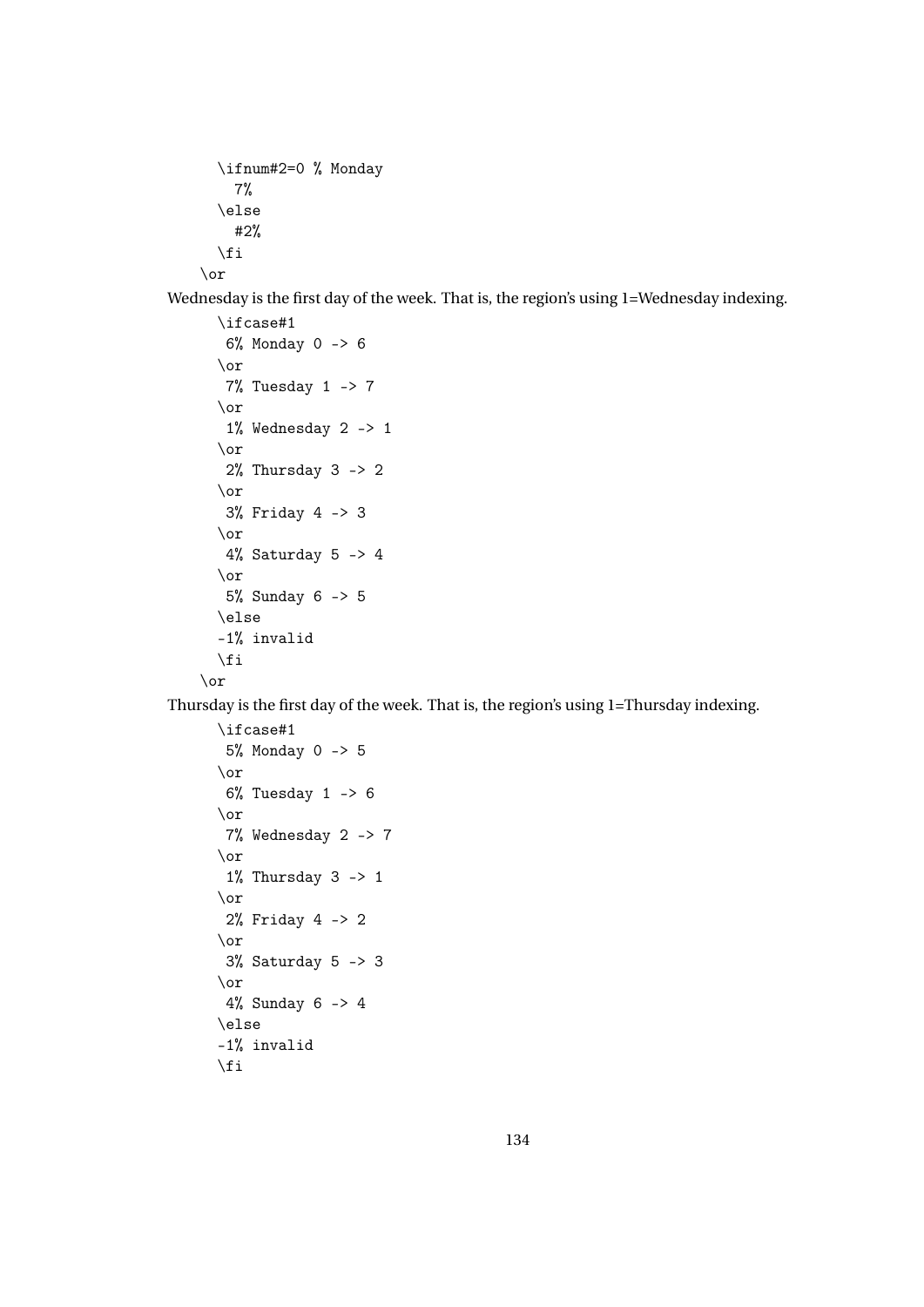\or

Friday is the first day of the week. That is, the region's using 1=Friday indexing.

```
\backslashifcase#1
   4% Monday 0 -> 4
  \or
   5% Tuesday 1 -> 5
  \or
   6% Wednesday 2 -> 6
  \or
  7% Thursday 3 -> 7
  \or
   1% Friday 4 -> 1
  \or
   2% Saturday 5 -> 2
  \or
   3% Sunday 6 -> 3
  \else
  -1% invalid
  \fi
\or
```
Saturday is the first day of the week. That is, the region's using 1=Saturday indexing.

```
\ifcase#1
 3% Monday 0 -> 3
\or
 4% Tuesday 1 \rightarrow 4\or
5% Wednesday 2 -> 5
\or
 6% Thursday 3 -> 6
\or
7% Friday 4 -> 7
\or
 1% Saturday 5 \rightarrow 1\or
2% Sunday 6 -> 2
\else
-1% invalid
\fi
```

```
\or
```
Sunday is the first day of the week. That is, the region's using 1=Sunday indexing.

```
\LocaleDayIndexFromZeroMonToOneSun{#2}%
\else
```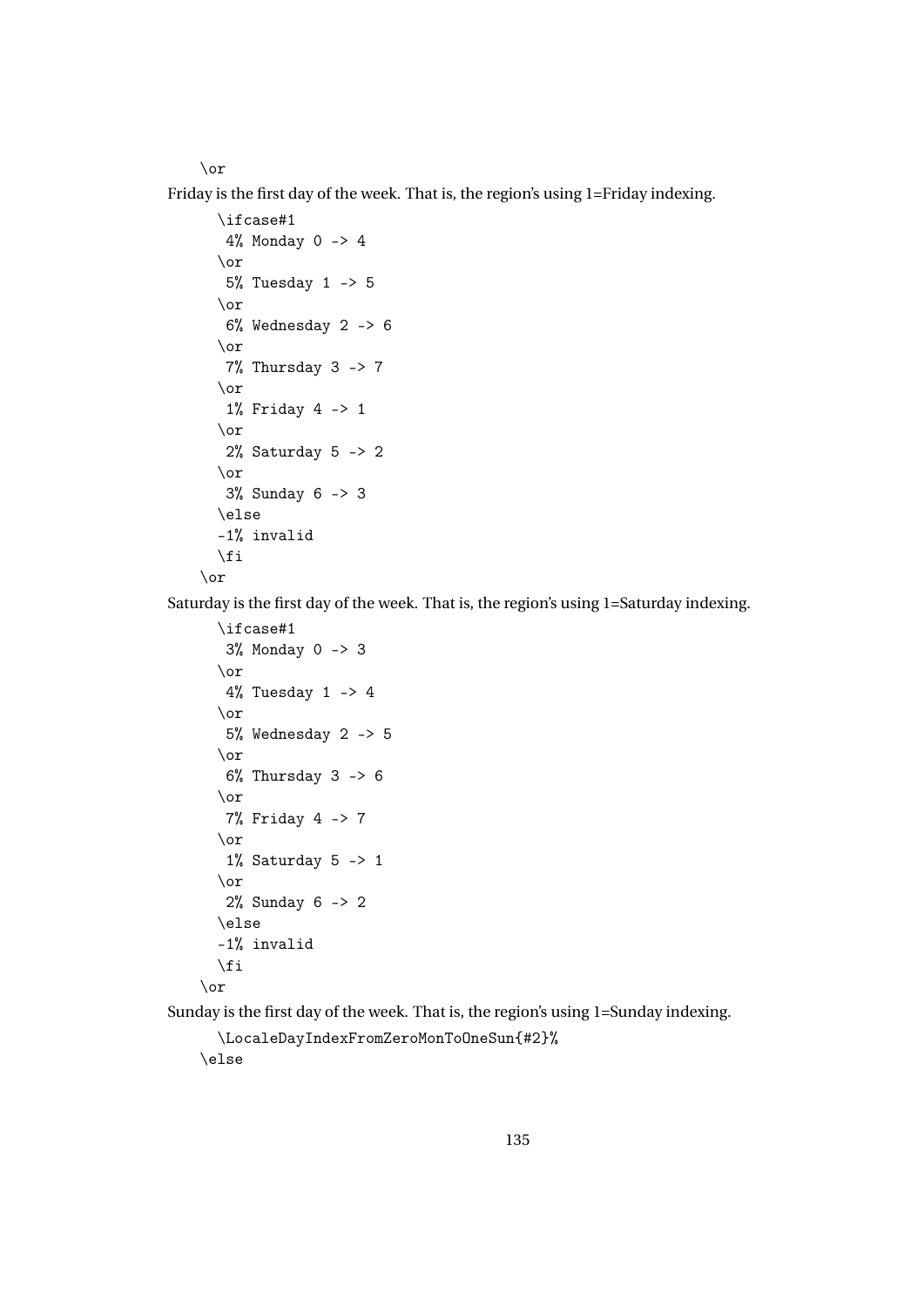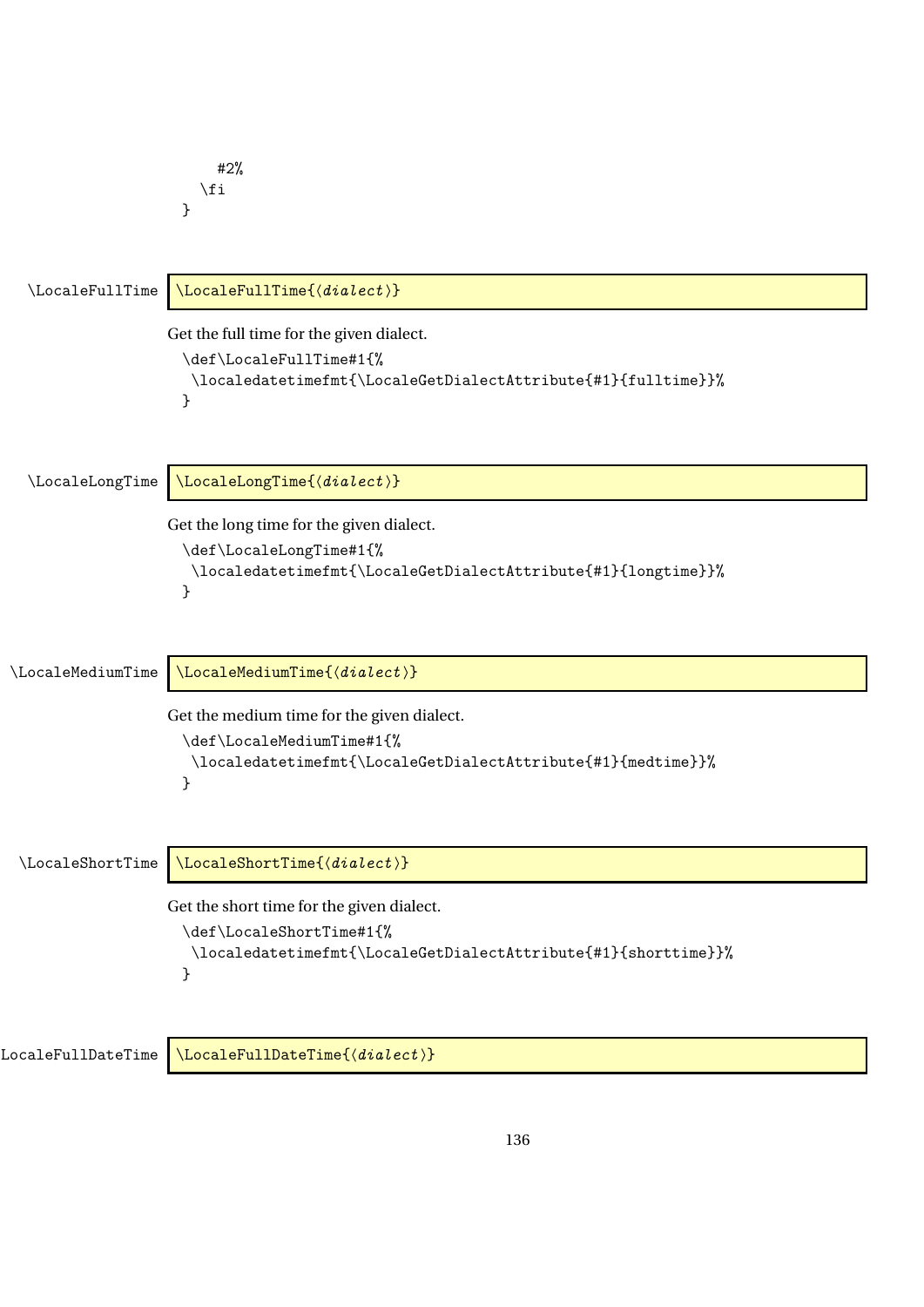```
Get the full date and time for the given dialect.
                       \def\LocaleFullDateTime#1{%
                        \localedatetimefmt{\LocaleGetDialectAttribute{#1}{fulldatetime}}%
                       }
LocaleLongDateTime \\LocaleLongDateTime{\dialect \}
                     Get the long date and time for the given dialect.
                       \def\LocaleLongDateTime#1{%
                        \localedatetimefmt{\LocaleGetDialectAttribute{#1}{longdatetime}}%
                       }
caleMediumDateTime \LocaleMediumDateTime{\dialect \}
                     Get the medium date and time for the given dialect.
                       \def\LocaleMediumDateTime#1{%
                        \localedatetimefmt{\LocaleGetDialectAttribute{#1}{meddatetime}}%
                       }
ocaleShortDateTime \\LocaleShortDateTime{\dialect \}
                     Get the short date and time for the given dialect.
                       \def\LocaleShortDateTime#1{%
                        \localedatetimefmt{\LocaleGetDialectAttribute{#1}{shortdatetime}}%
                       }
    \setminusLocaleDayName \setminusLocaleDayName{\{dialect \}}{\langle n \rangle}
                     Gets the day of week name identified by the index 〈n〉 (0 for Monday, 1 for Tuesday, etc) in the given
                     dialect.
                       \def\LocaleDayName#1#2{%
                        \LocaleGetDialectAttribute{#1}{day.\number#2}%
                       }
```

```
137
```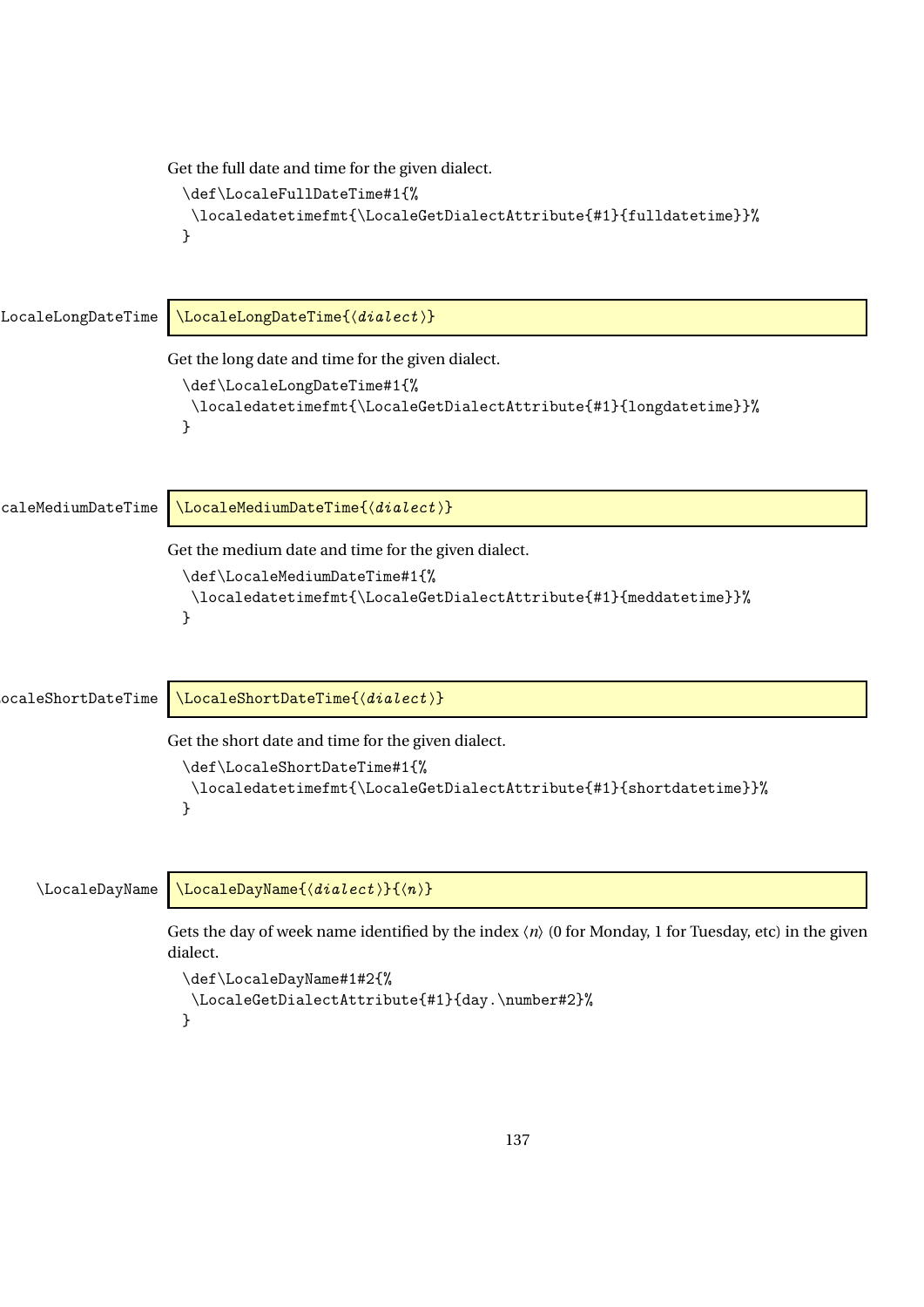| LocaleShortDayName | $\setminus$ LocaleShortDayName $\{$ $\langle dialect \rangle\}$ $\{$                                                                                                                                                                                            |
|--------------------|-----------------------------------------------------------------------------------------------------------------------------------------------------------------------------------------------------------------------------------------------------------------|
|                    | Gets the abbreviated day of week name identified by the index $\langle n \rangle$ (0 for Monday, 1 for Tuesday, etc)<br>in the given dialect.                                                                                                                   |
|                    | \def\LocaleShortDayName#1#2{%<br>\LocaleGetDialectAttribute{#1}{shortday.\number#2}%<br>}                                                                                                                                                                       |
| \LocaleMonthName   | $\setminus$ LocaleMonthName $\{$ langle  dialect \rangle\} $\{$                                                                                                                                                                                                 |
|                    | Gets the month name identified by the index $\langle n \rangle$ (1 for January, 2 for February, etc) in the given<br>dialect.                                                                                                                                   |
|                    | \def\LocaleMonthName#1#2{%<br>\LocaleGetDialectAttribute{#1}{month.\number#2}%<br>}                                                                                                                                                                             |
|                    |                                                                                                                                                                                                                                                                 |
| caleShortMonthName | $\setminus$ LocaleShortMonthName $\{$ langle  dialect \rangle\} $\{$                                                                                                                                                                                            |
|                    | Gets the month week name identified by the index $\langle n \rangle$ (1 for January, 2 for February, etc) in the given<br>dialect.                                                                                                                              |
|                    | \def\LocaleShortMonthName#1#2{%<br>\LocaleGetDialectAttribute{#1}{shortmonth.\number#2}%<br>}                                                                                                                                                                   |
|                    | Some languages have a different form for month or week day names used in a standalone con-<br>text, such as in a column header. These are provided with the \LocaleStandalone commands<br>defined below. For most languages they will be the same as the above. |
| eStandaloneDayName | $\setminus$ LocaleStandaloneDayName $\{$ $\langle  dialect \rangle\}$ $\{$                                                                                                                                                                                      |
|                    | Gets the day of week name identified by the index $\langle n \rangle$ (0 for Monday, 1 for Tuesday, etc) in the given<br>dialect.                                                                                                                               |
|                    | \def\LocaleStandaloneDayName#1#2{%                                                                                                                                                                                                                              |

}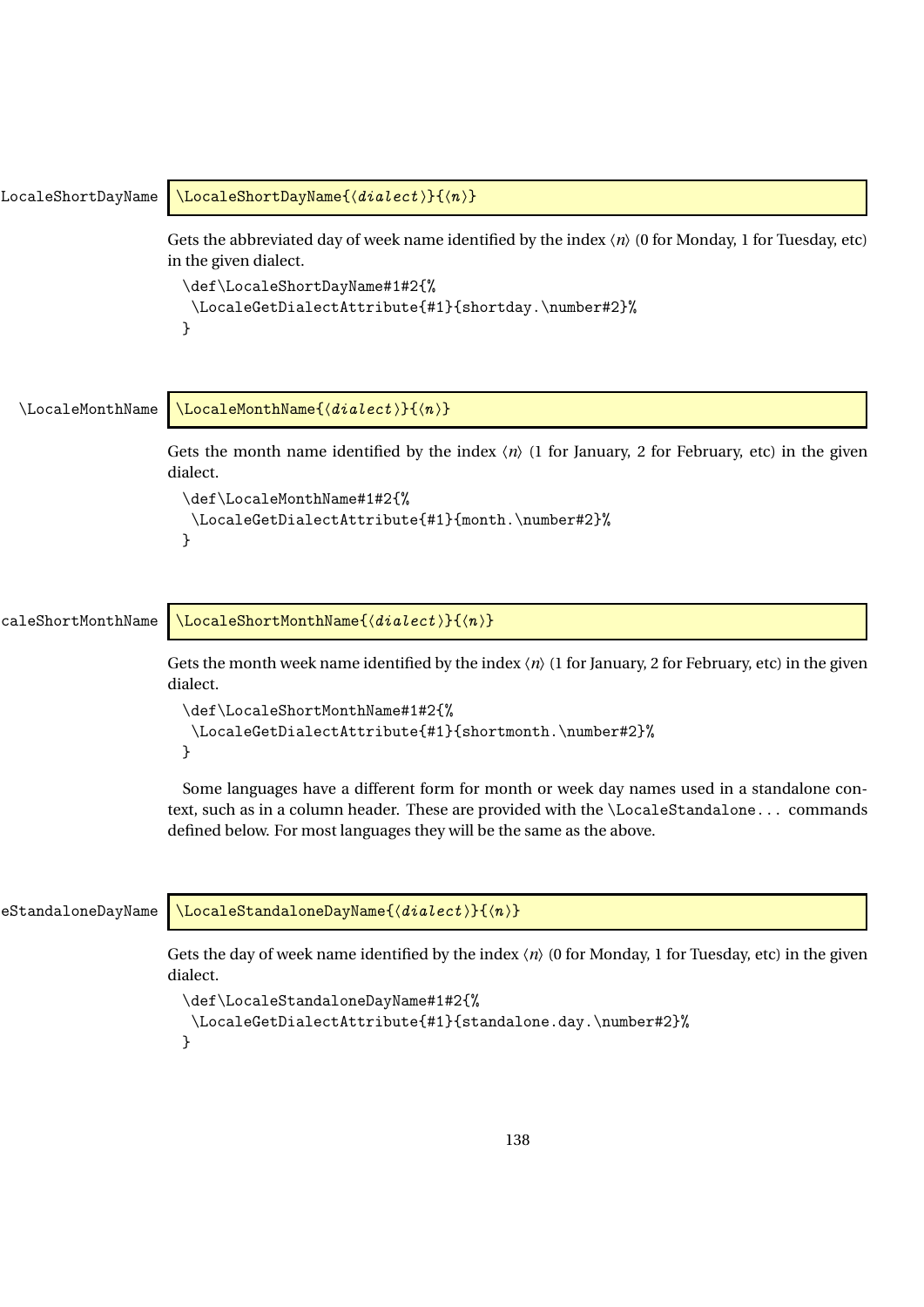| daloneShortDayName        | $\setminus$ LocaleStandaloneShortDayName{ $\langle dialect \rangle$ }{ $\langle n \rangle$ }                                                                                                                                                                    |
|---------------------------|-----------------------------------------------------------------------------------------------------------------------------------------------------------------------------------------------------------------------------------------------------------------|
|                           | Gets the abbreviated day of week name identified by the index $\langle n \rangle$ (0 for Monday, 1 for Tuesday, etc)<br>in the given dialect.<br>\def\LocaleStandaloneShortDayName#1#2{%<br>\LocaleGetDialectAttribute{#1}{standalone.shortday.\number#2}%<br>} |
| tandaloneMonthName        | $\setminus$ LocaleStandaloneMonthName{ $\langle dialect \rangle$ }{ $\langle n \rangle$ }                                                                                                                                                                       |
|                           | Gets the month week name identified by the index $\langle n \rangle$ (1 for January, 2 for February, etc) in the given<br>dialect.<br>\def\LocaleStandaloneMonthName#1#2{%<br>\LocaleGetDialectAttribute{#1}{standalone.month.\number#2}%<br>}                  |
| <b>loneShortMonthName</b> | $\setminus$ LocaleStandaloneShortMonthName{ $\langle dialect \rangle$ }{ $\langle n \rangle$ }                                                                                                                                                                  |
|                           | Gets the month week name identified by the index $\langle n \rangle$ (1 for January, 2 for February, etc) in the given<br>dialect.<br>\def\LocaleStandaloneShortMonthName#1#2{%<br>\LocaleGetDialectAttribute{#1}{standalone.shortmonth.\number#2}%<br>}        |
| aleNumericGroupSep        | $\setminus$ LocaleNumericGroupSep{ $\langle dialect \rangle$ }                                                                                                                                                                                                  |
|                           | Gets the numeric group separator for the given dialect.<br>\def\LocaleNumericGroupSep#1{%<br>\LocaleGetDialectAttribute{#1}{groupsep}%<br>}                                                                                                                     |
| eNumericDecimalSep        | $\setminus$ LocaleNumericDecimalSep{ $\langle dialect \rangle$ }                                                                                                                                                                                                |
|                           | Gets the numeric decimal separator for the given dialect.                                                                                                                                                                                                       |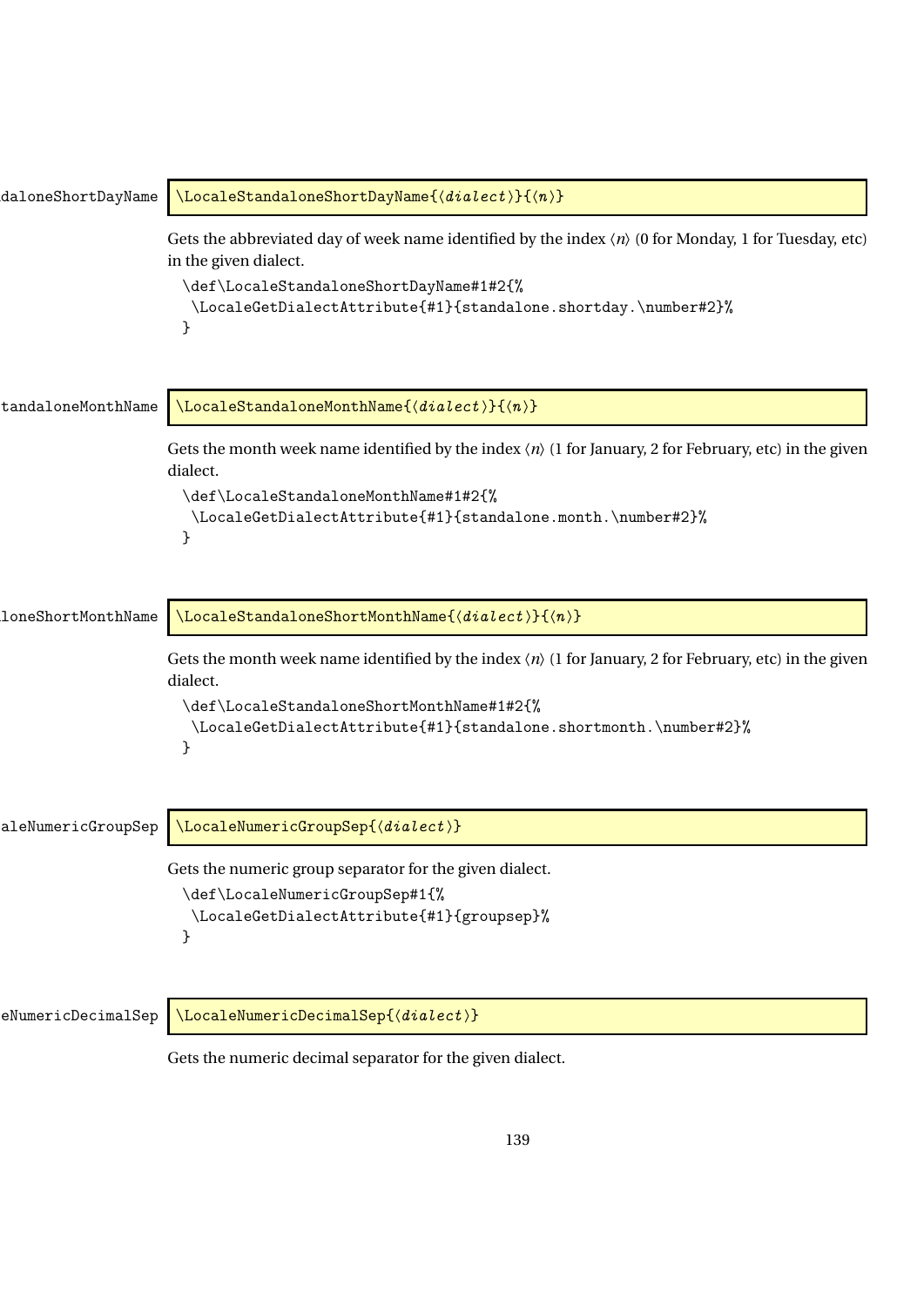```
\def\LocaleNumericDecimalSep#1{%
                      \LocaleGetDialectAttribute{#1}{decsep}%
                     }
NumericMonetarySep \\LocaleNumericMonetarySep{(dialect)}
                    Gets the numeric monetary separator for the given dialect.
                     \def\LocaleNumericMonetarySep#1{%
                      \LocaleGetDialectAttribute{#1}{currencysep}%
                     }
aleNumericExponent \\LocaleNumericExponent{\dialect \}
                    Gets the exponent symbol for the given dialect.
                     \def\LocaleNumericExponent#1{%
                      \LocaleGetDialectAttribute{#1}{exp}%
                     }
ocaleCurrencyLabel \LocaleCurrencyLabel{\dialect \}
                    Gets the currency label for the given dialect.
                     \def\LocaleCurrencyLabel#1{%
                      \LocaleIfDialectAttributeEqCs{#1}{currency}{\@locale@unknown@currency}%
                       {%
                    Unknown currency symbol.
                         \ifx\LocaleMainRegion\empty
                           \@locale@os@currencycode
                         \else
                           \LocaleGetDialectAttributeOrDefValue{\LocaleMainDialect}{currency}%
                           {\@locale@os@currencycode}%
                        \fi
                      }%
                      {\LocaleGetDialectAttribute{#1}{currency}}%
                     }
```
rencyRegionalLabel \LocaleCurrencyRegionalLabel{〈dialect〉}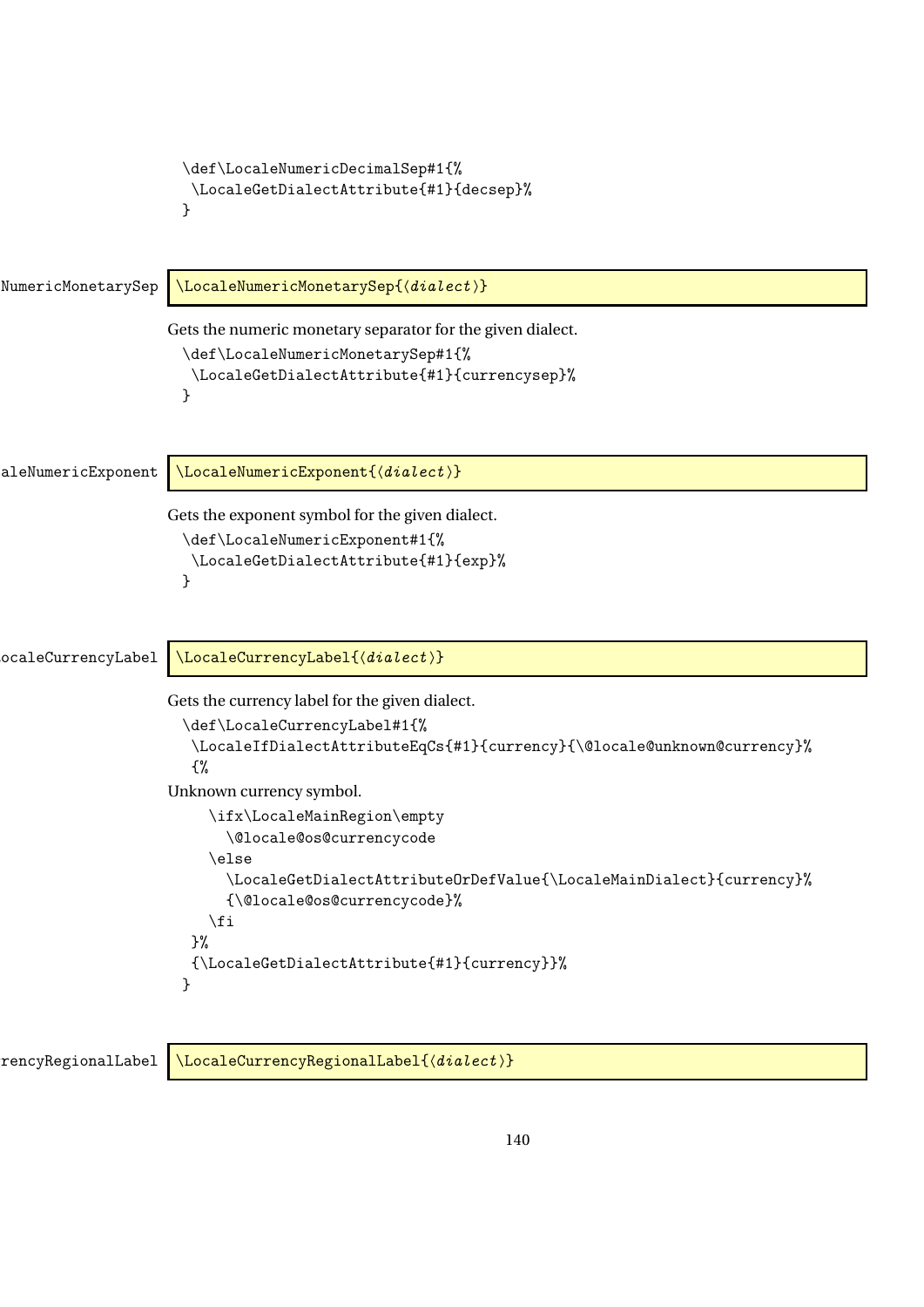Gets the regional currency label for the given dialect.

```
\def\LocaleCurrencyRegionalLabel#1{%
\LocaleIfDialectAttributeEqCs{#1}{regionalcurrency}%
{\@locale@unknown@currency}%
{%
```
Unknown currency symbol.

```
\ifx\LocaleMainRegion\empty
     \@locale@os@regionalcurrencycode
  \else
     \LocaleGetDialectAttributeOrDefValue{\LocaleMainDialect}{regionalcurrency}%
     {\@locale@os@regionalcurrencycode}%
  \fi
}%
{\LocaleGetDialectAttribute{#1}{regionalcurrency}}%
}
```
caleCurrencySymbol \LocaleCurrencySymbol{\dialect \}

Gets the currency symbol for the given dialect. (May have non-ASCII characters.)

```
\def\LocaleCurrencySymbol#1{%
\LocaleIfDialectAttributeEqCs{#1}{currency}{\@locale@unknown@currency}%
{%
```
Unknown currency code. Does the main locale have a region?

```
\ifx\LocaleMainRegion\empty
```
No main region, try the default OS currency.

```
\ifx\@locale@os@currencysym\empty
  \LocaleGetDialectAttribute{#1}{currencysym}%
\else
  \@locale@os@currencysym
\fi
```
\else

Try the main dialect attribute.

```
\LocaleGetDialectAttributeOrDefValue{\LocaleMainDialect}{currencysym}%
    {\LocaleGetDialectAttribute{#1}{currencysym}}%
  \fi
}%
{%
  \LocaleIfSameDialectAttributeValues{#1}%
  {currency}{currencysym}%
```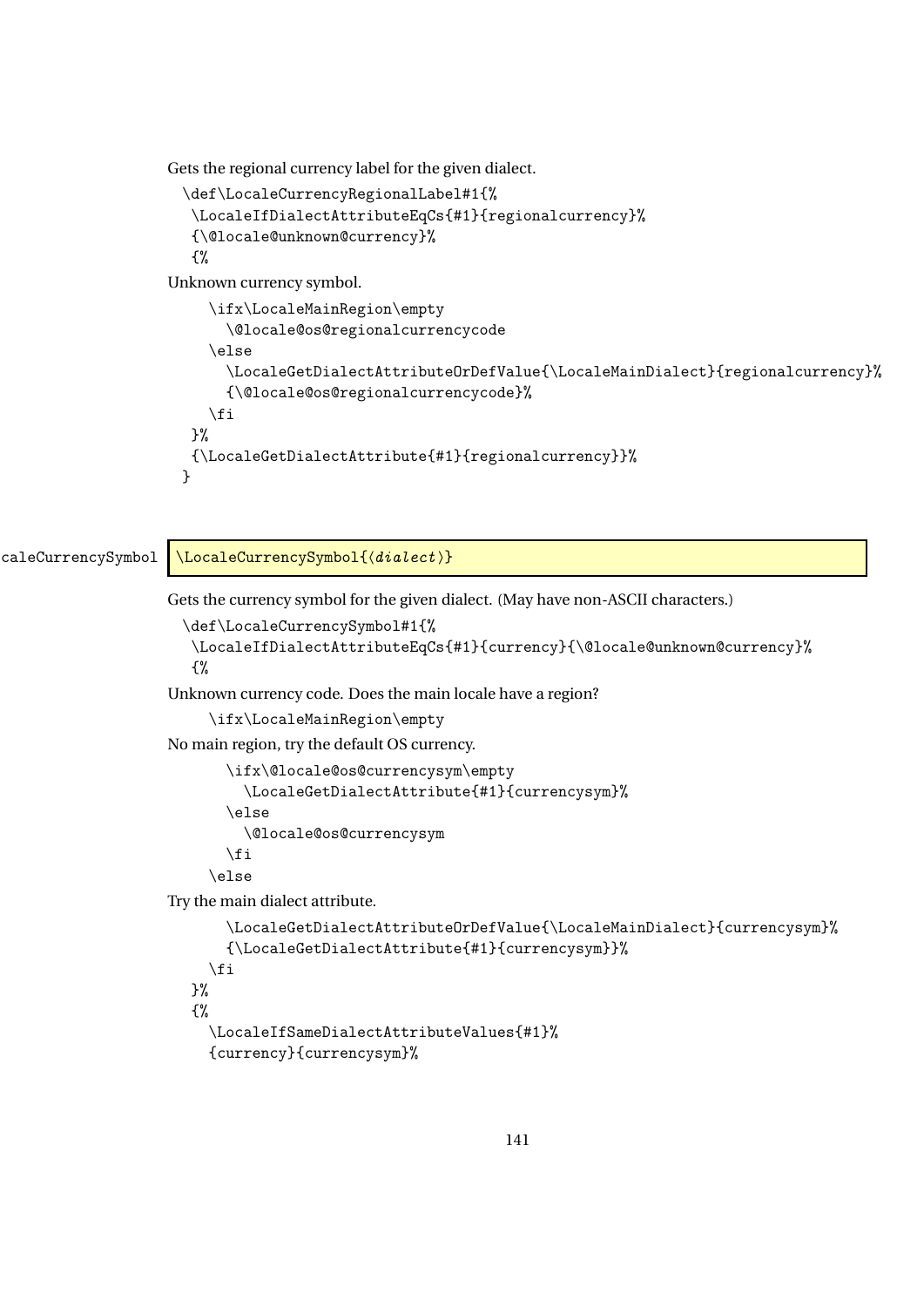```
{%
     \LocaleGetCurrencyAttributeOrDefValue
     {\LocaleGetDialectAttribute{#1}{currency}}{sym}%
     {\LocaleGetDialectAttribute{#1}{currencysym}}%
   }%
   {%
     \LocaleGetDialectAttribute{#1}{currencysym}%
  }%
}%
}
```
## eCurrencyTeXSymbol \LocaleCurrencyTeXSymbol{(dialect)}

Gets the currency symbol for the given dialect. (May include texosquery currency control symbols.)

```
\def\LocaleCurrencyTeXSymbol#1{%
\LocaleIfDialectAttributeEqCs{#1}{currency}{\@locale@unknown@currency}%
{%
```
Unknown currency code. Does the main locale have a region?

```
\ifx\LocaleMainRegion\empty
     \ifx\@locale@os@currencytex\empty
       \LocaleGetDialectAttribute{#1}{currencytex}%
     \else
       \@locale@os@currencytex
     \fi
   \fi
 }%
 {%
   \LocaleIfSameDialectAttributeValues{#1}%
   {currency}{currencytex}%
   {%
     \LocaleGetCurrencyAttributeOrDefValue
     {\LocaleGetDialectAttribute{#1}{currency}}{tex}%
     {\LocaleGetDialectAttribute{#1}{currencytex}}%
   }%
   {%
     \LocaleGetDialectAttribute{#1}{currencytex}%
   }%
}%
}
```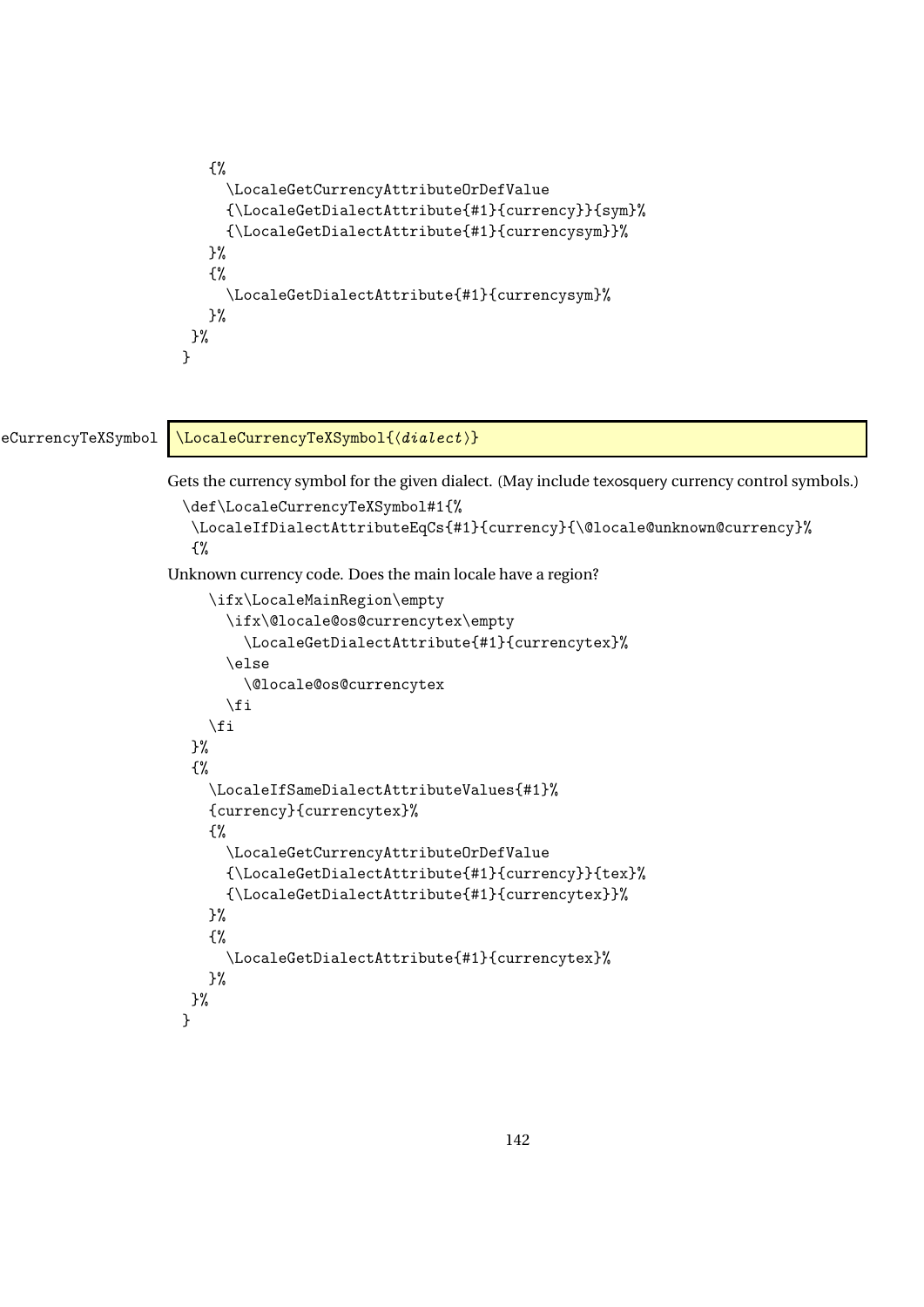```
caleNumericPercent \LocaleNumericPercent{\dialect \}
                    Gets the percent symbol for this dialect.
                     \def\LocaleNumericPercent#1{%
                       \LocaleGetDialectAttribute{#1}{percent}%
                     }
caleNumericPermill \LocaleNumericPermill{\dialect \}
                    Gets the permill symbol for this dialect.
                     \def\LocaleNumericPermill#1{%
                      \LocaleGetDialectAttribute{#1}{permill}%
                     }
                    4.2.6 Patterns
plyDateTimePattern \LocaleApplyDateTimePattern{\dialect}}{\attribute}}{\date-time data}}
                     \def\LocaleApplyDateTimePattern#1#2#3{%
                       \LocaleIfHasDialectNonEmptyAttribute{#1}{#2}%
                       {%
                    The data might be provided with the control sequence \LocaleDateTimeInfo, which may be empty
                    and will need expanding.
                         \ifx\empty#3\empty
                           \@locale@warn{No date-time data for pattern
                             (attribute '#2', dialect '#1')}%
                         \else
                          \localedatetimefmt
                           {\expandafter\texosqueryfmtdatetime
                            \csname locale@dialect@#2@#1\expandafter\endcsname#3}%
                         \forallfi
                      }%
                      {%
                         \@locale@warn{No date-time pattern attribute '#2' for dialect '#1'}%
                      }%
                     }
```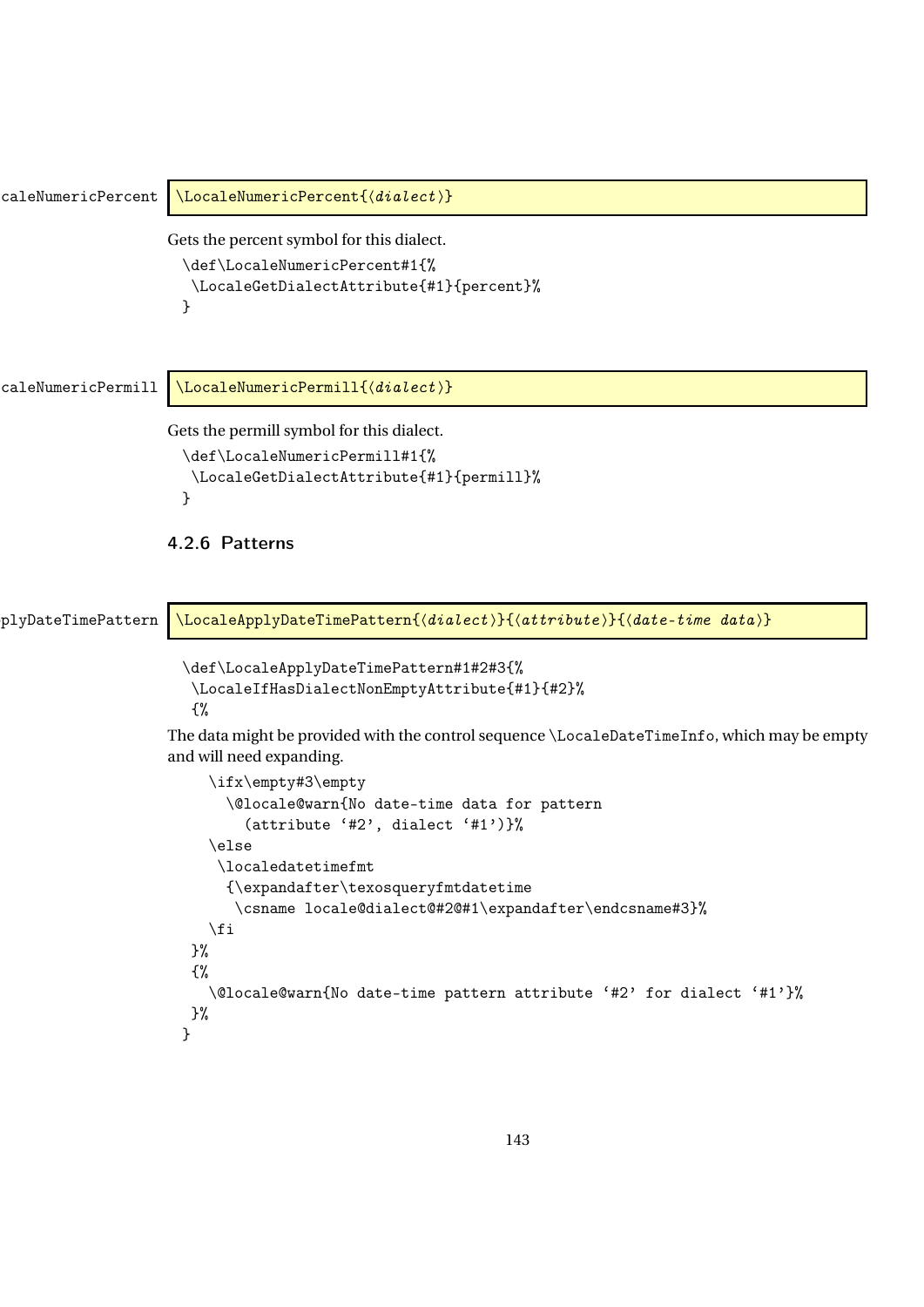```
If the date-time patterns are required, the name commands such as \texosqueryfmtpatMMM need
                   defining
                     \LocaleIfDateTimePatternsSupported
                     {%
\texosqueryfmtpatMMM Short month name.
                       \def\texosqueryfmtpatMMM#1{%
                          \CurrentLocaleShortMonthName{#1}%
                       }
osqueryfmtpatMMMM Full month name.
                       \def\texosqueryfmtpatMMMM#1{%
                          \CurrentLocaleMonthName{#1}%
                       }
xosqueryfmtpatLLL Short standalone month name.
                       \def\texosqueryfmtpatLLL#1{%
                          \CurrentLocaleStandaloneShortMonthName{#1}%
                       }
osqueryfmtpatLLLL Full standalone month name.
                       \def\texosqueryfmtpatLLLL#1{%
                          \CurrentLocaleStandaloneMonthName{#1}%
                       }
xosqueryfmtpatEEE Short day of week name.
                       \def\texosqueryfmtpatEEE#1{%
                         \CurrentLocaleShortDayName{\LocaleDayIndexFromOneMonToZeroMon{#1}}%
                       }
osqueryfmtpatEEEE Full day of week name.
                       \def\texosqueryfmtpatEEEE#1{%
                         \CurrentLocaleDayName{\LocaleDayIndexFromOneMonToZeroMon{#1}}%
                       }
squerytimezonefmt Allow the time zone name to be wrapped in a formatting command.
                       \def\texosquerytimezonefmt#1{#1}
ueryshorttimezone
                       \def\texosqueryshorttimezone#1{%
                         \texosquerytimezonefmt
                           {\LocaleGetDialectAttribute{\CurrentTrackedDialect}{timezone.#1.short}}%
                       }
```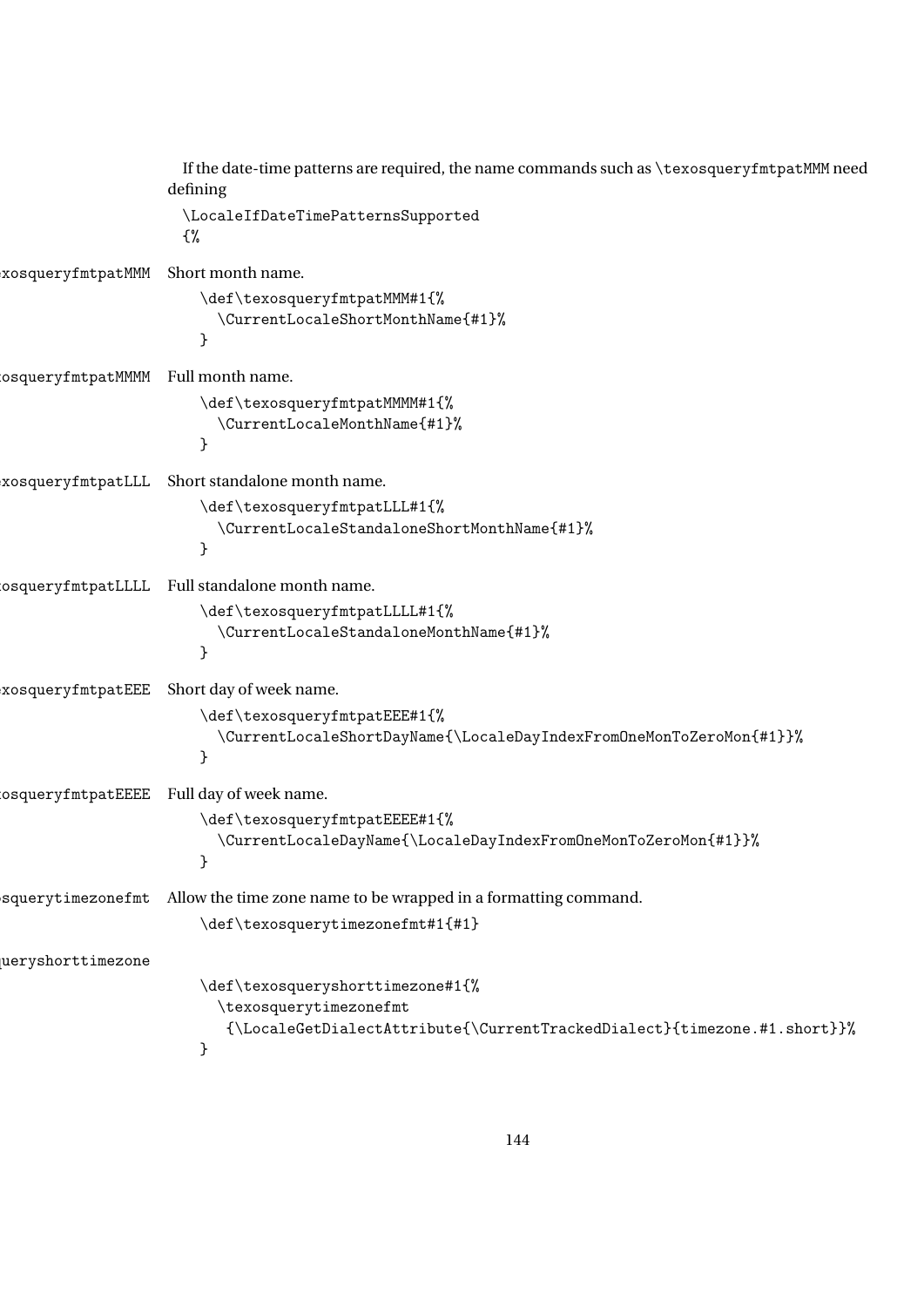```
queryshortdstzone
                       \def\texosqueryshortdstzone#1{%
                         \texosquerytimezonefmt
                          {\LocaleGetDialectAttribute{\CurrentTrackedDialect}{timezone.#1.shortdst}}%
                       }
querylongtimezone
                       \def\texosquerylongtimezone#1{%
                         \texosquerytimezonefmt
                          {\LocaleGetDialectAttribute{\CurrentTrackedDialect}{timezone.#1.long}}%
                       }
squerylongdstzone
                       \def\texosquerylongdstzone#1{%
                         \texosquerytimezonefmt
                          {\LocaleGetDialectAttribute{\CurrentTrackedDialect}{timezone.#1.longdst}}%
                       }
                   End of first argument of \LocaleIfDateTimePatternsSupported. (Do nothing if date-time pat-
                   terns not required.)
                     }
                     {}
                     Set up the texosquery numbering commands to use the current locale symbols.
erypatfmtgroupsep
                     \def\texosquerypatfmtgroupsep{\CurrentLocaleNumericGroupSep}
querypatfmtdecsep
                     \def\texosquerypatfmtdecsep{\CurrentLocaleDecimalSep}
rypatfmtcurdecsep
                     \def\texosquerypatfmtcurdecsep{\CurrentLocaleMonetarySep}
\texosquerypatfmtexp
                     \def\texosquerypatfmtexp{\CurrentLocaleExponent}
atfmtcurrencysign
                     \def\texosquerypatfmtcurrencysign{\CurrentLocaleCurrency}
\texttt{pattern}\def\texosquerypatfmtpercentsign{\CurrentLocalePercent}
\texttt{patternillsign}\def\texosquerypatfmtpermillsign{\CurrentLocalePermill}
```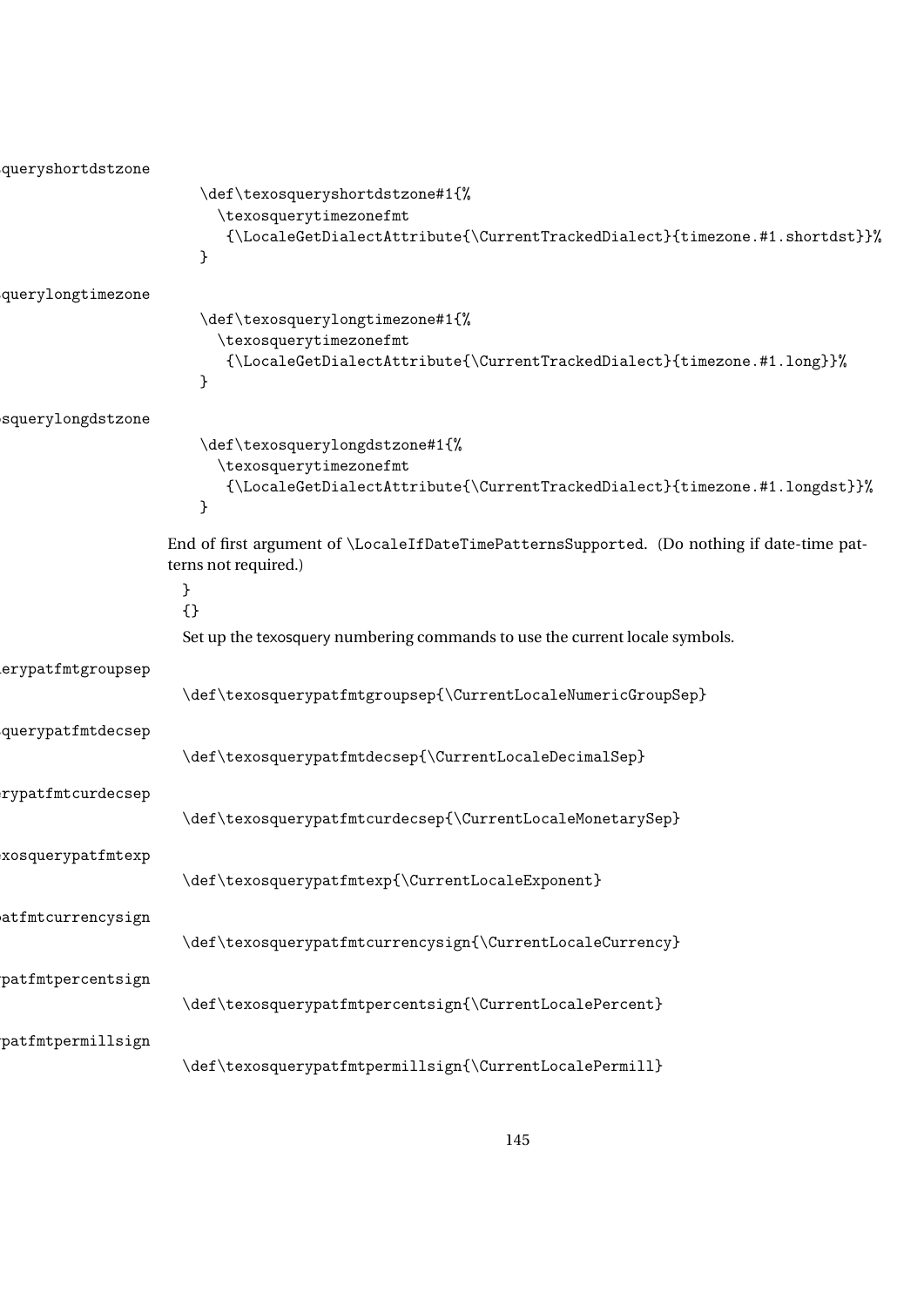### <span id="page-145-0"></span>4.2.7 Conditionals

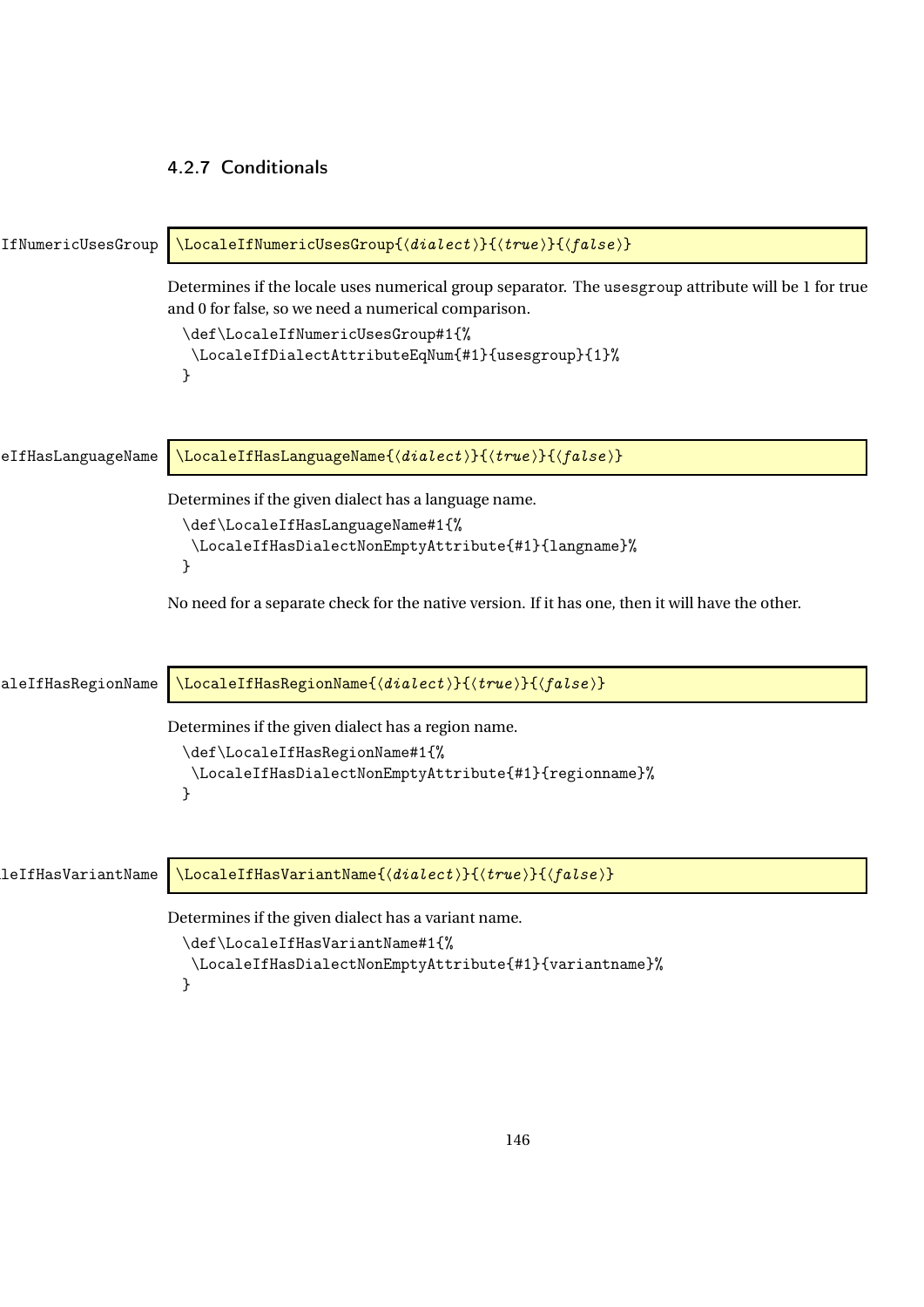#### <span id="page-146-0"></span>4.2.8 Post-Parsing

If this hook has been defined, use it.

```
\ifx\@locale@postparse@hook\undefined
\else
  \@locale@postparse@hook
\eta
```
## 4.2.9 Initialising Current Locale Commands

These commands are all initialised to do nothing (except for indexes which are initialised to -1), in the event that the dry run mode is on.

```
\def\CurrentLocaleLanguageName{}%
\def\CurrentLocaleLanguageNativeName{}%
\def\CurrentLocaleRegionName{}%
\def\CurrentLocaleRegionNativeName{}%
\def\CurrentLocaleVariantName{}%
\def\CurrentLocaleVariantNativeName{}%
\def\CurrentLocaleFirstDayIndex{-1}%
\def\CurrentLocaleDayIndexFromRegion{-1}%
\def\CurrentLocaleDayName{}%
\def\CurrentLocaleShortDayName{}%
\def\CurrentLocaleStandaloneDayName{}%
\def\CurrentLocaleStandaloneShortDayName{}%
\def\CurrentLocaleMonthName{}%
\def\CurrentLocaleShortMonthName{}%
\def\CurrentLocaleStandaloneMonthName{}%
\def\CurrentLocaleStandaloneShortMonthName{}%
\def\CurrentLocaleFullDate{}%
\def\CurrentLocaleLongDate{}%
\def\CurrentLocaleMediumDate{}%
\def\CurrentLocaleShortDate{}%
\def\CurrentLocaleFullTime{}%
\def\CurrentLocaleLongTime{}%
\def\CurrentLocaleMediumTime{}%
\def\CurrentLocaleShortTime{}%
\def\CurrentLocaleFullDateTime{}%
\def\CurrentLocaleLongDateTime{}%
\def\CurrentLocaleMediumDateTime{}%
\def\CurrentLocaleShortDateTime{}%
\def\CurrentLocaleDate{}%
\def\CurrentLocaleTime{}%
\def\CurrentLocaleCurrency{}%
\def\CurrentLocaleNumericGroupSep{}%
```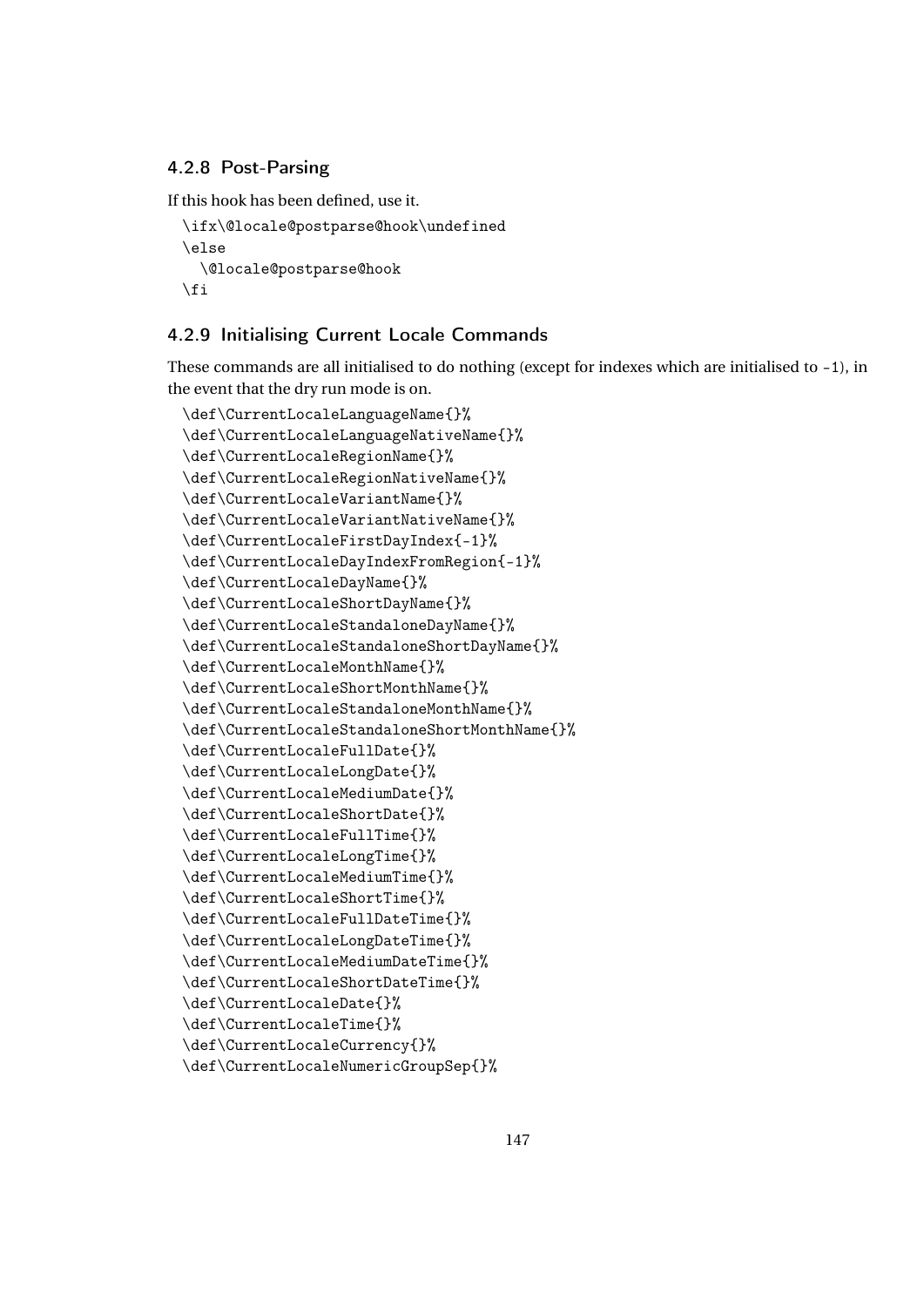```
\def\CurrentLocaleIfNumericUsesGroup{}%
\def\CurrentLocaleDecimalSep{}%
\def\CurrentLocaleMonetarySep{}%
\def\CurrentLocaleExponent{}%
\def\CurrentLocalePercent{}%
\def\CurrentLocalePermill{}%
\def\CurrentLocaleIntegerPattern{}%
\def\CurrentLocaleDecimalPattern{}%
\def\CurrentLocaleCurrencyPattern{}%
\def\CurrentLocalePercentPattern{}%
\def\CurrentLocaleApplyDateTimePattern{}%
\def\CurrentTrackedDialect{}%
```
#### 4.2.10 Switching Locale

```
\@locale@select Used when a language is changed. The argument is the dialect label.
```

```
\def\@locale@select#1{%
  \SetCurrentTrackedDialect{#1}%
  \def\CurrentLocaleLanguageName{\LocaleLanguageName{#1}}%
  \def\CurrentLocaleLanguageNativeName{\LocaleLanguageNativeName{#1}}%
  \def\CurrentLocaleRegionName{\LocaleRegionName{#1}}%
  \def\CurrentLocaleRegionNativeName{\LocaleRegionNativeName{#1}}%
  \def\CurrentLocaleVariantName{\LocaleVariantName{#1}}%
  \def\CurrentLocaleVariantNativeName{\LocaleVariantNativeName{#1}}%
  \def\CurrentLocaleFirstDayIndex{\LocaleFirstDayIndex{#1}}%
  \def\CurrentLocaleDayIndexFromRegion{\LocaleDayIndexFromRegion{#1}}%
  \def\CurrentLocaleDayName{\LocaleDayName{#1}}%
  \def\CurrentLocaleShortDayName{\LocaleShortDayName{#1}}%
  \def\CurrentLocaleStandaloneDayName{%
    \LocaleStandaloneDayName{#1}}%
  \def\CurrentLocaleStandaloneShortDayName{%
    \LocaleStandaloneShortDayName{#1}}%
  \def\CurrentLocaleMonthName{\LocaleMonthName{#1}}%
  \def\CurrentLocaleShortMonthName{\LocaleShortMonthName{#1}}%
  \def\CurrentLocaleStandaloneMonthName{%
    \LocaleStandaloneMonthName{#1}}%
  \def\CurrentLocaleStandaloneShortMonthName{%
   \LocaleStandaloneShortMonthName{#1}}%
  \def\CurrentLocaleFullDate{\LocaleFullDate{#1}}%
  \def\CurrentLocaleLongDate{\LocaleLongDate{#1}}%
  \def\CurrentLocaleMediumDate{\LocaleMediumDate{#1}}%
  \def\CurrentLocaleShortDate{\LocaleShortDate{#1}}%
  \def\CurrentLocaleFullTime{\LocaleFullTime{#1}}%
```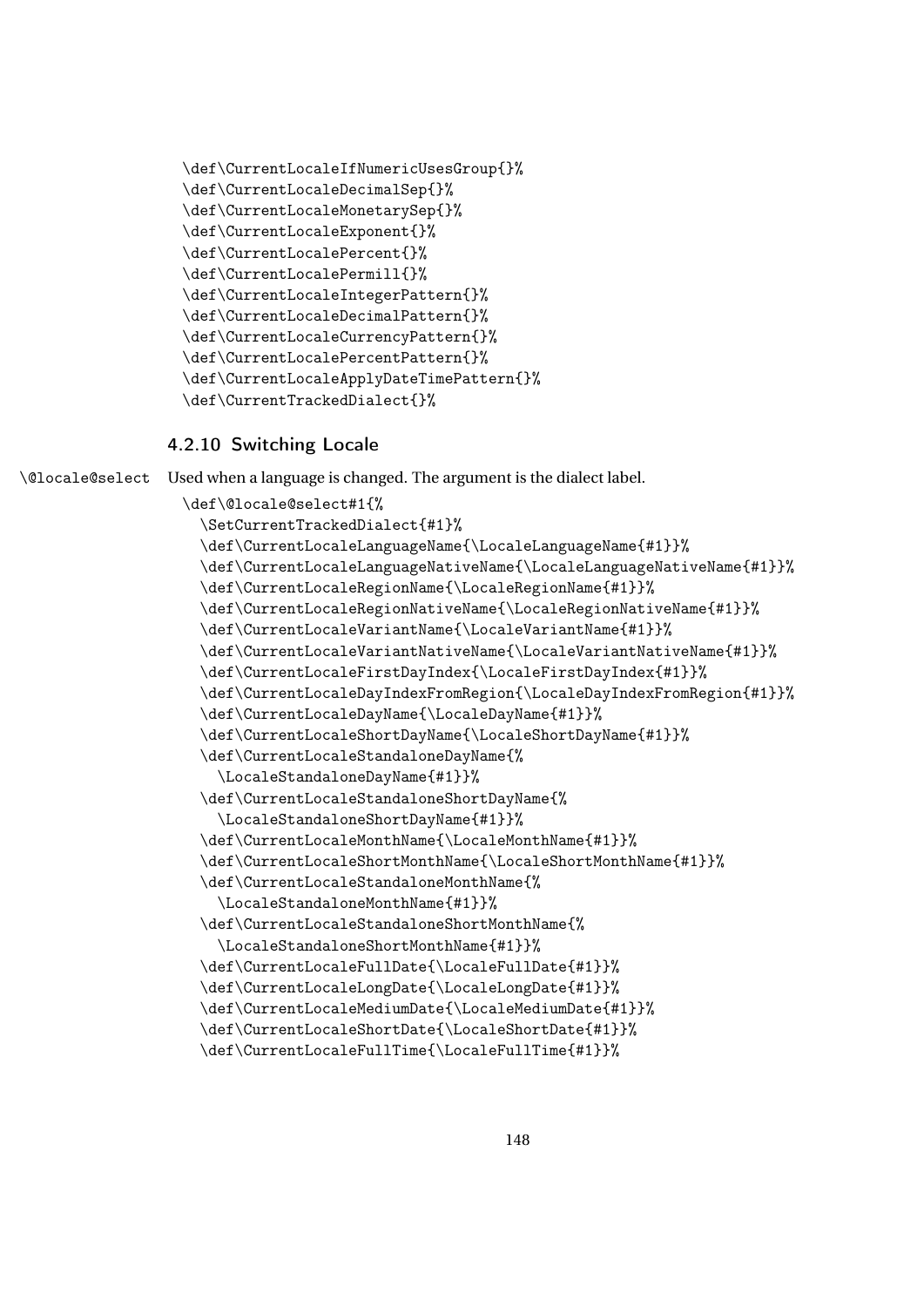```
\def\CurrentLocaleLongTime{\LocaleLongTime{#1}}%
\def\CurrentLocaleMediumTime{\LocaleMediumTime{#1}}%
\def\CurrentLocaleShortTime{\LocaleShortTime{#1}}%
\def\CurrentLocaleFullDateTime{\LocaleFullDateTime{#1}}%
\def\CurrentLocaleLongDateTime{\LocaleLongDateTime{#1}}%
\def\CurrentLocaleMediumDateTime{\LocaleMediumDateTime{#1}}%
\def\CurrentLocaleShortDateTime{\LocaleShortDateTime{#1}}%
\def\CurrentLocaleDate{%
  \localedatechoice
   {\LocaleFullDate{#1}}%
   {\LocaleLongDate{#1}}%
   {\LocaleMediumDate{#1}}%
   {\LocaleShortDate{#1}}%
\lambda%
\def\CurrentLocaleTime{%
  \localetimechoice
   {\LocaleFullTime{#1}}%
   {\LocaleLongTime{#1}}%
   {\LocaleMediumTime{#1}}%
   {\LocaleShortTime{#1}}%
\lambda%
\def\CurrentLocaleCurrency{%
  \localecurrchoice
   {\LocaleCurrencyLabel{#1}}%
   {\LocaleCurrencyRegionalLabel{#1}}%
   {\LocaleCurrencySymbol{#1}}%
   {\LocaleCurrencyTeXSymbol{#1}}%
}%
\def\CurrentLocaleNumericGroupSep{%
  \LocaleNumericGroupSep{#1}%
}%
\def\CurrentLocaleIfNumericUsesGroup{%
  \LocaleIfNumericUsesGroup{#1}%
\frac{1}{2}%
\def\CurrentLocaleDecimalSep{%
  \LocaleNumericDecimalSep{#1}%
}%
\def\CurrentLocaleMonetarySep{%
  \LocaleNumericMonetarySep{#1}%
}%
\def\CurrentLocaleExponent{%
 \LocaleNumericExponent{#1}%
```
## }%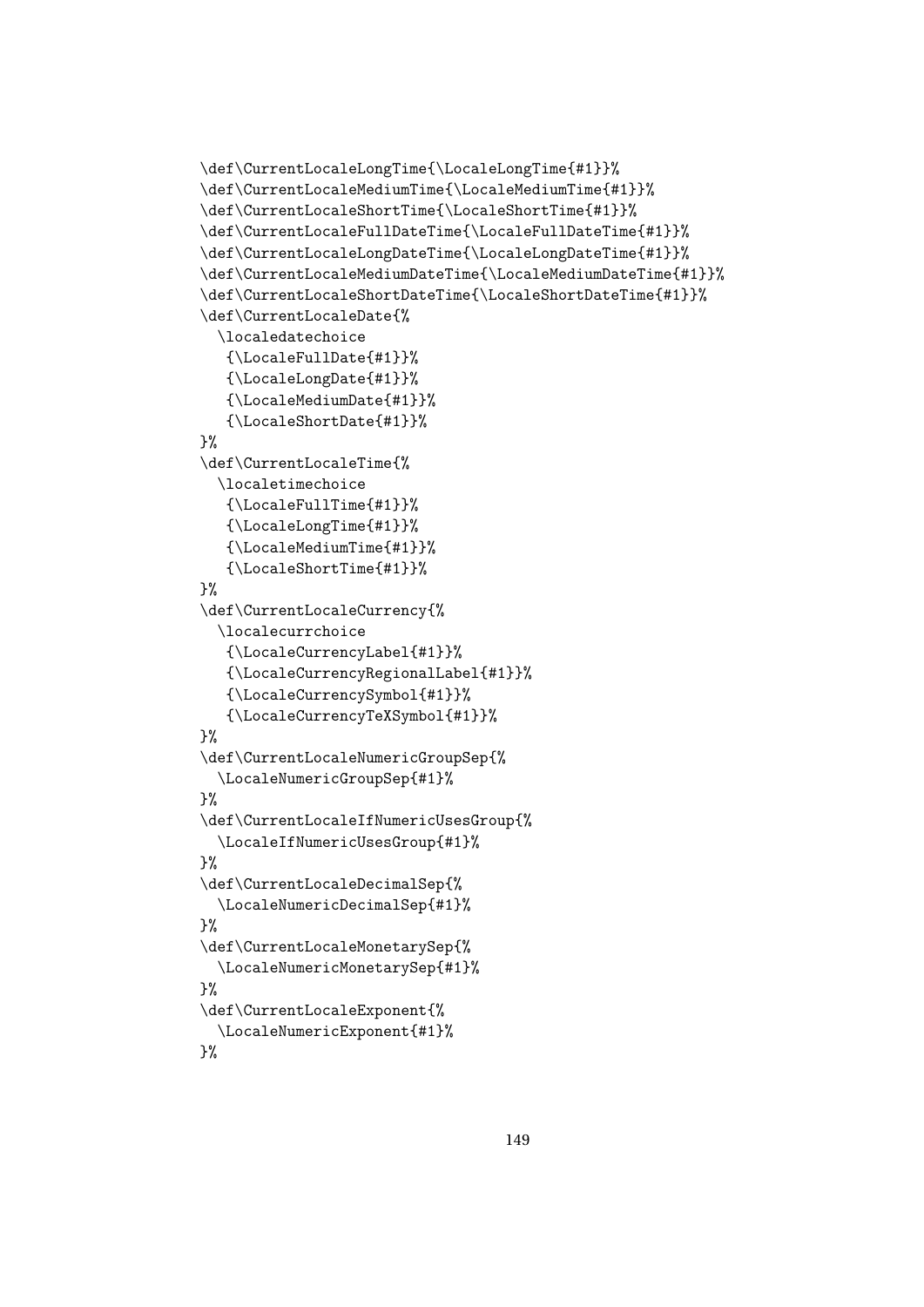```
\def\CurrentLocalePercent{%
                          \LocaleNumericPercent{#1}%
                        }%
                        \def\CurrentLocalePermill{%
                          \LocaleNumericPermill{#1}%
                        }%
                        \def\CurrentLocaleIntegerPattern{%
                          \LocaleGetDialectAttribute{#1}{intfmt}%
                        \frac{1}{2}%
                        \def\CurrentLocaleDecimalPattern{%
                          \LocaleGetDialectAttribute{#1}{decfmt}%
                        }%
                        \def\CurrentLocaleCurrencyPattern{%
                          \LocaleGetDialectAttribute{#1}{curfmt}%
                        \frac{1}{2}%
                        \def\CurrentLocalePercentPattern{%
                          \LocaleGetDialectAttribute{#1}{perfmt}%
                        }%
                        \def\CurrentLocaleApplyDateTimePattern{%
                          \LocaleApplyDateTimePattern{#1}%
                        }%
                      }
                      Provide the choice commands:
\localedatechoice
                      \ifx\localedatechoice\undefined
                        \def\localedatechoice#1#2#3#4{#2}
                      \fi
\localetimechoice
                      \ifx\localetimechoice\undefined
                        \def\localetimechoice#1#2#3#4{#3}
                      \fi
\localecurrchoice
                      \ifx\localecurrchoice\undefined
                        \def\localecurrchoice#1#2#3#4{#2}
                      \fi
entLocaleDateTime Shortcut for date and time.
                      \def\CurrentLocaleDateTime{\CurrentLocaleDate\space\CurrentLocaleTime}
                      Provide convenient shortcut commands for formatting numbers. These need a bit of help to split
                    the argument on . and on E. First provide a general purpose command.
```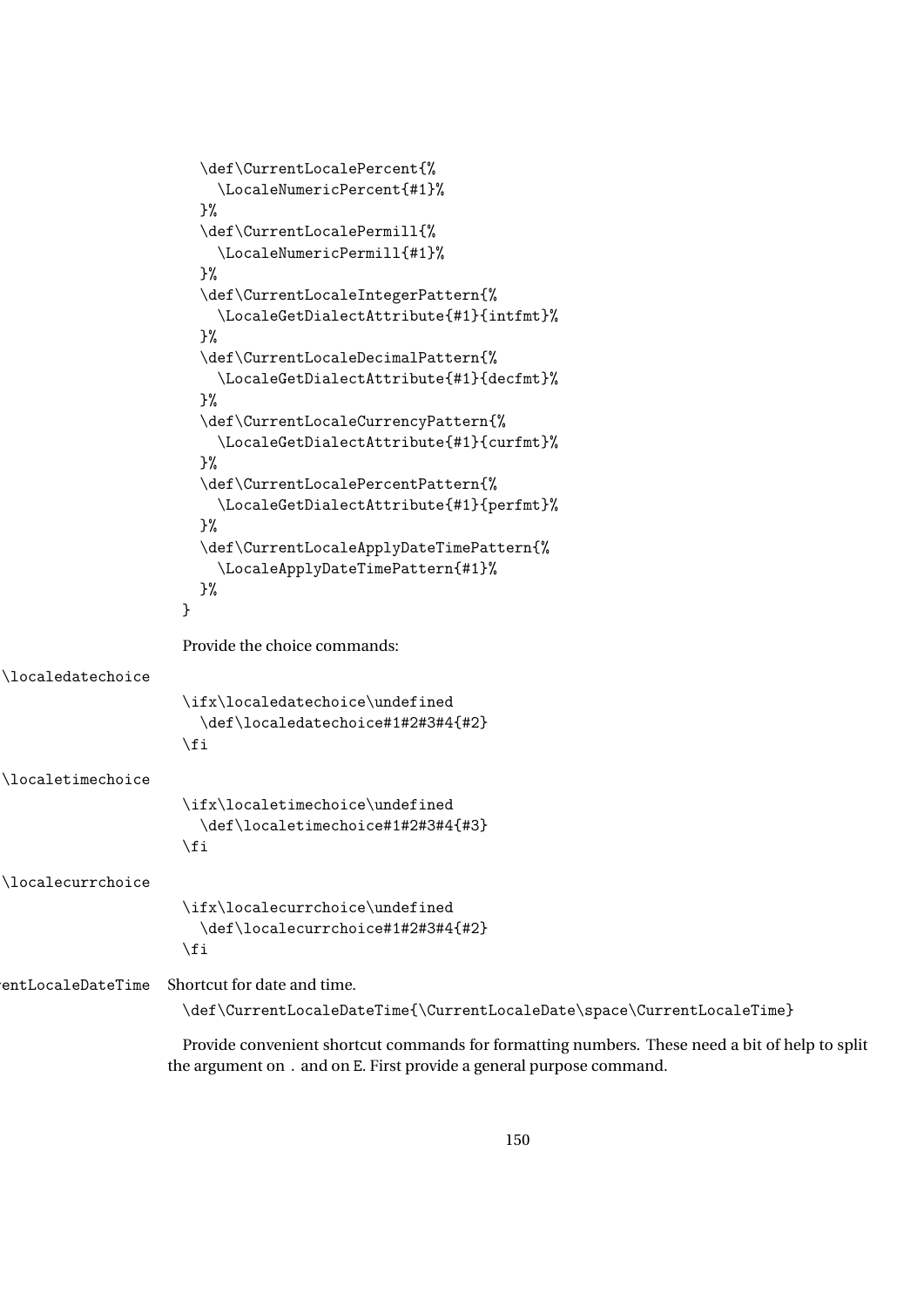<span id="page-150-0"></span>\localenumfmt The first argument is the pattern. The second argument is the value.

```
\def\localenumfmt#1#2{%
                       \@locale@decfmt#2\empty.0E0\relax
                      \ifnum\@locale@decfmt@int<0
                        \let\@localenum@fmt\localenumfmtneg
                      \else
                        \ifnum\@locale@decfmt@int=0
                          \ifnum\@locale@decfmt@frac=0
                            \ifnum\@locale@decfmt@exp=0
                              \let\@localenum@fmt\localenumfmtzero
                            \else
                              \let\@localenum@fmt\localenumfmtpos
                            \fi
                          \else
                            \let\@localenum@fmt\localenumfmtpos
                          \forallfi
                        \else
                          \let\@localenum@fmt\localenumfmtpos
                        \fi
                      \eta\@localenum@fmt
                      {%
                        \texosqueryfmtnumber{#1}%
                        {\@locale@decfmt@int}%
                        {\@locale@decfmt@frac}%
                        {\@locale@decfmt@exp}%
                      }%
                     }
\localenumfmtpos Wrapper for positive values.
                     \def\localenumfmtpos#1{#1}
\localenumfmtneg Wrapper for negative values.
                     \def\localenumfmtneg#1{#1}
\localenumfmtzero Wrapper for zero values.
                     \def\localenumfmtzero#1{#1}
       \localeint
                     \def\localeint#1{%
                      \localenumfmt{\CurrentLocaleIntegerPattern}{#1}%
                     }
```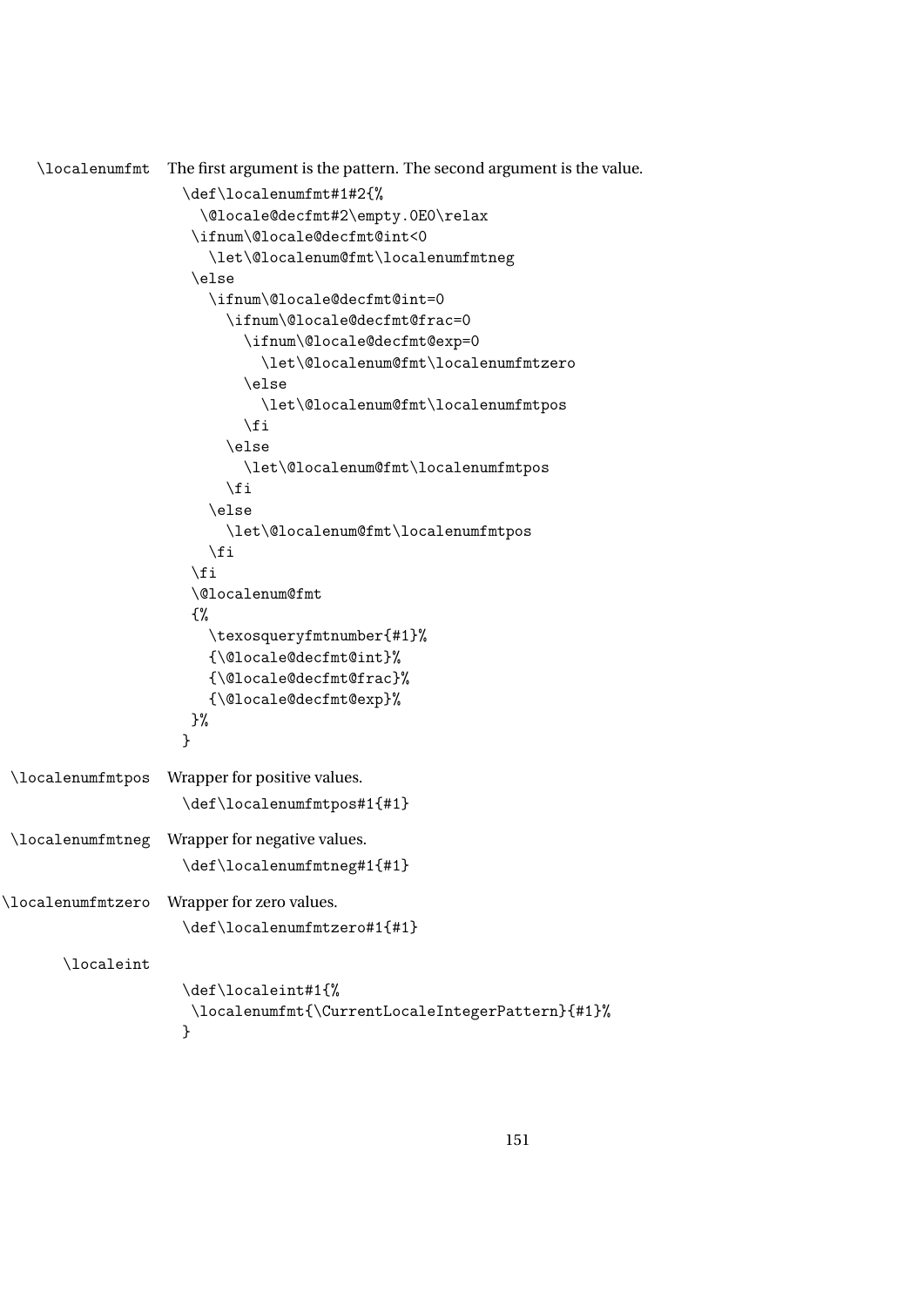```
\localedec
                     \def\localedec#1{%
                      \localenumfmt{\CurrentLocaleDecimalPattern}{#1}%
                     }
       \localecur
                     \def\localecur#1{%
                      \localenumfmt{\CurrentLocaleCurrencyPattern}{#1}%
                     }
       \localeper
                     \def\localeper#1{%
                      \localenumfmt{\CurrentLocalePercentPattern}{#1}%
                     }
  \@locale@decfmt
                      \def\@locale@decfmt#1.#2E#3\relax{%
                    Allow for mantissa present but missing fractional part.
                      \@locale@decfmt@split#1E\empty\relax
                      \ifx\@locale@decfmt@exp\empty
                         \edef\@locale@decfmt@frac{\@locale@gobbleemptytorelax#2\empty\relax}%
                        \edef\@locale@decfmt@exp{\@locale@gobbleemptytorelax#3\empty\relax}%
                      \else
                        \def\@locale@decfmt@frac{0}%
                      \chifi
                     }
\hbox{obbleempty to relax} Strip everything between \empty and \relax
                     \def\@locale@gobbleemptytorelax#1\empty#2\relax{#1}
cale@decfmt@split Split on E. (In case E but no . supplied.)
                     \def\@locale@decfmt@split#1E#2\empty#3\relax{%
                      \edef\@locale@decfmt@int{\@locale@gobbleemptytorelax#1\empty\relax}%
                      \edef\@locale@decfmt@exp{\@locale@gobbleemptytorelax#2\empty\relax}%
                     }
                     Iterate through all languages and add to caption hook.
                     \ForEachTrackedDialect{\locale@this@dialect}{%
                        \SetCurrentTrackedDialect{\locale@this@dialect}%
                        \expandafter\@TrackLangAddToHook\expandafter
                         {\expandafter\@locale@select\expandafter{\locale@this@dialect}}
                         {captions}%
                     }
```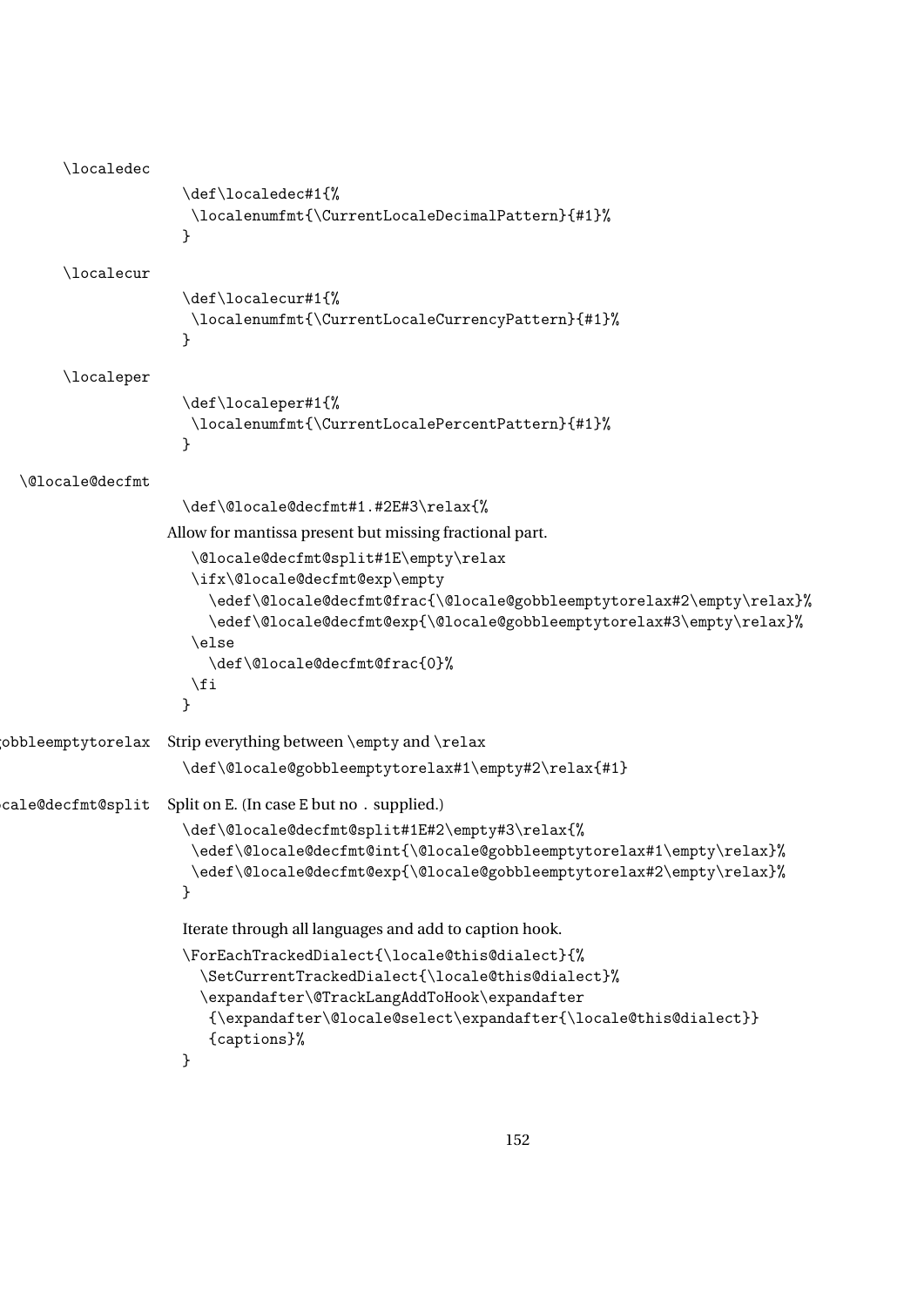<span id="page-152-0"></span>Provide a command to select a language using the tracklang dialect label or the language tag.

```
\selectlocale
                 \def\selectlocale#1{%
                   \ifx\selectlanguage\undefined
                     \IfTrackedDialect{#1}%
                     {\@locale@select{#1}}%
                     {%
                       \LocaleIfHasAttribute{#1}{tagtodialect}
                       {%
                         \edef\@locale@dialect{\LocaleGetAttribute{#1}{tagtodialect}}%
                         \expandafter\@locale@select\expandafter{\@locale@dialect}%
                       }%
                       {%
                         \ifTeXOSQueryDryRun
                           \@locale@warn{Unknown locale '#1'}%
                         \else
                           \@locale@err{Unknown locale '#1'}%
                           {The argument to \string\selectlocale\space must be either a
                            tracklang dialect label or a tracked dialect language tag}%
                         \fi
                       }%
                     }%
                   \else
               Need to find the correct label to use in \selectlanguage
                     \IfTrackedDialect{#1}%
                     {%
                       \@locale@select@dialect{#1}%
                     \frac{1}{2}%
                     {%
                       \LocaleIfHasAttribute{#1}{tagtodialect}
                       {\@locale@select@dialect{\LocaleGetAttribute{#1}{tagtodialect}}}%
                       {%
                         \ifTeXOSQueryDryRun
                           \@locale@warn{Unknown locale '#1'}%
                         \else
                           \@locale@err{Unknown locale '#1'}%
                           {The argument to \string\selectlocale\space must be either a
                            tracklang dialect label or a tracked dialect language tag}%
                         \fi
                       }%
                     }%
                   \fi
```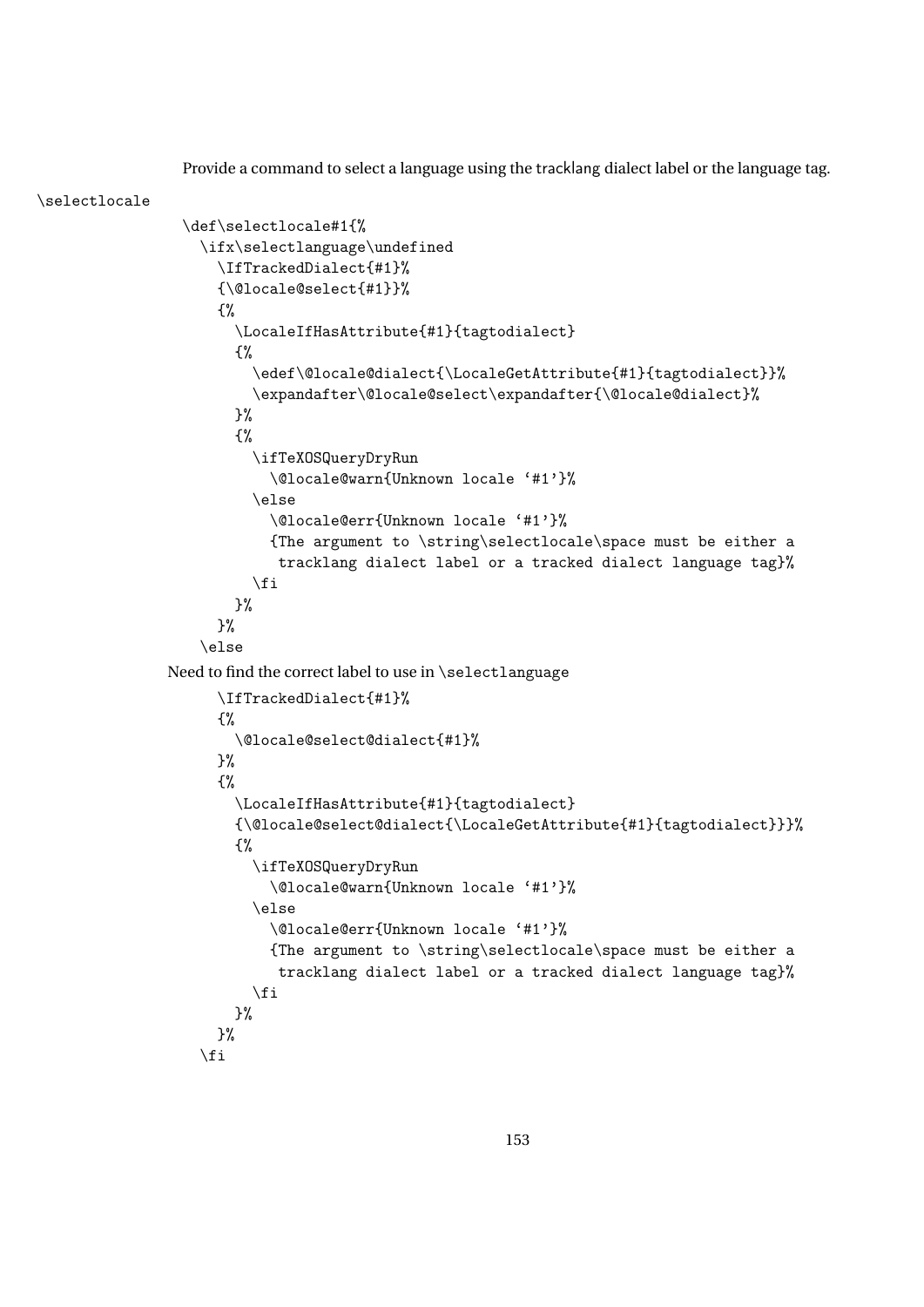<span id="page-153-0"></span>}

le@select@dialect Select language from tracklang dialect label.

```
\def\@locale@select@dialect#1{%
  \IfTrackedDialectHasMapping{#1}%
  {\edef\@locale@dialect{\GetTrackedDialectToMapping{#1}}}%
  {\edef\@locale@dialect{#1}}%
```
Is there a date hook available? (Match the check used by \selectlanguage.)

```
\@tracklang@ifundef{date\@locale@dialect}%
```
{%

Try the root language.

```
\edef\@locale@dialect{\TrackedLanguageFromDialect{#1}}%
```
Is there a date hook available?

```
\@tracklang@ifundef{date\@locale@dialect}%
    {%
      \@locale@warn{Can't determine correct label for
       \string\selectlanguage\space from tracklang dialect '#1'}%
      \SetCurrentTrackedDialect{#1}%
    \frac{1}{2}%
    {\expandafter\selectlanguage\expandafter{\@locale@dialect}}%
  \frac{1}{2}%
  {\expandafter\selectlanguage\expandafter{\@locale@dialect}}%
}
```
Select the main locale (but don't try any language change as this might upset polyglossia if the fonts haven't been set yet), so use the internal \@locale@select.

```
\ifx\LocaleMainDialect\empty
\else
  \expandafter\@locale@select\expandafter{\LocaleMainDialect}
\fi
Restore category code for @ if necessary.
\@locale@restore@at
```
# 4.3 Scripts to fontenc mappings (tex-locale-scripts-enc.def)

Provides mappings from scripts to font encodings. Not all supported. This file is only loaded if the fontenc option is used. The @ character is assumed to have category code when this file is input.

```
ale@scriptenc@map Maps ISO 15924 script label to LATEX font encoding name.
                      \def\@locale@scriptenc@map#1#2{%
                        \@tracklang@namedef{@locale@scriptenc@map@#1}{#2}%
                      }
```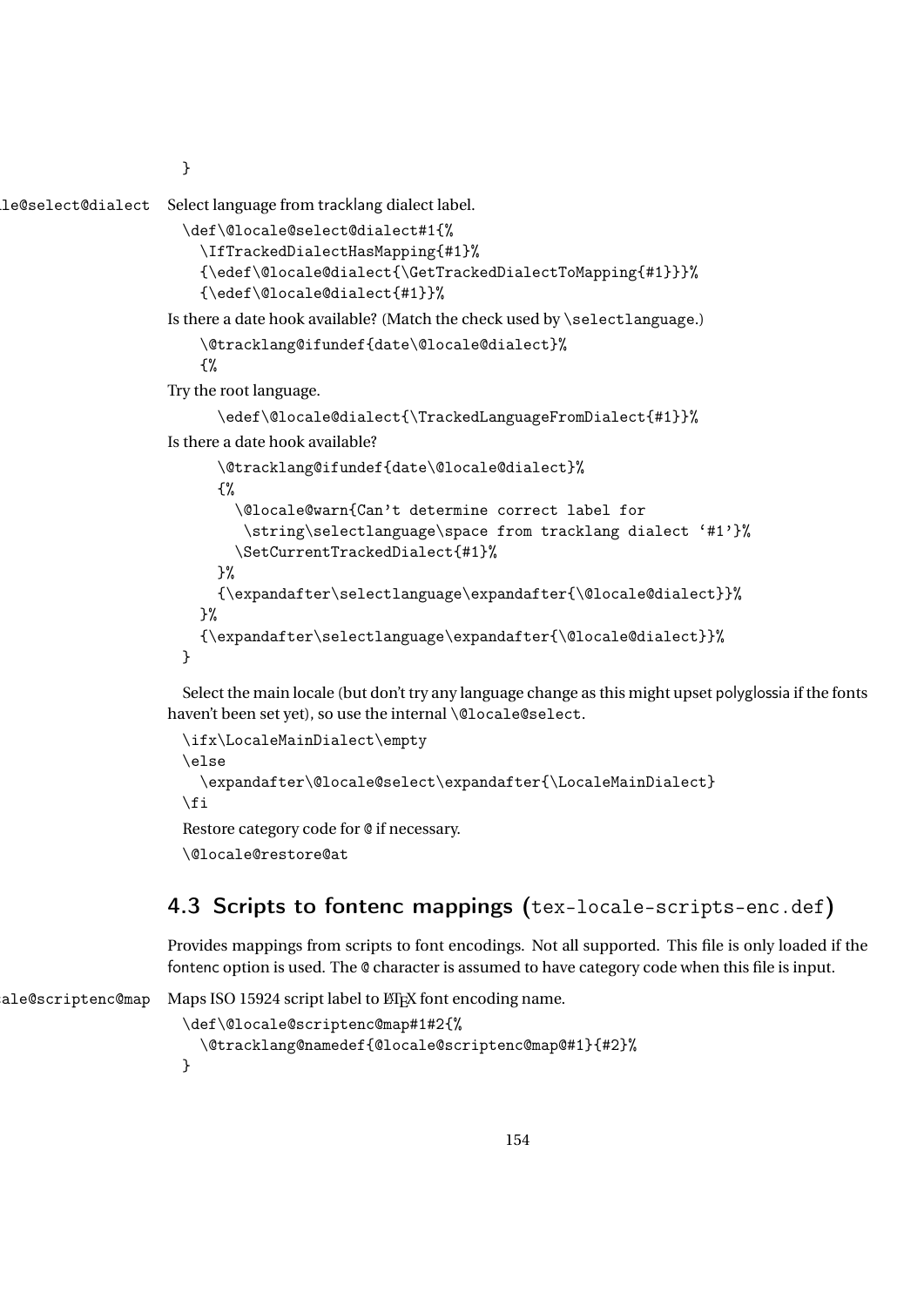```
get@scriptenc@map Get the mapping.
                      \def\@locale@get@scriptenc@map#1{%
                        \@tracklang@ifundef{@locale@scriptenc@map@#1}%
                        {}%
                        {\csname @locale@scriptenc@map@#1\endcsname}%
                      }
\@locale@if@scriptenc@map Test if there's a script mapping.
                      \def\@locale@if@scriptenc@map#1#2#3{%
                        \@tracklang@ifundef{@locale@scriptenc@map@#1}%
                        {#3}% false
                        {#2}% true
                      }
ocale@langenc@map Maps tracklang language or dialect labels to LATEX font encoding name.
                      \def\@locale@langenc@map#1#2{%
                        \@tracklang@namedef{@locale@langenc@map@#1}{#2}%
                      }
le@if@langenc@map Test if there's a lang mapping.
                      \def\@locale@if@langenc@map#1#2#3{%
                        \@tracklang@ifundef{@locale@langenc@map@#1}%
                        {#3}% false
                        {#2}% true
                      }
e@get@langenc@map Get the mapping.
                      \def\@locale@get@langenc@map#1{%
                        \@tracklang@ifundef{@locale@langenc@map@#1}%
                        {}%
                        {\csname @locale@langenc@map@#1\endcsname}%
                      }
                      Define mappings. Only a few currently supported. It's better to use fontspec instead of fontenc for
                    non-Latin scripts.
                      Scripts first.
                      \@locale@scriptenc@map{Latn}{T1}
                      \@locale@scriptenc@map{Latf}{T1}
                      \@locale@scriptenc@map{Latg}{T1}
                      \@locale@scriptenc@map{Cyrl}{T2A,T2B,T2C}
                    Now languages or dialect labels:
                      \@locale@langenc@map{vietnamese}{T5}
```

```
\@locale@langenc@map{polish}{OT4}
```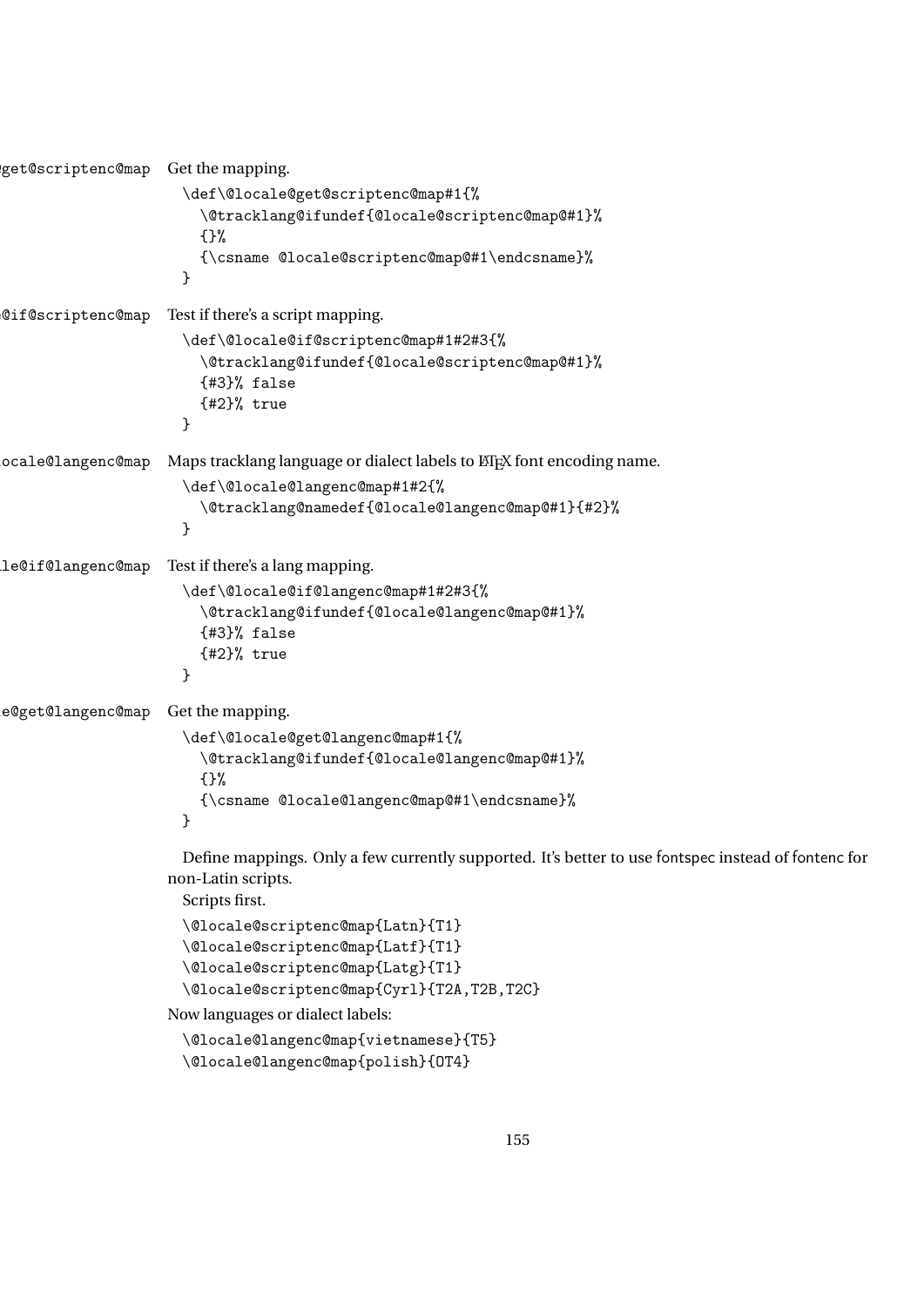```
\@locale@langenc@map{armenian}{OT6}
\@locale@langenc@map{greek}{LGR}
```
# 4.4 texosquery to inputenc mappings (tex-locale-encodings.def)

Encoding mappings.

```
\@locale@newencmap
```
\def\@locale@newencmap#1#2{% \@tracklang@namedef{@locale@encmap@#1}{#2}}

\@locale@ifhasencmap

\def\@locale@ifhasencmap#1#2#3{% \@tracklang@ifundef{@locale@encmap@#1}{#3}{#2}}

\@locale@getencmap

```
\def\@locale@getencmap#1{%
  \@tracklang@nameuse{@locale@encmap@#1}}
\@locale@newencmap{iso88591}{latin1}
\@locale@newencmap{iso88592}{latin2}
\@locale@newencmap{iso88593}{latin3}
\@locale@newencmap{iso88594}{latin4}
\@locale@newencmap{iso88595}{latin5}
\@locale@newencmap{iso88599}{latin9}
\@locale@newencmap{windows1250}{cp1250}
\@locale@newencmap{windows1252}{cp1252}
\@locale@newencmap{windows1257}{cp1257}
\@locale@newencmap{ibm850}{cp850}
\@locale@newencmap{ibm852}{cp852}
\@locale@newencmap{ibm437}{cp437}
\@locale@newencmap{ibm865}{cp865}
\@locale@newencmap{usascii}{ascii}
\@locale@newencmap{xmaccentraleurope}{macce}
```
# 4.5 Language Support Setup

The language support setup performed in \@locale@postparse@hook. Load babel or polyglossia.

```
\@locale@ifsupportbabelorpoly
{}
{%
```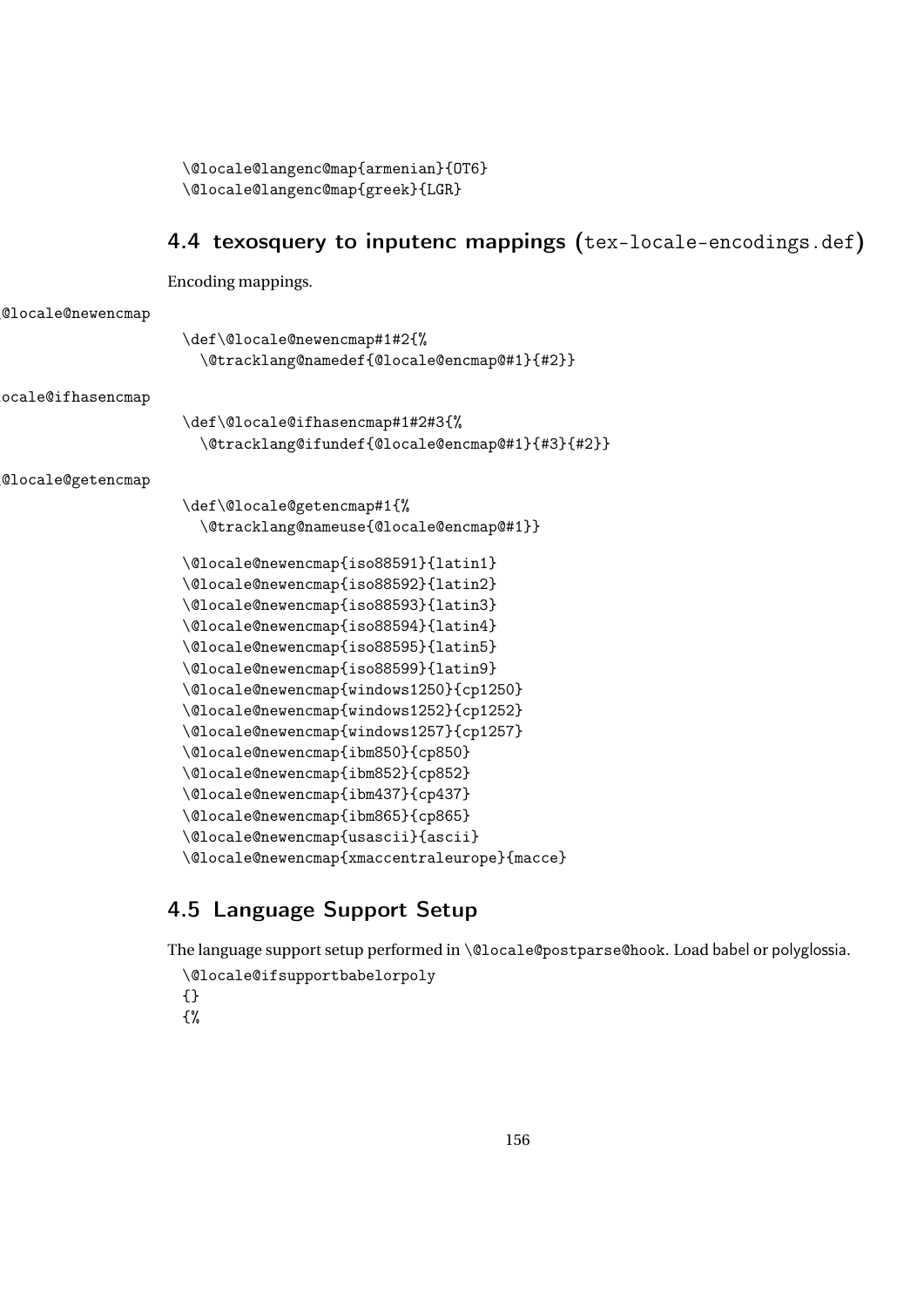<span id="page-156-0"></span>(babel support.) Set up some extra mappings that aren't in tracklang version 1.3. There's no intuitive way of testing if a dialect label is provided by babel. There's only a test for the root language by checking for the existence of the ldf file, so these are known babel options. This means that if there isn't a mapping, the root language will be used instead.

```
\def\@locale@providemap#1#2{%
  \IfTrackedDialectHasMapping{#1}%
  {}%
  {\SetTrackedDialectLabelMap{#1}{#2}}%
\frac{1}{2}%
\@locale@providemap{bahasa}{bahasa}%
\@locale@providemap{indonesian}{indonesian}%
\@locale@providemap{indon}{indon}%
\@locale@providemap{bahasam}{bahasam}%
\@locale@providemap{malay}{malay}%
\@locale@providemap{melayu}{melayu}%
\@locale@providemap{USenglish}{USenglish}%
\@locale@providemap{american}{american}%
\@locale@providemap{UKenglish}{UKenglish}%
\@locale@providemap{british}{british}%
\@locale@providemap{canadian}{canadian}%
\@locale@providemap{australian}{australian}%
\@locale@providemap{newzealand}{newzealand}%
\@locale@providemap{francais}{francais}%
\@locale@providemap{canadien}{canadien}%
\@locale@providemap{acadian}{acadian}%
\@locale@providemap{austrian}{austrian}%
\@locale@providemap{germanb}{germanb}%
\@locale@providemap{ngerman}{ngerman}%
\@locale@providemap{naustrian}{naustrian}%
\@locale@providemap{nswissgerman}{nswissgerman}%
\@locale@providemap{swissgerman}{swissgerman}%
\@locale@providemap{polutonikogreek}{greek}%
\@locale@providemap{nynorsk}{nynorsk}%
\@locale@providemap{portuguese}{portuguese}%
\@locale@providemap{brazilian}{brazilian}%
\@locale@providemap{brazil}{brazil}%
```
Work out how to pass the options since we may need to convert a tracklang dialect label to a recognised babel label.

```
\def\@locale@bbl@options{}%
\ForEachTrackedDialect{\this@dialect}%
{%
  \edef\this@root@lang{%
   \TrackedLanguageFromDialect{\this@dialect}}%
```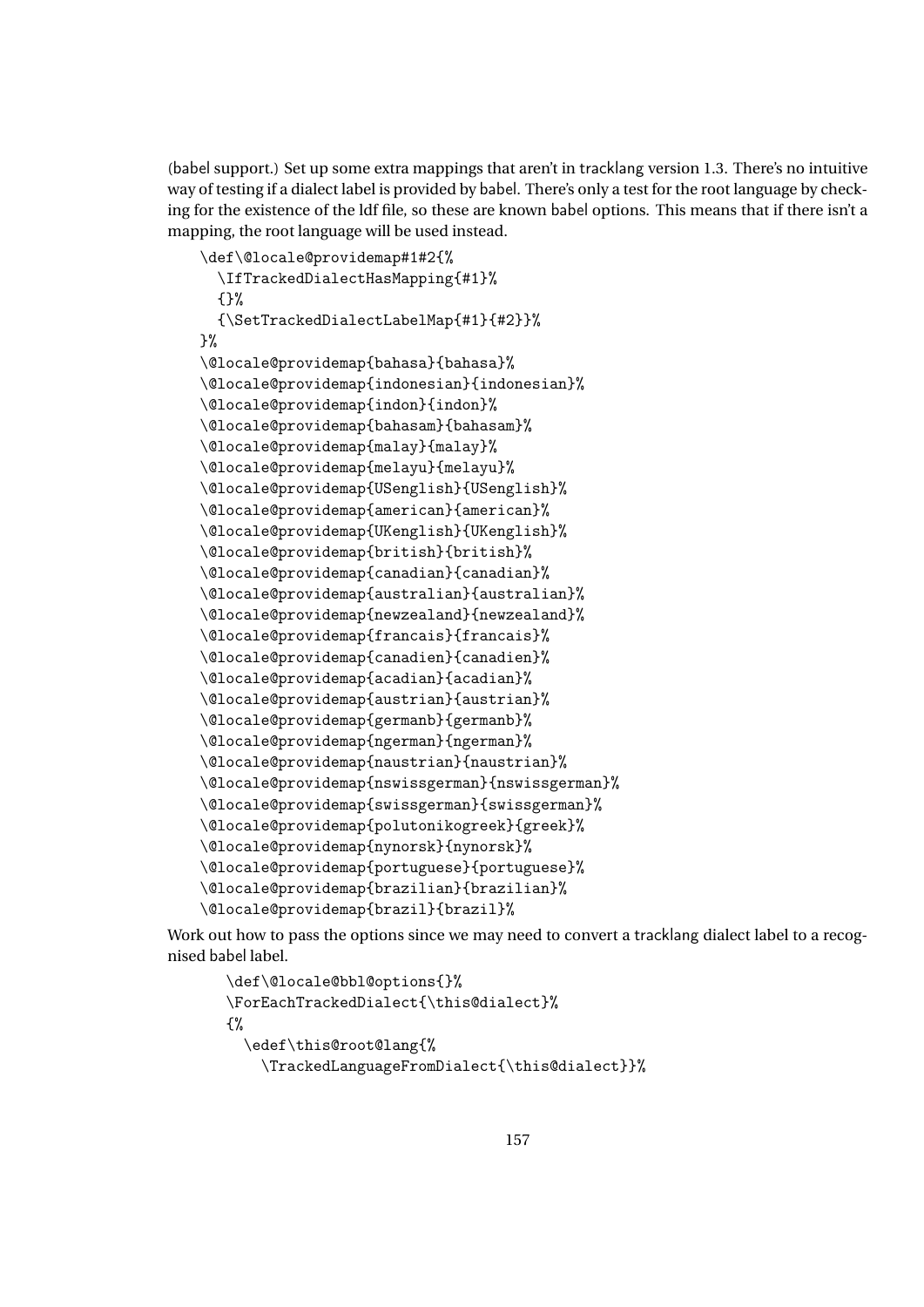```
Is there a language file?
         \IfFileExists{\this@root@lang.ldf}
         {%
Check for Serbian, since we need to know the script.
           \ifdefstring{\this@root@lang}{serbian}%
           {%
             \@locale@loadscripts
             \IfTrackedDialectIsScriptCs{\this@dialect}%
             {\TrackLangScriptLatn}%
             {\def\locale@bbl@dialect{serbian}}%
             {\def\locale@bbl@dialect{serbianc}}%
           }%
           {%
             \IfFileExists{\this@dialect.ldf}%
             {%
               \let\locale@bbl@dialect\this@dialect
             \frac{1}{2}%
             {%
Do we have a mapping for this dialect label?
               \IfTrackedDialectHasMapping{\this@dialect}%
               {%
                  \edef\locale@bbl@dialect{%
                    \GetTrackedDialectToMapping{\this@dialect}}%
               \frac{1}{2}%
               {%
                 \let\locale@bbl@dialect\this@root@lang
               \frac{1}{2}%
             }%
           }%
           \SetTrackedDialectLabelMap{\this@dialect}{\locale@bbl@dialect}%
           \ifx\this@dialect\LocaleMainDialect
             \ifx\@locale@bbl@options\empty
               \edef\@locale@bbl@options{main=\locale@bbl@dialect}%
             \else
               \edef\@locale@bbl@options{\@locale@bbl@options,%
                 main=\locale@bbl@dialect}%
             \fi
           \else
             \ifx\@locale@bbl@options\empty
               \edef\@locale@bbl@options{\locale@bbl@dialect}%
             \else
               \edef\@locale@bbl@options{\@locale@bbl@options,%
```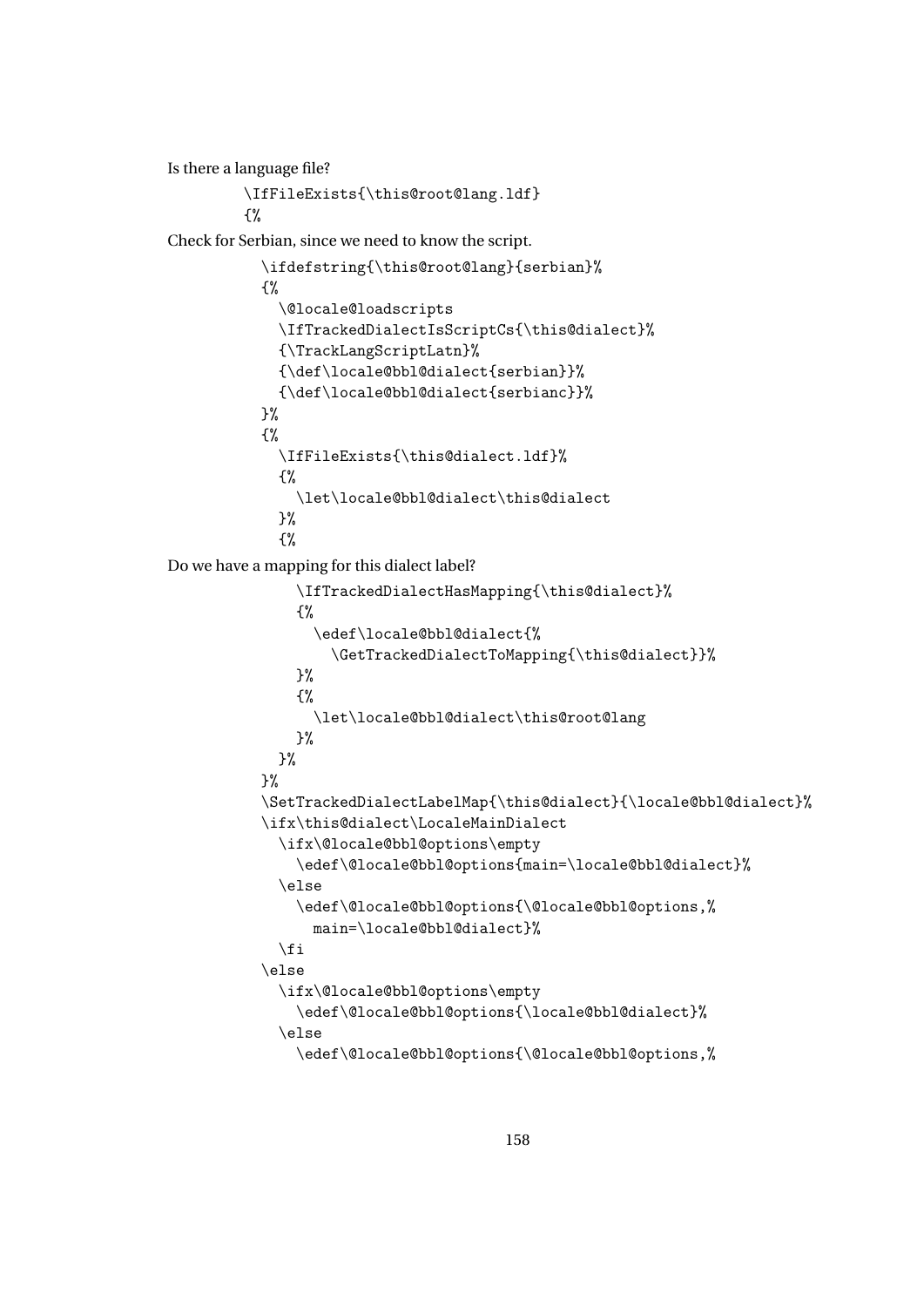```
\locale@bbl@dialect}%
            \left\{ \frac{f}{f} \right\}\fi
       }%
       {}%
     }%
     \ifx\@locale@bbl@options\@empty
       \ifTeXOSQueryDryRun
          \@locale@err{Can't determine 'babel' package
           options\MessageBreak (texosquery's dry run mode is on)}{}
       \else
          \@locale@err{Can't determine 'babel' package
           options (perhaps the shell escape failed, check
           '\jobname.log')}{}
       \forallfi
     \else
         \expandafter\PassOptionsToPackage\expandafter
            {\@locale@bbl@options}{babel}
         \RequirePackage{babel}%
     \fi
}%
{%
```
(polyglossia support).

Need a way of mapping scripts, regions and variants to known polyglossia keys. A lot of these variants aren't official BCP 47 tags.

```
\def\@set@locale@poly@map@script#1#2#3{%
  \@tracklang@namedef{@local@poly@map@script@#1@#2}{#3}%
}
\def\@if@locale@poly@map@script#1#2#3#4{%
  \@tracklang@ifundef{@local@poly@map@script@#1@#2}{#4}{#3}%
}
\def\@get@locale@poly@map@script#1#2{%
  \@tracklang@nameuse{@local@poly@map@script@#1@#2}%
}
\def\@set@locale@poly@map@region#1#2#3{%
  \@tracklang@namedef{@local@poly@map@region@#1@#2}{#3}%
}
\def\@if@locale@poly@map@region#1#2#3#4{%
  \@tracklang@ifundef{@local@poly@map@region@#1@#2}{#4}{#3}%
}
\def\@get@locale@poly@map@region#1#2{%
  \@tracklang@nameuse{@local@poly@map@region@#1@#2}%
}
```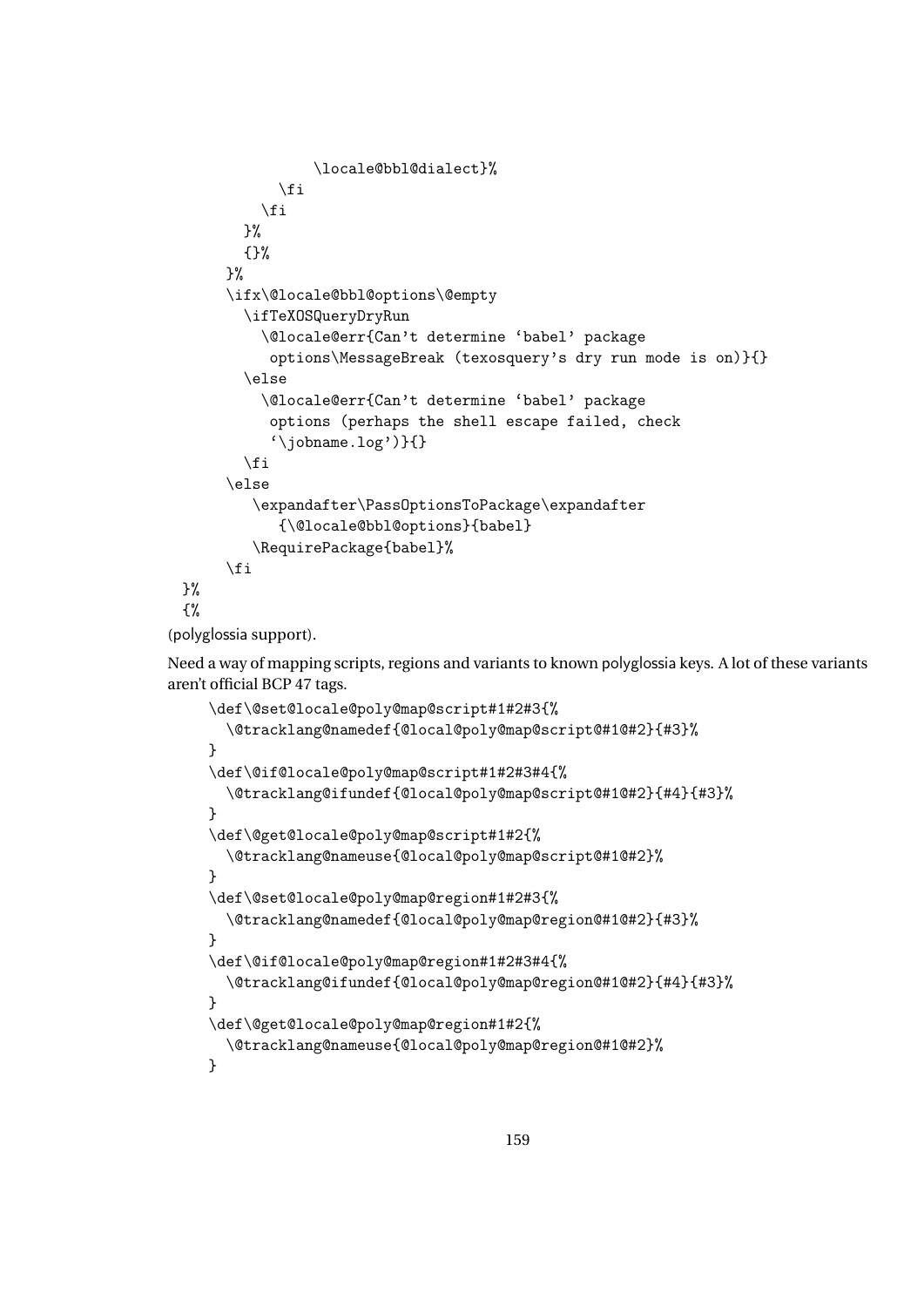```
\def\@set@locale@poly@map@variant#1#2#3{%
  \@tracklang@namedef{@local@poly@map@variant@#1@#2}{#3}%
}
\def\@if@locale@poly@map@variant#1#2#3#4{%
  \@tracklang@ifundef{@local@poly@map@variant@#1@#2}{#4}{#3}%
}
\def\@get@locale@poly@map@variant#1#2{%
  \@tracklang@nameuse{@local@poly@map@variant@#1@#2}%
}
\def\@set@locale@poly@map@sublang#1#2#3{%
  \@tracklang@namedef{@local@poly@map@sublang@#1@#2}{#3}%
}
\def\@if@locale@poly@map@sublang#1#2#3#4{%
  \@tracklang@ifundef{@local@poly@map@sublang@#1@#2}{#4}{#3}%
}
\def\@get@locale@poly@map@sublang#1#2{%
  \@tracklang@nameuse{@local@poly@map@sublang@#1@#2}%
}
\@set@locale@poly@map@region{arabic}{IQ}{locale=mashriq}
\@set@locale@poly@map@region{arabic}{SY}{locale=mashriq}
\@set@locale@poly@map@region{arabic}{JO}{locale=mashriq}
\@set@locale@poly@map@region{arabic}{LB}{locale=mashriq}
\@set@locale@poly@map@region{arabic}{PS}{locale=mashriq}
\@set@locale@poly@map@region{arabic}{LY}{locale=libya}
\@set@locale@poly@map@region{arabic}{DZ}{locale=algeria}
\@set@locale@poly@map@region{arabic}{TN}{locale=tunisia}
\@set@locale@poly@map@region{arabic}{MA}{locale=morocco}
\@set@locale@poly@map@region{arabic}{MR}{locale=mauritania}
\@set@locale@poly@map@variant{arabic}{islamic}{calendar=islamic}
\@set@locale@poly@map@variant{arabic}{maghrib}{numerals=maghrib}
\@set@locale@poly@map@variant{arabic}{abjad}{abjadjimnotail}
\@set@locale@poly@map@variant{bengali}{western}{numerals=Western}
\@set@locale@poly@map@variant{bengali}{devanagari}{numerals=Devanagari}
\@set@locale@poly@map@variant{bengali}{bengali}{numerals=Bengali}
\@set@locale@poly@map@region{english}{US}{variant=us}
\@set@locale@poly@map@region{english}{GB}{variant=uk}
\@set@locale@poly@map@region{english}{AU}{variant=australian}
\@set@locale@poly@map@region{english}{NZ}{variant=newzealand}
\@set@locale@poly@map@variant{farsi}{western}{numerals=western}
\@set@locale@poly@map@variant{farsi}{eastern}{numerals=eastern}
\@set@locale@poly@map@region{german}{DE}{variant=german}
\@set@locale@poly@map@region{german}{AU}{variant=austrian}
\@set@locale@poly@map@region{german}{CH}{variant=swiss}
```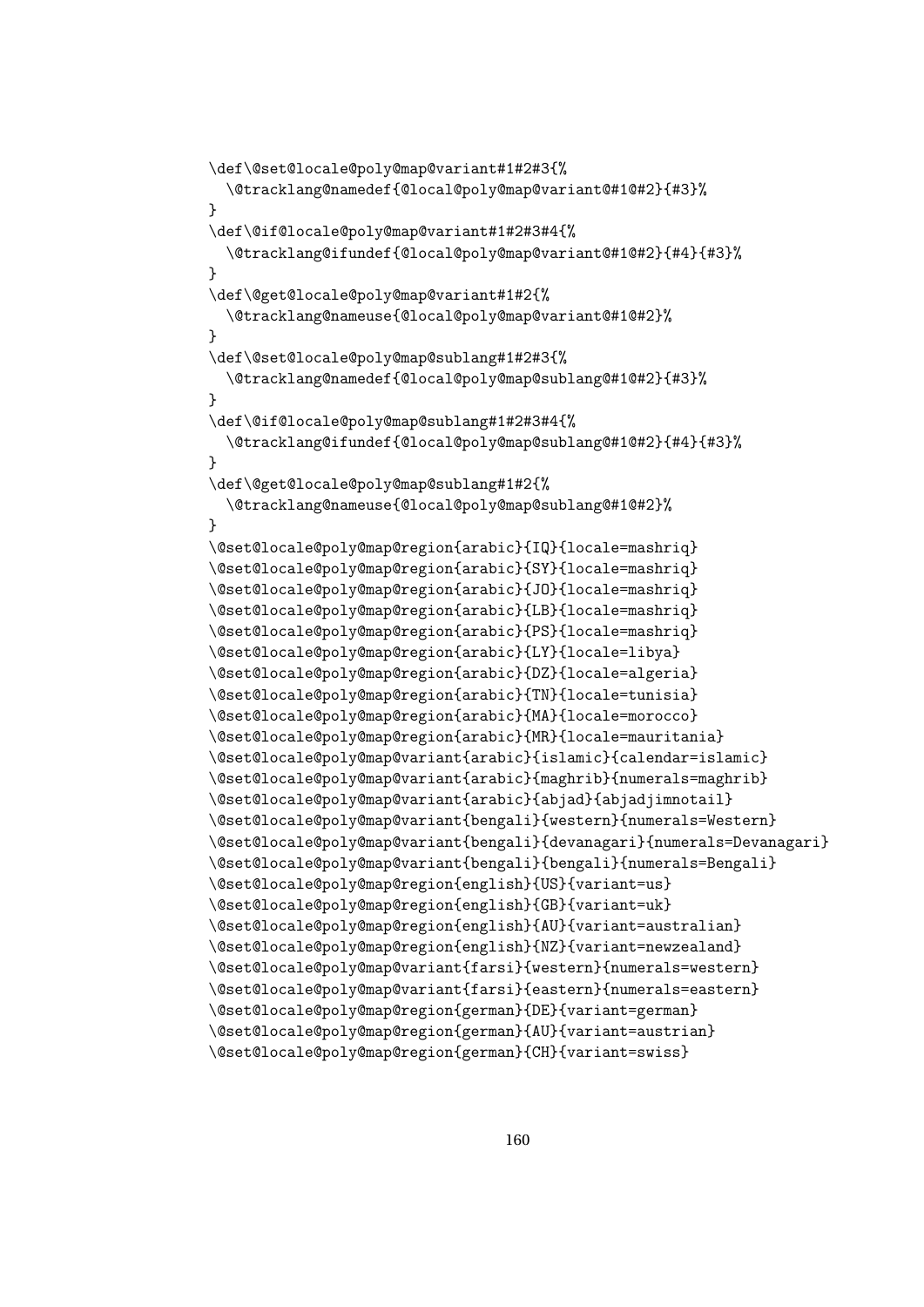```
\@set@locale@poly@map@variant{german}{1996}{spelling=new}
\@set@locale@poly@map@variant{german}{1901}{spelling=old}
\@set@locale@poly@map@script{german}{Latf}{script=fraktur}
\@set@locale@poly@map@variant{greek}{monoton}{variant=monotonic}
\@set@locale@poly@map@variant{greek}{polyton}{variant=polytonic}
\@set@locale@poly@map@variant{greek}{ancient}{variant=ancient}
\@set@locale@poly@map@variant{greek}{arabic}{numerals=arabic}
\@set@locale@poly@map@variant{hebrew}{arabic}{numerals=arabic}
\@set@locale@poly@map@variant{hebrew}{gregorian}{calendar=gregorian}
\@set@locale@poly@map@variant{hindi}{western}{numerals=Western}
\@set@locale@poly@map@variant{hindi}{devanagari}{numerals=Devanagari}
\@set@locale@poly@map@variant{latin}{classic}{variant=classic}
\@set@locale@poly@map@variant{latin}{modern}{variant=modern}
\@set@locale@poly@map@variant{latin}{medieval}{variant=medieval}
\@set@locale@poly@map@sublang{russian}{orv}{spelling=old}
\@set@locale@poly@map@variant{russian}{luna1918}{spelling=new}
\@set@locale@poly@map@script{serbian}{Latn}{script=Latin}
\@set@locale@poly@map@script{serbian}{Cyrl}{script=Cyrillic}
\@set@locale@poly@map@variant{syriac}{western}{numerals=western}
\@set@locale@poly@map@variant{syriac}{eastern}{numerals=eastern}
```
Load polyglossia.

```
\RequirePackage{polyglossia}
\ForEachTrackedDialect{\this@dialect}%
{%
  \edef\this@root@lang{%
    \TrackedLanguageFromDialect{\this@dialect}}%
  \edef\this@sublang{%
    \GetTrackedDialectSubLang{\this@dialect}}%
  \edef\this@region{%
    \TrackedIsoCodeFromLanguage{3166-1}{\this@dialect}}%
  \edef\this@script{%
    \GetTrackedDialectScript{\this@dialect}}%
  \edef\this@variant{%
    \GetTrackedDialectVariant{\this@dialect}}%
```
Try to determine the options. Check the script mappings.

```
\def\@locale@poly@options{}%
\ifx\this@script\empty
\else
  \@if@locale@poly@map@script{\this@root@lang}{\this@script}%
  {%
    \edef\@locale@poly@options{%
      \@get@locale@poly@map@script
        {\this@root@lang}{\this@script}}%
```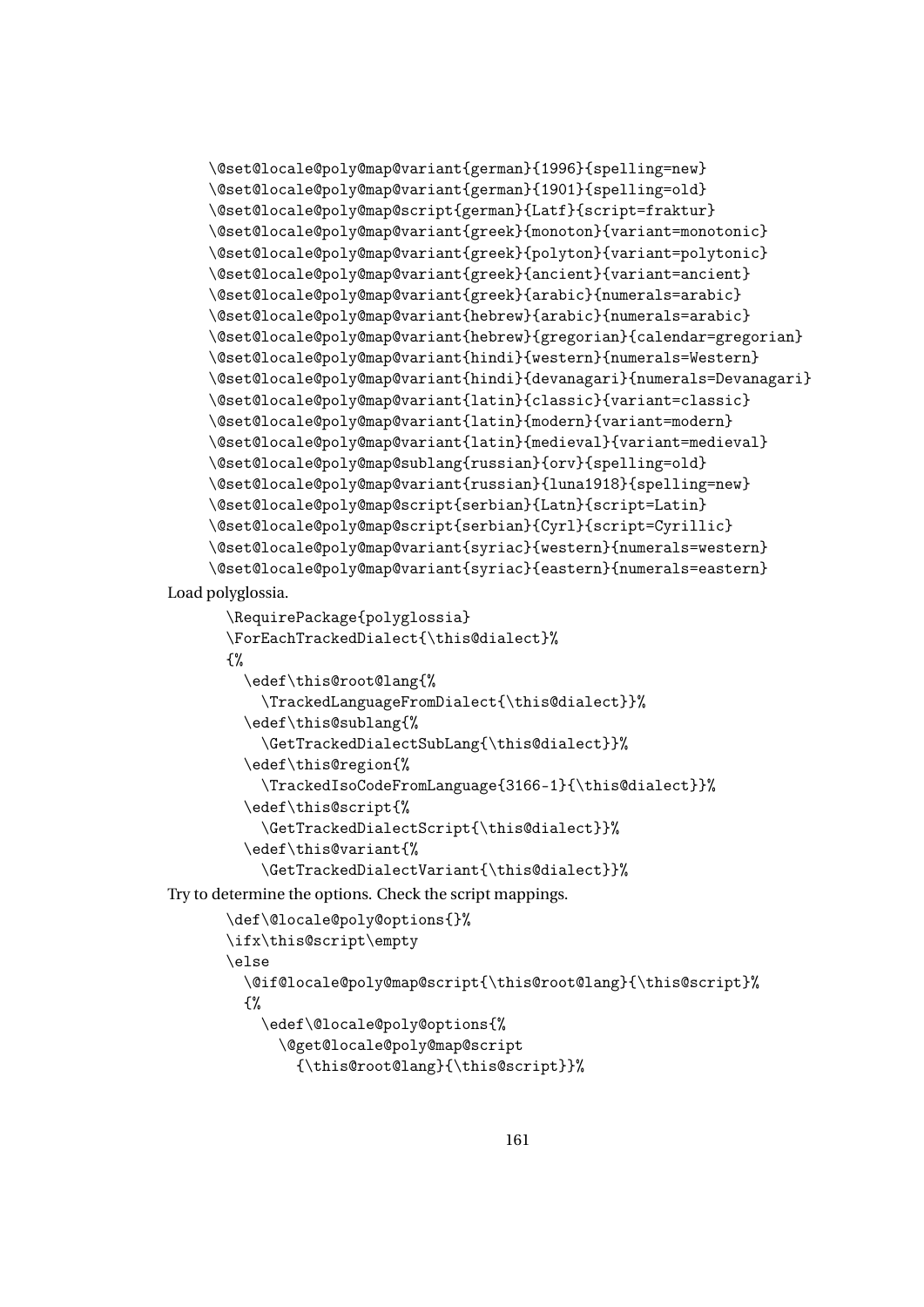<span id="page-161-0"></span> $\frac{1}{2}$ % {}% \fi

Check the region mappings.

```
\ifx\this@region\empty
\else
  \@if@locale@poly@map@region{\this@root@lang}{\this@region}%
  {%
    \ifx\@locale@poly@options\empty
      \edef\@locale@poly@options{%
        \@get@locale@poly@map@region{\this@root@lang}{\this@region}}%
    \else
      \edef\@locale@poly@options{\@locale@poly@options,%
        \@get@locale@poly@map@region{\this@root@lang}{\this@region}}%
    \forallfi
  \frac{1}{2}%
  {}%
\fi
```
Check the sub-language mappings.

```
\ifx\this@sublang\empty
\else
  \@if@locale@poly@map@sublang{\this@root@lang}{\this@sublang}%
  {%
    \ifx\@locale@poly@options\empty
      \edef\@locale@poly@options{%
        \@get@locale@poly@map@sublang
          {\this@root@lang}{\this@sublang}}%
    \else
      \edef\@locale@poly@options{\@locale@poly@options,%
        \@get@locale@poly@map@sublang
          {\this@root@lang}{\this@sublang}}%
    \fi
  \frac{1}{2}%
  {}%
\fi
```
Check the variant mappings.

```
\ifx\this@subvariant\empty
\else
  \@if@locale@poly@map@variant{\this@root@lang}{\this@variant}%
  {%
    \ifx\@locale@poly@options\empty
      \edef\@locale@poly@options{%
```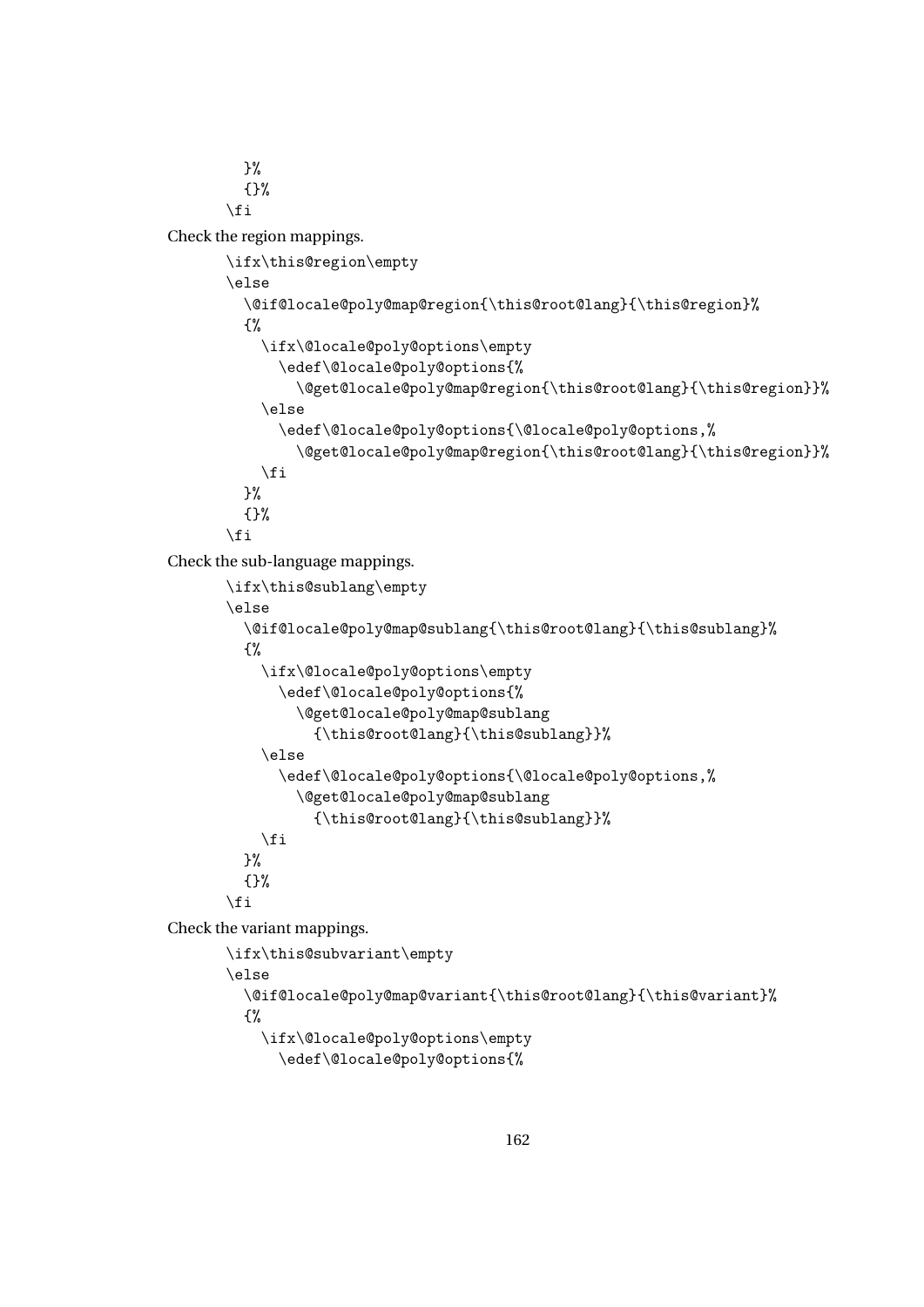```
\@get@locale@poly@map@variant
                 {\this@root@lang}{\this@variant}}%
           \else
             \edef\@locale@poly@options{\@locale@poly@options,%
               \@get@locale@poly@map@variant
                 {\this@root@lang}{\this@variant}}%
           \fi
        }%
        {}%
       \fi
Set the language using either \setmainlanguage or \setotherlanguage.
      \ifx\this@dialect\LocaleMainDialect
         \edef\@locale@tmp{\noexpand\setmainlanguage
             [\@locale@poly@options]{\this@root@lang}}%
```
\else

```
\edef\@locale@tmp{\noexpand\setotherlanguage
      [\@locale@poly@options]{\this@root@lang}}%
\fi
\@locale@tmp
```
}%

Redefine command to temporarily switch off punctuation adjustments. For example, when formatting the date or time.

```
\def\localenopolypunct{\@locale@nopolypunct}%
```
}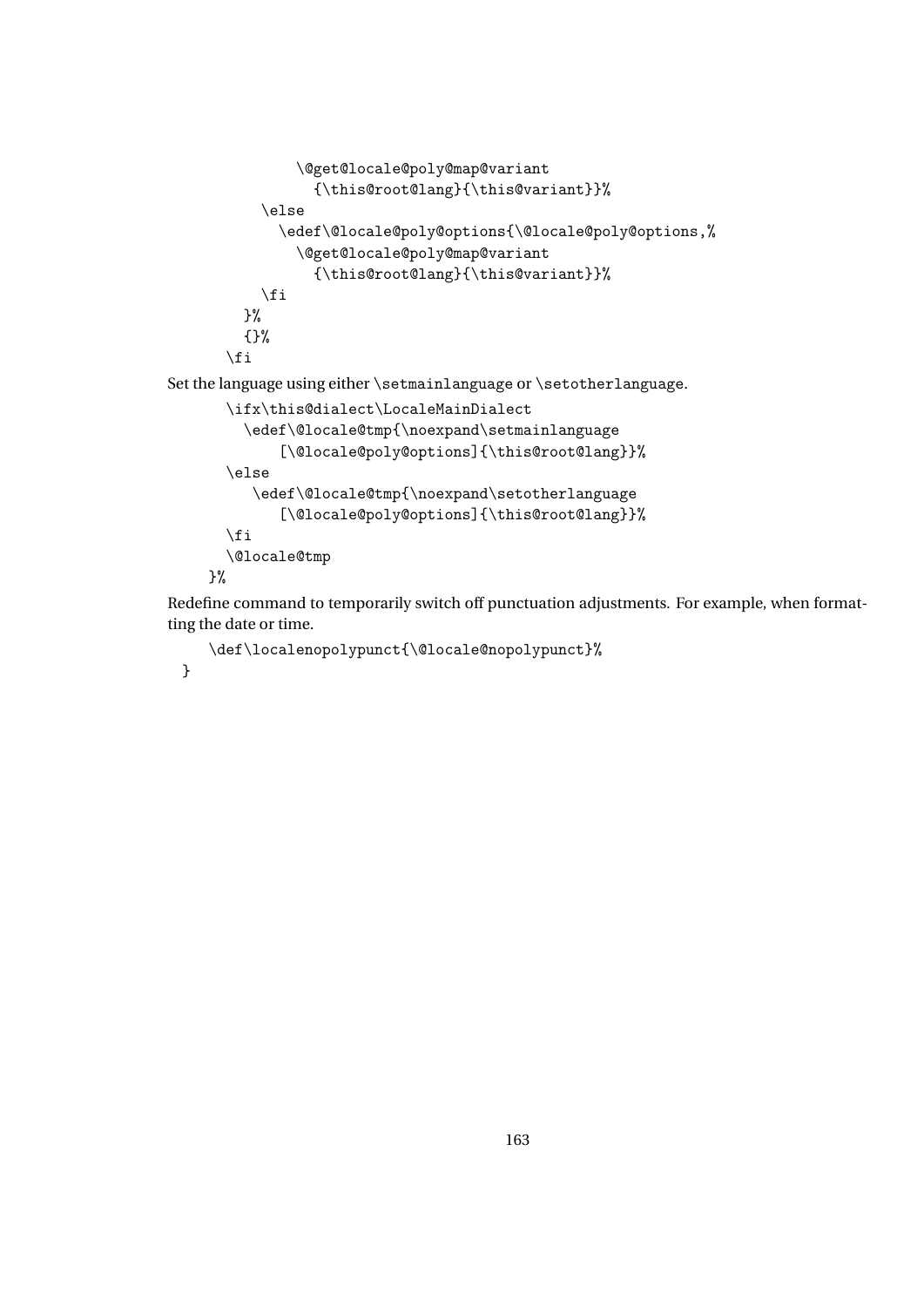# Main Index

attributes currencies official, 21 regional, 21 〈*currency*〉 official, 30, 31 region, 31 sym, 30, 31, 57 tex, 30, 31, 58 〈*dialect*〉 curfmt, 30, 32 currency, 30, 55 currencysep, 29 currencysym, 30, 57 currencytex, 30, 58 day.0, 24 day.1, 24 day.2, 24 day.3, 24 day.4, 24 day.5, 24 day.6, 24 decfmt, 29, 32 decsep, 29 exp, 29 firstday, 23 fulldate, 23 fulldatefmt, 24, 40 fulldatetime, 23 fulldatetimefmt, 24, 40 fulltime, 23 fulltimefmt, 24, 40 groupsep, 18, 29 intfmt, 29, 32 langname, 22 langtag, 22

longdate, 23 longdatefmt, 24, 40 longdatetime, 23 longdatetimefmt, 24, 40 longtime, 23 longtimefmt, 24, 40 meddate, 23 meddatefmt, 24, 40 meddatetime, 23 meddatetimefmt, 24, 40 medtime, 23 medtimefmt, 24, 40 month.1, 26 month.10, 26 month.11, 26 month.12, 26 month.2, 26 month.3, 26 month.4, 26 month.5, 26 month.6, 26 month.7, 26 month.8, 26 month.9, 26 nativelangname, 22 nativeregionname, 22 nativevariantname, 22 percent, 29 perfmt, 30, 32 permill, 29 regionalcurrency, 30, 56 regionname, 22 shortdate, 23 shortdatefmt, 24, 40 shortdatetime, 23 shortdatetimefmt, 24, 40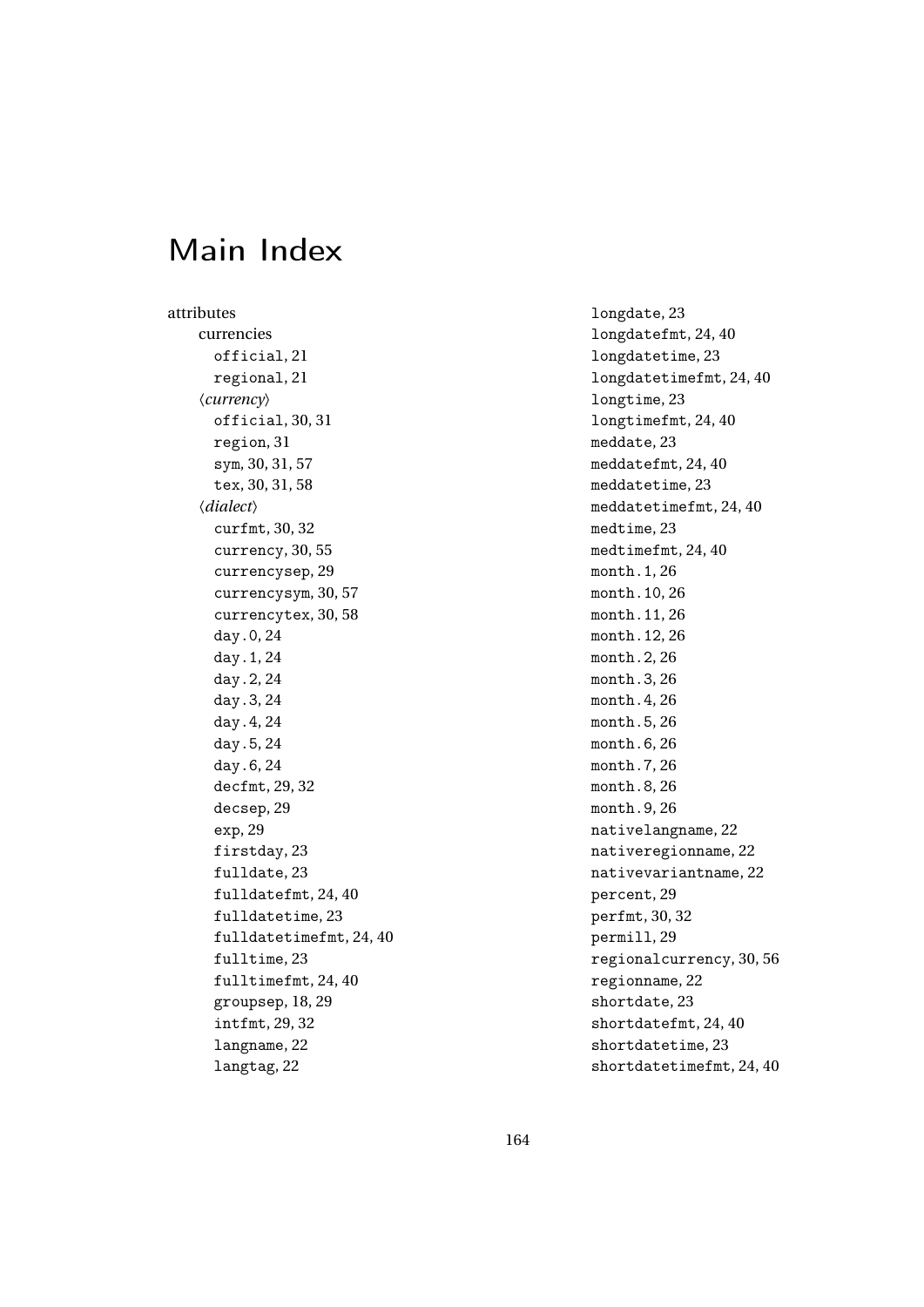shortday.0, 24 shortday.1, 25 shortday.2, 25 shortday.3, 25 shortday.4, 25 shortday.5, 25 shortday.6, 25 shortmonth.1, 26 shortmonth.10, 27 shortmonth.11, 27 shortmonth.12, 27 shortmonth.2, 26 shortmonth.3, 27 shortmonth.4, 27 shortmonth.5, 27 shortmonth.6, 27 shortmonth.7, 27 shortmonth.8, 27 shortmonth.9, 27 shorttime, 23 shorttimefmt, 24, 40 standalone.day.0, 25 standalone.day.1, 25 standalone.day.2, 25 standalone.day.3, 25 standalone.day.4, 25 standalone.day.5, 25 standalone.day.6, 25 standalone.month.1, 27 standalone.month.10, 28 standalone.month.11, 28 standalone.month.12, 28 standalone.month.2, 27 standalone.month.3, 27 standalone.month.4, 27 standalone.month.5, 27 standalone.month.6, 27 standalone.month.7, 27 standalone.month.8, 28 standalone.month.9, 28 standalone.shortday.0, 25 standalone.shortday.1, 25 standalone.shortday.2, 25

standalone.shortday.3, 25 standalone.shortday.4, 26 standalone.shortday.5, 26 standalone.shortday.6, 26 standalone.shortmonth.1, 28 standalone.shortmonth.10,28 standalone.shortmonth.11, 28 standalone.shortmonth.12, 28 standalone.shortmonth.2, 28 standalone.shortmonth.3, 28 standalone.shortmonth.4,28 standalone.shortmonth.5, 28 standalone.shortmonth.6, 28 standalone.shortmonth.7, 28 standalone.shortmonth.8, 28 standalone.shortmonth.9.28 timezone. $\langle zone \rangle$ . long, 29 timezone. $\langle zone \rangle$ .longdst, 29 timezone.  $\langle zone \rangle$ . short, 29 timezone.  $\langle zone \rangle$ . shortdst, 29 usesgroup, 29 variantname, 22 〈*lang tag*〉 tagtodialect, 20 〈*region*〉 currency, 30 dialect, 30 timezone id, 21, 29

babel package, [1,](#page-0-0) [5,](#page-4-0) [11](#page-10-0)[–13,](#page-12-0) [58,](#page-57-0) [66,](#page-65-0) [68,](#page-67-0) [73,](#page-72-0) [77,](#page-76-0) [84–](#page-83-0)[86,](#page-85-0) [88,](#page-87-0) [156,](#page-155-0) [157](#page-156-0)

CJK package, [5,](#page-4-0) [84,](#page-83-0) [87,](#page-86-0) [88](#page-87-0) CJKutf8 package, [5,](#page-4-0) [9,](#page-8-0) [66,](#page-65-0) [87](#page-86-0) \CurrentLocaleApplyDateTimePattern, [40](#page-39-0) \CurrentLocaleCurrency, [67](#page-66-0) \CurrentLocaleCurrencyPattern, [30](#page-29-0) \CurrentLocaleDate, [67](#page-66-0) \CurrentLocaleDateTime, [23](#page-22-0) \CurrentLocaleDecimalPattern, [29](#page-28-0) \CurrentLocaleIntegerPattern, [29](#page-28-0) \CurrentLocalePercentPattern, [30](#page-29-0) \CurrentLocaleTime, [67](#page-66-0)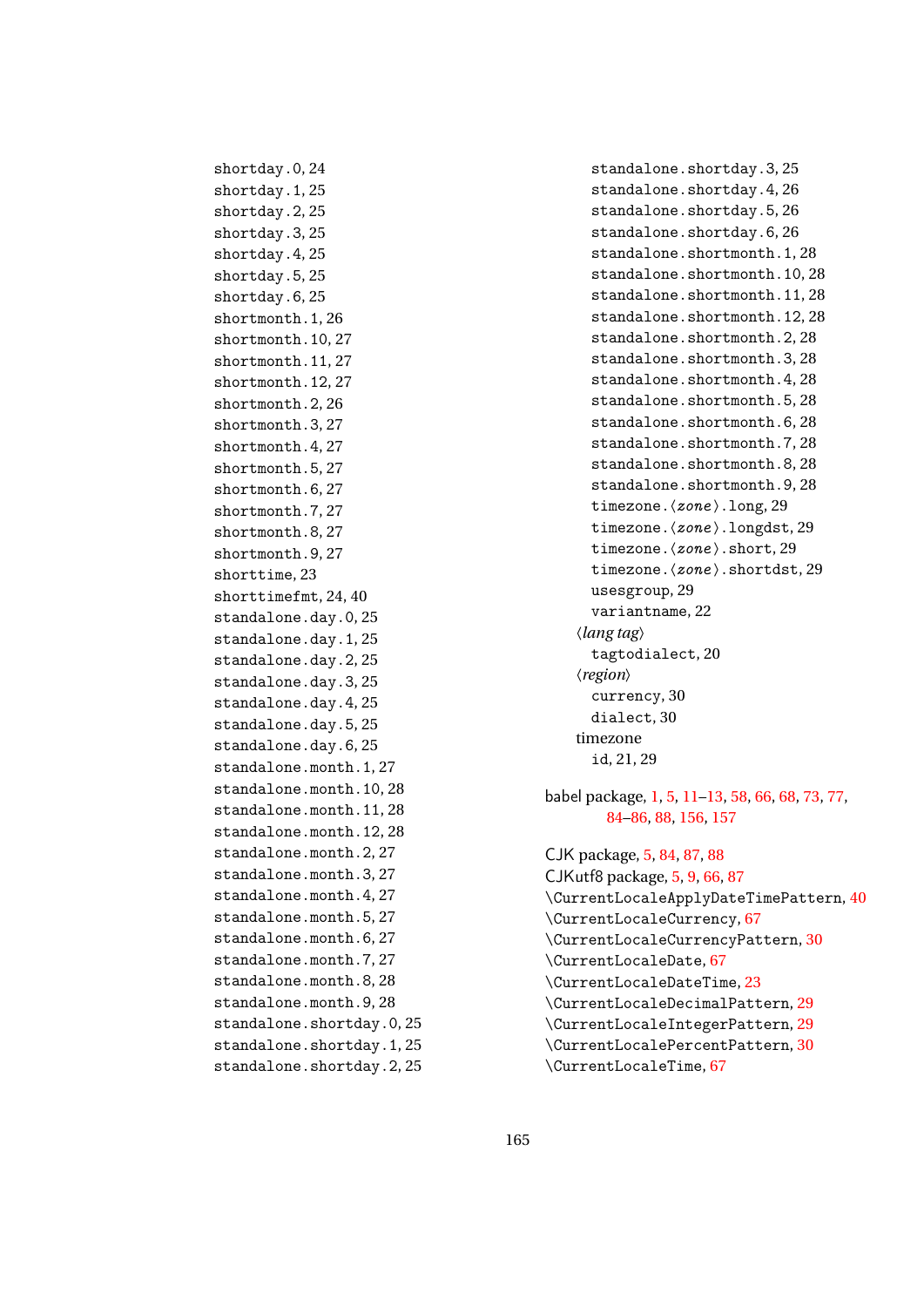datetime package, [129,](#page-128-0) [130](#page-129-0) datetime2 package, [5,](#page-4-0) [45,](#page-44-0) [47,](#page-46-0) [67,](#page-66-0) [73,](#page-72-0) [88,](#page-87-0) [128](#page-127-0)

etex, [7](#page-6-0) etoolbox package, [5,](#page-4-0) [70](#page-69-0)

#### $\binom{6}{}$  $\binom{6}{}$  $\binom{6}{}$

fontawesome package, [5,](#page-4-0) [58](#page-57-0) fontenc package, [1,](#page-0-0) [5,](#page-4-0) [13,](#page-12-0) [57,](#page-56-0) [67,](#page-66-0) [72,](#page-71-0) [73,](#page-72-0) [81,](#page-80-0) [155](#page-154-0) fontspec package, [1,](#page-0-0) [5,](#page-4-0) [13,](#page-12-0) [18,](#page-17-0) [57,](#page-56-0) [72,](#page-71-0) [80,](#page-79-0) [155](#page-154-0)

ifluatex package, [5](#page-4-0) ifxetex package, [5](#page-4-0) inputenc package, [1,](#page-0-0) [5,](#page-4-0) [13,](#page-12-0) [57,](#page-56-0) [59,](#page-58-0) [67,](#page-66-0) [73,](#page-72-0) [81,](#page-80-0) [83,](#page-82-0) [87,](#page-86-0) [88,](#page-87-0) [92](#page-91-0)

#### java, [43](#page-42-0)

\LocaleApplyDateTimePattern, [39,](#page-38-0) [65](#page-64-0) \LocaleCurrencyLabel, [30,](#page-29-0) [64](#page-63-0) \LocaleCurrencyRegionalLabel, [30,](#page-29-0) [64](#page-63-0) \LocaleCurrencySymbol, [30,](#page-29-0) [64](#page-63-0) \LocaleCurrencyTeXSymbol, [30,](#page-29-0) [64](#page-63-0) \LocaleDateTimeInfo, [40](#page-39-0) \LocaleDayIndexFromRegion, [60](#page-59-0) \LocaleDayName, [24,](#page-23-0) [60](#page-59-0) \LocaleFirstDayIndex, [23,](#page-22-0) [60](#page-59-0) \LocaleFullDate, [23,](#page-22-0) [61](#page-60-0) \LocaleFullDateTime, [23](#page-22-0) \LocaleFullTime, [23,](#page-22-0) [62](#page-61-0) \LocaleGetDialectAttribute, [32](#page-31-0) \LocaleIfNumericUsesGroup, [29,](#page-28-0) [64](#page-63-0) \LocaleLanguageName, [59](#page-58-0) \LocaleLanguageNativeName, [60](#page-59-0) \LocaleLongDate, [23,](#page-22-0) [61](#page-60-0) \LocaleLongDateTime, [23](#page-22-0) \LocaleLongTime, [23,](#page-22-0) [62](#page-61-0) \LocaleMediumDate, [23,](#page-22-0) [61](#page-60-0) \LocaleMediumDateTime, [23](#page-22-0) \LocaleMediumTime, [23,](#page-22-0) [62](#page-61-0) \LocaleMonthName, [26,](#page-25-0) [61](#page-60-0) \LocaleNumericDecimalSep, [29,](#page-28-0) [64](#page-63-0) \LocaleNumericExponent, [29,](#page-28-0) [65](#page-64-0) \LocaleNumericGroupSep, [29,](#page-28-0) [64](#page-63-0) \LocaleNumericMonetarySep, [29,](#page-28-0) [65](#page-64-0)

\LocaleNumericPercent, [29](#page-28-0) \LocaleNumericPermill, [29](#page-28-0) \LocaleRegionName, [60](#page-59-0) \LocaleRegionNativeName, [60](#page-59-0) \LocaleShortDate, [23,](#page-22-0) [61](#page-60-0) \LocaleShortDateTime, [23](#page-22-0) \LocaleShortDayName, [24,](#page-23-0) [61](#page-60-0) \LocaleShortMonthName, [26,](#page-25-0) [61](#page-60-0) \LocaleShortTime, [23,](#page-22-0) [62](#page-61-0) \LocaleStandaloneDayName, [24,](#page-23-0) [61](#page-60-0) \LocaleStandaloneMonthName, [26,](#page-25-0) [61](#page-60-0) \LocaleStandaloneShortDayName, [24,](#page-23-0) [61](#page-60-0) \LocaleStandaloneShortMonthName, [26,](#page-25-0) [61](#page-60-0) \LocaleVariantName, [60](#page-59-0)

package options: auto, [85](#page-84-0) babel, [86](#page-85-0) cik, [87](#page-86-0) currency, [64,](#page-63-0) [67](#page-66-0) date, [62,](#page-61-0) [67](#page-66-0) datetime, [67](#page-66-0) datetime2 iso, [75](#page-74-0) locale, [73](#page-72-0) fontenc, [8,](#page-7-0) [67](#page-66-0) auto, [80,](#page-79-0) [81,](#page-80-0) [154](#page-153-0) fontspec, [80](#page-79-0) inputenc, [8,](#page-7-0) [67](#page-66-0) auto, [81](#page-80-0) main, [8,](#page-7-0) [66](#page-65-0) other, [8,](#page-7-0) [66](#page-65-0) polyglossia, [87](#page-86-0) support, [8,](#page-7-0) [66](#page-65-0) auto, [80](#page-79-0) babel, [77](#page-76-0) polyglossia, [77](#page-76-0) symbols, [58,](#page-57-0) [66](#page-65-0) time, [62,](#page-61-0) [67](#page-66-0) timedata, [38](#page-37-0) timedate, [67](#page-66-0) utf8, [87](#page-86-0) \pdfcreationdate, [15,](#page-14-0) [92](#page-91-0) pdftex, [7](#page-6-0)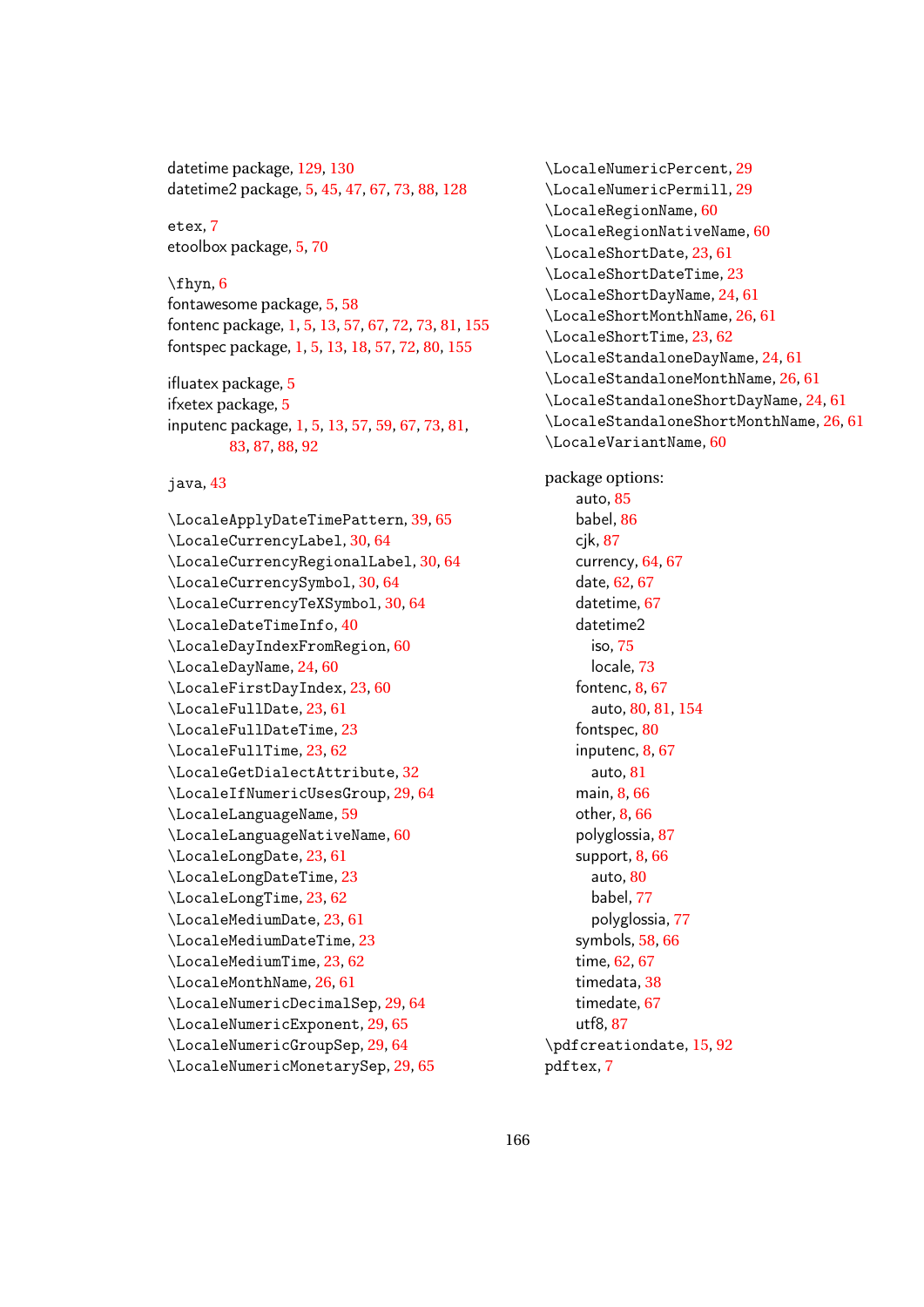pgfcalendar package, [47,](#page-46-0) [128](#page-127-0)[–131,](#page-130-0) [133](#page-132-0) pinyin package, [84,](#page-83-0) [88](#page-87-0) polyglossia package, [1,](#page-0-0) [5,](#page-4-0) [11–](#page-10-0)[13,](#page-12-0) [58,](#page-57-0) [66,](#page-65-0) [68,](#page-67-0) [73,](#page-72-0) [77,](#page-76-0) [84](#page-83-0)[–86,](#page-85-0) [88,](#page-87-0) [154,](#page-153-0) [156,](#page-155-0) [159](#page-158-0) \selectlanguage, [12](#page-11-0) \selectlocale, [21,](#page-20-0) [58,](#page-57-0) [68](#page-67-0) \show, [17,](#page-16-0) [58](#page-57-0) tex-locale package, [5–](#page-4-0)[7,](#page-6-0) [32,](#page-31-0) [39,](#page-38-0) [47,](#page-46-0) [58,](#page-57-0) [62,](#page-61-0) [66,](#page-65-0) [67,](#page-66-0) [73](#page-72-0) texosquery, [5–](#page-4-0)[9,](#page-8-0) [11,](#page-10-0) [14,](#page-13-0) [15,](#page-14-0) [17,](#page-16-0) [21,](#page-20-0) [29,](#page-28-0) [33,](#page-32-0) [38,](#page-37-0) [39,](#page-38-0) [46,](#page-45-0) [49,](#page-48-0) [52](#page-51-0)[–54,](#page-53-0) [56,](#page-55-0) [92](#page-91-0) texosquery package, [1,](#page-0-0) [5,](#page-4-0) [6,](#page-5-0) [12,](#page-11-0) [32,](#page-31-0) [33,](#page-32-0) [35,](#page-34-0) [36,](#page-35-0) [39,](#page-38-0) [40,](#page-39-0) [58,](#page-57-0) [66,](#page-65-0) [67,](#page-66-0) [72,](#page-71-0) [78,](#page-77-0) [90](#page-89-0)[–95,](#page-94-0) [142,](#page-141-0) [145](#page-144-0) texosquery-jre8, [1,](#page-0-0) [5,](#page-4-0) [43,](#page-42-0) [47,](#page-46-0) [49,](#page-48-0) [52,](#page-51-0) [53](#page-52-0) \texosquerycurrencyeuro, [58](#page-57-0)

\texosquerycurrencypound, [58](#page-57-0) \texosqueryfmtdatetime, [39](#page-38-0) \texosqueryfmtnumber, [33](#page-32-0) \texosquerypatfmtgroupsep, [32](#page-31-0) textcomp package, [1,](#page-0-0) [5,](#page-4-0) [58,](#page-57-0) [72](#page-71-0) \thyn, [6](#page-5-0) \today, [45,](#page-44-0) [67](#page-66-0) tracklang dialect label GBwelsh package, [47](#page-46-0) tracklang package, [1,](#page-0-0) [5,](#page-4-0) [12,](#page-11-0) [16,](#page-15-0) [18,](#page-17-0) [21,](#page-20-0) [22,](#page-21-0) [42,](#page-41-0) [45,](#page-44-0) [46,](#page-45-0) [51,](#page-50-0) [54,](#page-53-0) [58,](#page-57-0) [59,](#page-58-0) [66,](#page-65-0) [70,](#page-69-0) [89,](#page-88-0) [90,](#page-89-0) [153,](#page-152-0) [154,](#page-153-0) [157](#page-156-0) tracklang-scripts package, [5,](#page-4-0) [84](#page-83-0) xeCJK package, [5,](#page-4-0) [66](#page-65-0)

xetex, [7](#page-6-0) xfor package, [5,](#page-4-0) [70](#page-69-0) xkeyval package, [5,](#page-4-0) [71](#page-70-0)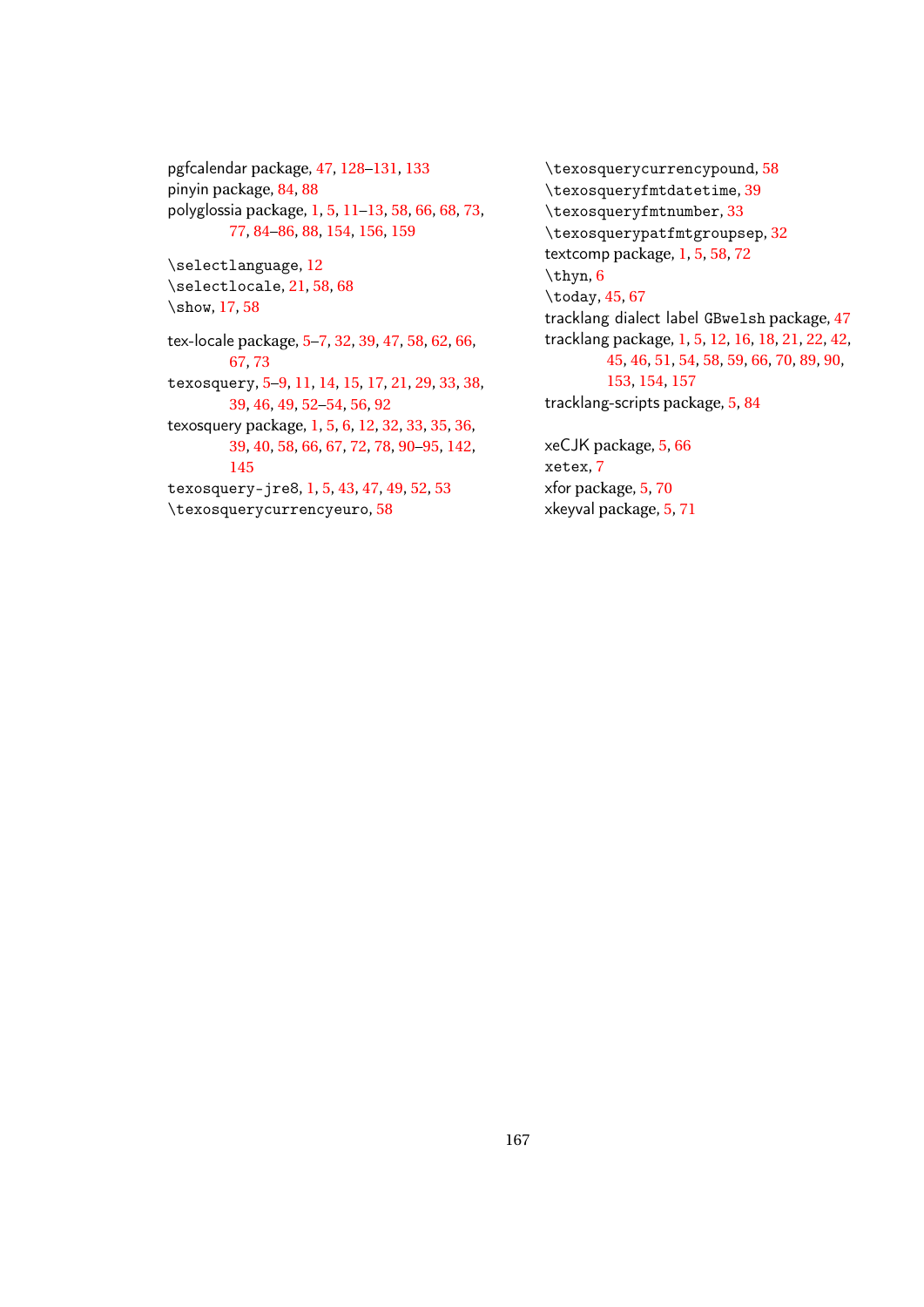# Code Index

| <b>Symbols</b>                                  | \@locale@fontenc  73,80,81,83              |
|-------------------------------------------------|--------------------------------------------|
|                                                 | \@locale@fontenc@opt  82                   |
| \@TrackLangAddToHook 74,152                     | \@locale@fontspecfalse  72                 |
| \@TrackLangEnvTerritory  114                    | \@locale@fontspectrue  72                  |
| \@classoptionslist  77                          | \@locale@get@langenc@map  82               |
| \@curroptions  77                               | \@locale@get@scriptenc@map  82             |
| \@declaredoptions  77                           | \@locale@getencmap  83                     |
|                                                 | \@locale@gobbleemptytorelax  152           |
|                                                 | \@locale@if@langenc@map  82                |
| \@expandtwoargs  77                             | \@locale@if@scriptenc@map  82              |
|                                                 | \@locale@ifcjk  85,87                      |
|                                                 | \@locale@ifhasencmap  83                   |
| \@get@locale@poly@map@region  159, 162          | \@locale@iflatinscript  85,87              |
| \@get@locale@poly@map@script  159,161           | \@locale@ifsupportbabelorpoly  86,87,156   |
| \@get@locale@poly@map@sublang  160, 162         | \@locale@ifsupportcjk  85,87               |
| \@get@locale@poly@map@variant  160, 163         | \@locale@ifsupportpinyin  85,87,88         |
| \@if@locale@poly@map@region  159, 162           | \@locale@ifxeorlua  72,77,80,85,87         |
| \@if@locale@poly@map@script  159, 161           |                                            |
| \@if@locale@poly@map@sublang  160,162           | \@locale@inputenc  73, 81, 83, 84, 87      |
| \@if@locale@poly@map@variant  160, 162          | \@locale@lang  82                          |
| \@ifpackageloaded  72, 73, 77, 88               | \@locale@langenc@map  155, 156             |
| \@locale@attrlist  99                           | \@locale@load@dtm 75,88                    |
| \@locale@bbl@options  157-159                   | \@locale@load@regional@dtm  73,75          |
| \@locale@cjklist  85                            | \@locale@loadinputenc  83, 84, 87, 88      |
| \@locale@currency@nr  76                        | \@locale@loadscripts  158                  |
| \@locale@currency@val  76                       | \@locale@newencmap  156                    |
| \@locale@currentiscjk  87                       | \@locale@next  113, 114, 124, 125          |
| \@locale@date@nr  75                            | \@locale@nopolypunct  163                  |
| \@locale@date@val  75                           | \@locale@os@currencycode  114, 140         |
| \@locale@datetime@nr  74                        | \@locale@os@currencysym  114, 141          |
| $\setminus$ @locale@datetime@val  74            | \@locale@os@currencytex  114, 142          |
| $\Omega$ ocale@decfmt  151                      | \@locale@os@cursep  115                    |
| \@locale@decfmt@exp  151, 152                   | \@locale@os@decsep  114                    |
| \@locale@decfmt@frac  151,152                   | \@locale@os@default  93                    |
| $\Omega$ ocale@decfmt@int  151, 152             | \@locale@os@exp  114                       |
| \@locale@decfmt@split  152                      | \@locale@os@groupsep  114                  |
| \@locale@declareoption  75                      | \@locale@os@region  114                    |
| \@locale@dialect  115-125, 153, 154             | \@locale@os@regionalcurrencycode  114, 141 |
| $\verb+\@local+@endparse@result \dots 125, 126$ | \@locale@os@usesgroup  114                 |
| \@locale@err  90, 94, 97, 153, 159              | \@locale@parse@dateblock  115, 125         |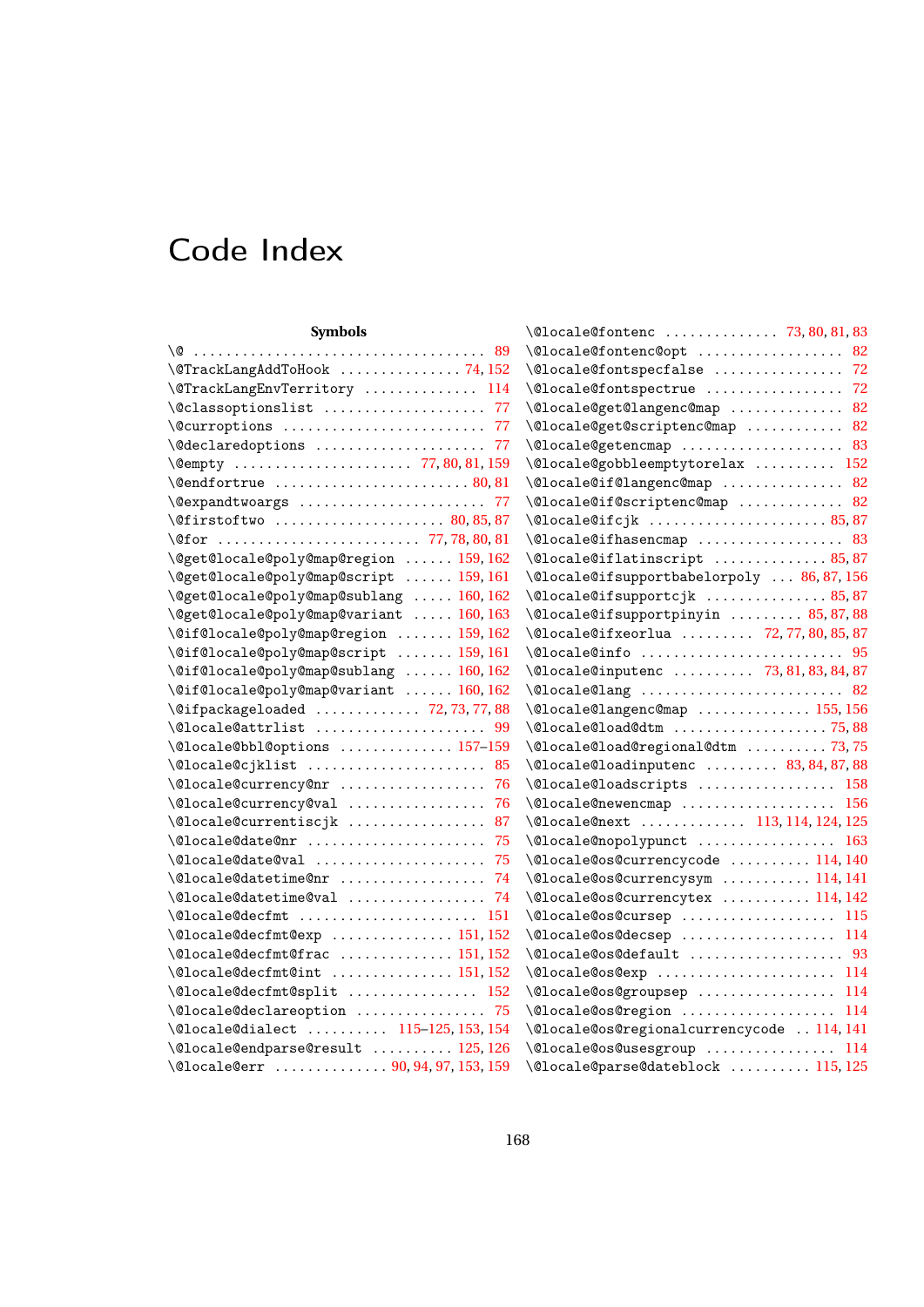| \@locale@parse@datefmtblock  117                     | \@locale@parse@times  117                 |
|------------------------------------------------------|-------------------------------------------|
| \@locale@parse@datefmts  117                         | \@locale@parse@timezonemap  124           |
| \@locale@parse@dates  117                            | \@locale@parse@timezones  124             |
| $\verb+\@locale@parse@dattimeblock  118$             | \@locale@parse@weekdayblock  118          |
| \@locale@parse@datetimefmtblock  118                 | \@locale@parse@weekdays  119              |
| $\Diamond$ locale@parse@datetimefmts  118            | \@locale@poly@options  161-163            |
| $\verb+\@locale@parse@dattimeinfo  113$              | \@locale@postparse@hook  147              |
| \@locale@parse@datetimes  118                        | \@locale@pre@query@params  79-81          |
| $\verb+\@locale@parse@default \dots \ 113$           | \@locale@pre@query@parse  80,81           |
| \@locale@parse@default@cursep  115                   | \@locale@pre@query@parsecodeset  81       |
| \@locale@parse@endmonths  120                        | \@locale@pre@query@parsetag  80,81        |
| $\setminus$ @locale@parse@endshortmonths  120        | \@locale@pre@query@parsetagcodeset  81    |
| \@locale@parse@endstandalone@months  122             | \@locale@providemap  157                  |
| \@locale@parse@endstandalone@shortmonths             | \@locale@query@params  94                 |
|                                                      | \@locale@region  115, 116, 123            |
| \@locale@parse@filemod  114                          | $\Omega$ ocale@restore@at  89, 154        |
| $\Omega$ ocale@parse@maindata  114, 115              | \@locale@result  79, 80, 94, 95, 125, 126 |
| \@locale@parse@maindatablock  115                    | \@locale@save@timezonemap  124            |
| \@locale@parse@maindatalocaleblock  115              | \@locale@script  82                       |
| \@locale@parse@monthblock  119                       | \@locale@scriptenc@map  155               |
| \@locale@parse@months  119                           | \@locale@select  152-154                  |
| \@locale@parse@numeric  123                          | \@locale@select@dialect  153              |
| $\verb+\@locale@parse@numbericblock   122$           | \@locale@set@today 73,75                  |
| \@locale@parse@numericfmt  124                       | \@locale@support@nr  72                   |
| $\verb+\@locale@parse@numbericfmtblock  123$         | \@locale@support@val  72                  |
| $\setminus$ @locale@parse@otherdata  124             | \@locale@supportopt  72,77,80,85          |
| \@locale@parse@otherdata@localeblock . 125           | \@locale@symbols  72,78                   |
| \@locale@parse@otherdatalocaleblock  125             | \@locale@tag  93,94                       |
| \@locale@parse@persym  123                           | \@locale@time@nr  76                      |
| \@locale@parse@query  89                             | \@locale@time@val  76                     |
| \@locale@parse@result  126                           | \@locale@timedata@nr  76                  |
| \@locale@parse@shortmonthblock  119                  | \@locale@timedata@val  76                 |
| \@locale@parse@shortmonths  120                      | \@locale@tmp  163                         |
| \@locale@parse@shortweekdayblock  119                |                                           |
| \@locale@parse@shortweekdays<br>119                  | \@locale@trackedmain  70,71               |
| \@locale@parse@standalone@monthblock .<br><b>121</b> | \@locale@undef@action  98                 |
| \@locale@parse@standalone@months  121                | \@locale@unknown@currency  140-142        |
| \@locale@parse@standalone@shortmonthblock            | \@locale@warn  125, 143, 153, 154         |
|                                                      | $\text{Qlocalenum@fmt}$ 151               |
| \@locale@parse@standalone@shortmonths<br>122         | $\backslash$ @secondofthree  86           |
| \@locale@parse@standalone@shortweekdayblock          | $\sqrt{0}$ secondoftwo 80,87              |
|                                                      | \@set@locale@poly@map@region  159,160     |
| \@locale@parse@standalone@shortweekdays              | \@set@locale@poly@map@script  159,161     |
|                                                      | \@set@locale@poly@map@sublang  160, 161   |
| \@locale@parse@standalone@weekdayblock<br>120        | \@set@locale@poly@map@variant  160, 161   |
| \@locale@parse@standalone@weekdays<br>121            | \@texosquery@argquote  90,93              |
| $\Diamond$ locale@parse@timeblock<br>117             | $\setminus$ @thirdofthree  86,87          |
| \@locale@parse@timefmtblock  117                     | \@tracklang@dialects  82                  |
| \@locale@parse@timefmts  118                         |                                           |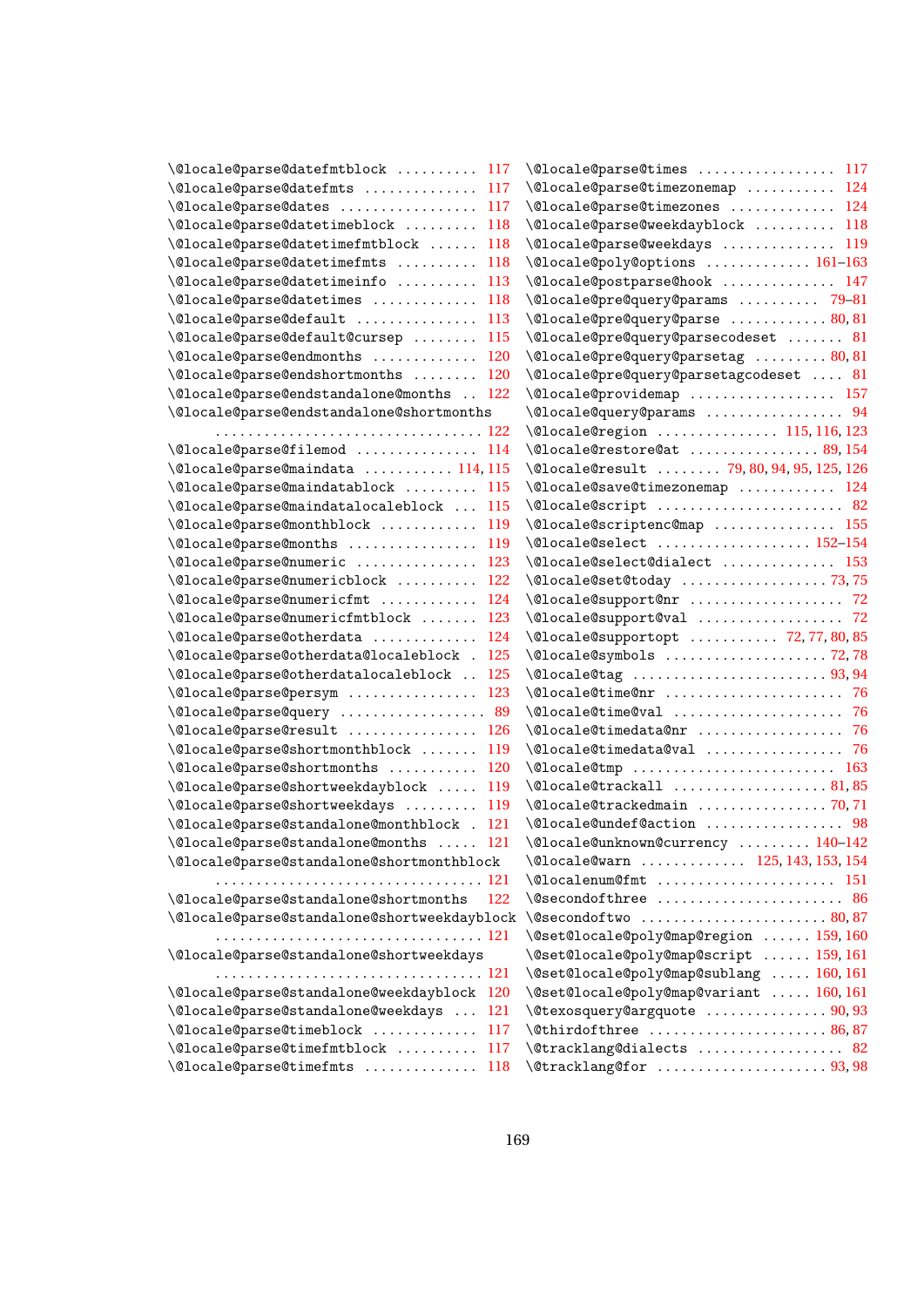| \@tracklang@ifinlist  99                         |
|--------------------------------------------------|
| \@tracklang@ifundef 88, 97-99, 154-156, 159, 160 |
| \@tracklang@namedef  154-156, 159, 160           |
| \@tracklang@nameuse  156, 159, 160               |
| \@tracklang@parselangtag  114                    |
| \@tracklang@pkgwarn  89,90                       |
| \@tracklang@sanitize  90,91                      |
| \@use@ption  77                                  |
|                                                  |
|                                                  |
| A                                                |
| \AnyTrackedLanguages  70                         |
|                                                  |
| B                                                |
| $\begin{bmatrix} 87 \end{bmatrix}$               |
|                                                  |
| C                                                |
|                                                  |
| \csname  77,88,89,94-101,143,155                 |
| \CurrentLocaleApplyDateTimePattern               |
|                                                  |
| \CurrentLocaleCurrency  64, 145, 147, 149        |
| \CurrentLocaleCurrencyPattern 65, 148, 150, 152  |
| \CurrentLocaleDate  61, 74, 147, 149, 150        |
| $\Upsilon$ urrentLocaleDateTime  62              |
| \CurrentLocaleDayIndexFromRegion 60, 147, 148    |
| \CurrentLocaleDayName  60, 144, 147, 148         |
| \CurrentLocaleDecimalPattern 65, 148, 150, 152   |
| \CurrentLocaleDecimalSep  64, 145, 148, 149      |
| \CurrentLocaleExponent  65, 145, 148, 149        |
| \CurrentLocaleFirstDayIndex  60, 147, 148        |
| \CurrentLocaleFullDate  62, 147, 148             |
| \CurrentLocaleFullDateTime  63, 147, 149         |
| \CurrentLocaleFullTime  63, 147, 148             |
| \CurrentLocaleIfNumericUsesGroup 64, 148, 149    |
| \CurrentLocaleIntegerPattern 65, 148, 150, 151   |
| \CurrentLocaleLanguageName  59, 147, 148         |
| \CurrentLocaleLanguageNativeName 59, 147, 148    |
| $\verb \CurrentLocalelongDate      62, 147, 148$ |
| \CurrentLocaleLongDateTime  63, 147, 149         |
| \CurrentLocaleLongTime  63, 147, 149             |
| \CurrentLocaleMediumDate  63, 147, 148           |
| \CurrentLocaleMediumDateTime  63, 147, 149       |
| \CurrentLocaleMediumTime  63, 147, 149           |
| \CurrentLocaleMonetarySep  64, 145, 148, 149     |
| \CurrentLocaleMonthName  61, 144, 147, 148       |
| \CurrentLocaleNumericGroupSep 64, 145, 147, 149  |
| \CurrentLocalePercent  145, 148, 150             |
| \CurrentLocalePercentPattern 65, 148, 150, 152   |
| $\Upsilon$ urrentLocalePermill  145, 148, 150    |

| \CurrentLocaleRegionName  60, 147, 148         |
|------------------------------------------------|
| \CurrentLocaleRegionNativeName . 60, 147, 148  |
| \CurrentLocaleShortDate  63, 147, 148          |
| \CurrentLocaleShortDateTime  64, 147, 149      |
| \CurrentLocaleShortDayName . 60, 144, 147, 148 |
| \CurrentLocaleShortMonthName 61, 144, 147, 148 |
| \CurrentLocaleShortTime  63, 147, 149          |
| \CurrentLocaleStandaloneDayName 61, 147, 148   |
| \CurrentLocaleStandaloneMonthName              |
|                                                |
| \CurrentLocaleStandaloneShortDayName           |
|                                                |
| \CurrentLocaleStandaloneShortMonthName         |
|                                                |
| \CurrentLocaleTime  62, 147, 149, 150          |
| \CurrentLocaleVariantName  60, 147, 148        |
| \CurrentLocaleVariantNativeName 60, 147, 148   |
| \Current0ption  77                             |
| \CurrentTrackedDialect  144, 145, 148          |

#### **D**

| \Declare0ption  71                                                                                                                                                                                                                  |
|-------------------------------------------------------------------------------------------------------------------------------------------------------------------------------------------------------------------------------------|
| \Declare0ptionX  71                                                                                                                                                                                                                 |
|                                                                                                                                                                                                                                     |
| 75-77, 79-81, 89-92, 95-131, 133, 136-161, 163                                                                                                                                                                                      |
| $\define@bookkey  \ldots \ldots 72$                                                                                                                                                                                                 |
| \define@choicekey  72,74-76                                                                                                                                                                                                         |
| \define@key  71-73                                                                                                                                                                                                                  |
| $\{do \dots 0.1, 10.1, 10.1, 10.1, 10.1, 10.1, 10.1, 10.1, 10.1, 10.1, 10.1, 10.1, 10.1, 10.1, 10.1, 10.1, 10.1, 10.1, 10.1, 10.1, 10.1, 10.1, 10.1, 10.1, 10.1, 10.1, 10.1, 10.1, 10.1, 10.1, 10.1, 10.1, 10.1, 10.1, 10.1, 10.1,$ |
| $\{\text{dtmFridayIndex} \dots \dots \dots \dots \dots \ 48$                                                                                                                                                                        |
| \DTMlangsetup  74                                                                                                                                                                                                                   |
| \dtmMondayIndex  47                                                                                                                                                                                                                 |
| \dtmSaturdayIndex<br>- 48                                                                                                                                                                                                           |
| -75<br>\DTMsetstyle                                                                                                                                                                                                                 |
| 48<br>\dtmSundayIndex                                                                                                                                                                                                               |
| \dtmThursdayIndex  48                                                                                                                                                                                                               |
| \dtmTuesdayIndex  48                                                                                                                                                                                                                |
| \dtmWednesdayIndex  48                                                                                                                                                                                                              |

# **E**

| 89, 92-94, 115, 116, 152-154, 157, 158, 161-163  |
|--------------------------------------------------|
| \else  70-72, 77-83, 89,                         |
| 90, 93-95, 99-101, 114-116, 123-126, 129-        |
| 135, 140-143, 147, 151-154, 158, 159, 161-163    |
| $\emptyset$ 78, 79, 82, 83, 93, 94, 99, 113-116, |
| 123, 125, 140-143, 151, 152, 154, 158, 161, 162  |
|                                                  |
| \endcsname  77, 88, 89, 94-101, 143, 155         |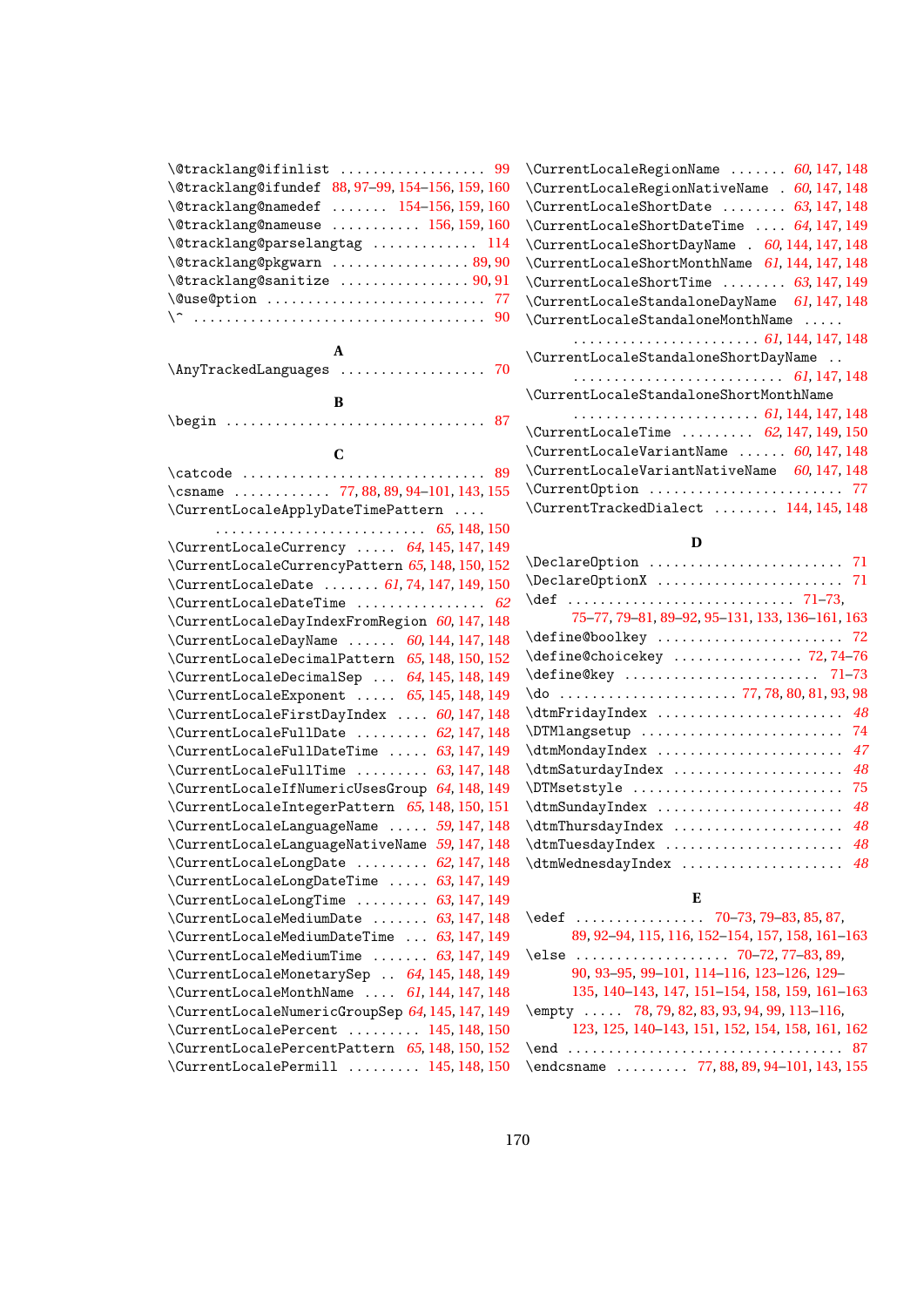| $\text{Perr}$ and $\text{Berr}$                |
|------------------------------------------------|
|                                                |
| 82, 83, 89, 92, 95-101, 126, 143, 152-154, 159 |

# **F**

| \fi  70–72, 75–82, 84, 87, 89,                                  |
|-----------------------------------------------------------------|
| 90, 92-95, 99-101, 114-116, 123-126, 129-                       |
| 136, 140-143, 147, 150-154, 158, 159, 162, 163                  |
| $\Gamma$ . ForEachTrackedDialect                                |
| $\ldots \ldots \ldots \ldots$ 70, 74, 81, 85, 87, 152, 157, 161 |

# **G**

| \GetTrackedDialectScript  82, 161     |  |
|---------------------------------------|--|
| \GetTrackedDialectSubLang  161        |  |
| \GetTrackedDialectToMapping  154, 158 |  |
| \GetTrackedDialectVariant  161        |  |
| \GetTrackedLanguageTag  70            |  |
| $\qquad$                              |  |

| L                                                                                    |
|--------------------------------------------------------------------------------------|
| \if@locale@fontspec  80                                                              |
| \ifcase 74-76, 85, 129-135                                                           |
|                                                                                      |
|                                                                                      |
| \ifdefstring  73, 78, 80, 81, 83, 87, 158                                            |
| \IfFileExists  73,83,86,158                                                          |
|                                                                                      |
| $\left\{\text{ifluatex} \dots \dots \dots \dots \dots \dots \quad \text{71}\right\}$ |
| \ifnum  80, 89, 100, 131, 134, 151                                                   |
| \ifTeXOSQueryDryRun  125, 153, 159                                                   |
| \IfTrackedDialect  153                                                               |
| \IfTrackedDialectHasMapping  154, 157, 158                                           |
| \IfTrackedDialectIsScriptCs  158                                                     |
| \IfTrackedLanguageHasIsoCode  115, 116                                               |
| \ifx  70.71.77-83.                                                                   |
| 89, 90, 92-94, 99-101, 113-116, 123-125,                                             |
| 140-143, 147, 150, 152-154, 158, 159, 161-163                                        |
|                                                                                      |
|                                                                                      |
|                                                                                      |
| $\infty$ 83,84                                                                       |
|                                                                                      |
| I                                                                                    |
| \iobname                                                                             |
| L                                                                                    |
| \languagename  88                                                                    |

| 83-87, 95, 97, 99, 113-116, 124, 125, 151, 158                         |  |
|------------------------------------------------------------------------|--|
| \listadd  84                                                           |  |
| $\lambda$ = 158, 159                                                   |  |
| \locale@this@dialect 70,74,78,80-82,85,87,152                          |  |
| \LocaleAddToAttributeList                                              |  |
| $\ldots \ldots \ldots \ldots$ 18, 102, 106, 110, 123, 125              |  |
| $\Lambda$ docaleAddToCurrencyAttributeList  20                         |  |
| \LocaleAddToDialectAttributeList  19                                   |  |
| \LocaleAddToRegionAttributeList  19                                    |  |
| \LocaleApplyDateTimePattern  39, 150                                   |  |
| \LocaleAppToAttribute  96, 102, 106, 110                               |  |
|                                                                        |  |
|                                                                        |  |
| \LocaleCurrencyLabel 55,149                                            |  |
| \LocaleCurrencyRegionalLabel  56, 149                                  |  |
| \LocaleCurrencySymbol  56, 149                                         |  |
| \LocaleCurrencyTeXSymbol  57, 149                                      |  |
| $\lambda$ 10caledatechoice  61,74-76,149                               |  |
| \localedatetimefmt  45, 127, 128, 136, 137, 143                        |  |
| \LocaleDateTimeInfo  39, 113, 114, 126                                 |  |
| \LocaleDayIndexFromOneMonToZeroMon                                     |  |
| $\cdots \cdots \cdots \cdots \cdots \cdots \cdots \cdots 50, 131, 144$ |  |
| \LocaleDayIndexFromOneSunToZeroMon . 50, 133                           |  |
| \LocaleDayIndexFromRegion  51, 148                                     |  |
| \LocaleDayIndexFromZeroMonToOneMon . 50, 133                           |  |
| \LocaleDayIndexFromZeroMonToOneSun . 50, 135                           |  |
| \LocaleDayIndexToRegion  51                                            |  |
| \LocaleDayName  48,148                                                 |  |
|                                                                        |  |
| \LocaleFileMod  15, 114, 115, 125                                      |  |
| \LocaleFirstDayIndex  49, 131, 133, 148                                |  |
| \LocaleForEachInAttributeList 19, 103, 107, 111                        |  |
| \LocaleForEachInCurrencyAttributeList . 20                             |  |
| \LocaleForEachInDialectAttributeList  19                               |  |
| \LocaleForEachInRegionAttributeList  20                                |  |
| $\text{LocaleFullDate}$ 46, 148, 149                                   |  |
| $\setminus$ LocaleFullDateTime 53,149                                  |  |
| $\text{LocaleFullTime}$ 52, 148, 149                                   |  |
| \LocaleGetAttribute  16, 103, 107, 111, 153                            |  |
| \LocaleGetAttributeOrDefValue 98, 103, 107, 111                        |  |
| \LocaleGetCurrencyAttribute  17                                        |  |
| \LocaleGetCurrencyAttributeOrDefValue 142                              |  |
| \LocaleGetDialectAttribute                                             |  |
| $\cdots \cdots \cdots \cdots$ 16, 126–128, 136–145, 150                |  |
| \LocaleGetDialectAttributeOrDefValue                                   |  |
|                                                                        |  |
| \LocaleGetRegionAttribute  17                                          |  |
| \LocaleIfAttributeEqCs  104, 108, 112                                  |  |
|                                                                        |  |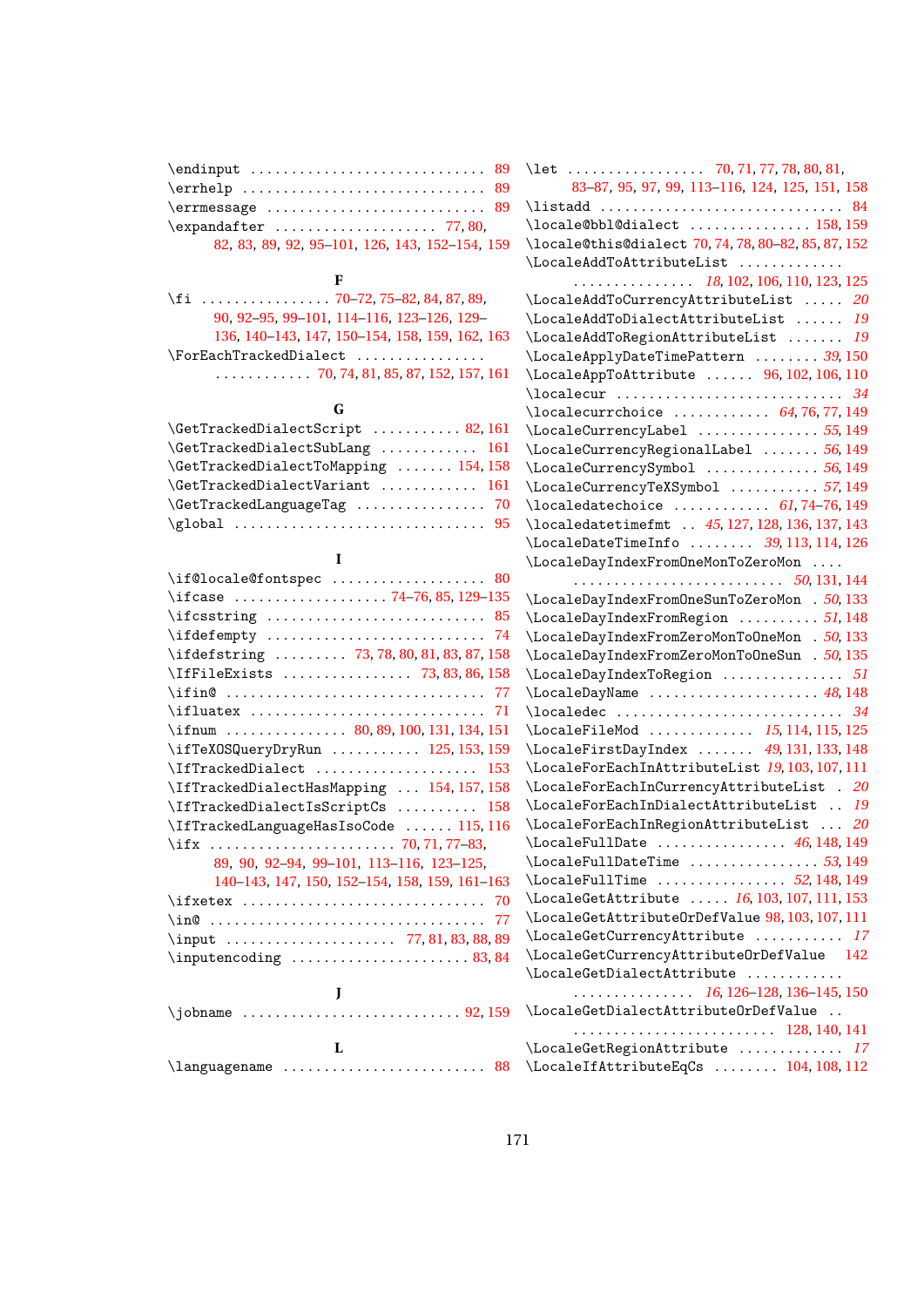| \LocaleIfAttributeEqCsName  104, 108, 112                                                           |
|-----------------------------------------------------------------------------------------------------|
| \LocaleIfAttributeEqNum  105, 109, 113                                                              |
| \LocaleIfDateTimePatternsSupported                                                                  |
| $\ldots \ldots \ldots \ldots \ldots 38, 76, 93, 94, 113, 124, 144$                                  |
| \LocaleIfDialectAttributeEqCs  140-142                                                              |
| \LocaleIfDialectAttributeEqNum  146                                                                 |
| \LocaleIfHasAttribute 95-99, 103, 107, 111, 153                                                     |
| \LocaleIfHasDialectNonEmptyAttribute                                                                |
|                                                                                                     |
| \LocaleIfHasLanguageName  44                                                                        |
| \LocaleIfHasNonEmptyAttribute                                                                       |
| $\cdots \cdots \cdots \cdots \cdots \cdots \cdots \cdots 100, 104, 108, 112$                        |
| $\verb+\LocaleffHasRegionName + \dots + \dots + 44$                                                 |
| $\setminus$ LocaleIfHasVariantName  45                                                              |
| \LocaleIfInAttributeList . 19, 96, 104, 108, 112                                                    |
| $\verb+\LocaleffInCurrentcyAttributeList   20$                                                      |
| $\verb+\LocaleffInDialectAttributeList   19$                                                        |
| $\verb+\LocaleffInRegionAttributeList + \dots + 20$                                                 |
| $\setminus$ LocaleIfNumericUsesGroup 54,149                                                         |
| \LocaleIfSameAttributeValues  105, 109, 113                                                         |
| \LocaleIfSameDialectAttributeValues                                                                 |
| 123, 141, 142                                                                                       |
| \LocaleIfXpInAttributeList . 96, 104, 108, 112                                                      |
|                                                                                                     |
| \LocaleLanguageName  42, 148                                                                        |
| \LocaleLanguageNativeName  43, 148                                                                  |
| $\label{thm:local} \verb+\LocalelanguageTag  + \verb++ + \verb++ + \verb+2+$                        |
| \LocaleLetAttribute  102, 106, 110, 116                                                             |
| \LocaleLetRegionAttribute  115                                                                      |
| \LocaleLongDate  46, 148, 149                                                                       |
|                                                                                                     |
| \LocaleLongDateTime  53, 149                                                                        |
| $\setminus$ LocaleLongTime 52,149<br>\LocaleMain  11, 70, 71, 77, 78, 80, 93, 115, 125              |
|                                                                                                     |
| \LocaleMainDialect                                                                                  |
| $\ldots$ $\ldots$ 42, 115, 125, 140, 141, 154, 158, 163<br>$\text{LocaleMainFile}$ 15, 93, 113, 114 |
|                                                                                                     |
| \LocaleMainRegion  42, 115, 125, 140-142                                                            |
| $\Lambda$ . IocaleMediumDate  46, 148, 149                                                          |
|                                                                                                     |
|                                                                                                     |
| $\text{LocaleMonthName} \dots \dots \dots \dots \dots 51,148$                                       |
| \localenopolypunct<br>163                                                                           |
| \LocaleNowStamp  15, 113, 125                                                                       |
| \LocaleNumericDecimalSep  54, 149                                                                   |
| \LocaleNumericExponent  55, 149                                                                     |
| \LocaleNumericGroupSep  54, 149                                                                     |
| \LocaleNumericMonetarySep  55, 149                                                                  |
| \LocaleNumericPercent 55,150                                                                        |
| \LocaleNumericPermill<br>. 55, 150                                                                  |

| \localenumfmt  33, 151, 152                              |
|----------------------------------------------------------|
|                                                          |
| \localenumfmtpos  34, 151                                |
|                                                          |
| \Locale0Sarch  14, 113, 125                              |
| \Locale0Scodeset  14, 79, 80, 83, 113, 125               |
| \Locale0Sname  14, 113, 125                              |
| \Locale0Stag  15, 78-80, 114, 125                        |
| \Locale0Sversion  14, 113, 125                           |
| \Locale0ther  11, 70-72, 77, 78, 80, 81, 93              |
|                                                          |
| \localepostquery  9,87                                   |
| \localeprequery  9,87                                    |
| \LocaleProvideAttribute  101, 105, 109                   |
| \LocaleProvideCurrencyAttribute  114, 123                |
| \LocaleProvideRegionAttribute  123                       |
| \LocaleQueryCodesetParam  14,92                          |
| $\text{LocaleQueryFile}$ 6,94,95                         |
| \LocaleRegionName  44, 148                               |
| \LocaleRegionNativeName  44, 148                         |
| \LocaleSetAttribute  16, 96, 97, 101, 105, 109           |
| \LocaleSetCurrencyAttribute  17                          |
| \LocaleSetDialectAttribute  16, 116-125                  |
| \LocaleSetRegionAttribute  16, 114                       |
| $\text{LocaleShortDate}$ 46, 148, 149                    |
| \LocaleShortDateTime 54,149                              |
| \LocaleShortDayName  49,148                              |
| \LocaleShortMonthName 52,148                             |
| $\setminus$ LocaleShortTime 53,149                       |
| $\lambda$ 100. The subset of $\lambda$ 17, 101, 105, 109 |
| $\lambda$ docaleshow currency attribute  17              |
| \localeshowdialectattribute  17                          |
| \localeshowregionattribute  17                           |
| \LocaleStandaloneDayName  49,148                         |
| \LocaleStandaloneMonthName  52,148                       |
| \LocaleStandaloneShortDayName  49, 148                   |
| \LocaleStandaloneShortMonthName  52,148                  |
| \LocaleStyQueryFile  7,79                                |
| \LocaleSupportPackageCase<br>68                          |
| $\lambda$ 2, 76, 149                                     |
| \LocaleVariantName  44, 148                              |
| \LocaleVariantNativeName  44, 148                        |
| \LocaleXpAddToAttributeList 18, 102, 106, 110            |
| \LocaleXpAddToCurrencyAttributeList 20,123               |
| \LocaleXpAddToDialectAttributeList  19                   |
| \LocaleXpAddToRegionAttributeList  20, 116               |
| \LocaleXpAppToAttribute  96, 102, 106, 110               |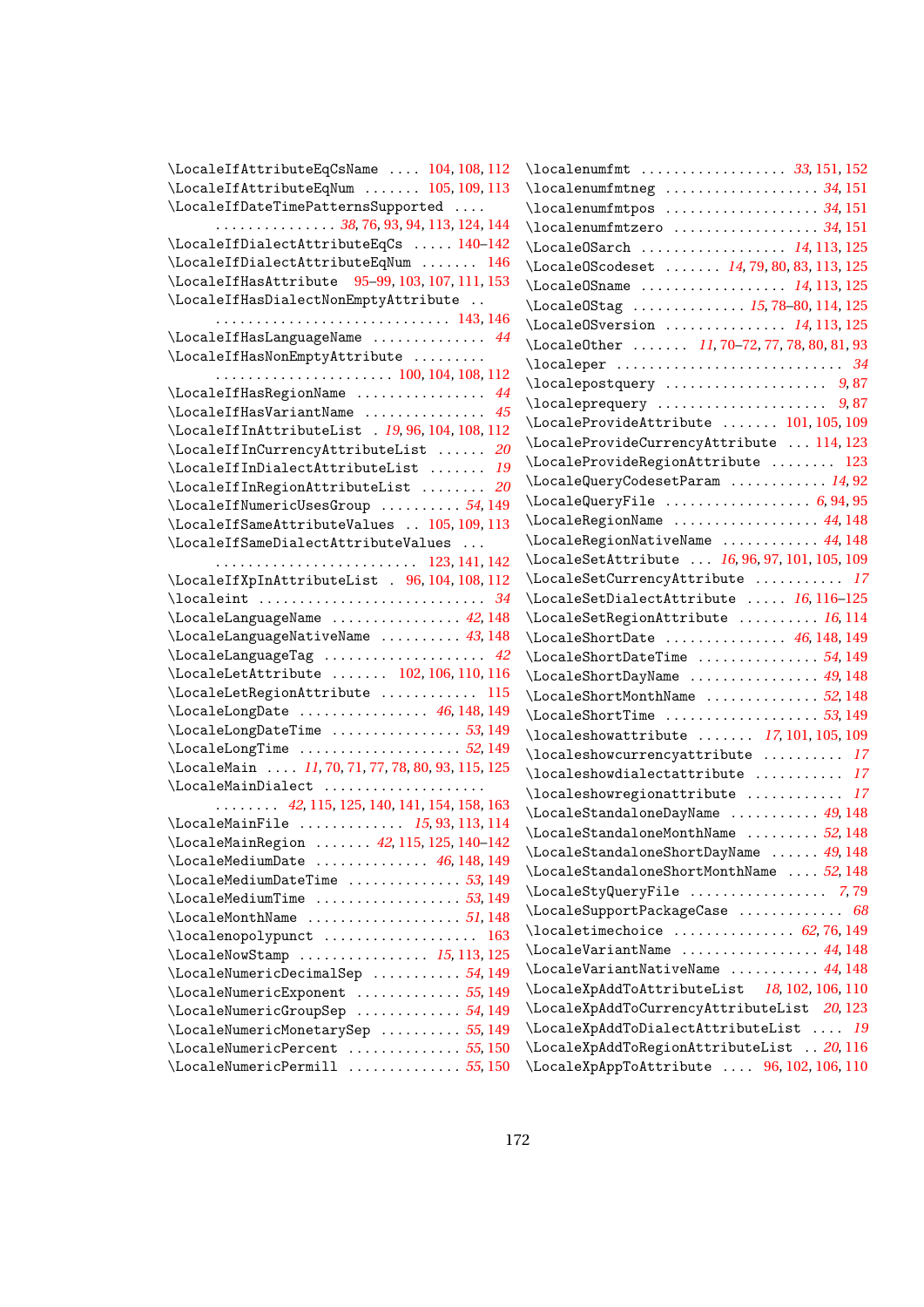| м                                                                                        |  |  |  |  |
|------------------------------------------------------------------------------------------|--|--|--|--|
|                                                                                          |  |  |  |  |
| $\text{message} \dots \dots \dots \dots \dots \dots \dots \dots \dots \dots \dots \dots$ |  |  |  |  |
| $\text{MessageBreak} \dots \dots \dots \dots \dots \dots 90, 159$                        |  |  |  |  |
| N                                                                                        |  |  |  |  |
| \NeedsTeXFormat  70                                                                      |  |  |  |  |
| \newcommand  71, 73, 74, 76-79, 84, 85, 87-89                                            |  |  |  |  |
| $\neq$ 72                                                                                |  |  |  |  |
|                                                                                          |  |  |  |  |
| $\neq$ 88                                                                                |  |  |  |  |
| $\neq 89,163$                                                                            |  |  |  |  |
|                                                                                          |  |  |  |  |

#### **O**

\or . . . . . . . . . . . . . . . . . . . . [75–](#page-74-0)[77,](#page-76-0) [85–](#page-84-0)[87,](#page-86-0) [129](#page-128-0)[–135](#page-134-0)

#### **P**

| \PackageWarning  78, 82, 83, 88            |
|--------------------------------------------|
| \Pass0ptionsToPackage  74, 75, 82, 83, 159 |
|                                            |
|                                            |
| $\ProvidesPackage  \ldots  \ldots 70$      |

## **R**

| $\text{relax} \ldots$ 72, 77, 78, 80, 84, 89, 124, 125, 151, 152 |  |
|------------------------------------------------------------------|--|
|                                                                  |  |
| \RequirePackage                                                  |  |
| $\ldots$ 70, 71, 74, 75, 78, 80, 82–84, 87, 88, 159, 161         |  |

# **S**

| \selectlanguage  153, 154                    |  |  |  |
|----------------------------------------------|--|--|--|
|                                              |  |  |  |
| \SetCurrentTrackedDialect  74, 148, 152, 154 |  |  |  |

| $\setminus$ setmainlanguage  163     |  |
|--------------------------------------|--|
| \setotherlanguage  163               |  |
| \SetTrackedDialectLabelMap  157, 158 |  |
|                                      |  |
| \space  92-94, 97, 150, 153, 154     |  |
| \string  79-81, 92-94, 97, 153, 154  |  |

#### **T**

| \texosqueryfmtdatetime  143                                    |
|----------------------------------------------------------------|
| \texosqueryfmtnumber  151                                      |
| \TeXOSQueryFromFile  79, 94, 95                                |
| \texosquerystripquotes  92                                     |
| \texosquerytimezonefmt  144, 145                               |
| \this@dialect  157, 158, 161, 163                              |
| \this@region  161, 162                                         |
| \this@root@lang  85-87, 157, 158, 161-163                      |
| \this@script  161                                              |
| \this@sublang  161, 162                                        |
| \this@subvariant  162                                          |
| $\this@variant \ldots \ldots \ldots \ldots \thi-163$           |
|                                                                |
| \TrackedIsoCodeFromLanguage  115, 116, 161                     |
| \TrackedLanguageFromDialect                                    |
| $\cdots \cdots \cdots \cdots \cdots$ 82, 85, 87, 154, 157, 161 |
| \TrackLangGetDefaultScript  82                                 |
| \TrackLangLastTrackedDialect  115, 116                         |
| \TrackLangScriptLatn  158                                      |
| \TrackLanguageTag  78, 115, 116                                |

# **U**

| \undefined 70, 71, 77, 79, 89, 90, 92, 94, 147, 150, 153 |  |
|----------------------------------------------------------|--|
|                                                          |  |